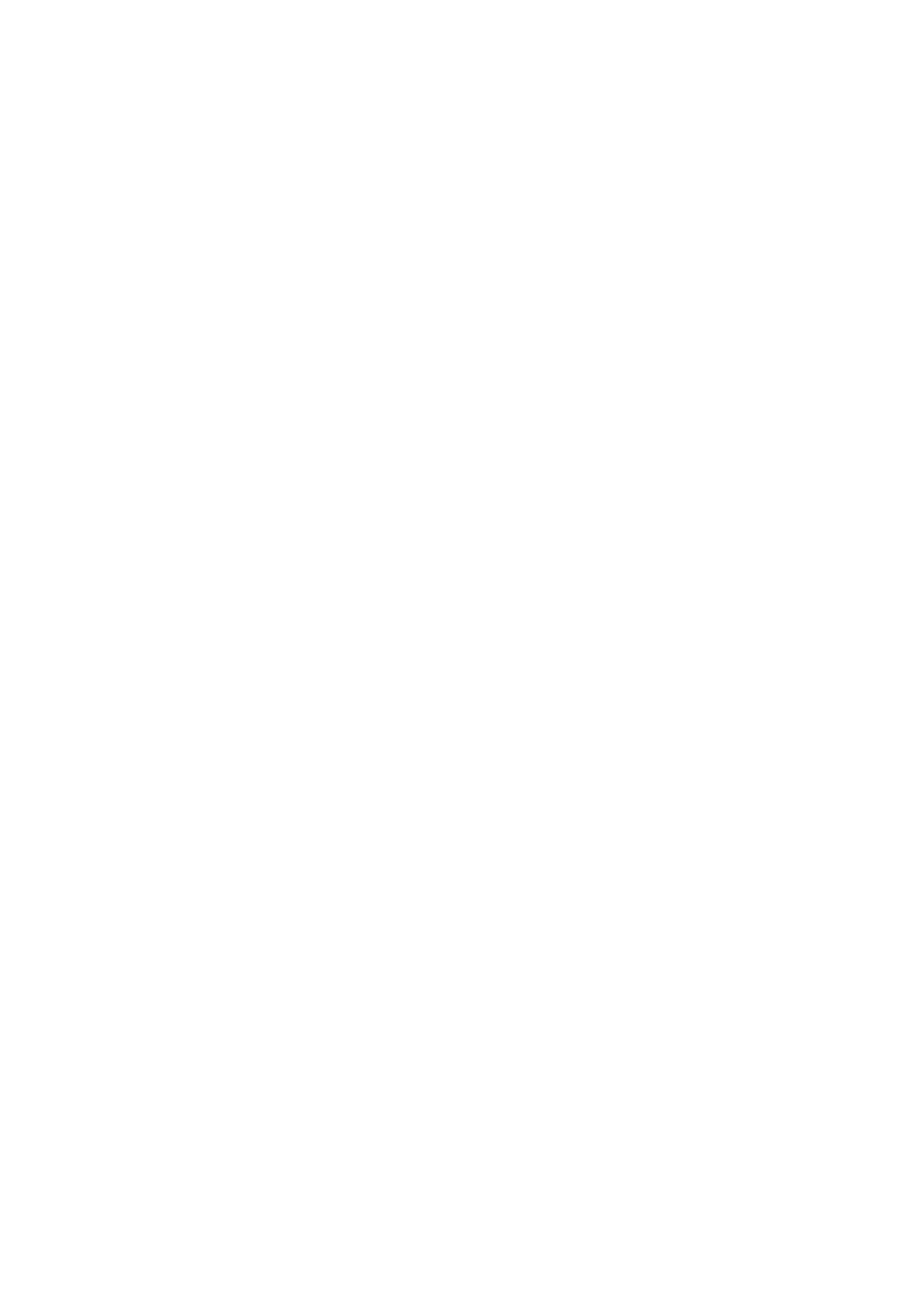# Site reference number: General

Respondent number: 142 Name: Ian Dickinson Company: Canal and River Trust

### Other comments:

The Trust has no comments to make.

# NBC response:

Noted.

### Site reference number: General

Respondent number: 146 Company: Marine Management Organisation

# Other comments:

No comments.

### NBC response:

Noted.

### Site reference number: General

Respondent number: 30 Name: Heather Webb Company: Northamptonshire County Council

### Other comments:

The sites in Appendix A include over 2000 new dwellings within 3km of the Upper Nene Valley Gravel Pits Special Protection Area (SPA). The Northampton section of the SPA (Unit 1) is the most heavily impacted of the entire wetland complex. Natural England has determined that a single visit to the SPA constitutes a potential likely significant impact, and a recent Footprint Ecology study has shown that most visits to the SPA originate from within 3km of the site. Natural England will very likely require the preparation a mitigation strategy to illustrate how visitor impacts will be mitigated, bearing in mind that such mitigation must be in place before the impact takes place. I assisted with the preparation of the North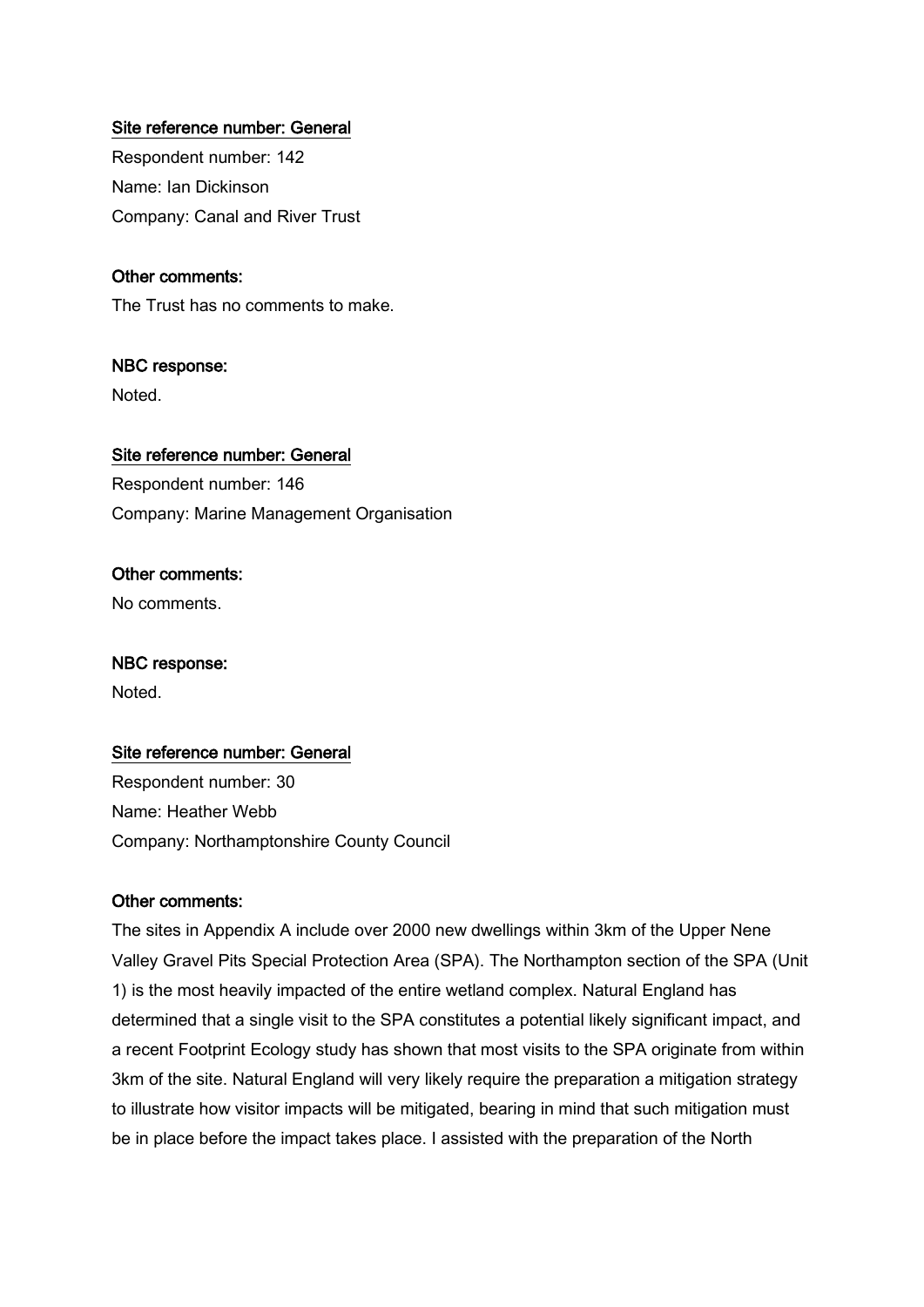Northamptonshire SPA mitigation strategy and will be happy to talk to the Borough Council if I can be of assistance

### NBC response:

Noted. The Council has already initiated discussions with Natural England and Northamptonshire County Council about the development of a mitigation strategy.

## Site reference number: General

Respondent number: 71 Name: AD Hiam

## Other comments:

There are numerous valid points I need to raise at panel level stage whilst other contributors can also raise concerns. Already contacted one or more interested parties with at least two major sites in the town centre and may wish to implement building projects on condition that I am directly involved. I plan to raise issues on condition that take top priority over 3, 4 and 5 bedroomed houses built on green belt land on the outskirts of town. Quite a lot of my plans for new builds will involve 21st century technology in order to reduce the effects of global warming/ climate change.

Hi tech start up SMEs will take priority over larger office blocks within the town centre with considerably reduced business rates being applied throughout.

Problems with numerous sites "suitable for consideration". For future development, I have been in contact with CEO of NPH regarding certain brownfield sites in the town centre for exclusively one and two bed flats only. They are cheaper to design and build by locally based construction companies and will tackle the problem of social housing for the sector which has the greatest demand. The modes of transport for the new property occupants will be buses, push bikes and walking since there will be no car parking facilities based nearby.

# NBC response:

Those who wish to participate at examination will be provided with the information on how to get involved nearer the time.

There will be a need to provide a mix of housing types and sizes across the Borough to meet identified housing needs and existing housing policies on this will be reviewed and updated as required, informed by the new evidence base.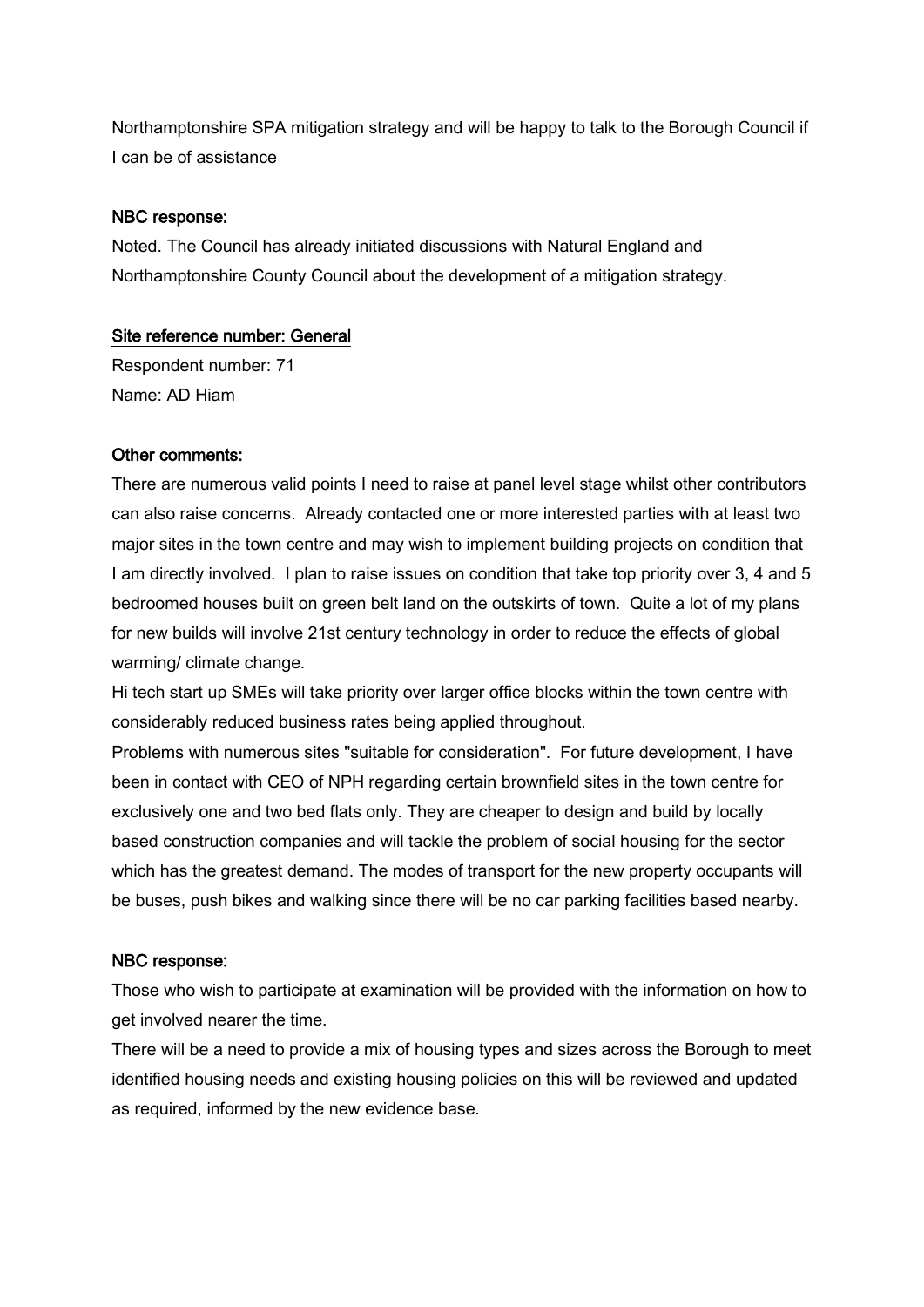Offices form one of the main town centre uses and the Plan will seek to safeguard and promote employment sites which cover a range of employment uses including offices and small scale businesses. Business rates is not a planning issue.

# Site reference number: General

Respondent number: 97 Company: Clayson Country Homes Agent company: CC Town Planning

# Protect from development:

The supporting evidence for the Joint Core Strategy and the Emerging Local plan Part 2 are sufficiently robust to inform the Council regarding those areas that should be protected.

## NBC response:

Noted.

# Site reference number: General

Respondent number: 109 Name: Julie Lemmy Company: NHS Nene CCG

# Appropriate for development:

At this stage we cannot comment but would welcome the opportunity to comment once the decision has been made.

# NBC response:

Noted.

# Site reference number: General

Respondent number: 121 Name: Ross Holdgate Company: Natural England

# Appropriate for development:

Do not intend to make comments on specific sites.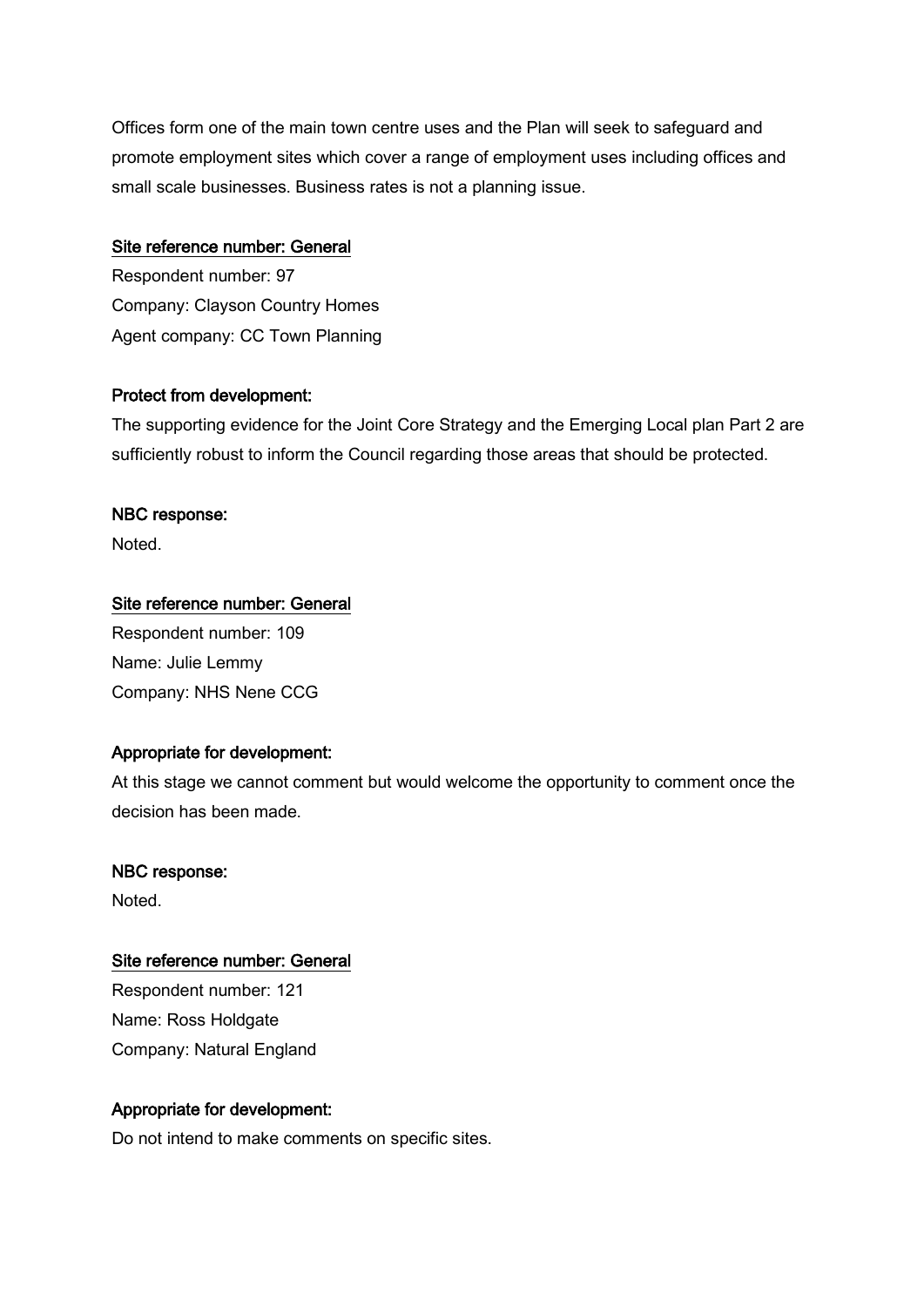Noted.

# Site reference number: General

Respondent number: 131 Company: Meridian Contracts Ltd Agent company: CC Town Planning

# Protect from development:

The supporting evidence for the Joint Core Strategy and the Emerging Local plan Part 2 are sufficiently robust to inform the Council regarding those areas that should be protected.

## NBC response:

**Noted** 

## Site reference number: General

Respondent number: 132 Company: Clowes Developments Agent company: CC Town Planning

### Protect from development:

The supporting evidence for the Joint Core Strategy and the Emerging Local plan Part 2 are sufficiently robust to inform the Council regarding those areas that should be protected.

### NBC response:

Noted

### Site reference number: General

Respondent number: 144 Name: Richard Wood Company: Daventry District Council

### Other comments:

The progress being made on the preparation of the Northampton Local Plan (Part 2) is welcomed and raise no objections in principle to the development of any of the sites in the consultation.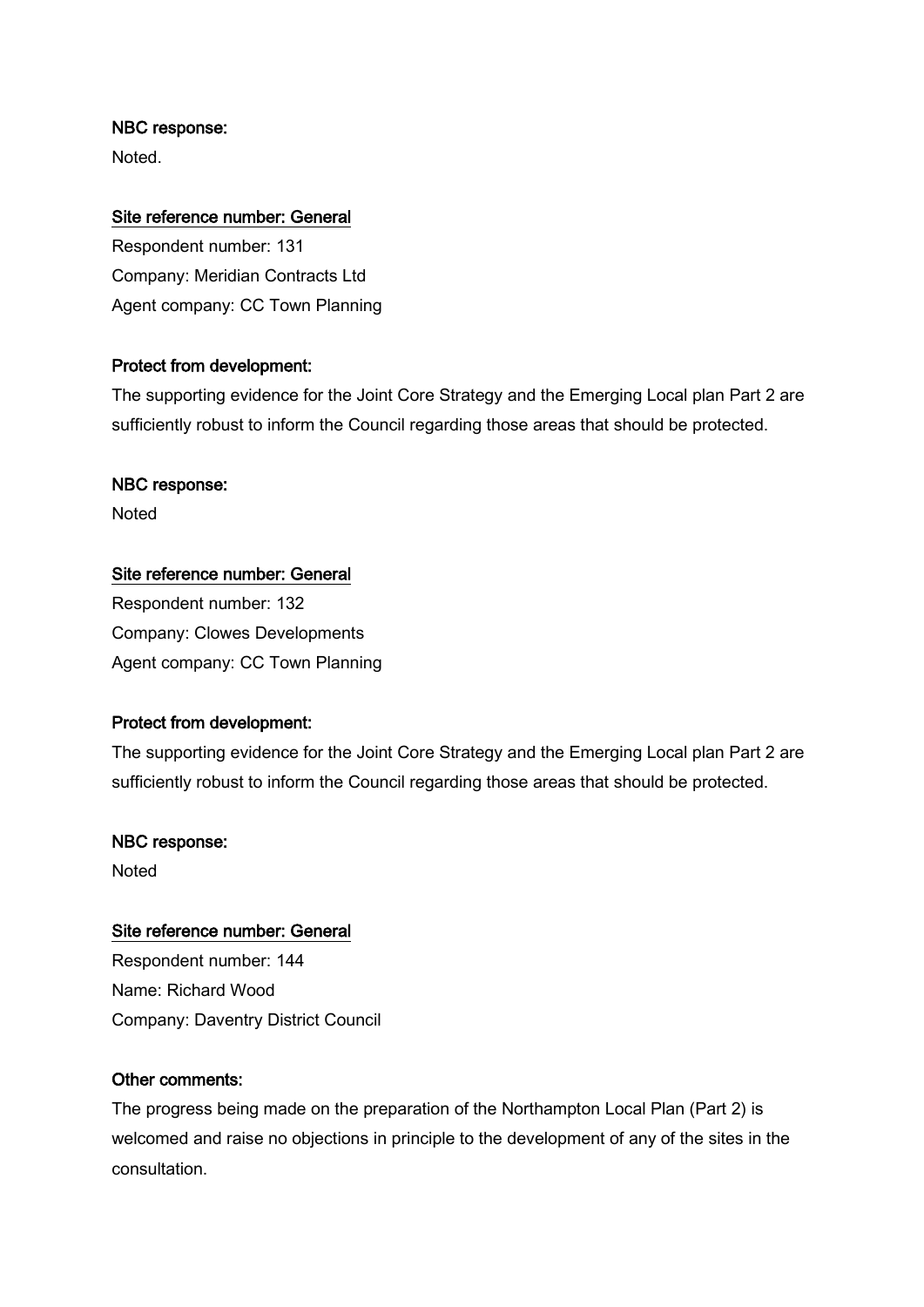Noted.

# Site reference number: General

Respondent number: 145 Name: Alison Benson Company: Quinton Parish Council

## Other comments:

Congratulate you on the new jobs which are currently being drawn to the town and the new homes to the north will justify improved road links to the north of the town including a greatly needed northern bypass which will also provide economic advantages for existing businesses located in areas such as Moulton Park.

Express great concern that there are many sites for further consideration which are south of the town. Any further residential development in or around Northampton needs to be in the north of the town. Any further extension to the south will not help in any regeneration plans for Northampton. It will just create further dormitory accommodation for workers in Milton Keynes and beyond.

Rural communities such as Quinton are already under enormous stress as local roads are used as rat runs for commuters. Road system cannot cope and accidents/near misses are escalating out of control. This situation is an everyday occurrence but when there is a problem on the motorway or junction 15 is at a standstill residents become almost prisoners in their own homes as the roads are swamped with bad tempered, late commuters in a hurry.

For the survival of our town urge you to build to the north.

# NBC response:

The Sites Consultation Paper provides an overview of sites and identifies those that, on the basis of the information avaialbe at the time, should be taken forward for further investigation. However, no decision has yet been made about the allocation of any sites mentioned in the paper and all consultation responses will be taken into account when a more detailed draft Plan is drawn up as part of the next stage in the process.

# Site reference number: General - Housing Delivery

Respondent number: 147 Company: Gallagher Estates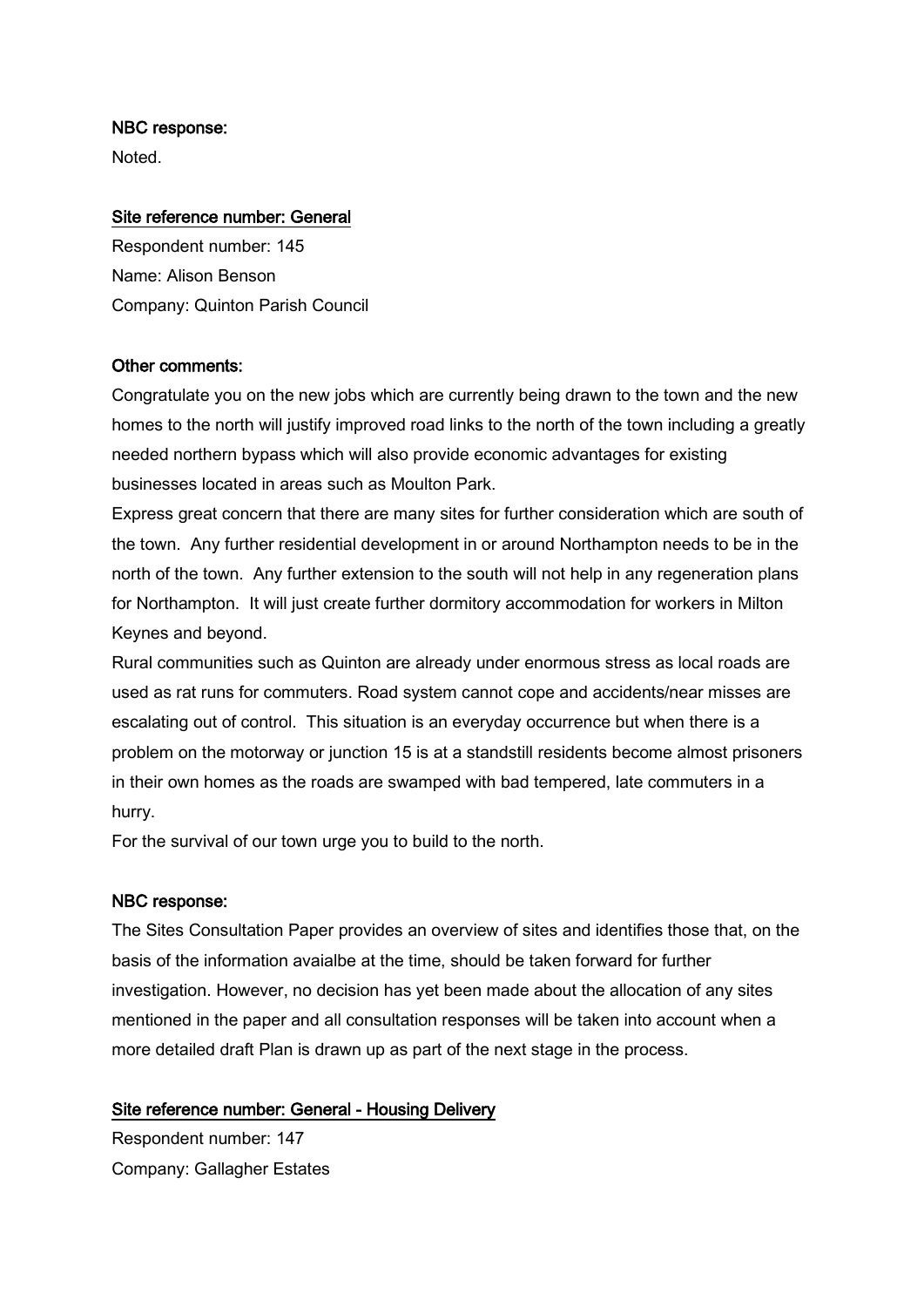Agent company: Pegasus Group

### Other comments:

The Local Plan Options paper indicated that the urban area had limits on the amount of avaialble land and there was likely to be a shortfall of land to meet identified needs. The Sites Consultation Paper now indicates there is sufficient land available in the urban area to meet the housing target but this would involve the development of existing areas of open space, redevelopment of employment sites and other open areas. This would result in increased urbanisation and increased risk that not all of the sites identified would actually deliver housing over the remainder of the plan period. The SA of the Sites Consultation has failed to consider the reasonable alternative of provision for larger development sites adjoining the urban area through the Duty to Cooperate: the sustainabilty of these options comapred with the option of developing a large number of small site opportunities should have been properly appraised.

Additional flexibility should also be built into the housing provision to esnure housing requirements are delivered in the plan period. The Local Plan Expert Group recommended flexibility equivalent to 20% of the housing requirement.

# NBC response:

Comment noted. The Northampton Local Plan Part 2 is being prepared for the Northampton administrative boundary and not beyond. Notwithstanding this the Council will continue to engage with neighbouring authorities on Duty to Cooperate matters, including housing delivery.

Further work will be undertaken on delivering the housing requirement which will include the provision of a sufficient degree of contingency and flexibility to maintain housing supply over the plan period.

### Site reference number: General - Consultation Process

Respondent number: 112 Name: Palden Dorje

The consultation process has been very poor and many residents are completely unaware of this consultation and as a result will not have fed back in time for their opinions to have been voiced.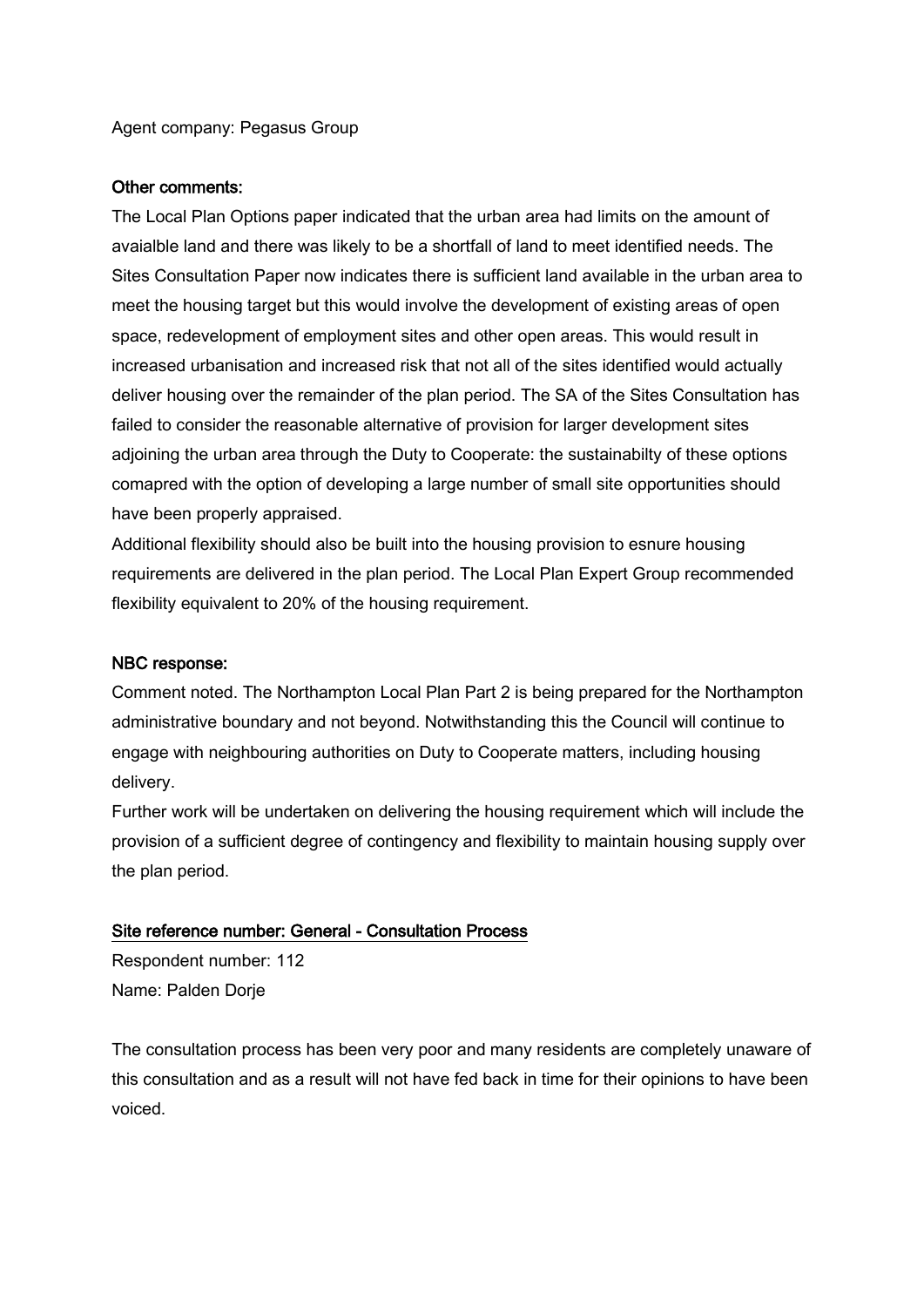The sites consultation complied with the Council's adopted Statement of Community Involvement, which sets out how the Council will engage with the local community and other stakeholders throughout the preparation of the Local Plan. The consultation process also complied with the statutory requirements for Local Plans at this stage of their preparation. Information and adverts were placed in the Northampton Chronicle & Echo as well as on the Northampton Borough Council's website, information was made available in the Guildhall One Stop Shop and local libraries and everyone currently listed on the local plan consultation database was notified about the consultation.

#### Site reference number: General - Flood Risk

Respondent number: 86 Name: John O'Neill Company: Environment Agency

### Other comments:

A refresh of the SFRA is required to provide the most up to date assessment of flood risk for the application site, in particular the Hazard Maps should be considered. This will need to be made in full knowledge of the future plans for management or maintenance of the flood defences and drainage infrastructure, together with knowledge of how climate change will affect the protection offered over the lifetime of the development. We recommend that sites keep built development out of flood zones 2 and 3 and consider such zones for water compatible uses, such as green infrastructure.

Agree that there is an opportunity to build on Policy BN7: Flood Risk through more specific development management policies and site allocations that are selected following consideration of their risk of flooding particularly in those areas of the Borough that are the most vulnerable to flooding areas, such as St James and Far Cotton. Recommend sites keep built development out of flood zones 2 and 3 and consider such zones for water compatible uses such as green infrastructure. Where any sites have already been identified through NBCs Green Infrastructure Plan would support their use for GI. The Local Plan (Part 2) may also offer opportunities to encourage flood management through the green/blue infrastructure network and sustainable drainage systems for sites like the above. An SFRA refresh should consider if any sites present opportunities to encourage flood management.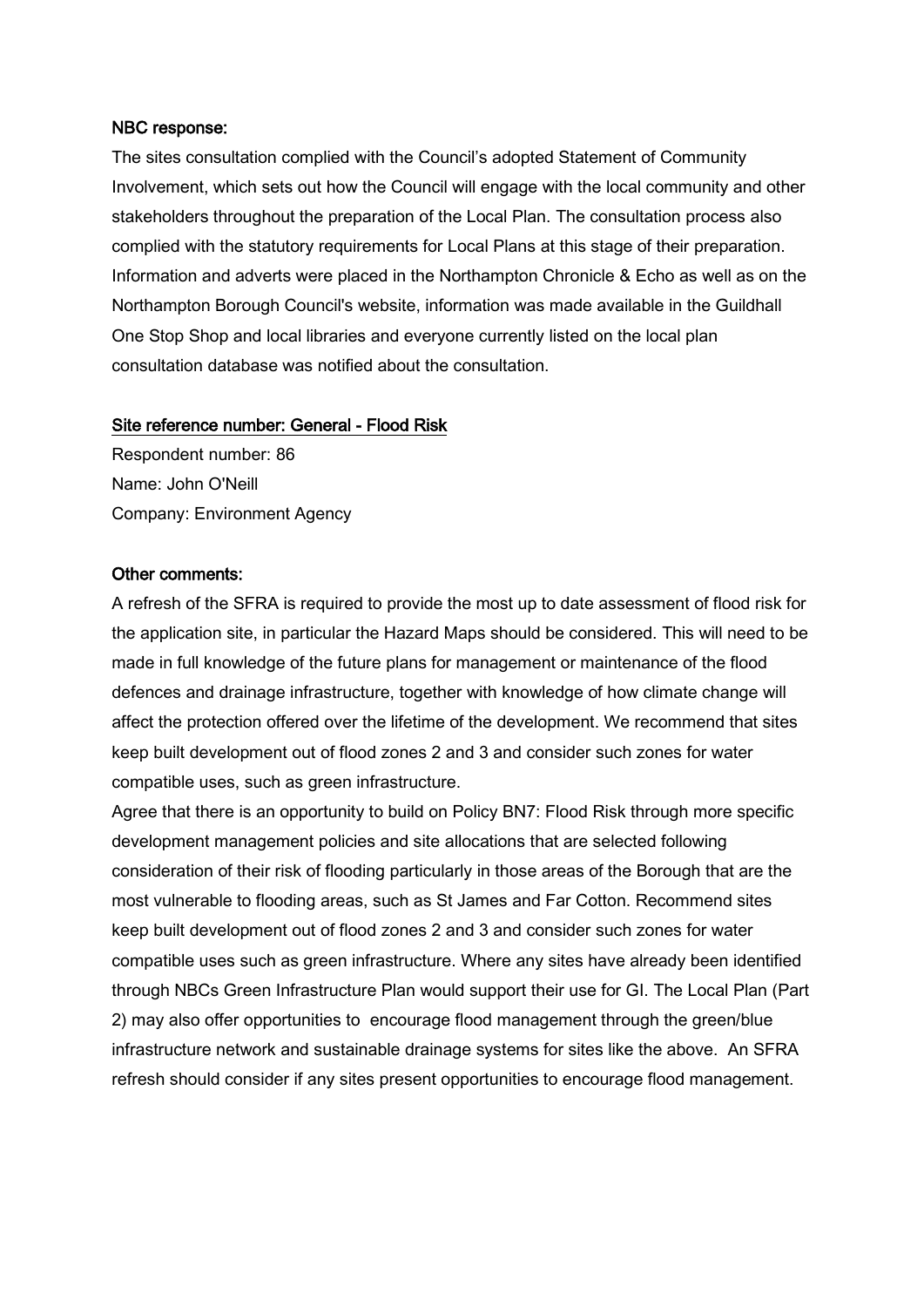The Level 1 SFRA has been updated and was published in December 2017. As part of the assessment process to determine the suitability of a site for allocation there will be a need to undertake further work in respect of flood risk, including the application of the Sequential Test.

Comments made regarding policies will inform the review and preparation of development management policies as part of the next phase of preparing the Local Plan Part 2. Will continue to work with our partners and technical stakeholders on the development management policies and/or development principles for individual allocated sites.

#### Site reference number: General - Heritage

Respondent number: 126 Name: Rosamund Worrall Company: Historic England

#### Other comments:

Would submit that the Plan has not shown that it will be likely to deliver the Government's objectives for the historic environment. The Plan puts forward a number of sites which, if developed, will affect the significance of one or more designated heritage assets in their vicinity. The allocation of a site for development within the Local Plan is, in effect, establishing that the principle of development in that particular location is acceptable. However, in the case of this Plan there should be more evaluation of what impact the development of these areas might have upon those heritage assets.

The LAA (2017) is sparse on information with respect to the approach on assessing the historic environment. Sometimes relevant information is not included meaning the evidence base for the historic environment is not robust. The issue is addressed more fully through the Sustainability Appraisal with officer assessment work included in that document which is helpful and should be used to inform site specific policies which may come forward as the Plan progresses

The absence of any evaluation to address 'uncertainty' outcomes in the evidence base for the Plan must bring into question the deliverability of a number of those particular sites and, for some, the amount of development they can accommodate. When the requirements of the Act are eventually undertaken as part of application considerations, it may be found that the quantum of development on some of the sites is, either, unachievable or, at worst, that the need to safeguard the setting of the building actually renders them largely undevelopable.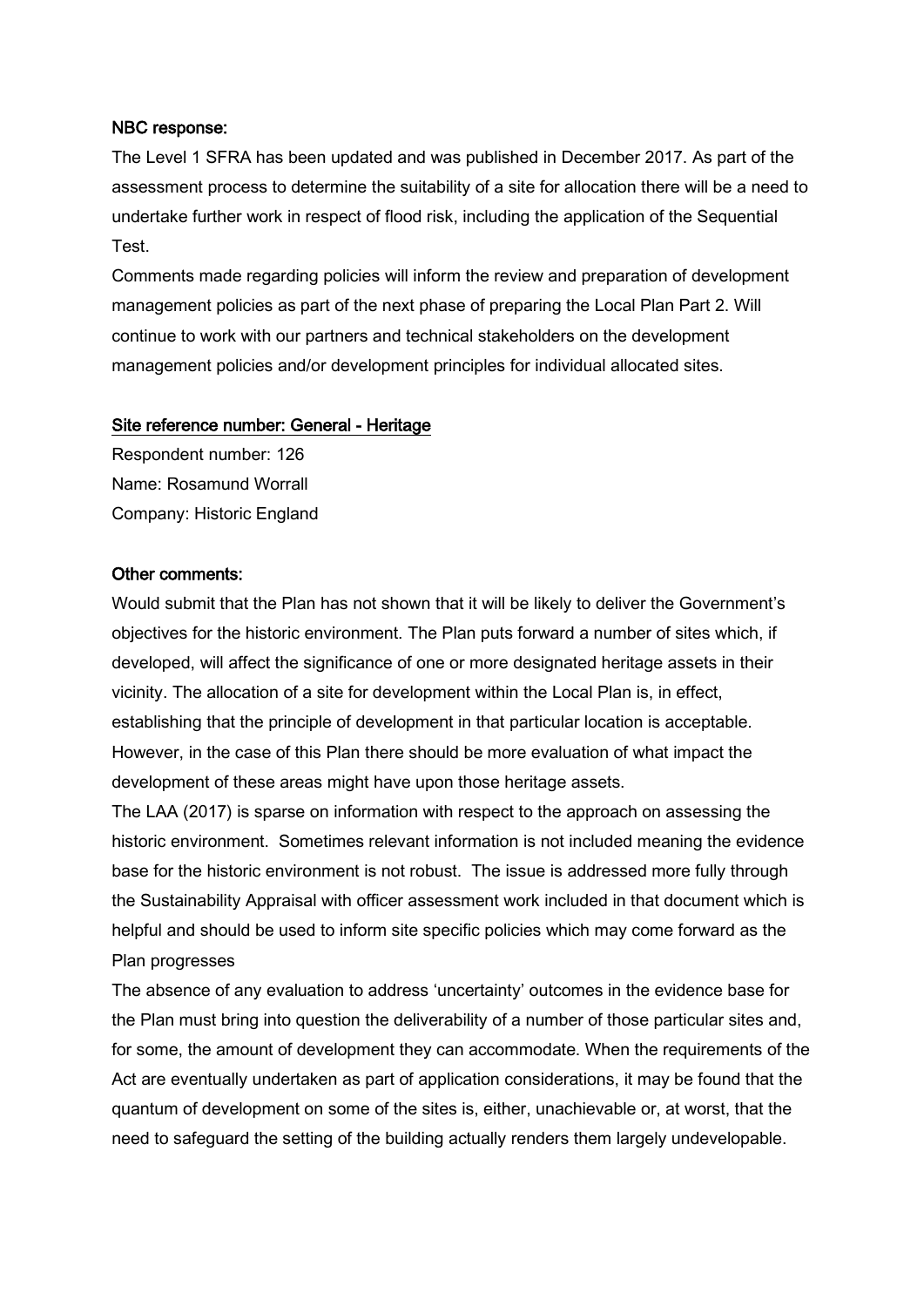The Sites Consultation Paper provides an overview of sites and identifies those that, on the basis of the information available at the time, should be taken forward for further investigation. However, no decision has yet been made about the allocation of any sites mentioned in the paper amd as part of the next stage of plan making and the assessment process to determine the suitability of a site for allocation there will be a need to undertake further technical work, including in respect of heritage and archaeology, and the comments made by the respondent, along with those made by others, will be used to inform this process.

Sites have also been subject to a Sustainability Appraisal: this makes clear that in respect of the historic environment sites have been subject to an initial screening and evaluation only and that a more detailed evaluation of the potential impact on heritage assets both designated and non-designated will be required as sites are taken forward. This will enable a more robust assessment of the historic significance of the assets to be identified and the potential impact of proposed development.

### Site reference number: General - Housing Delivery

Respondent number: 135 Company: Shoo22 Ltd Agent company: Linden Homes

### Other comments:

The consultation document indicates that once commitments, completions and allocated sites have been taken into account, a further 3,033 dwellings still need to be identified to meet the housing requirement. Therefore it is a matter of concern that would appear a heavy reliance is to be placed upon windfall sites to deliver a significant amount of the remaining housing requirement (2,400 dwellings), despite fact very clear there is enough available and suitable land (over 4,350 dwellings) to allocate specific sites within Part 2 Local Plan. Only by allocating sufficient sites will certainty be provided to ensure sites are brought forward in a flexible and timely fashion. Approach would also be consistent with requirements of NPPF which sets out specific requirement for the Councils to "allocate sites to promote development and flexible use of land" (para 157 refers).

Consultation document also states some 9,000 dwellings are accounted for through the allocated Sustainable Urban Extensions (SUEs), some of which have outline planning permission and others not. This is significant proportion of the overall housing requirement which is not currently being built, despite the plan period commencing in 2011. The delays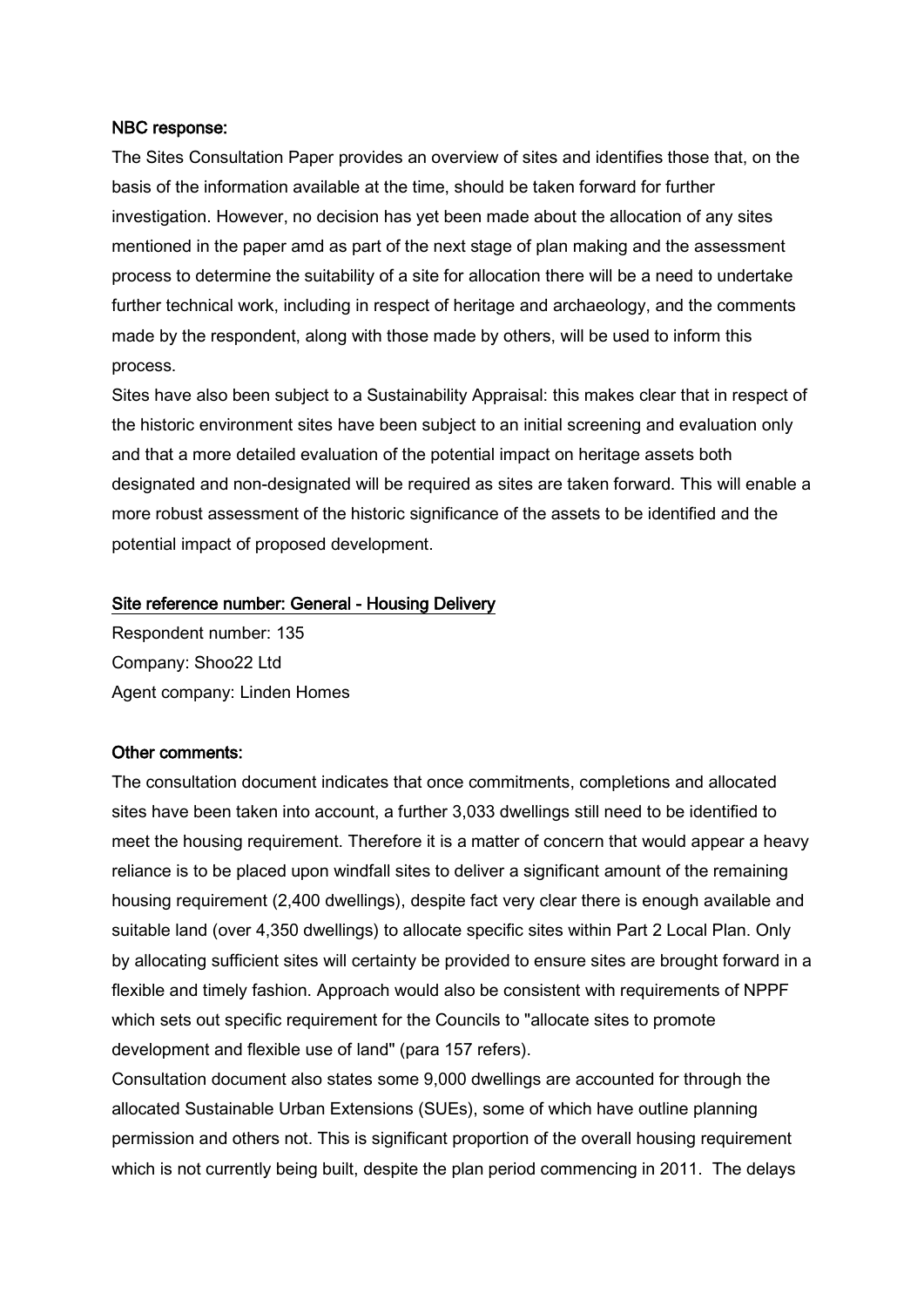in delivery are acutely highlighted by the Council's decision to refuse outline planning applications for the allocated SUEs at Hardingstone and Collingtree in the last few years. Although subsequently approved at appeal delay was considerable and will have impacted upon the housing trajectory. This is further highlighted by the fact that annual completions for the last three years have substantially fallen short of the annual housing requirement, so much so that since the start of the plan period, there is now a shortfall of 914 dwellings. As a result of the delays in delivering on a number of the SUEs, very questionable whether they will delver the level of housing first envisaged in the JCS over the plan period. The consultation document is silent on this point. Essential that any anticipated shortfall in delivery from the SUEs over the plan period is accounted for within the Part 2 Local Plan with additional sites allocated to address any shortfall.

### NBC response:

An updated assessment of the contribution that dwellings from windfall sties makes was undertaken in 2017 and the findings included in the LAA. The assessment analysed the past and expected future delivery from windfall sites and found that the principle of including an allowance of 300 dwellings per annum was justified.

The reference to the potential delivery of the level of housing in the SUEs is noted. Further work will be undertaken on delivering the housing requirement which will include the provision of a sufficient degree of contingency and flexibility to maintain housing supply over the plan period.

### Site reference number: General - Housing Delivery

Respondent number: 87 Company: Miller Homes Agent company: Pegasus Group

#### Other comments:

The Local Plan Options paper indicated that the urban area had limits on the amount of avaialble land and there was likely to be a shortfall of land to meet identified needs. The Sites Consultation Paper now indicates there is sufficient land available in the urban area to meet the housing target but this would involve the development of existing areas of open space, redevelopment of employment sites and other open areas. This would result in increased urbanisation and increased risk that not all of the sites identified would actually deliver housing over the remainder of the plan period. The SA of the Sites Consultation has failed to consider the reasonable alternative of provision for larger development sites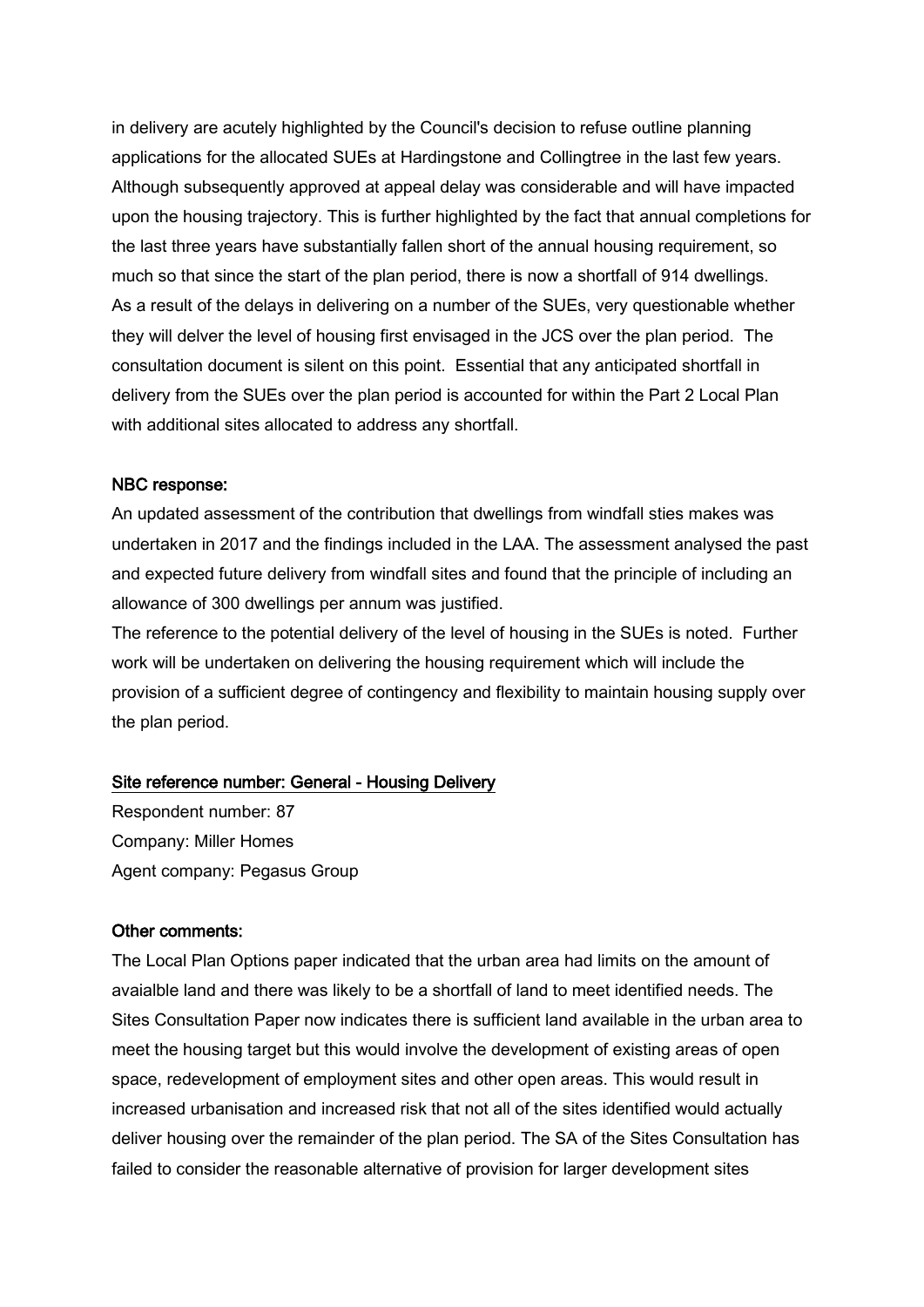adjoining the urban area through the Duty to Cooperate: the sustainabilty of these options comapred with the option of developing a large number of small site opportunities should have been property appraised.

Additional flexibility should also be built into the housing provision to esnure housing requirements are delivered in the plan period. The Local Plan Expert Group recommended flexibility equivalent to 20% of the housing requirement.

# NBC response:

Comment noted. The Northampton Local Plan Part 2 is being prepared for the Northampton administrative boundary and not beyond. Notwithstanding this the Council will continue to engage with neighbouring authorities on Duty to Cooperate matters, including housing delivery.

Further work will be undertaken on delivering the housing requirement which will include the provision of a sufficient degree of contingency and flexibility to maintain housing supply over the plan period.

## Site reference number: General - Housing Delivery

Respondent number: 111 Name: R Churchill Company: Vanderbilt Homes Agent company: Berrys

### Other comments:

We consider that the range of sites identified in the consultation document will not deliver the required amount of housing to meet Northampton Borough's housing needs particularly in the short term and put forward an additional site for consdideration at Overstone Farm (outside Northampton Borough area).

Note the approach proposed to be undertaken by South Northamptonshire Council (SNC) to the NRDA in their forthcoming part 2 Local Plan. SNC, in recognition of the severe housing shortfall at Northampton Borough and as one of the authorities adjoining NRDA boundary (like Daventry District) propose a policy to support development on the edge of the NRDA within the SNC boundary subject to certain critieria and applicable only whilst there is a shortfall within Northampton Borough.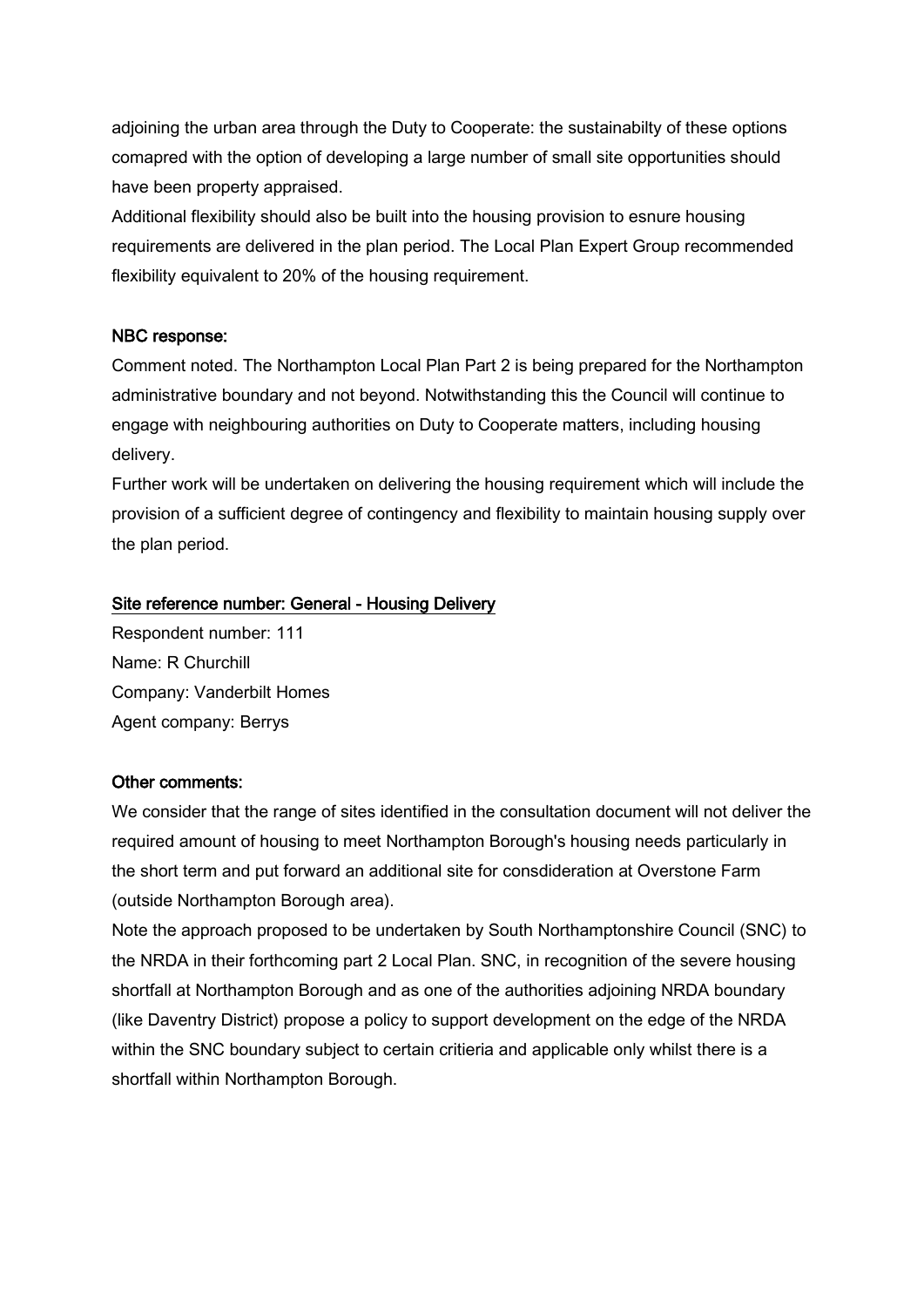Comment noted. The Northampton Local Plan Part 2 is being prepared for the Northampton administrative boundary and not beyond. Notwithstanding this the Council will continue to engage with neighbouring authorities on Duty to Cooperate matters, including housing delivery.

# Site reference number: General - Housing Delivery

Respondent number: 144 Name: Richard Wood Company: Daventry District Council

# Other comments:

The identification of sufficient capacity within the Borough to meet its identified needs is to be welcomed. This provides greater clarity for future planning in the Northampton Related Development Area.

## NBC response:

**Noted** 

# Site reference number: General - Housing Delivery

Respondent number: 140 Name: Ellie Gingell Company: South Northamptonshire Council

# Other comments:

SNC supports higher densities within the urban area in order to improve sustainability and reduce pressure on less sustainable more rural parts of the county.

How3ever, have number of concerns regarding aspects of the approach taken to windfall development and assessing delivery from sites with planning permission or allocated as SUEs.

Windfall assumptions should be based on a longer time horizon to ensure that the figure is robust and pragmatic, taking into account recessionary years. It would also be usual for an appropriate lapse rate of at least 10% to be applied.

Further work will need to be done on the timing and rates of delivery, particularly on large sites, to establish the amount of houses that the Local Plan Part 2 will need to plan for. SNC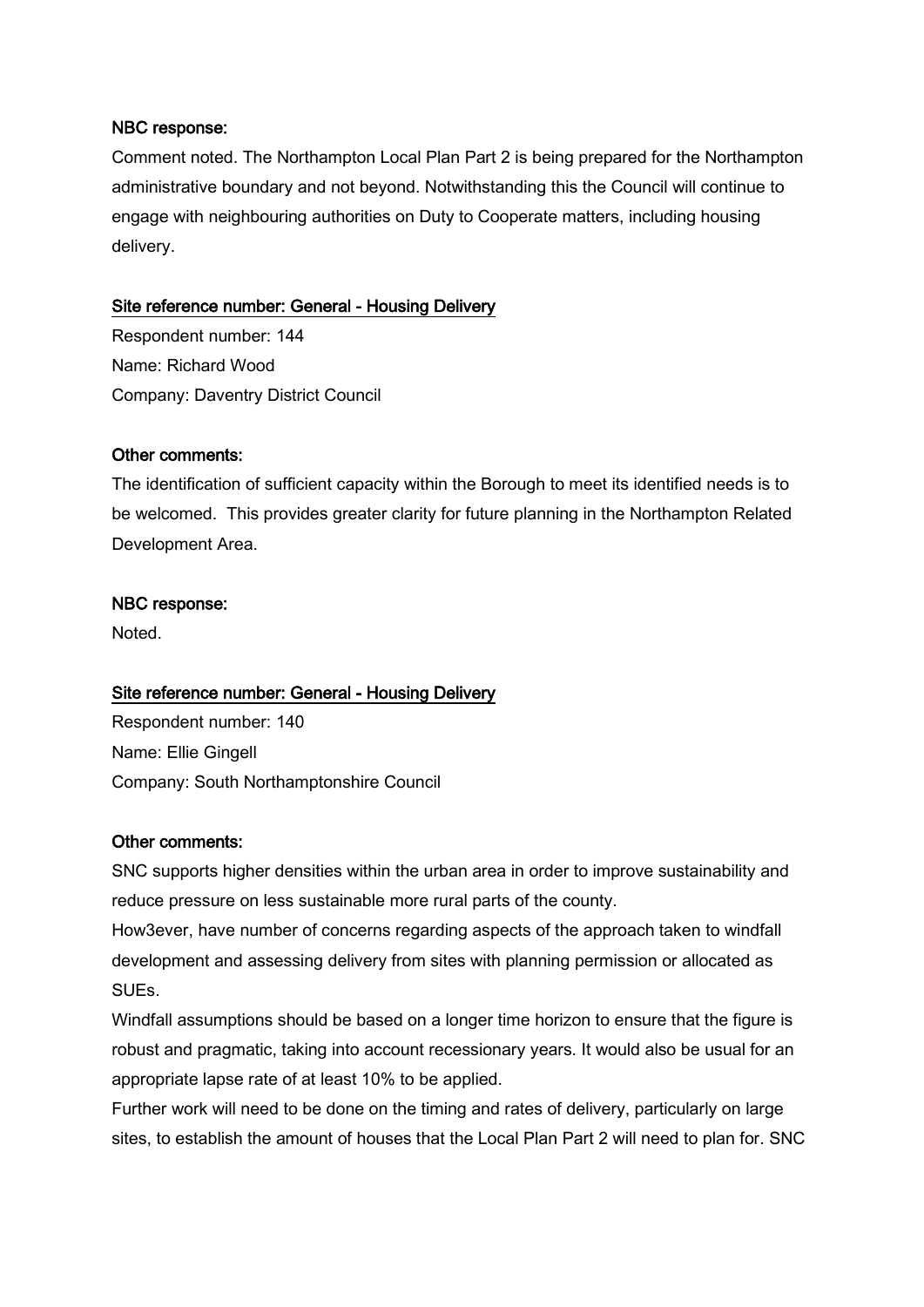would welcome further clarification of how the figures referred to in the consultation have been arrived without the production of an action plan or capacity assessment. Given the acute issues with delivery within the Northampton area, SNC consider that where possible, all sites including smaller sites should be identified and allocated for housing within the Local Plan, in order to speed up delivery and ensure that there is a five year supply of sites.

It is recognised that there is a need to ensure suitable sites are made available for all uses. Sites not presently allocated for employment, but proposed for these uses, need to be carefully scrutinised to ensure that land uses are appropriate and the capacity of land within the Borough is maximised.

### NBC response:

Comments noted. Further work will be undertaken on how the housing requirement will be delivered during the plan period including consdering the matters raised by the respondent.

#### Site reference number: General - Infrastructure

Respondent number: 86 Name: John O'Neill Company: Environment Agency

#### Other comments:

Cannot support the progression of the Local Plan part 2, on the grounds of soundness, unless it is fully supported, informed by,

and takes full account of the risks set out in, up to date Water Cycle Strategies (WCS). The current WCS is considered out of date for these sites that have been assessed as being suitable for further consideration. As previously agreed Anglian Water will do a RAG assessment of any sites which are proposed to be allocated to inform whether further water cycle work is necessary to support the sites. We would request sight of their assessment and the opportunity to

comment ahead of any decision regarding whether further water cycle work is necessary.

#### NBC response:

Noted. As part of the next stage of plan making and the assessment process to determine the suitability of a site for allocation there will be a need to undertake further technical work. This will include continuing to work closely with the Environment Agency and Anglian Water on the matters raised by the respondent.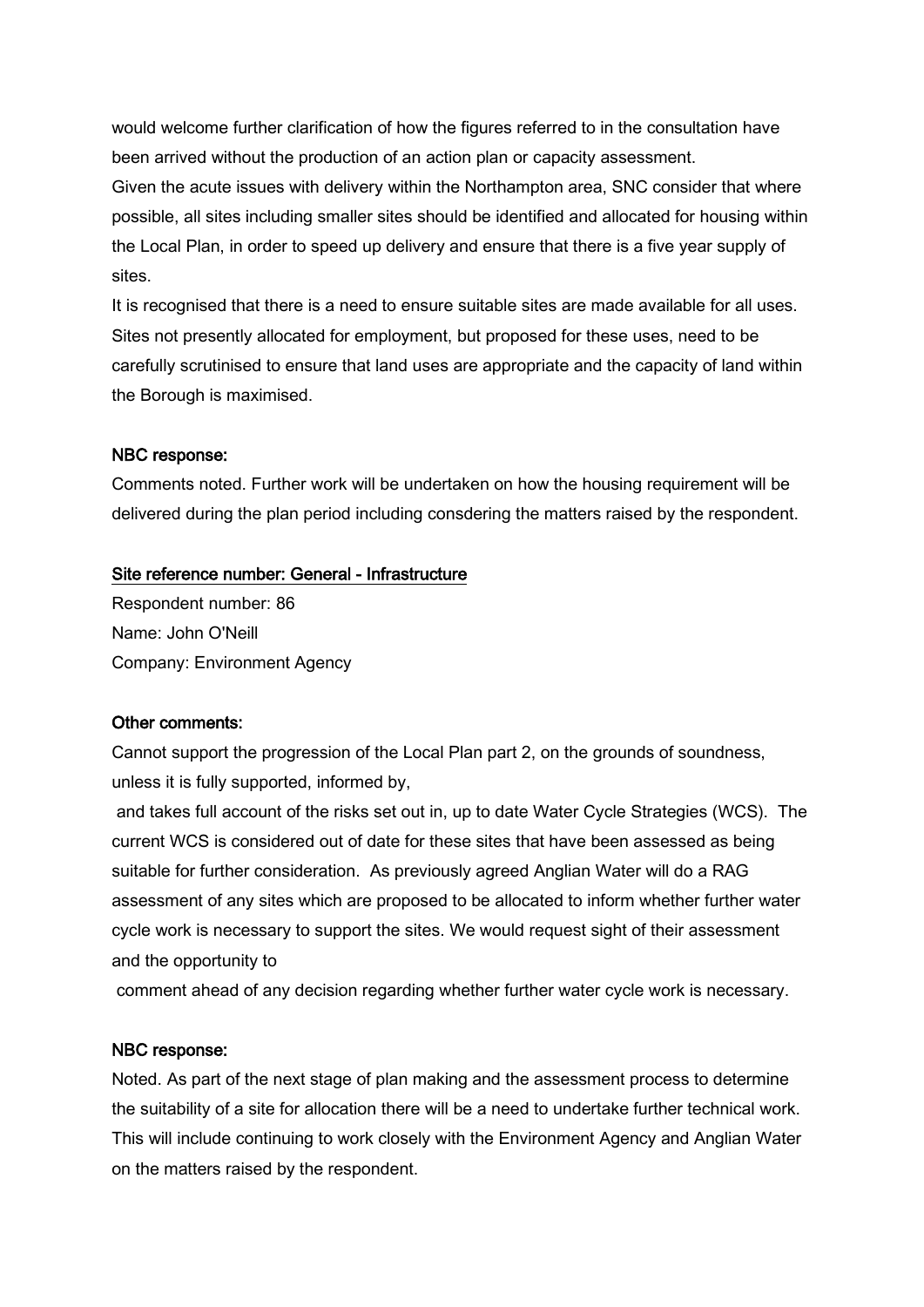# Site reference number: General - LAA Methodology

Respondent number: 85 Company: Northampton Shopping Centre Limited Partnership Agent company: Assistant Director

### Other comments:

It is not clear how the housing yield has been calculated, and it is noted that the yield for both sites is currently low, therefore further details are requested.

### NBC response:

The yield has been calculated in accordance with the methodology set out in the Northampton Land Availability Assessment 2017 (LAA).

### Site reference number: General - LAA Methodology

Respondent number: 97 Company: Clayson Country Homes Agent company: CC Town Planning

#### Least appropriate for development:

The Council have put forward their own land holdings on the interests of completeness. Many of these sites will be protected as open space or sports and playing pitches. Areas such as these should be removed from the next phase of the LAA.

Many sites that have been assessed as suitable for further consideration could simply be managed through the development management process. Many of these benefit from existing development plan provisions and permitted development rights for conversion to residential. These sites could also be removed.

### NBC response:

Noted. The matters raised by the respondent will be taken into account as part of the assessment process to determine the suitability of a site for allocation.

### Site reference number: General - LAA Methodology

Respondent number: 131 Company: Meridian Contracts Ltd Agent company: CC Town Planning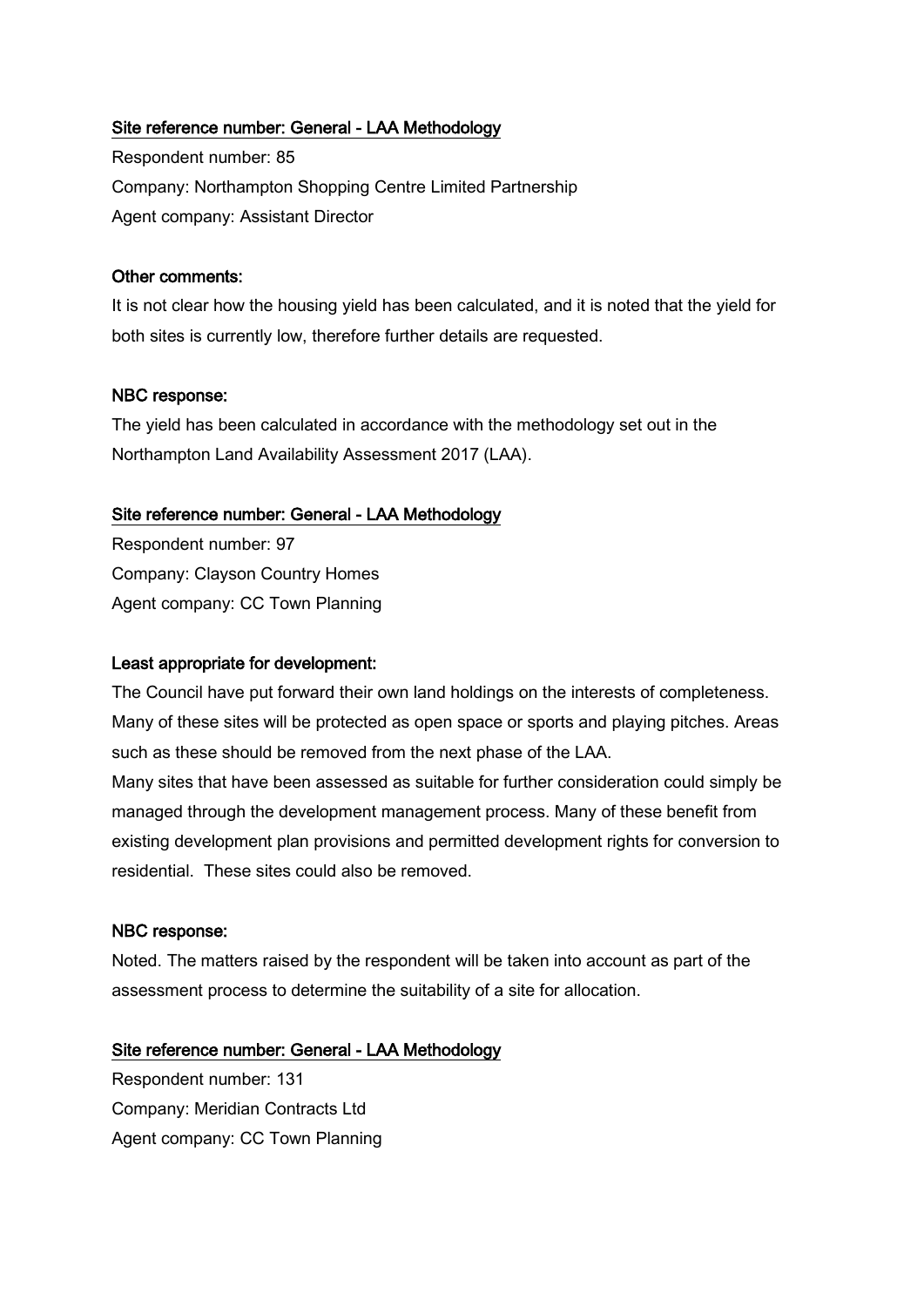#### Least appropriate for development:

The Council have put forward their own land holdings on the interests of completeness. Many of these sites will be protected as open space or sports and playing pitches. Areas such as these should be removed from the next phase of the LAA.

Many sites that have been assessed as suitable for further consideration could simply be managed through the development management process. Many of these benefit from existing development plan provisions and permitted development rights for conversion to residential. These sites could also be removed.

#### NBC response:

Noted. The matters raised by the respondent will be taken into account as part of the assessment process to determine the suitability of a site for allocation.

#### Site reference number: General - LAA Methodology

Respondent number: 132 Company: Clowes Developments Agent company: CC Town Planning

#### Least appropriate for development:

The Council have put forward their own land holdings on the interests of completeness. Many of these sites will be protected as open space or sports and playing pitches. Areas such as these should be removed from the next phase of the LAA.

Many sites that have been assessed as suitable for further consideration could simply be managed through the development management process. Many of these benefit from existing development plan provisions and permitted development rights for conversion to residential. These sites could also be removed.

#### NBC response:

Noted. The matters raised by the respondent will be taken into account as part of the assessment process to determine the suitability of a site for allocation.

### Site reference number: General - LAA Methodology

Respondent number: 140 Name: Ellie Gingell Company: South Northamptonshire Council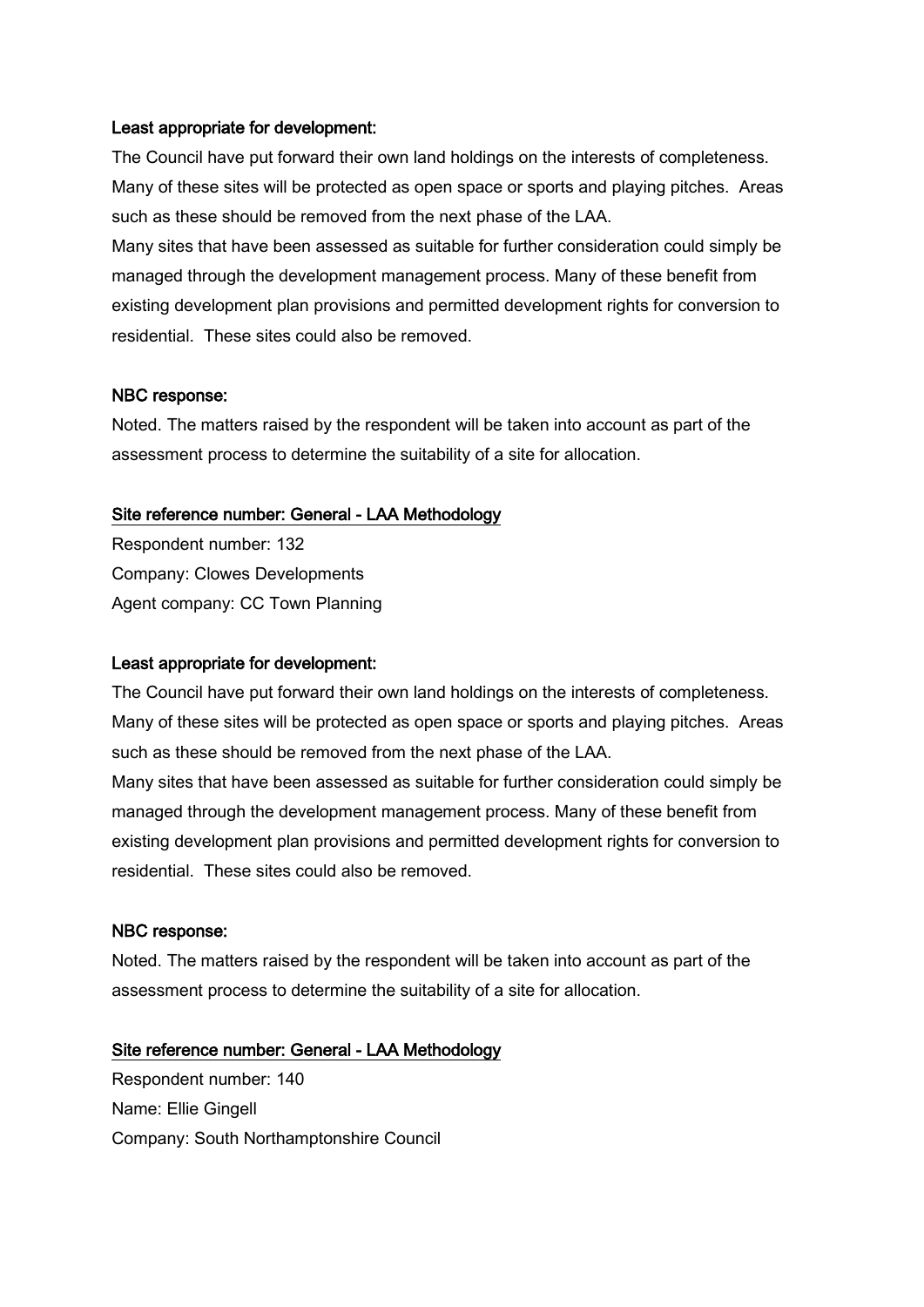#### Other comments:

SNC agrees with the statement relating to the role of the LAA. Would welcome greater acknowledgement that this is the evidence base which informs allocations in the Local Plan. However, there are a number of inconsistencies in the way sites have been dismissed without a detailed site assessment and full justification. For example, some leisure and open spaces sites have been included but others dismissed and extensions to villages on the edge of Northampton, which could help address any shortfall in housing, dismissed.

### NBC response:

Noted. The LAA is one part of an extensive evidence base that will inform the assessment of sites for inclusion as allocations in the Local Plan. A detailed assessment of sites has been undertaken (as set out in the LAA), which has informed the inclusion of sites in the Sites Consultation Paper. This included an assessment of a sites achievability, deliverability and suitability, in line with Government guidelines and taking account of a range of matters.

### Site reference number: General - SA

Respondent number: 121 Name: Ross Holdgate Company: Natural England

### Sustainability Appraisal:

We welcome the clear inclusion of biodiversity and landscape within the assessment criteria. We note the consideration given to areas of nature conservation value and public open space. In relation to the SPA we note that different types of development, i.e. residential and employment land may affect the site in different ways and this needs to be reflected in how the sites are assessed.

#### NBC response:

Noted. Sites will be investigated further and assessed against additional information; information supplied through the Sites Consultation responses and from the existing and emerging technical evidence base. These investigations will determine the site's suitability for allocation in the Local Plan Part 2.

# Site reference number: General - Site selection

Respondent number: 86 Name: John O'Neill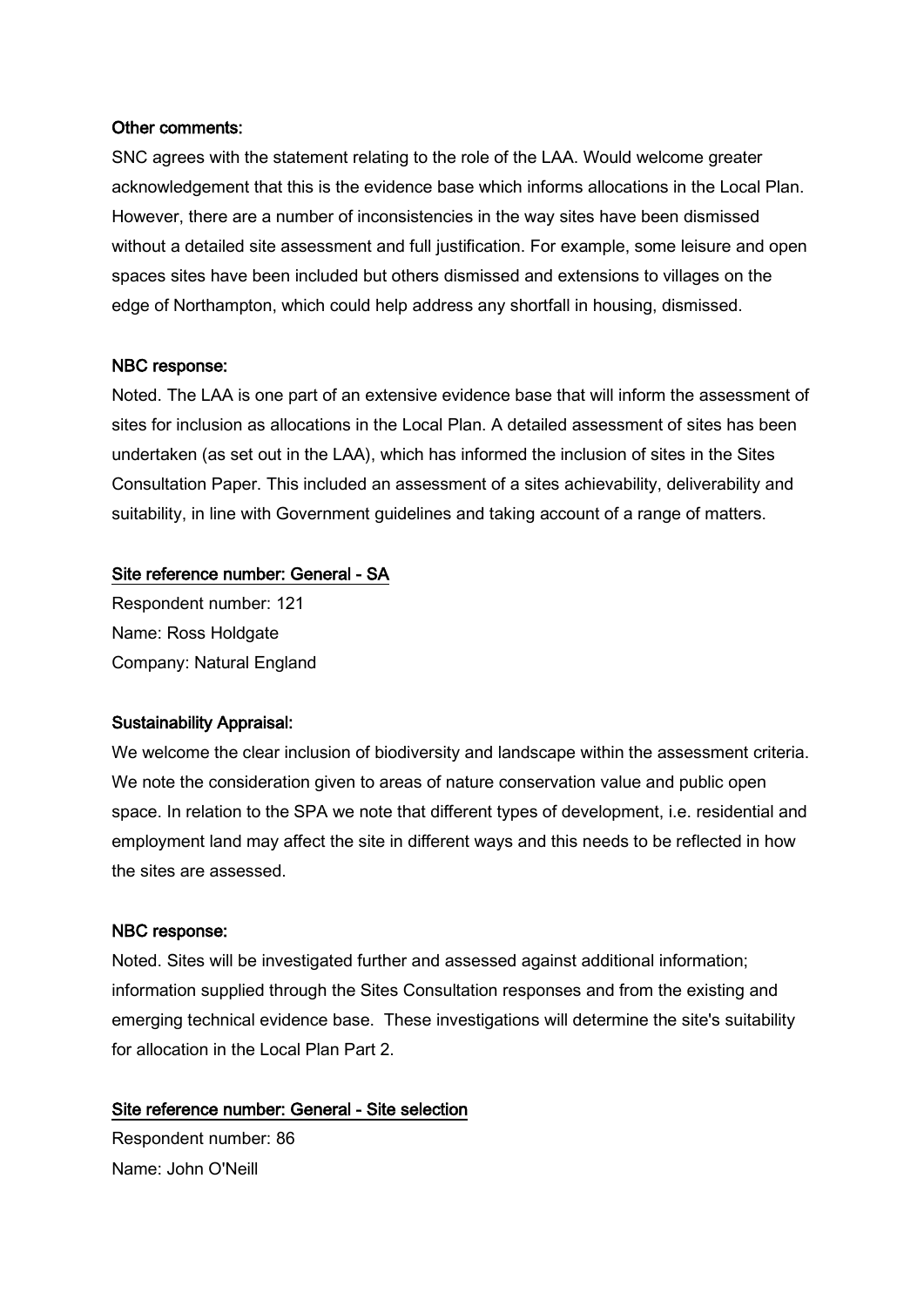# Company: Environment Agency

#### Suitable for consideration:

If any sites currently not considered suitable for further consideration are reassessed as being suitable we would request to be informed in order to provide site specific advice

#### NBC response:

Noted.

### Site reference number: General - Site selection

Respondent number: 97 Company: Clayson Country Homes Agent company: CC Town Planning

#### Use for other purposes:

Sites should be considered primarily for their proposed use. However, they should also be assessed against criteria for alternative proposals to ensure that the correct land comes forward in the most suitable locations.

#### NBC response:

This will be considered in the next stage of the plan making process.

### Site reference number: General - Site selection

Respondent number: 131 Company: Meridian Contracts Ltd Agent company: CC Town Planning

#### Use for other purposes:

Sites should be considered primarily for their proposed use. However, they should also be assessed against criteria for alternative proposals to ensure that the correct land comes forward in the most suitable locations.

### NBC response:

This will be considered in the next stage of the plan making process.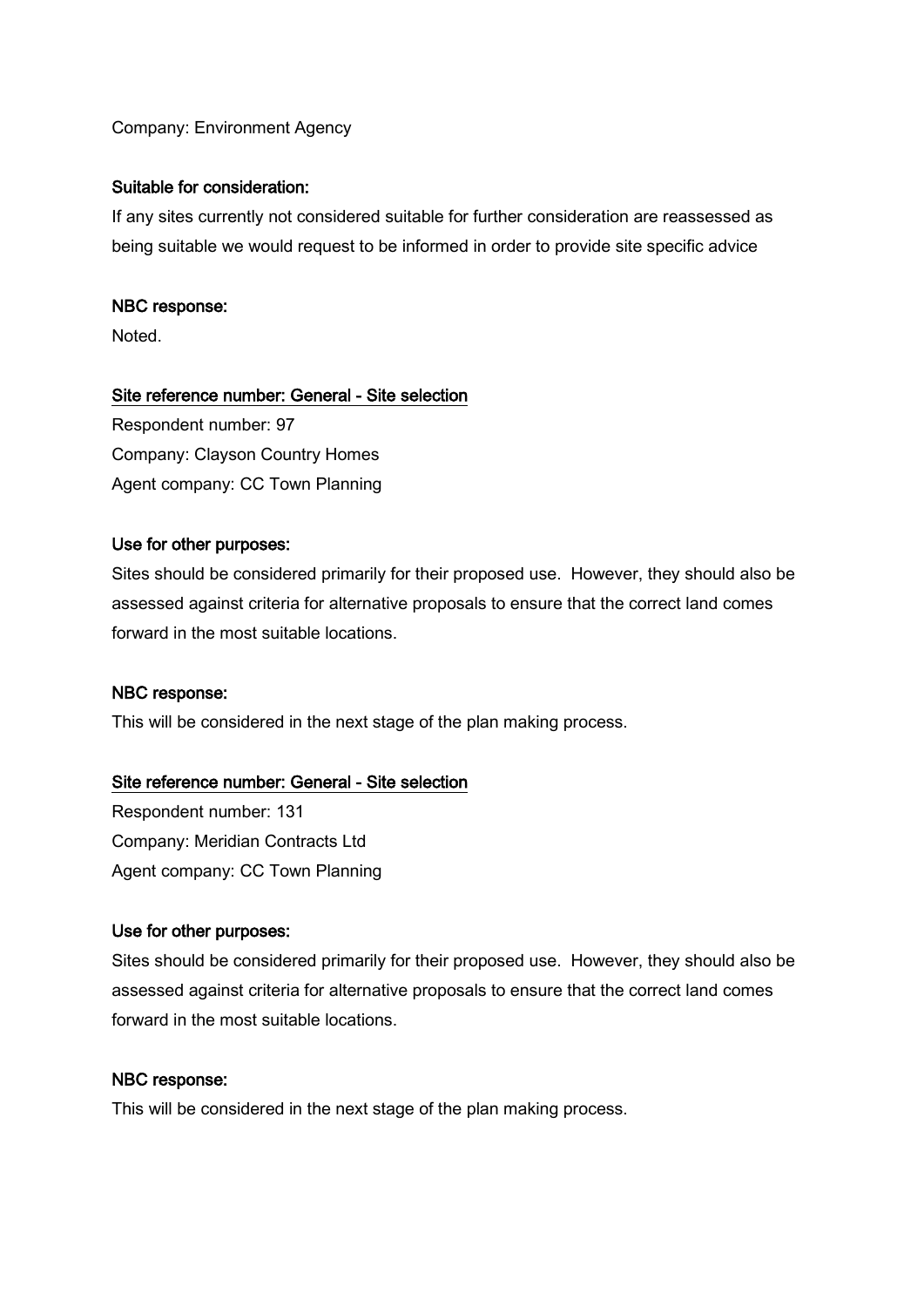# Site reference number: General - Site selection

Respondent number: 132 Company: Clowes Developments Agent company: CC Town Planning

### Use for other purposes:

Sites should be considered primarily for their proposed use. However, they should also be assessed against criteria for alternative proposals to ensure that the correct land comes forward in the most suitable locations.

## NBC response:

This will be considered in the next stage of the plan making process.

## Site reference number: General - Transport

Respondent number: 105 Name: Mike Billingham Company: Great Houghton Parish Council

# Other comments:

Parish Council concerned developments will result in increased inappropriate HGV traffic during construction and as result of development. Traffic will only exacerbate current problems and risks caused by HGV traffic cutting through village. Before any additional development could be considered suitable of view that formal 7.5 tonne weight limit must be introduced to prevent HGVs from travelling through village from Bedford Road to Newport Pagnell.

### NBC response:

Noted. The impact of additional traffic on the local road network will be considered as part of the process of identifying suitable sites for allocation.

# Site reference number: General - Transport

Respondent number: 65 Name: Simon Barber Company: English Regional Transport Association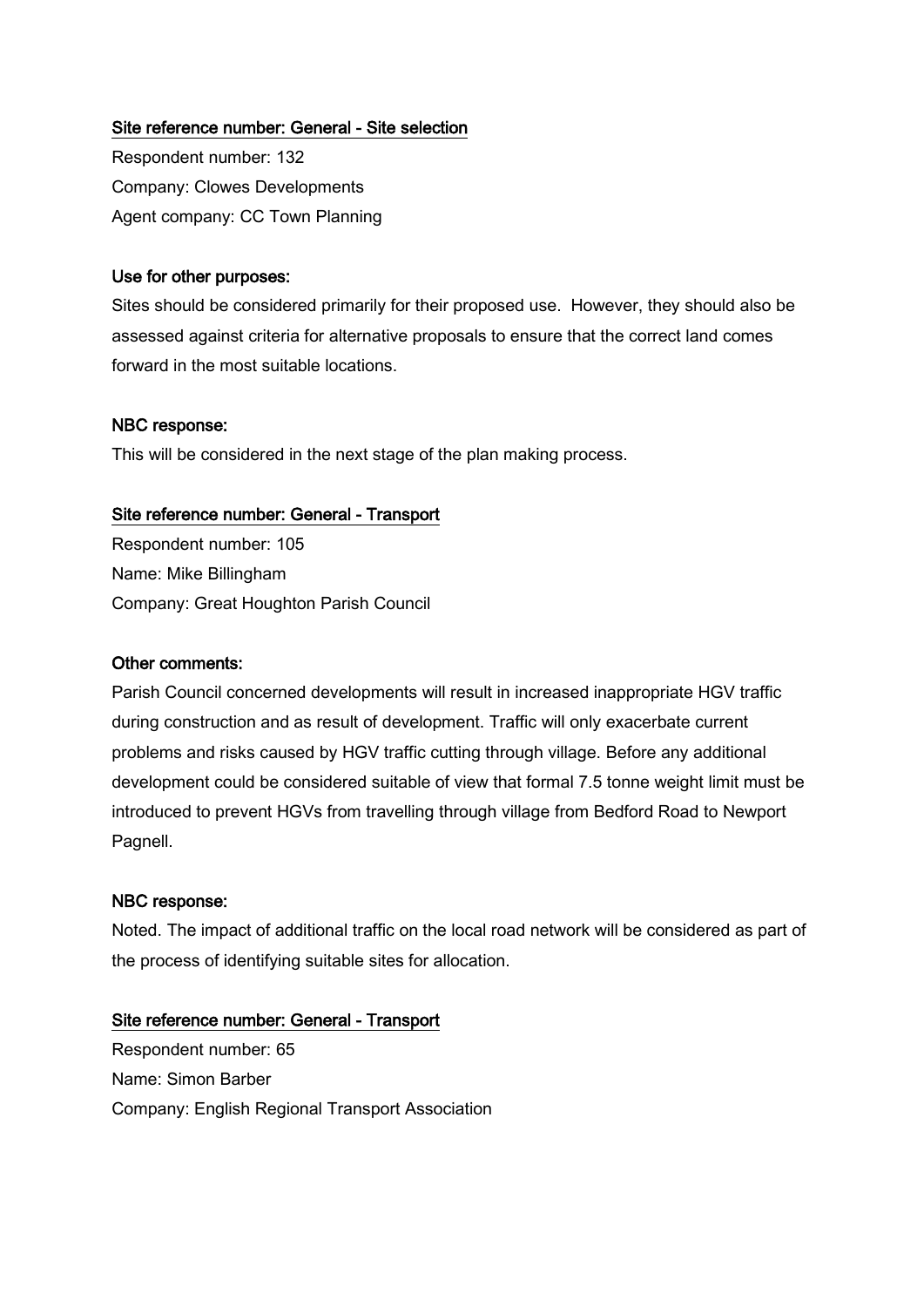### Other comments:

Wish to see old railway track beds protected especially the Northampton - Bedford railway, where re-opening of rail link would bring substantial benefits for both passengers and freight. Both St James Inner Relief Road and Northampton Northern Relief Road would obliterate old track-beds. They would only shift traffic rather than remove it and soon fill up with traffic and would not meet the challenges of climate change or enhance the town's historic or natural environment.

#### NBC response:

The opportunties provided by the respondents suggestion will be considered at the next stage of plan making in conjunction with Northamptonshire County Council, as the local highway authority and responsible authority for major transport schemes. However, it should be noted that imrpovements to existing or new road infrastructure will be required to deliver growth across the Borough and meeting the challenges of climate change and flooding cannot be achieved by sustainable transport solutions alone.

#### Site reference number: General - Transport

Respondent number: 68 Name: Martin Seldon Company: Highways England

### Other comments:

Note that Northampton Borough is required to deliver 18,870 dwellings by 2029, in conformity with the Joint Core Strategy. In response to LPP2 Options consultation indicated that this level of growth could lead to some impacts on the operation of the Strategic Road Network (SRN), dependent upon the scale and location of the sites being put forward. A number of the sites included in the Sites Consultation have the potential to impact upon the operation of the M1 or A45 and consider individual impacts of these sites should be appropriately assessed as part of Transport Assessment for each development. These will help to understand the extent to which further mitigation is required along the SRN in order to accommodate the additional vehicular trips from the development sites.

### NBC response:

Noted. The impact of additional traffic on the SRN will be considered as part of the process of identifying suitable sites for allocation.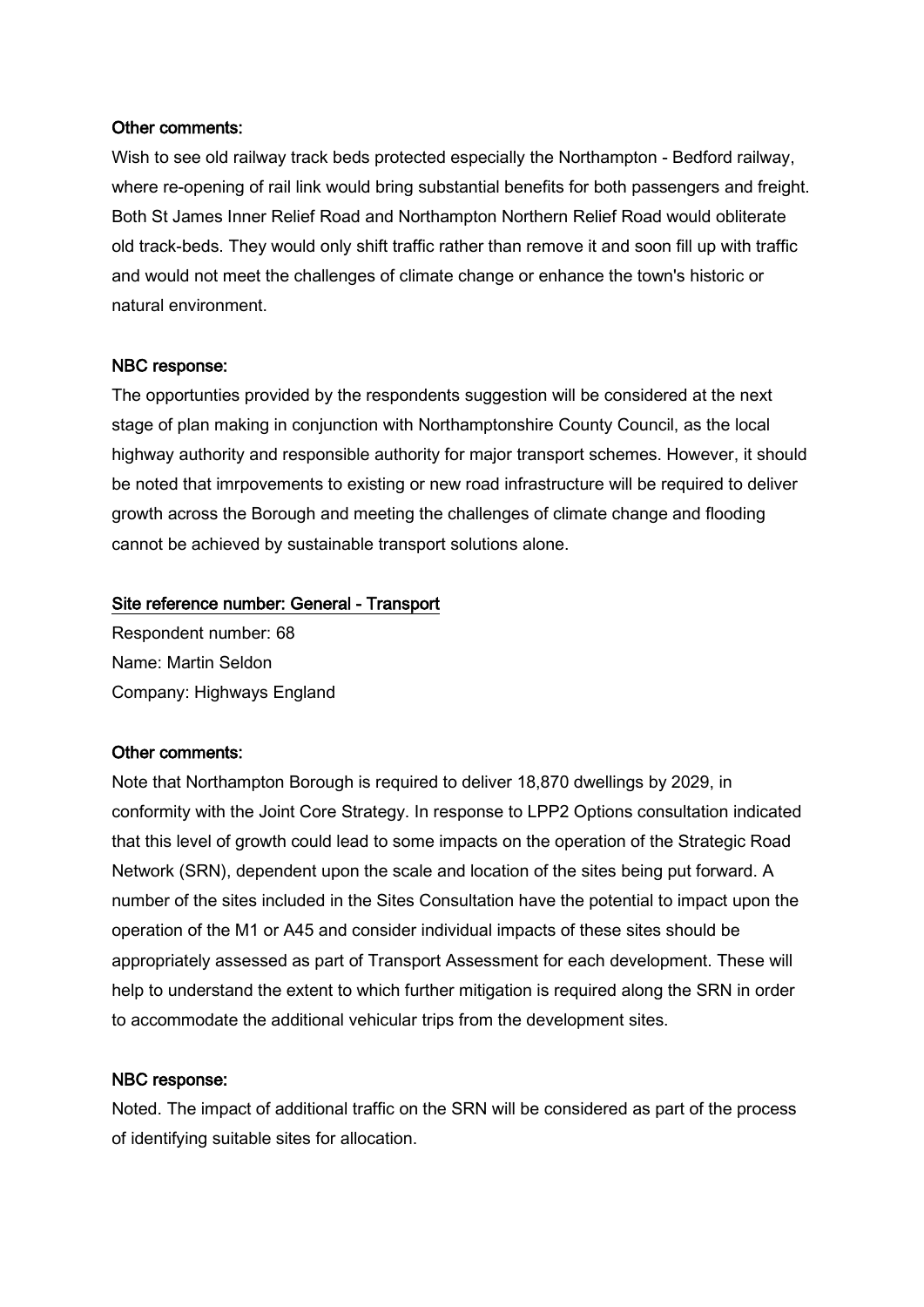# 109 Barry Road (Abington Ward) Site reference number: LAA0004

Respondent number: 53 Name: Stewart Patience Company: Anglian Water Services Limited

# Other comments:

Considering capacity within Dry Weather Flow (DWF) permit, foul sewerage network capacity, surface water network capacity and other assets – infrastructure and / or treatment upgrades required to serve proposed growth or diversion of assets may be required. Anglian Water will wish to comment further once the location and scale of any development is known. It would be helpful if Anglian Water could be consulted prior to the publication of the submission draft local plan for public consultation.

# NBC response:

Noted. As part of the next stage of plan making and the assessment process to determine the suitability of a site for allocation there will be a need to undertake further technical work, including in respect of water supply and wastewater treatment, and the comments made by the respondent, along with those made by others, will be used to inform this process.

# 2-36 Barry Road (Abington Ward)

# Site reference number: LAA0005

Respondent number: 53 Name: Stewart Patience Company: Anglian Water Services Limited

# Other comments:

Considering capacity within DWF permit, foul sewerage network capacity, surface water network capacity and other assets - major constraints to provision of infrastructure and / or treatment to serve proposed growth. Anglian Water will wish to comment further once the location and scale of any development is known. It would be helpful if Anglian Water could be consulted prior to the publication of the submission draft local plan for public consultation.

# NBC response:

Noted. As part of the next stage of plan making and the assessment process to determine the suitability of a site for allocation there will be a need to undertake further technical work,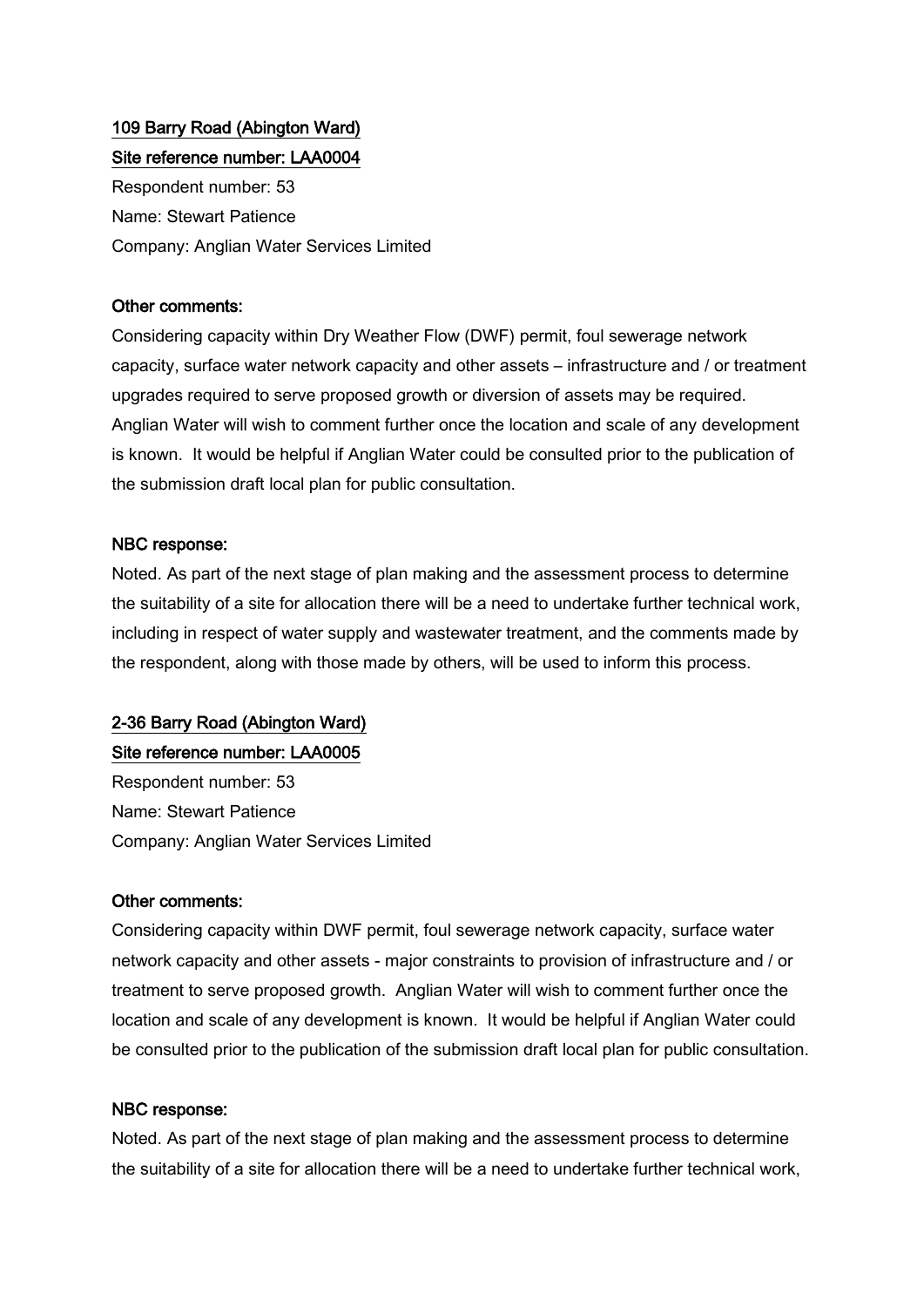including in respect of water supply and wastewater treatment, and the comments made by the respondent, along with those made by others, will be used to inform this process.

# 94a - 94b Wycliffe Rd (Abington Ward)

Site reference number: LAA0006 Respondent number: 53 Name: Stewart Patience Company: Anglian Water Services Limited

# Other comments:

Considering capacity within DWF permit, foul sewerage network capacity, surface water network capacity and other assets - major constraints to provision of infrastructure and / or treatment to serve proposed growth. Anglian Water will wish to comment further once the location and scale of any development is known. It would be helpful if Anglian Water could be consulted prior to the publication of the submission draft local plan for public consultation.

# NBC response:

Noted. As part of the next stage of plan making and the assessment process to determine the suitability of a site for allocation there will be a need to undertake further technical work, including in respect of water supply and wastewater treatment, and the comments made by the respondent, along with those made by others, will be used to inform this process.

# Crockett and Jones, Turner Street (Abington Ward)

Site reference number: LAA0036 Respondent number: 53 Name: Stewart Patience Company: Anglian Water Services Limited

# Other comments:

Considering capacity within DWF permit, foul sewerage network capacity, surface water network capacity and other assets - major constraints to provision of infrastructure and / or treatment to serve proposed growth. Anglian Water will wish to comment further once the location and scale of any development is known. It would be helpful if Anglian Water could be consulted prior to the publication of the submission draft local plan for public consultation.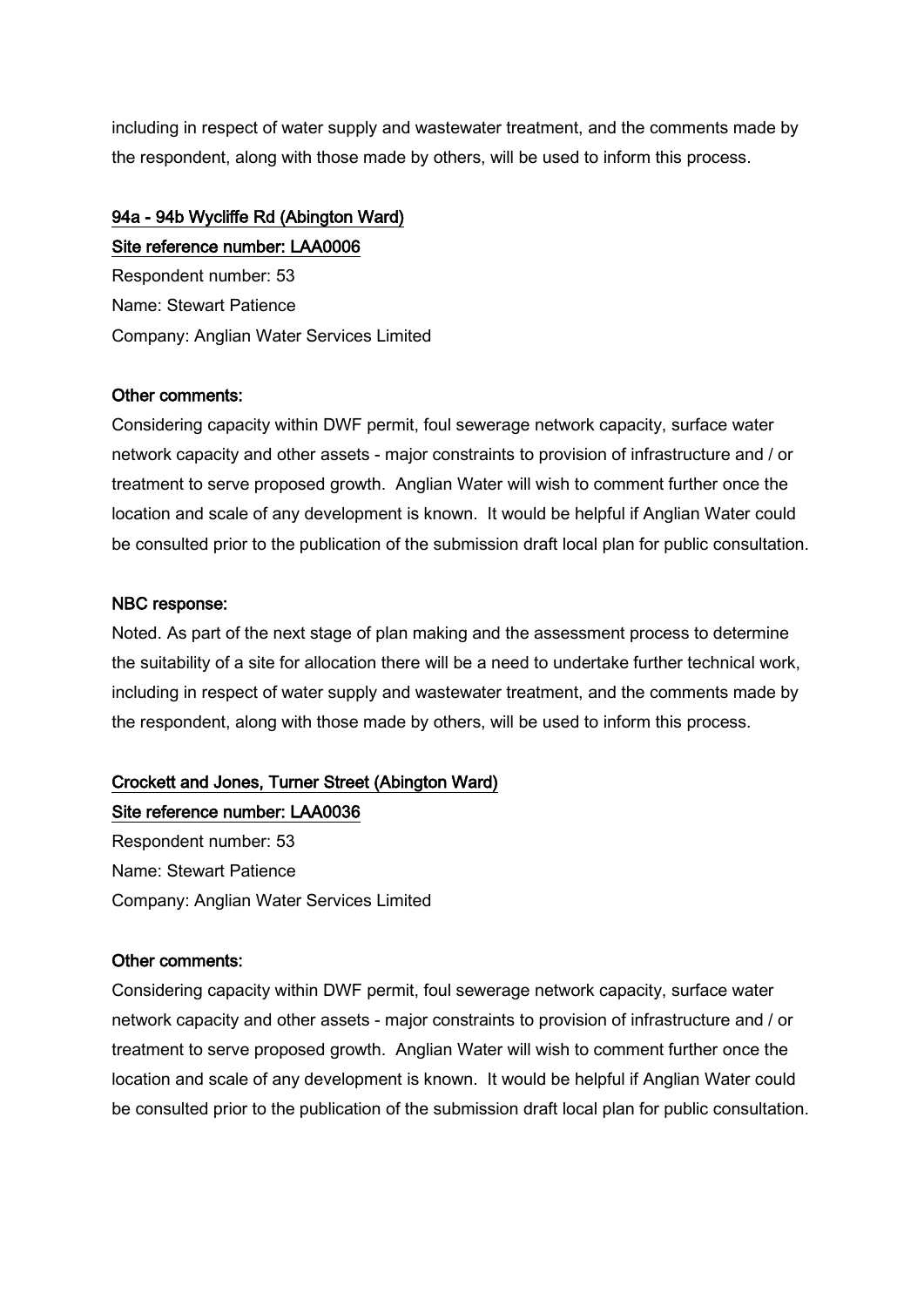Noted. As part of the next stage of plan making and the assessment process to determine the suitability of a site for allocation there will be a need to undertake further technical work, including in respect of water supply and wastewater treatment, and the comments made by the respondent, along with those made by others, will be used to inform this process.

### 175-181 Abington Road (Abington Ward)

Site reference number: LAA0054 Respondent number: 53 Name: Stewart Patience Company: Anglian Water Services Limited

#### Other comments:

Considering capacity within DWF permit, foul sewerage network capacity, surface water network capacity and other assets - major constraints to provision of infrastructure and / or treatment to serve proposed growth. Anglian Water will wish to comment further once the location and scale of any development is known. It would be helpful if Anglian Water could be consulted prior to the publication of the submission draft local plan for public consultation.

#### NBC response:

Noted. As part of the next stage of plan making and the assessment process to determine the suitability of a site for allocation there will be a need to undertake further technical work, including in respect of water supply and wastewater treatment, and the comments made by the respondent, along with those made by others, will be used to inform this process.

# The Old Rectory, Church Lane (Billing Ward) Site reference number: LAA0057

Respondent number: 53 Name: Stewart Patience Company: Anglian Water Services Limited

#### Other comments:

Considering capacity within DWF permit, foul sewerage network capacity, surface water network capacity and other assets – infrastructure and / or treatment upgrades required to serve proposed growth or diversion of assets may be required. Anglian Water will wish to comment further once the location and scale of any development is known. It would be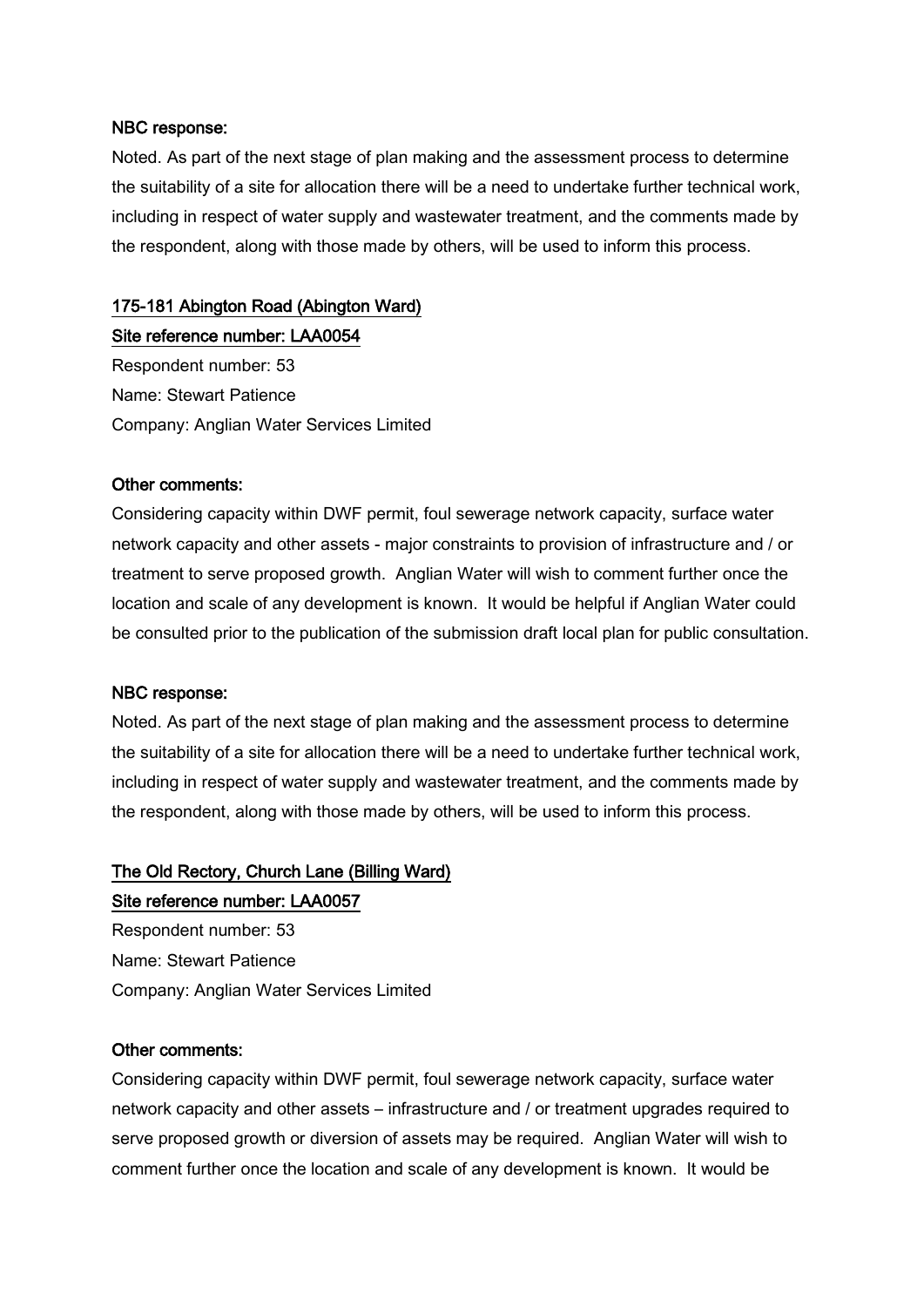helpful if Anglian Water could be consulted prior to the publication of the submission draft local plan for public consultation.

# NBC response:

Noted. As part of the next stage of plan making and the assessment process to determine the suitability of a site for allocation there will be a need to undertake further technical work, including in respect of water supply and wastewater treatment, and the comments made by the respondent, along with those made by others, will be used to inform this process.

# Cramden Nursery, Harborough Road North (Spring Park Ward)

Site reference number: LAA0114 Respondent number: 53 Name: Stewart Patience

Company: Anglian Water Services Limited

# Other comments:

Considering capacity within DWF permit, foul sewerage network capacity, surface water network capacity and other assets - major constraints to provision of infrastructure and / or treatment to serve proposed growth. Anglian Water will wish to comment further once the location and scale of any development is known. It would be helpful if Anglian Water could be consulted prior to the publication of the submission draft local plan for public consultation.

# NBC response:

Noted. As part of the next stage of plan making and the assessment process to determine the suitability of a site for allocation there will be a need to undertake further technical work, including in respect of water supply and wastewater treatment, and the comments made by the respondent, along with those made by others, will be used to inform this process.

# Harborough Road North Allotments (Obelisk Ward) Site reference number: LAA0120

Respondent number: 53 Name: Stewart Patience Company: Anglian Water Services Limited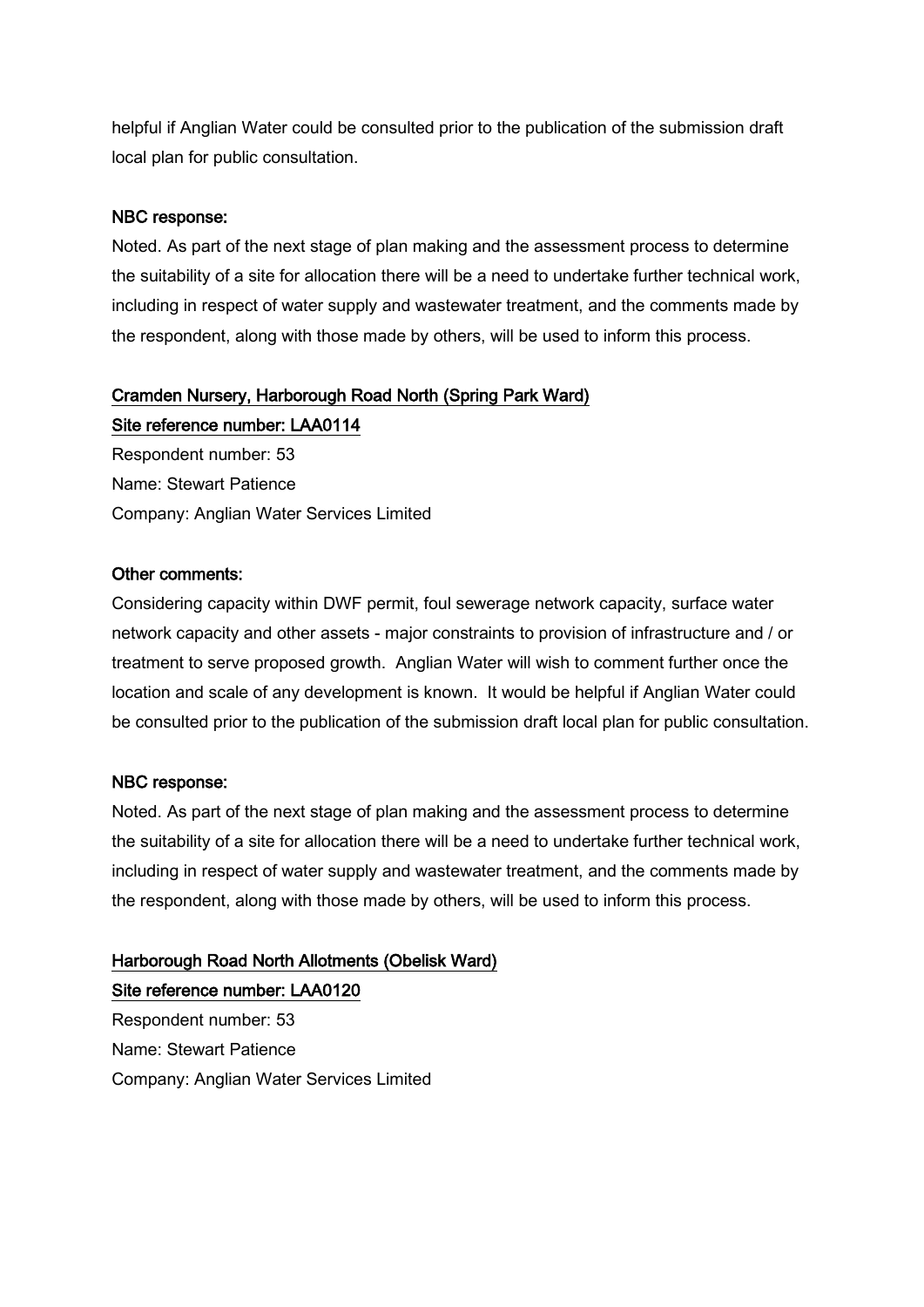#### Other comments:

Considering capacity within DWF permit, foul sewerage network capacity, surface water network capacity and other assets - major constraints to provision of infrastructure and / or treatment to serve proposed growth. Anglian Water will wish to comment further once the location and scale of any development is known. It would be helpful if Anglian Water could be consulted prior to the publication of the submission draft local plan for public consultation.

#### NBC response:

Noted. As part of the next stage of plan making and the assessment process to determine the suitability of a site for allocation there will be a need to undertake further technical work, including in respect of water supply and wastewater treatment, and the comments made by the respondent, along with those made by others, will be used to inform this process.

### Garden Centre, Kingsthorpe Road (Semilong Ward)

Site reference number: LAA0123 Respondent number: 53 Name: Stewart Patience Company: Anglian Water Services Limited

#### Other comments:

Considering capacity within DWF permit, foul sewerage network capacity, surface water network capacity and other assets - major constraints to provision of infrastructure and / or treatment to serve proposed growth. Anglian Water will wish to comment further once the location and scale of any development is known. It would be helpful if Anglian Water could be consulted prior to the publication of the submission draft local plan for public consultation.

#### NBC response:

Noted. As part of the next stage of plan making and the assessment process to determine the suitability of a site for allocation there will be a need to undertake further technical work, including in respect of water supply and wastewater treatment, and the comments made by the respondent, along with those made by others, will be used to inform this process.

Braylake Cars, Burleigh Road (Semilong Ward) Site reference number: LAA0133 Respondent number: 53

Name: Stewart Patience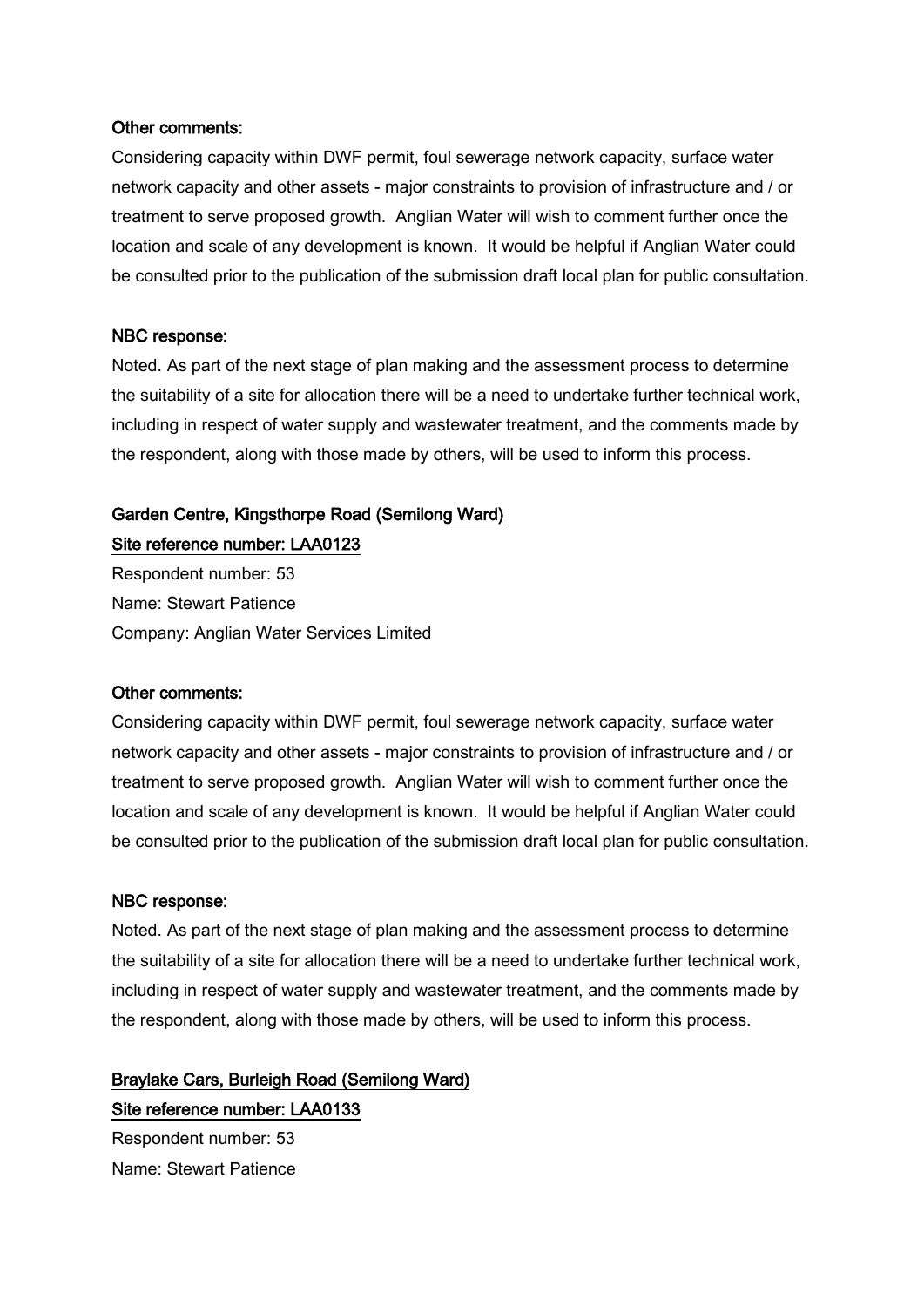### Company: Anglian Water Services Limited

#### Other comments:

Considering capacity within DWF permit, foul sewerage network capacity, surface water network capacity and other assets - major constraints to provision of infrastructure and / or treatment to serve proposed growth. Anglian Water will wish to comment further once the location and scale of any development is known. It would be helpful if Anglian Water could be consulted prior to the publication of the submission draft local plan for public consultation.

#### NBC response:

Noted. As part of the next stage of plan making and the assessment process to determine the suitability of a site for allocation there will be a need to undertake further technical work, including in respect of water supply and wastewater treatment, and the comments made by the respondent, along with those made by others, will be used to inform this process.

# St Pauls CE Lower School Norfolk Terrace (Semilong Ward) Site reference number: LAA0145

Respondent number: 53 Name: Stewart Patience Company: Anglian Water Services Limited

#### Other comments:

Considering capacity within DWF permit, foul sewerage network capacity, surface water network capacity and other assets - major constraints to provision of infrastructure and / or treatment to serve proposed growth. Anglian Water will wish to comment further once the location and scale of any development is known. It would be helpful if Anglian Water could be consulted prior to the publication of the submission draft local plan for public consultation.

#### NBC response:

Noted. As part of the next stage of plan making and the assessment process to determine the suitability of a site for allocation there will be a need to undertake further technical work, including in respect of water supply and wastewater treatment, and the comments made by the respondent, along with those made by others, will be used to inform this process.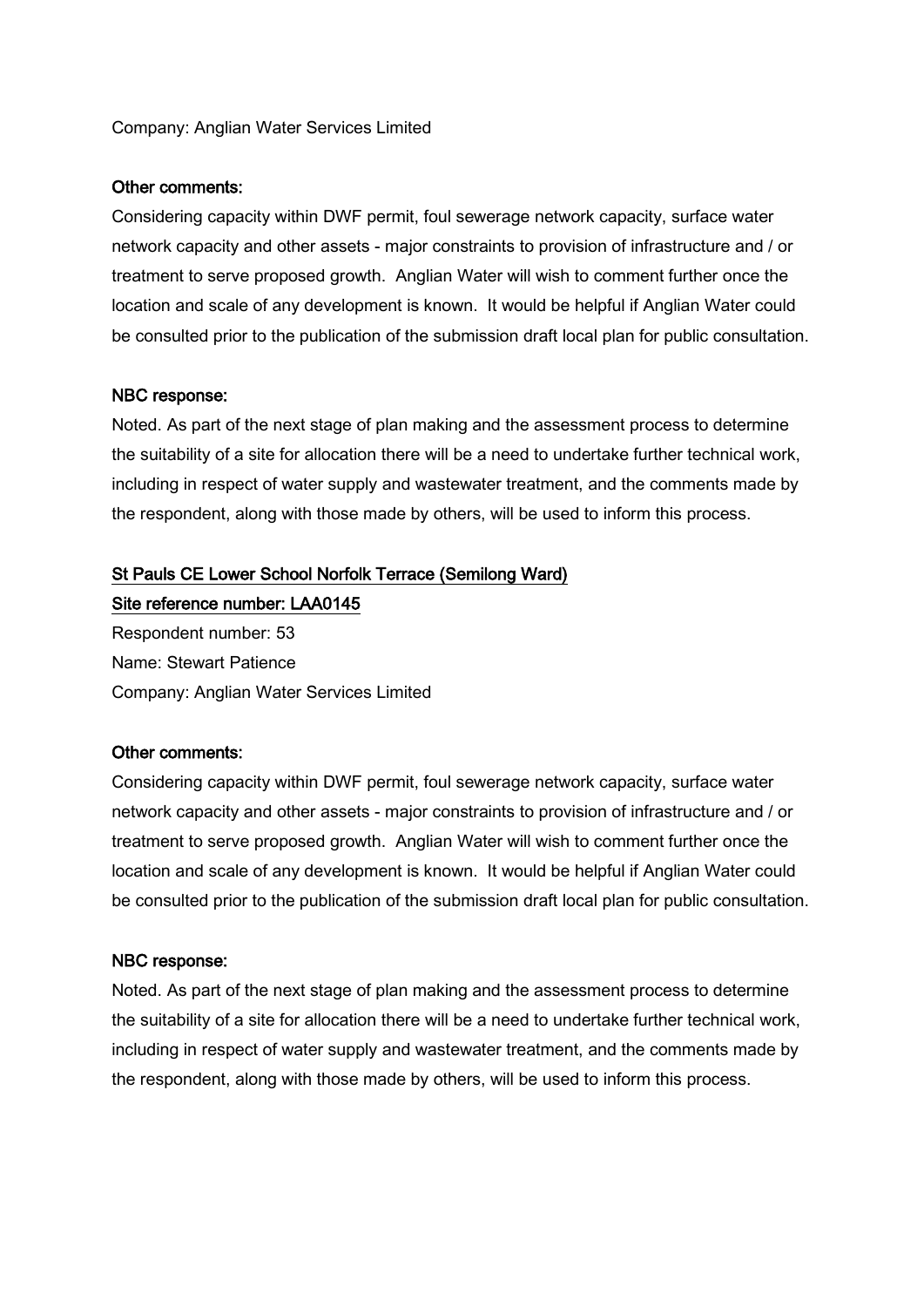# St Peter's Way (Castle Ward) Site reference number: LAA0166

Respondent number: 53 Name: Stewart Patience Company: Anglian Water Services Limited

# Other comments:

Considering capacity within DWF permit, foul sewerage network capacity, surface water network capacity and other assets - major constraints to provision of infrastructure and / or treatment to serve proposed growth. Anglian Water will wish to comment further once the location and scale of any development is known. It would be helpful if Anglian Water could be consulted prior to the publication of the submission draft local plan for public consultation.

## NBC response:

Noted. As part of the next stage of plan making and the assessment process to determine the suitability of a site for allocation there will be a need to undertake further technical work, including in respect of water supply and wastewater treatment, and the comments made by the respondent, along with those made by others, will be used to inform this process.

# Site reference number: LAA0166

Respondent number: 141 Name: Marie Dickie Company: Spring Boroughs Neighbourhood Voice

### Other comments:

In the Neighbourhood Plan, we have assumed that this land provided a trade off. With its potential for commercial development contributing to employment within Spring Boroughs and allowing a greater emphasis on residential development on other sites. Concerned if failure to investigate further left this site undeveloped.

# NBC response:

The site is currently operational and occupied by commercial/ leisure operators and is not deemed available. To progress a site to allocation, there is a need to ensure that the site is available, achievable and deliverable. Should the site come forward for development in the future, the proposal will be determined in accordance with the most up to date development plan including the Neighbourhood Plan.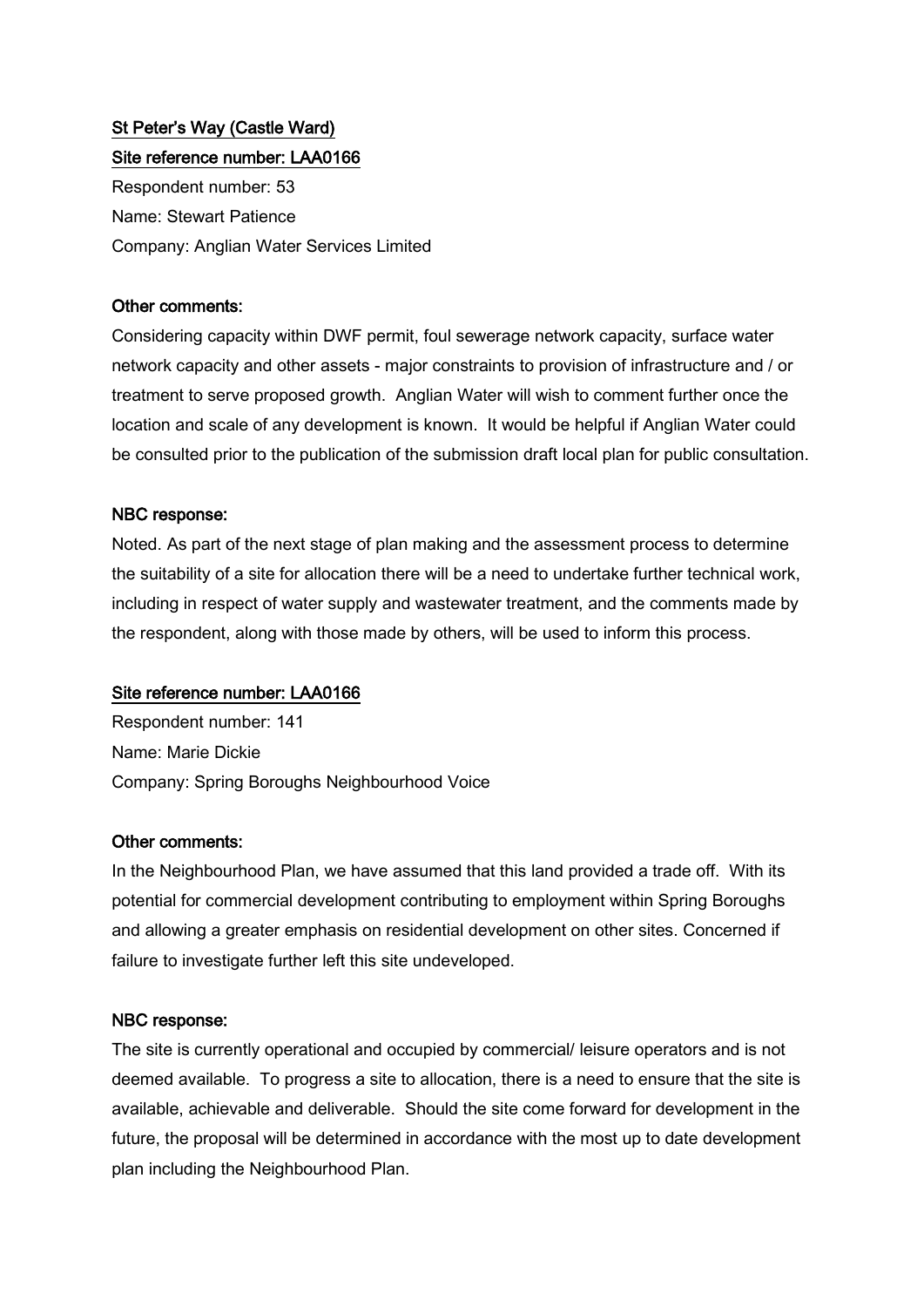# Tanner Street (Castle Ward) Site reference number: LAA0167

Respondent number: 53 Name: Stewart Patience Company: Anglian Water Services Limited

## Other comments:

Considering capacity within DWF permit, foul sewerage network capacity, surface water network capacity and other assets - major constraints to provision of infrastructure and / or treatment to serve proposed growth. Anglian Water will wish to comment further once the location and scale of any development is known. It would be helpful if Anglian Water could be consulted prior to the publication of the submission draft local plan for public consultation.

### NBC response:

Noted. As part of the next stage of plan making and the assessment process to determine the suitability of a site for allocation there will be a need to undertake further technical work, including in respect of water supply and wastewater treatment, and the comments made by the respondent, along with those made by others, will be used to inform this process.

# Site reference number: LAA0167

Respondent number: 86 Name: John O'Neill Company: Environment Agency

### Least appropriate for development:

This site is located in Flood Zone 3 and/or 2. The Authority should demonstrate through evidence that it has considered a range of options in the site allocation process, using the SFRA to apply the Sequential Test and the Exception Test where necessary. Where other sustainability criteria outweigh flood risk issues, the decision making process should be transparent with reasoned justifications for any decision to allocate land in areas at high flood risk in the sustainability appraisal report. The Sequential Test can also be demonstrated in a free-standing document, or as part of strategic housing land or employment land availability assessments.

# NBC response:

Noted. As part of the next stage of plan making and the assessment process to determine the suitability of a site for allocation there will be a need to undertake further technical work,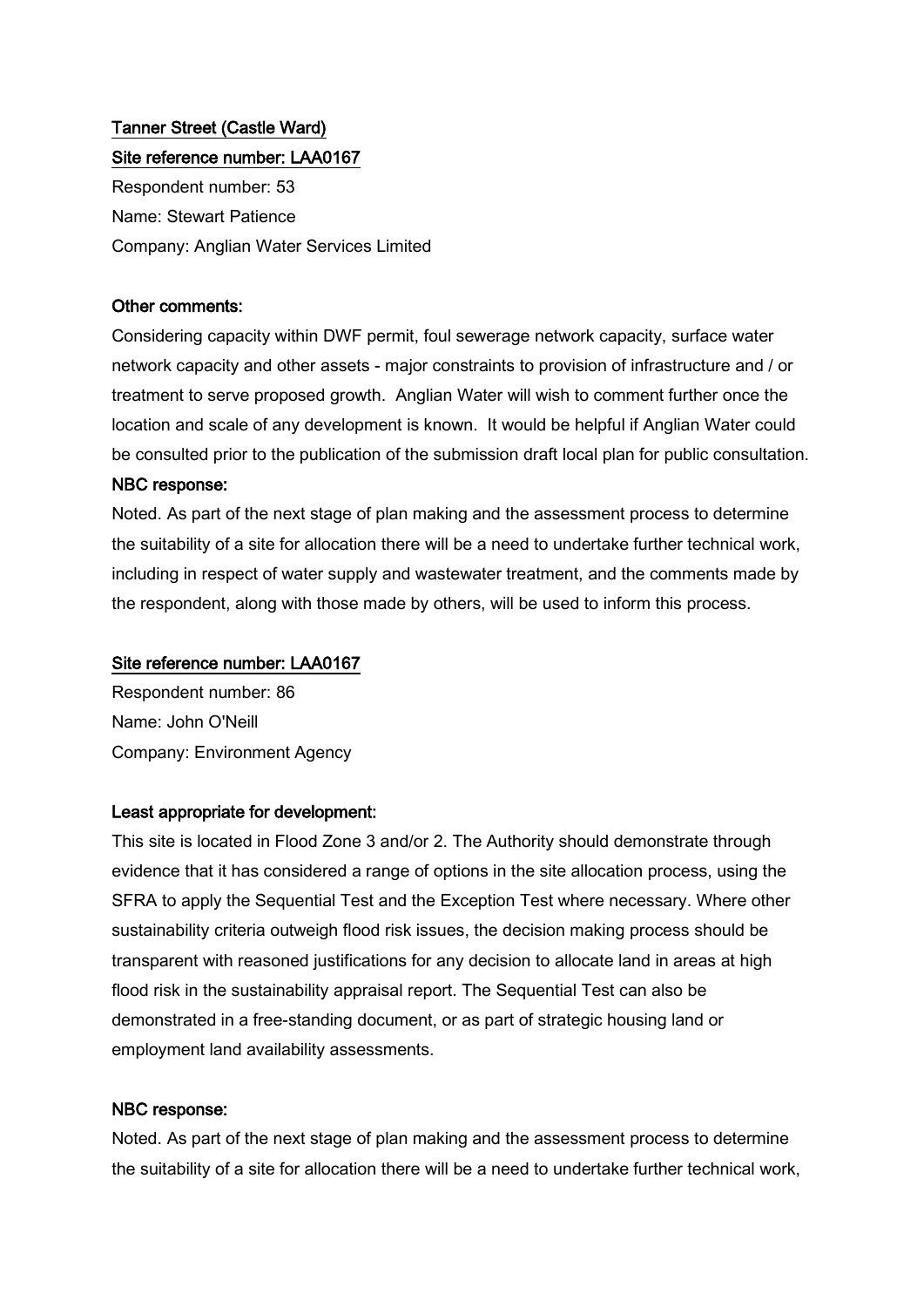including in respect of flood risk and the application of the Sequential Test, and the comments made by the respondent, along with those made by others, will be used to inform this process.

# Site reference number: LAA0167

Respondent number: 122 Name: Lesley-Ann Mather Company: NCC

## Appropriate for development:

No known archaeological potential

## NBC response:

Noted.

# Rowtree Road (East Hunsbury Ward) Site reference number: LAA0168

Respondent number: 127 Lagan Homes Agent company: DLP Planning Ltd

### Use for other purposes:

The site is located in an area which is clearly a focal point for future growth (it connects to the Northampton South SUE) and can deliver approximately 113 - 131 new homes in years 1-5 of the plan. The LAA contains a summary table which mistakenly identifies this site as not available or achievable. There are no legal or ownership issues and the site is controlled by Lagan Homes, who have a track record of delivering high quality residential developments.

### NBC response:

Noted. The information supplied, including the Supporting Statement, will be used to assess further the site's suitability for allocation in the new Local Plan.

# Site reference number: LAA0168

Respondent number: 53 Name: Stewart Patience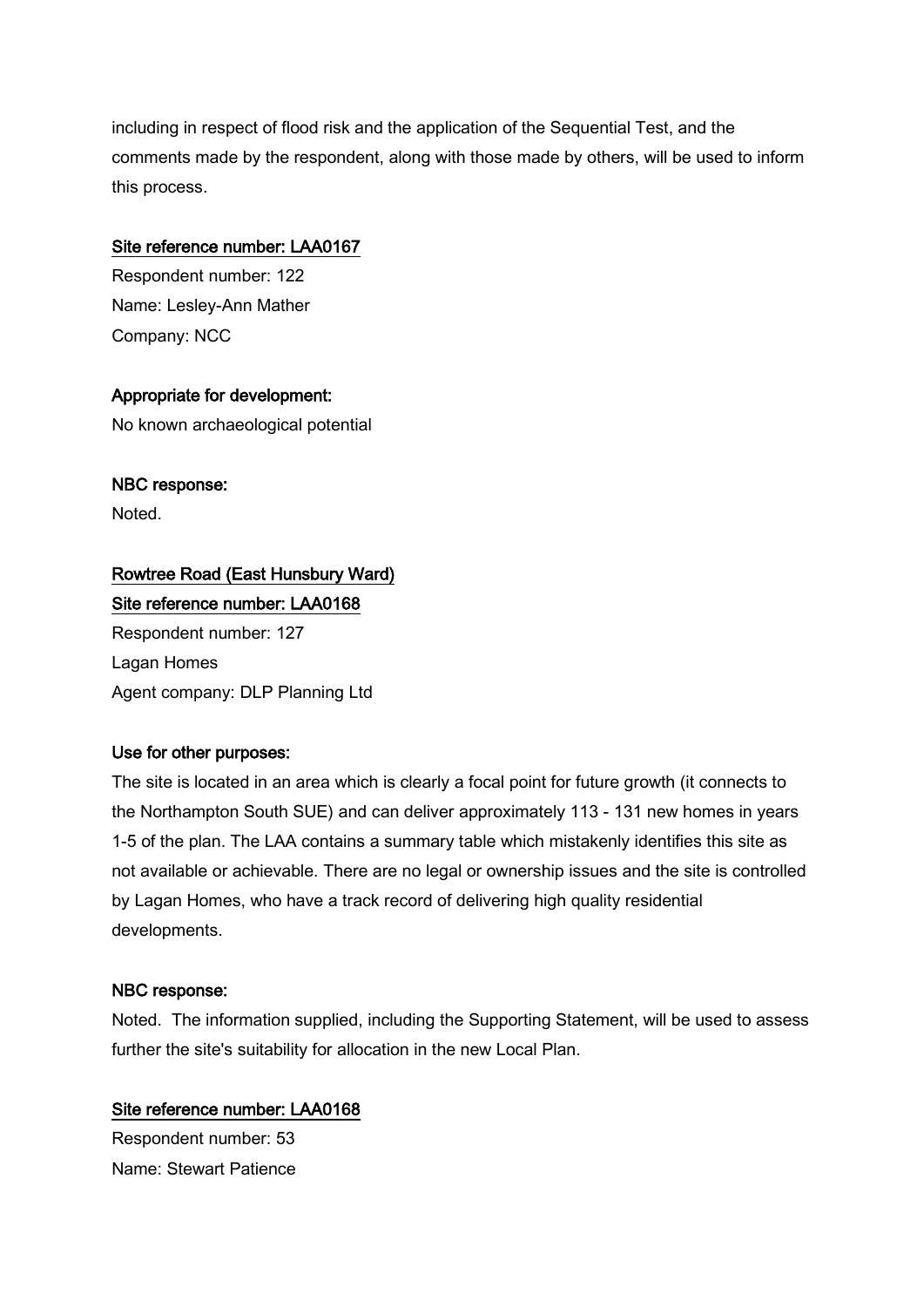### Company: Anglian Water Services Limited

#### Other comments:

Considering capacity within DWF permit, foul sewerage network capacity, surface water network capacity and other assets - major constraints to provision of infrastructure and / or treatment to serve proposed growth. Anglian Water will wish to comment further once the location and scale of any development is known. It would be helpful if Anglian Water could be consulted prior to the publication of the submission draft local plan for public consultation.

#### NBC response:

Noted. As part of the next stage of plan making and the assessment process to determine the suitability of a site for allocation there will be a need to undertake further technical work, including in respect of water supply and wastewater treatment, and the comments made by the respondent, along with those made by others, will be used to inform this process.

# Quinton Road (Nene Valley Ward)

Site reference number: LAA0171 Respondent number: 53 Name: Stewart Patience Company: Anglian Water Services Limited

#### Other comments:

Considering capacity within DWF permit, foul sewerage network capacity, surface water network capacity and other assets - major constraints to provision of infrastructure and / or treatment to serve proposed growth. Anglian Water will wish to comment further once the location and scale of any development is known. It would be helpful if Anglian Water could be consulted prior to the publication of the submission draft local plan for public consultation.

#### NBC response:

Noted. As part of the next stage of plan making and the assessment process to determine the suitability of a site for allocation there will be a need to undertake further technical work, including in respect of water supply and wastewater treatment, and the comments made by the respondent, along with those made by others, will be used to inform this process.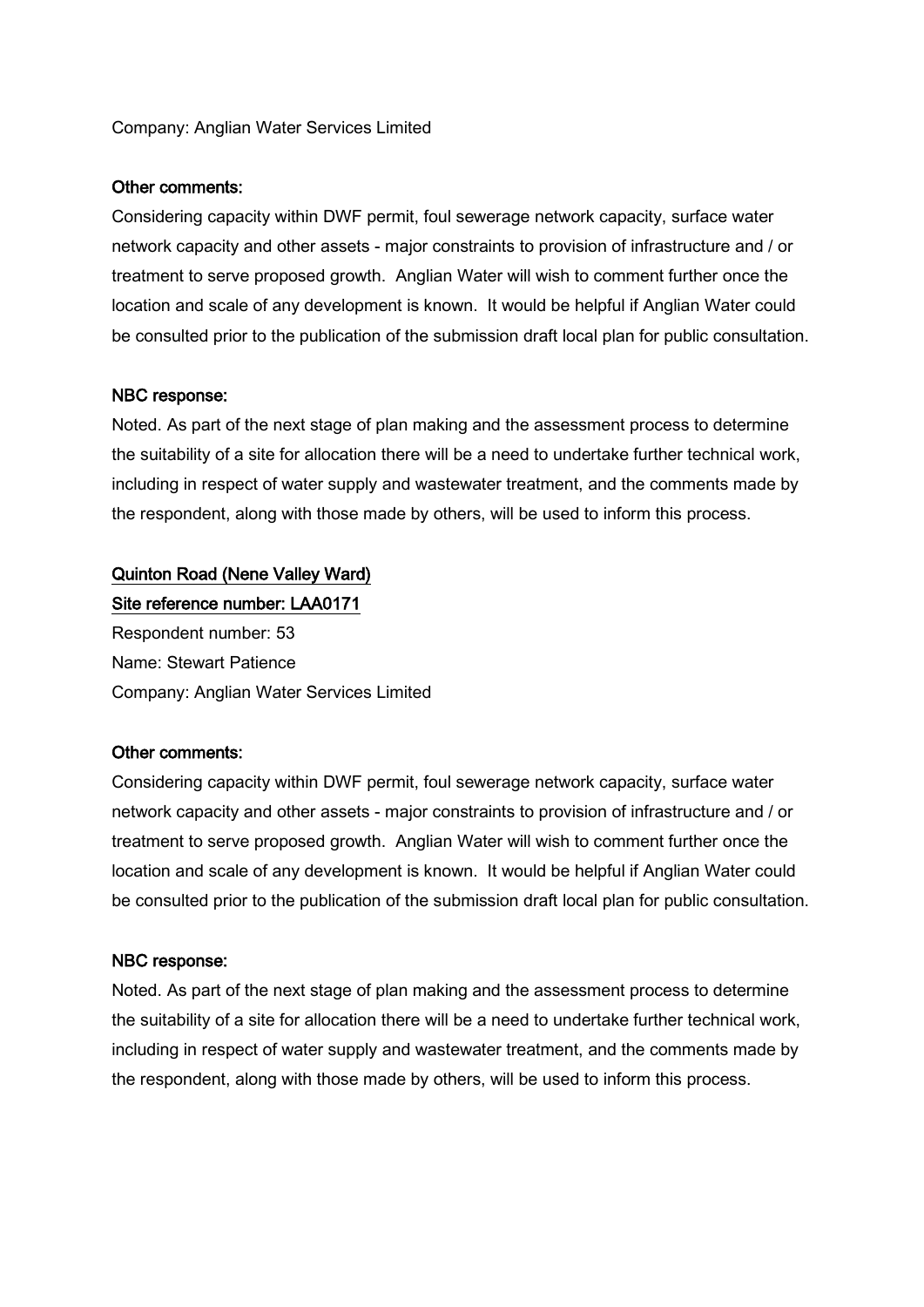# Bedford Road (Rushmills Ward) Site reference number: LAA0173

Respondent number: 53 Name: Stewart Patience Company: Anglian Water Services Limited

# Other comments:

Considering capacity within DWF permit, foul sewerage network capacity, surface water network capacity and other assets - major constraints to provision of infrastructure and / or treatment to serve proposed growth. Anglian Water will wish to comment further once the location and scale of any development is known. It would be helpful if Anglian Water could be consulted prior to the publication of the submission draft local plan for public consultation.

## NBC response:

Noted. As part of the next stage of plan making and the assessment process to determine the suitability of a site for allocation there will be a need to undertake further technical work, including in respect of water supply and wastewater treatment, and the comments made by the respondent, along with those made by others, will be used to inform this process.

# Sixfields (St James Ward) Site reference number: LAA0176

Respondent number: 30 Name: Heather Webb Company: Northamptonshire County Council

# Other comments:

It would need to be demonstrated that any development on these sites would not impact Duston Mill Meadow or Storton's Pits.

# NBC response:

Noted. As part of the next stage of plan making and the assessment process to determine the suitability of a site for allocation there will be a need to undertake further technical work and the comments made by the respondent, along with those made by others, will be used to inform this process.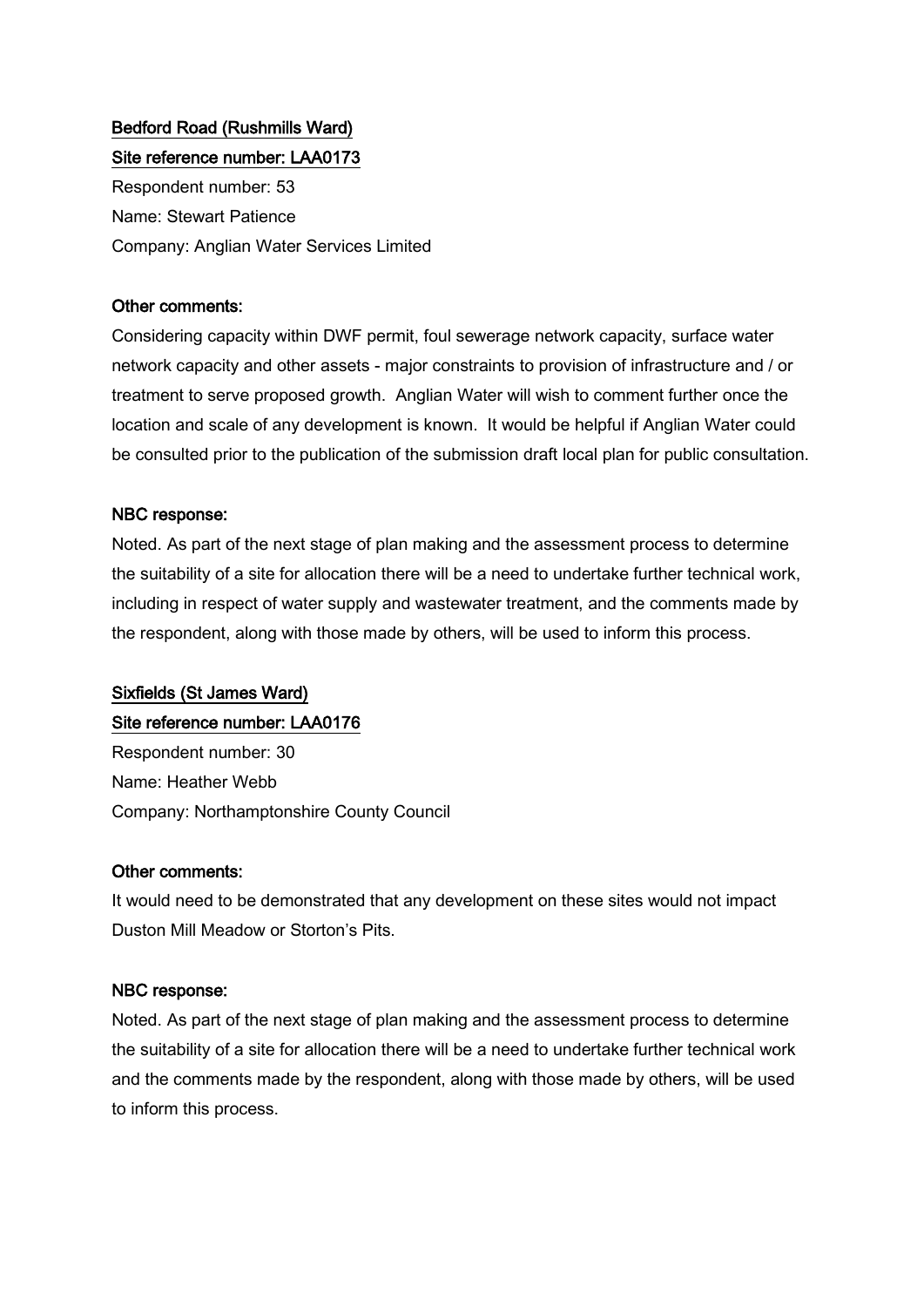## Site reference number: LAA0176

Respondent number: 53 Name: Stewart Patience Company: Anglian Water Services Limited

#### Other comments:

Considering capacity within DWF permit, foul sewerage network capacity, surface water network capacity and other assets - major constraints to provision of infrastructure and / or treatment to serve proposed growth. Anglian Water will wish to comment further once the location and scale of any development is known. It would be helpful if Anglian Water could be consulted prior to the publication of the submission draft local plan for public consultation.

#### NBC response:

Noted. As part of the next stage of plan making and the assessment process to determine the suitability of a site for allocation there will be a need to undertake further technical work, including in respect of water supply and wastewater treatment, and the comments made by the respondent, along with those made by others, will be used to inform this process.

#### Site reference number: LAA0176

Respondent number: 86 Name: John O'Neill Company: Environment Agency

#### Least appropriate for development:

This site is located in Flood Zone 3 and/or 2. The Authority should demonstrate through evidence that it has considered a range of options in the site allocation process, using the SFRA to apply the Sequential Test and the Exception Test where necessary. Where other sustainability criteria outweigh flood risk issues, the decision making process should be transparent with reasoned justifications for any decision to allocate land in areas at high flood risk in the sustainability appraisal report. The Sequential Test can also be demonstrated in a free-standing document, or as part of strategic housing land or employment land availability assessments. Part of the site may also be located within the functional floodplain (Flood Zone 3b), where the flood risk vulnerability of the type of development proposed is not compatible with Flood Zone 3b and should not be permitted.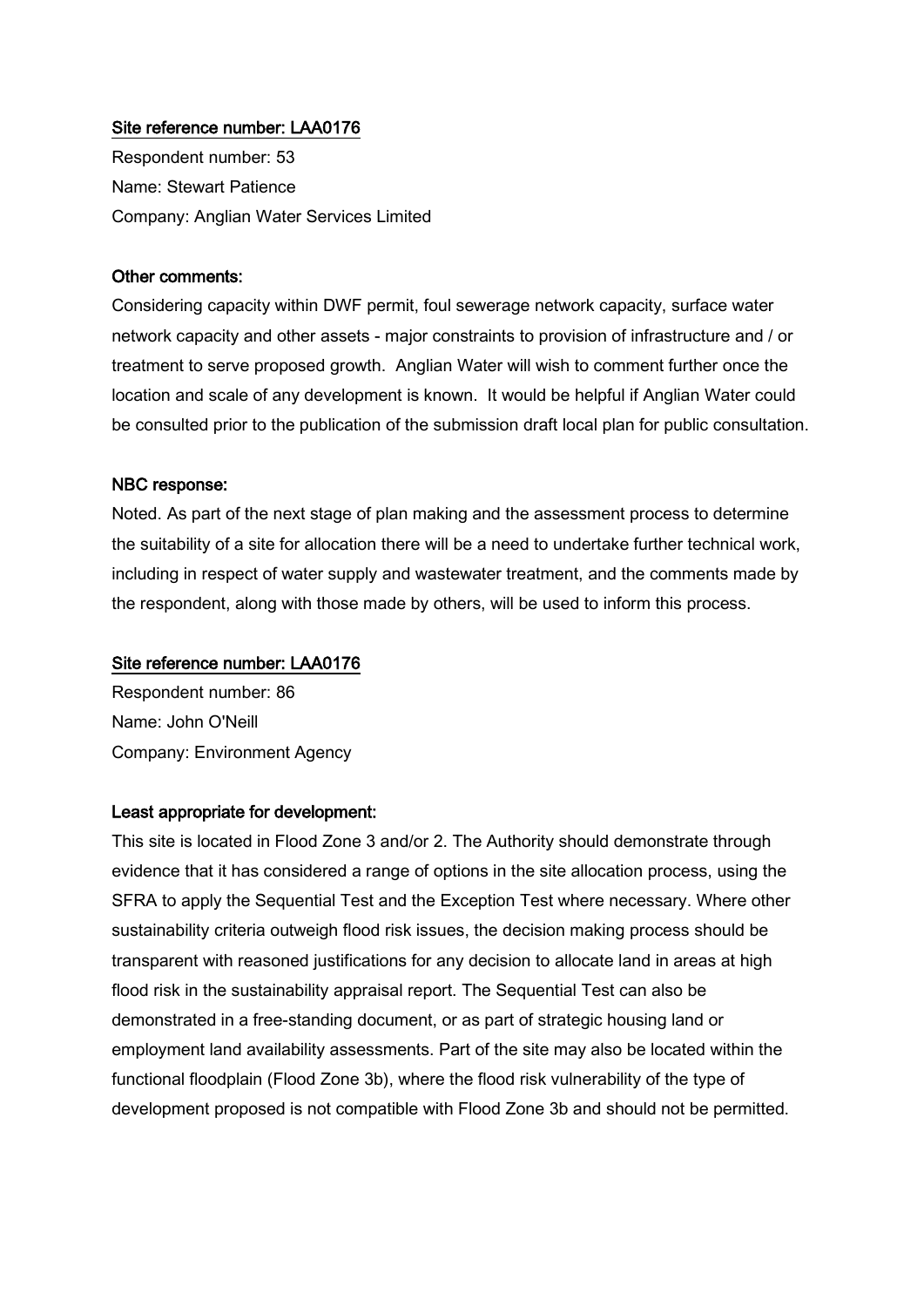Noted. As part of the next stage of plan making and the assessment process to determine the suitability of a site for allocation there will be a need to undertake further technical work, including in respect of flood risk and the application of the Sequential Test, and the comments made by the respondent, along with those made by others, will be used to inform this process.

## Site reference number: LAA0176

Respondent number: 122 Name: Lesley-Ann Mather Company: NCC

## Appropriate for development:

Archaeological potential but could be mitigated

### NBC response:

Noted. As part of the next stage of plan making and the assessment process to determine the suitability of a site for allocation there will be a need to undertake further technical work, including in respect of heritage and archaeology, and the comments made by the respondent, along with those made by others, will be used to inform this process.

### Site reference number: LAA0176

Respondent number: 143 Name: Gavin Smith Company: Northampton Borough Council (Environmental Protection Team)

### Other comments:

The site is potentially contaminated via either past historic use or natural contamination and will require investigation to determine if it is suitable for commercial end use. An environmental noise assessment would be required to determine the impact on future occupiers from road traffic noise. An air quality assessment will also be required.

#### NBC response:

Noted. As part of the next stage of plan making and the assessment process to determine the suitability of a site for allocation there will be a need to undertake further technical work and the comments made by the respondent, along with those made by others, will be used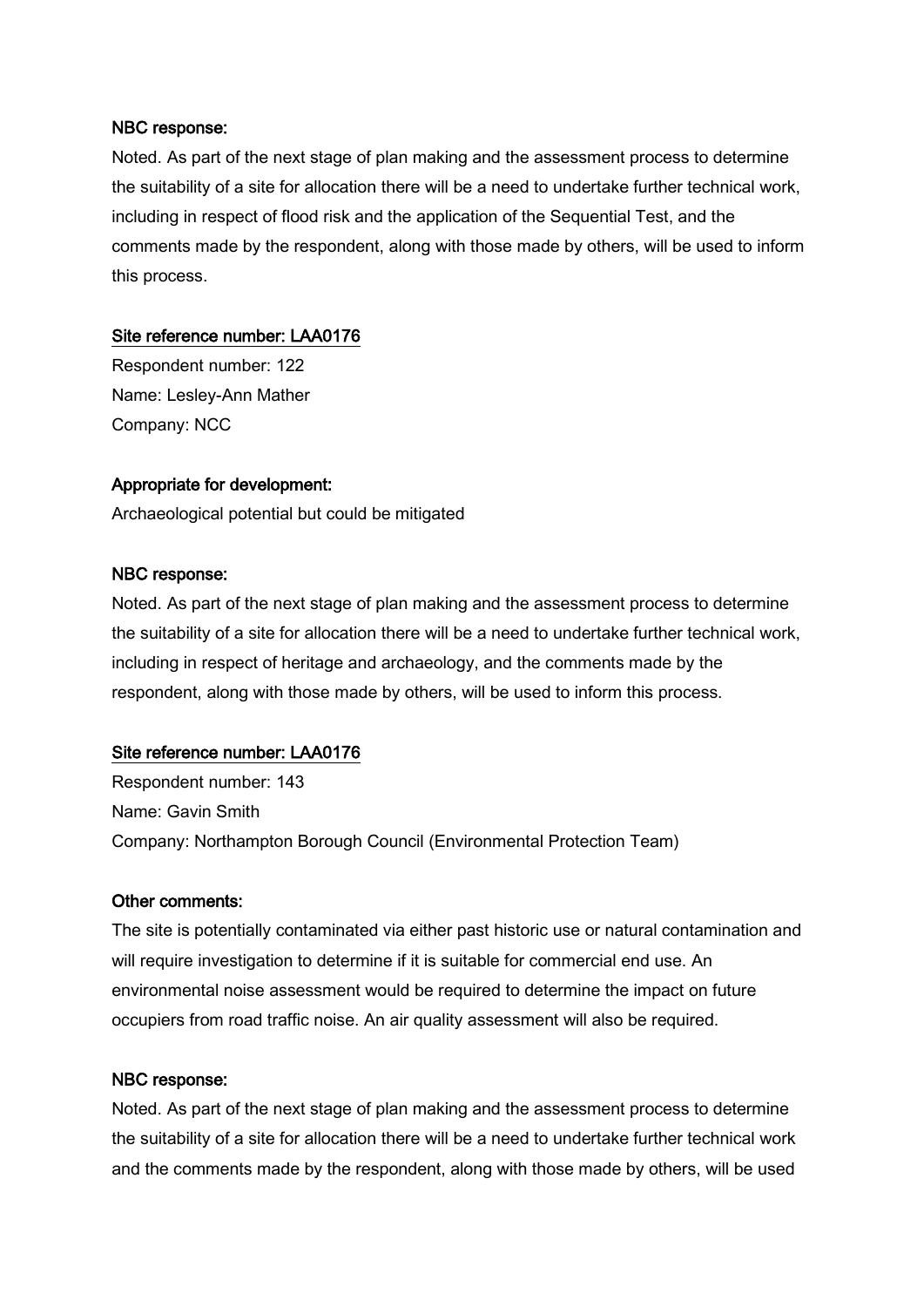to inform this process. It may also be the case that these issues could be capable of mitigation with the implementation of appropriate measures and addressed at planning application stage through the use of planning conditions.

# Sixfields (St James Ward) Site reference number: LAA0177

Respondent number: 30 Name: Heather Webb Company: Northamptonshire County Council

## Other comments:

It would need to be demonstrated that any development on these sites would not impact Duston Mill Meadow or Storton's Pits.

## NBC response:

Noted. As part of the next stage of plan making and the assessment process to determine the suitability of a site for allocation there will be a need to undertake further technical work and the comments made by the respondent, along with those made by others, will be used to inform this process.

# Site reference number: LAA0177

Respondent number: 53 Name: Stewart Patience Company: Anglian Water Services Limited

### Other comments:

Considering capacity within DWF permit, foul sewerage network capacity, surface water network capacity and other assets - major constraints to provision of infrastructure and / or treatment to serve proposed growth. Anglian Water will wish to comment further once the location and scale of any development is known. It would be helpful if Anglian Water could be consulted prior to the publication of the submission draft local plan for public consultation.

### NBC response:

Noted. As part of the next stage of plan making and the assessment process to determine the suitability of a site for allocation there will be a need to undertake further technical work,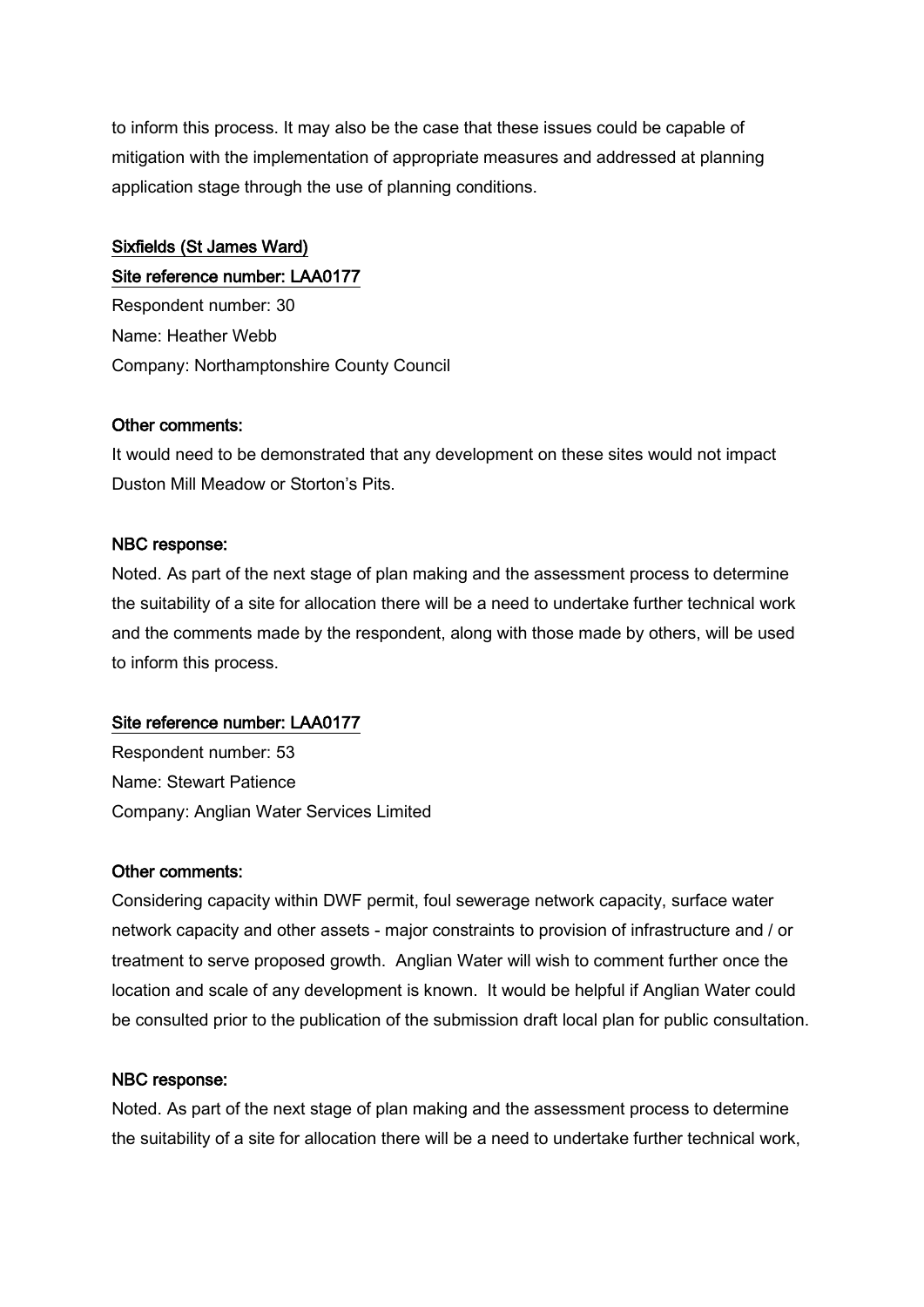including in respect of water supply and wastewater treatment, and the comments made by the respondent, along with those made by others, will be used to inform this process.

# Site reference number: LAA0177

Respondent number: 86 Name: John O'Neill Company: Environment Agency

# Least appropriate for development:

This site is located in Flood Zone 3 and/or 2. The Authority should demonstrate through evidence that it has considered a range of options in the site allocation process, using the SFRA to apply the Sequential Test and the Exception Test where necessary. Where other sustainability criteria outweigh flood risk issues, the decision making process should be transparent with reasoned justifications for any decision to allocate land in areas at high flood risk in the sustainability appraisal report. The Sequential Test can also be demonstrated in a free-standing document, or as part of strategic housing land or employment land availability assessments.

### NBC response:

Noted. As part of the next stage of plan making and the assessment process to determine the suitability of a site for allocation there will be a need to undertake further technical work, including in respect of flood risk and the application of the Sequential Test, and the comments made by the respondent, along with those made by others, will be used to inform this process.

### Site reference number: LAA0177

Respondent number: 122 Name: Lesley-Ann Mather Company: NCC

# Appropriate for development:

Archaeological potential but could be mitigated

# NBC response:

Noted. As part of the next stage of plan making and the assessment process to determine the suitability of a site for allocation there will be a need to undertake further technical work,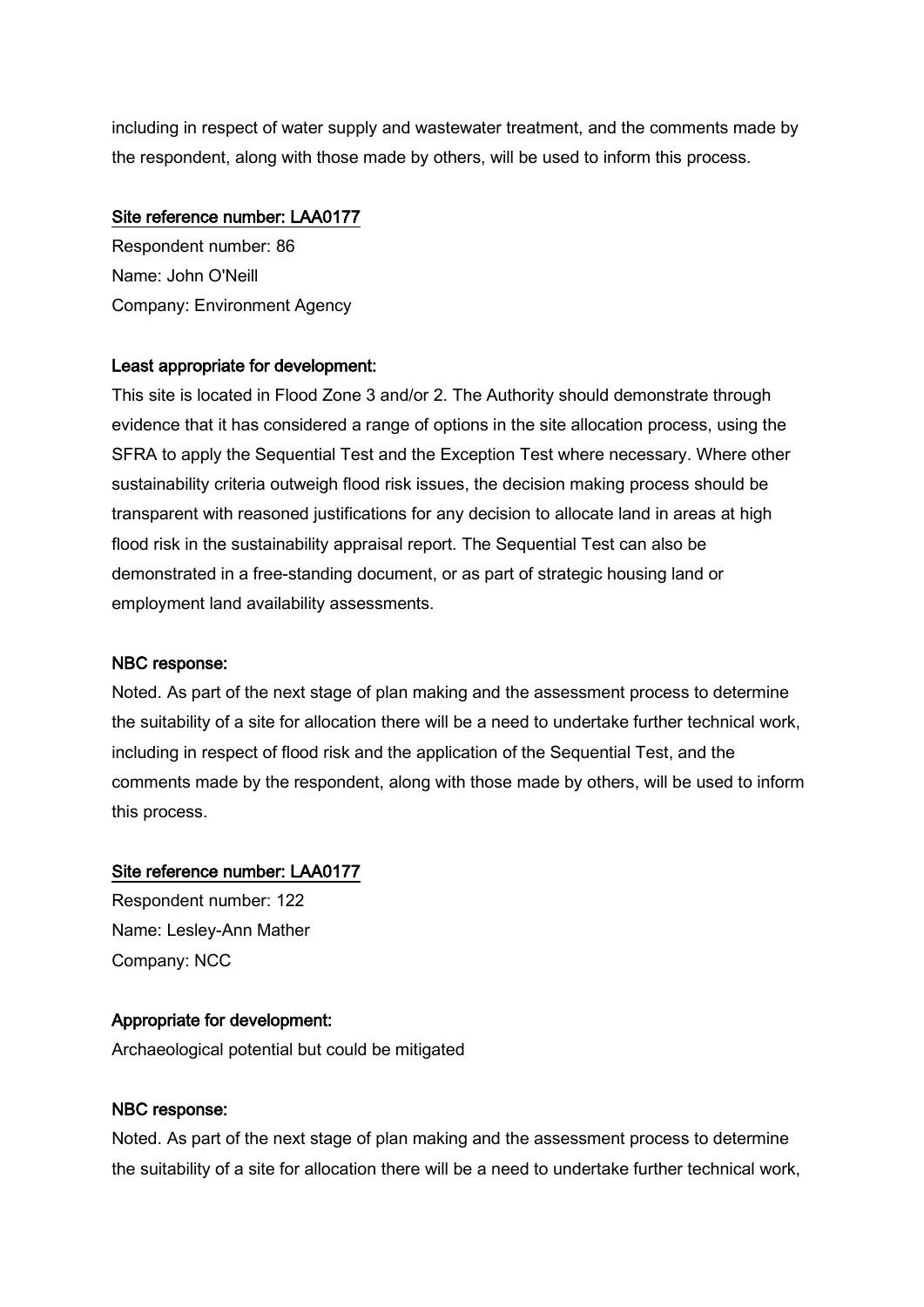including in respect of heritage and archaeology, and the comments made by the respondent, along with those made by others, will be used to inform this process.

## St James Road (former bus depot) (St James Ward) Site reference number: LAA0180

Respondent number: 53 Name: Stewart Patience Company: Anglian Water Services Limited

## Other comments:

Considering capacity within DWF permit, foul sewerage network capacity, surface water network capacity and other assets - major constraints to provision of infrastructure and / or treatment to serve proposed growth. Anglian Water will wish to comment further once the location and scale of any development is known. It would be helpful if Anglian Water could be consulted prior to the publication of the submission draft local plan for public consultation.

## NBC response:

Noted. As part of the next stage of plan making and the assessment process to determine the suitability of a site for allocation there will be a need to undertake further technical work, including in respect of water supply and wastewater treatment, and the comments made by the respondent, along with those made by others, will be used to inform this process.

## Site reference number: LAA0180

Respondent number: 86 Name: John O'Neill Company: Environment Agency

## Least appropriate for development:

This site is located in Flood Zone 3 and/or 2. The Authority should demonstrate through evidence that it has considered a range of options in the site allocation process, using the SFRA to apply the Sequential Test and the Exception Test where necessary. Where other sustainability criteria outweigh flood risk issues, the decision making process should be transparent with reasoned justifications for any decision to allocate land in areas at high flood risk in the sustainability appraisal report. The Sequential Test can also be demonstrated in a free-standing document, or as part of strategic housing land or employment land availability assessments.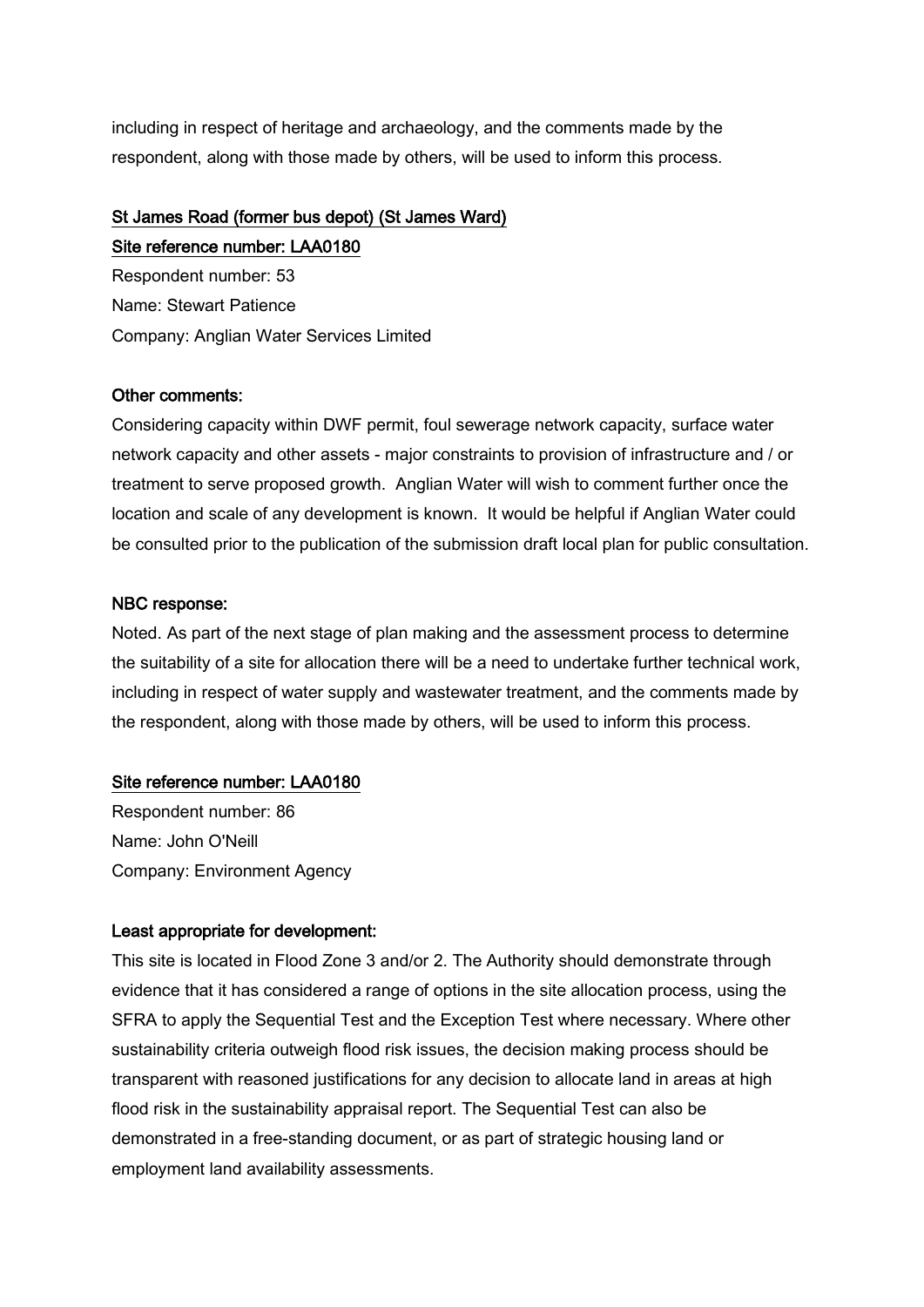Noted. As part of the next stage of plan making and the assessment process to determine the suitability of a site for allocation there will be a need to undertake further technical work, including in respect of flood risk and the application of the Sequential Test, and the comments made by the respondent, along with those made by others, will be used to inform this process.

## Site reference number: LAA0180

Respondent number: 122 Name: Lesley-Ann Mather Company: NCC

## Appropriate for development:

Industrial building with WII history. Adjacent to boot & shoe factory. Area has not been quarried thus potential for archaeological survival outside the footprint of the building. Main issue are the buildings, archaeological building recording may be required before any major alterations/conversion. Setting impact on retained buildings and Church's Stones building Boot and Shoe Survey.

## NBC response:

Noted. As part of the next stage of plan making and the assessment process to determine the suitability of a site for allocation there will be a need to undertake further technical work, including in respect of heritage and archaeology, and the comments made by the respondent, along with those made by others, will be used to inform this process.

## Site reference number: LAA0180

Respondent number: 143 Name: Gavin Smith Company: Northampton Borough Council (Environmental Protection Team)

#### Other comments:

The site is potentially contaminated via either historic use or natural contamination and will require investigation to determine if it is suitable for commercial end use. An environmental noise assessment would be required to determine the impact from operational noise on existing residential receptors from any proposed commercial use. An air quality assessment will also be required.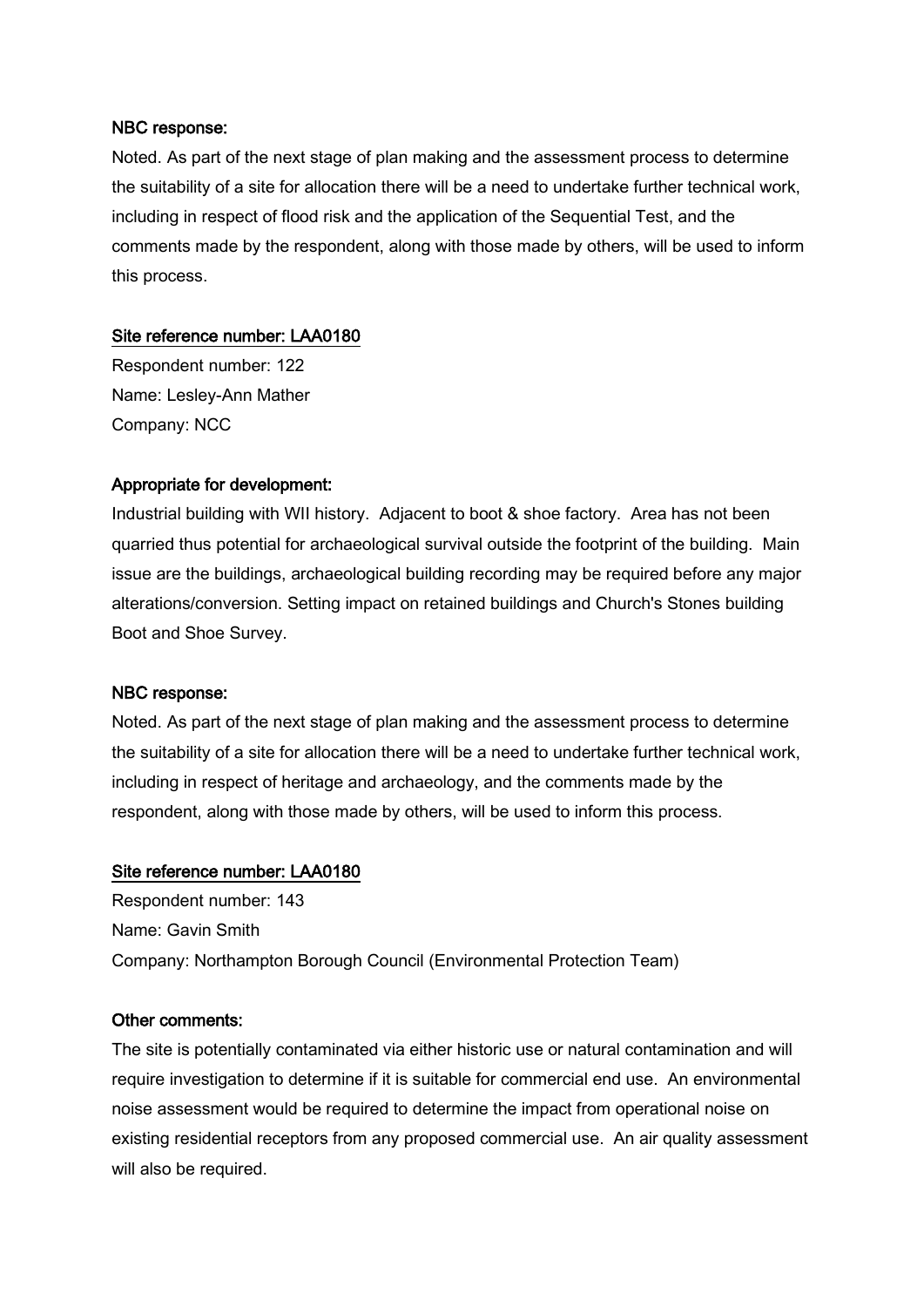Noted. As part of the next stage of plan making and the assessment process to determine the suitability of a site for allocation there will be a need to undertake further technical work and the comments made by the respondent, along with those made by others, will be used to inform this process. It may also be the case that these issues could be capable of mitigation with the implementation of appropriate measures and addressed at planning application stage through the use of planning conditions.

## Ransome Road/Nunn Mills Road (Delapre and Briar Hill Ward)

Site reference number: LAA0181 Respondent number: 129 Company: Homes and Communities Agency HCA Agent company: Turley

## Other comments:

The Council's latest Housing Land Supply Assessment for the NRDA (April 2016) concludes that the Council cannot demonstrate capacity within the NRDA to meet the 5 year housing land requirement. This further emphasis the pressing need to identify new housing sites for allocation and the importance of bringing forward residential development on land at Ransome Road (four parcels of land including sites LAA0181, LAA0829, LAA0174) to contribute to meeting NRDA's housing needs and address the under supply in housing. Site is owned by HCA and is available now for development. Subject to further remediation and flood risk investigations, it is submitted as a site that can br brought forward for housing over the short to medium term and certainly well within the plan period and help to meet an identified need for housing.

## NBC response:

Noted. The information submitted by the respondent will be used to investigate further the suitability of this site for allocation.

# Land at Hunsbury School, Hunsbury Hill (West Hunsbury Ward) Site reference number: LAA0195

Respondent number: 53 Name: Stewart Patience Company: Anglian Water Services Limited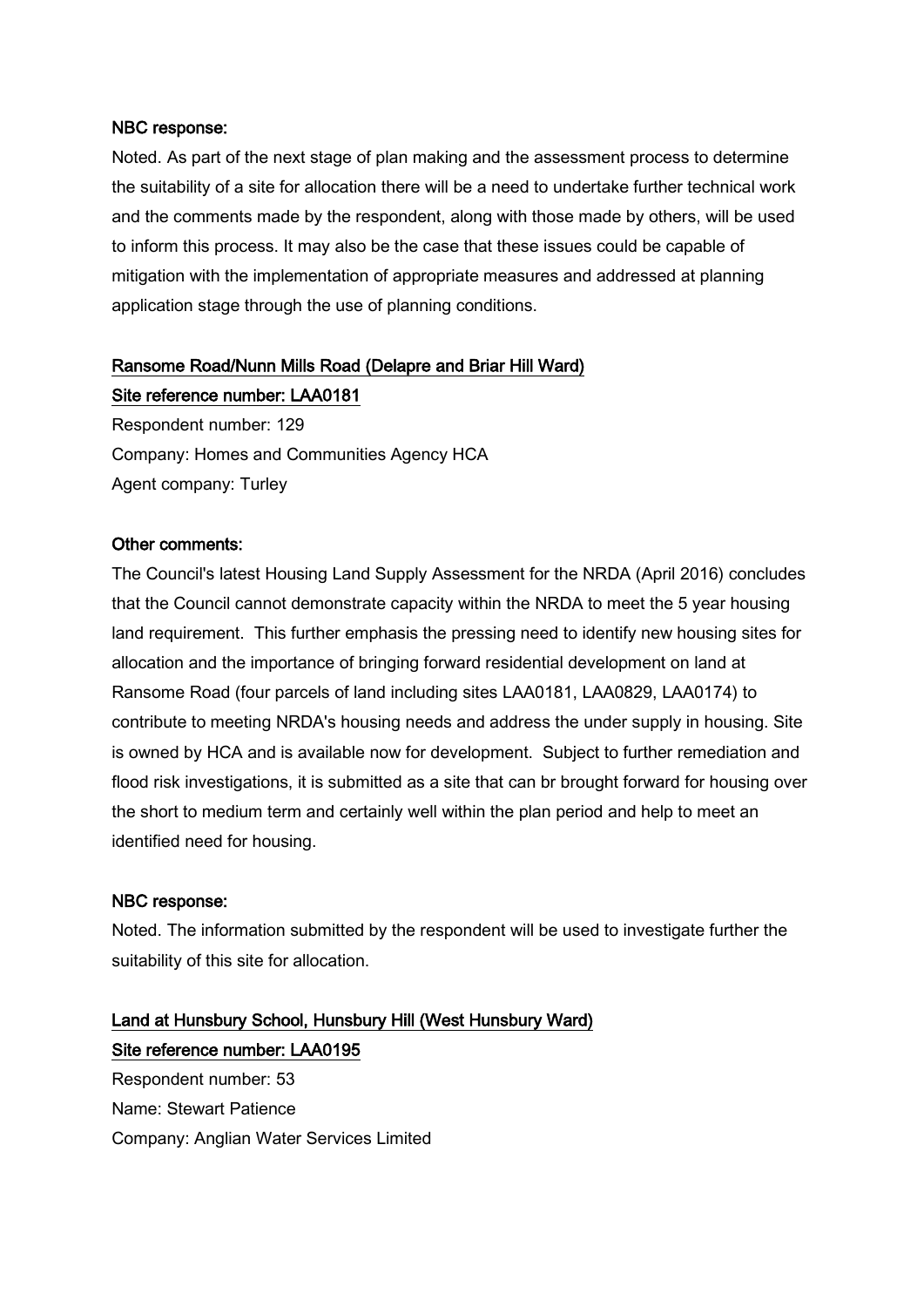## Other comments:

Considering capacity within DWF permit, foul sewerage network capacity, surface water network capacity and other assets - major constraints to provision of infrastructure and / or treatment to serve proposed growth. Anglian Water will wish to comment further once the location and scale of any development is known. It would be helpful if Anglian Water could be consulted prior to the publication of the submission draft local plan for public consultation.

## NBC response:

Noted. As part of the next stage of plan making and the assessment process to determine the suitability of a site for allocation there will be a need to undertake further technical work, including in respect of water supply and wastewater treatment, and the comments made by the respondent, along with those made by others, will be used to inform this process.

#### Site reference number: LAA0195

Respondent number: 128 Company: Northamptonshire County Council NCC Agent company: Peter Brett Associates

### Other comments:

Very surprised that this site is proposed not to be considered further. We consider it is highly suitable for further investigation for the following reasons:

1. It is already the subject of planning application N/2017/0836 for the erection of up to 50 dwellings and is the subject of a recommendation for approval at the Planning Committee on 21 November 2017

2. It is a highly sustainable location for residential development, being within the urban area, directly served by a bus route to the town centre and very close to schools, shops, health and other local and community services.

3. It also adjoins, but crucially is not within, the Hunsbury Hill Country Park and 4. The site was shown as a reserve school site in the adopted 1997 Local Plan and it was not shown as Greenspace in that Plan.

#### NBC response:

Noted. The planning application referred to was approved in principle at Planning Committee on the 21 November 2017 subject to the completion of a S106 Agreement.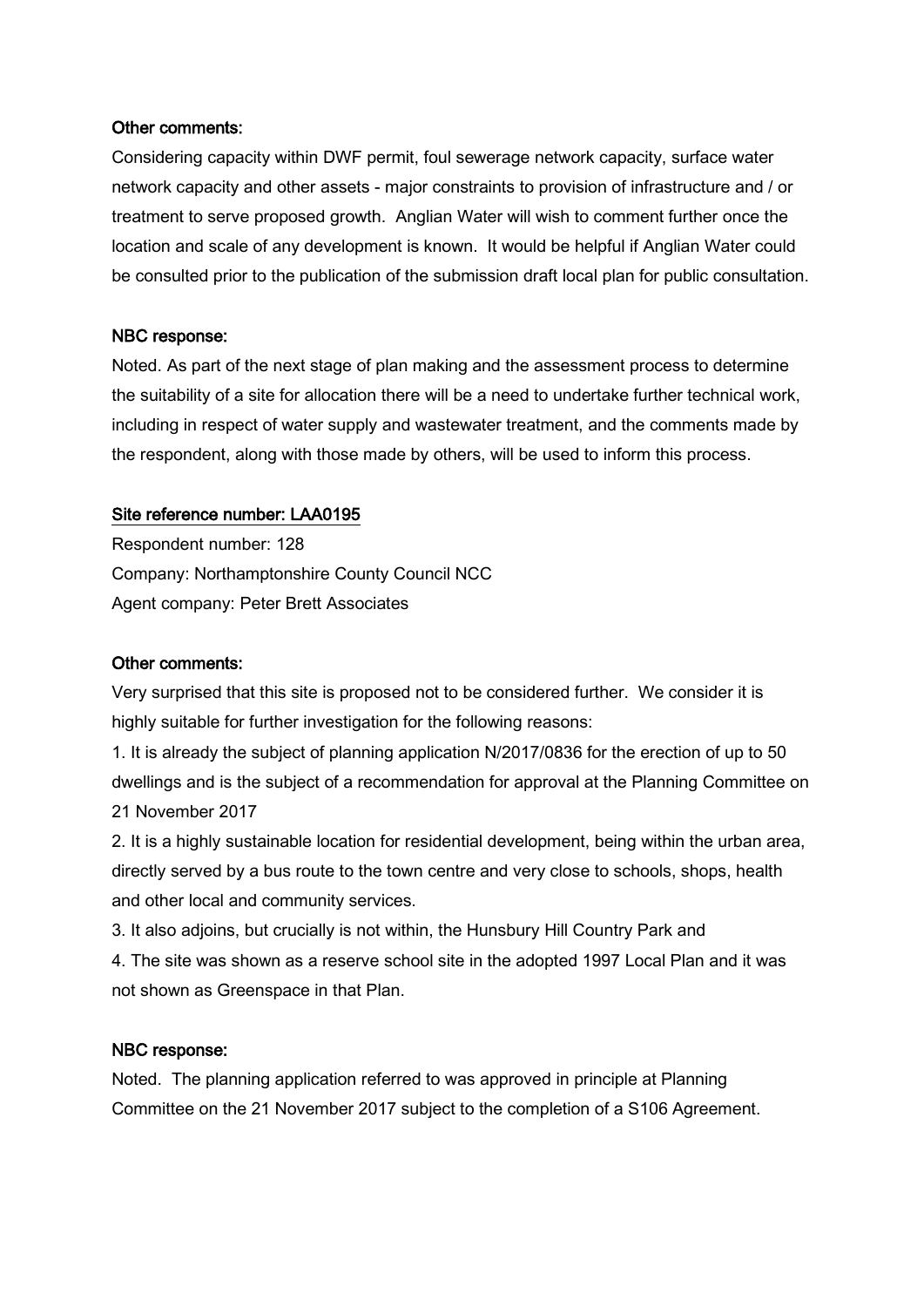# Greenfields School, Harborough Road (Sunnyside Ward)

Site reference number: LAA0196 Respondent number: 53 Name: Stewart Patience Company: Anglian Water Services Limited

## Other comments:

Considering capacity within DWF permit, foul sewerage network capacity, surface water network capacity and other assets - major constraints to provision of infrastructure and / or treatment to serve proposed growth. Anglian Water will wish to comment further once the location and scale of any development is known. It would be helpful if Anglian Water could be consulted prior to the publication of the submission draft local plan for public consultation.

## NBC response:

Noted. As part of the next stage of plan making and the assessment process to determine the suitability of a site for allocation there will be a need to undertake further technical work, including in respect of water supply and wastewater treatment, and the comments made by the respondent, along with those made by others, will be used to inform this process.

## Wootton Hall Park, Mereway (East Hunsbury Ward)

Site reference number: LAA0197

Respondent number: 53 Name: Stewart Patience Company: Anglian Water Services Limited

## Other comments:

Considering capacity within DWF permit, foul sewerage network capacity, surface water network capacity and other assets - major constraints to provision of infrastructure and / or treatment to serve proposed growth. Anglian Water will wish to comment further once the location and scale of any development is known. It would be helpful if Anglian Water could be consulted prior to the publication of the submission draft local plan for public consultation.

## NBC response:

Noted. As part of the next stage of plan making and the assessment process to determine the suitability of a site for allocation there will be a need to undertake further technical work,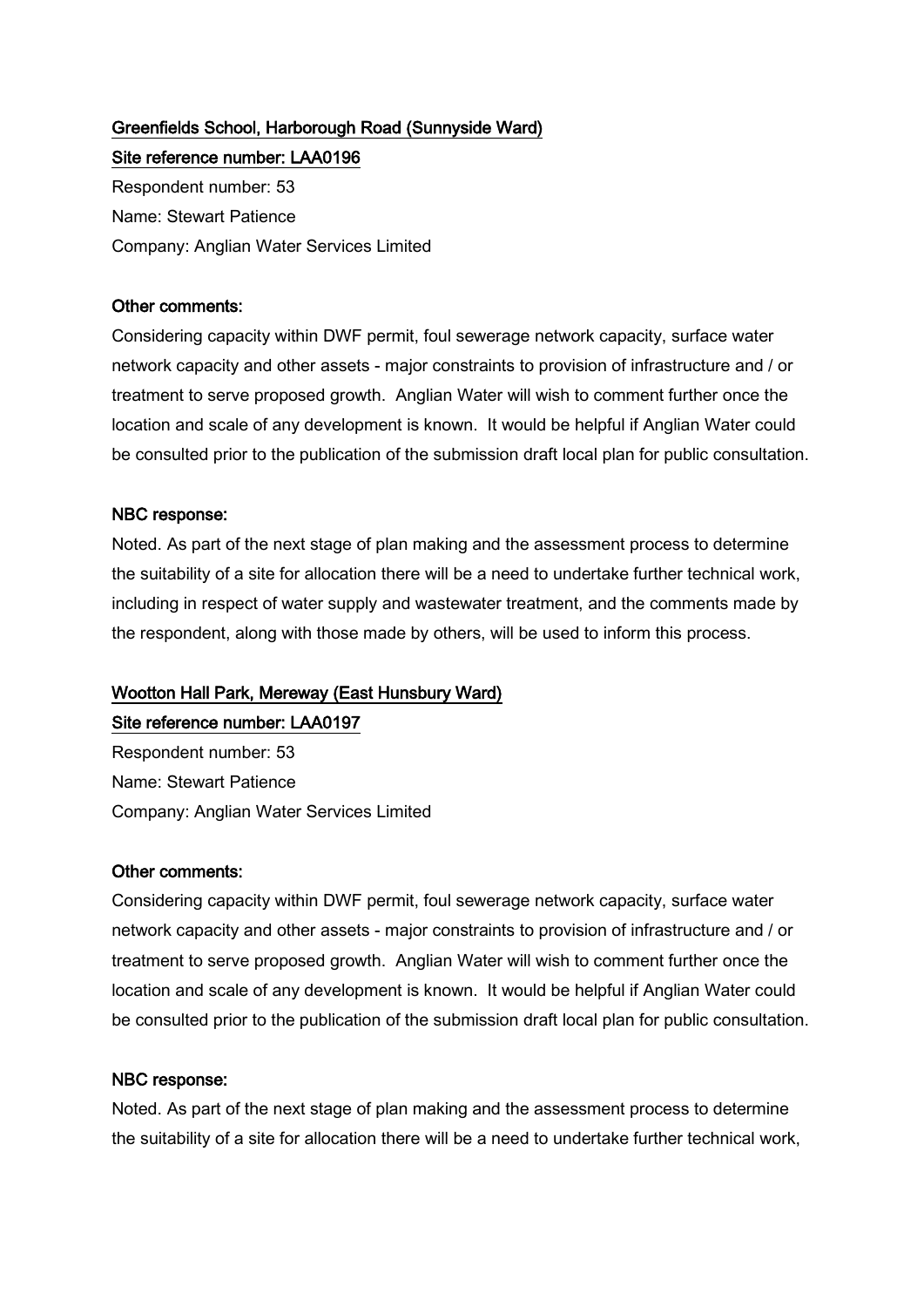including in respect of water supply and wastewater treatment, and the comments made by the respondent, along with those made by others, will be used to inform this process.

# Avon, Nunn Mills Road (Delapre and Briar Hill Ward)

Site reference number: LAA0201 Respondent number: 53 Name: Stewart Patience Company: Anglian Water Services Limited

## Other comments:

Considering capacity within DWF permit, foul sewerage network capacity, surface water network capacity and other assets - major constraints to provision of infrastructure and / or treatment to serve proposed growth. Anglian Water will wish to comment further once the location and scale of any development is known. It would be helpful if Anglian Water could be consulted prior to the publication of the submission draft local plan for public consultation.

## NBC response:

Noted. As part of the next stage of plan making and the assessment process to determine the suitability of a site for allocation there will be a need to undertake further technical work, including in respect of water supply and wastewater treatment, and the comments made by the respondent, along with those made by others, will be used to inform this process.

## The Farm, The Green (Nene Valley Ward)

Site reference number: LAA0204 Respondent number: 30 Name: Heather Webb Company: Northamptonshire County Council

## Other comments:

Residential development of this site would add to the increase in recreational pressure on the Brackmills woodland complex resulting from increased development in the area generally. Ideally applicants would work together to coordinate measures to mitigate the impacts and enhance the habitats' resilience to visitors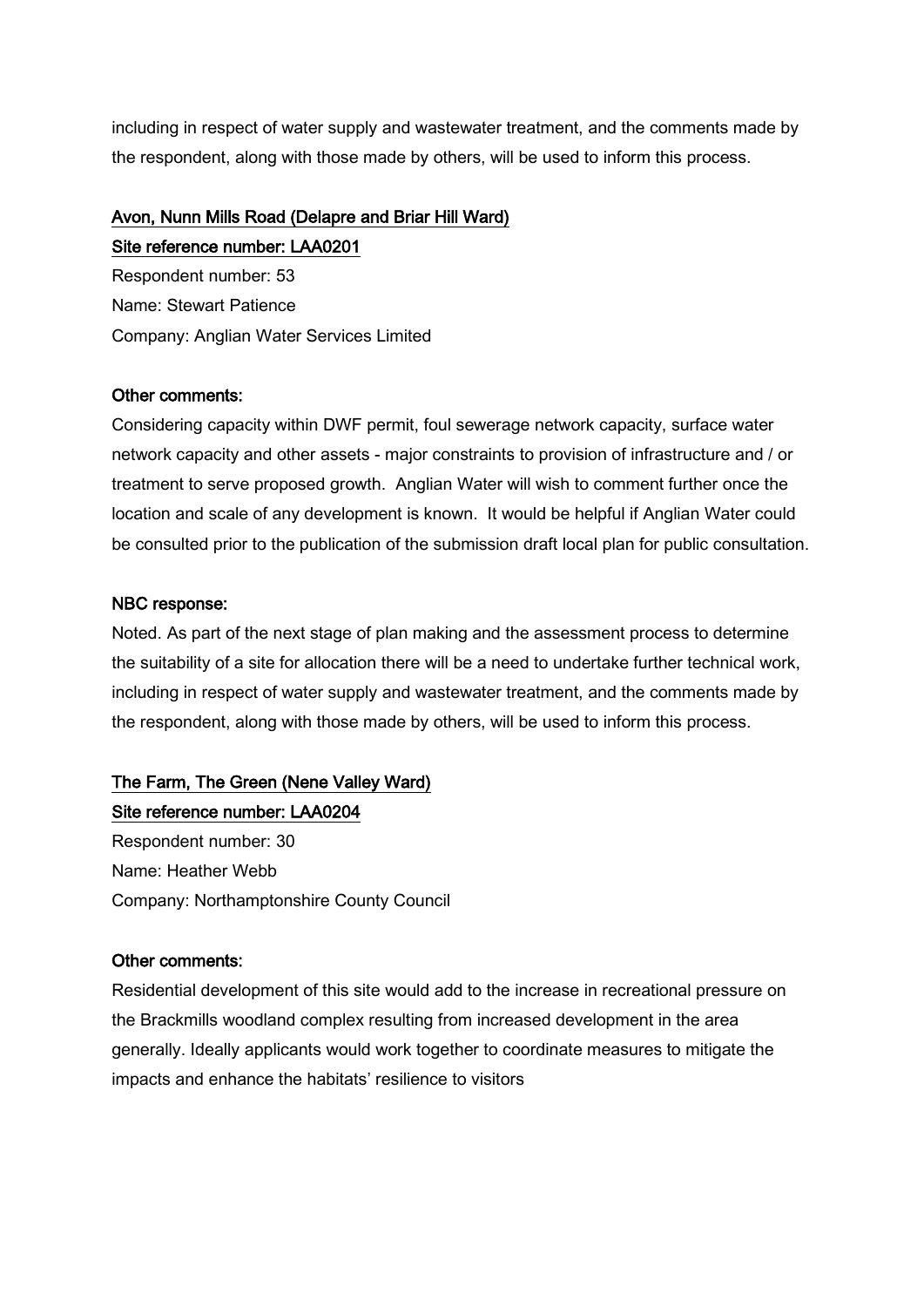Noted. As part of the next stage of plan making and the assessment process to determine the suitability of a site for allocation there will be a need to undertake further technical work, including in respect of heritage and archaeology, and the comments made by the respondent, along with those made by others, will be used to inform this process.

## Site reference number: LAA0204

Respondent number: 53 Name: Stewart Patience Company: Anglian Water Services Limited

#### Other comments:

Considering capacity within DWF permit, foul sewerage network capacity, surface water network capacity and other assets - major constraints to provision of infrastructure and / or treatment to serve proposed growth. Anglian Water will wish to comment further once the location and scale of any development is known. It would be helpful if Anglian Water could be consulted prior to the publication of the submission draft local plan for public consultation.

#### NBC response:

Noted. As part of the next stage of plan making and the assessment process to determine the suitability of a site for allocation there will be a need to undertake further technical work, including in respect of water supply and wastewater treatment, and the comments made by the respondent, along with those made by others, will be used to inform this process.

#### Site reference number: LAA0204

Respondent number: 57 Name: Sally Willis Company: Hardingstone Parish Council

#### Other comments:

The site borders an area already marked for development with outline planning as part of Hardingstone SUE. The West Northamptonshire Joint Core Strategy highlights that traffic is an issue in this area. There is already concern that the additional houses of Hardingstone SUE and Collingtree SUE will have a huge impact on traffic on this side of the town. This LAA site would potentially add another 69 houses to that (a potential of 138 cars). Which,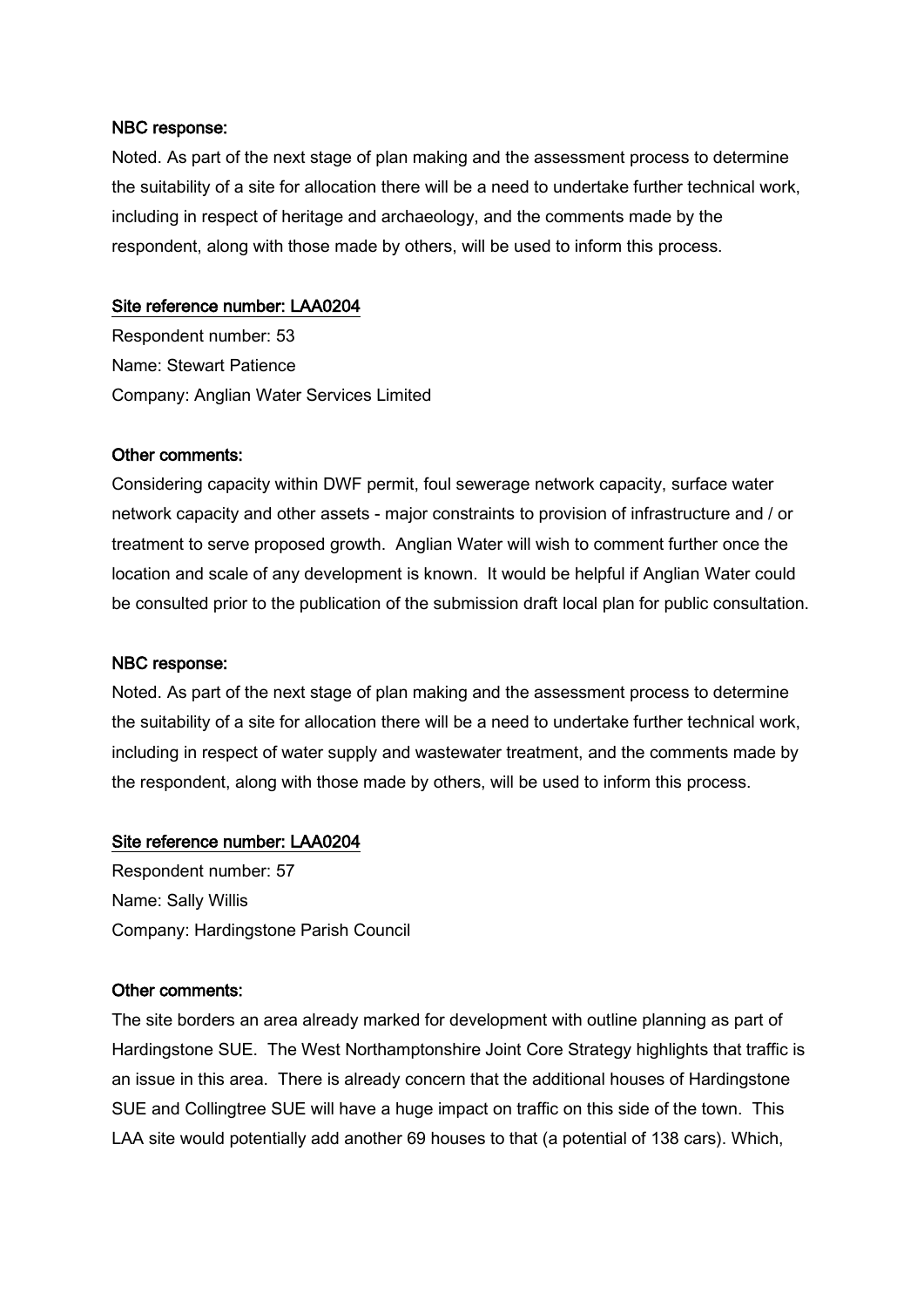coupled with the proposed LAA1098 would have a massive impact, not to mention the changes required to other infrastructure such as Healthcare and schooling.

## NBC response:

Further assessments will be undertaken on the site's suitability for allocation in the new Local Plan including the cumulative impacts of development, the impact of additional traffic on the local road network and the capacity of infrastrucutre to serve development.

## Site reference number: LAA0204

Respondent number: 122 Name: Lesley-Ann Mather Company: NCC

## Appropriate for development:

Archaeological potential but could be mitigated

## NBC response:

Noted. As part of the next stage of plan making and the assessment process to determine the suitability of a site for allocation there will be a need to undertake further technical work, including in respect of heritage and archaeology, and the comments made by the respondent, along with those made by others, will be used to inform this process.

## Site reference number: LAA0204

Respondent number: 139 Name: Kathleen Rivett Company: North Northants Badger Group

## Other comments:

It is noted that the sites have not been surveyed for the presence of badgers nor other protected species as part of the site assessment process. The presence of protected species on such sites can considerably hinder deliverability as mitigation measures are not always feasible or difficult to achieve. This is especially the case with badgers where large areas of foraging land must be retained or access corridors to such foraging land. All relevant constraints should be identified as part of the plan process particularly with regard to protected species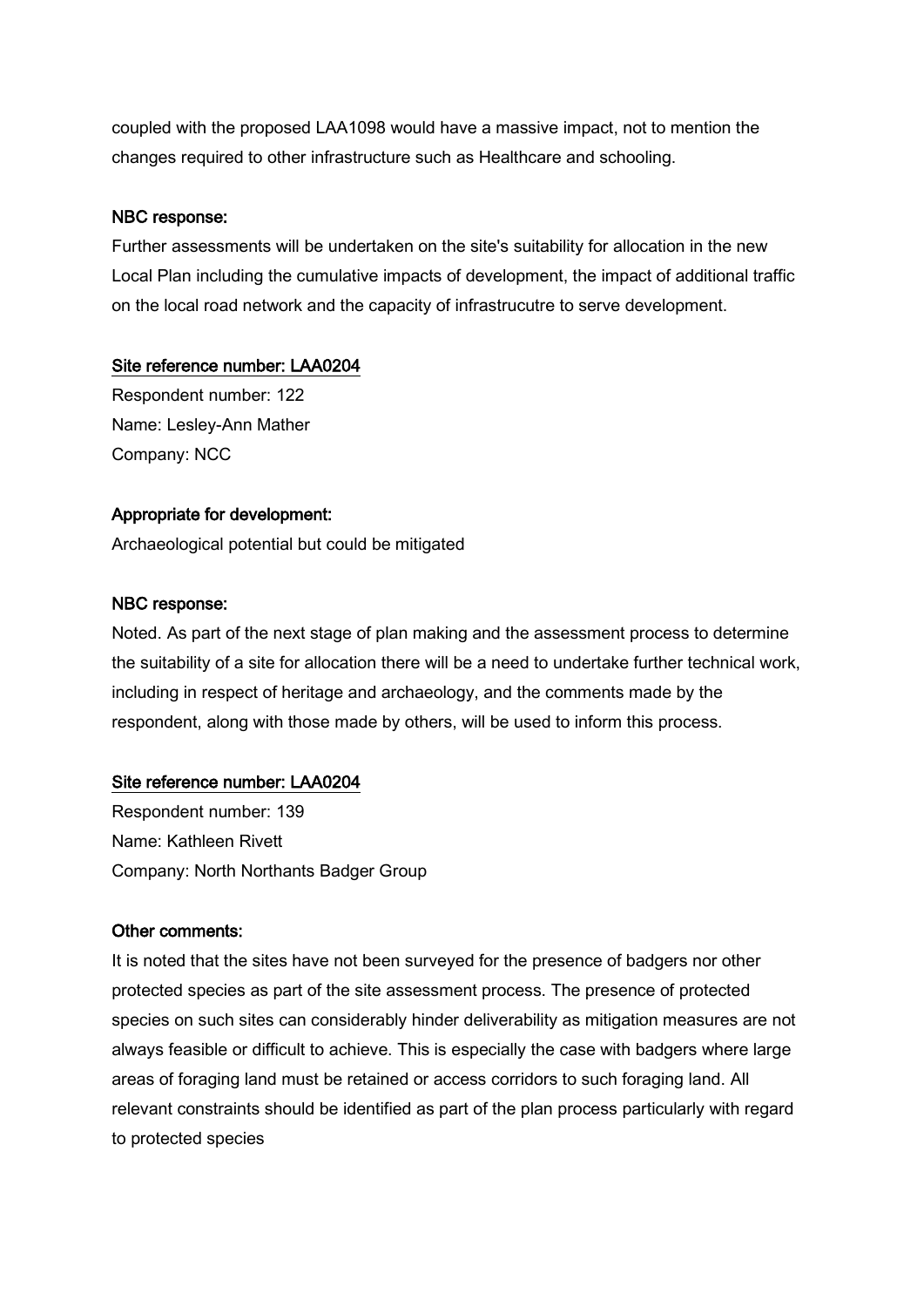Noted. As part of the next stage of plan making and the assessment process to determine the suitability of a site for allocation there will be a need to undertake further technical work and the comments made by the respondent, along with those made by others, will be used to inform this process.

## Parklands Middle School, Devon Way (Parklands Ward)

Site reference number: LAA0205 Respondent number: 2 Name: Steve Beard Company: Sport England

## Other comments:

Sport England expects that the emerging Playing Pitch Strategy will be the key evidence base to understand the priority of each playing field site. How does the emerging Playing Pitch Strategy deal with the proposed site?

## NBC response:

The Playing Pitch Strategy has not yet been finalised but will inform the next stage of Plan making helping establish whether the site is suitable for allocation in the Local Plan Part 2.

## Site reference number: LAA0205

Respondent number: 30 Name: Heather Webb Company: Northamptonshire County Council

## Other comments:

This site lies within a complex of nature conservation sites, and includes part of the Moulton Park Grassland Potential Wildlife Site. There is a good possibility that the site contains reptiles and good quality brownfield habitat. Would expect any application to include ecological surveys for both reptiles and invertebrates or site survey evidence as to why these are not required. Inappropriate or poorly-designed development could destroy any potential to link the complex of sites at Bradlaugh Fields with the Moulton Park Grasslands. However, were the site to be very well designed it has the potential to a) help mitigate impacts on the surrounding local sites and b) connect them via a robust green infrastructure (GI) network. GI design will be critical on this site.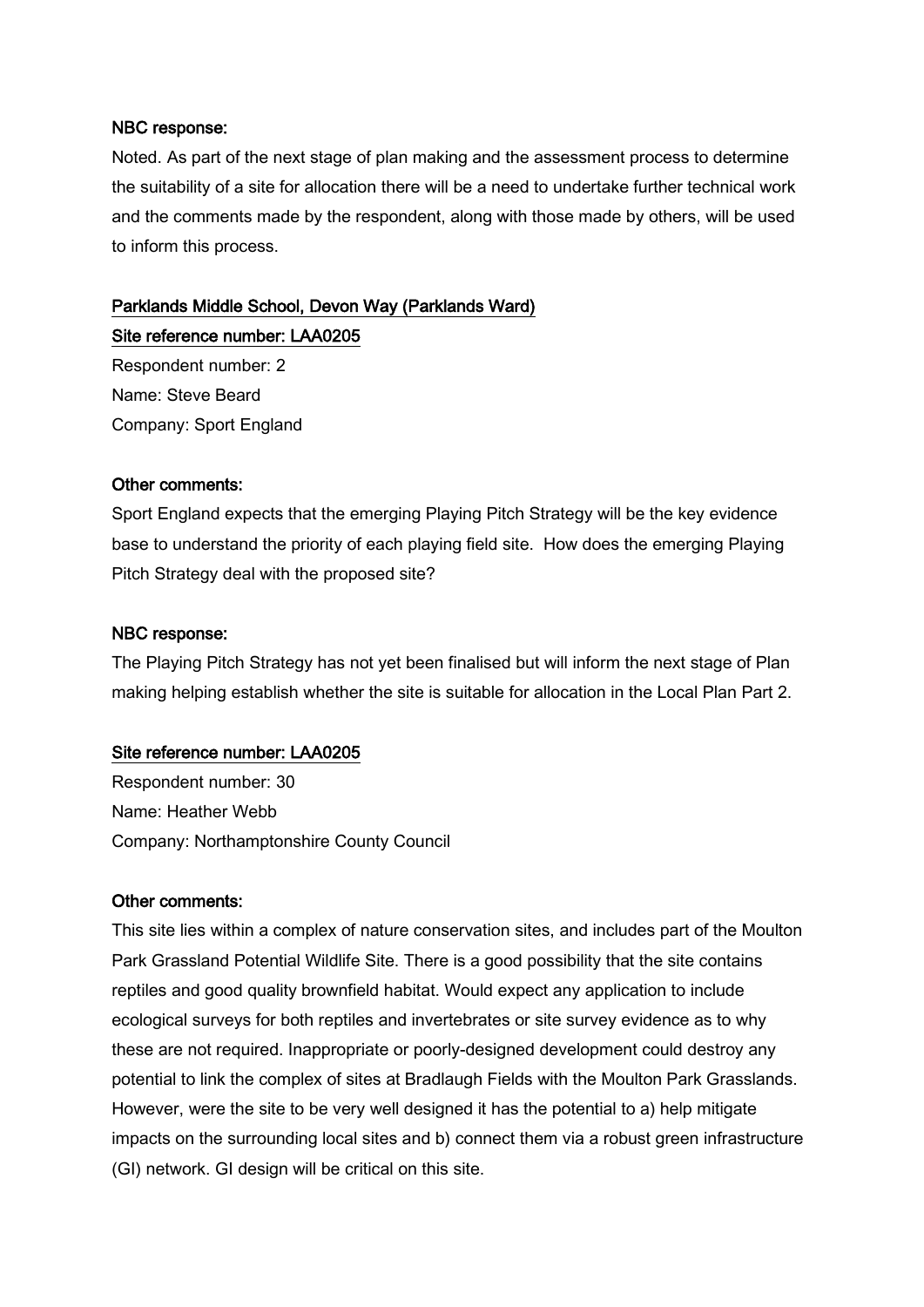Noted. As part of the next stage of plan making and the assessment process to determine the suitability of a site for allocation there will be a need to undertake further technical work and the comments made by the respondent, along with those made by others, will be used to inform this process. We have and will continue to work with technical and statutory consultees to inform the development of the Local Plan Part 2 and identify best practice approaches

#### Site reference number: LAA0205

Respondent number: 53 Name: Stewart Patience Company: Anglian Water Services Limited

#### Other comments:

Considering capacity within DWF permit, foul sewerage network capacity, surface water network capacity and other assets - major constraints to provision of infrastructure and / or treatment to serve proposed growth. Anglian Water will wish to comment further once the location and scale of any development is known. It would be helpful if Anglian Water could be consulted prior to the publication of the submission draft local plan for public consultation.

#### NBC response:

Noted. As part of the next stage of plan making and the assessment process to determine the suitability of a site for allocation there will be a need to undertake further technical work, including in respect of water supply and wastewater treatment, and the comments made by the respondent, along with those made by others, will be used to inform this process.

#### Site reference number: LAA0205

Respondent number: 106 Name: Philip Gothard

## Least appropriate for development:

Parklands Middle School site is not appropriate for development for following reasons: it was classed as greenfield site (NBC 2002 Urban Housing Capacity Study) and development would be contrary to government planning guidelines that prioritise development of existing brownfield sites. At a stretch, footprint of the former school building could be loosely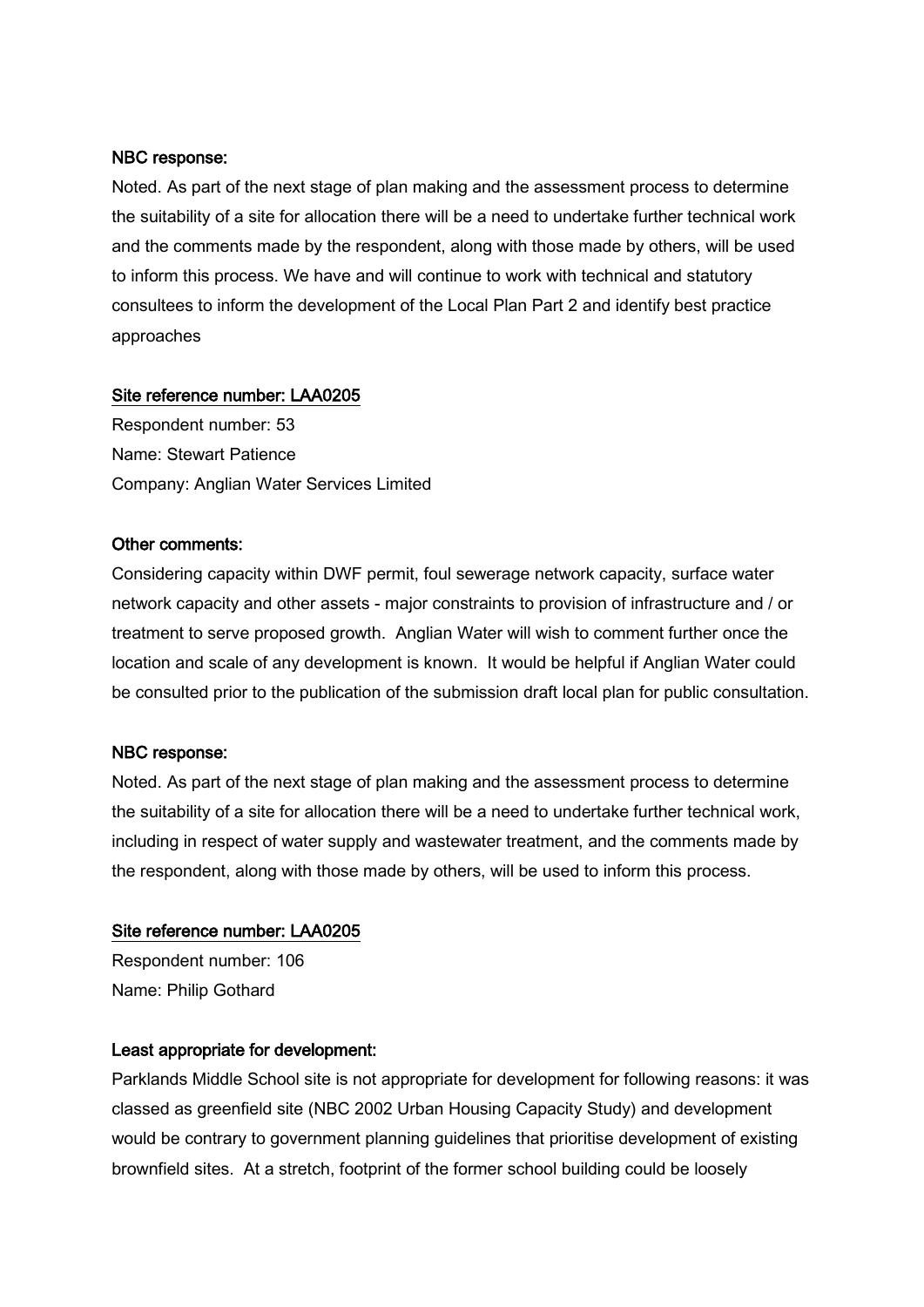classified as brownfield so development, if any, should be strictly limited to the footprint of the former school building only and solely for sheltered accommodation and/ or housing for families with children with disabilities; housing on this site would not satisfy the needs or concerns of the local community; it should be retained as open/green space as it forms an important buffer between Parklands estate, Moulton Park and the Fernie Fields development; existing access roads to site cannot cope with current volume of traffic at peak times; water pressure on estate is too low to support any further development. .

## NBC response:

The site has been assessed as part previously development land and this accords with the definition contained in the National Planning Policy Framework. Further assessments will be undertaken on the site's suitability for allocation in the new Local Plan including the impact of additional traffic on the local road network and the capacity of infrastrucutre to serve development.

## Site reference number: LAA0205

Respondent number: 114 Name: Tracey Thomson

## Least appropriate for development:

The current infrastructure of Parklands cannot cope with additional traffic, the estate is completely gridlocked at peak times and is over capacity. A study of air quality is needed currently let alone with a new development. The site would lend itself to leisure purposes, due to it being a part of a large expanse of open space.

## NBC response:

Further assessments will be undertaken on the site's suitability for allocation in the new Local Plan and the comments made by the respondent, along with those made by others, will be used to inform this process.

## Site reference number: LAA0205

Respondent number: 117 Name: David Smith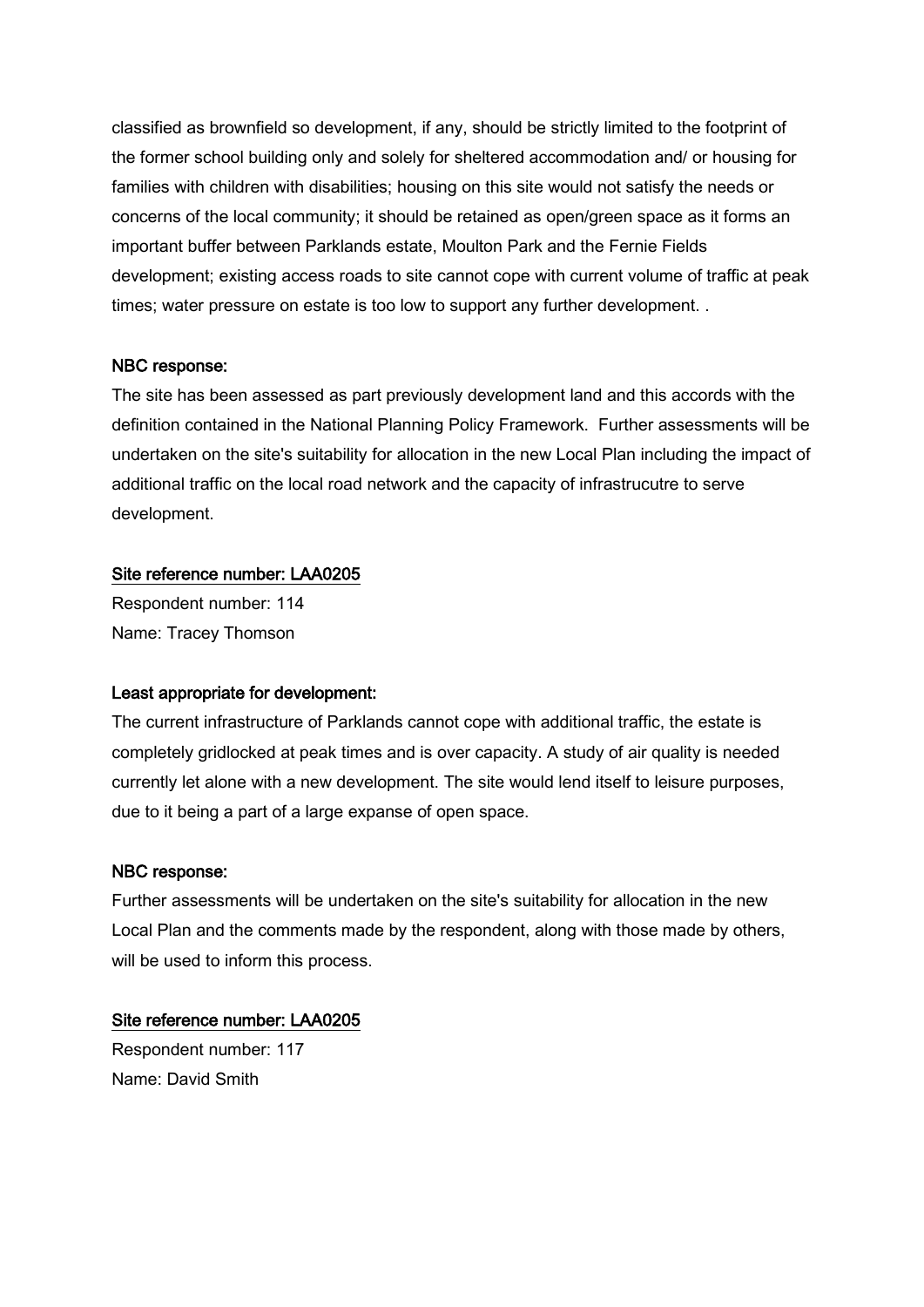#### Least appropriate for development:

Using current roads as access to this site will add 10% increase to traffic levels. This is extremely bad at school times when 16 coaches and 100s of cars join the usual residential traffic along Spinney Hill Road. Traffic at the proposed access points would also be congested as Devon Way is very narrow and Oulton Rise is a "pinch point" especially at the sharp bend at the top. If you factor in that this is also a bus route, you can appreciate the problems local residents would face. All this would be bad enough after the completion of construction, but, when being built, the construction traffic would lead to even worse problems.

#### NBC response:

Further assessments will be undertaken on the site's suitability for allocation in the new Local Plan including the impact of additional traffic on the local road network. Issues associated with construction traffic could be dealt with at planning application stage through the imposition of conditions..

## Site reference number: LAA0205

Respondent number: 118 Name: Michel Kerrou

#### Least appropriate for development:

The SA treats the site in isolation from its context, which is that it is situated in the heart of an existing housing development which is served by a spine road that has only one way out, which also accesses the main A43 Kettering Road, and where normal traffic movements that a popular housing estate of some 2500 residents generate is exacerbated by the traffic associated with the exponential growth of schools in the area, which now take a large number of pupils from a much wider catchment such that the majority of these need to use either public transport, school buses, taxis or private cars. It is in this context that the proposals should be considered.

The SA also only looks at the positive side of SA policies/ objectives and ignores the negative effects that development would impose. For example the proximity to schools may be a positive aspect but, as referred to above, this results in problems from the traffic generated, the loss of Parklands Park is not a positive, residents would not find it easy to get to local GP surgeries and archaeological impacts have not been fully assessed. The documents are not the easiest to access on a home PC or tablet so it is both time consuming and frustrating to learn of the studies following a very low level consultation by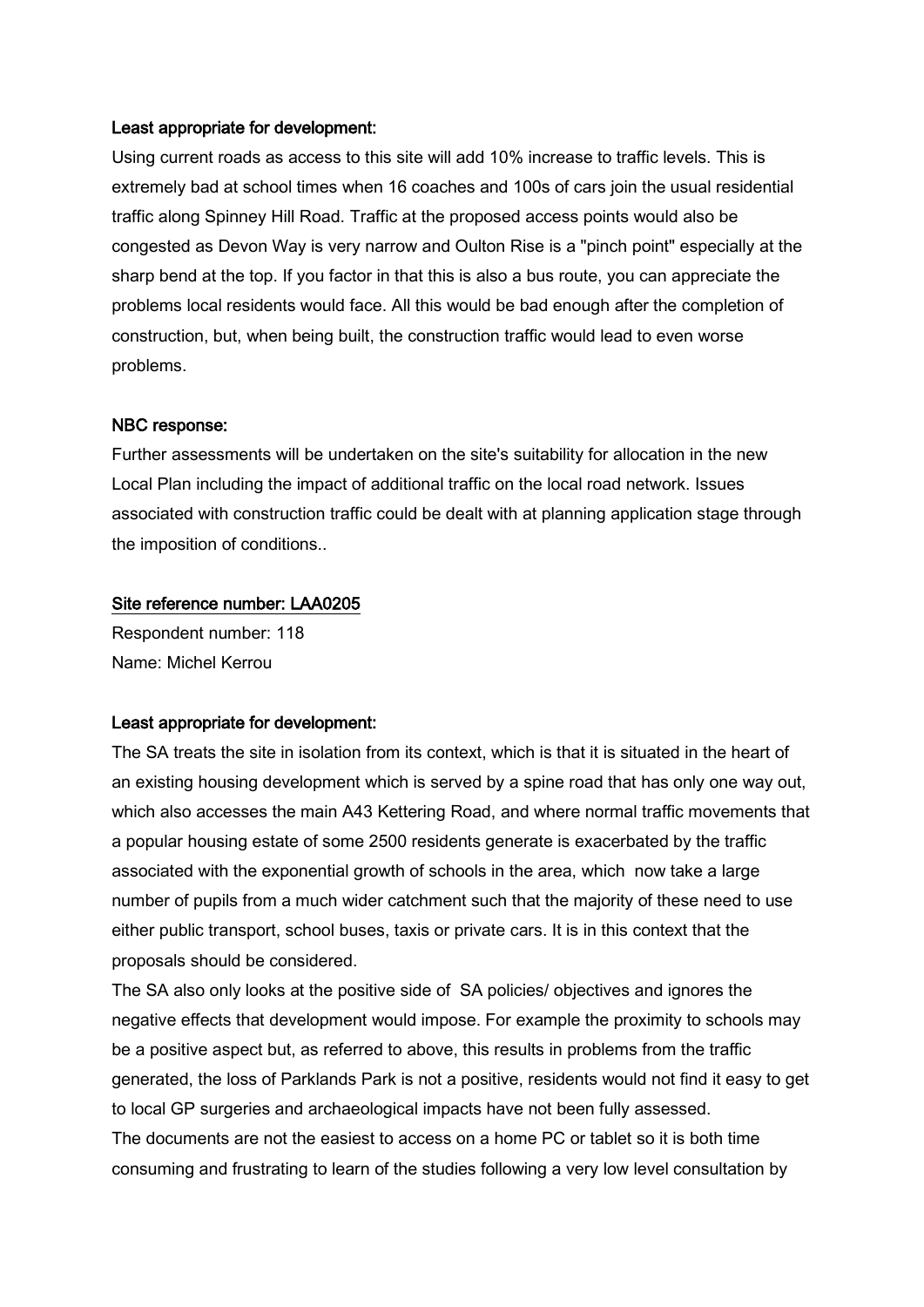NCC/ TEP on the former Parklands Middle School site. Their document is at odds with the SA on a number of issues, particularly in relation to environmental studies on the potential impacts on nature conservation, wildlife and heritage. Neither this or the NCC/ TEP document acknowledge that major issue affecting all the existing residents of Parklands and the surrounding area, which need to be addressed at a strategic level. For example if the Northampton School for Girls was to be relocated to the soon to be redundant University of Northampton site on Boughton Green Road, that would open up the potential for a truly more sustainable residential development on Parklands that would allow the Girls School to grown and fulfil its potential.

## NBC response:

Noted. The Sustainability Appraisal is an iterative process and further assessments will be undertaken as part of the overall need to investigate further the site's suitability for allocation in the new Local Plan. Consultation with the appropriate organisations will be undertaken as necessary to consider and mitigate traffic related concerns.

The comment on the accessibility of the documents is noted. Discussions will be undertaken to identify how the information and assessment can be presented in a manner that would be easier to access and read.

#### Site reference number: LAA0205

Respondent number: 120 Name: Liz Bromley

#### Least appropriate for development:

This site is unsuitable for residential use due to several reasons: the traffic on the estate is already congested at school times and when there are events in at the school (including Spinney Hall); the storm drains cannot cope at the moment and regularly block and overflow; the proposed extension to the community centre car park is on land that floods and does not provide enough extra parking

and the Primary School would not be able to accommodate the potential increase in pupils. Site would be ideal for community facilities.

#### NBC response:

Further investigations will be undertaken on the site's suitability for allocation in the new local plan. if a proposal comes forward for the site to be used for community facilities, this will be considered on its merits against the relevant policies in the Development Plan.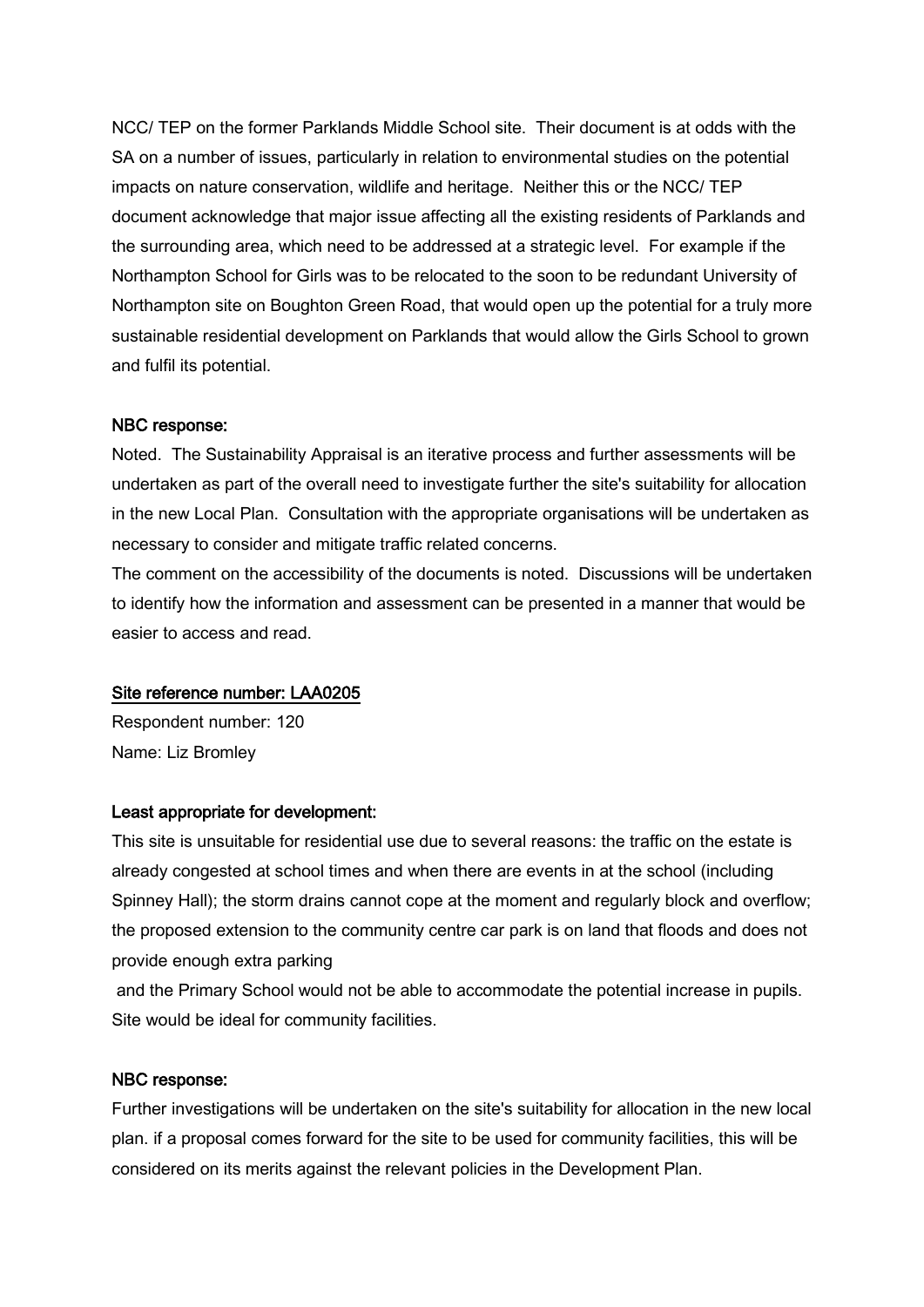## Site reference number: LAA0205

Respondent number: 122 Name: Lesley-Ann Mather Company: NCC

## Appropriate for development:

Archaeological potential but could be mitigated

#### NBC response:

Noted. As part of the next stage of plan making and the assessment process to determine the suitability of a site for allocation there will be a need to undertake further technical work, including in respect of heritage and archaeology, and the comments made by the respondent, along with those made by others, will be used to inform this process.

#### Site reference number: LAA0205

Respondent number: 128 Company: Northamptonshire County Council NCC Agent company: Peter Brett Associates

#### Other comments:

We note that this site is shown for further consideration and we support this.

#### NBC response:

Support welcomed.

## Rear of BP Garage, St James Road (St James Ward) Site reference number: LAA0207

Respondent number: 53 Name: Stewart Patience Company: Anglian Water Services Limited

#### Other comments:

Considering capacity within DWF permit, foul sewerage network capacity, surface water network capacity and other assets – infrastructure and / or treatment upgrades required to serve proposed growth or diversion of assets may be required. Anglian Water will wish to comment further once the location and scale of any development is known. It would be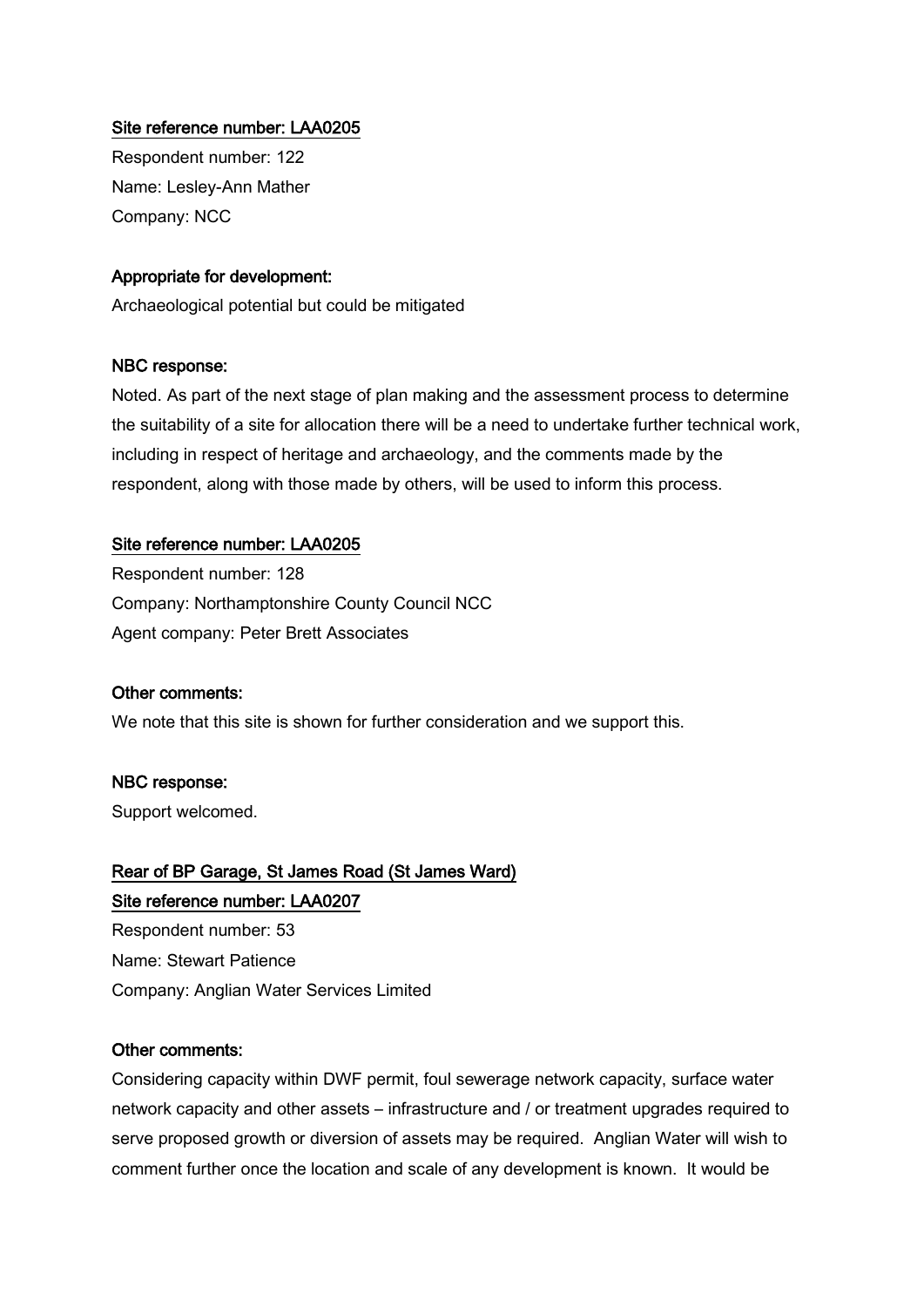helpful if Anglian Water could be consulted prior to the publication of the submission draft local plan for public consultation.

## NBC response:

Noted. As part of the next stage of plan making and the assessment process to determine the suitability of a site for allocation there will be a need to undertake further technical work, including in respect of water supply and wastewater treatment, and the comments made by the respondent, along with those made by others, will be used to inform this process.

## Swan Valley Gateway (Upton Ward)

Site reference number: LAA0208 Respondent number: 53 Name: Stewart Patience Company: Anglian Water Services Limited

## Other comments:

Considering capacity within DWF permit, foul sewerage network capacity, surface water network capacity and other assets - major constraints to provision of infrastructure and / or treatment to serve proposed growth. Anglian Water will wish to comment further once the location and scale of any development is known. It would be helpful if Anglian Water could be consulted prior to the publication of the submission draft local plan for public consultation.

## NBC response:

Noted. As part of the next stage of plan making and the assessment process to determine the suitability of a site for allocation there will be a need to undertake further technical work, including in respect of water supply and wastewater treatment, and the comments made by the respondent, along with those made by others, will be used to inform this process.

## Site reference number: LAA0208

Respondent number: 68 Name: Martin Seldon Company: Highways England

## Other comments:

The site is relatively large in scale and located within 3 miles of the Strategic Road Network. It has the potential to impact upon the operation of M1 Junction 15A and keen to understand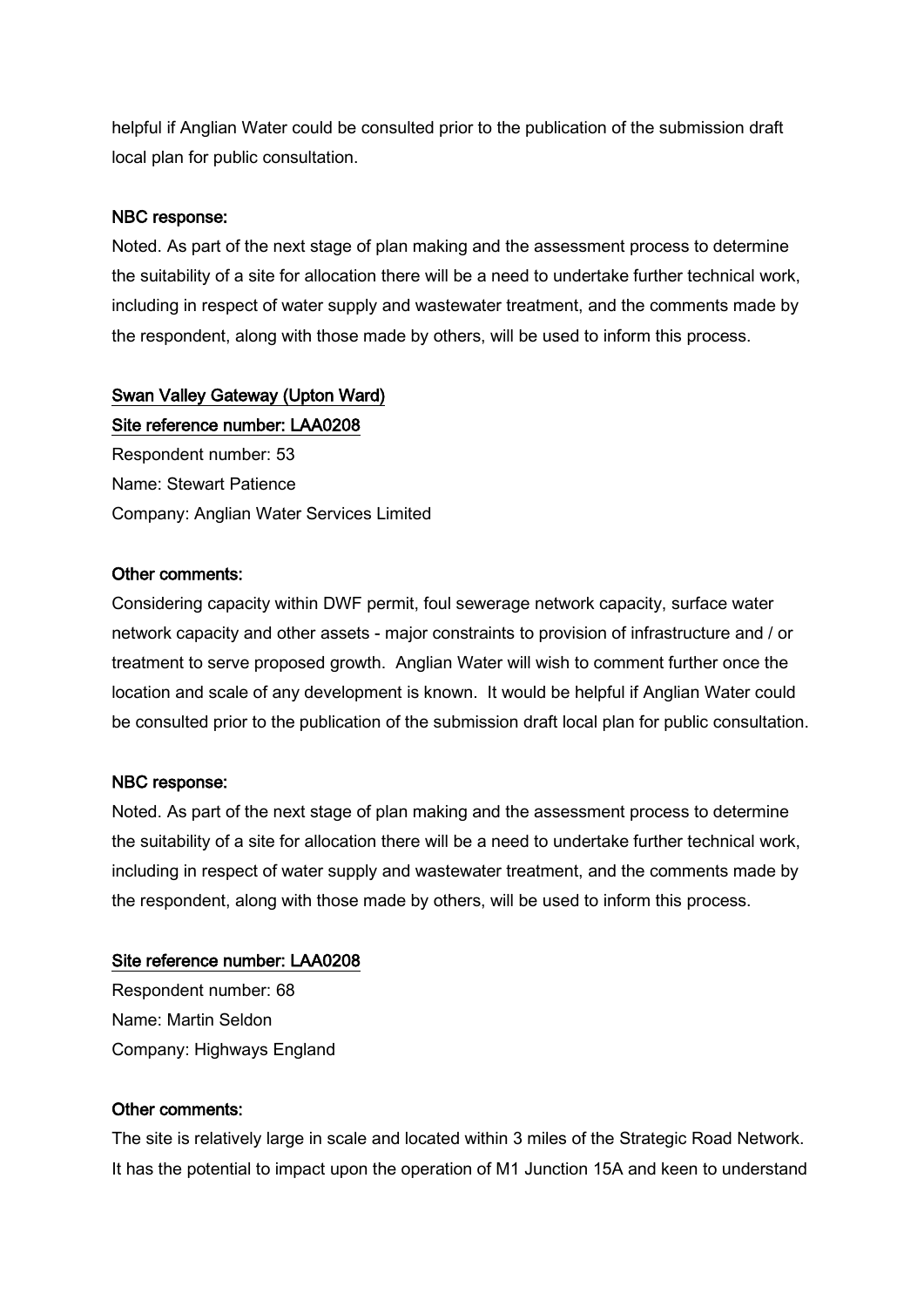impacts of this site on the junction. Impacts should be appropriately assessed as part of a Transport Assessment.

## NBC response:

Noted. As part of the next stage of plan making and the assessment process to determine the suitability of a site for allocation there will be a need to undertake further technical work and the impact of additional traffic on the SRN will be considered as part of this assessment process.

## Site reference number: LAA0208

Respondent number: 86 Name: John O'Neill Company: Environment Agency

## Other comments:

This site is located in Flood Zone 3 and/or 2. The Authority should demonstrate through evidence that it has considered a range of options in the site allocation process, using the SFRA to apply the Sequential Test and the Exception Test where necessary. Where other sustainability criteria outweigh flood risk issues, the decision making process should be transparent with reasoned justifications for any decision to allocate land in areas at high flood risk in the sustainability appraisal report. The Sequential Test can also be demonstrated in a free-standing document, or as part of strategic housing land or employment land availability assessments. Part of the site may also be located within the functional floodplain (Flood Zone 3b), where the flood risk vulnerability of the type of development proposed is not compatible with Flood Zone 3b and should not be permitted. Consider that site presents an opportunity for delivering GI and Water Framework Directive (WFD) improvements. An SFRA refresh should consider if the site presents opportunities to encourage flood management.

## NBC response:

Noted. As part of the next stage of plan making and the assessment process to determine the suitability of a site for allocation there will be a need to undertake further technical work, including in respect of flood risk and the application of the Sequential Test, and the comments made by the respondent, along with those made by others, will be used to inform this process.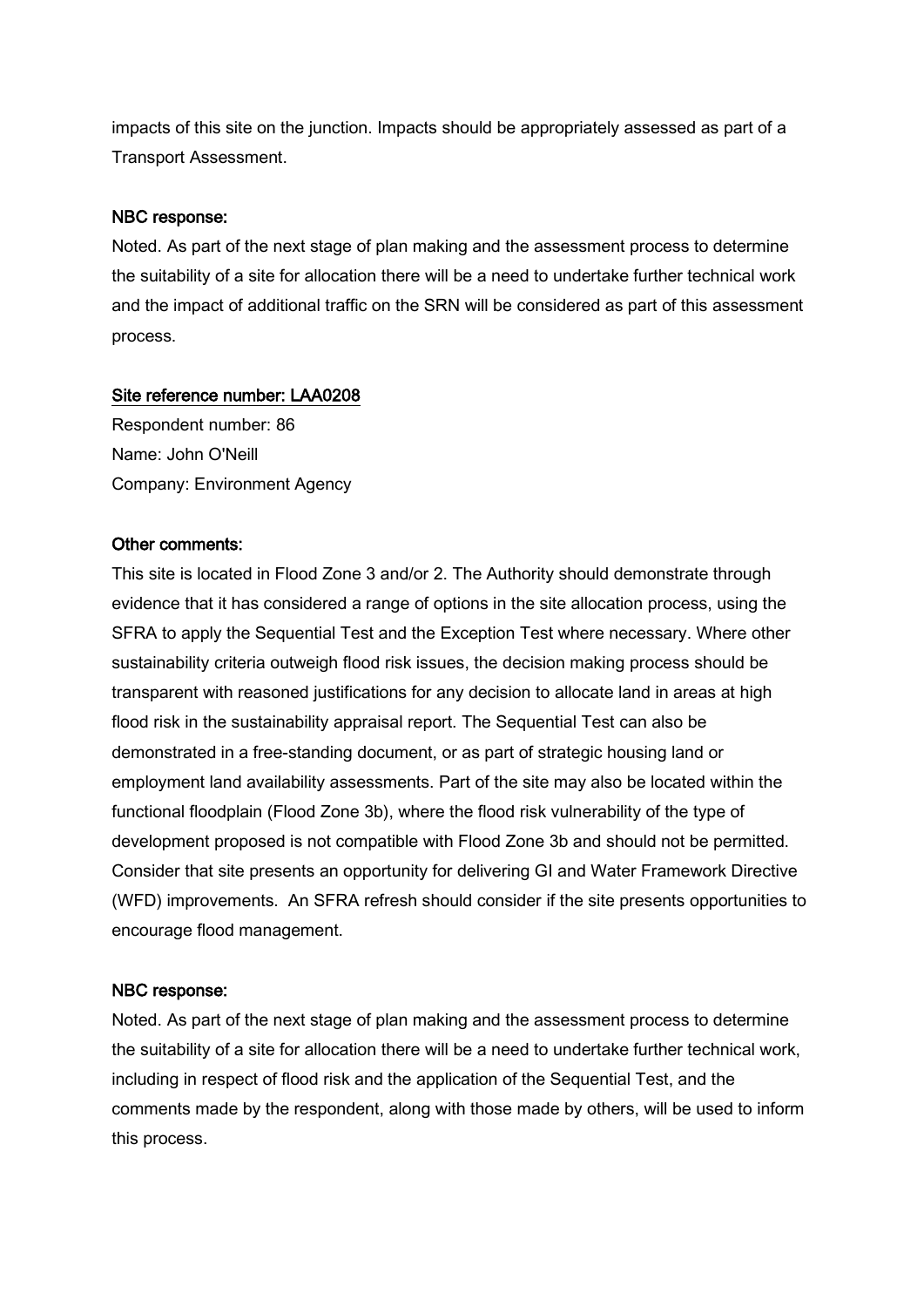## Site reference number: LAA0208

Respondent number: 126 Name: Rosamund Worrall Company: Historic England

## Sustainability Appraisal:

It is not clear where the Sustainability Appraisal (SA) information for this addendum site is located

## NBC response:

Comment noted. The site was omitted from the initial SA of site options in error. However, along with all other sites it will be subject to SA as part of the next stage of plan making.

#### Site reference number: LAA0208

Respondent number: 143 Name: Gavin Smith Company: Northampton Borough Council (Environmental Protection Team)

#### Other comments:

An environmental noise assessment would be required to determine the impact on existing noise sensitive receptors from operational noise from any commercial end use(s). The impact from road traffic should be considered if the site is predominantly consists of office accommodation. An air quality assessment will also be required.

#### NBC response:

Noted. As part of the next stage of plan making and the assessment process to determine the suitability of a site for allocation there will be a need to undertake further technical work and the comments made by the respondent, along with those made by others, will be used to inform this process. It may also be the case that these issues could be capable of mitigation with the implementation of appropriate measures and addressed at planning application stage through the use of planning conditions.

## National Tyre/Oddbins Abington, St Peters Way (Castle Ward) Site reference number: LAA0278

Respondent number: 53 Name: Stewart Patience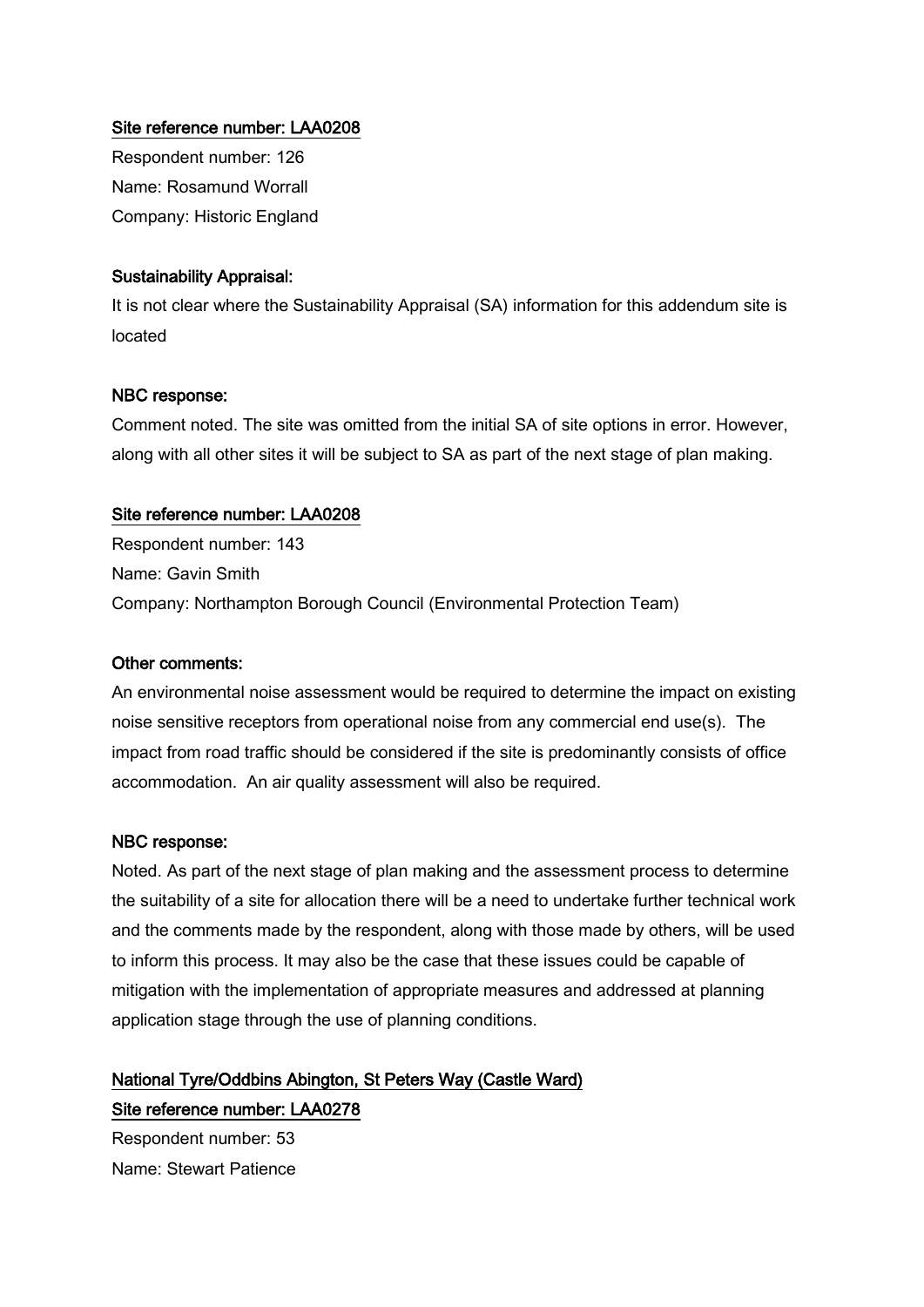## Company: Anglian Water Services Limited

#### Other comments:

Considering capacity within DWF permit, foul sewerage network capacity, surface water network capacity and other assets - major constraints to provision of infrastructure and / or treatment to serve proposed growth. Anglian Water will wish to comment further once the location and scale of any development is known. It would be helpful if Anglian Water could be consulted prior to the publication of the submission draft local plan for public consultation.

#### NBC response:

Noted. As part of the next stage of plan making and the assessment process to determine the suitability of a site for allocation there will be a need to undertake further technical work, including in respect of water supply and wastewater treatment, and the comments made by the respondent, along with those made by others, will be used to inform this process.

#### Site reference number: LAA0278

Respondent number: 86 Name: John O'Neill Company: Environment Agency

#### Other comments:

This site is located in Flood Zone 3 and/or 2. The Authority should demonstrate through evidence that it has considered a range of options in the site allocation process, using the SFRA to apply the Sequential Test and the Exception Test where necessary. Where other sustainability criteria outweigh flood risk issues, the decision making process should be transparent with reasoned justifications for any decision to allocate land in areas at high flood risk in the sustainability appraisal report. The Sequential Test can also be demonstrated in a free-standing document, or as part of strategic housing land or employment land availability assessments. Part of the site may also be located within the functional floodplain (Flood Zone 3b), where the flood risk vulnerability of the type of development proposed is not compatible with Flood Zone 3b and should not be permitted. Consider that site presents an opportunity for delivering GI and Water Framework Directive (WFD) improvements. An SFRA refresh should consider if the site presents opportunities to encourage flood management.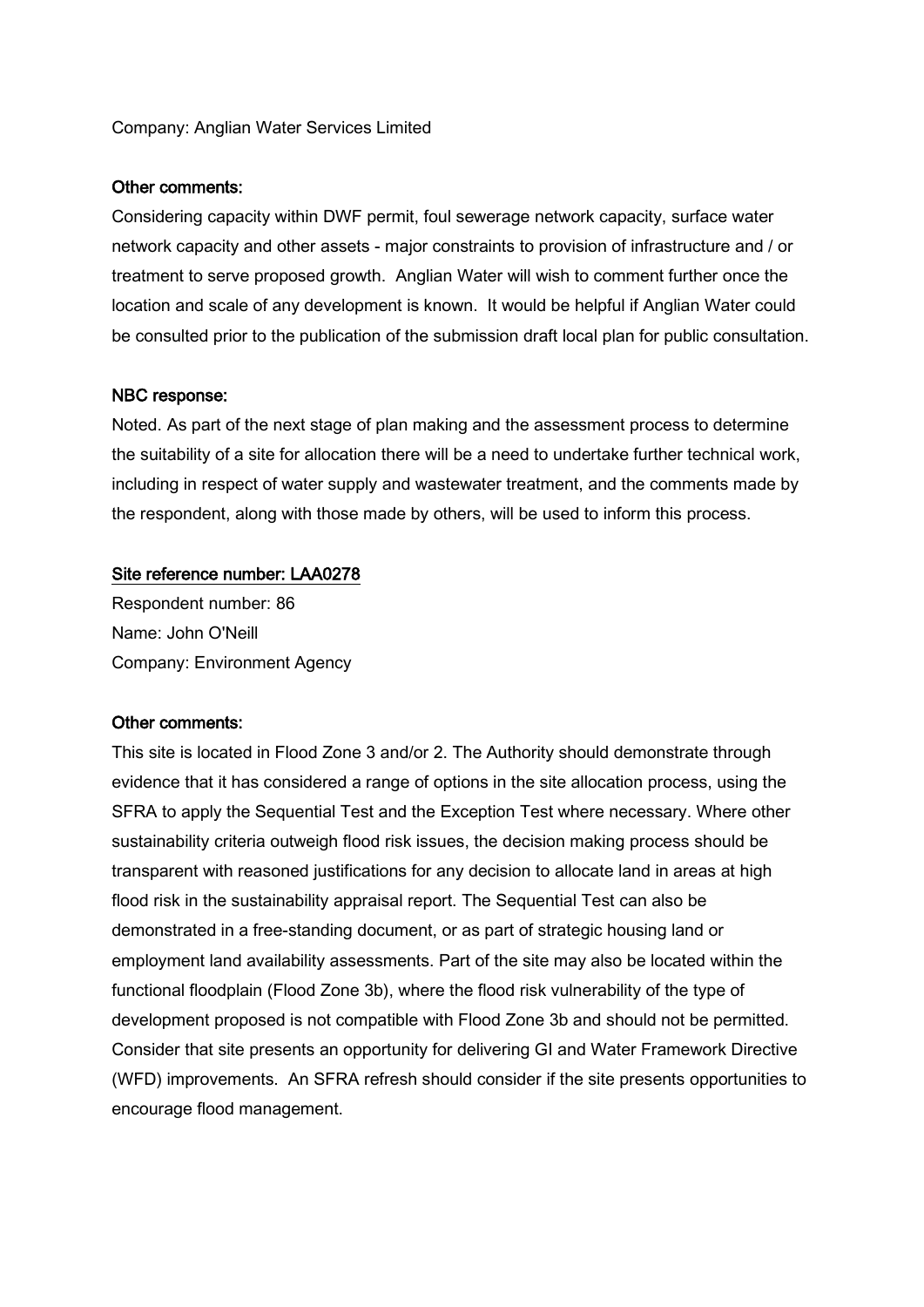Noted. As part of the next stage of plan making and the assessment process to determine the suitability of a site for allocation there will be a need to undertake further technical work, including in respect of flood risk and the application of the Sequential Test, and the comments made by the respondent, along with those made by others, will be used to inform this process.

## Site reference number: LAA0278

Respondent number: 122 Name: Lesley-Ann Mather Company: NCC

## Appropriate for development:

This site has the potential to be very sensitive from a heritage point of view. It would appear that the site has been cleared. The site is within the enterprise zone and has been identified as suitable for development. This site has been allocated without any archaeological evaluation. The nature of development might be limited by archaeological activity.

## NBC response:

Noted. As part of the next stage of plan making and the assessment process to determine the suitability of a site for allocation there will be a need to undertake further technical work, including in respect of heritage and archaeology, and the comments made by the respondent, along with those made by others, will be used to inform this process.

## Site reference number: LAA0278

Respondent number: 143 Name: Gavin Smith Company: Northampton Borough Council (Environmental Protection Team)

#### Other comments:

The site is potentially contaminated via either past historic use or natural contamination and will require investigation to determine if it is suitable for commercial end use. An environmental noise assessment would be required to determine the noise impact from proposed use on existing receptors. An Air Quality impact assessment would also likely to be required.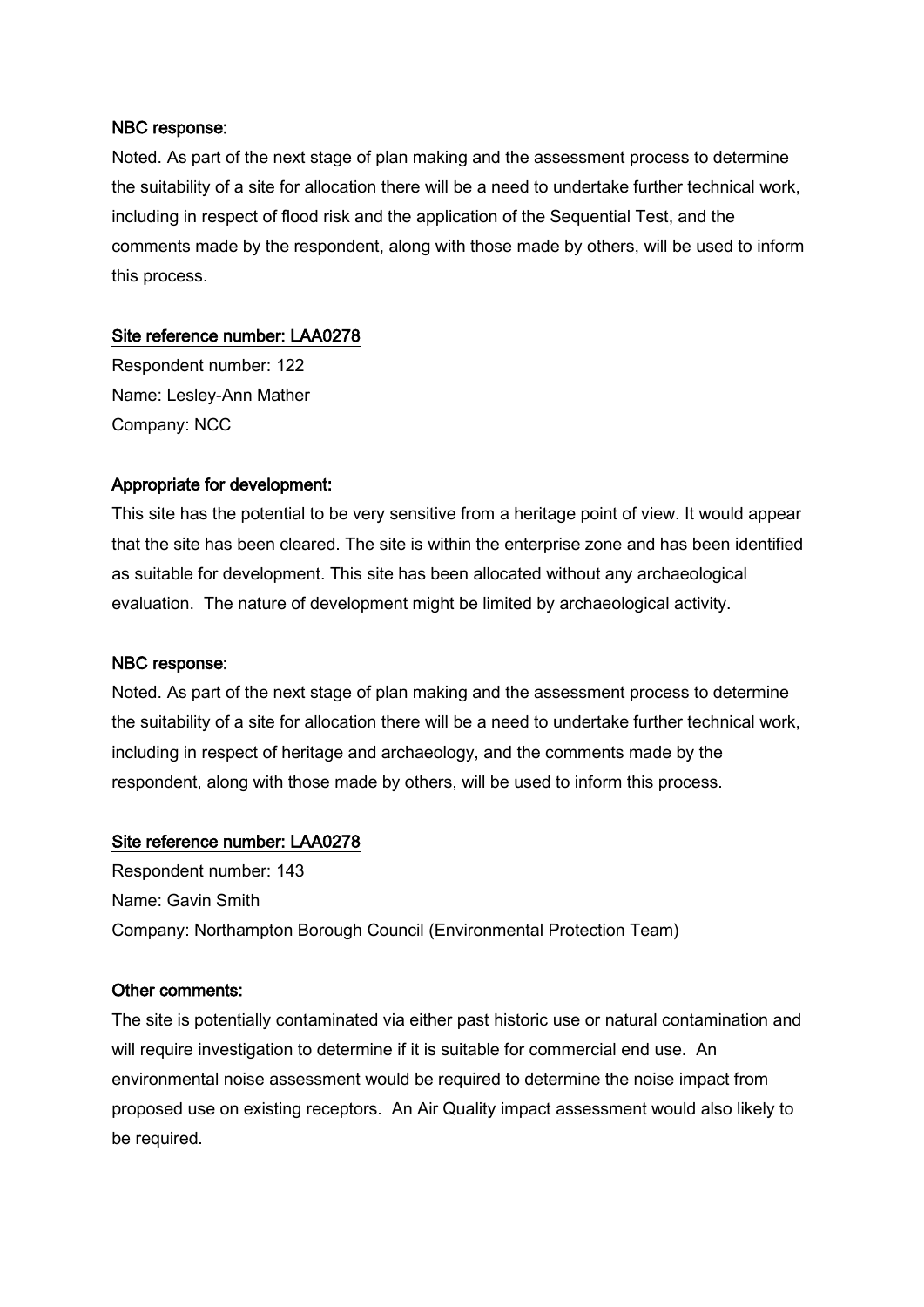Noted. As part of the next stage of plan making and the assessment process to determine the suitability of a site for allocation there will be a need to undertake further technical work and the comments made by the respondent, along with those made by others, will be used to inform this process. It may also be the case that these issues could be capable of mitigation with the implementation of appropriate measures and addressed at planning application stage through the use of planning conditions.

## Railway Station Car Park (Castle Ward)

Site reference number: LAA0288 Respondent number: 53 Name: Stewart Patience Company: Anglian Water Services Limited

## Other comments:

Considering capacity within DWF permit, foul sewerage network capacity, surface water network capacity and other assets - major constraints to provision of infrastructure and / or treatment to serve proposed growth. Anglian Water will wish to comment further once the location and scale of any development is known. It would be helpful if Anglian Water could be consulted prior to the publication of the submission draft local plan for public consultation.

## NBC response:

Noted. As part of the next stage of plan making and the assessment process to determine the suitability of a site for allocation there will be a need to undertake further technical work, including in respect of water supply and wastewater treatment, and the comments made by the respondent, along with those made by others, will be used to inform this process.

#### Site reference number: LAA0288

Respondent number: 86 Name: John O'Neill Company: Environment Agency

## Least appropriate for development:

This site is located in Flood Zone 3 and/or 2. The Authority should demonstrate through evidence that it has considered a range of options in the site allocation process, using the SFRA to apply the Sequential Test and the Exception Test where necessary. Where other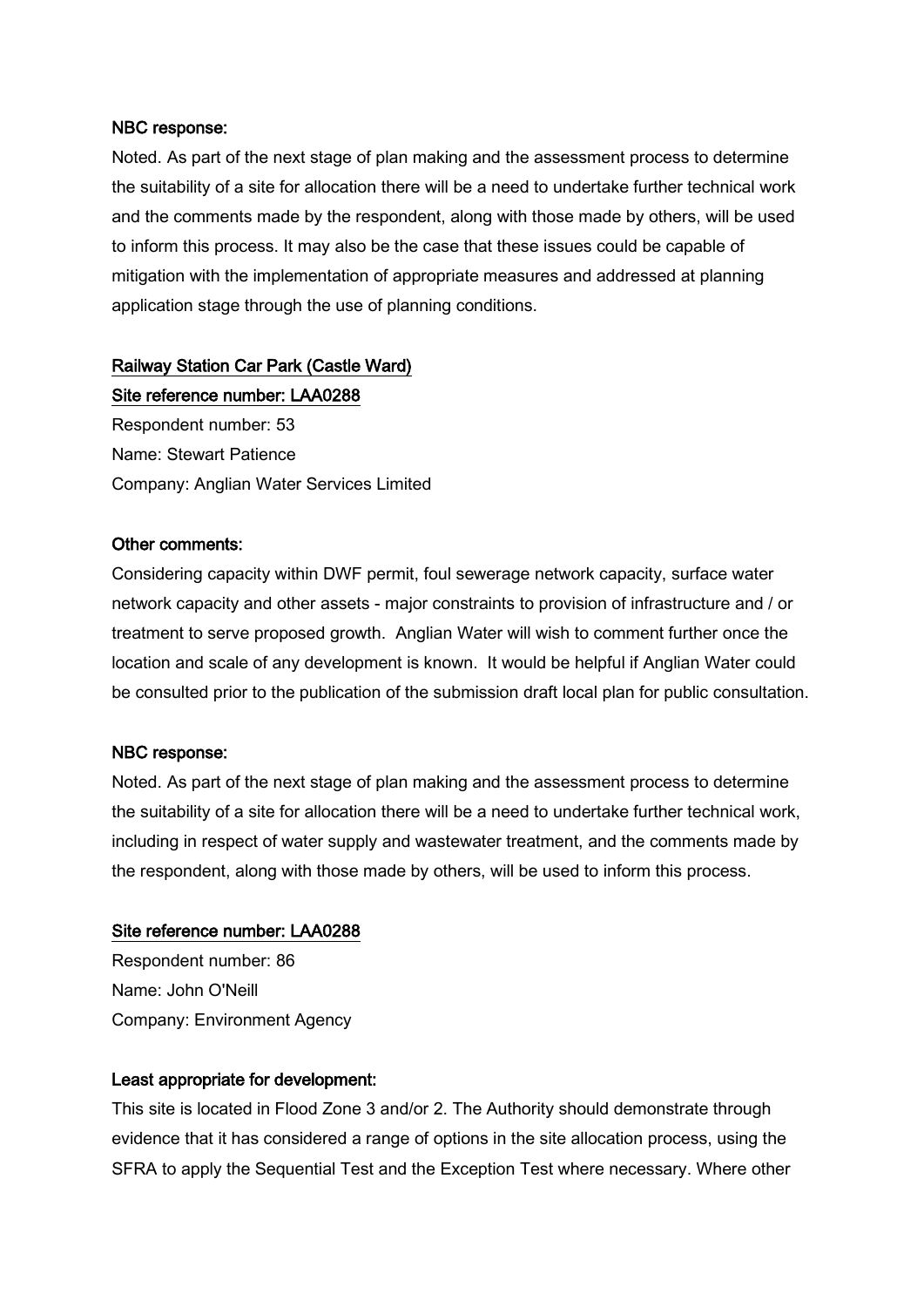sustainability criteria outweigh flood risk issues, the decision making process should be transparent with reasoned justifications for any decision to allocate land in areas at high flood risk in the sustainability appraisal report. The Sequential Test can also be demonstrated in a free-standing document, or as part of strategic housing land or employment land availability assessments.

## NBC response:

As part of the assessment process to determine the suitability of a site for allocation there will be a need to undertake further work in respect of flood risk, including the application of the Sequential Test.

## Site reference number: LAA0288

Respondent number: 90 Name: Marie Dickie Company: The Friends of Northampton Castle

## Other comments:

In historic terms development of this site interferes with a panoramic outlook of Castle Bailey. It also surrounds the grade I listed postern gate. Development could either enhance or further harm this important historic feature. The whole site will require careful examination to ensure any archaeological remains or evidence are found. But should also be expected to offer the opportunity to permanently and comprehensively enhance the celebration of Northampton Castle for visitors and residents. There is a strong argument, because of the site's size and impact, for creating a section 106 commitment to help in the creation and sustainability of the Heritage Park specified in the Neighbourhood Plan for Spring Boroughs.

## NBC response:

Noted. Further assessment of the site including heritage and archaeology will be undertaken to determine the site's suitability for allocation in the Local Plan Part 2. Any proposed development will need to conform to the latest updated policy guidance including the Spring Boroughs Neighbourhood Plan. Section 106 agreements are negotiated and determined at planning application stage.

## Site reference number: LAA0288

Respondent number: 122 Name: Lesley-Ann Mather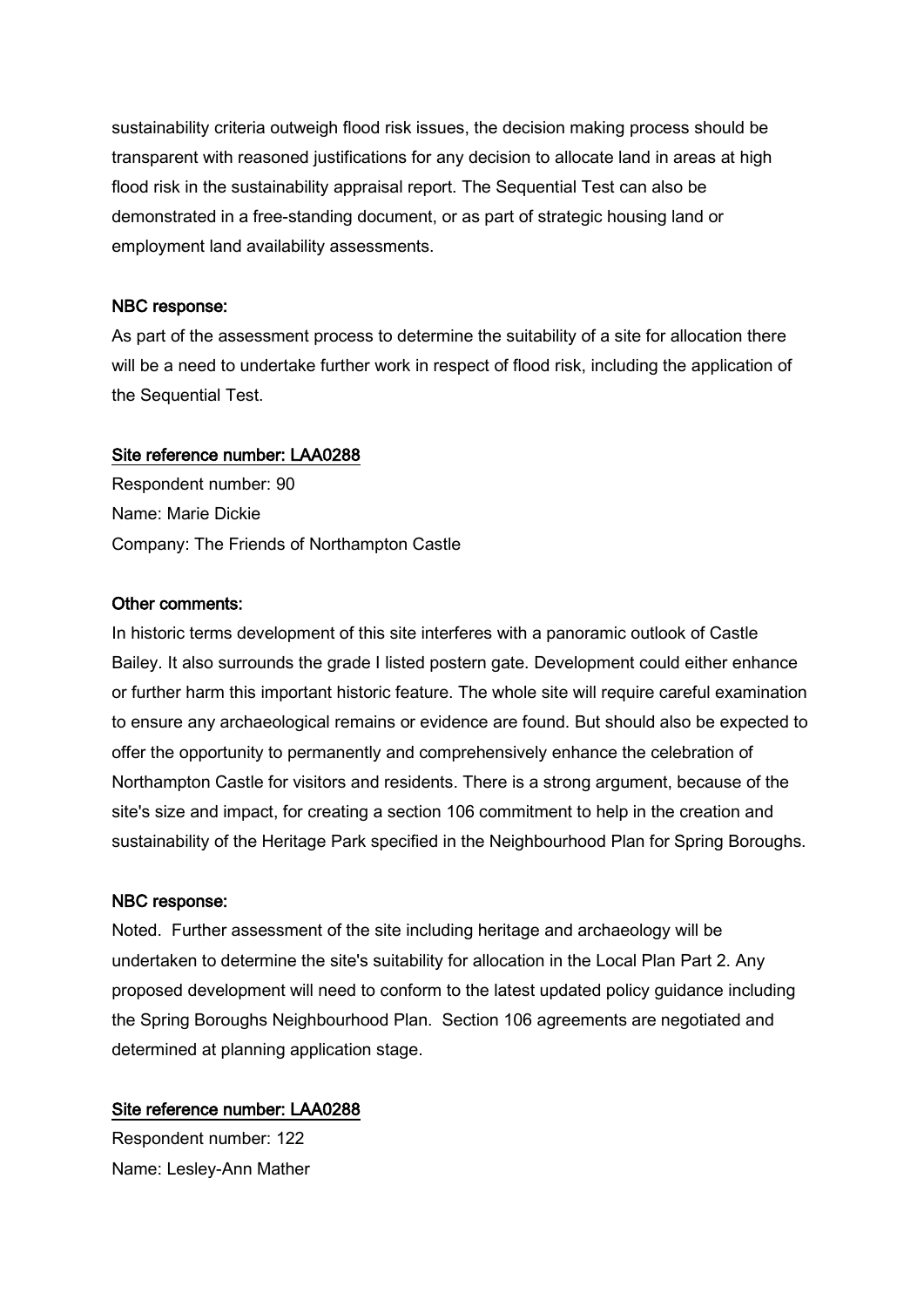## Company: NCC

## Appropriate for development:

High potential for archaeological activity but the site has already been subject to development. Residential use would need to avoid any basements.

## NBC response:

Noted. As part of the next stage of plan making and the assessment process to determine the suitability of a site for allocation there will be a need to undertake further technical work, including in respect of heritage and archaeology, and the comments made by the respondent, along with those made by others, will be used to inform this process.

## Site reference number: LAA0288

Respondent number: 125 Company: Network Rail Agent company: GVA

## Appropriate for development:

A full assessment of the site's constraints and development potential has been undertaken, preliminary masterplan developed and soft market testing to gauge developer appetite for particular classes of development. This has concluded that the site is capable of accommodating a significant quantum of development that delivers signficant social, economic and enviornmental gains and does not give rise to any signficiant adverse impacts that cannot be mitigated. The site is capable of delivering a major mixed use development and the Local Plan should make provision for development of the site for a mixture of uses within Classes A1, A3, A4, B1(a), B1(b), C1, C3, D1 and D2. However, it should avoid being prescriptive on scale and mix enabling a developer to bring forward a primarily residential scheme if that is what the market wishes to deliver. The site is not available now (because majority of it is being used as car park for the station) but it will be available for development within 12-24 months and so well within the timeframe covered by the development plan. The complete redevelopment of the site is achievable within 3-7 years. There are no insurmountable obstacles to development as Network Rail controls the land.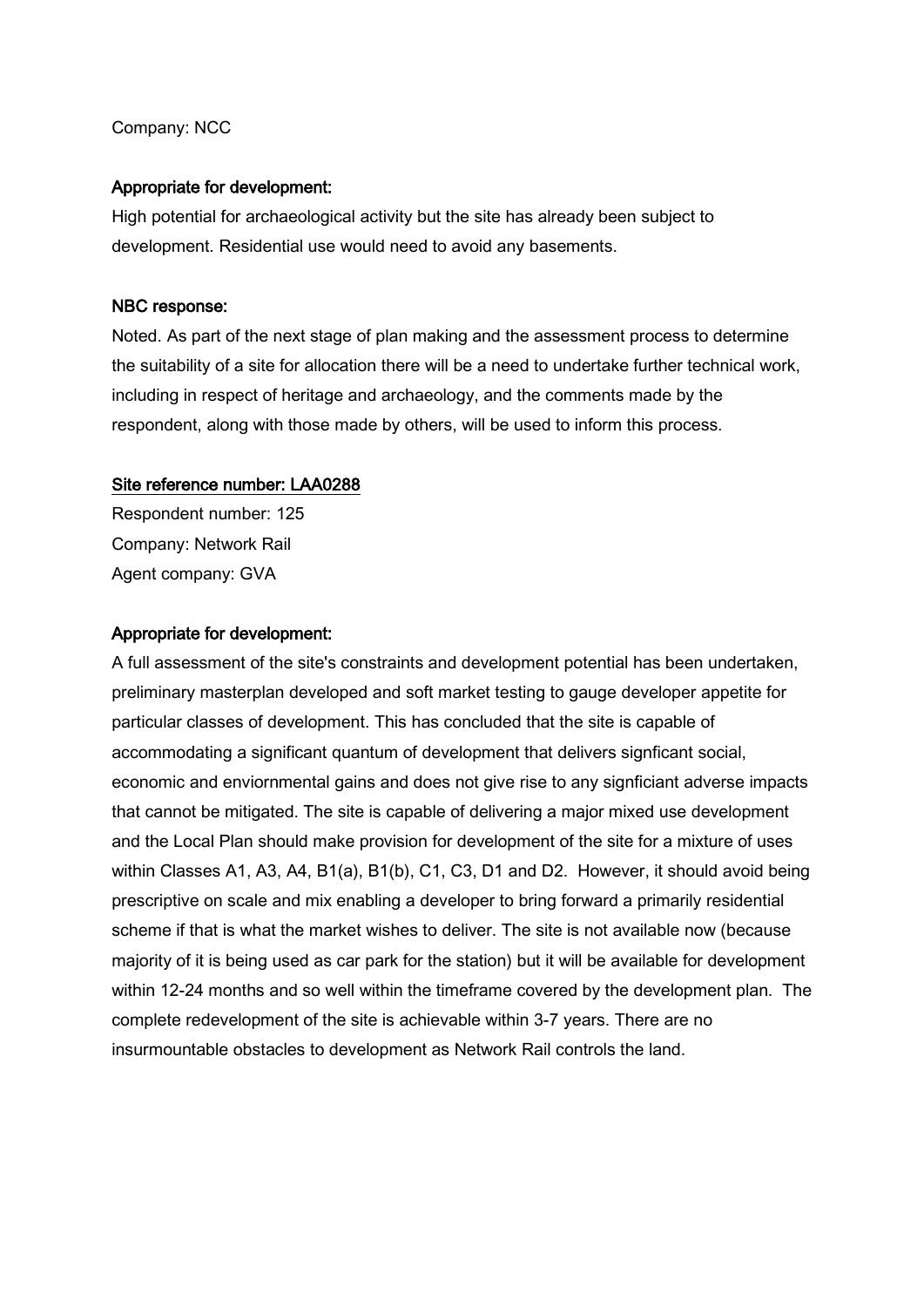Noted. The site will be investigated further and additional evidence, including the technical evidence provided by the respondent, will help inform the site's suitability for allocation in the Local Plan Part 2.

## Site reference number: LAA0288

Respondent number: 126 Name: Rosamund Worrall Company: Historic England

## Least appropriate for development:

The LAA 2017 does not mention the GII Postern Gate or the potential for non-designated archaeology but the SA does. It is not clear how the LAA 2017 has considered the Scheduled Monument, Listed Building and non designated archaeology in respect of the 270 dwellings proposed. Any new development would need to take a sensitive approach to the heritage assets and opportunities to enhance understanding should be explored. It is expected that further work will be required in relation to this preferred site in relation to what could be achieved at this site, prior to the next stage of the Plan. The SA raises an 'uncertainty outcome' in respect of this site and suggest further work is required prior to the next iteration of the Sites document in order to provide clarity about any potential impact on the historic environment

## NBC response:

Noted. As part of the next stage of plan making and the assessment process to determine the suitability of a site for allocation there will be a need to undertake further technical work, including in respect of heritage and archaeology, and the comments made by the respondent, along with those made by others, will be used to inform this process. This will also inform the next iteration of the SA.

## Site reference number: LAA0288

Respondent number: 141 Name: Marie Dickie Company: Spring Boroughs Neighbourhood Voice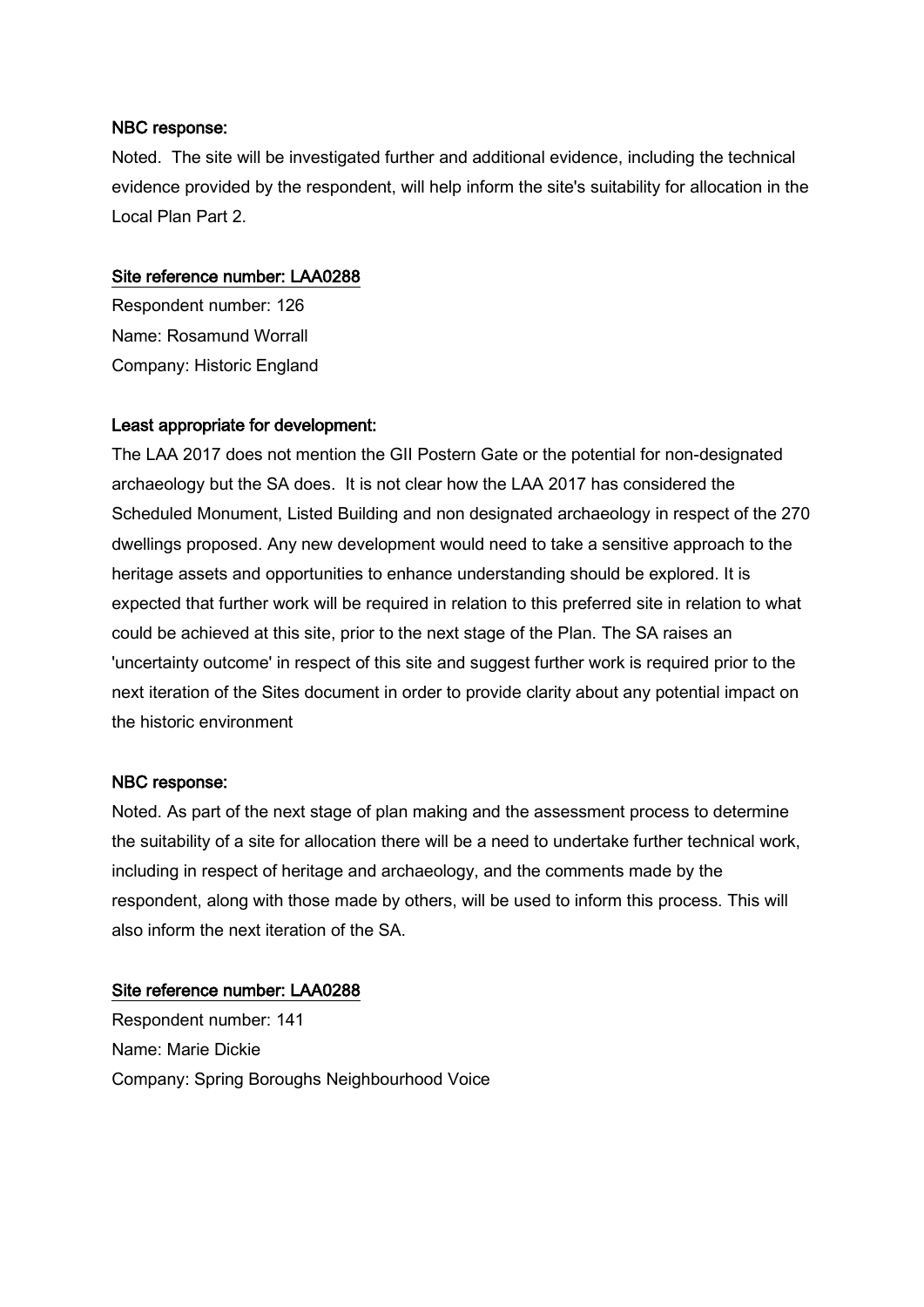#### Other comments:

If developed for commercial or residential use, could be expected to place an extra strain on services in Spring Boroughs (neighbourhood plan area). Development here underlines the need for further play space, public realm etc. Development could, if sensitively handled, assist in the Neighbourhood Plan aspiration for more housing rather than flats even though it is just outside the NP area.

In historic terms development of this site interferes with a panoramic outlook of Castle Bailey. It also surrounds the grade I listed postern gate. Development could either enhance or further harm this important historic feature. The whole site will require careful examination to ensure any archaeological remains or evidence are found.

There is a strong argument, because of the site's size and impact, for creating a section 106 commitment to help in the creation and sustainability of the Heritage Park specified in the Neighbourhood Plan for Spring Boroughs.

#### NBC response:

Noted. Further assessment of the site including heritage and archaeology will be undertaken to determine the site's suitability for allocation in the Local Plan Part 2. Any proposed development will need to conform to the latest updated policy guidance including the Spring Boroughs Neighbourhood Plan. Section 106 agreements are negotiated and determined at planning application stage.

## Site reference number: LAA0288

Respondent number: 143 Name: Gavin Smith Company: Northampton Borough Council (Environmental Protection Team)

#### Other comments:

The site is potentially contaminated via either past historic use or natural contamination and will require investigation to determine if it is suitable for residential end use. An environmental noise and vibration assessment would be required to determine the noise impact from railway infrastructure and existing surrounding industrial use on future occupiers. An Air Quality impact assessment would be required.

#### NBC response:

Noted. As part of the next stage of plan making and the assessment process to determine the suitability of a site for allocation there will be a need to undertake further technical work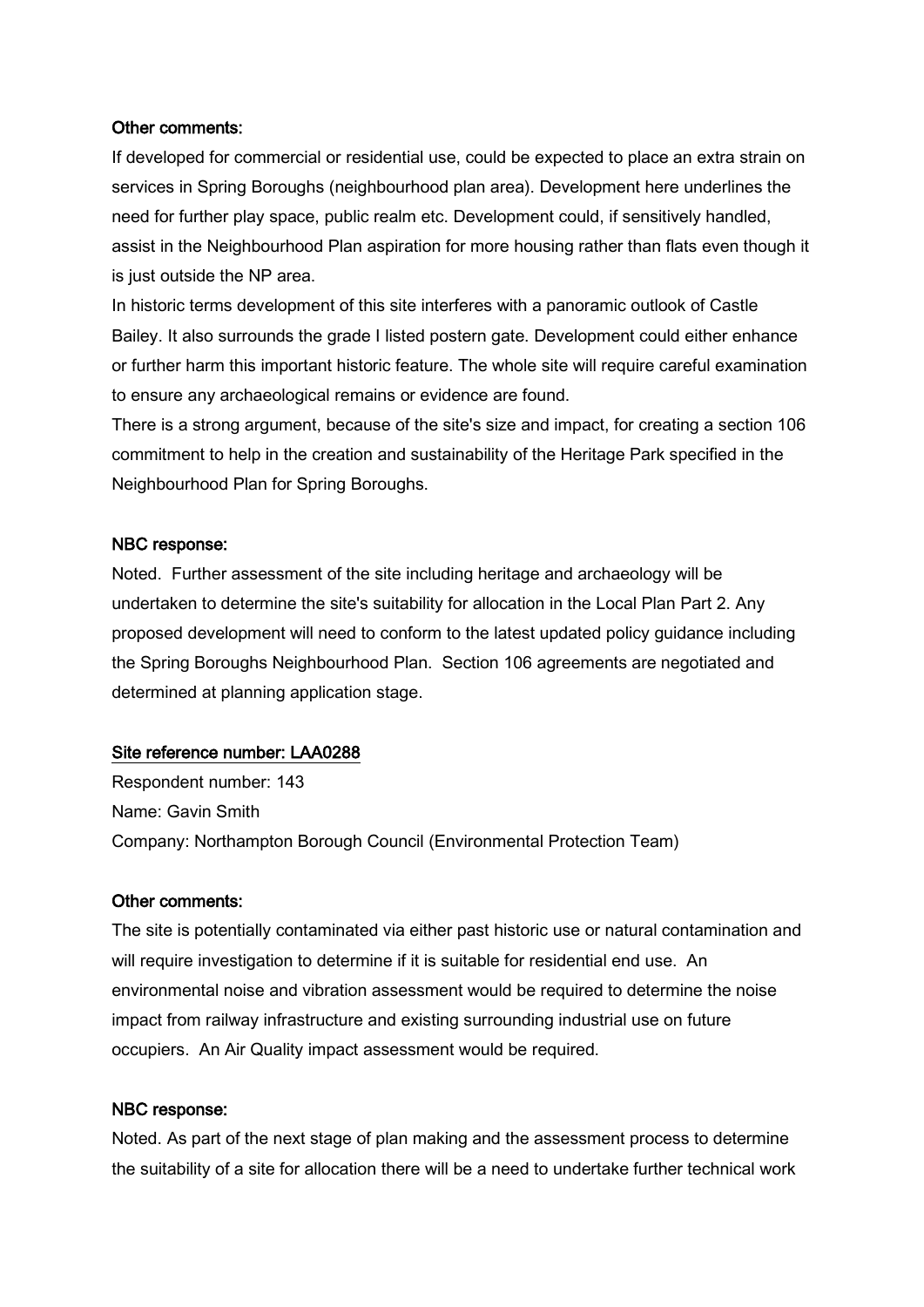and the comments made by the respondent, along with those made by others, will be used to inform this process. It may also be the case that these issues could be capable of mitigation with the implementation of appropriate measures and addressed at planning application stage through the use of planning conditions.

## Car Park, Chalk Lane West (Castle Ward) Site reference number: LAA0316

Respondent number: 53 Name: Stewart Patience Company: Anglian Water Services Limited

#### Other comments:

Considering capacity within DWF permit, foul sewerage network capacity, surface water network capacity and other assets – infrastructure and / or treatment upgrades required to serve proposed growth or diversion of assets may be required. Anglian Water will wish to comment further once the location and scale of any development is known. It would be helpful if Anglian Water could be consulted prior to the publication of the submission draft local plan for public consultation.

#### NBC response:

Noted. As part of the next stage of plan making and the assessment process to determine the suitability of a site for allocation there will be a need to undertake further technical work, including in respect of water supply and wastewater treatment, and the comments made by the respondent, along with those made by others, will be used to inform this process.

#### Site reference number: LAA0316

Respondent number: 90 Name: Marie Dickie Company: The Friends of Northampton Castle

#### Other comments:

This site is not listed for further investigation. The transformation of this car park into part of the Heritage Park in south Spring Boroughs is integral to the Neighbourhood Plan and it is notable that alongside not proposing this for further consideration there is no reference at all to either the Castle House demolished site on Marefair or the public car park immediately to the rear of it, or indeed to the archaeology behind Castle Mound which links to the public car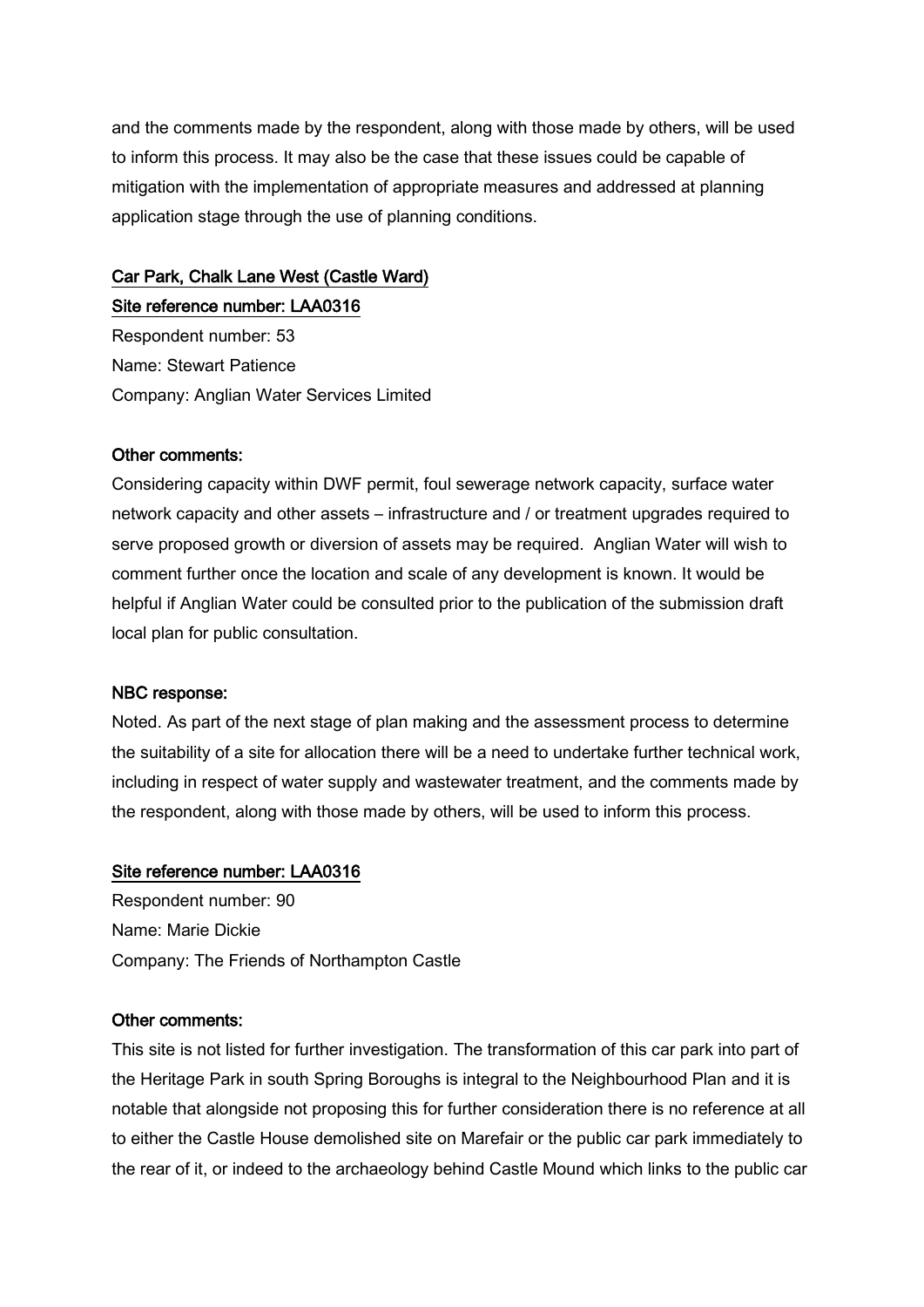park. We believe the area described as AB3 South Spring Boroughs in the Neighbourhood Plan should be treated as one entity and protected from any development other than as prescribed in that document.

## NBC response:

The site is currently operational and is not deemed available. To progress a site to allocation, there is a need to ensure that the site is available, achievable and deliverable. Should the site come forward for development in the future, the proposal will be determined in accordance with the most up to date development plan including the neighbourhood plans.

## Site reference number: LAA0316

Respondent number: 141 Name: Marie Dickie Company: Spring Boroughs Neighbourhood Voice

## Other comments:

The transformation of this car park into part of the Heritage Park in south Spring Boroughs is integral to the Neighbourhood Plan and its notable that alongside not proposing this for further consideration, there is no reference at all to either the Castle House demolished site on Marefair or the public car park immediately to the rear of it or indeed to the archaeology behind Castle Mound which links to the car park. We believe the area described as AB3 South Spring Boroughs in the Neighbourhood Plan should be treated as one entity and protected from any development other than as described in that document.

## NBC response:

The site is currently operational and occupied by commercial/ leisure operators and are not deemed available. To progress a site to allocation, there is a need to ensure that the site is available, achievable and deliverable. Should the site come forward for development in the future, the proposal will be determined in accordance with the most up to date development plan including the neighbourhood plans.

# Boys Brigade, Tower Street (Castle Ward) Site reference number: LAA0317

Respondent number: 53 Name: Stewart Patience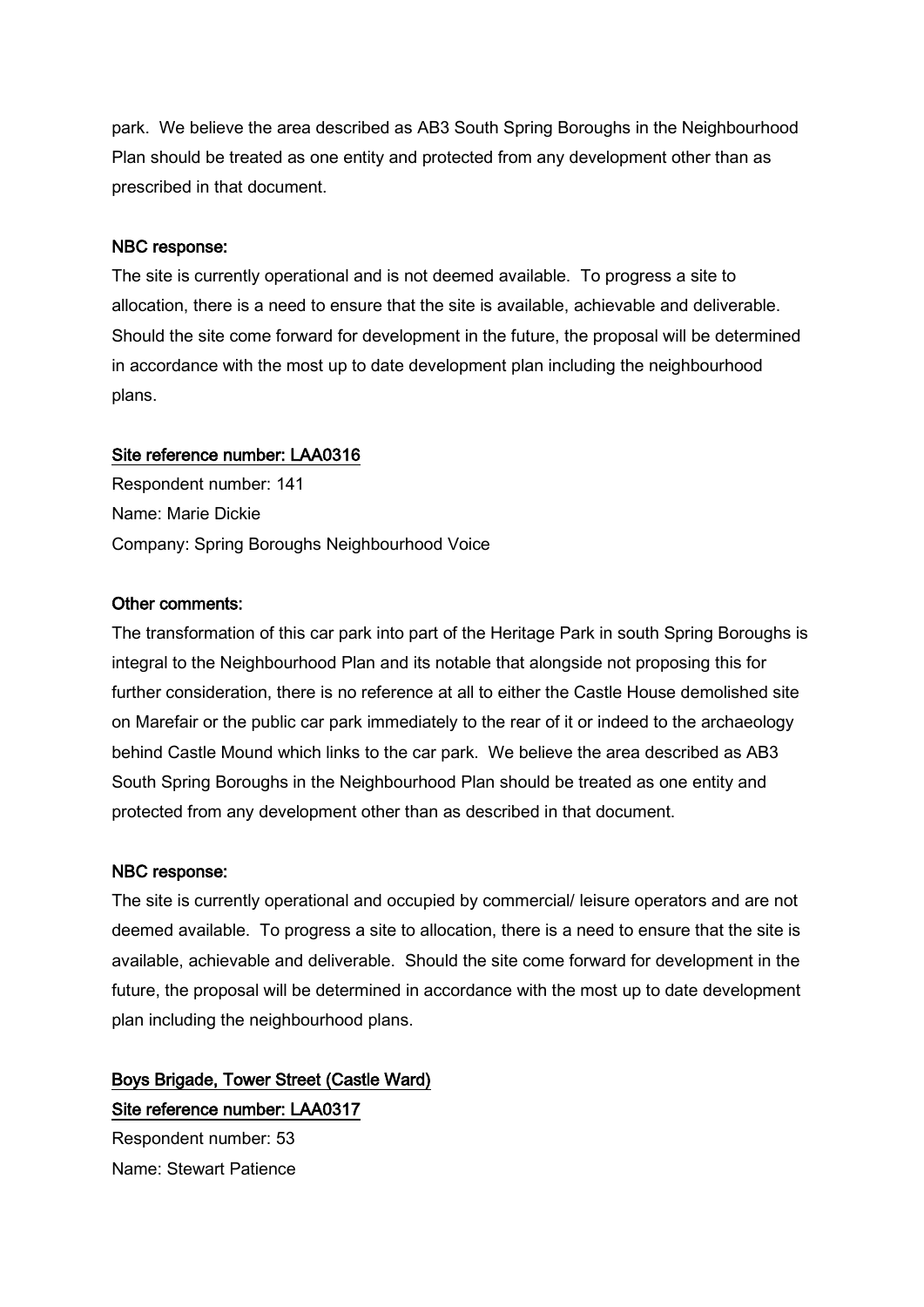## Company: Anglian Water Services Limited

#### Other comments:

Considering capacity within DWF permit, foul sewerage network capacity, surface water network capacity and other assets - major constraints to provision of infrastructure and / or treatment to serve proposed growth. Anglian Water will wish to comment further once the location and scale of any development is known. It would be helpful if Anglian Water could be consulted prior to the publication of the submission draft local plan for public consultation.

#### NBC response:

Noted. As part of the next stage of plan making and the assessment process to determine the suitability of a site for allocation there will be a need to undertake further technical work, including in respect of water supply and wastewater treatment, and the comments made by the respondent, along with those made by others, will be used to inform this process.

## Site reference number: LAA0317

Respondent number: 141 Name: Marie Dickie Company: Spring Boroughs Neighbourhood Voice

#### Other comments:

The building no longer belongs to the Boys Brigade. This is a significant building within the NP plan area, offering opportunities both for housing and for community space, as described in the Neighbourhood Plan. Both this site and another not mentioned (the Salvation Army building nearby) provide opportunities for new housing with linked community facilities. We believe that these should be explored.

#### NBC response:

The site was operational and deemed not available at the time of the initial investigation. To progress a site to allocation, there is a need to ensure that the site is available, achievable and deliverable. Should the site come forward for development in the future, the proposal will be determined in accordance with the most up to date development plan including the neighbourhood plans.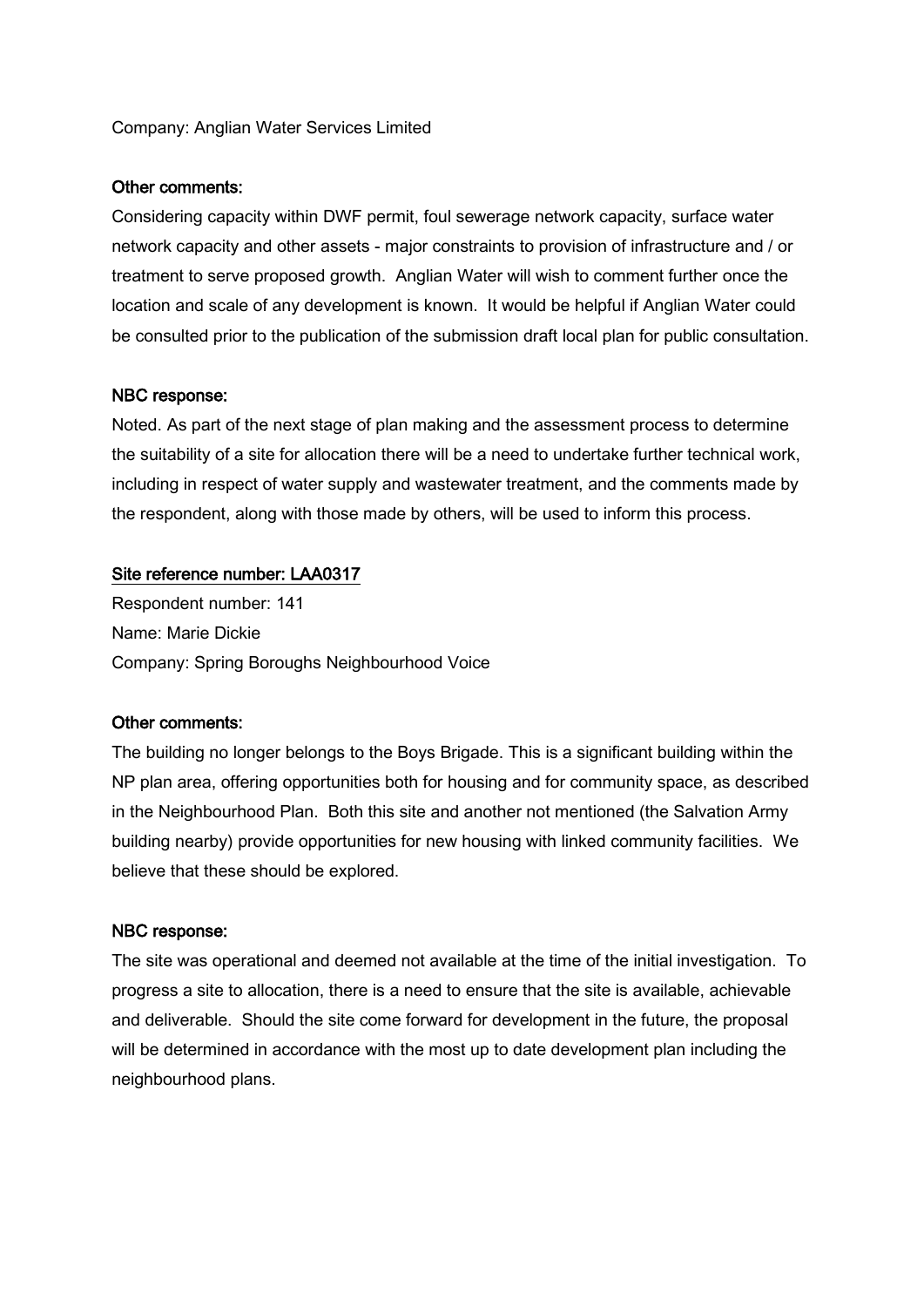## Cliftonville Road/Billing Road (Rushmills Ward) Site reference number: LAA0324

Respondent number: 53 Name: Stewart Patience Company: Anglian Water Services Limited

## Other comments:

Considering capacity within DWF permit, foul sewerage network capacity, surface water network capacity and other assets - major constraints to provision of infrastructure and / or treatment to serve proposed growth. Anglian Water will wish to comment further once the location and scale of any development is known. It would be helpful if Anglian Water could be consulted prior to the publication of the submission draft local plan for public consultation.

## NBC response:

Noted. As part of the next stage of plan making and the assessment process to determine the suitability of a site for allocation there will be a need to undertake further technical work, including in respect of water supply and wastewater treatment, and the comments made by the respondent, along with those made by others, will be used to inform this process.

## Mobbs Miller (Abington Ward)

## Site reference number: LAA0325

Respondent number: 53 Name: Stewart Patience Company: Anglian Water Services Limited

## Other comments:

Considering capacity within DWF permit, foul sewerage network capacity, surface water network capacity and other assets - major constraints to provision of infrastructure and / or treatment to serve proposed growth. Anglian Water will wish to comment further once the location and scale of any development is known. It would be helpful if Anglian Water could be consulted prior to the publication of the submission draft local plan for public consultation.

## NBC response:

Noted. As part of the next stage of plan making and the assessment process to determine the suitability of a site for allocation there will be a need to undertake further technical work,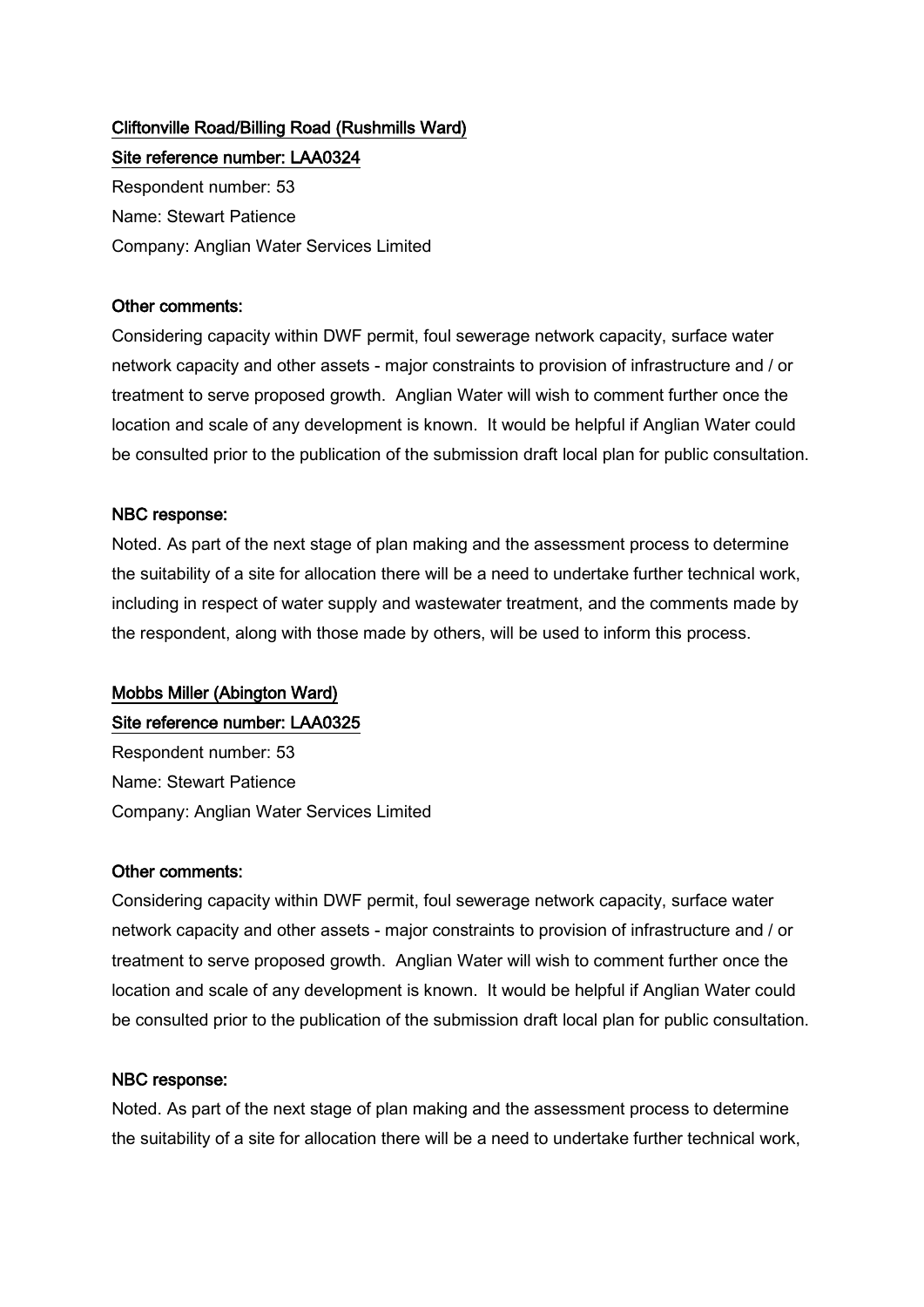including in respect of water supply and wastewater treatment, and the comments made by the respondent, along with those made by others, will be used to inform this process.

## Orchard Hill (Billing Ward)

Site reference number: LAA0326 Respondent number: 53 Name: Stewart Patience Company: Anglian Water Services Limited

## Other comments:

Considering capacity within DWF permit, foul sewerage network capacity, surface water network capacity and other assets – infrastructure and / or treatment upgrades required to serve proposed growth or diversion of assets may be required. Anglian Water will wish to comment further once the location and scale of any development is known. It would be helpful if Anglian Water could be consulted prior to the publication of the submission draft local plan for public consultation.

## NBC response:

Noted. As part of the next stage of plan making and the assessment process to determine the suitability of a site for allocation there will be a need to undertake further technical work, including in respect of water supply and wastewater treatment, and the comments made by the respondent, along with those made by others, will be used to inform this process.

## Site reference number: LAA0326

Respondent number: 122 Name: Lesley-Ann Mather Company: NCC

## Least appropriate for development:

The site is likely to be within an area of medieval settlement (14th Century) as demonstrated by All Saints Church II\*. The Priory is described as a medieval manor house and there have been other medieval finds identified in the 1970s. Little recent archaeological investigation has been undertaken and as such information on the archaeological potential is limited. Historic Ordnance Survey maps show castle and / or remains of castle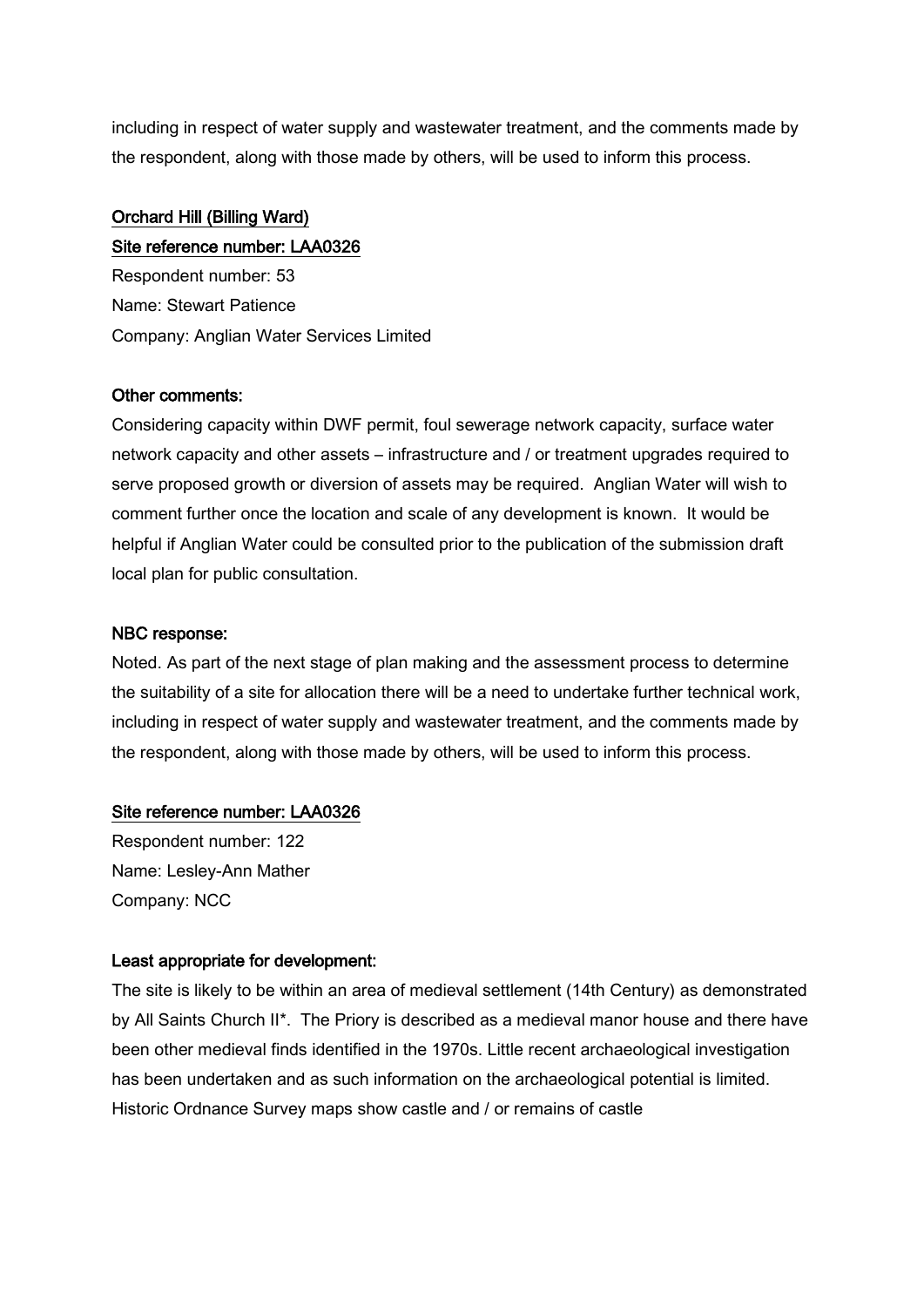Noted. As part of the next stage of plan making and the assessment process to determine the suitability of a site for allocation there will be a need to undertake further technical work, including in respect of heritage and archaeology, and the comments made by the respondent, along with those made by others, will be used to inform this process.

## Site reference number: LAA0326

Respondent number: 143 Name: Gavin Smith Company: Northampton Borough Council (Environmental Protection Team)

## Other comments:

The site is potentially contaminated via either past historic use or natural contamination and will require further investigation to determine if it is suitable for residential end use.

## NBC response:

Noted. As part of the next stage of plan making and the assessment process to determine the suitability of a site for allocation there will be a need to undertake further technical work and the comments made by the respondent, along with those made by others, will be used to inform this process.

## St Michaels Road (Castle Ward) Site reference number: LAA0329

Respondent number: 53 Name: Stewart Patience Company: Anglian Water Services Limited

## Other comments:

Considering capacity within DWF permit, foul sewerage network capacity, surface water network capacity and other assets - major constraints to provision of infrastructure and / or treatment to serve proposed growth. Anglian Water will wish to comment further once the location and scale of any development is known. It would be helpful if Anglian Water could be consulted prior to the publication of the submission draft local plan for public consultation.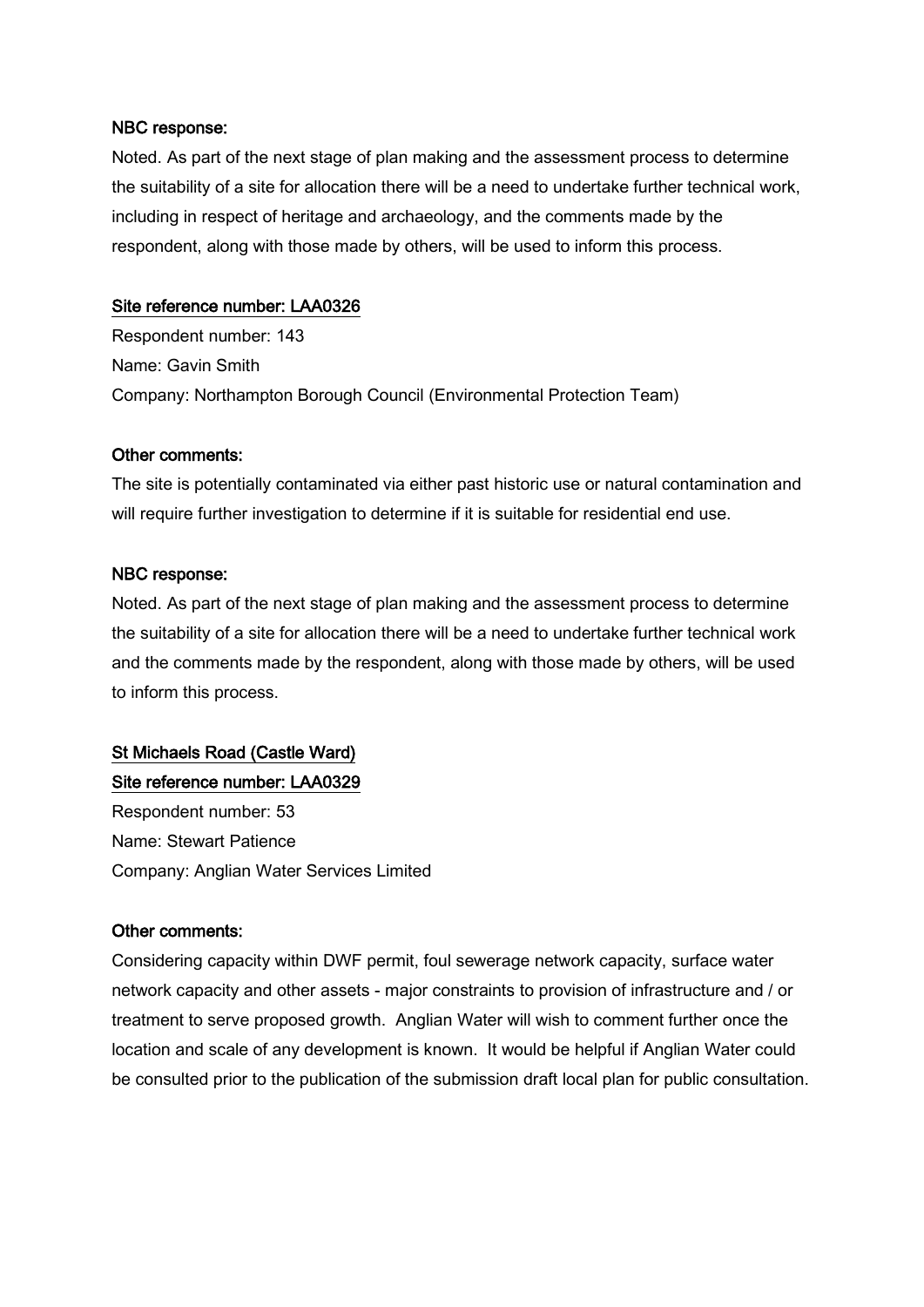Noted. As part of the next stage of plan making and the assessment process to determine the suitability of a site for allocation there will be a need to undertake further technical work, including in respect of water supply and wastewater treatment, and the comments made by the respondent, along with those made by others, will be used to inform this process.

## Hazelwood Road/Derngate (Castle Ward)

Site reference number: LAA0330 Respondent number: 53 Name: Stewart Patience Company: Anglian Water Services Limited

#### Other comments:

Considering capacity within DWF permit, foul sewerage network capacity, surface water network capacity and other assets - major constraints to provision of infrastructure and / or treatment to serve proposed growth. Anglian Water will wish to comment further once the location and scale of any development is known. It would be helpful if Anglian Water could be consulted prior to the publication of the submission draft local plan for public consultation.

#### NBC response:

Noted. As part of the next stage of plan making and the assessment process to determine the suitability of a site for allocation there will be a need to undertake further technical work, including in respect of water supply and wastewater treatment, and the comments made by the respondent, along with those made by others, will be used to inform this process.

## Castle Station (Castle Ward) Site reference number: LAA0333

Respondent number: 53 Name: Stewart Patience Company: Anglian Water Services Limited

#### Other comments:

Considering capacity within DWF permit, foul sewerage network capacity, surface water network capacity and other assets - major constraints to provision of infrastructure and / or treatment to serve proposed growth. Anglian Water will wish to comment further once the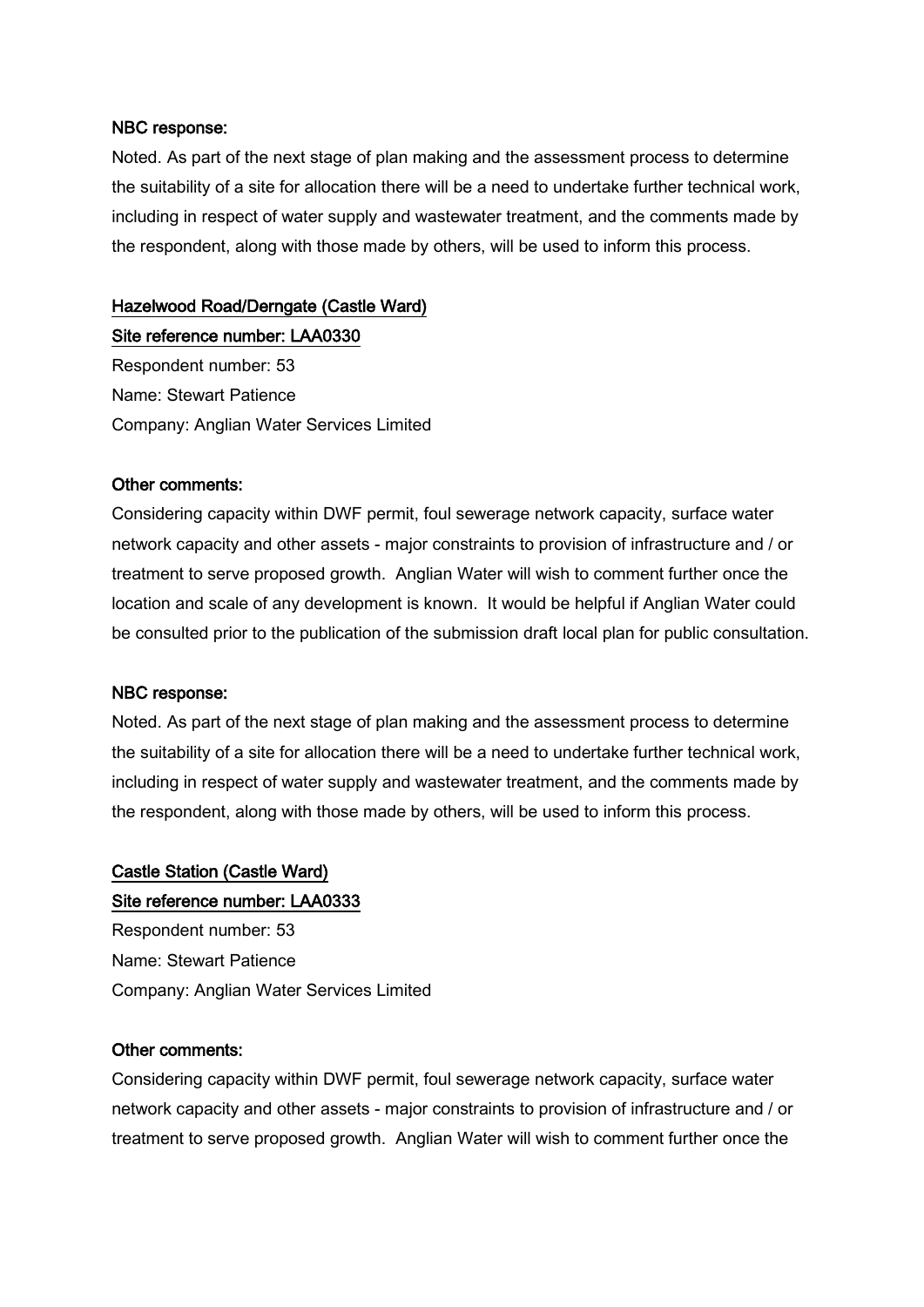location and scale of any development is known. It would be helpful if Anglian Water could be consulted prior to the publication of the submission draft local plan for public consultation.

## NBC response:

Noted. As part of the next stage of plan making and the assessment process to determine the suitability of a site for allocation there will be a need to undertake further technical work, including in respect of water supply and wastewater treatment, and the comments made by the respondent, along with those made by others, will be used to inform this process.

## Site reference number: LAA0333

Respondent number: 125 Company: Network Rail Agent company: GVA

## Suitable for consideration:

The Council's LAA indicates that the site failed the Stage 2 assessment because it was concluded that, whilst the site was suitable for development it was neither available nor achievable: this is not the case. An area of this site has been deemed surplus to requirements by Network Rail and will become available within the next 3 years. Network Rail is already in the process of liaising with the present occupiers in order to enable it to take the site to the market with vacant possession. An assessment of the property market has indicated that the site is unlikely to be attractive to developers of commercial floorspace but it would be attractive to the residential market because of where it is located and how it is configured. The site is capable of accommodating around 200 dwellings and could be developed independently or together with Site LAA0288.

## NBC response:

Noted. The site will be investigated further and additional evidence, including the technical evidence provided by the respondent, will help inform the site's suitability for allocation in the Local Plan Part 2.

## Site reference number: LAA0333

Respondent number: 141 Name: Marie Dickie Company: Spring Boroughs Neighbourhood Voice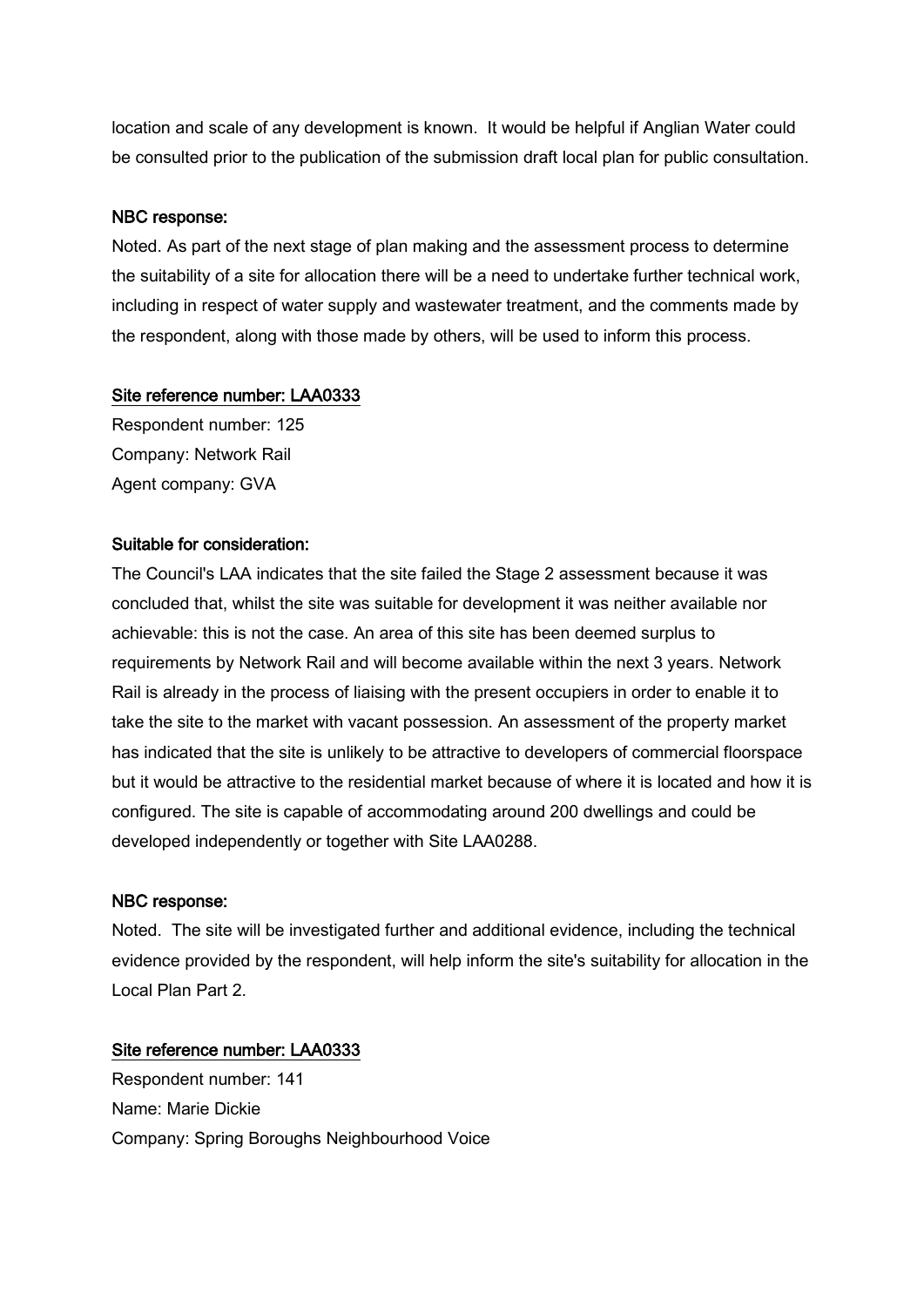#### Other comments:

The lack of a long term plan for this area has an impact on surrounding development and links across the area. It should be actively addressed rather than relegated to no action.

#### NBC response:

The site is currently operational and occupied by commercial operators and is not deemed available. To progress a site to allocation, there is a need to ensure that the site is available, achievable and deliverable. Should the site come forward for development in the future, the proposal will be determined in accordance with the most up to date development plans.

## York Road (Castle Ward) Site reference number: LAA0334

Respondent number: 53 Name: Stewart Patience Company: Anglian Water Services Limited

## Other comments:

Considering capacity within DWF permit, foul sewerage network capacity, surface water network capacity and other assets – infrastructure and / or treatment upgrades required to serve proposed growth or diversion of assets may be required. Anglian Water will wish to comment further once the location and scale of any development is known. It would be helpful if Anglian Water could be consulted prior to the publication of the submission draft local plan for public consultation.

#### NBC response:

Noted. As part of the next stage of plan making and the assessment process to determine the suitability of a site for allocation there will be a need to undertake further technical work, including in respect of water supply and wastewater treatment, and the comments made by the respondent, along with those made by others, will be used to inform this process.

## Wootton Hall (East Hunsbury Ward) Site reference number: LAA0344 Respondent number: 53

Name: Stewart Patience Company: Anglian Water Services Limited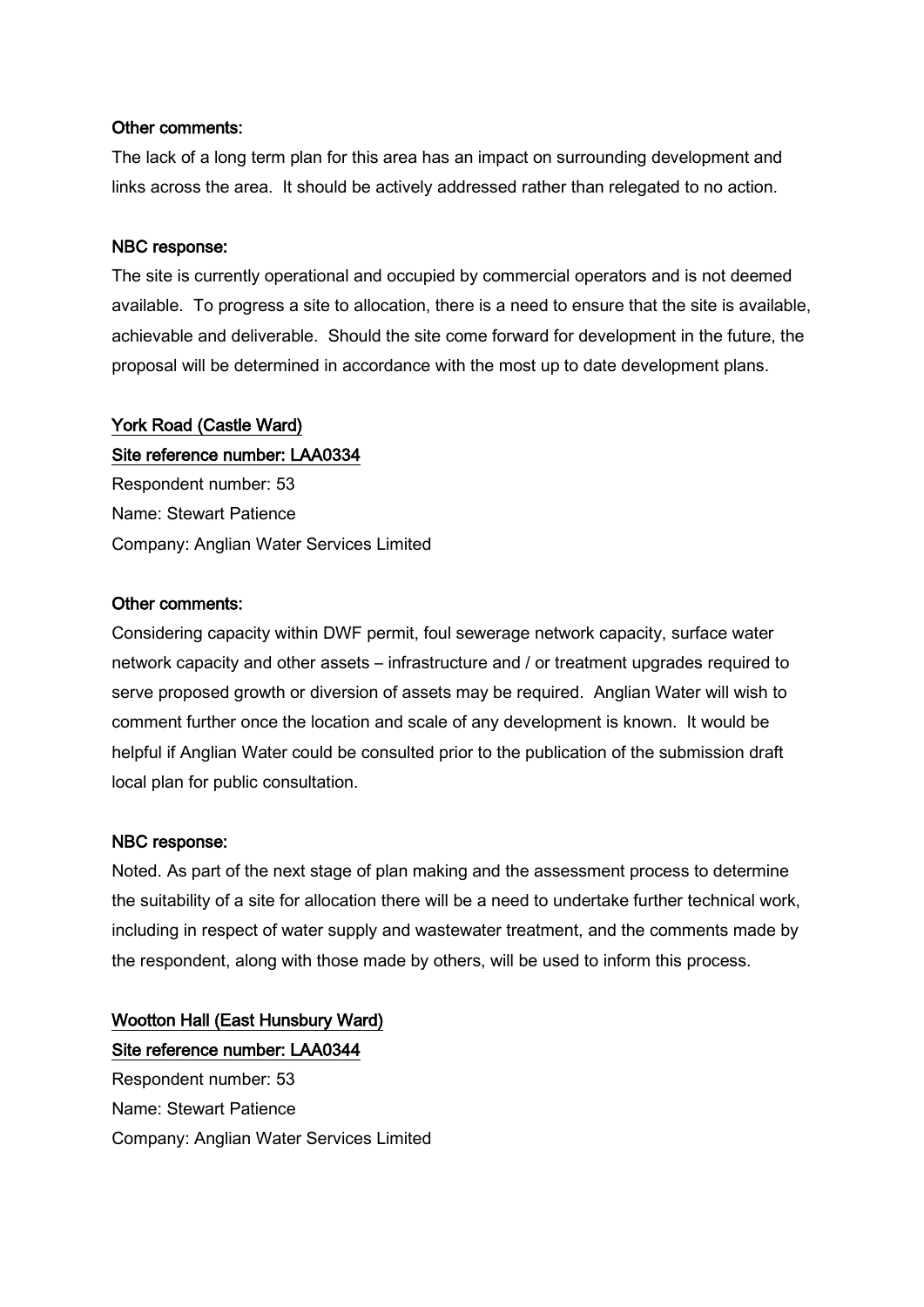### Other comments:

Considering capacity within DWF permit, foul sewerage network capacity, surface water network capacity and other assets - major constraints to provision of infrastructure and / or treatment to serve proposed growth. Anglian Water will wish to comment further once the location and scale of any development is known. It would be helpful if Anglian Water could be consulted prior to the publication of the submission draft local plan for public consultation.

#### NBC response:

Noted. As part of the next stage of plan making and the assessment process to determine the suitability of a site for allocation there will be a need to undertake further technical work, including in respect of water supply and wastewater treatment, and the comments made by the respondent, along with those made by others, will be used to inform this process.

## Billing Garden Centre (Riverside Ward)

Site reference number: LAA0356 Respondent number: 53

Name: Stewart Patience Company: Anglian Water Services Limited

## Other comments:

Considering capacity within DWF permit, foul sewerage network capacity, surface water network capacity and other assets – infrastructure and / or treatment upgrades required to serve proposed growth or diversion of assets may be required. Anglian Water will wish to comment further once the location and scale of any development is known. It would be helpful if Anglian Water could be consulted prior to the publication of the submission draft local plan for public consultation.

## NBC response:

Noted. As part of the next stage of plan making and the assessment process to determine the suitability of a site for allocation there will be a need to undertake further technical work, including in respect of water supply and wastewater treatment, and the comments made by the respondent, along with those made by others, will be used to inform this process.

## Kingsthorpe Grove Allotment (St Davids Ward) Site reference number: LAA0357

Respondent number: 53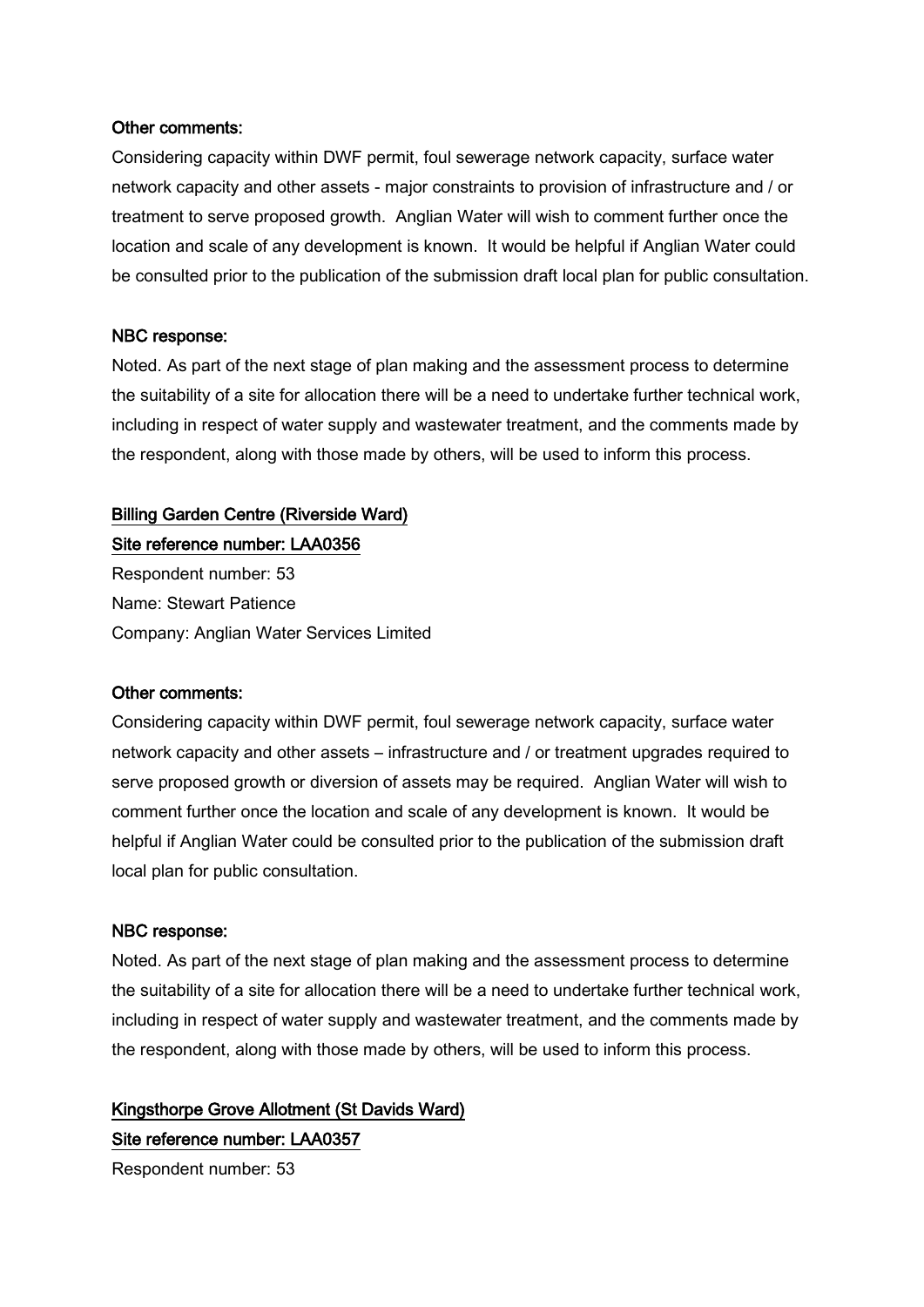Name: Stewart Patience Company: Anglian Water Services Limited

## Other comments:

Considering capacity within DWF permit, foul sewerage network capacity, surface water network capacity and other assets - major constraints to provision of infrastructure and / or treatment to serve proposed growth. Anglian Water will wish to comment further once the location and scale of any development is known. It would be helpful if Anglian Water could be consulted prior to the publication of the submission draft local plan for public consultation.

## NBC response:

Noted. As part of the next stage of plan making and the assessment process to determine the suitability of a site for allocation there will be a need to undertake further technical work, including in respect of water supply and wastewater treatment, and the comments made by the respondent, along with those made by others, will be used to inform this process.

## Rushmere Road Tennis Club (Abington Ward)

Site reference number: LAA0359 Respondent number: 53 Name: Stewart Patience Company: Anglian Water Services Limited

## Other comments:

Considering capacity within DWF permit, foul sewerage network capacity, surface water network capacity and other assets - major constraints to provision of infrastructure and / or treatment to serve proposed growth. Anglian Water will wish to comment further once the location and scale of any development is known. It would be helpful if Anglian Water could be consulted prior to the publication of the submission draft local plan for public consultation.

## NBC response:

Noted. As part of the next stage of plan making and the assessment process to determine the suitability of a site for allocation there will be a need to undertake further technical work, including in respect of water supply and wastewater treatment, and the comments made by the respondent, along with those made by others, will be used to inform this process.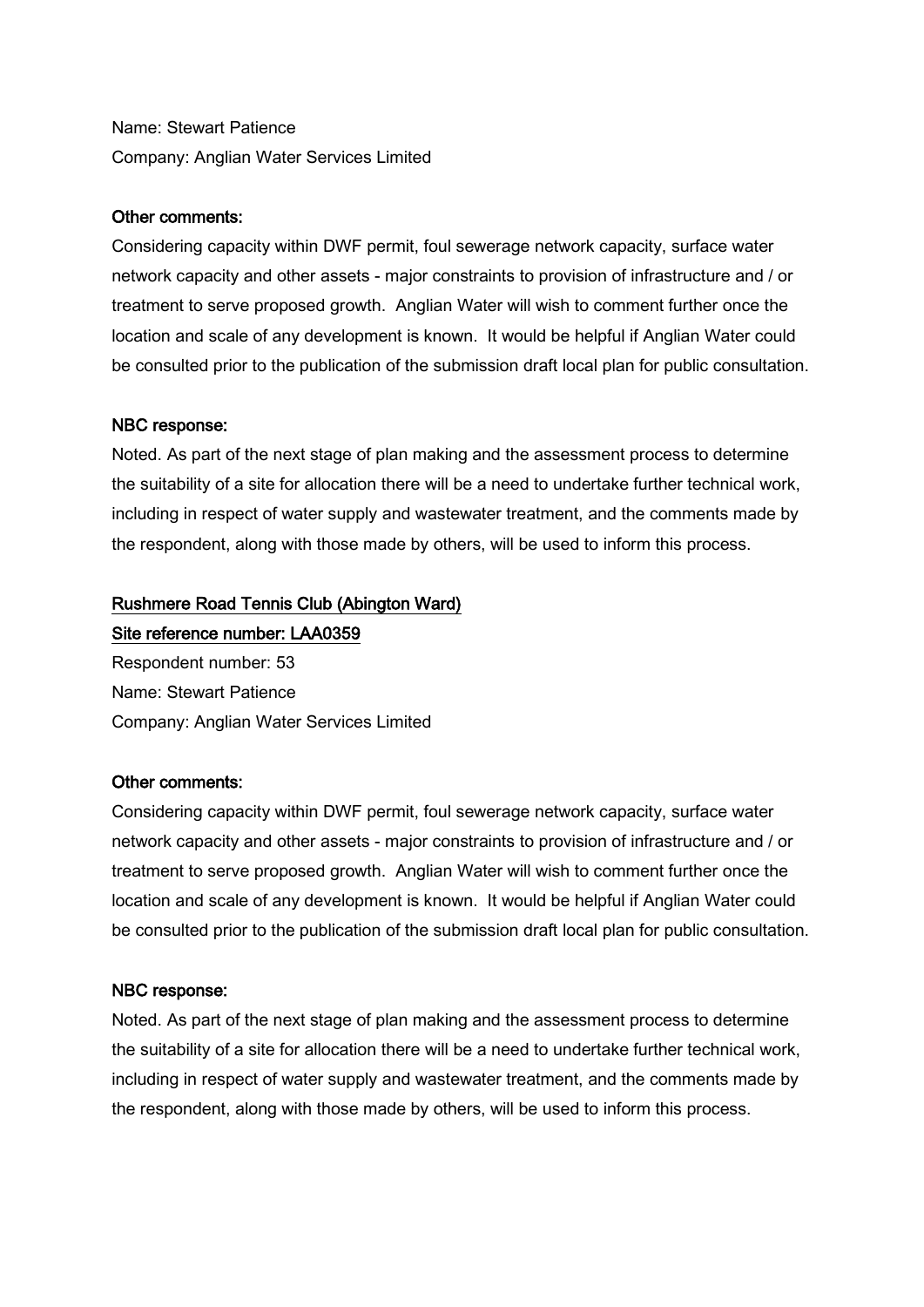## Turn Furlong (Spring Park Ward) Site reference number: LAA0360

Respondent number: 53 Name: Stewart Patience Company: Anglian Water Services Limited

## Other comments:

Considering capacity within DWF permit, foul sewerage network capacity, surface water network capacity and other assets - major constraints to provision of infrastructure and / or treatment to serve proposed growth. Anglian Water will wish to comment further once the location and scale of any development is known. It would be helpful if Anglian Water could be consulted prior to the publication of the submission draft local plan for public consultation.

## NBC response:

Noted. As part of the next stage of plan making and the assessment process to determine the suitability of a site for allocation there will be a need to undertake further technical work, including in respect of water supply and wastewater treatment, and the comments made by the respondent, along with those made by others, will be used to inform this process.

## Woodland Walk (Talavera Ward)

## Site reference number: LAA0457

Respondent number: 53 Name: Stewart Patience Company: Anglian Water Services Limited

## Other comments:

Considering capacity within DWF permit, foul sewerage network capacity, surface water network capacity and other assets - major constraints to provision of infrastructure and / or treatment to serve proposed growth. Anglian Water will wish to comment further once the location and scale of any development is known. It would be helpful if Anglian Water could be consulted prior to the publication of the submission draft local plan for public consultation.

## NBC response:

Noted. As part of the next stage of plan making and the assessment process to determine the suitability of a site for allocation there will be a need to undertake further technical work,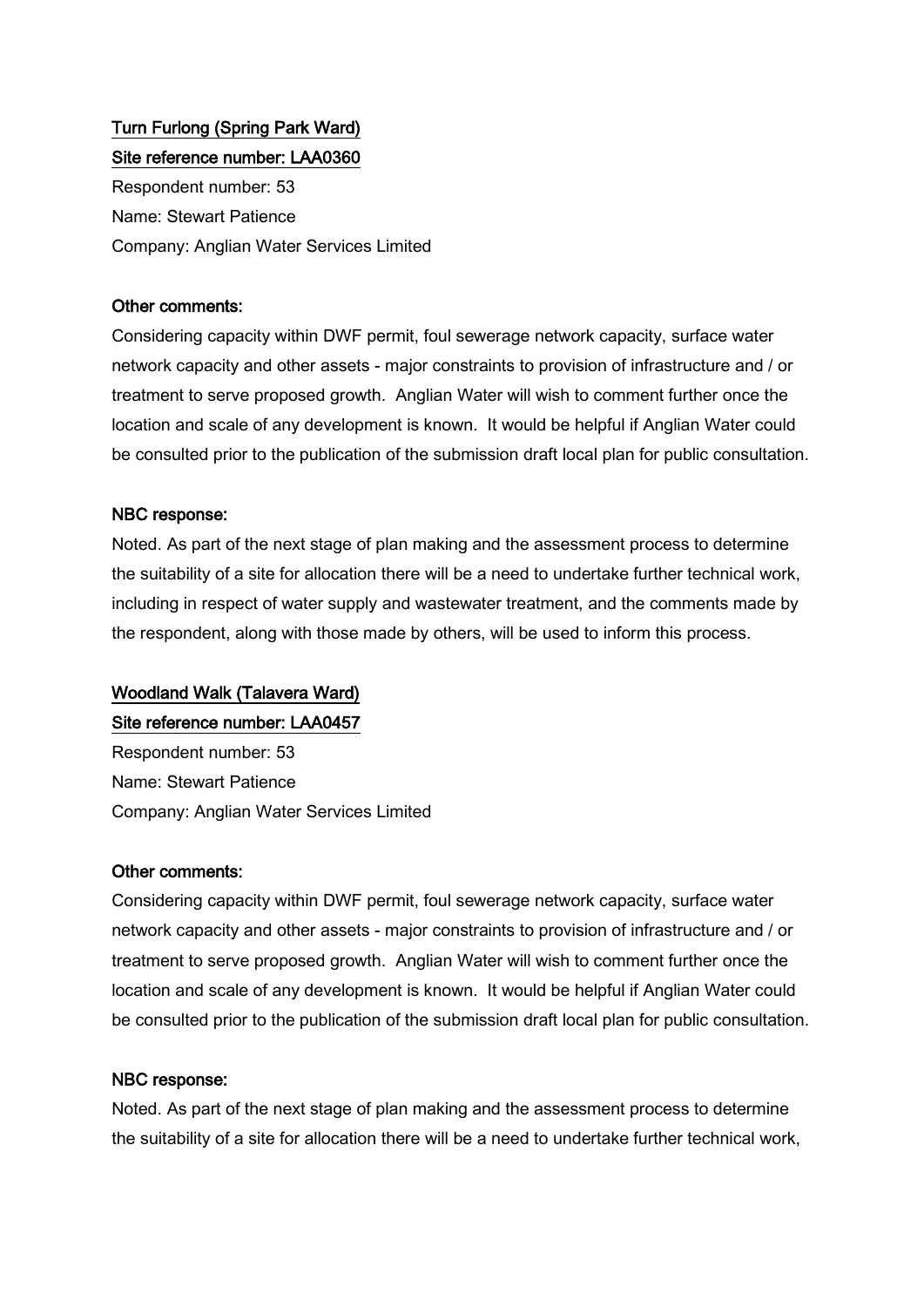including in respect of water supply and wastewater treatment, and the comments made by the respondent, along with those made by others, will be used to inform this process.

## 23 and 23A Gold Street (Castle Ward)

Site reference number: LAA0503 Respondent number: 53 Name: Stewart Patience Company: Anglian Water Services Limited

### Other comments:

Considering capacity within DWF permit, foul sewerage network capacity, surface water network capacity and other assets - major constraints to provision of infrastructure and / or treatment to serve proposed growth. Anglian Water will wish to comment further once the location and scale of any development is known. It would be helpful if Anglian Water could be consulted prior to the publication of the submission draft local plan for public consultation.

### NBC response:

Noted. As part of the next stage of plan making and the assessment process to determine the suitability of a site for allocation there will be a need to undertake further technical work, including in respect of water supply and wastewater treatment, and the comments made by the respondent, along with those made by others, will be used to inform this process.

## Duston Garage (Old Duston Ward)

Site reference number: LAA0506 Respondent number: 53 Name: Stewart Patience Company: Anglian Water Services Limited

#### Other comments:

Considering capacity within DWF permit, foul sewerage network capacity, surface water network capacity and other assets - major constraints to provision of infrastructure and / or treatment to serve proposed growth. Anglian Water will wish to comment further once the location and scale of any development is known. It would be helpful if Anglian Water could be consulted prior to the publication of the submission draft local plan for public consultation.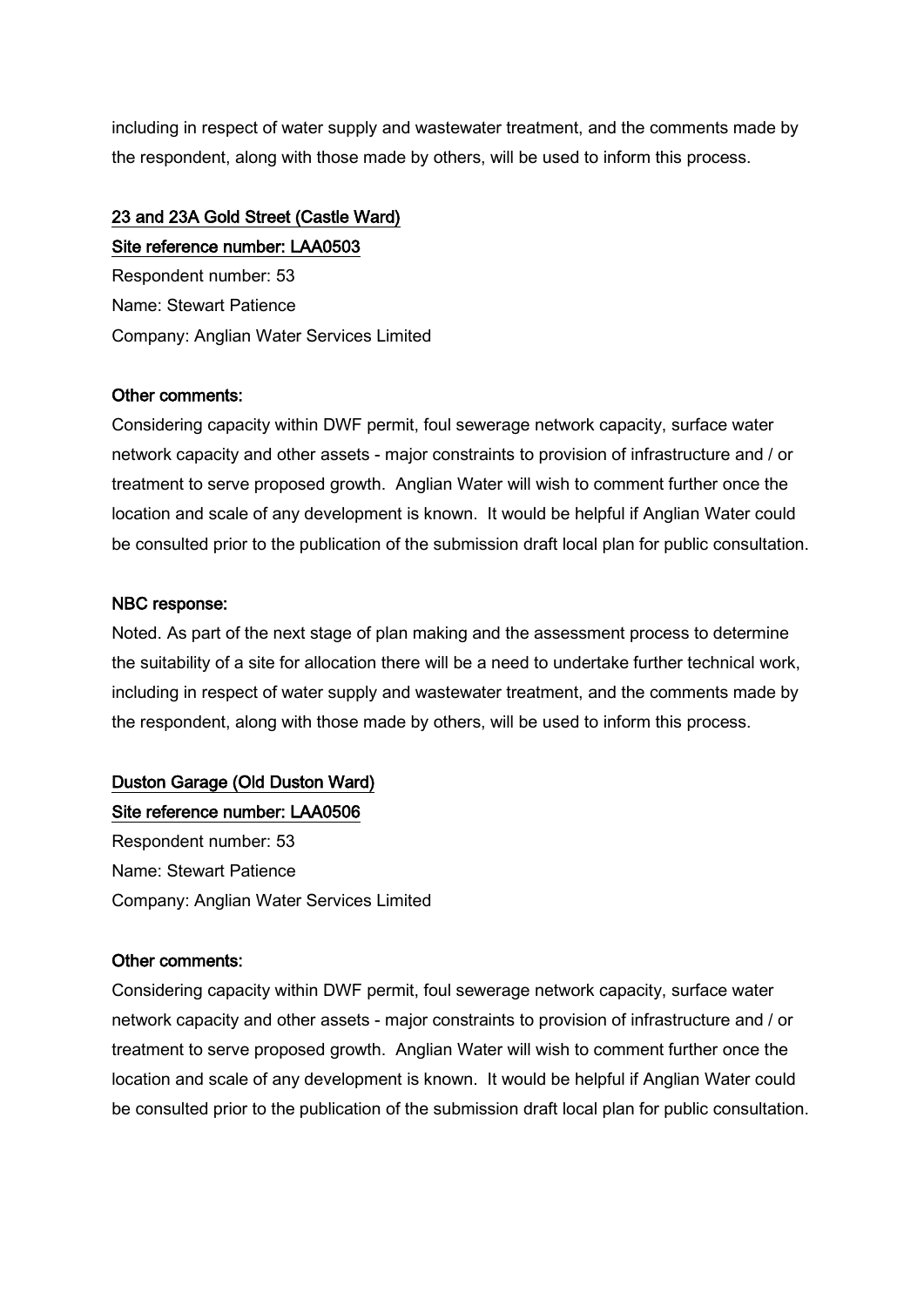Noted. As part of the next stage of plan making and the assessment process to determine the suitability of a site for allocation there will be a need to undertake further technical work, including in respect of water supply and wastewater treatment, and the comments made by the respondent, along with those made by others, will be used to inform this process.

## Fishponds Road (Billing Ward)

Site reference number: LAA0508 Respondent number: 30 Name: Heather Webb Company: Northamptonshire County Council

#### Other comments:

This site off Fishponds Road appears to have been built on. Its position within a complex of Local Wildlife Sites and Potential Wildlife Sites offers the potential to strengthen local green infrastructure networks through good landscape planning. This could reinforce the habitat network along Billing Brook to the west of the site, and through the network of ponds northeast to Lings Wood

#### NBC response:

Noted. As part of the next stage of plan making and the assessment process to determine the suitability of a site for allocation there will be a need to undertake further technical work and the comments made by the respondent, along with those made by others, will be used to inform this process.

#### Site reference number: LAA0508

Respondent number: 53 Name: Stewart Patience Company: Anglian Water Services Limited

#### Other comments:

Considering capacity within DWF permit, foul sewerage network capacity, surface water network capacity and other assets - major constraints to provision of infrastructure and / or treatment to serve proposed growth. Anglian Water will wish to comment further once the location and scale of any development is known. It would be helpful if Anglian Water could be consulted prior to the publication of the submission draft local plan for public consultation.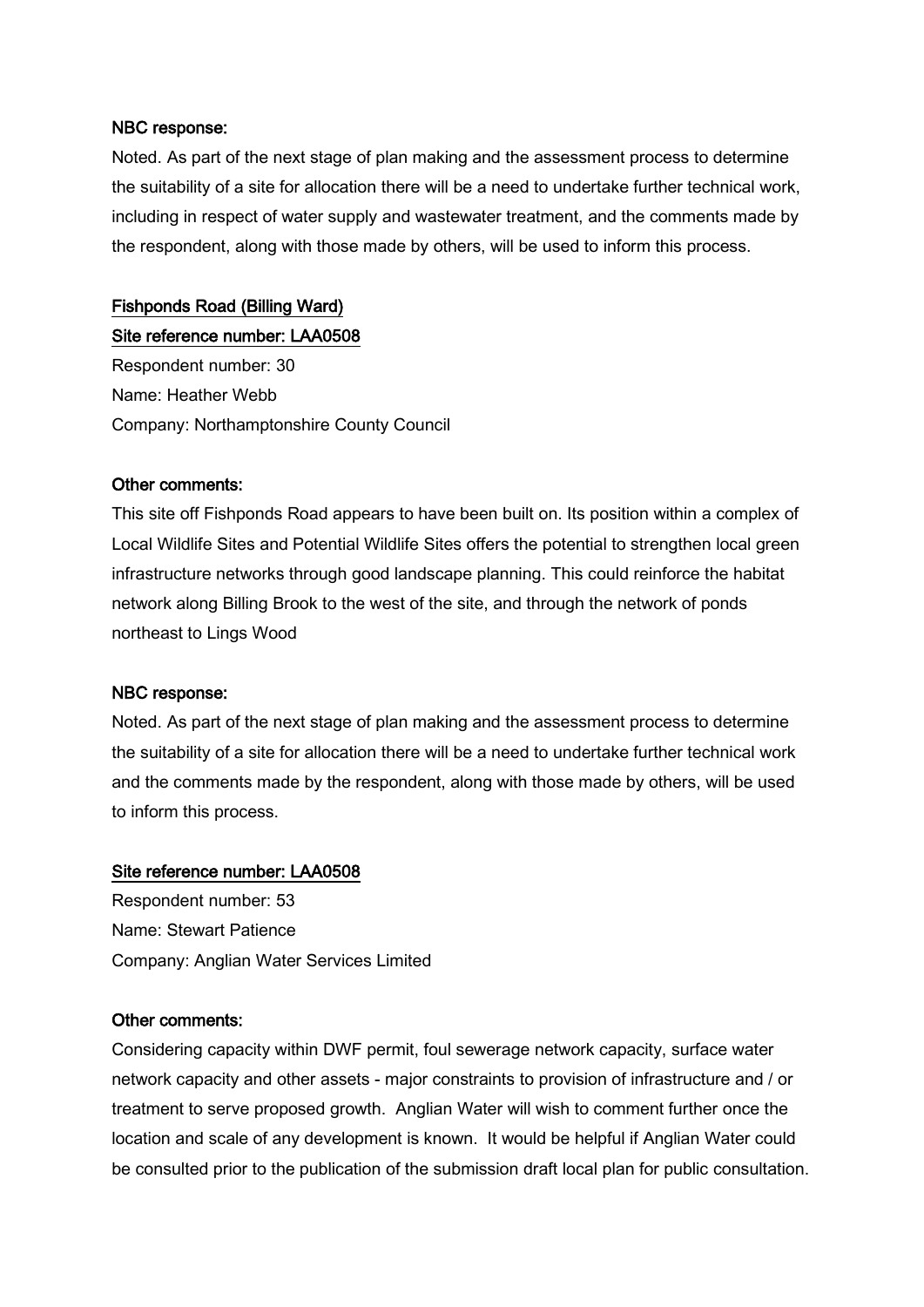Noted. As part of the next stage of plan making and the assessment process to determine the suitability of a site for allocation there will be a need to undertake further technical work, including in respect of water supply and wastewater treatment, and the comments made by the respondent, along with those made by others, will be used to inform this process.

#### Site reference number: LAA0508

Respondent number: 122 Name: Lesley-Ann Mather Company: NCC

#### Protect from development:

The ornamental pond and Billing Brook formed part of the park landscape of the former Great Billing House. Hydraulic ram linked to ornamental pond may survive. Much of the site has already been developed; any future development should be sensitive to the surviving setting of the historic pond. The setting of the former Pearce Leather Works complex is also a valid consideration.

#### NBC response:

Noted. As part of the next stage of plan making and the assessment process to determine the suitability of a site for allocation there will be a need to undertake further technical work, including in respect of heritage and archaeology, and the comments made by the respondent, along with those made by others, will be used to inform this process.

#### Site reference number: LAA0508

Respondent number: 139 Name: Kathleen Rivett Company: North Northants Badger Group

#### Other comments:

It is noted that the sites have not been surveyed for the presence of badgers nor other protected species as part of the site assessment process. The presence of protected species on such sites can considerably hinder deliverability as mitigation measures are not always feasible or difficult to achieve. This is especially the case with badgers where large areas of foraging land must be retained or access corridors to such foraging land. All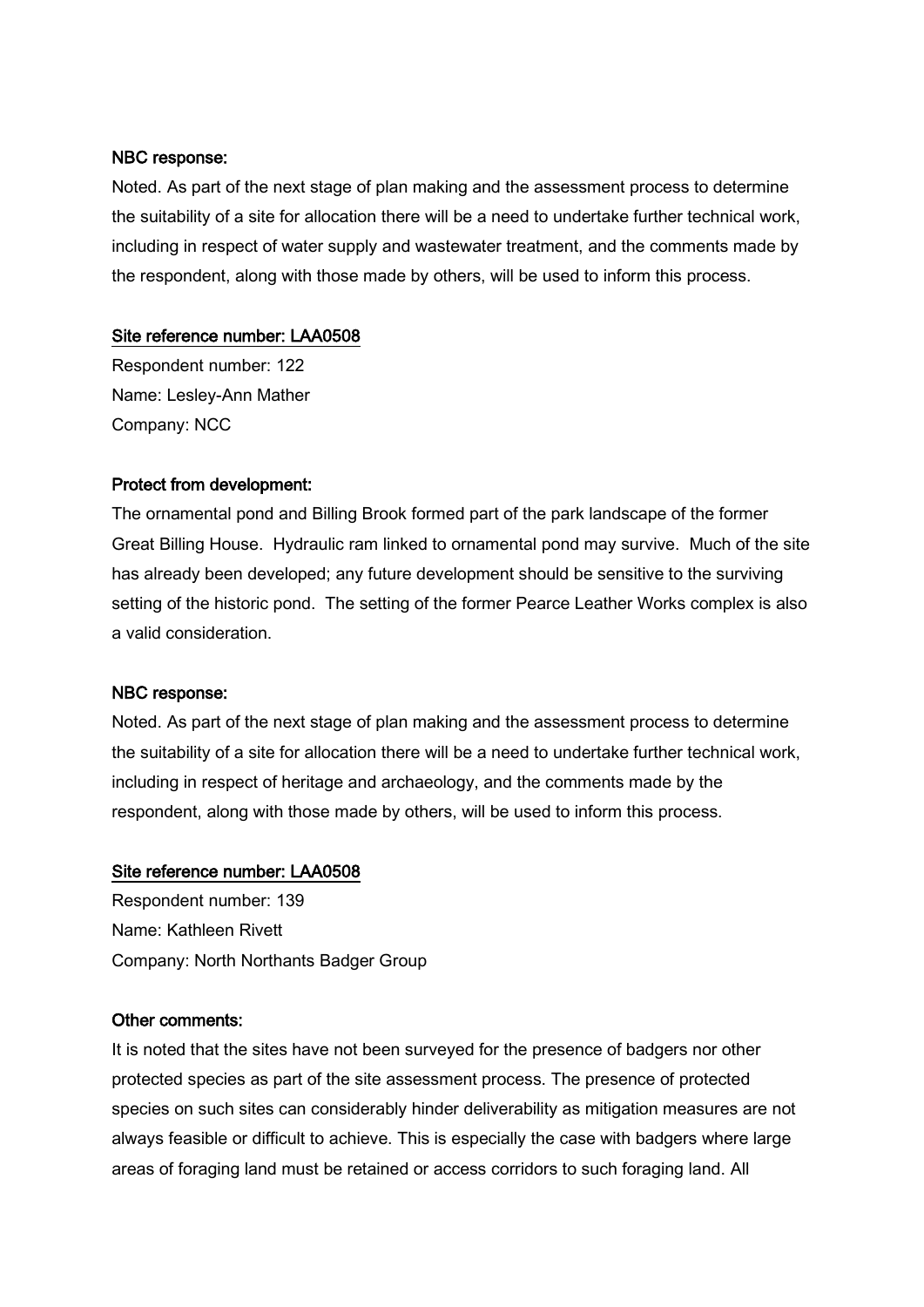relevant constraints should be identified as part of the plan process particularly with regard to protected species

#### NBC response:

Noted. As part of the next stage of plan making and the assessment process to determine the suitability of a site for allocation there will be a need to undertake further technical work and the comments made by the respondent, along with those made by others, will be used to inform this process.

#### Site reference number: LAA0508

Respondent number: 143 Name: Gavin Smith Company: Northampton Borough Council (Environmental Protection Team)

#### Other comments:

The site is potentially contaminated via either past historic use or natural contamination and will require investigation to determine if it is suitable for residential end use.

#### NBC response:

Noted. As part of the next stage of plan making and the assessment process to determine the suitability of a site for allocation there will be a need to undertake further technical work and the comments made by the respondent, along with those made by others, will be used to inform this process.

#### Barrack Road Post Office (Semilong Ward)

## Site reference number: LAA0516

Respondent number: 53 Name: Stewart Patience Company: Anglian Water Services Limited

#### Other comments:

Considering capacity within DWF permit, foul sewerage network capacity, surface water network capacity and other assets - major constraints to provision of infrastructure and / or treatment to serve proposed growth. Anglian Water will wish to comment further once the location and scale of any development is known. It would be helpful if Anglian Water could be consulted prior to the publication of the submission draft local plan for public consultation.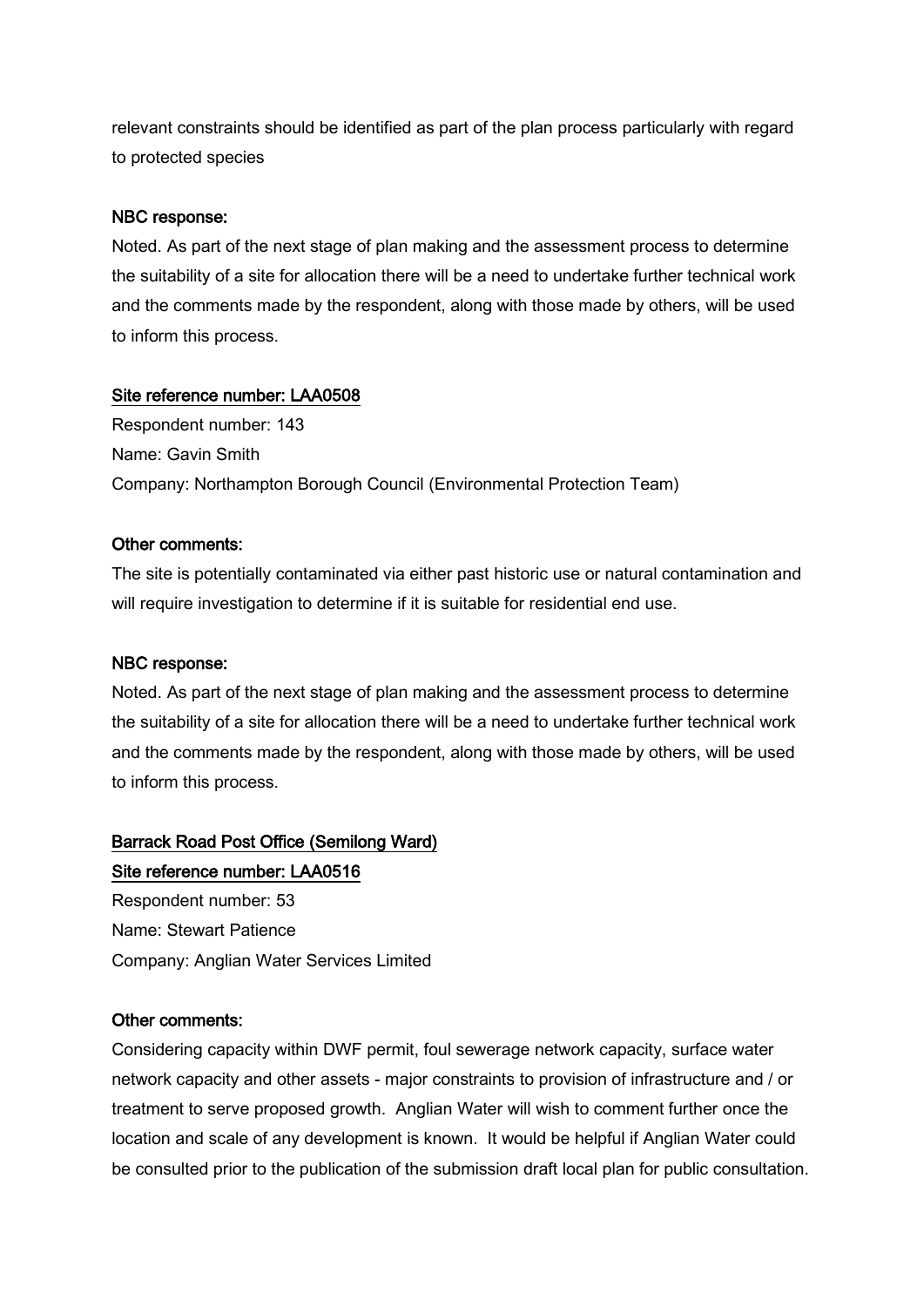Noted. As part of the next stage of plan making and the assessment process to determine the suitability of a site for allocation there will be a need to undertake further technical work, including in respect of water supply and wastewater treatment, and the comments made by the respondent, along with those made by others, will be used to inform this process.

#### Bedford Road South (Rushmills Ward)

Site reference number: LAA0579 Respondent number: 53 Name: Stewart Patience Company: Anglian Water Services Limited

#### Other comments:

Considering capacity within DWF permit, foul sewerage network capacity, surface water network capacity and other assets - major constraints to provision of infrastructure and / or treatment to serve proposed growth. Anglian Water will wish to comment further once the location and scale of any development is known. It would be helpful if Anglian Water could be consulted prior to the publication of the submission draft local plan for public consultation.

#### NBC response:

Noted. As part of the next stage of plan making and the assessment process to determine the suitability of a site for allocation there will be a need to undertake further technical work, including in respect of water supply and wastewater treatment, and the comments made by the respondent, along with those made by others, will be used to inform this process.

## Gibraltar Barracks, Barrack Road (Semilong Ward)

#### Site reference number: LAA0583

Respondent number: 53 Name: Stewart Patience Company: Anglian Water Services Limited

#### Other comments:

Considering capacity within DWF permit, foul sewerage network capacity, surface water network capacity and other assets - major constraints to provision of infrastructure and / or treatment to serve proposed growth. Anglian Water will wish to comment further once the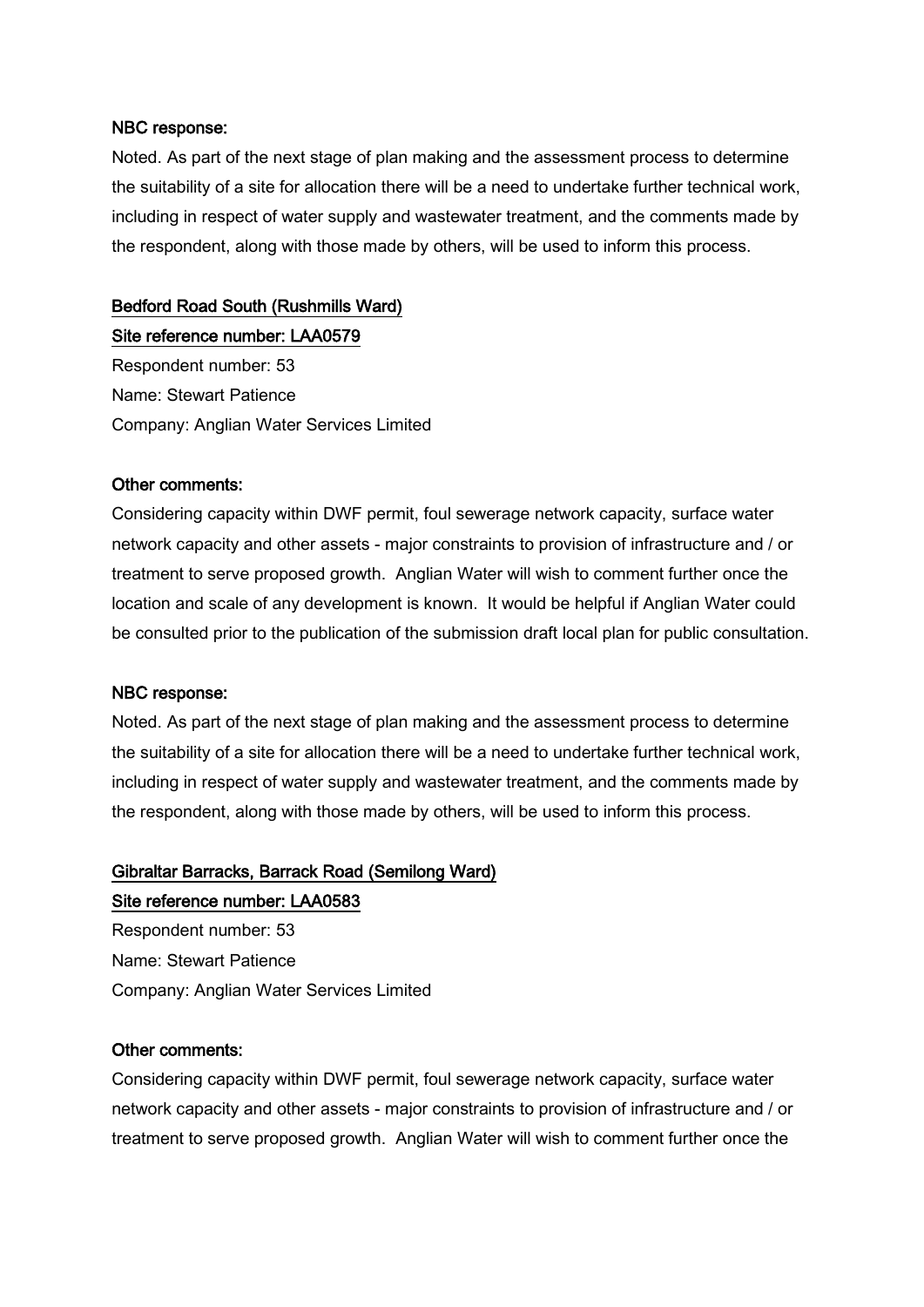location and scale of any development is known. It would be helpful if Anglian Water could be consulted prior to the publication of the submission draft local plan for public consultation.

#### NBC response:

Noted. As part of the next stage of plan making and the assessment process to determine the suitability of a site for allocation there will be a need to undertake further technical work, including in respect of water supply and wastewater treatment, and the comments made by the respondent, along with those made by others, will be used to inform this process.

### University of Leicester Parade, Barrack Road (Semilong Ward)

Site reference number: LAA0584 Respondent number: 53 Name: Stewart Patience Company: Anglian Water Services Limited

#### Other comments:

Considering capacity within DWF permit, foul sewerage network capacity, surface water network capacity and other assets - major constraints to provision of infrastructure and / or treatment to serve proposed growth. Anglian Water will wish to comment further once the location and scale of any development is known. It would be helpful if Anglian Water could be consulted prior to the publication of the submission draft local plan for public consultation.

#### NBC response:

Noted. As part of the next stage of plan making and the assessment process to determine the suitability of a site for allocation there will be a need to undertake further technical work, including in respect of water supply and wastewater treatment, and the comments made by the respondent, along with those made by others, will be used to inform this process.

## Allotment Site, Southfields (Talavera Ward) Site reference number: LAA0589 Respondent number: 53 Name: Stewart Patience Company: Anglian Water Services Limited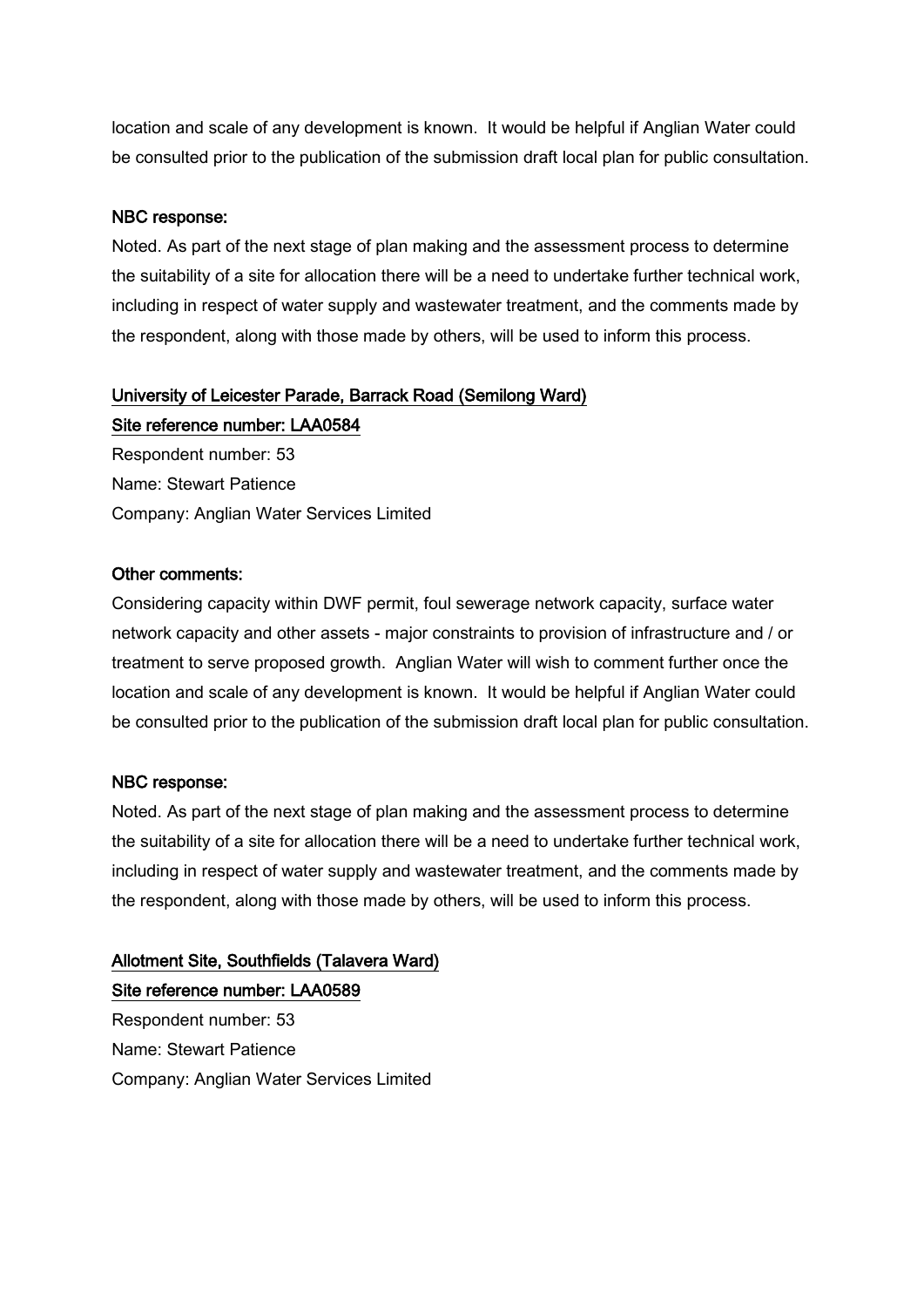#### Other comments:

Considering capacity within DWF permit, foul sewerage network capacity, surface water network capacity and other assets - major constraints to provision of infrastructure and / or treatment to serve proposed growth. Anglian Water will wish to comment further once the location and scale of any development is known. It would be helpful if Anglian Water could be consulted prior to the publication of the submission draft local plan for public consultation.

#### NBC response:

Noted. As part of the next stage of plan making and the assessment process to determine the suitability of a site for allocation there will be a need to undertake further technical work, including in respect of water supply and wastewater treatment, and the comments made by the respondent, along with those made by others, will be used to inform this process.

#### Nationwide Buidling Society (adjacent car park) (Parklands Ward)

Site reference number: LAA0590 Respondent number: 30 Name: Heather Webb Company: Northamptonshire County Council

#### Other comments:

This site is Summerhouse Spinney Potential Wildlife Site. Ecological surveys would need to be done pre-determination to identify the site's ecological value and how impacts to biodiversity on site would be avoided or mitigated

#### NBC response:

Noted. As part of the next stage of plan making and the assessment process to determine the suitability of a site for allocation there will be a need to undertake further technical work and the comments made by the respondent, along with those made by others, will be used to inform this process.

#### Site reference number: LAA0590

Respondent number: 53 Name: Stewart Patience Company: Anglian Water Services Limited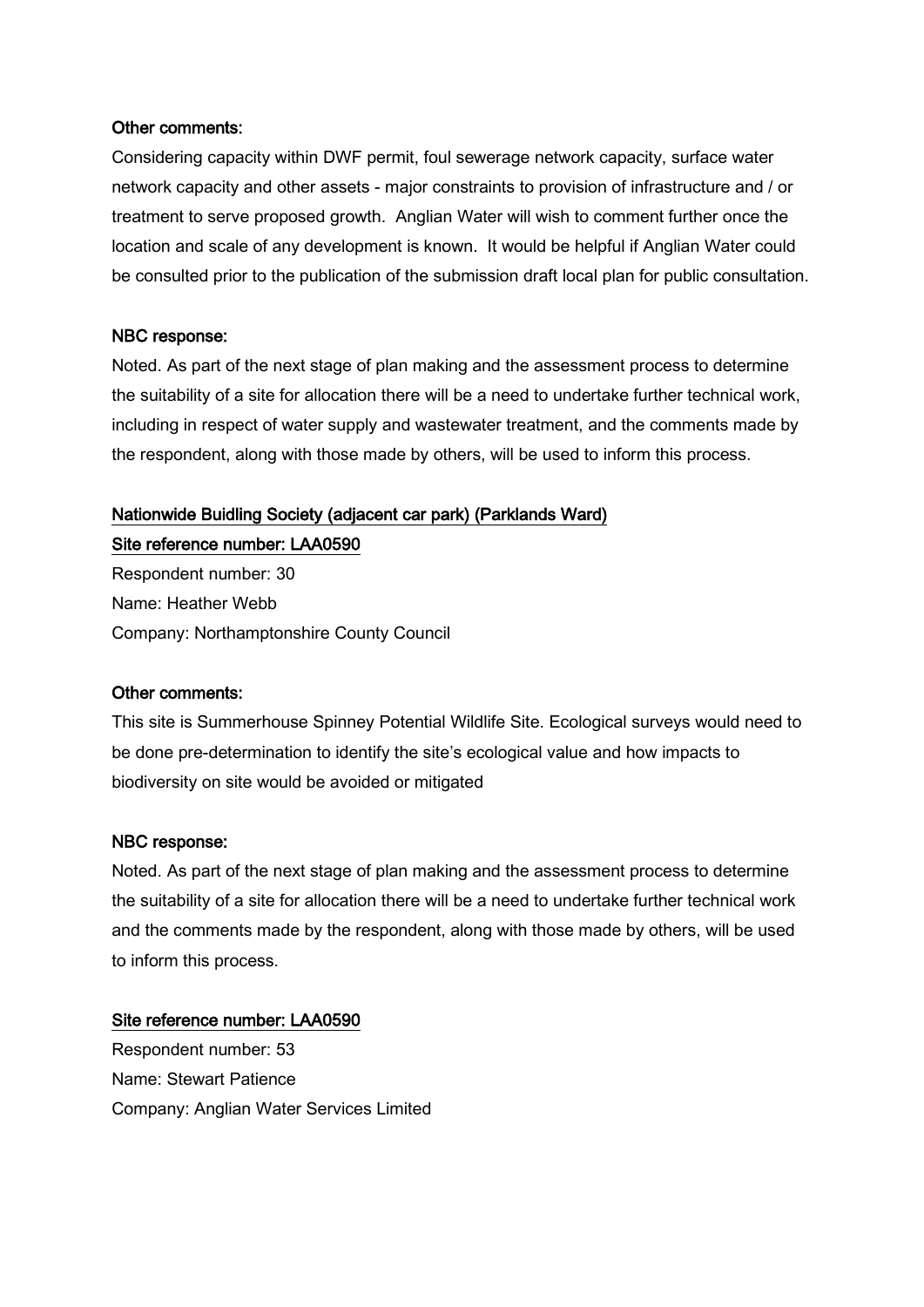#### Other comments:

Considering capacity within DWF permit, foul sewerage network capacity, surface water network capacity and other assets - major constraints to provision of infrastructure and / or treatment to serve proposed growth. Anglian Water will wish to comment further once the location and scale of any development is known. It would be helpful if Anglian Water could be consulted prior to the publication of the submission draft local plan for public consultation.

#### NBC response:

Noted. As part of the next stage of plan making and the assessment process to determine the suitability of a site for allocation there will be a need to undertake further technical work, including in respect of water supply and wastewater treatment, and the comments made by the respondent, along with those made by others, will be used to inform this process.

#### Site reference number: LAA0590

Respondent number: 122 Name: Lesley-Ann Mather Company: NCC

#### Appropriate for development:

Archaeological potential but could be mitigated

#### NBC response:

Noted. As part of the next stage of plan making and the assessment process to determine the suitability of a site for allocation there will be a need to undertake further technical work, including in respect of heritage and archaeology, and the comments made by the respondent, along with those made by others, will be used to inform this process.

#### Site reference number: LAA0590

Respondent number: 143 Name: Gavin Smith Company: Northampton Borough Council (Environmental Protection Team)

#### Other comments:

An environmental noise assessment would be required to determine the noise impact on future occupiers from existing road traffic noise and surrounding land uses.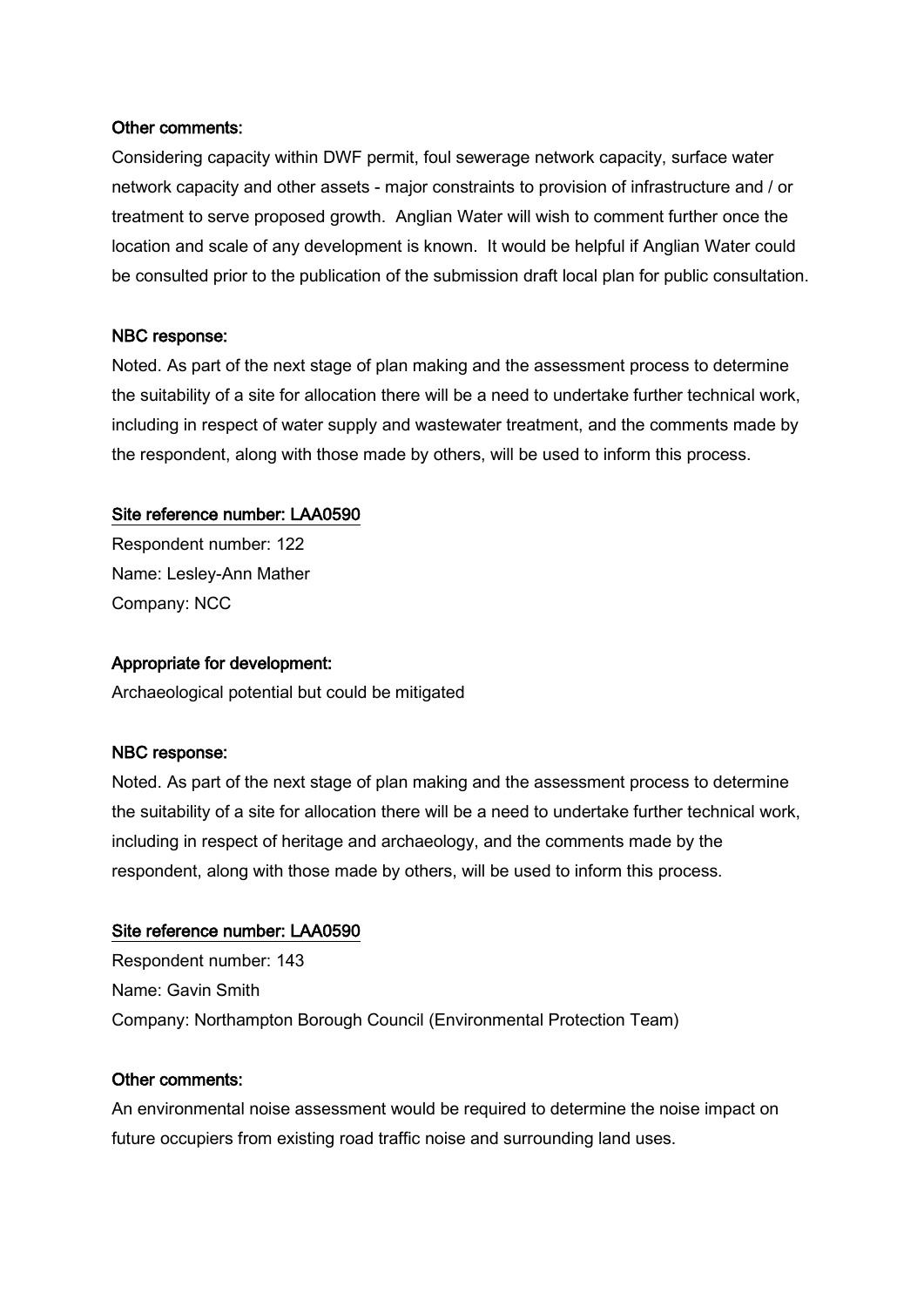Noted. As part of the next stage of plan making and the assessment process to determine the suitability of a site for allocation there will be a need to undertake further technical work and the comments made by the respondent, along with those made by others, will be used to inform this process. It may also be the case that these issues could be capable of mitigation with the implementation of appropriate measures and addressed at planning application stage through the use of planning conditions.

### North of Bedford Road (Rushmills Ward)

Site reference number: LAA0593 Respondent number: 53 Name: Stewart Patience Company: Anglian Water Services Limited

#### Other comments:

Considering capacity within DWF permit, foul sewerage network capacity, surface water network capacity and other assets - major constraints to provision of infrastructure and / or treatment to serve proposed growth. Anglian Water will wish to comment further once the location and scale of any development is known. It would be helpful if Anglian Water could be consulted prior to the publication of the submission draft local plan for public consultation.

#### NBC response:

Noted. As part of the next stage of plan making and the assessment process to determine the suitability of a site for allocation there will be a need to undertake further technical work, including in respect of water supply and wastewater treatment, and the comments made by the respondent, along with those made by others, will be used to inform this process.

Sixfields East (St James Ward) Site reference number: LAA0594 Respondent number: 30 Name: Heather Webb Company: Northamptonshire County Council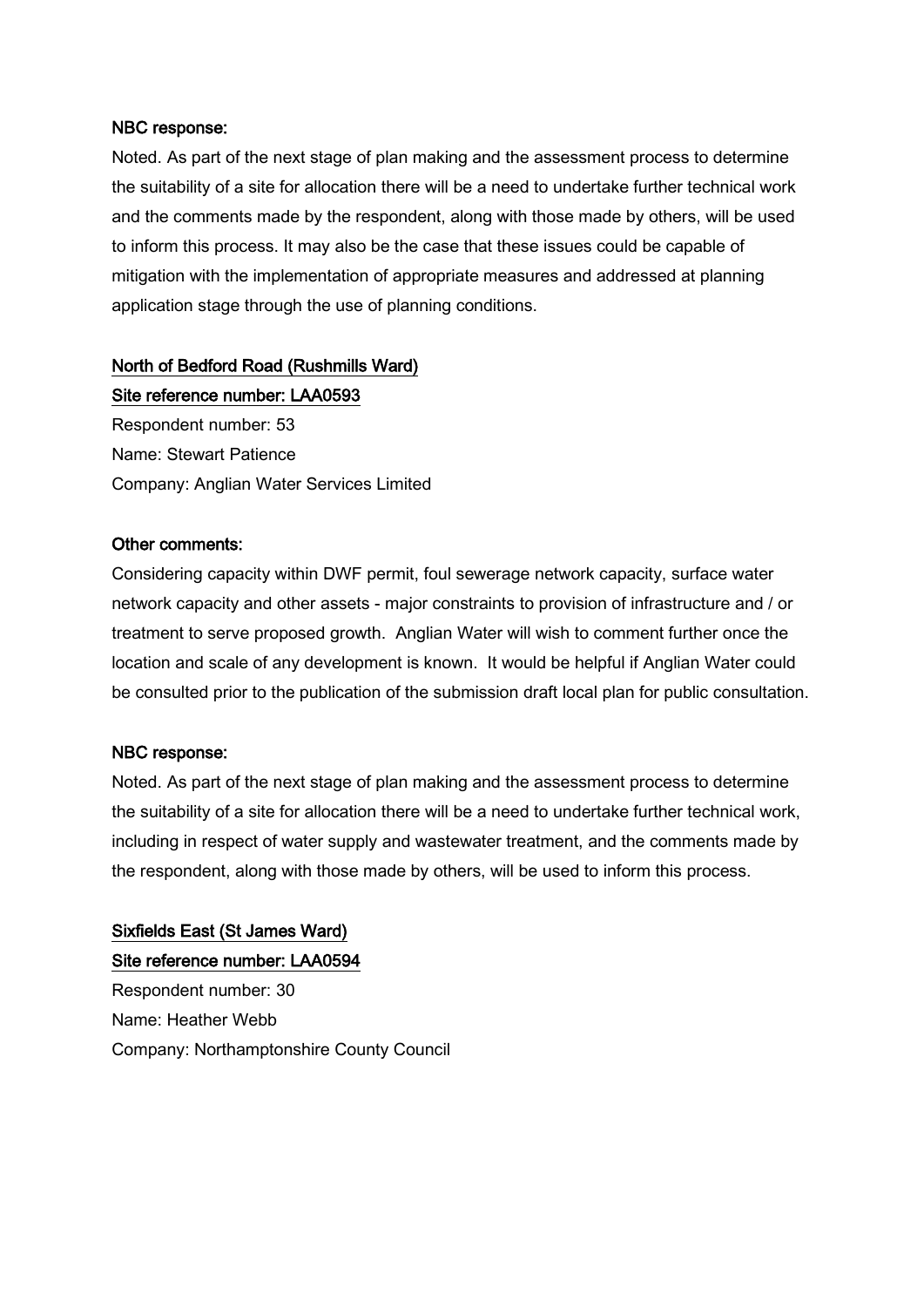#### Other comments:

Residential development of this site would likely require significant mitigation to ensure recreational pressure does not impact Storton's Pits and Duston Gravel Pit. Applicants should be advised to contact the Wildlife Trust

#### NBC response:

Noted. As part of the next stage of plan making and the assessment process to determine the suitability of a site for allocation there will be a need to undertake further technical work and the comments made by the respondent, along with those made by others, will be used to inform this process.

#### Site reference number: LAA0594

Respondent number: 53 Name: Stewart Patience Company: Anglian Water Services Limited

#### Other comments:

Considering capacity within DWF permit, foul sewerage network capacity, surface water network capacity and other assets - major constraints to provision of infrastructure and / or treatment to serve proposed growth. Anglian Water will wish to comment further once the location and scale of any development is known. It would be helpful if Anglian Water could be consulted prior to the publication of the submission draft local plan for public consultation.

#### NBC response:

Noted. As part of the next stage of plan making and the assessment process to determine the suitability of a site for allocation there will be a need to undertake further technical work, including in respect of water supply and wastewater treatment, and the comments made by the respondent, along with those made by others, will be used to inform this process.

#### Site reference number: LAA0594

Respondent number: 122 Name: Lesley-Ann Mather Company: NCC

#### Appropriate for development:

Archaeological potential but could be mitigated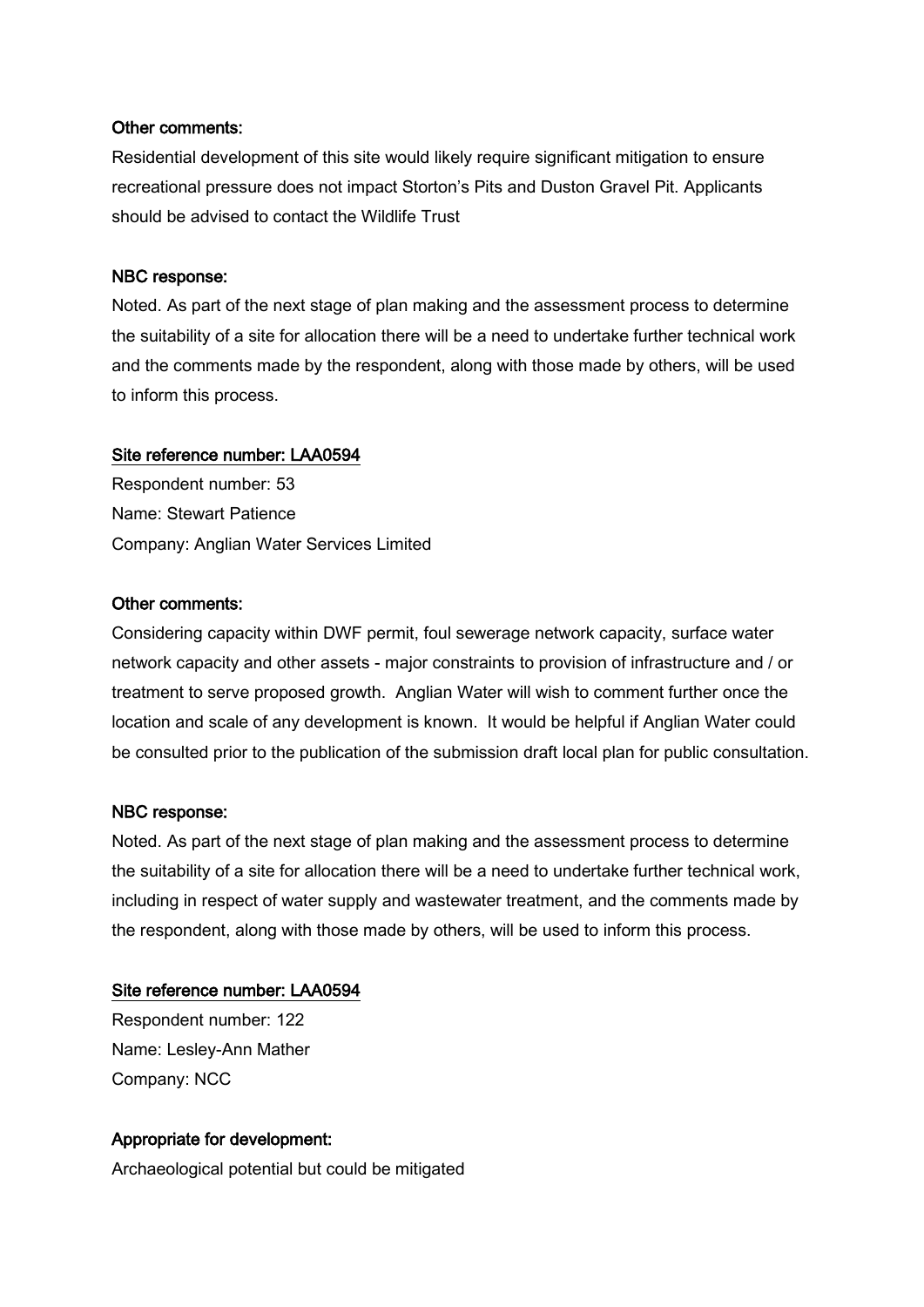Noted. As part of the next stage of plan making and the assessment process to determine the suitability of a site for allocation there will be a need to undertake further technical work, including in respect of heritage and archaeology, and the comments made by the respondent, along with those made by others, will be used to inform this process.

#### Site reference number: LAA0594

Respondent number: 143 Name: Gavin Smith Company: Northampton Borough Council (Environmental Protection Team)

#### Other comments:

The site is potentially contaminated via either past historic use or natural contamination and will require investigation to determine if it is suitable for residential/ commercial end use. An environmental noise assessment would be required to determine the impact of existing land uses and any potential mixed use development on future occupiers of any residential element of any proposed development for the site. An air quality assessment will also be required.

#### NBC response:

Noted. As part of the next stage of plan making and the assessment process to determine the suitability of a site for allocation there will be a need to undertake further technical work and the comments made by the respondent, along with those made by others, will be used to inform this process. It may also be the case that these issues could be capable of mitigation with the implementation of appropriate measures and addressed at planning application stage through the use of planning conditions.

## Freeschool Street/Gregory Street (Castle Ward) Site reference number: LAA0595

Respondent number: 68 Name: Martin Seldon Company: Highways England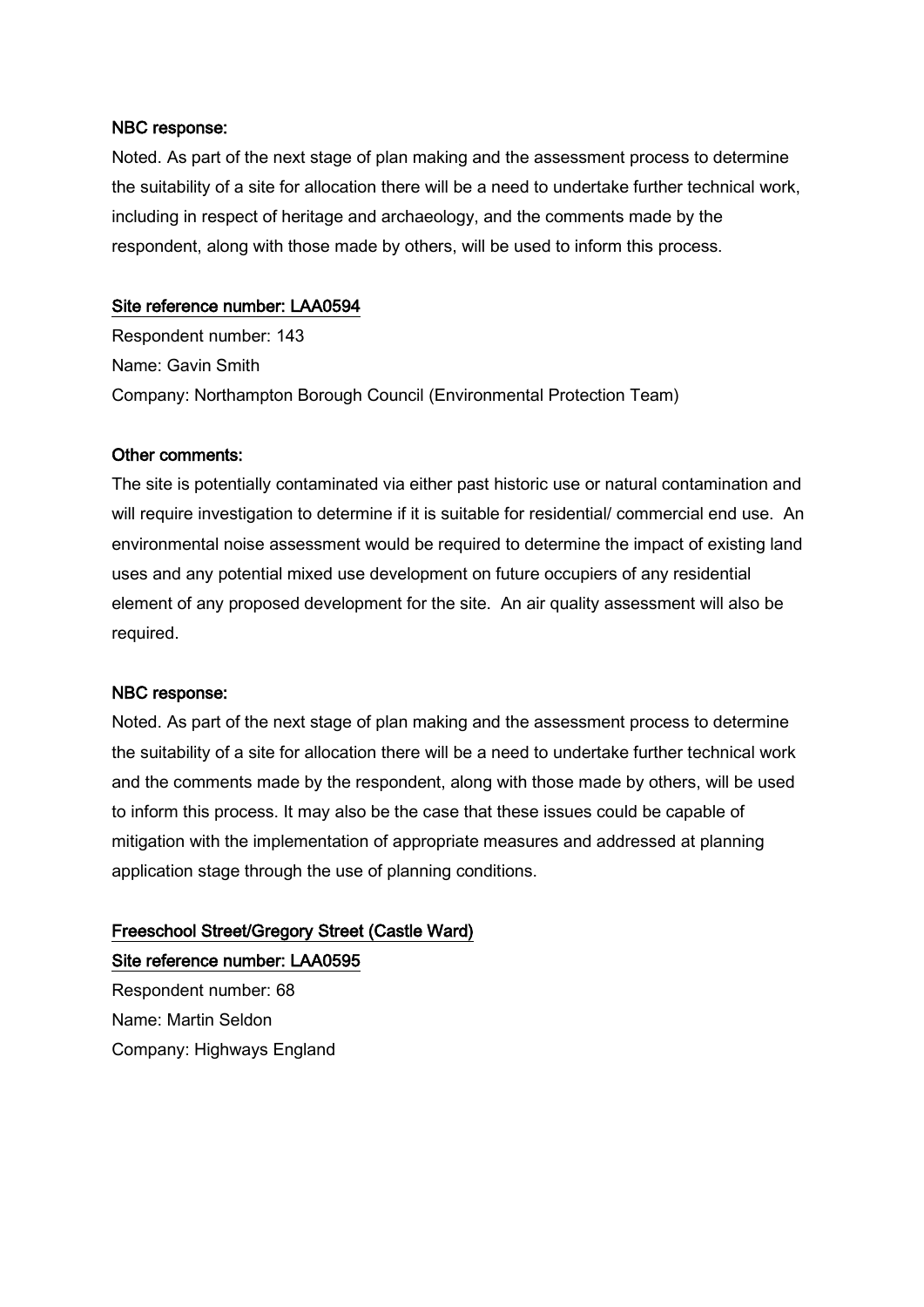#### Other comments:

The site is relatively large in scale and located within 3 miles of the Strategic Road Network. They therefore have the potential to impact upon the operation of the M1 or the A45. Impacts should be appropriately assessed as part of a Transport Assessment.

#### NBC response:

Noted. As part of the next stage of plan making and the assessment process to determine the suitability of a site for allocation there will be a need to undertake further technical work and the impact of additional traffic on the SRN will be considered as part of this assessment process.

## Northgate House, Sheep Street (Castle Ward) Site reference number: LAA0597

Respondent number: 53 Name: Stewart Patience Company: Anglian Water Services Limited

#### Other comments:

Considering capacity within DWF permit, foul sewerage network capacity, surface water network capacity and other assets - major constraints to provision of infrastructure and / or treatment to serve proposed growth. Anglian Water will wish to comment further once the location and scale of any development is known. It would be helpful if Anglian Water could be consulted prior to the publication of the submission draft local plan for public consultation.

#### NBC response:

Noted. As part of the next stage of plan making and the assessment process to determine the suitability of a site for allocation there will be a need to undertake further technical work, including in respect of water supply and wastewater treatment, and the comments made by the respondent, along with those made by others, will be used to inform this process.

# Car Park, Victoria Street (Castle Ward) Site reference number: LAA0598

Respondent number: 126 Name: Rosamund Worrall Company: Historic England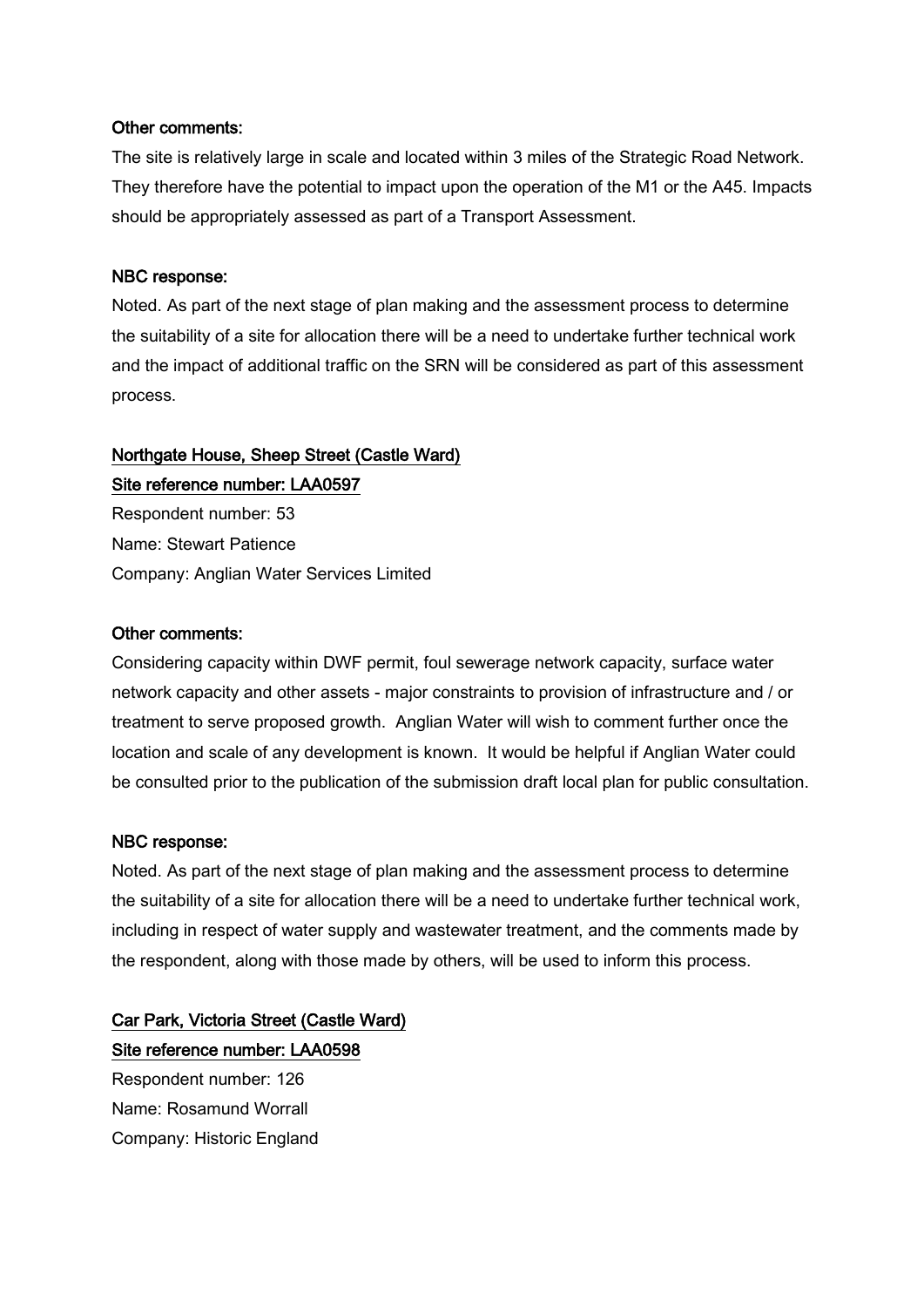#### Sustainability Appraisal:

It is not clear where the Sustainability Appraisal (SA) information for this addendum site is located

#### NBC response:

Comment noted. The site was omitted from the initial SA of site options in error. However, along with all other sites it will be subject to SA as part of the next stage of plan making.

#### Site reference number: LAA0598

Respondent number: 143 Name: Gavin Smith Company: Northampton Borough Council (Environmental Protection Team)

#### Other comments:

The site is potentially contaminated via either past historic use or natural contamination and will require investigation to determine if it is suitable for residential/ commercial end use. An environmental noise assessment would be required to determine the impact on future occupiers from existing surrounding land uses and road traffic. If a mixed use development was put forward the operational noise impact would need to be considered on existing and new noise sensitive receptors. An air quality assessment will also be required.

#### NBC response:

Noted. As part of the next stage of plan making and the assessment process to determine the suitability of a site for allocation there will be a need to undertake further technical work and the comments made by the respondent, along with those made by others, will be used to inform this process. It may also be the case that these issues could be capable of mitigation with the implementation of appropriate measures and addressed at planning application stage through the use of planning conditions.

## Campbell Square/Ash Street (Castle Ward) Site reference number: LAA0599

Respondent number: 53 Name: Stewart Patience Company: Anglian Water Services Limited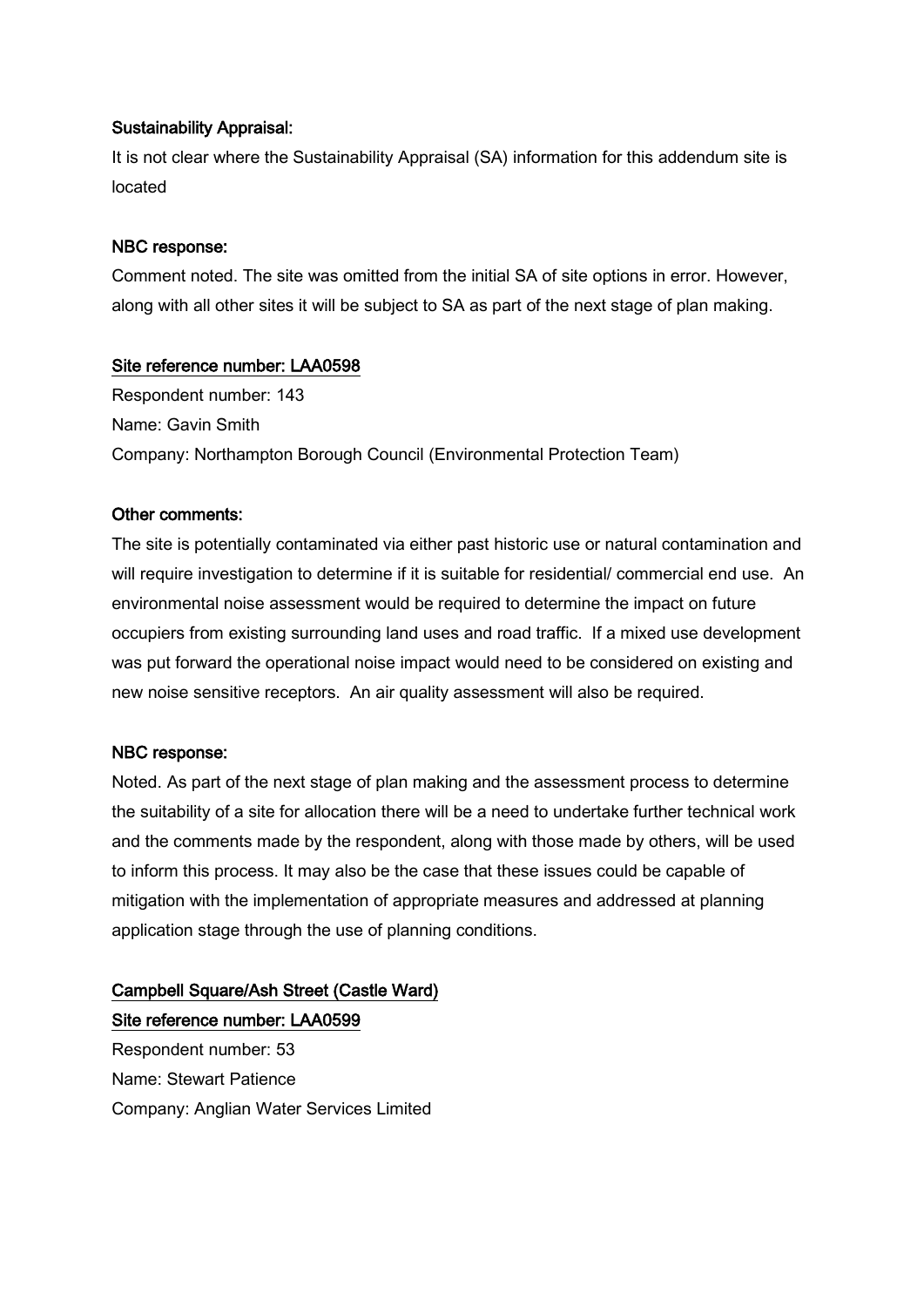#### Other comments:

Considering capacity within DWF permit, foul sewerage network capacity, surface water network capacity and other assets - major constraints to provision of infrastructure and / or treatment to serve proposed growth. Anglian Water will wish to comment further once the location and scale of any development is known. It would be helpful if Anglian Water could be consulted prior to the publication of the submission draft local plan for public consultation.

#### NBC response:

Noted. As part of the next stage of plan making and the assessment process to determine the suitability of a site for allocation there will be a need to undertake further technical work, including in respect of water supply and wastewater treatment, and the comments made by the respondent, along with those made by others, will be used to inform this process.

#### 10-20 Ash Street (Castle Ward)

#### Site reference number: LAA0613

Respondent number: 53 Name: Stewart Patience Company: Anglian Water Services Limited

#### Other comments:

Considering capacity within DWF permit, foul sewerage network capacity, surface water network capacity and other assets - major constraints to provision of infrastructure and / or treatment to serve proposed growth. Anglian Water will wish to comment further once the location and scale of any development is known. It would be helpful if Anglian Water could be consulted prior to the publication of the submission draft local plan for public consultation.

#### NBC response:

Noted. As part of the next stage of plan making and the assessment process to determine the suitability of a site for allocation there will be a need to undertake further technical work, including in respect of water supply and wastewater treatment, and the comments made by the respondent, along with those made by others, will be used to inform this process.

## St Edmunds Hospital, Wellingborough Road (Castle Ward)

Respondent number: 53 Name: Stewart Patience

Site reference number: LAA0614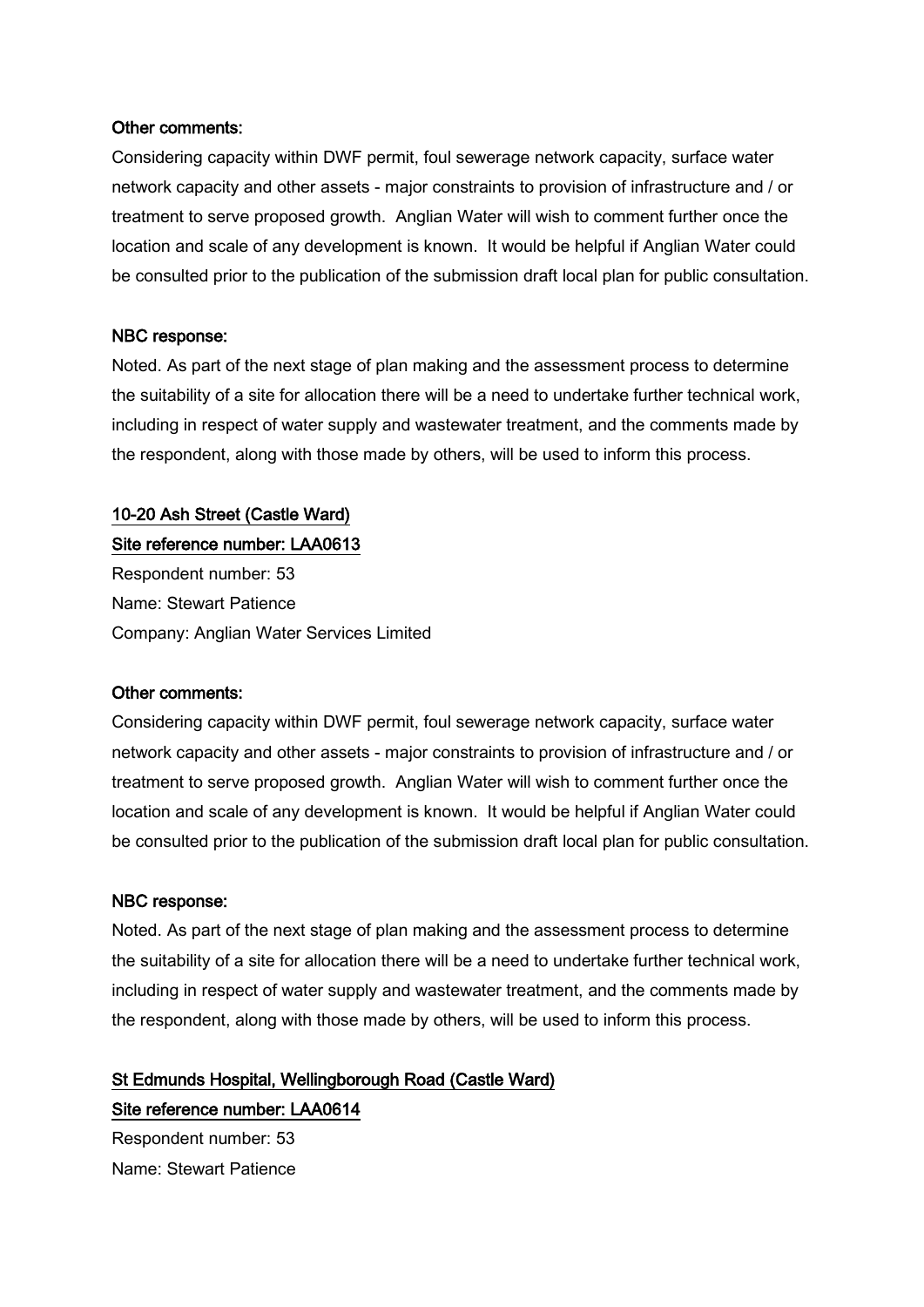#### Company: Anglian Water Services Limited

#### Other comments:

Considering capacity within DWF permit, foul sewerage network capacity, surface water network capacity and other assets - major constraints to provision of infrastructure and / or treatment to serve proposed growth. Anglian Water will wish to comment further once the location and scale of any development is known. It would be helpful if Anglian Water could be consulted prior to the publication of the submission draft local plan for public consultation.

#### NBC response:

Noted. As part of the next stage of plan making and the assessment process to determine the suitability of a site for allocation there will be a need to undertake further technical work, including in respect of water supply and wastewater treatment, and the comments made by the respondent, along with those made by others, will be used to inform this process.

## Crow Lane North (Riverside Ward)

Site reference number: LAA0615

Respondent number: 86 Name: John O'Neill Company: Environment Agency

#### Other comments:

This site is located in Flood Zone 3 and/or 2. The Authority should demonstrate through evidence that it has considered a range of options in the site allocation process, using the SFRA to apply the Sequential Test and the Exception Test where necessary. Where other sustainability criteria outweigh flood risk issues, the decision making process should be transparent with reasoned justifications for any decision to allocate land in areas at high flood risk in the sustainability appraisal report. The Sequential Test can also be demonstrated in a free-standing document, or as part of strategic housing land or employment land availability assessments.

#### NBC response:

As part of the assessment process to determine the suitability of a site for allocation there will be a need to undertake further work in respect of flood risk, including the application of the Sequential Test.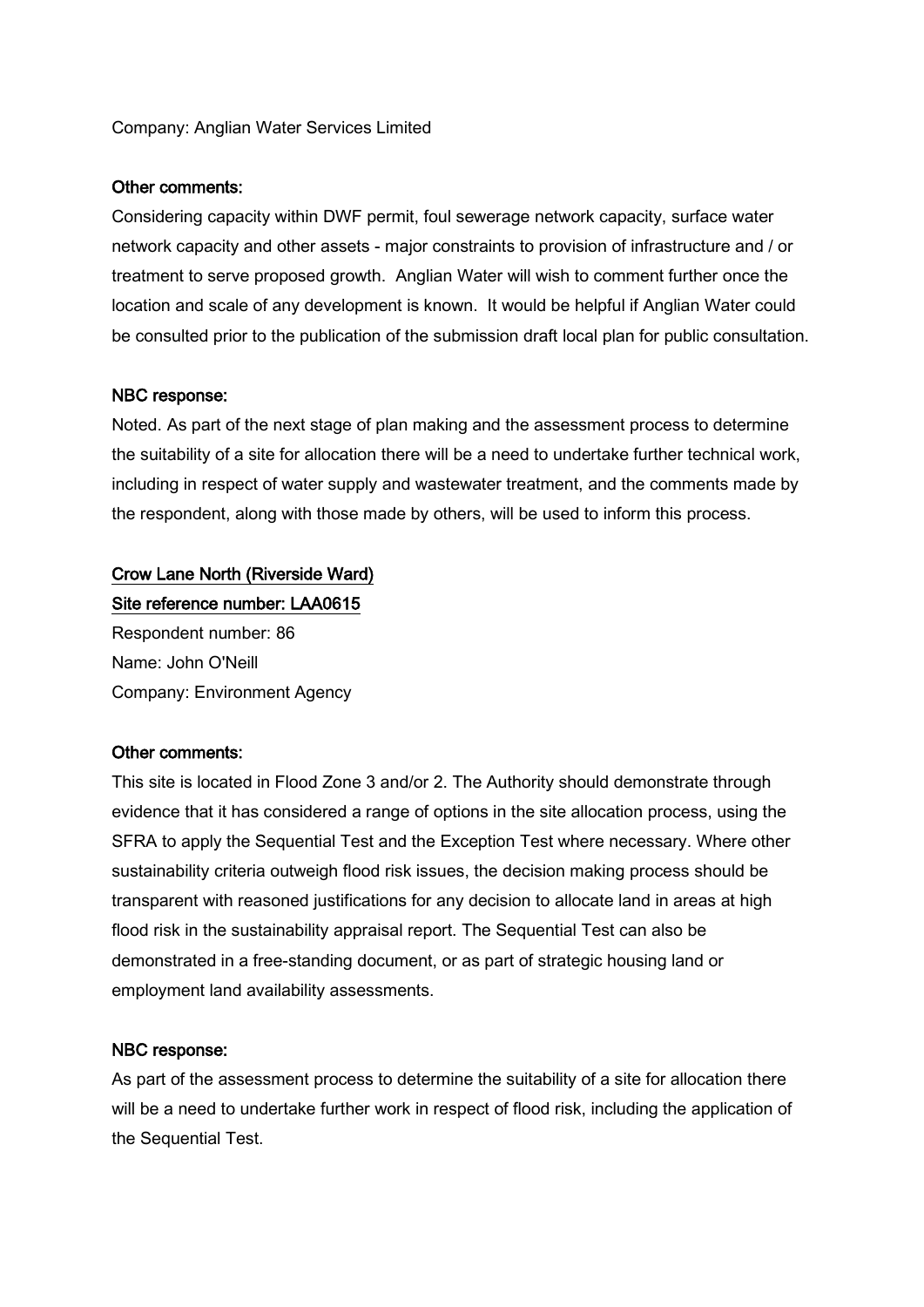#### Site reference number: LAA0615

Respondent number: 122 Name: Lesley-Ann Mather Company: NCC

#### Appropriate for development:

The heritage potential of the site is currently not known

#### NBC response:

Noted. The site will be investigated further and assessed against additional information including: assessments associated with heritage and archaeology; that supplied through the Sites Consultation responses and via the existing and emerging technical evidence base. This investigation will determine the site's suitability for allocation in the Local Plan Part 2.

#### Site reference number: LAA0615

Respondent number: 143 Name: Gavin Smith Company: Northampton Borough Council (Environmental Protection Team)

#### Other comments:

The site is potentially contaminated via either past historic use or natural contamination and will require investigation to determine if it is suitable for commercial end use. An environmental noise assessment would be required to determine the operational noise impact on existing future occupiers of existing surrounding noise sensitive land uses. An air quality impact assessment would also be required.

#### NBC response:

Noted. As part of the next stage of plan making and the assessment process to determine the suitability of a site for allocation there will be a need to undertake further technical work and the comments made by the respondent, along with those made by others, will be used to inform this process. It may also be the case that these issues could be capable of mitigation with the implementation of appropriate measures and addressed at planning application stage through the use of planning conditions.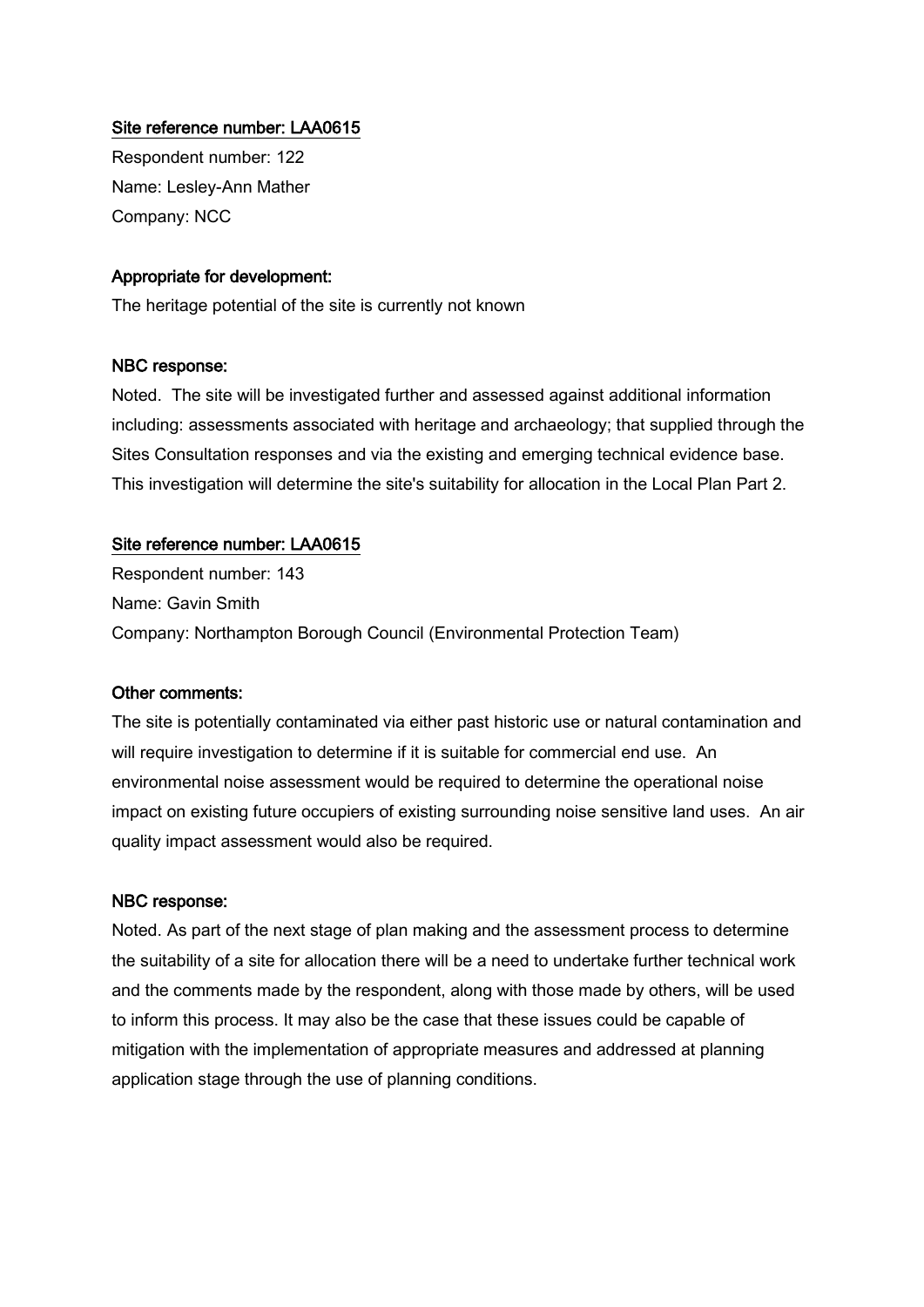# Boston Clipper, College Street (Castle Ward)

Site reference number: LAA0626 Respondent number: 53 Name: Stewart Patience Company: Anglian Water Services Limited

#### Other comments:

Considering capacity within DWF permit, foul sewerage network capacity, surface water network capacity and other assets - major constraints to provision of infrastructure and / or treatment to serve proposed growth. Anglian Water will wish to comment further once the location and scale of any development is known. It would be helpful if Anglian Water could be consulted prior to the publication of the submission draft local plan for public consultation.

#### NBC response:

Noted. As part of the next stage of plan making and the assessment process to determine the suitability of a site for allocation there will be a need to undertake further technical work, including in respect of water supply and wastewater treatment, and the comments made by the respondent, along with those made by others, will be used to inform this process.

### St Andrews Street (Castle Ward)

#### Site reference number: LAA0627

Respondent number: 53 Name: Stewart Patience Company: Anglian Water Services Limited

#### Other comments:

Considering capacity within DWF permit, foul sewerage network capacity, surface water network capacity and other assets - major constraints to provision of infrastructure and / or treatment to serve proposed growth. Anglian Water will wish to comment further once the location and scale of any development is known. It would be helpful if Anglian Water could be consulted prior to the publication of the submission draft local plan for public consultation.

#### NBC response:

Noted. As part of the next stage of plan making and the assessment process to determine the suitability of a site for allocation there will be a need to undertake further technical work,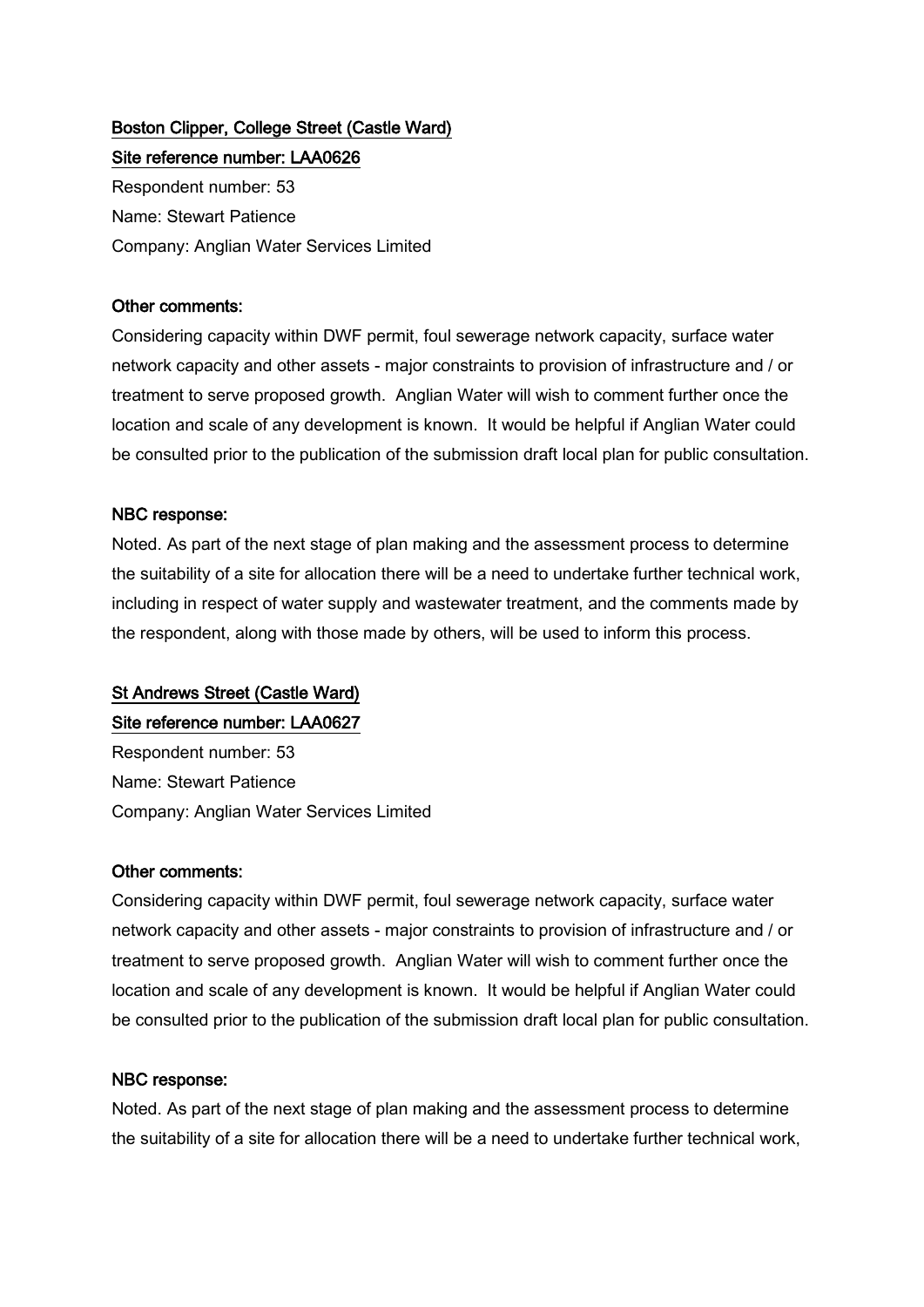including in respect of water supply and wastewater treatment, and the comments made by the respondent, along with those made by others, will be used to inform this process.

#### Site reference number: LAA0627

Respondent number: 141 Name: Marie Dickie Company: Spring Boroughs Neighbourhood Voice

#### Other comments:

The map seems outdated. There is now a Sikh temple on Cromwell Street. Concerned about whether or not development in this area will continue if there is no impetus from the Council.

### NBC response:

The site is currently operational is not deemed available. To progress a site to allocation, there is a need to ensure that the site is available, achievable and deliverable. Should the site come forward for development in the future, the proposal will be determined in accordance with the most up to date development plan.

## British Timken (Old Duston Ward)

Site reference number: LAA0629

Respondent number: 68 Name: Martin Seldon Company: Highways England

#### Other comments:

The site is relatively large in scale and located within 3 miles of the Strategic Road Network. They therefore have the potential to impact upon the operation of the M1 or the A45. Impacts should be appropriately assessed as part of a Transport Assessment.

### NBC response:

Noted. As part of the next stage of plan making and the assessment process to determine the suitability of a site for allocation there will be a need to undertake further technical work and the impact of additional traffic on the SRN will be considered as part of this assessment process.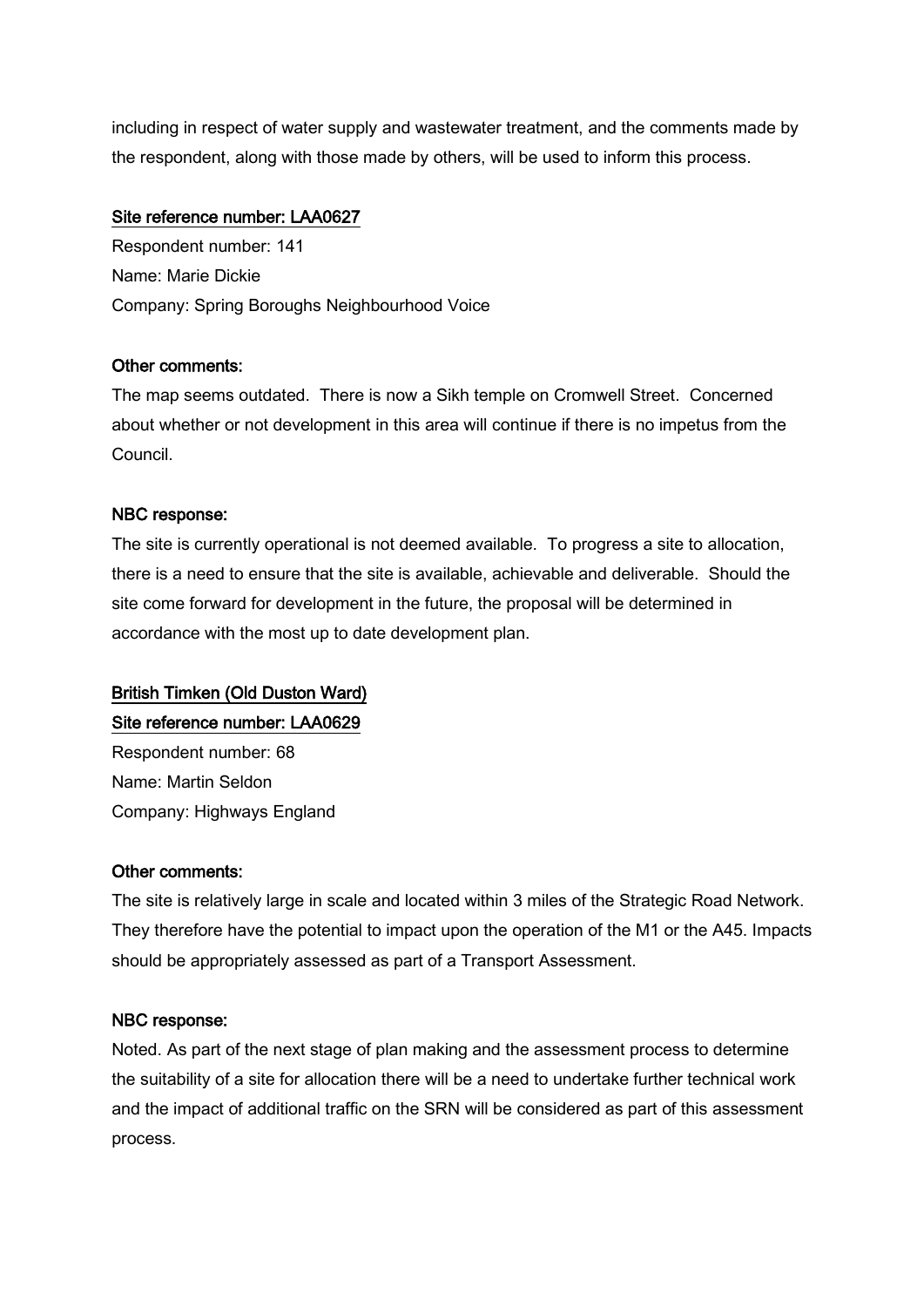#### Site reference number: LAA0629

Respondent number: 116 Name: John Caswell Company: Duston Parish Council

#### Appropriate for development:

Whilst Duston Parish Council has not formally adopted a position regarding the development of these sites, members of the Council have discussed the issues around the development of these and other areas identified for development in and around Duston, and no objections were raised. No other sites have been identified and no sites have been suggested that are currently listed as not being taken forward for further consideration. Would like there to be closer consultation between Northampton Borough Council and Duston Parish Council on this, and future planning applications.

#### NBC response:

Noted. Duston Parish Council is a consultee on the local plan database and the development management database and will continue to be consulted on the progression of the local plan and relevant planning applications.

#### Site reference number: LAA0629

Respondent number: 122 Name: Lesley-Ann Mather Company: NCC

Appropriate for development:

No known archaeological potential

#### NBC response:

Noted.

#### Site reference number: LAA0629

Respondent number: 132 Company: Clowes Developments Agent company: CC Town Planning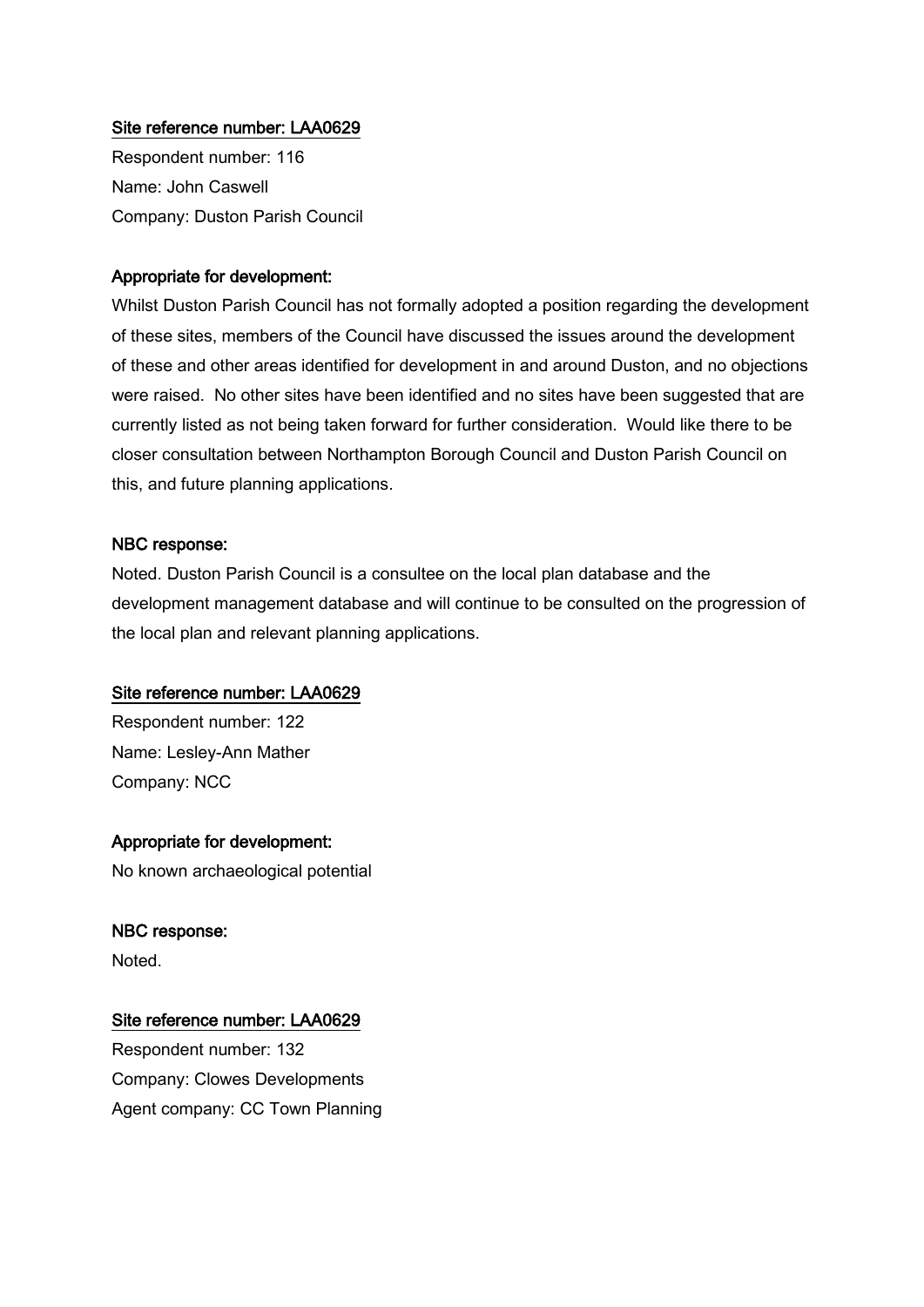#### Appropriate for development:

Site presents a suitable, immediately available and achievable residential development opportunity capable of accommodating several dwellings of all sizes, types and tenures. Site sits against a backdrop of sites of land interests on land at the former British Timken site, Bants Lane. Elements of the wider site have been developed for residential. Site can deliver dwellings within 5 years. When the Sustainability Appraisal is revisited, the site should be assessed against the criteria for a residential site.

#### NBC response:

These comments will be taken into consideration at the next stage of plan making and the assessment process to determine the suitability of a site for allocation.

#### Site reference number: LAA0629

Respondent number: 143 Name: Gavin Smith Company: Northampton Borough Council (Environmental Protection Team)

#### Other comments:

The site is potentially contaminated via either past historic use or natural contamination and will require investigation to determine if it is suitable for residential end use. An environmental noise assessment would be required to determine the noise impact on future occupiers from existing road traffic noise.

#### NBC response:

Noted. As part of the next stage of plan making and the assessment process to determine the suitability of a site for allocation there will be a need to undertake further technical work and the comments made by the respondent, along with those made by others, will be used to inform this process. It may also be the case that these issues could be capable of mitigation with the implementation of appropriate measures and addressed at planning application stage through the use of planning conditions.

## Pineham (Upton Ward) Site reference number: LAA0630

Respondent number: 110 Name: Lloyd Cachao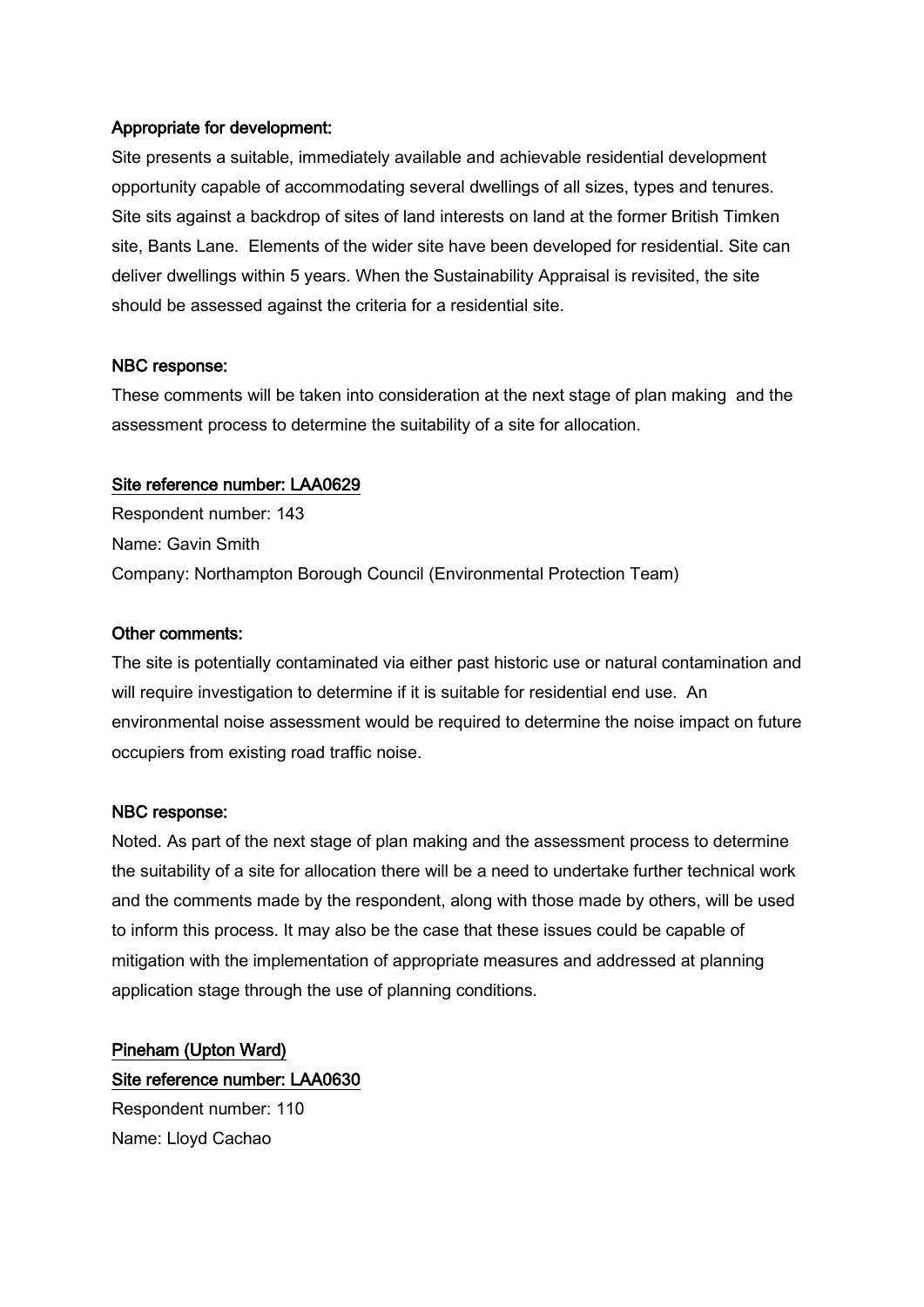#### Protect from development:

The site is extremely close to wildlife areas and private fishing lakes. The site would significantly and negatively impact the peaceful natural area which many local residents make use of. Area is rich with natural beauty and has public footpaths running next to it, which are frequently used by local residents for walking/ rambling etc. This development would not only hinder the peaceful setting but also disrupt the ramblers and walkers. I have currently purchased a new build, still in construction, with Taylor Wimpey at Dragonfly Meadwos. I purchased this £500,000 5 bed house due to the key feature being that it is situated on the edge of Dragonfly Meadows and benefits from views over Nene Valley Country Park. For all the many new residents who purchased specifically for this reason, it would be significant blemish to the reason for buying here.

#### NBC response:

Further investigations will be undertaken on the suitability of the site for allocation in the new Local Plan, including the impacts on wildlife and green infrastructure. It should be noted that the impact of developmen on a view is not a material planning consideration. However, all development proposals will include detailed layout plans which will take matters such as privacy and separation distances between dwellings into consideration.

## Sixfields, West Tull Way (St James Ward)

Site reference number: LAA0655

Respondent number: 53 Name: Stewart Patience Company: Anglian Water Services Limited

#### Other comments:

Considering capacity within DWF permit, foul sewerage network capacity, surface water network capacity and other assets - major constraints to provision of infrastructure and / or treatment to serve proposed growth. Anglian Water will wish to comment further once the location and scale of any development is known. It would be helpful if Anglian Water could be consulted prior to the publication of the submission draft local plan for public consultation.

#### NBC response:

Noted. As part of the next stage of plan making and the assessment process to determine the suitability of a site for allocation there will be a need to undertake further technical work,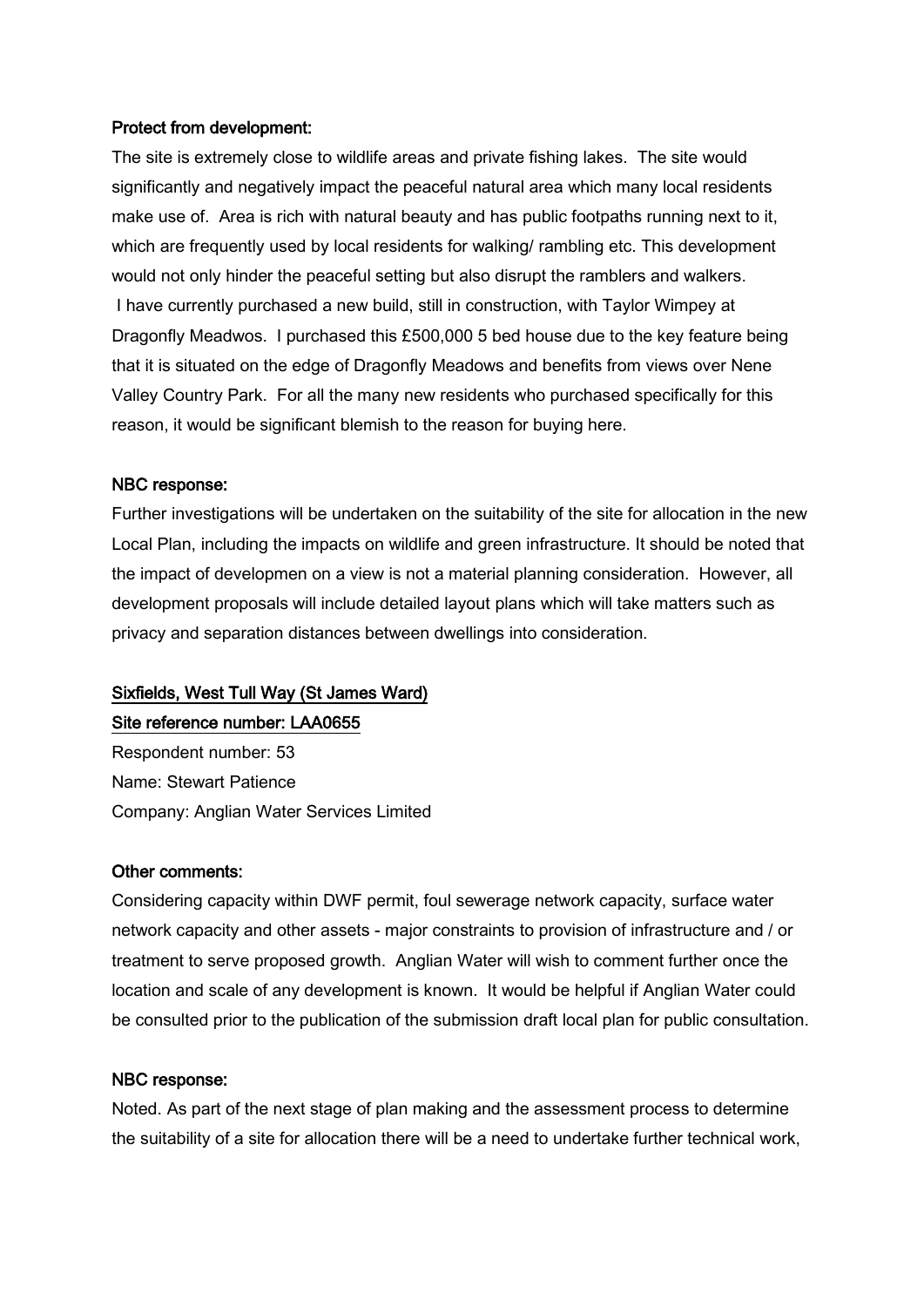including in respect of water supply and wastewater treatment, and the comments made by the respondent, along with those made by others, will be used to inform this process.

## Fraser Road (Talavera Ward)

Site reference number: LAA0657 Respondent number: 53 Name: Stewart Patience Company: Anglian Water Services Limited

#### Other comments:

Considering capacity within DWF permit, foul sewerage network capacity, surface water network capacity and other assets - major constraints to provision of infrastructure and / or treatment to serve proposed growth. Anglian Water will wish to comment further once the location and scale of any development is known. It would be helpful if Anglian Water could be consulted prior to the publication of the submission draft local plan for public consultation.

### NBC response:

Noted. As part of the next stage of plan making and the assessment process to determine the suitability of a site for allocation there will be a need to undertake further technical work, including in respect of water supply and wastewater treatment, and the comments made by the respondent, along with those made by others, will be used to inform this process.

## Great Meadow Road (Rectory Farm Ward)

Site reference number: LAA0659 Respondent number: 53 Name: Stewart Patience Company: Anglian Water Services Limited

#### Other comments:

Considering capacity within DWF permit, foul sewerage network capacity, surface water network capacity and other assets - major constraints to provision of infrastructure and / or treatment to serve proposed growth. Anglian Water will wish to comment further once the location and scale of any development is known. It would be helpful if Anglian Water could be consulted prior to the publication of the submission draft local plan for public consultation.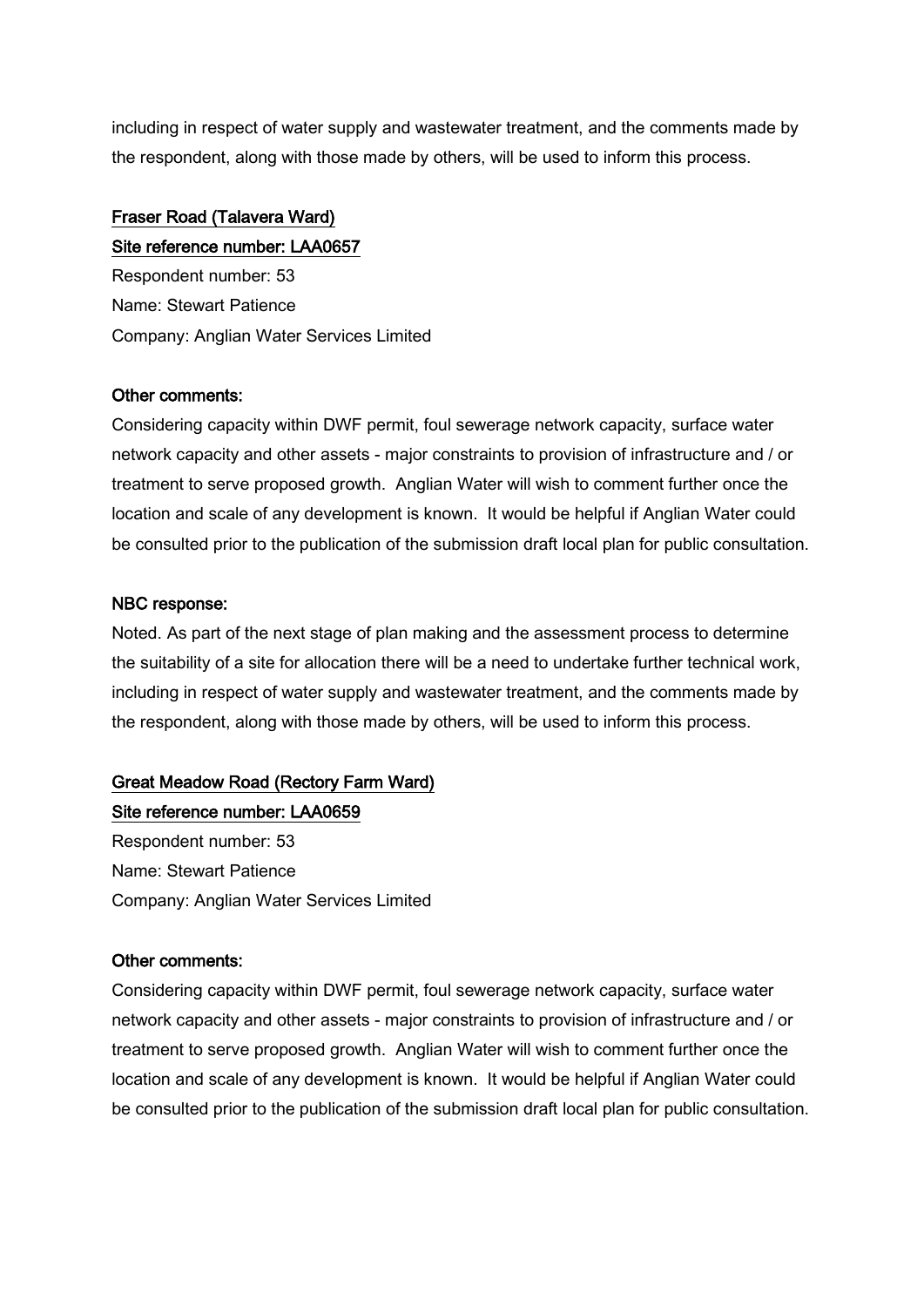Noted. As part of the next stage of plan making and the assessment process to determine the suitability of a site for allocation there will be a need to undertake further technical work, including in respect of water supply and wastewater treatment, and the comments made by the respondent, along with those made by others, will be used to inform this process.

#### Site reference number: LAA0659

Respondent number: 122 Name: Lesley-Ann Mather Company: NCC

#### Appropriate for development:

Archaeological potential unknown but could be high

#### NBC response:

Noted. As part of the next stage of plan making and the assessment process to determine the suitability of a site for allocation there will be a need to undertake further technical work, including in respect of heritage and archaeology, and the comments made by the respondent, along with those made by others, will be used to inform this process.

#### Site reference number: LAA0659

Respondent number: 126 Name: Rosamund Worrall Company: Historic England

#### Other comments:

The SA raises an 'uncertainty outcome' in respect of this site and suggest further work is required prior to the next iteration of the Sites document in order to provide clarity about any potential impact on the historic environment

#### NBC response:

Noted. As part of the next stage of plan making and the assessment process to determine the suitability of a site for allocation there will be a need to undertake further technical work, including in respect of heritage and archaeology, and the comments made by the respondent, along with those made by others, will be used to inform this process. This will also inform the next iteration of the SA.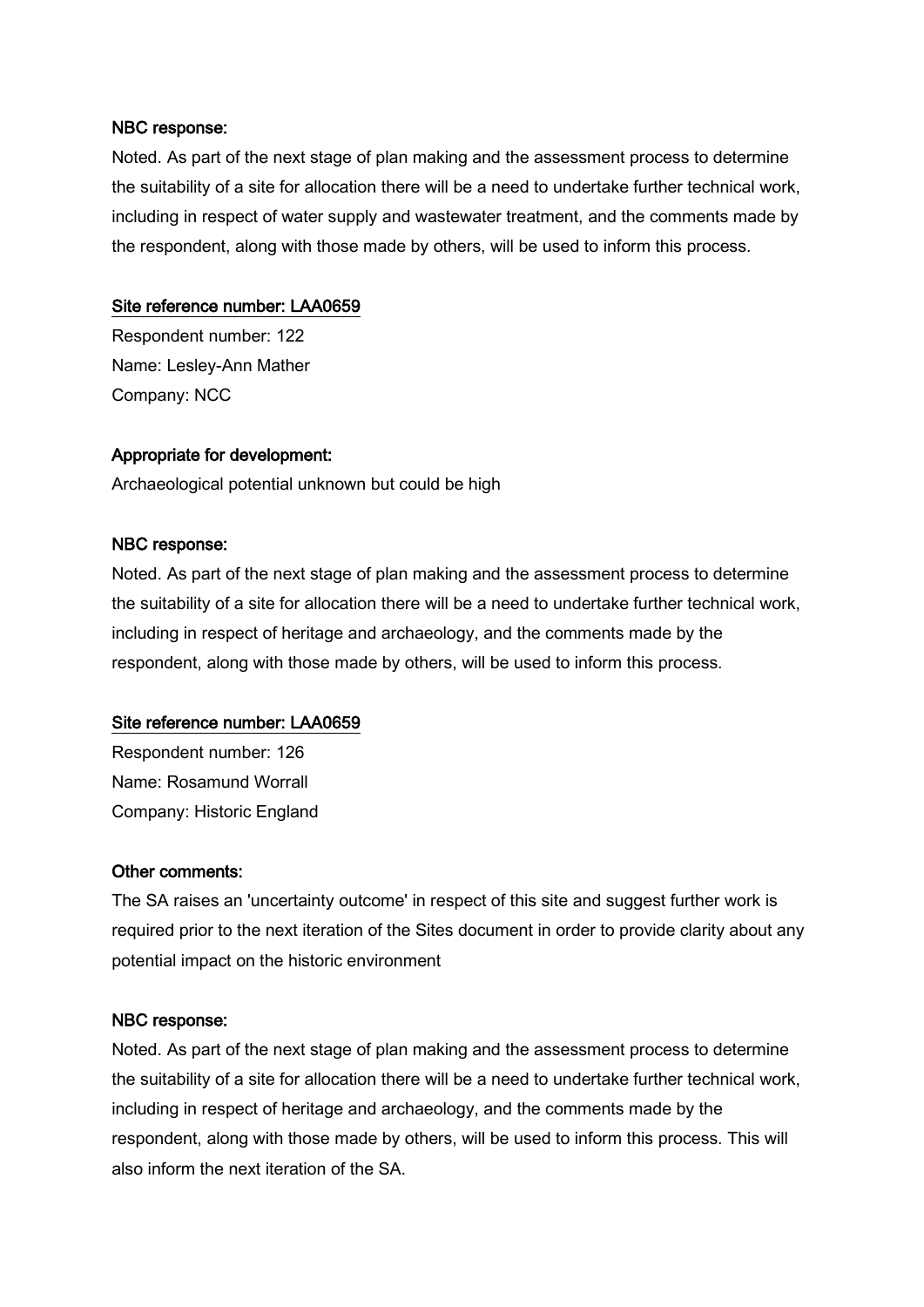#### Site reference number: LAA0659

Respondent number: 143 Name: Gavin Smith Company: Northampton Borough Council (Environmental Protection Team)

#### Other comments:

The site is potentially contaminated via either past historic use or natural contamination and will require investigation to determine if it is suitable for residential end use. An environmental noise assessment would be required to determine the noise impact on future occupiers from road traffic noise.

#### NBC response:

Noted. As part of the next stage of plan making and the assessment process to determine the suitability of a site for allocation there will be a need to undertake further technical work and the comments made by the respondent, along with those made by others, will be used to inform this process. It may also be the case that these issues could be capable of mitigation with the implementation of appropriate measures and addressed at planning application stage through the use of planning conditions.

## 9-11 College Street (Castle Ward)

Site reference number: LAA0662

Respondent number: 53 Name: Stewart Patience Company: Anglian Water Services Limited

#### Other comments:

Considering capacity within DWF permit, foul sewerage network capacity, surface water network capacity and other assets - major constraints to provision of infrastructure and / or treatment to serve proposed growth. Anglian Water will wish to comment further once the location and scale of any development is known. It would be helpful if Anglian Water could be consulted prior to the publication of the submission draft local plan for public consultation.

#### NBC response:

Noted. As part of the next stage of plan making and the assessment process to determine the suitability of a site for allocation there will be a need to undertake further technical work,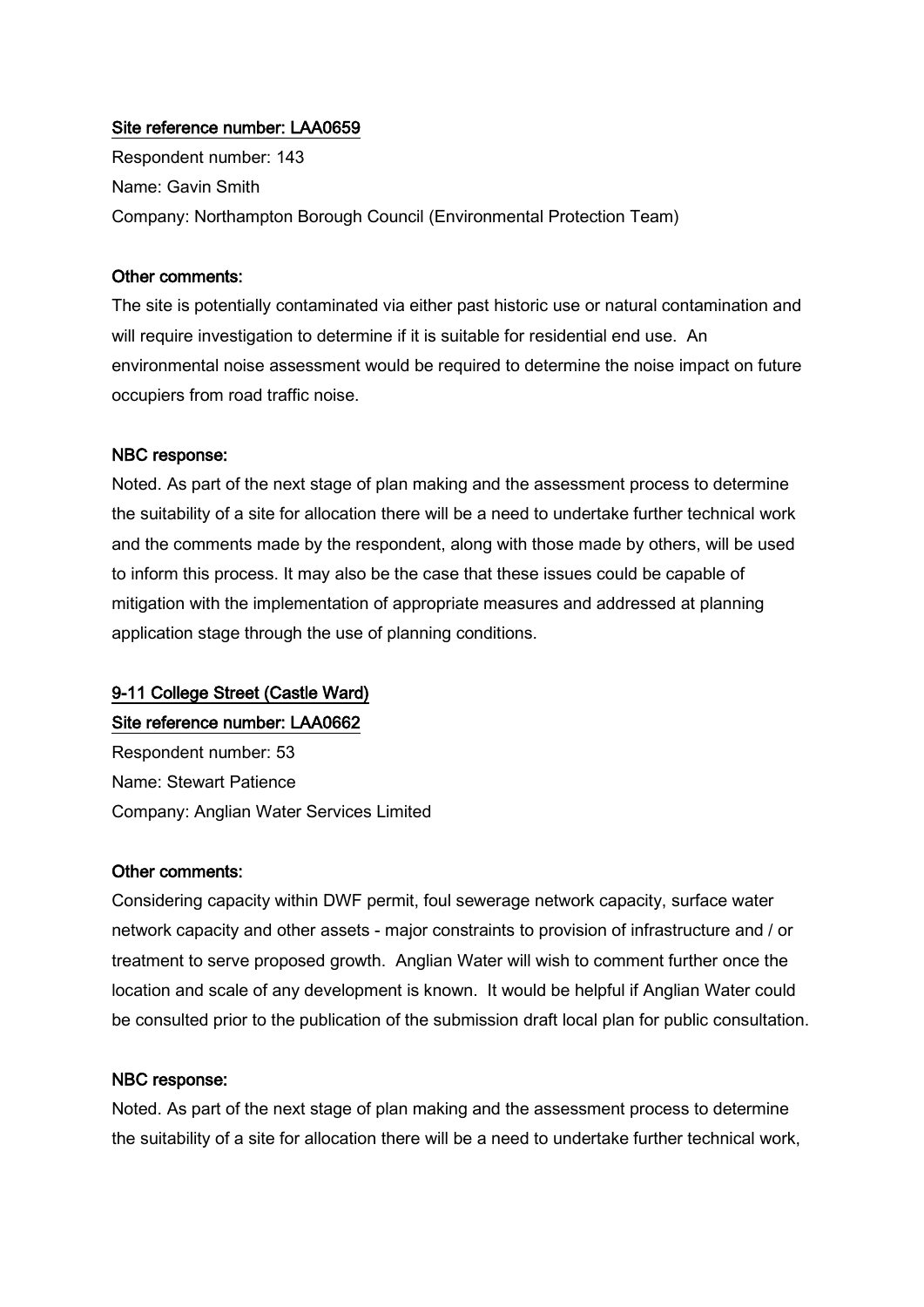including in respect of water supply and wastewater treatment, and the comments made by the respondent, along with those made by others, will be used to inform this process.

## 190-199 St Andrews Road (Semilong Ward)

### Site reference number: LAA0665

Respondent number: 86 Name: John O'Neill Company: Environment Agency

#### Other comments:

This site is located in Flood Zone 3 and/or 2. The Authority should demonstrate through evidence that it has considered a range of options in the site allocation process, using the SFRA to apply the Sequential Test and the Exception Test where necessary. Where other sustainability criteria outweigh flood risk issues, the decision making process should be transparent with reasoned justifications for any decision to allocate land in areas at high flood risk in the sustainability appraisal report. The Sequential Test can also be demonstrated in a free-standing document, or as part of strategic housing land or employment land availability assessments. Part of the site may also be located within the functional floodplain (Flood Zone 3b), where the flood risk vulnerability of the type of development proposed is not compatible with Flood Zone 3b and should not be permitted. Consider that site presents an opportunity for delivering GI and Water Framework Directive (WFD) improvements. An SFRA refresh should consider if the site presents opportunities to encourage flood management.

#### NBC response:

Noted. As part of the next stage of plan making and the assessment process to determine the suitability of a site for allocation there will be a need to undertake further technical work, including in respect of flood risk and the application of the Sequential Test, and the comments made by the respondent, along with those made by others, will be used to inform this process.

#### Site reference number: LAA0665

Respondent number: 122 Name: Lesley-Ann Mather Company: NCC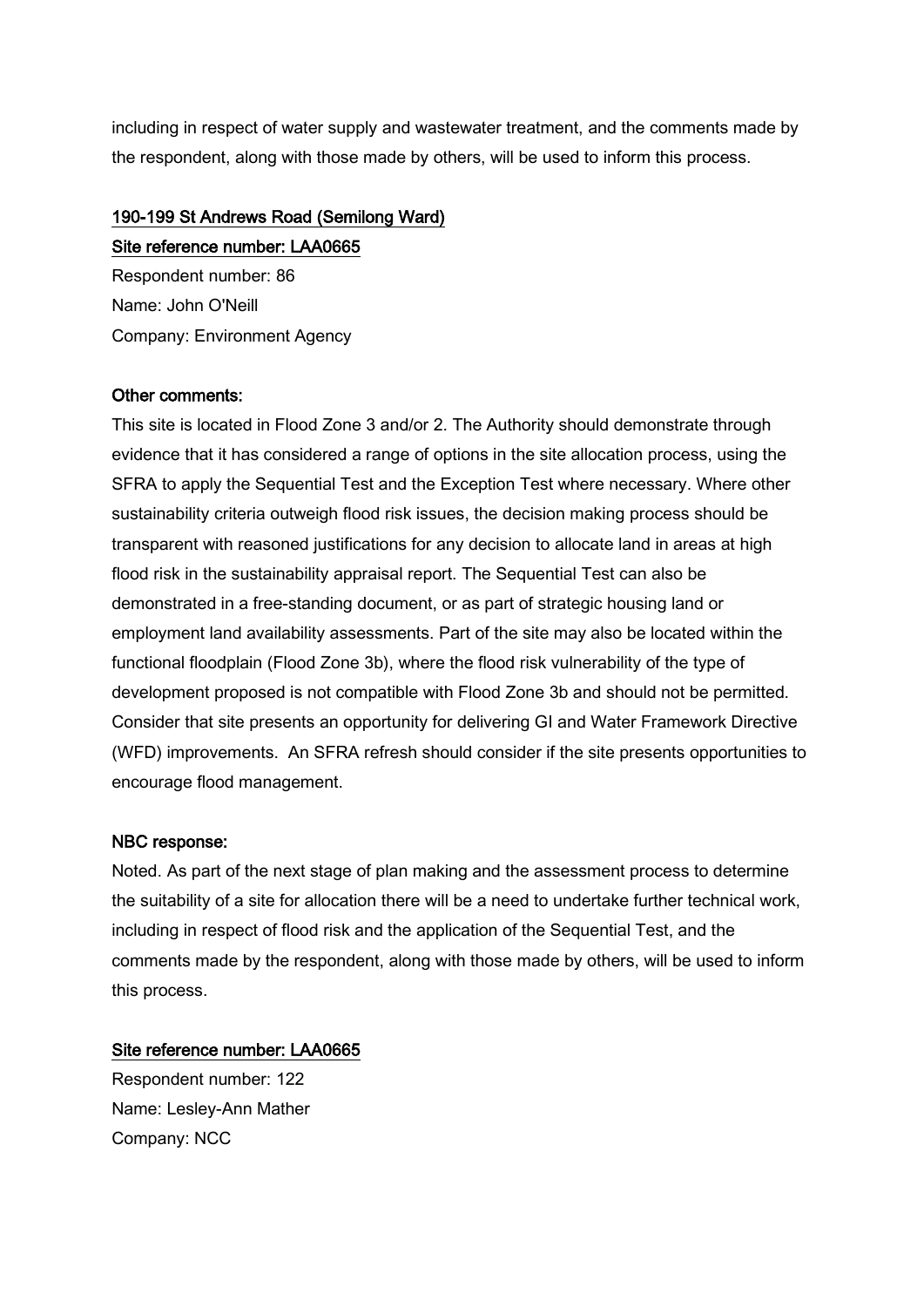#### Appropriate for development:

No known archaeological potential

#### NBC response:

Noted.

#### Site reference number: LAA0665

Respondent number: 143 Name: Gavin Smith Company: Northampton Borough Council (Environmental Protection Team)

#### Other comments:

The site is potentially contaminated via either past historic use or natural contamination and will require investigation to determine if it is suitable for residential/ mixed residential/ commercial or a solely commercial end use. An environmental noise assessment would be required to determine the impact on future occupiers from surrounding existing land uses. In the event of a mixed residential/ commercial or commercial development operation noise impacts would need to be considered on existing and proposed residential receptors.

#### NBC response:

Noted. As part of the next stage of plan making and the assessment process to determine the suitability of a site for allocation there will be a need to undertake further technical work and the comments made by the respondent, along with those made by others, will be used to inform this process. It may also be the case that these issues could be capable of mitigation with the implementation of appropriate measures and addressed at planning application stage through the use of planning conditions.

## Tunnel Hill Cottages, Rothersthorpe Road (Delapre and Briar Ward) Site reference number: LAA0672

Respondent number: 53 Name: Stewart Patience Company: Anglian Water Services Limited

#### Other comments:

Considering capacity within DWF permit, foul sewerage network capacity, surface water network capacity and other assets - major constraints to provision of infrastructure and / or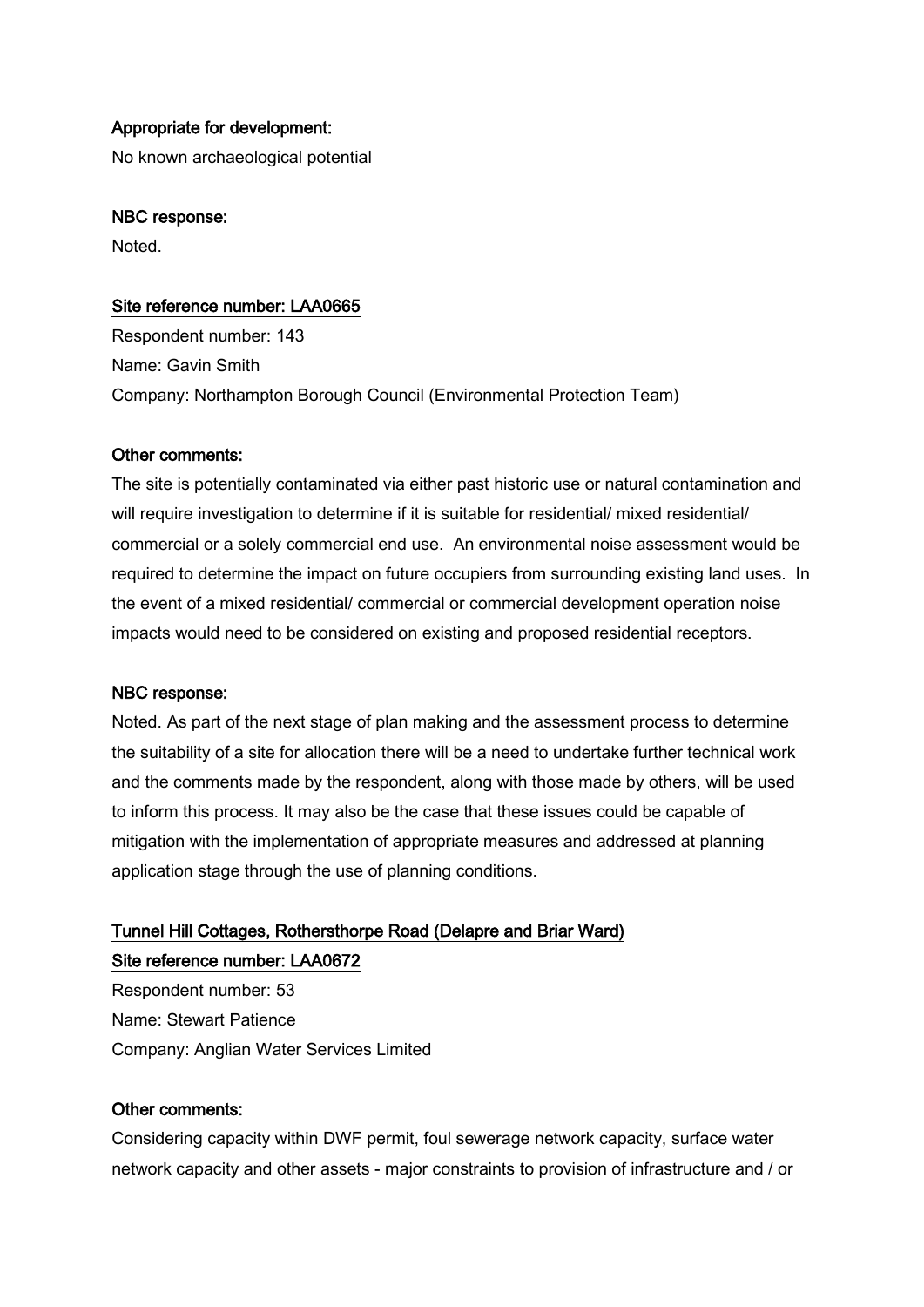treatment to serve proposed growth. Anglian Water will wish to comment further once the location and scale of any development is known. It would be helpful if Anglian Water could be consulted prior to the publication of the submission draft local plan for public consultation.

#### NBC response:

Noted. As part of the next stage of plan making and the assessment process to determine the suitability of a site for allocation there will be a need to undertake further technical work, including in respect of water supply and wastewater treatment, and the comments made by the respondent, along with those made by others, will be used to inform this process.

#### Site reference number: LAA0672

Respondent number: 68 Name: Martin Seldon Company: Highways England

#### Other comments:

The site is relatively large in scale and located within 3 miles of the Strategic Road Network. They therefore have the potential to impact upon the operation of the M1 or the A45. Impacts should be appropriately assessed as part of a Transport Assessment.

#### NBC response:

Noted. As part of the next stage of plan making and the assessment process to determine the suitability of a site for allocation there will be a need to undertake further technical work and the impact of additional traffic on the SRN will be considered as part of this assessment process.

#### Site reference number: LAA0672

Respondent number: 122 Name: Lesley-Ann Mather Company: NCC

#### Appropriate for development:

No known archaeological potential

## NBC response:

Noted.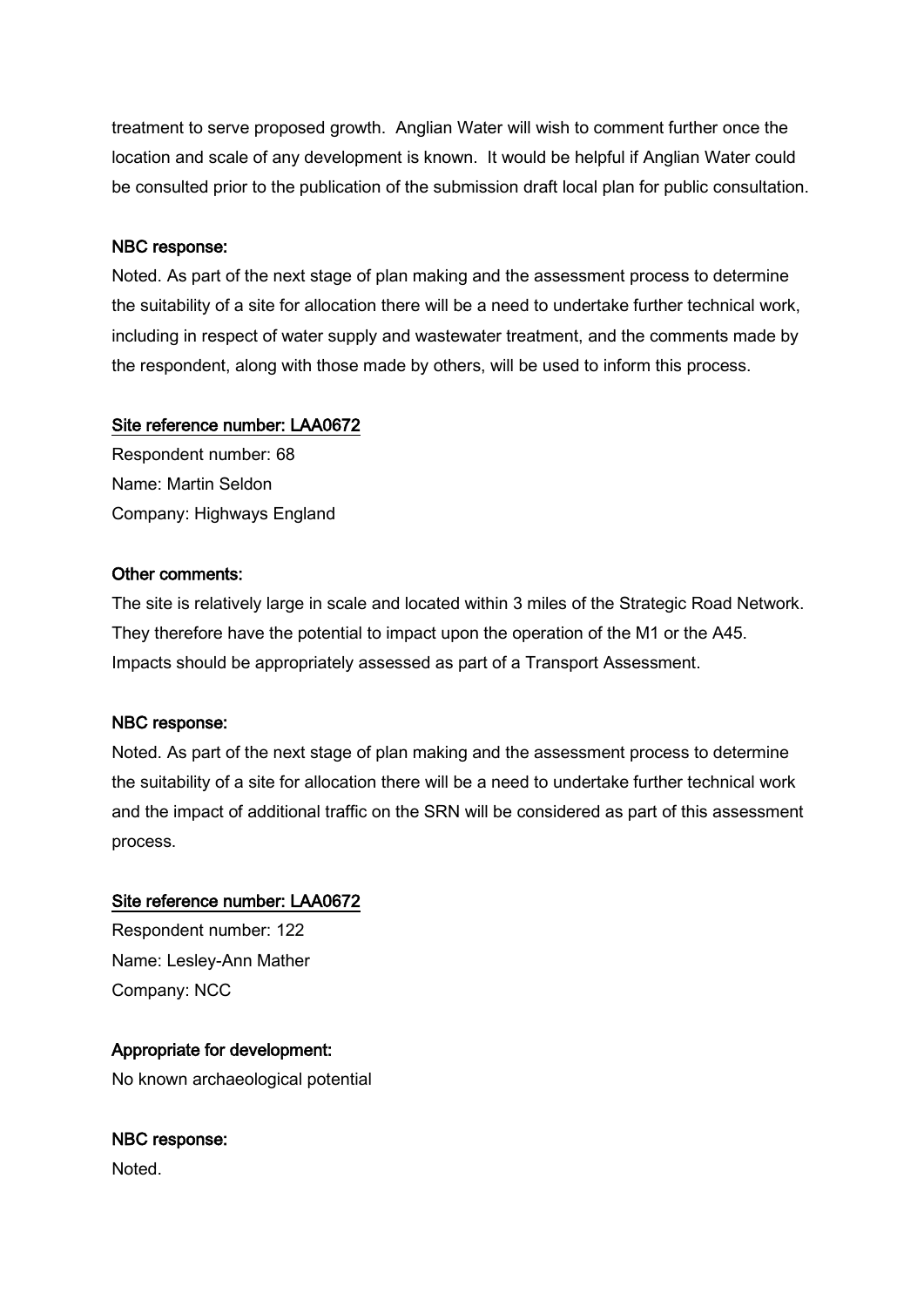#### Site reference number: LAA0672

Respondent number: 139 Name: Kathleen Rivett Company: North Northants Badger Group

#### Other comments:

It is noted that the sites have not been surveyed for the presence of badgers nor other protected species as part of the site assessment process. The presence of protected species on such sites can considerably hinder deliverability as mitigation measures are not always feasible or difficult to achieve. This is especially the case with badgers where large areas of foraging land must be retained or access corridors to such foraging land. All relevant constraints should be identified as part of the plan process particularly with regard to protected species

#### NBC response:

Noted. As part of the next stage of plan making and the assessment process to determine the suitability of a site for allocation there will be a need to undertake further technical work and the comments made by the respondent, along with those made by others, will be used to inform this process.

#### Site reference number: LAA0672

Respondent number: 143 Name: Gavin Smith Company: Northampton Borough Council (Environmental Protection Team)

#### Other comments:

The site is potentially contaminated via either past historic use or natural contamination and will require investigation to determine if it is suitable for residential end use. An environmental noise and vibration assessment would be required to determine the noise impact on future occupiers from railway noise.

#### NBC response:

Noted. As part of the next stage of plan making and the assessment process to determine the suitability of a site for allocation there will be a need to undertake further technical work and the comments made by the respondent, along with those made by others, will be used to inform this process. It may also be the case that these issues could be capable of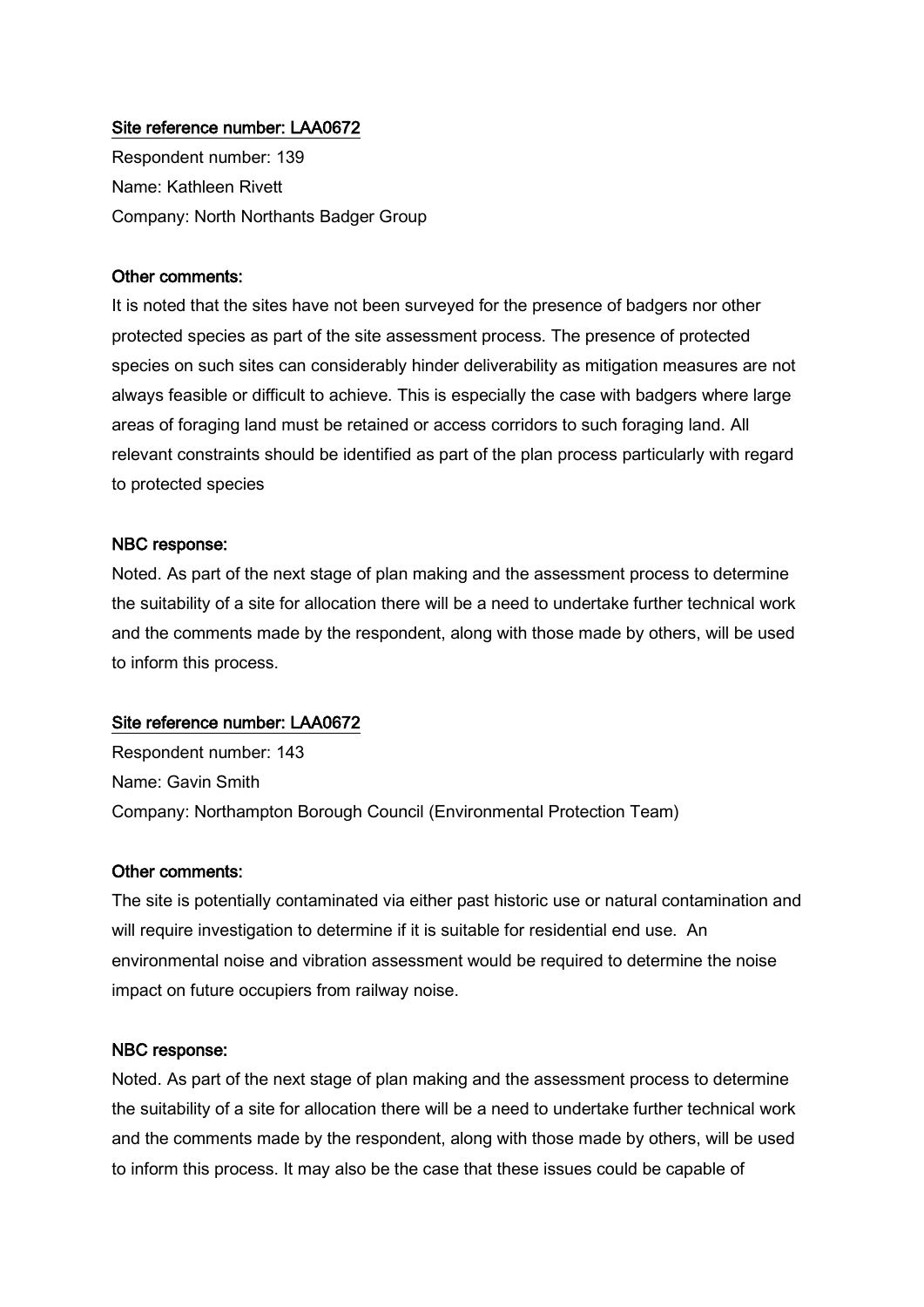mitigation with the implementation of appropriate measures and addressed at planning application stage through the use of planning conditions.

## Delapre Abbey, London Road (Delapre and Briar Hill Ward) Site reference number: LAA0676

Respondent number: 53 Name: Stewart Patience Company: Anglian Water Services Limited

#### Other comments:

Considering capacity within DWF permit, foul sewerage network capacity, surface water network capacity and other assets - major constraints to provision of infrastructure and / or treatment to serve proposed growth. Anglian Water will wish to comment further once the location and scale of any development is known. It would be helpful if Anglian Water could be consulted prior to the publication of the submission draft local plan for public consultation.

#### NBC response:

Noted. As part of the next stage of plan making and the assessment process to determine the suitability of a site for allocation there will be a need to undertake further technical work, including in respect of water supply and wastewater treatment, and the comments made by the respondent, along with those made by others, will be used to inform this process.

## Far Cotton Boys Club, Towcester Road (Delapre and Briar Hill Ward)

(Site reference number: LAA0677 Respondent number: 53 Name: Stewart Patience Company: Anglian Water Services Limited

#### Other comments:

Considering capacity within DWF permit, foul sewerage network capacity, surface water network capacity and other assets - major constraints to provision of infrastructure and / or treatment to serve proposed growth. Anglian Water will wish to comment further once the location and scale of any development is known. It would be helpful if Anglian Water could be consulted prior to the publication of the submission draft local plan for public consultation.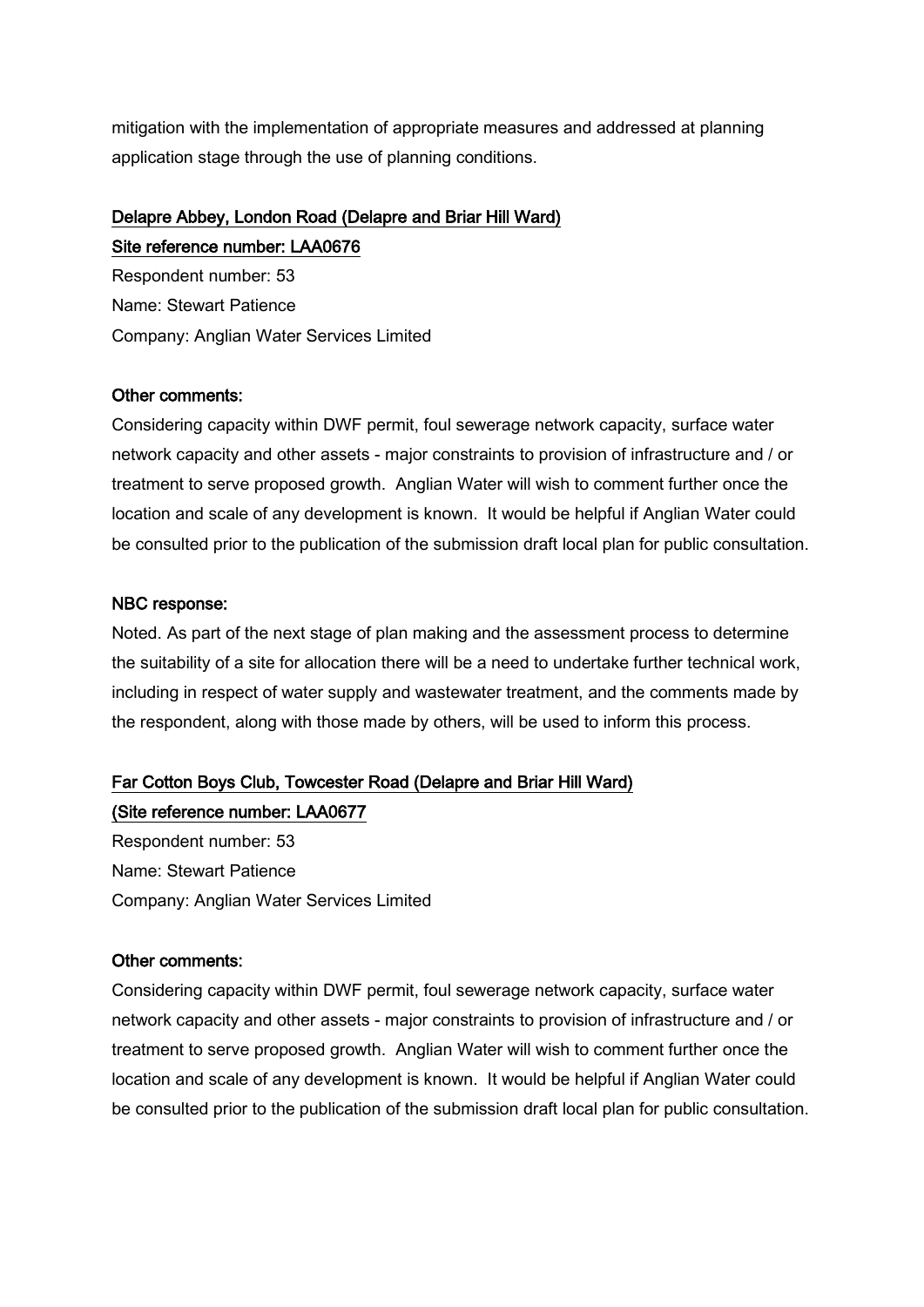Noted. As part of the next stage of plan making and the assessment process to determine the suitability of a site for allocation there will be a need to undertake further technical work, including in respect of water supply and wastewater treatment, and the comments made by the respondent, along with those made by others, will be used to inform this process.

#### Pleydell Garden Allotments (Delapre and Briar Hill Ward)

Site reference number: LAA0678 Respondent number: 53 Name: Stewart Patience Company: Anglian Water Services Limited

#### Other comments:

Considering capacity within DWF permit, foul sewerage network capacity, surface water network capacity and other assets - major constraints to provision of infrastructure and / or treatment to serve proposed growth. Anglian Water will wish to comment further once the location and scale of any development is known. It would be helpful if Anglian Water could be consulted prior to the publication of the submission draft local plan for public consultation.

#### NBC response:

Noted. As part of the next stage of plan making and the assessment process to determine the suitability of a site for allocation there will be a need to undertake further technical work, including in respect of water supply and wastewater treatment, and the comments made by the respondent, along with those made by others, will be used to inform this process.

## Home Farm, Eagle Drive (Delapre and Briar Hill Ward)

#### Site reference number: LAA0680

Respondent number: 53 Name: Stewart Patience Company: Anglian Water Services Limited

#### Other comments:

Considering capacity within DWF permit, foul sewerage network capacity, surface water network capacity and other assets - major constraints to provision of infrastructure and / or treatment to serve proposed growth. Anglian Water will wish to comment further once the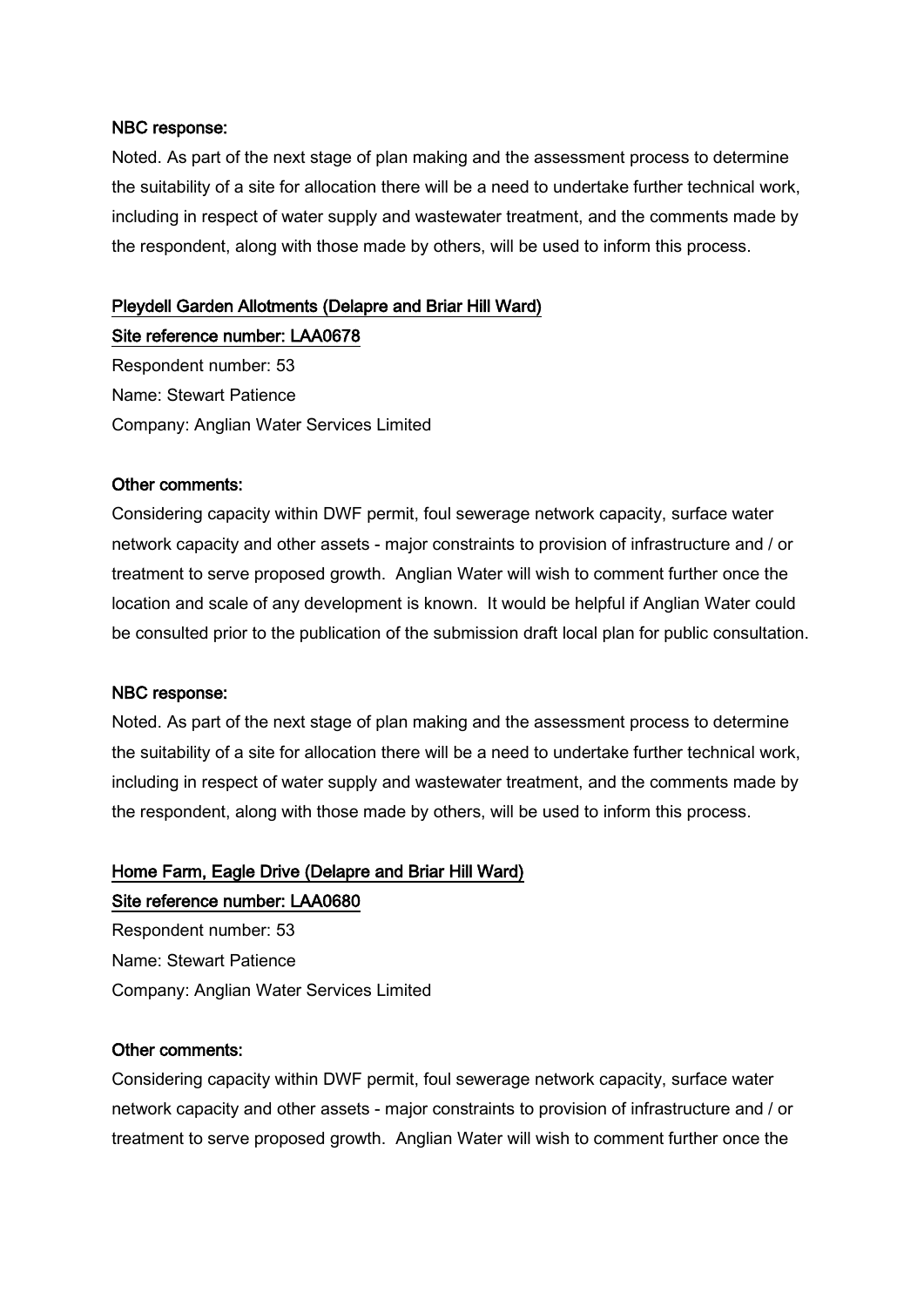location and scale of any development is known. It would be helpful if Anglian Water could be consulted prior to the publication of the submission draft local plan for public consultation.

#### NBC response:

Noted. As part of the next stage of plan making and the assessment process to determine the suitability of a site for allocation there will be a need to undertake further technical work, including in respect of water supply and wastewater treatment, and the comments made by the respondent, along with those made by others, will be used to inform this process.

#### 530-546 Kettering Road North (Eastfield Ward)

Site reference number: LAA0684 Respondent number: 53 Name: Stewart Patience Company: Anglian Water Services Limited

#### Other comments:

Considering capacity within DWF permit, foul sewerage network capacity, surface water network capacity and other assets – infrastructure and / or treatment upgrades required to serve proposed growth or diversion of assets may be required. Anglian Water will wish to comment further once the location and scale of any development is known. It would be helpful if Anglian Water could be consulted prior to the publication of the submission draft local plan for public consultation.

#### NBC response:

Noted. As part of the next stage of plan making and the assessment process to determine the suitability of a site for allocation there will be a need to undertake further technical work, including in respect of water supply and wastewater treatment, and the comments made by the respondent, along with those made by others, will be used to inform this process.

## 12 Pennycress Place (Billing Ward) Site reference number: LAA0685

Respondent number: 2 Name: Steve Beard Company: Sport England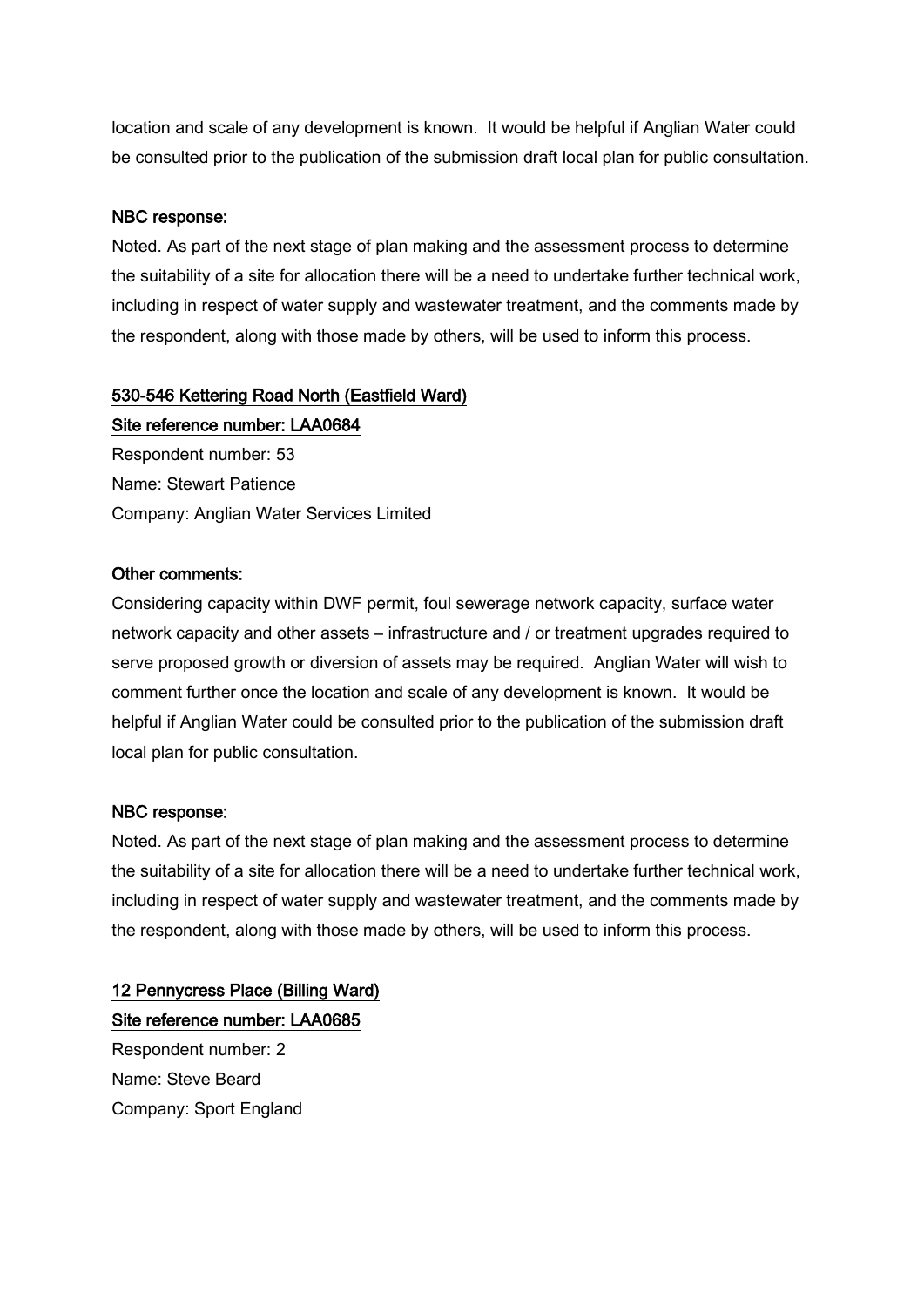#### Other comments:

Sport England does not have a statutory planning remit to protect open space but we are concerned that the loss of incidental open space within residential areas. Sport England's strategy (Towards and Active Nation) seeks to move the inactive to active. Our evidence suggests that access to open space near to where people live is a strong factor to moving people from inactive to active particularly in areas of deprivation.

#### NBC response:

Noted. The matters raised by the respondent together with the latest evidence on open space provision/requirements will be taken into account as part of the assessment process to determine the suitability of a site for allocation.

#### Site reference number: LAA0685

Respondent number: 53 Name: Stewart Patience Company: Anglian Water Services Limited

#### Other comments:

Considering capacity within DWF permit, foul sewerage network capacity, surface water network capacity and other assets - major constraints to provision of infrastructure and / or treatment to serve proposed growth. Anglian Water will wish to comment further once the location and scale of any development is known. It would be helpful if Anglian Water could be consulted prior to the publication of the submission draft local plan for public consultation.

#### NBC response:

Noted. As part of the next stage of plan making and the assessment process to determine the suitability of a site for allocation there will be a need to undertake further technical work, including in respect of water supply and wastewater treatment, and the comments made by the respondent, along with those made by others, will be used to inform this process.

#### Site reference number: LAA0685

Respondent number: 122 Name: Lesley-Ann Mather Company: NCC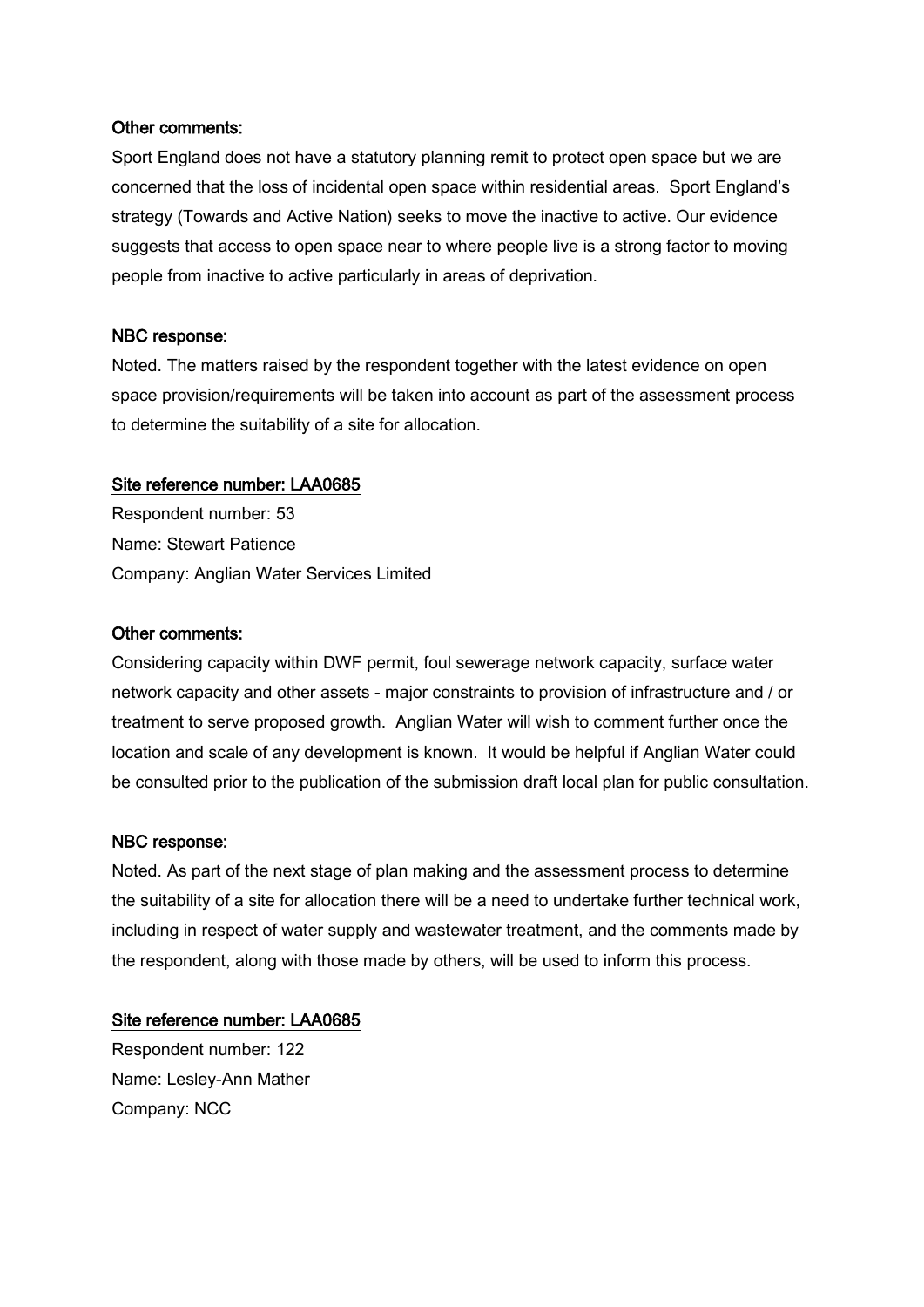#### Appropriate for development:

The archaeological evaluation to the south identified sparse activity. There is therefore a reduced potential for significant archaeology.

#### NBC response:

Noted. The site will be investigated further and assessed against additional information including: assessments associated with heritage and archaeology; that supplied through the Sites Consultation responses and via the existing and emerging technical evidence base. This investigation will determine the site's suitability for allocation in the Local Plan Part 2.

#### Site reference number: LAA0685

Respondent number: 143 Name: Gavin Smith Company: Northampton Borough Council (Environmental Protection Team)

#### Other comments:

Future occupiers may be subject to road traffic related noise and a scheme of mitigation required.

#### NBC response:

Noted. As part of the next stage of plan making and the assessment process to determine the suitability of a site for allocation there will be a need to undertake further technical work and the comments made by the respondent, along with those made by others, will be used to inform this process. It may also be the case that these issues could be capable of mitigation with the implementation of appropriate measures and addressed at planning application stage through the use of planning conditions.

# Blackthorn Road Depot (Rectory Farm Ward)

Site reference number: LAA0687

Respondent number: 53 Name: Stewart Patience Company: Anglian Water Services Limited

#### Other comments:

Considering capacity within DWF permit, foul sewerage network capacity, surface water network capacity and other assets – infrastructure and / or treatment upgrades required to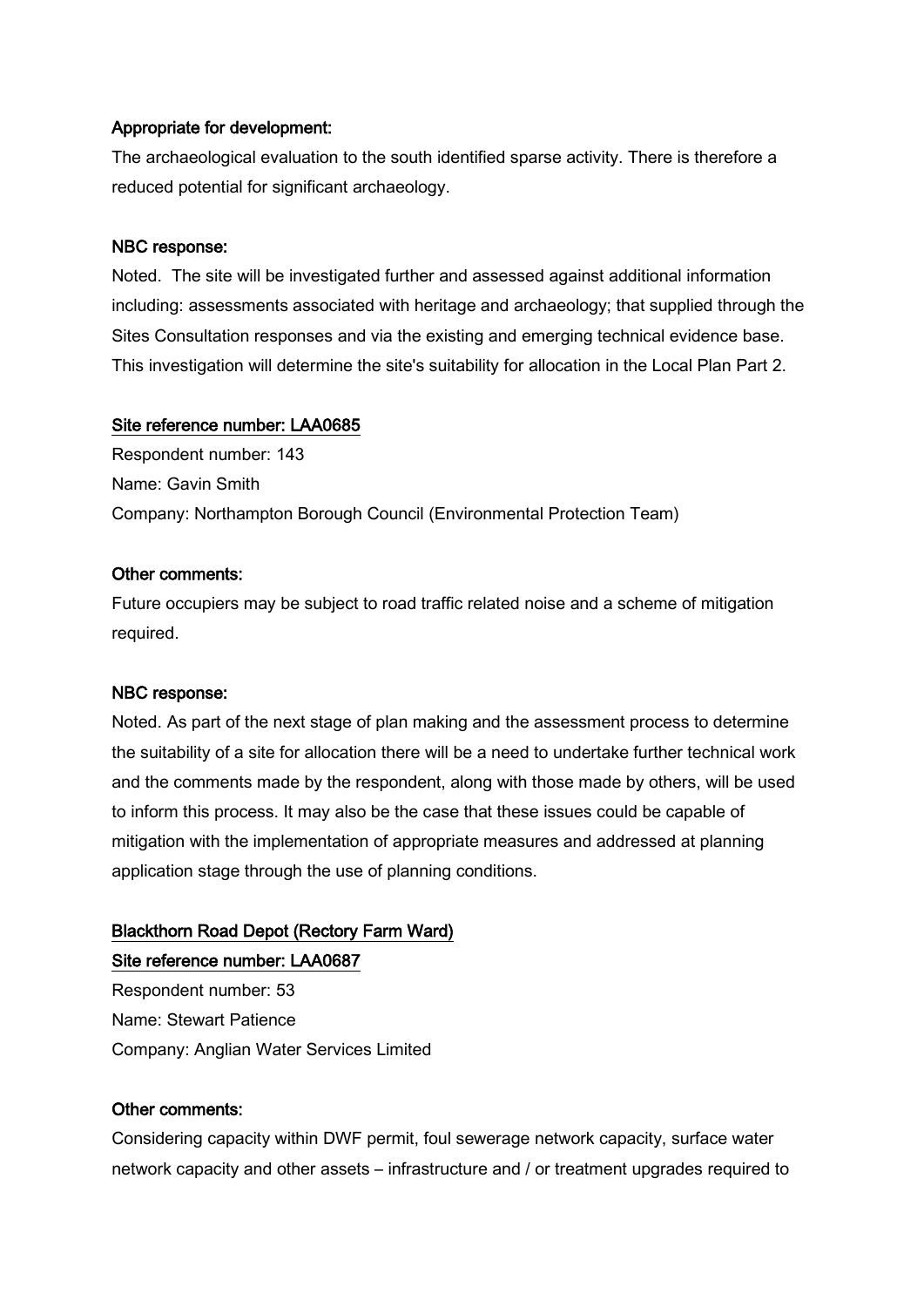serve proposed growth or diversion of assets may be required. Anglian Water will wish to comment further once the location and scale of any development is known. It would be helpful if Anglian Water could be consulted prior to the publication of the submission draft local plan for public consultation.

#### NBC response:

Noted. As part of the next stage of plan making and the assessment process to determine the suitability of a site for allocation there will be a need to undertake further technical work, including in respect of water supply and wastewater treatment, and the comments made by the respondent, along with those made by others, will be used to inform this process.

### Boothville Middle School, Esher Court (Westone Ward)

Site reference number: LAA0688 Respondent number: 53 Name: Stewart Patience Company: Anglian Water Services Limited

#### Other comments:

Considering capacity within DWF permit, foul sewerage network capacity, surface water network capacity and other assets - major constraints to provision of infrastructure and / or treatment to serve proposed growth. Anglian Water will wish to comment further once the location and scale of any development is known. It would be helpful if Anglian Water could be consulted prior to the publication of the submission draft local plan for public consultation.

#### NBC response:

Noted. As part of the next stage of plan making and the assessment process to determine the suitability of a site for allocation there will be a need to undertake further technical work, including in respect of water supply and wastewater treatment, and the comments made by the respondent, along with those made by others, will be used to inform this process.

## Nene Enterprise Centre, Freehold Street (Trinity Ward) Site reference number: LAA0689

Respondent number: 53 Name: Stewart Patience Company: Anglian Water Services Limited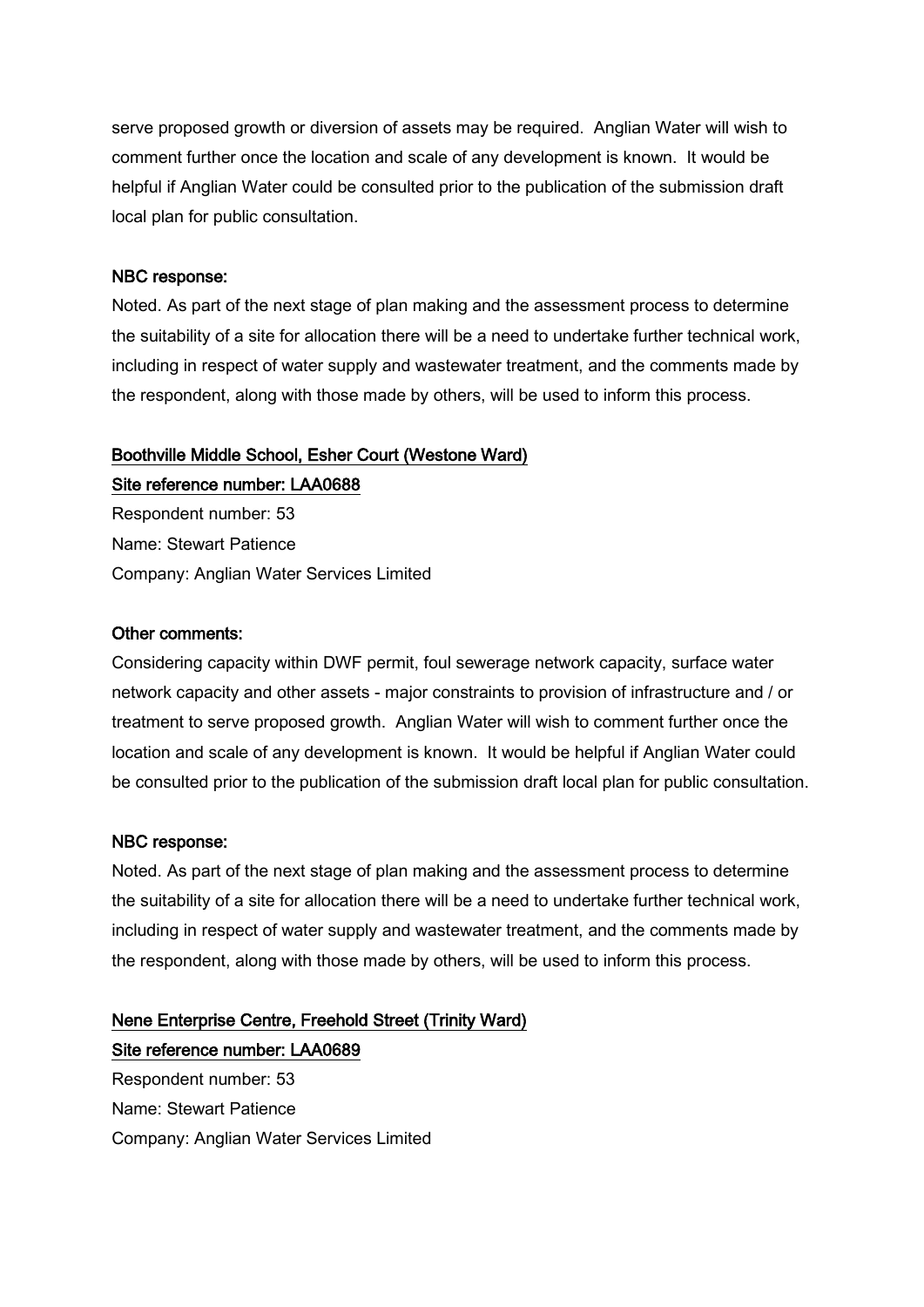#### Other comments:

Considering capacity within DWF permit, foul sewerage network capacity, surface water network capacity and other assets - major constraints to provision of infrastructure and / or treatment to serve proposed growth. Anglian Water will wish to comment further once the location and scale of any development is known. It would be helpful if Anglian Water could be consulted prior to the publication of the submission draft local plan for public consultation.

#### NBC response:

Noted. As part of the next stage of plan making and the assessment process to determine the suitability of a site for allocation there will be a need to undertake further technical work, including in respect of water supply and wastewater treatment, and the comments made by the respondent, along with those made by others, will be used to inform this process.

#### Site reference number: LAA0689

Respondent number: 122 Name: Lesley-Ann Mather Company: NCC

#### Appropriate for development:

No known archaeological potential

#### NBC response:

Noted.

#### Site reference number: LAA0689

Respondent number: 126 Name: Rosamund Worrall Company: Historic England

#### Other comments:

The SA raises an 'uncertainty outcome' in respect of this site and suggest further work is required prior to the next iteration of the Sites document in order to provide clarity about any potential impact on the historic environment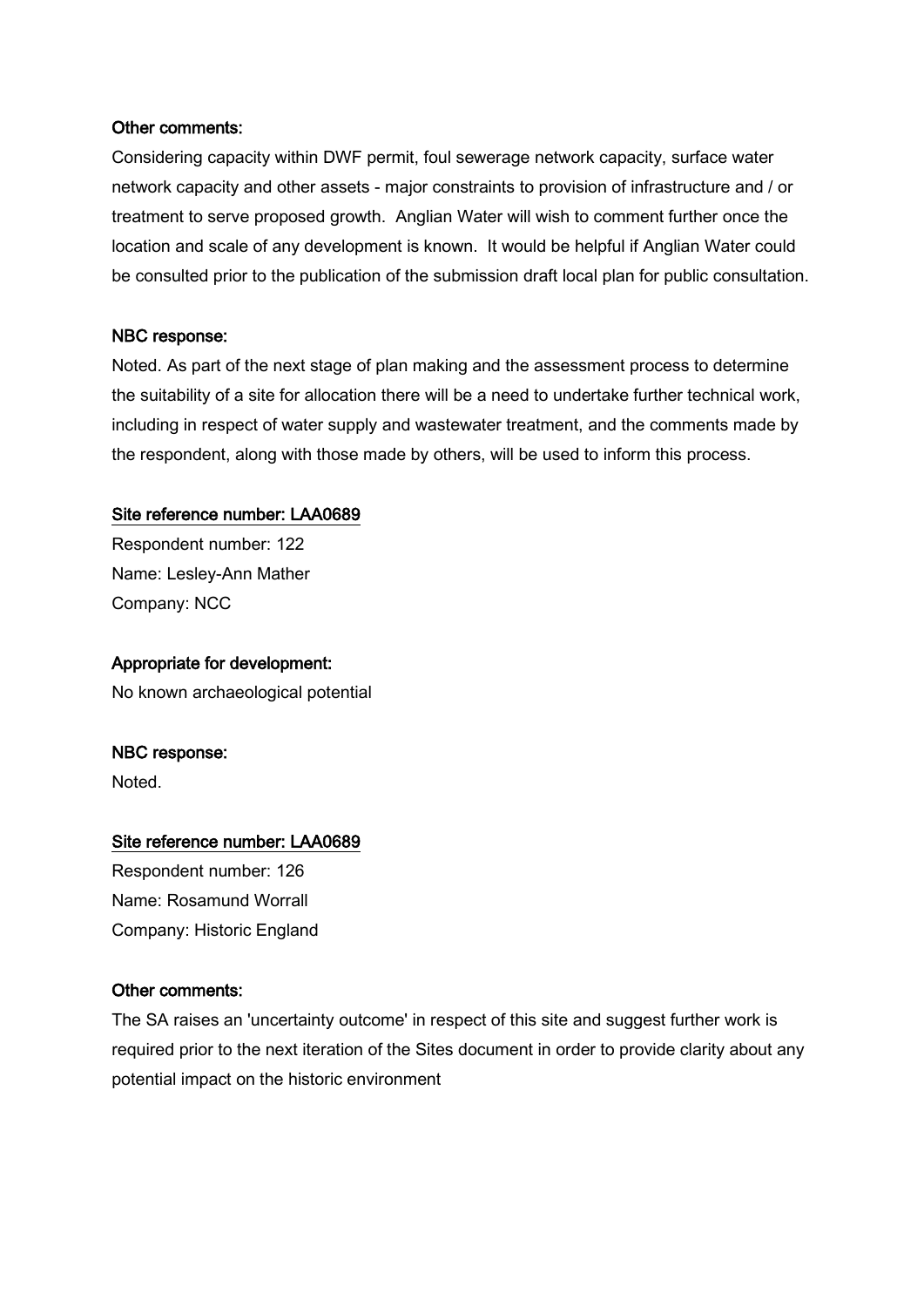Noted. As part of the next stage of plan making and the assessment process to determine the suitability of a site for allocation there will be a need to undertake further technical work, including in respect of heritage and archaeology, and the comments made by the respondent, along with those made by others, will be used to inform this process. This will also inform the next iteration of the SA.

#### Site reference number: LAA0689

Respondent number: 143 Name: Gavin Smith Company: Northampton Borough Council (Environmental Protection Team)

#### Other comments:

The site is potentially contaminated via either past historic use or natural contamination and will require investigation to determine if it is suitable for residential end use. An environment noise assessment would be required to determine the impact on future occupiers from existing surrounding land uses. An air quality assessment will also be required.

#### NBC response:

Noted. As part of the next stage of plan making and the assessment process to determine the suitability of a site for allocation there will be a need to undertake further technical work and the comments made by the respondent, along with those made by others, will be used to inform this process. It may also be the case that these issues could be capable of mitigation with the implementation of appropriate measures and addressed at planning application stage through the use of planning conditions.

## Freemasons Hall, Brick Kiln Lane (Trinity Ward) Site reference number: LAA0690

Respondent number: 53 Name: Stewart Patience Company: Anglian Water Services Limited

#### Other comments:

Considering capacity within DWF permit, foul sewerage network capacity, surface water network capacity and other assets - major constraints to provision of infrastructure and / or treatment to serve proposed growth. Anglian Water will wish to comment further once the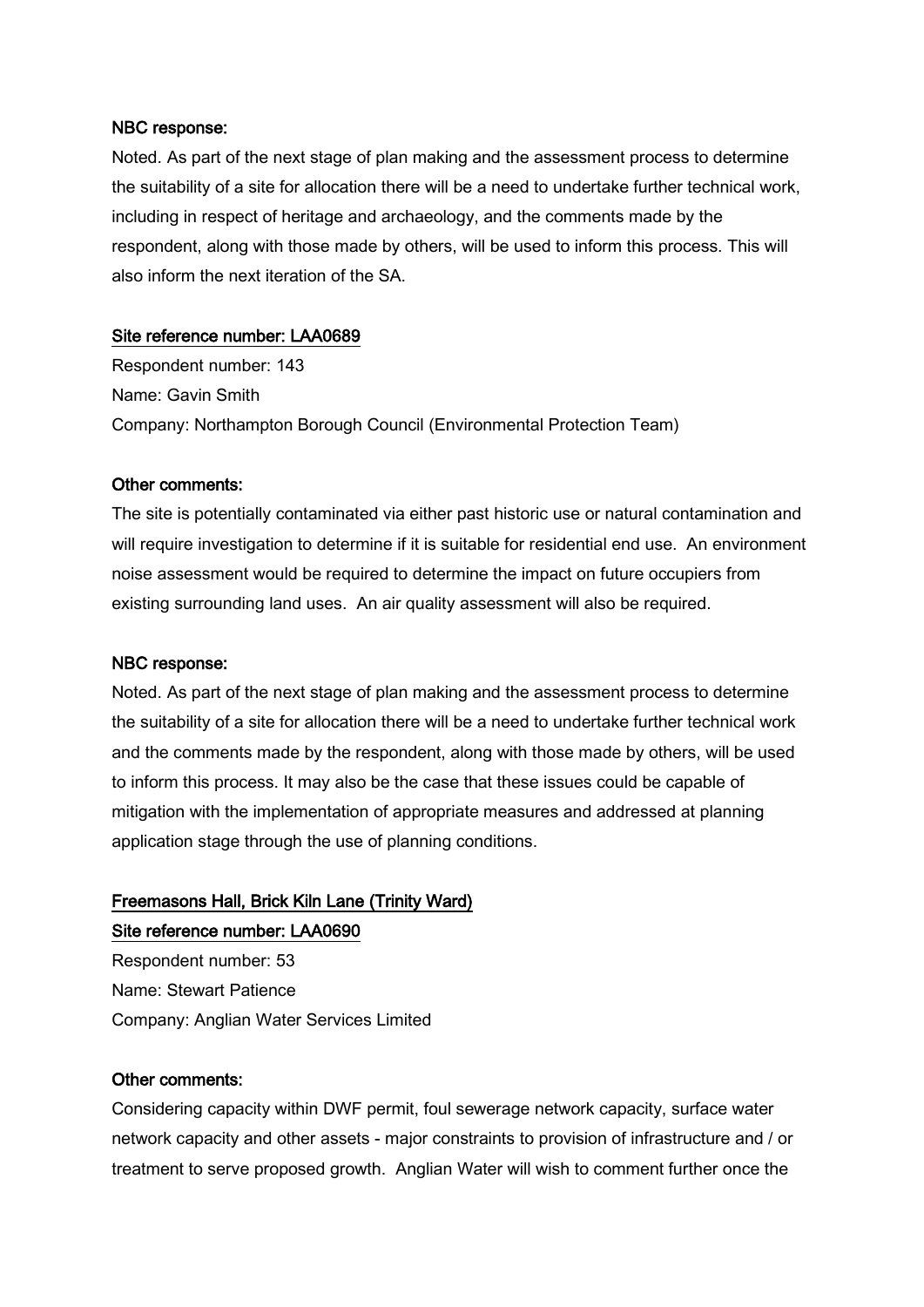location and scale of any development is known. It would be helpful if Anglian Water could be consulted prior to the publication of the submission draft local plan for public consultation.

#### NBC response:

Noted. As part of the next stage of plan making and the assessment process to determine the suitability of a site for allocation there will be a need to undertake further technical work, including in respect of water supply and wastewater treatment, and the comments made by the respondent, along with those made by others, will be used to inform this process.

# Kingsley Park Middle School (Trinity Ward)

Site reference number: LAA0693 Respondent number: 53 Name: Stewart Patience Company: Anglian Water Services Limited

#### Other comments:

Considering capacity within DWF permit, foul sewerage network capacity, surface water network capacity and other assets - major constraints to provision of infrastructure and / or treatment to serve proposed growth. Anglian Water will wish to comment further once the location and scale of any development is known. It would be helpful if Anglian Water could be consulted prior to the publication of the submission draft local plan for public consultation.

#### NBC response:

Noted. As part of the next stage of plan making and the assessment process to determine the suitability of a site for allocation there will be a need to undertake further technical work, including in respect of water supply and wastewater treatment, and the comments made by the respondent, along with those made by others, will be used to inform this process.

## St Matthews Hospital, Kettering Road (Phippsville Ward)

Site reference number: LAA0699 Respondent number: 53 Name: Stewart Patience Company: Anglian Water Services Limited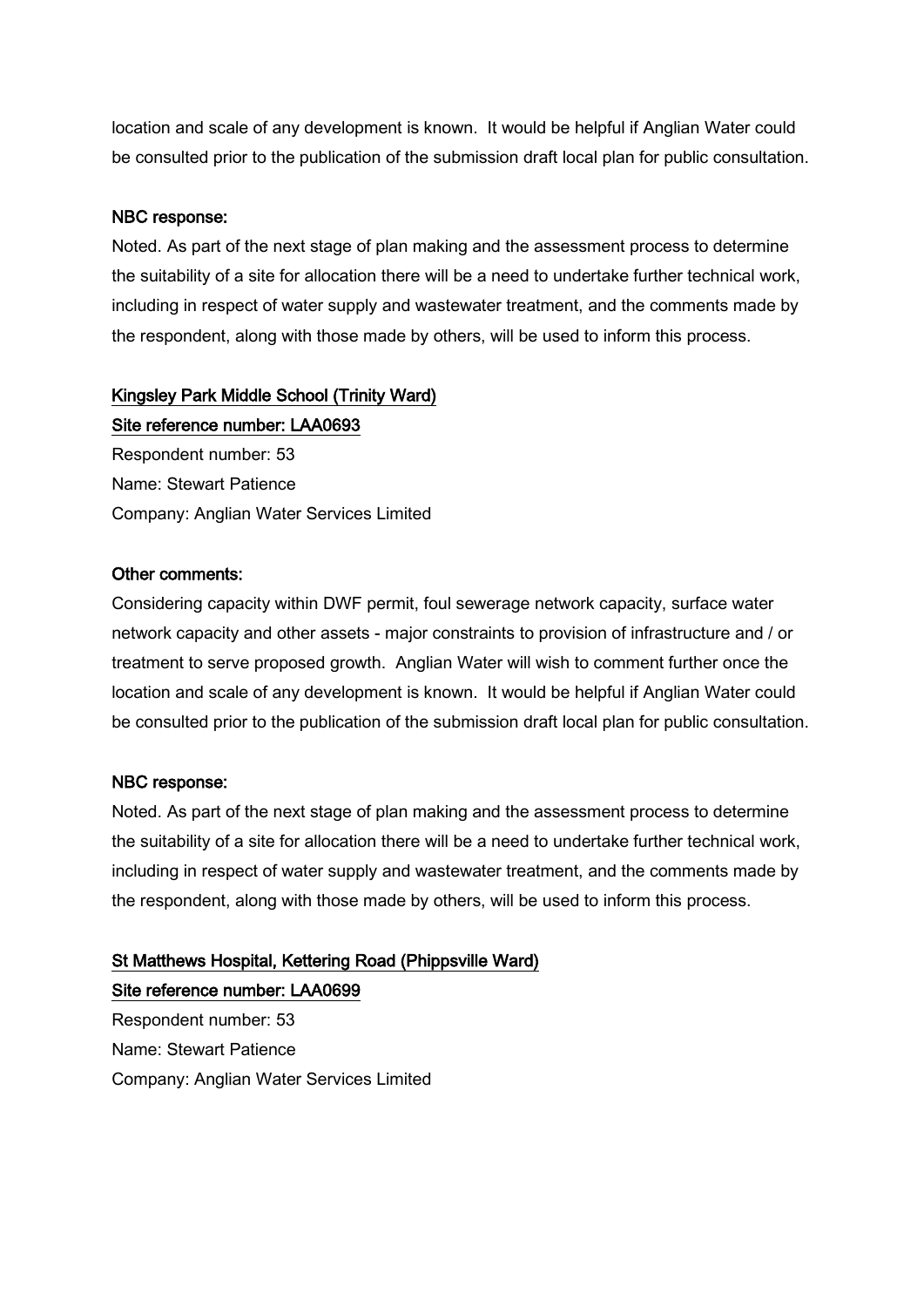#### Other comments:

Considering capacity within DWF permit, foul sewerage network capacity, surface water network capacity and other assets - major constraints to provision of infrastructure and / or treatment to serve proposed growth. Anglian Water will wish to comment further once the location and scale of any development is known. It would be helpful if Anglian Water could be consulted prior to the publication of the submission draft local plan for public consultation.

#### NBC response:

Noted. As part of the next stage of plan making and the assessment process to determine the suitability of a site for allocation there will be a need to undertake further technical work, including in respect of water supply and wastewater treatment, and the comments made by the respondent, along with those made by others, will be used to inform this process.

#### Sayers Motor Factory, Cranbrook Road (Semilong Ward)

Site reference number: LAA0703 Respondent number: 53 Name: Stewart Patience

Company: Anglian Water Services Limited

#### Other comments:

Considering capacity within DWF permit, foul sewerage network capacity, surface water network capacity and other assets – infrastructure and / or treatment upgrades required to serve proposed growth or diversion of assets may be required. Anglian Water will wish to comment further once the location and scale of any development is known. It would be helpful if Anglian Water could be consulted prior to the publication of the submission draft local plan for public consultation.

#### NBC response:

Noted. As part of the next stage of plan making and the assessment process to determine the suitability of a site for allocation there will be a need to undertake further technical work, including in respect of water supply and wastewater treatment, and the comments made by the respondent, along with those made by others, will be used to inform this process.

Degra School, 67 Queens Park Parade (Trinity Ward) Site reference number: LAA0708

Respondent number: 53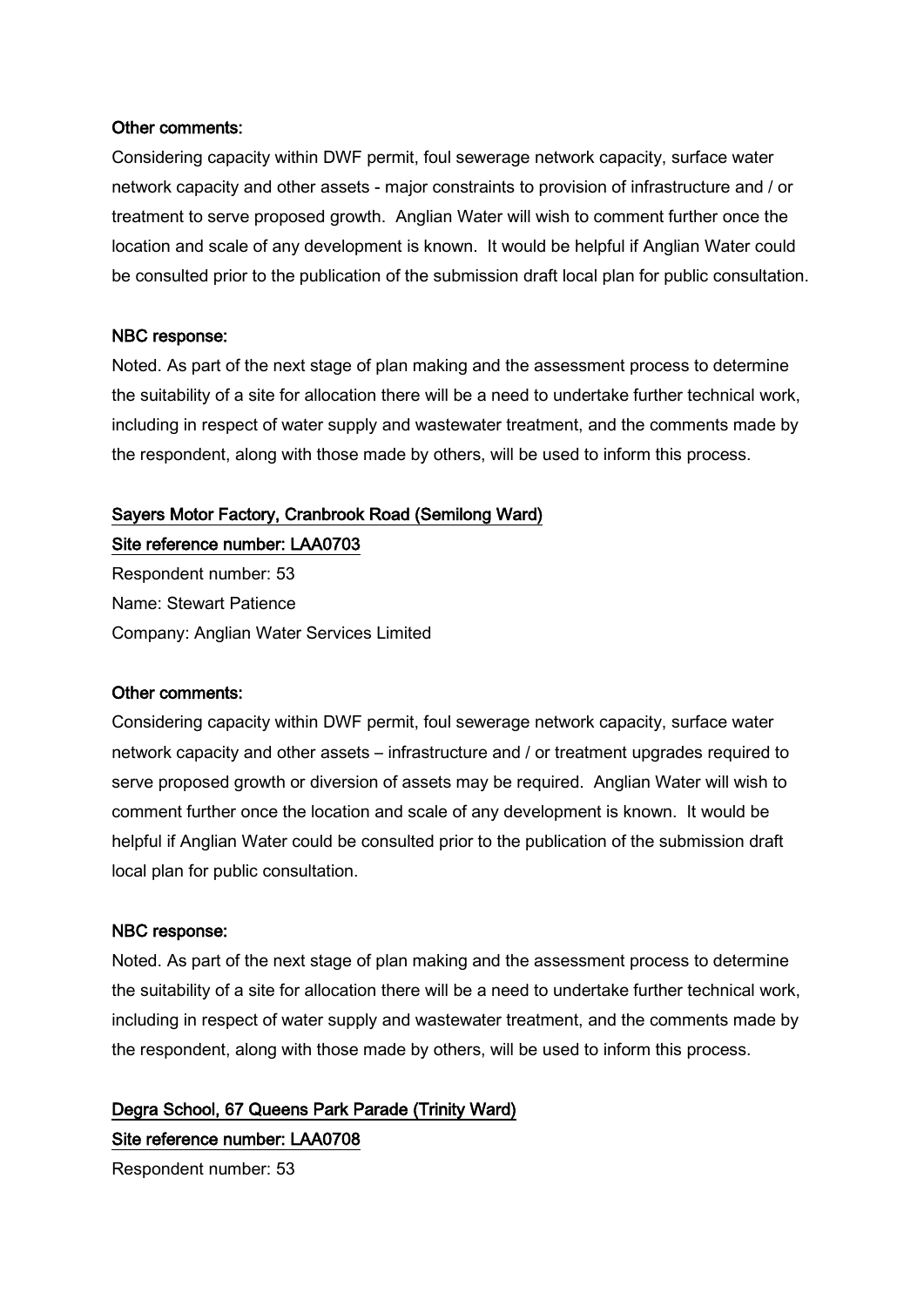Name: Stewart Patience Company: Anglian Water Services Limited

#### Other comments:

Considering capacity within DWF permit, foul sewerage network capacity, surface water network capacity and other assets – infrastructure and / or treatment upgrades required to serve proposed growth or diversion of assets may be required. Anglian Water will wish to comment further once the location and scale of any development is known. It would be helpful if Anglian Water could be consulted prior to the publication of the submission draft local plan for public consultation.

#### NBC response:

Noted. As part of the next stage of plan making and the assessment process to determine the suitability of a site for allocation there will be a need to undertake further technical work, including in respect of water supply and wastewater treatment, and the comments made by the respondent, along with those made by others, will be used to inform this process.

#### Motorvogue, Kingsthorpe Road (Semilong Ward)

#### Site reference number: LAA0709

Respondent number: 53 Name: Stewart Patience Company: Anglian Water Services Limited

#### Other comments:

Considering capacity within DWF permit, foul sewerage network capacity, surface water network capacity and other assets – infrastructure and / or treatment upgrades required to serve proposed growth or diversion of assets may be required. Anglian Water will wish to comment further once the location and scale of any development is known. It would be helpful if Anglian Water could be consulted prior to the publication of the submission draft local plan for public consultation.

#### NBC response:

Noted. As part of the next stage of plan making and the assessment process to determine the suitability of a site for allocation there will be a need to undertake further technical work, including in respect of water supply and wastewater treatment, and the comments made by the respondent, along with those made by others, will be used to inform this process.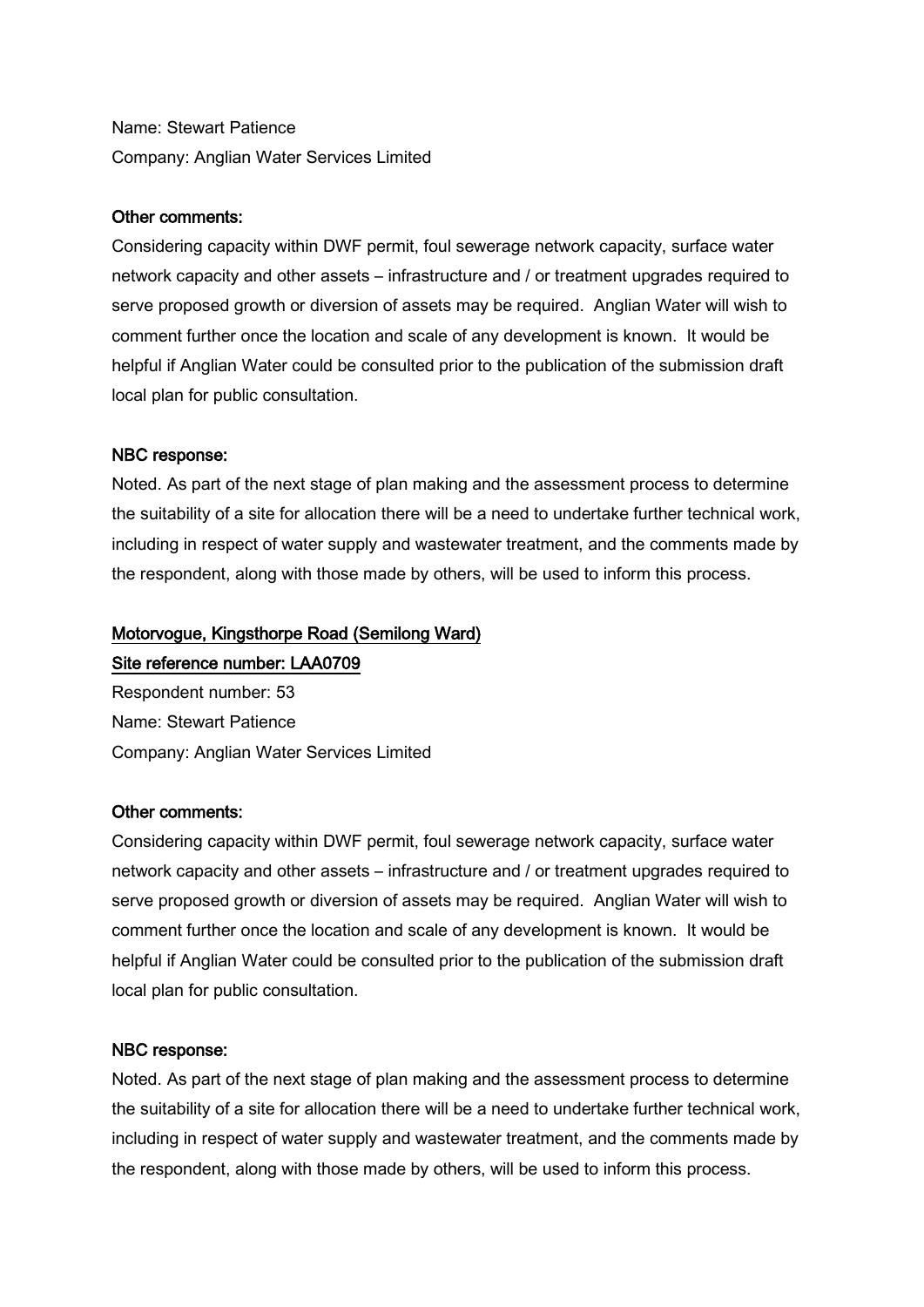# Billing Arbours, Heather Lane (Brookside Ward) Site reference number: LAA0711

Respondent number: 53 Name: Stewart Patience Company: Anglian Water Services Limited

## Other comments:

Considering capacity within DWF permit, foul sewerage network capacity, surface water network capacity and other assets - major constraints to provision of infrastructure and / or treatment to serve proposed growth. Anglian Water will wish to comment further once the location and scale of any development is known. It would be helpful if Anglian Water could be consulted prior to the publication of the submission draft local plan for public consultation.

# NBC response:

Noted. As part of the next stage of plan making and the assessment process to determine the suitability of a site for allocation there will be a need to undertake further technical work, including in respect of water supply and wastewater treatment, and the comments made by the respondent, along with those made by others, will be used to inform this process.

# Wyevale Garden Centre, Newport Pagnell Road (Nene Valley Ward)

Site reference number: LAA0716 Respondent number: 53

Name: Stewart Patience Company: Anglian Water Services Limited

# Other comments:

Considering capacity within DWF permit, foul sewerage network capacity, surface water network capacity and other assets - major constraints to provision of infrastructure and / or treatment to serve proposed growth. Anglian Water will wish to comment further once the location and scale of any development is known. It would be helpful if Anglian Water could be consulted prior to the publication of the submission draft local plan for public consultation.

## NBC response:

Noted. As part of the next stage of plan making and the assessment process to determine the suitability of a site for allocation there will be a need to undertake further technical work,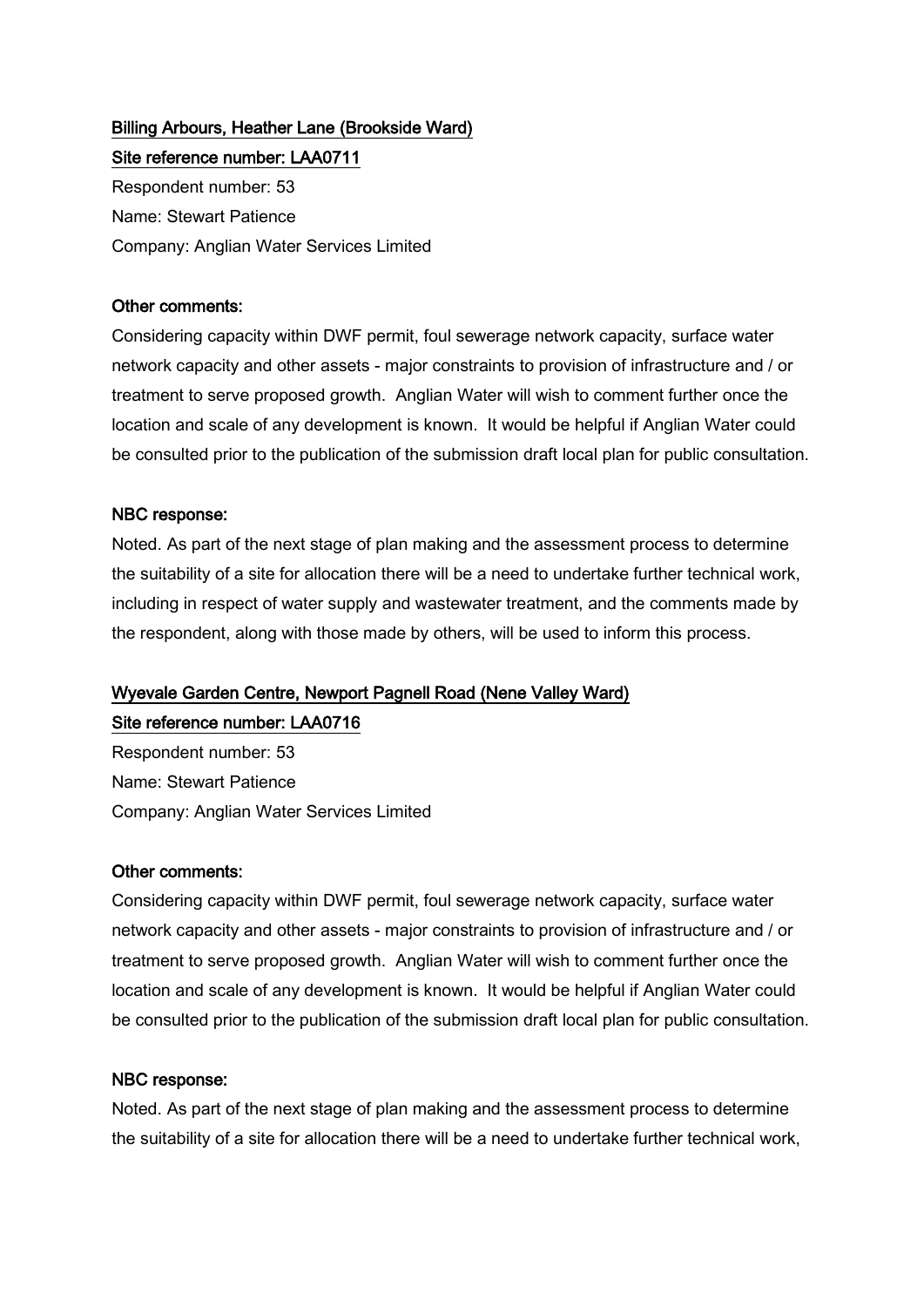including in respect of water supply and wastewater treatment, and the comments made by the respondent, along with those made by others, will be used to inform this process.

# Wootton Trading Estate, Newport Pagnell Road (Nene Valley Ward) Site reference number: LAA0717

Respondent number: 53 Name: Stewart Patience Company: Anglian Water Services Limited

## Other comments:

Considering capacity within DWF permit, foul sewerage network capacity, surface water network capacity and other assets - major constraints to provision of infrastructure and / or treatment to serve proposed growth. Anglian Water will wish to comment further once the location and scale of any development is known. It would be helpful if Anglian Water could be consulted prior to the publication of the submission draft local plan for public consultation.

# NBC response:

Noted. As part of the next stage of plan making and the assessment process to determine the suitability of a site for allocation there will be a need to undertake further technical work, including in respect of water supply and wastewater treatment, and the comments made by the respondent, along with those made by others, will be used to inform this process.

# Duston Oil Works, Port Road (New Duston Ward)

Site reference number: LAA0718 Respondent number: 53 Name: Stewart Patience Company: Anglian Water Services Limited

## Other comments:

Considering capacity within DWF permit, foul sewerage network capacity, surface water network capacity and other assets - major constraints to provision of infrastructure and / or treatment to serve proposed growth. Anglian Water will wish to comment further once the location and scale of any development is known. It would be helpful if Anglian Water could be consulted prior to the publication of the submission draft local plan for public consultation.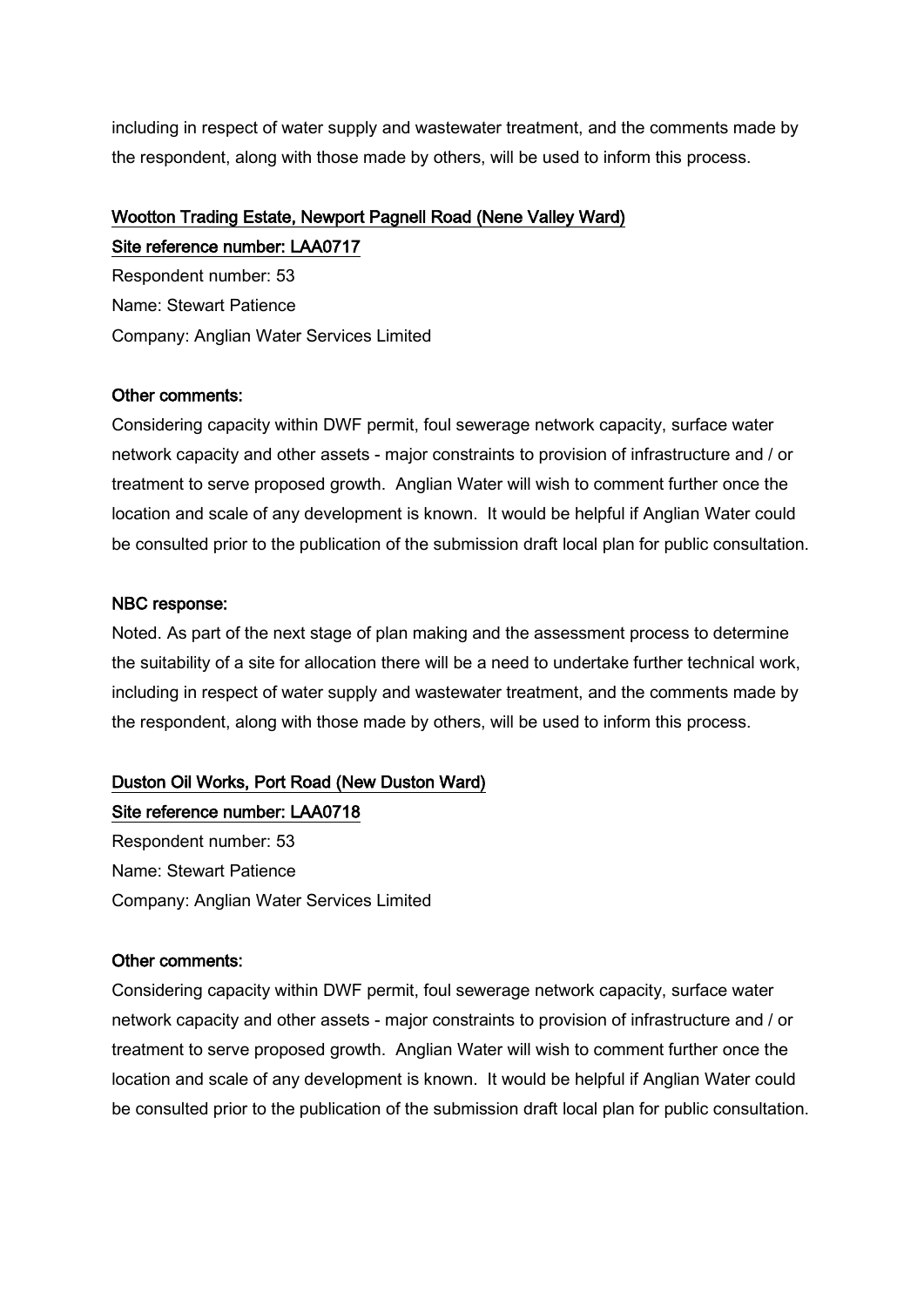Noted. As part of the next stage of plan making and the assessment process to determine the suitability of a site for allocation there will be a need to undertake further technical work, including in respect of water supply and wastewater treatment, and the comments made by the respondent, along with those made by others, will be used to inform this process.

# Car Garage Workshops, 409 Harlestone Road (New Duston Ward)

#### Site reference number: LAA0719

Respondent number: 53 Name: Stewart Patience Company: Anglian Water Services Limited

#### Other comments:

Considering capacity within DWF permit, foul sewerage network capacity, surface water network capacity and other assets - major constraints to provision of infrastructure and / or treatment to serve proposed growth. Anglian Water will wish to comment further once the location and scale of any development is known. It would be helpful if Anglian Water could be consulted prior to the publication of the submission draft local plan for public consultation.

#### NBC response:

Noted. As part of the next stage of plan making and the assessment process to determine the suitability of a site for allocation there will be a need to undertake further technical work, including in respect of water supply and wastewater treatment, and the comments made by the respondent, along with those made by others, will be used to inform this process.

#### Site reference number: LAA0719

Respondent number: 116 Name: John Caswell Company: Duston Parish Council

#### Appropriate for development:

Whilst Duston Parish Council has not formally adopted a position regarding the development of these sites, members of the Council have discussed the issues around the development of these and other areas identified for development in and around Duston, and no objections were raised. No other sites have been identified and no sites have been suggested that are currently listed as not being taken forward for further consideration. Would like there to be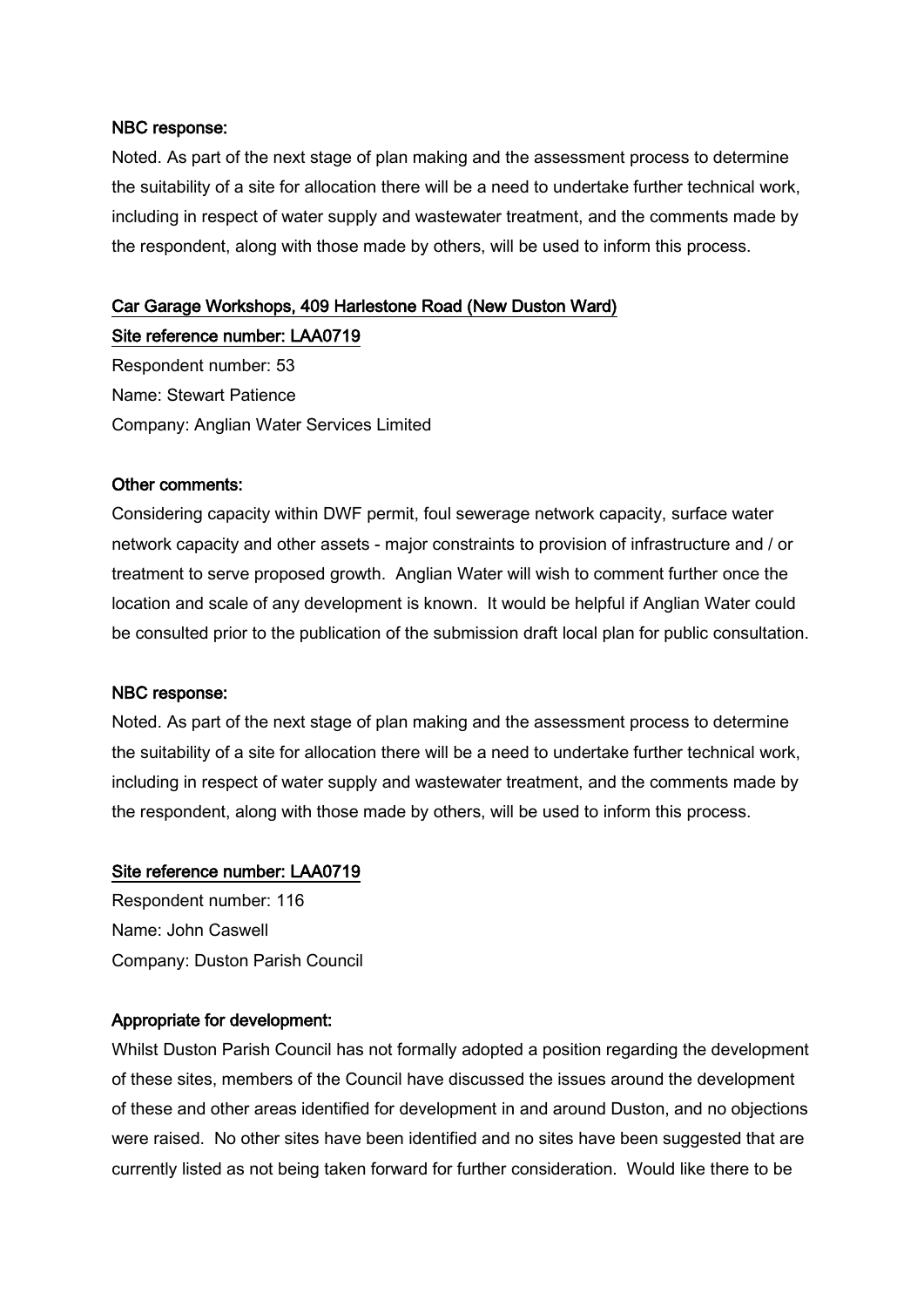closer consultation between Northampton Borough Council and Duston Parish Council on this, and future planning applications.

### NBC response:

Noted. Duston Parish Council is a consultee on the local plan database and the development management database and will continue to be consulted on the progression of the local plan and relevant planning applications.

#### Site reference number: LAA0719

Respondent number: 122 Name: Lesley-Ann Mather Company: NCC

#### Appropriate for development:

Archaeological potential but could be mitigated

#### NBC response:

Noted. As part of the next stage of plan making and the assessment process to determine the suitability of a site for allocation there will be a need to undertake further technical work, including in respect of heritage and archaeology, and the comments made by the respondent, along with those made by others, will be used to inform this process.

## Site reference number: LAA0719

Respondent number: 143 Name: Gavin Smith Company: Northampton Borough Council (Environmental Protection Team)

#### Other comments:

The site is potentially contaminated via either past historic use or natural contamination and will require investigation to determine if it is suitable for residential end use. An environmental noise assessment would be required to determine the noise impact on future occupiers from existing surrounding land uses.

#### NBC response:

Noted. As part of the next stage of plan making and the assessment process to determine the suitability of a site for allocation there will be a need to undertake further technical work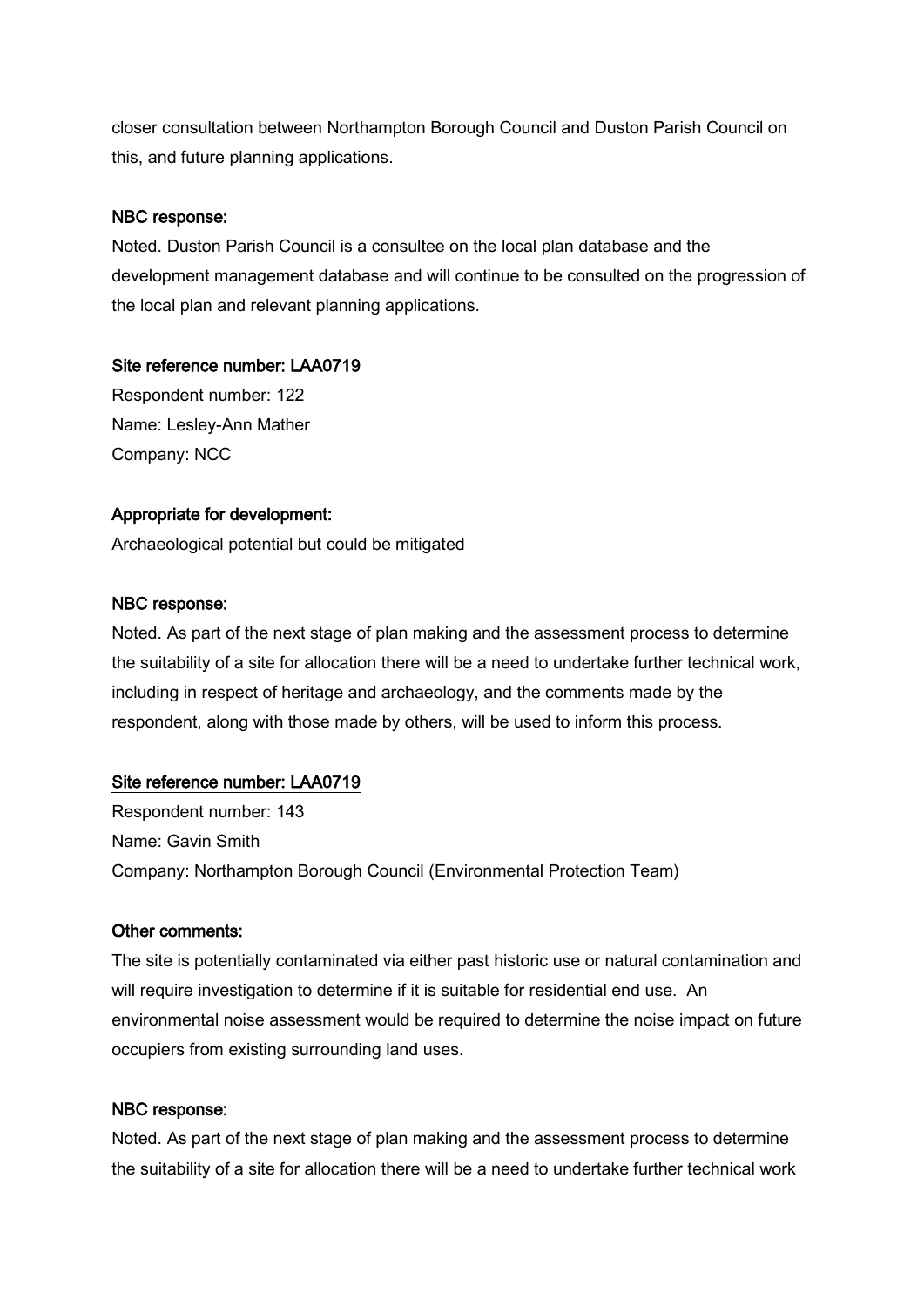and the comments made by the respondent, along with those made by others, will be used to inform this process. It may also be the case that these issues could be capable of mitigation with the implementation of appropriate measures and addressed at planning application stage through the use of planning conditions.

# Ryland Soans Ford Garage, Harlestone Road (New Duston Ward) Site reference number: LAA0720

Respondent number: 53 Name: Stewart Patience Company: Anglian Water Services Limited

#### Other comments:

Considering capacity within DWF permit, foul sewerage network capacity, surface water network capacity and other assets - major constraints to provision of infrastructure and / or treatment to serve proposed growth. Anglian Water will wish to comment further once the location and scale of any development is known. It would be helpful if Anglian Water could be consulted prior to the publication of the submission draft local plan for public consultation.

#### NBC response:

Noted. As part of the next stage of plan making and the assessment process to determine the suitability of a site for allocation there will be a need to undertake further technical work, including in respect of water supply and wastewater treatment, and the comments made by the respondent, along with those made by others, will be used to inform this process.

#### Site reference number: LAA0720

Respondent number: 116 Name: John Caswell Company: Duston Parish Council

## Appropriate for development:

Whilst Duston Parish Council has not formally adopted a position regarding the development of these sites, members of the Council have discussed the issues around the development of these and other areas identified for development in and around Duston, and no objections were raised. No other sites have been identified and no sites have been suggested that are currently listed as not being taken forward for further consideration. Would like there to be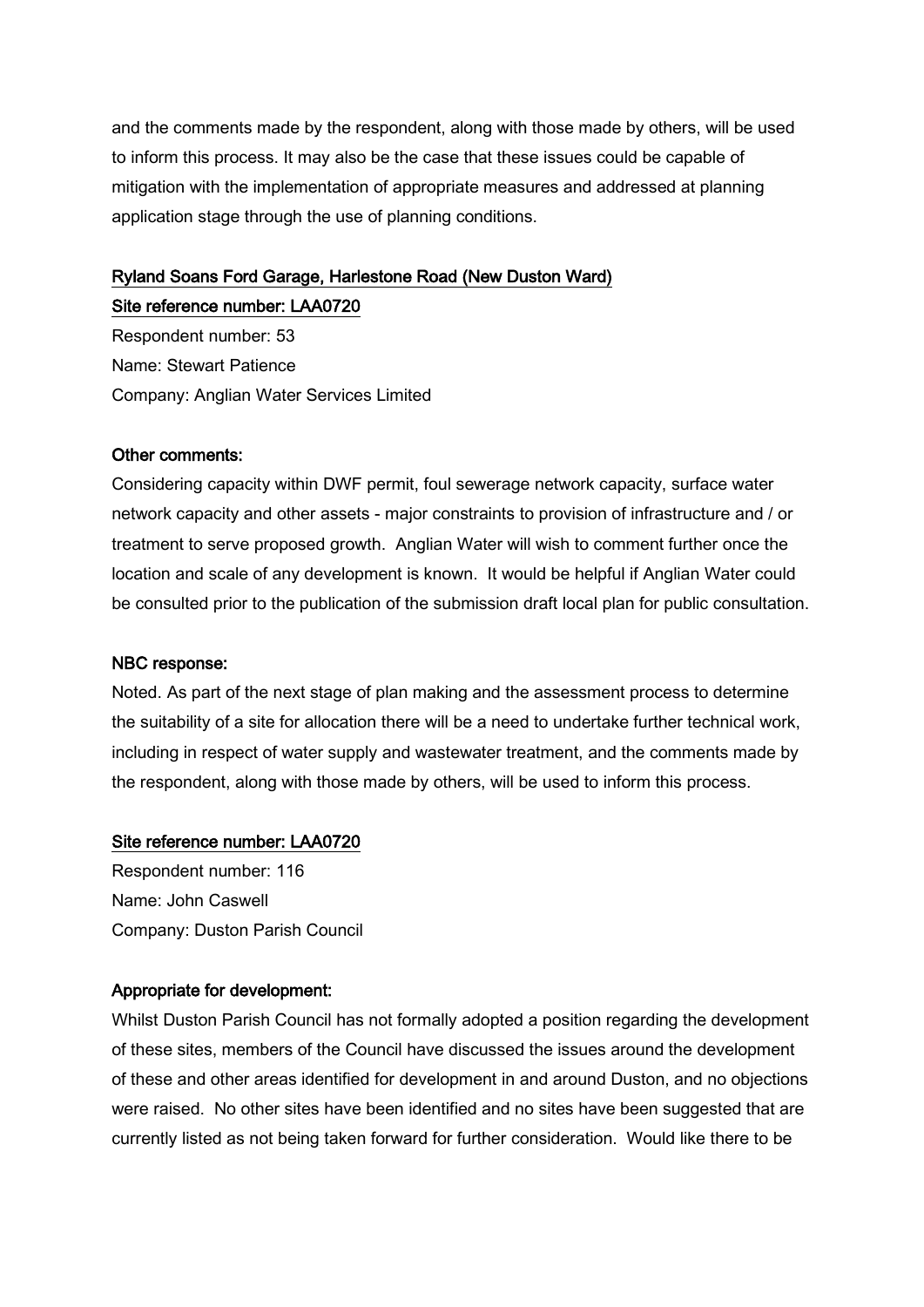closer consultation between Northampton Borough Council and Duston Parish Council on this, and future planning applications.

## NBC response:

Noted. Duston Parish Council is a consultee on the local plan database and the development management database and will continue to be consulted on the progression of the local plan and relevant planning applications.

## Site reference number: LAA0720

Respondent number: 122 Name: Lesley-Ann Mather Company: NCC

# Appropriate for development:

Archaeological potential but could be mitigated

# NBC response:

Noted. As part of the next stage of plan making and the assessment process to determine the suitability of a site for allocation there will be a need to undertake further technical work, including in respect of heritage and archaeology, and the comments made by the respondent, along with those made by others, will be used to inform this process.

# Site reference number: LAA0720

Respondent number: 143 Name: Gavin Smith Company: Northampton Borough Council (Environmental Protection Team)

## Other comments:

The site is potentially contaminated via existing past historic use or natural contamination and will require investigation to determine if it is suitable for residential end use. An environmental noise assessment would be required to determine the noise impact on future occupiers from existing surrounding land uses and road traffic noise.

## NBC response:

Noted. As part of the next stage of plan making and the assessment process to determine the suitability of a site for allocation there will be a need to undertake further technical work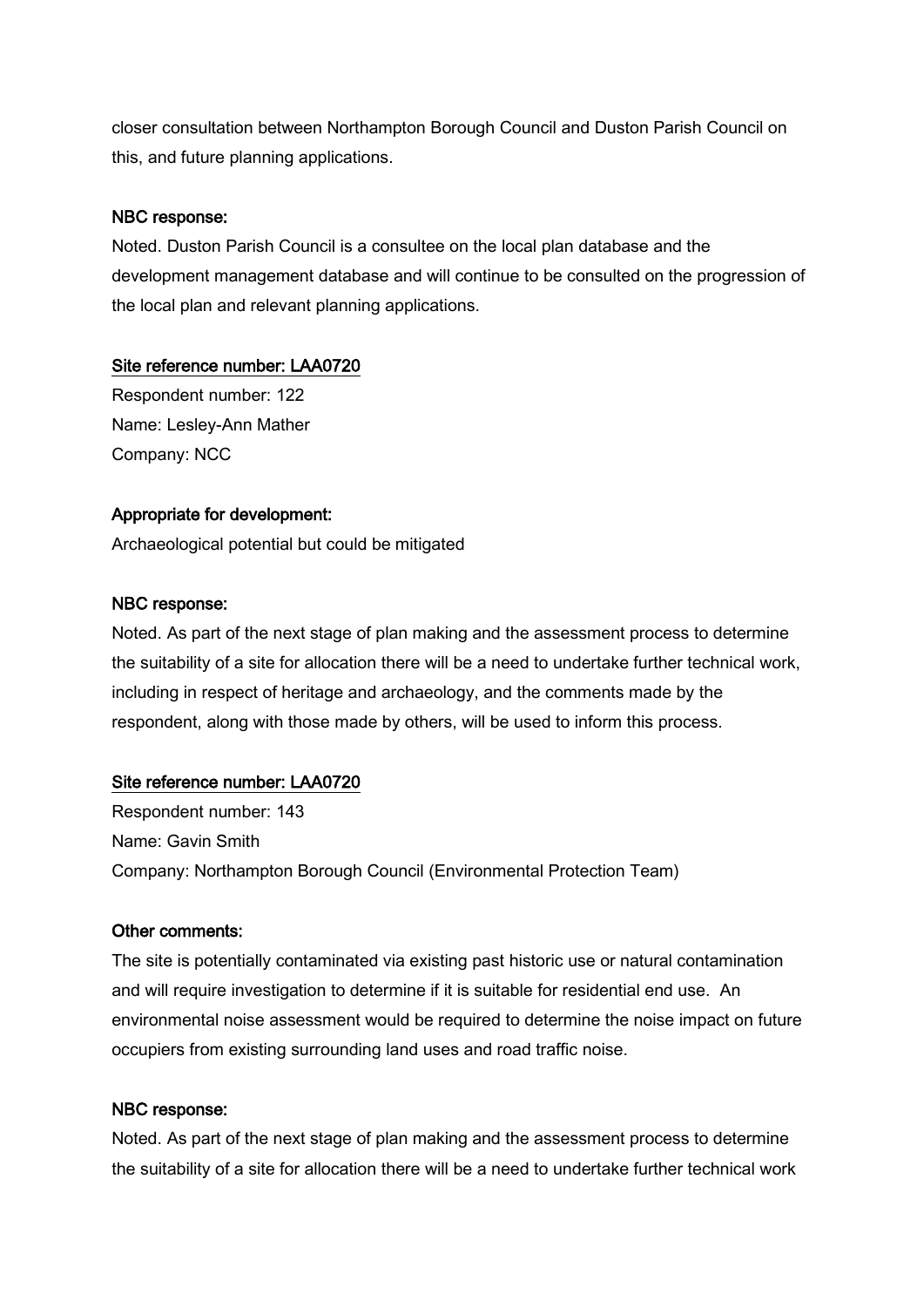and the comments made by the respondent, along with those made by others, will be used to inform this process. It may also be the case that these issues could be capable of mitigation with the implementation of appropriate measures and addressed at planning application stage through the use of planning conditions.

# Plant Nursery, Millway, Duston (Old Duston Ward) Site reference number: LAA0721

Respondent number: 53 Name: Stewart Patience Company: Anglian Water Services Limited

#### Other comments:

Considering capacity within DWF permit, foul sewerage network capacity, surface water network capacity and other assets - major constraints to provision of infrastructure and / or treatment to serve proposed growth. Anglian Water will wish to comment further once the location and scale of any development is known. It would be helpful if Anglian Water could be consulted prior to the publication of the submission draft local plan for public consultation.

#### NBC response:

Noted. As part of the next stage of plan making and the assessment process to determine the suitability of a site for allocation there will be a need to undertake further technical work, including in respect of water supply and wastewater treatment, and the comments made by the respondent, along with those made by others, will be used to inform this process.

#### St Lukes Church, Main Road, Duston (Old Duston Ward)

Site reference number: LAA0722 Respondent number: 53 Name: Stewart Patience Company: Anglian Water Services Limited

#### Other comments:

Considering capacity within DWF permit, foul sewerage network capacity, surface water network capacity and other assets - major constraints to provision of infrastructure and / or treatment to serve proposed growth. Anglian Water will wish to comment further once the location and scale of any development is known. It would be helpful if Anglian Water could be consulted prior to the publication of the submission draft local plan for public consultation.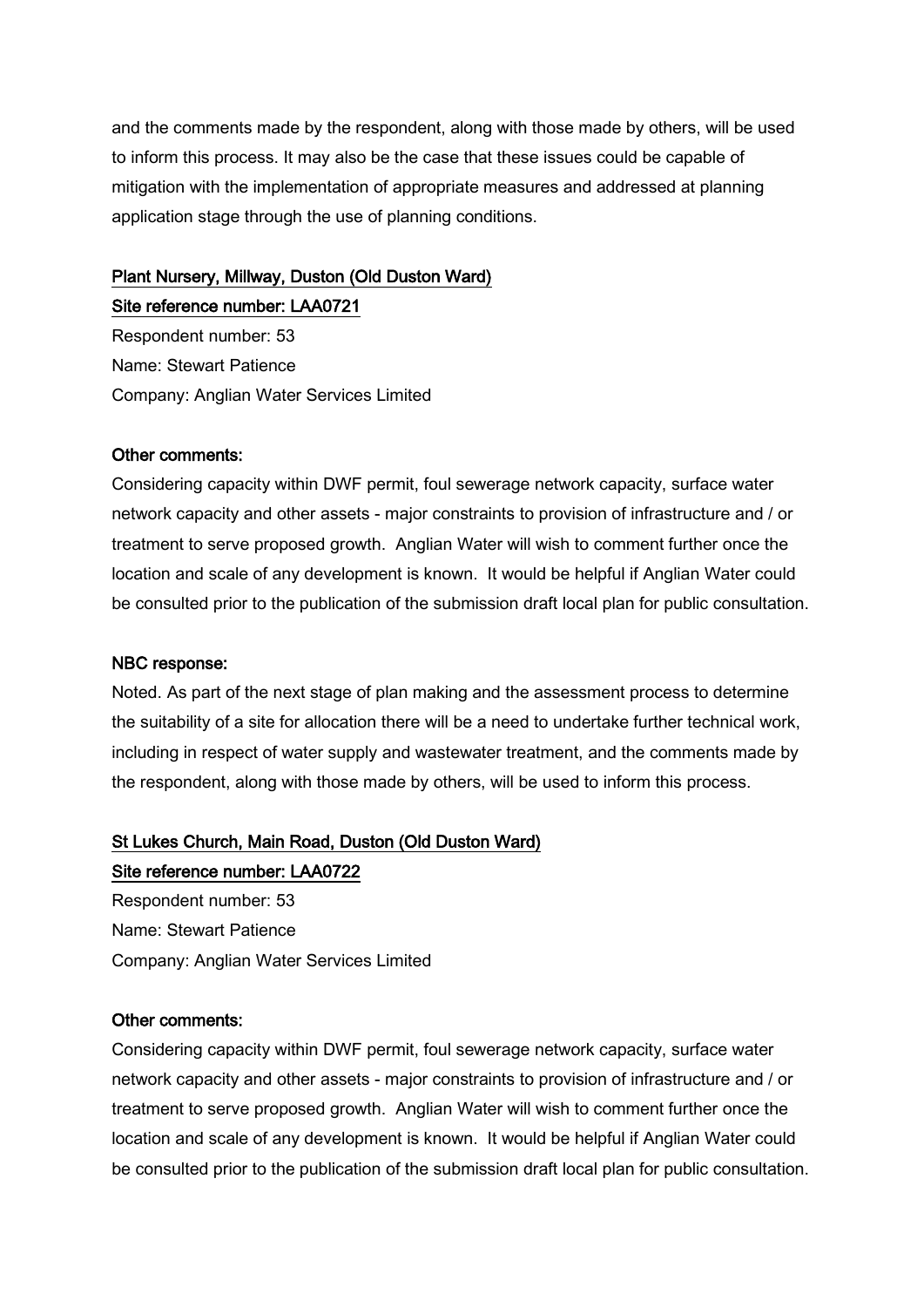Noted. As part of the next stage of plan making and the assessment process to determine the suitability of a site for allocation there will be a need to undertake further technical work, including in respect of water supply and wastewater treatment, and the comments made by the respondent, along with those made by others, will be used to inform this process.

### 62-70 Dunster Road (Castle Ward)

Site reference number: LAA0723

Respondent number: 53 Name: Stewart Patience Company: Anglian Water Services Limited

#### Other comments:

Considering capacity within DWF permit, foul sewerage network capacity, surface water network capacity and other assets – infrastructure and / or treatment upgrades required to serve proposed growth or diversion of assets may be required. Anglian Water will wish to comment further once the location and scale of any development is known. It would be helpful if Anglian Water could be consulted prior to the publication of the submission draft local plan for public consultation.

#### NBC response:

Noted. As part of the next stage of plan making and the assessment process to determine the suitability of a site for allocation there will be a need to undertake further technical work, including in respect of water supply and wastewater treatment, and the comments made by the respondent, along with those made by others, will be used to inform this process.

# Cromwell Centre, Poole Street (Castle Ward) Site reference number: LAA0724

Respondent number: 53 Name: Stewart Patience Company: Anglian Water Services Limited

#### Other comments:

Considering capacity within DWF permit, foul sewerage network capacity, surface water network capacity and other assets - major constraints to provision of infrastructure and / or treatment to serve proposed growth. Anglian Water will wish to comment further once the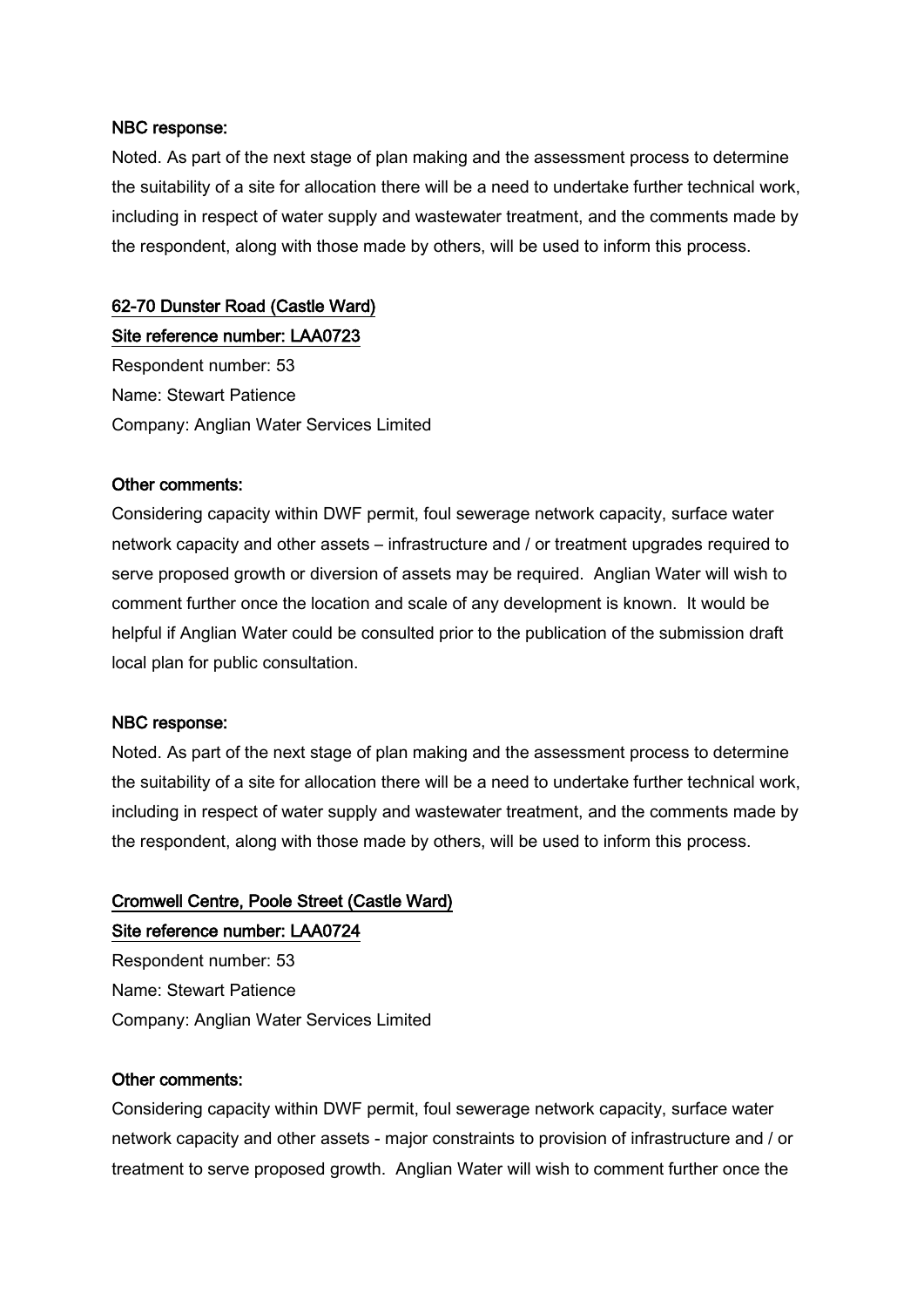location and scale of any development is known. It would be helpful if Anglian Water could be consulted prior to the publication of the submission draft local plan for public consultation.

#### NBC response:

Noted. As part of the next stage of plan making and the assessment process to determine the suitability of a site for allocation there will be a need to undertake further technical work, including in respect of water supply and wastewater treatment, and the comments made by the respondent, along with those made by others, will be used to inform this process.

# 4-5 Cheyne Walk (Castle Ward)

Site reference number: LAA0725

Respondent number: 53 Name: Stewart Patience Company: Anglian Water Services Limited

#### Other comments:

Considering capacity within DWF permit, foul sewerage network capacity, surface water network capacity and other assets - major constraints to provision of infrastructure and / or treatment to serve proposed growth. Anglian Water will wish to comment further once the location and scale of any development is known. It would be helpful if Anglian Water could be consulted prior to the publication of the submission draft local plan for public consultation.

## NBC response:

Noted. As part of the next stage of plan making and the assessment process to determine the suitability of a site for allocation there will be a need to undertake further technical work, including in respect of water supply and wastewater treatment, and the comments made by the respondent, along with those made by others, will be used to inform this process.

3 Cheyne Walk (Castle Ward) Site reference number: LAA0726 Respondent number: 53 Name: Stewart Patience Company: Anglian Water Services Limited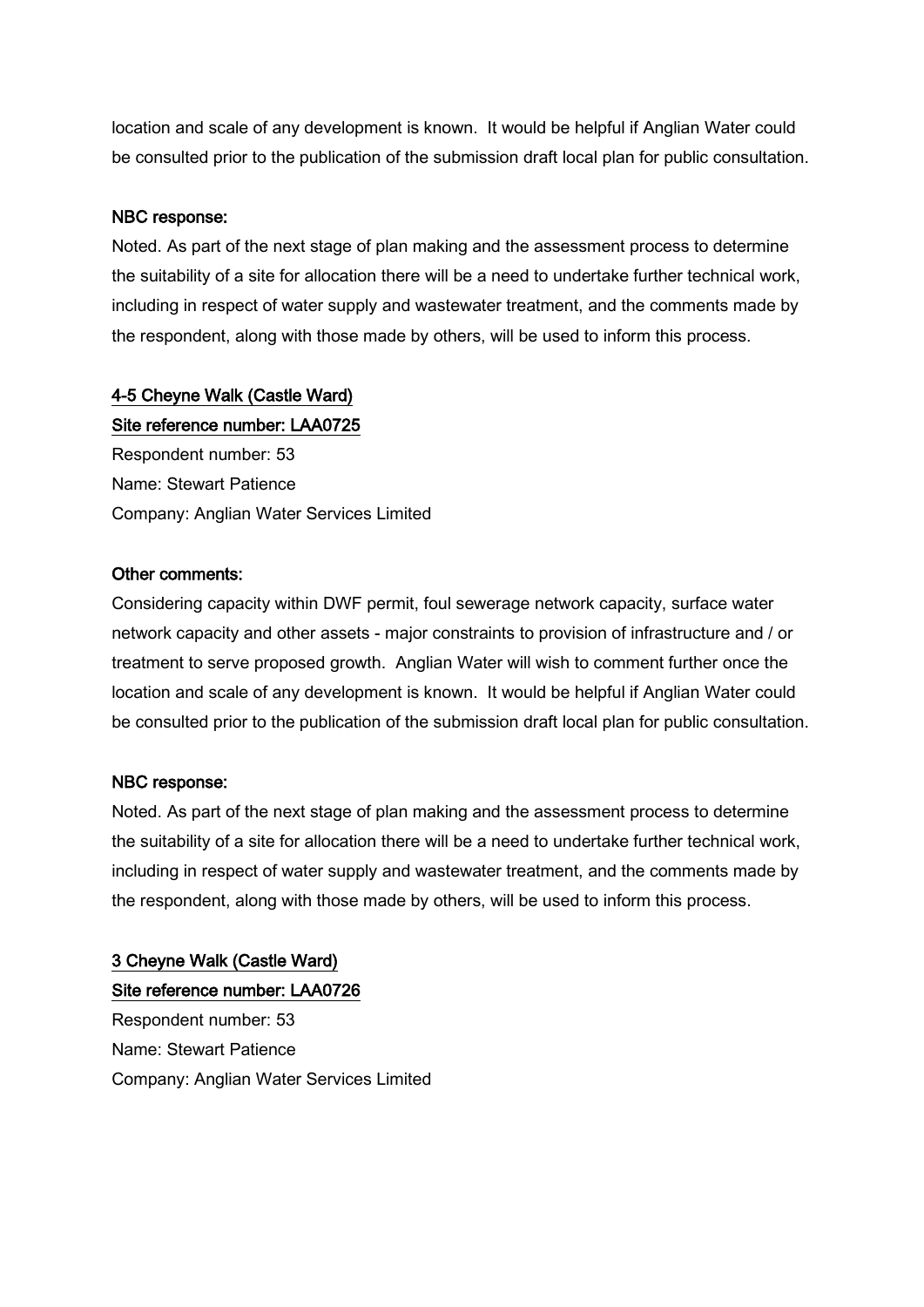#### Other comments:

Considering capacity within DWF permit, foul sewerage network capacity, surface water network capacity and other assets - major constraints to provision of infrastructure and / or treatment to serve proposed growth. Anglian Water will wish to comment further once the location and scale of any development is known. It would be helpful if Anglian Water could be consulted prior to the publication of the submission draft local plan for public consultation.

#### NBC response:

Noted. As part of the next stage of plan making and the assessment process to determine the suitability of a site for allocation there will be a need to undertake further technical work, including in respect of water supply and wastewater treatment, and the comments made by the respondent, along with those made by others, will be used to inform this process.

#### Aquila House, 14 St Giles Terrace (Castle Ward)

Site reference number: LAA0729 Respondent number: 53 Name: Stewart Patience Company: Anglian Water Services Limited

#### Other comments:

Considering capacity within DWF permit, foul sewerage network capacity, surface water network capacity and other assets – infrastructure and / or treatment upgrades required to serve proposed growth or diversion of assets may be required. Anglian Water will wish to comment further once the location and scale of any development is known. It would be helpful if Anglian Water could be consulted prior to the publication of the submission draft local plan for public consultation.

#### NBC response:

Noted. As part of the next stage of plan making and the assessment process to determine the suitability of a site for allocation there will be a need to undertake further technical work, including in respect of water supply and wastewater treatment, and the comments made by the respondent, along with those made by others, will be used to inform this process.

Albion House, Victoria Parade (Castle Ward) Site reference number: LAA0731

Respondent number: 53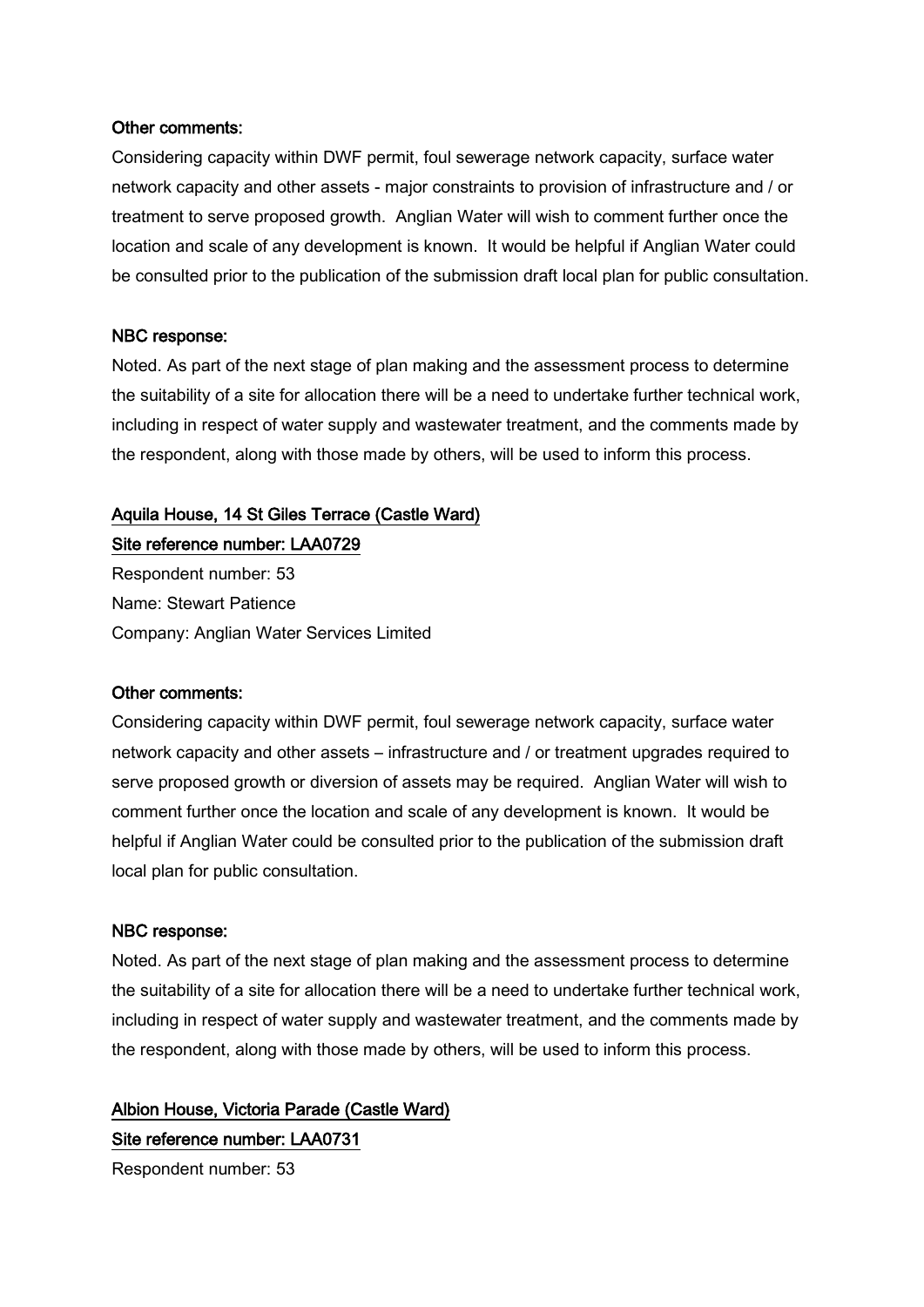Name: Stewart Patience Company: Anglian Water Services Limited

#### Other comments:

Considering capacity within DWF permit, foul sewerage network capacity, surface water network capacity and other assets – infrastructure and / or treatment upgrades required to serve proposed growth or diversion of assets may be required. Anglian Water will wish to comment further once the location and scale of any development is known. It would be helpful if Anglian Water could be consulted prior to the publication of the submission draft local plan for public consultation.

#### NBC response:

Noted. As part of the next stage of plan making and the assessment process to determine the suitability of a site for allocation there will be a need to undertake further technical work, including in respect of water supply and wastewater treatment, and the comments made by the respondent, along with those made by others, will be used to inform this process.

#### Plough Hotel, Victoria Promenade (Castle Ward)

#### Site reference number: LAA0732

Respondent number: 53 Name: Stewart Patience Company: Anglian Water Services Limited

#### Other comments:

Considering capacity within DWF permit, foul sewerage network capacity, surface water network capacity and other assets - major constraints to provision of infrastructure and / or treatment to serve proposed growth. Anglian Water will wish to comment further once the location and scale of any development is known. It would be helpful if Anglian Water could be consulted prior to the publication of the submission draft local plan for public consultation.

#### NBC response:

Noted. As part of the next stage of plan making and the assessment process to determine the suitability of a site for allocation there will be a need to undertake further technical work, including in respect of water supply and wastewater treatment, and the comments made by the respondent, along with those made by others, will be used to inform this process.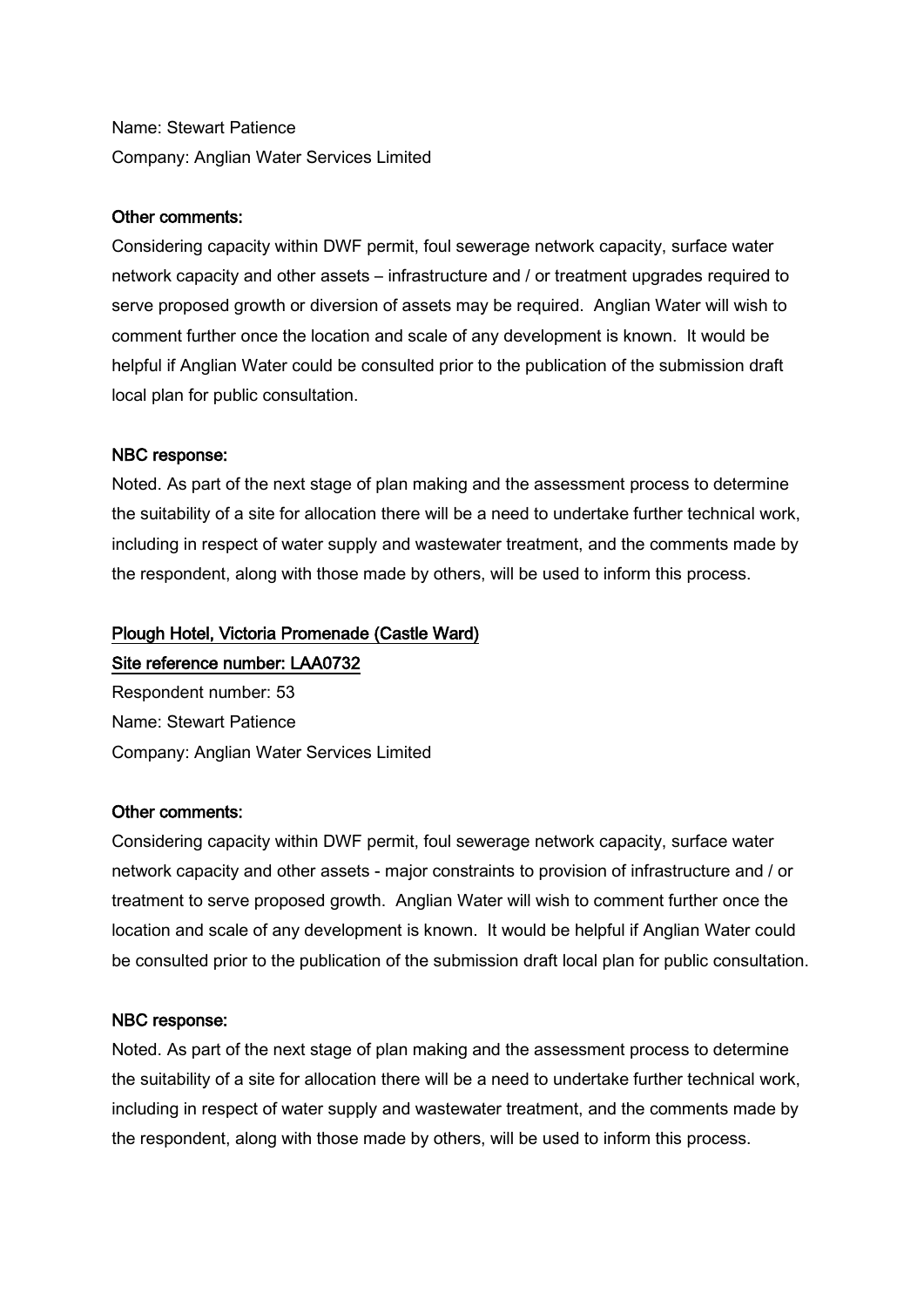# County Hall, George Row (Castle Ward) Site reference number: LAA0733

Respondent number: 53 Name: Stewart Patience Company: Anglian Water Services Limited

### Other comments:

Considering capacity within DWF permit, foul sewerage network capacity, surface water network capacity and other assets – infrastructure and / or treatment upgrades required to serve proposed growth or diversion of assets may be required. Anglian Water will wish to comment further once the location and scale of any development is known. It would be helpful if Anglian Water could be consulted prior to the publication of the submission draft local plan for public consultation.

#### NBC response:

Noted. As part of the next stage of plan making and the assessment process to determine the suitability of a site for allocation there will be a need to undertake further technical work, including in respect of water supply and wastewater treatment, and the comments made by the respondent, along with those made by others, will be used to inform this process.

# Government Offices, Lower Mount (Castle Ward)

## Site reference number: LAA0735

Respondent number: 53 Name: Stewart Patience Company: Anglian Water Services Limited

#### Other comments:

Considering capacity within DWF permit, foul sewerage network capacity, surface water network capacity and other assets - major constraints to provision of infrastructure and / or treatment to serve proposed growth. Anglian Water will wish to comment further once the location and scale of any development is known. It would be helpful if Anglian Water could be consulted prior to the publication of the submission draft local plan for public consultation.

## NBC response:

Noted. As part of the next stage of plan making and the assessment process to determine the suitability of a site for allocation there will be a need to undertake further technical work,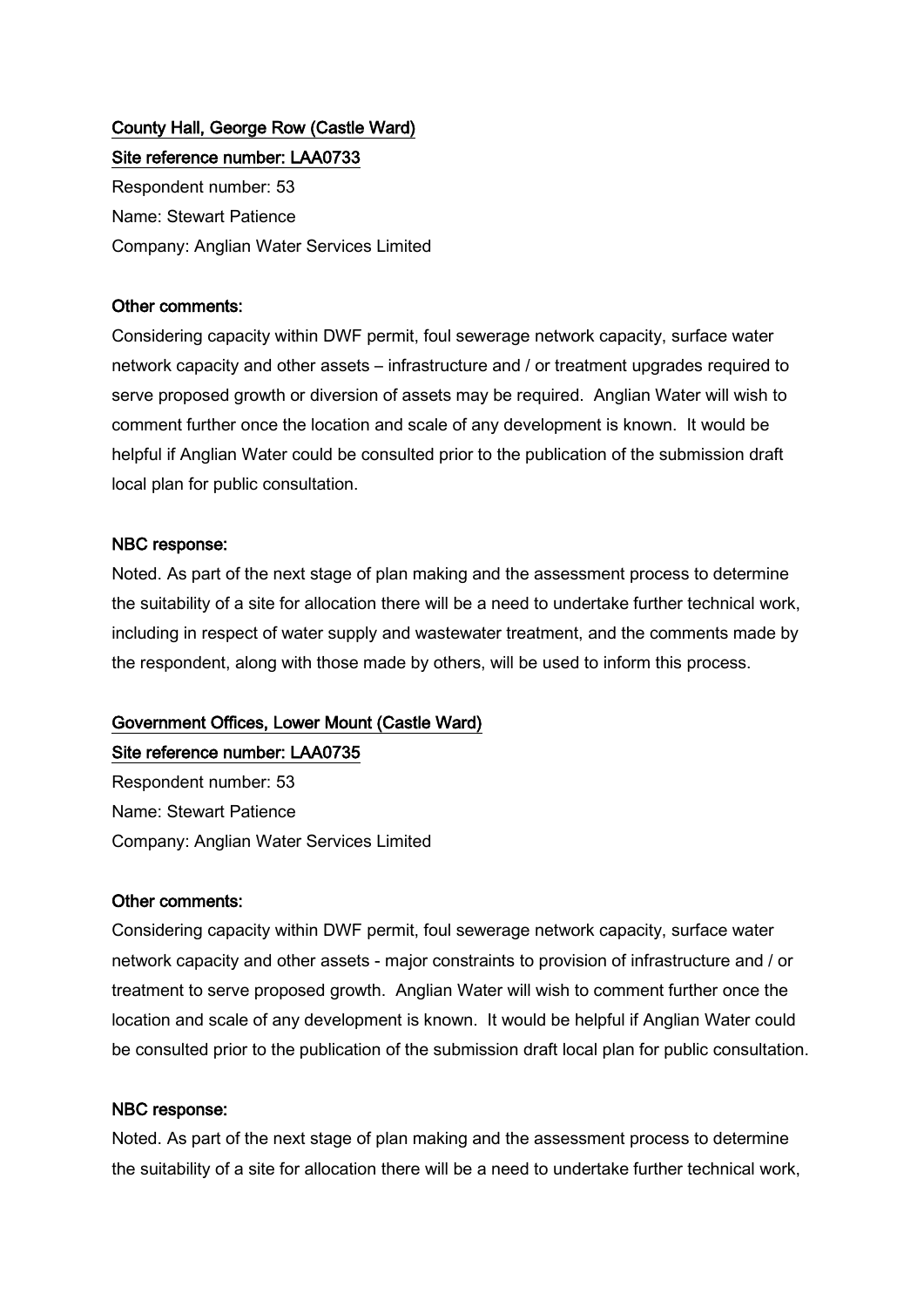including in respect of water supply and wastewater treatment, and the comments made by the respondent, along with those made by others, will be used to inform this process.

# St Michael's Car Park (Castle Ward)

Site reference number: LAA0738 Respondent number: 53 Name: Stewart Patience Company: Anglian Water Services Limited

# Other comments:

Considering capacity within DWF permit, foul sewerage network capacity, surface water network capacity and other assets - major constraints to provision of infrastructure and / or treatment to serve proposed growth. Anglian Water will wish to comment further once the location and scale of any development is known. It would be helpful if Anglian Water could be consulted prior to the publication of the submission draft local plan for public consultation.

# NBC response:

Noted. As part of the next stage of plan making and the assessment process to determine the suitability of a site for allocation there will be a need to undertake further technical work, including in respect of water supply and wastewater treatment, and the comments made by the respondent, along with those made by others, will be used to inform this process.

# Exter Place/Kettering Road (Castle Ward)

Site reference number: LAA0740 Respondent number: 53 Name: Stewart Patience Company: Anglian Water Services Limited

## Other comments:

Considering capacity within DWF permit, foul sewerage network capacity, surface water network capacity and other assets - major constraints to provision of infrastructure and / or treatment to serve proposed growth. Anglian Water will wish to comment further once the location and scale of any development is known. It would be helpful if Anglian Water could be consulted prior to the publication of the submission draft local plan for public consultation.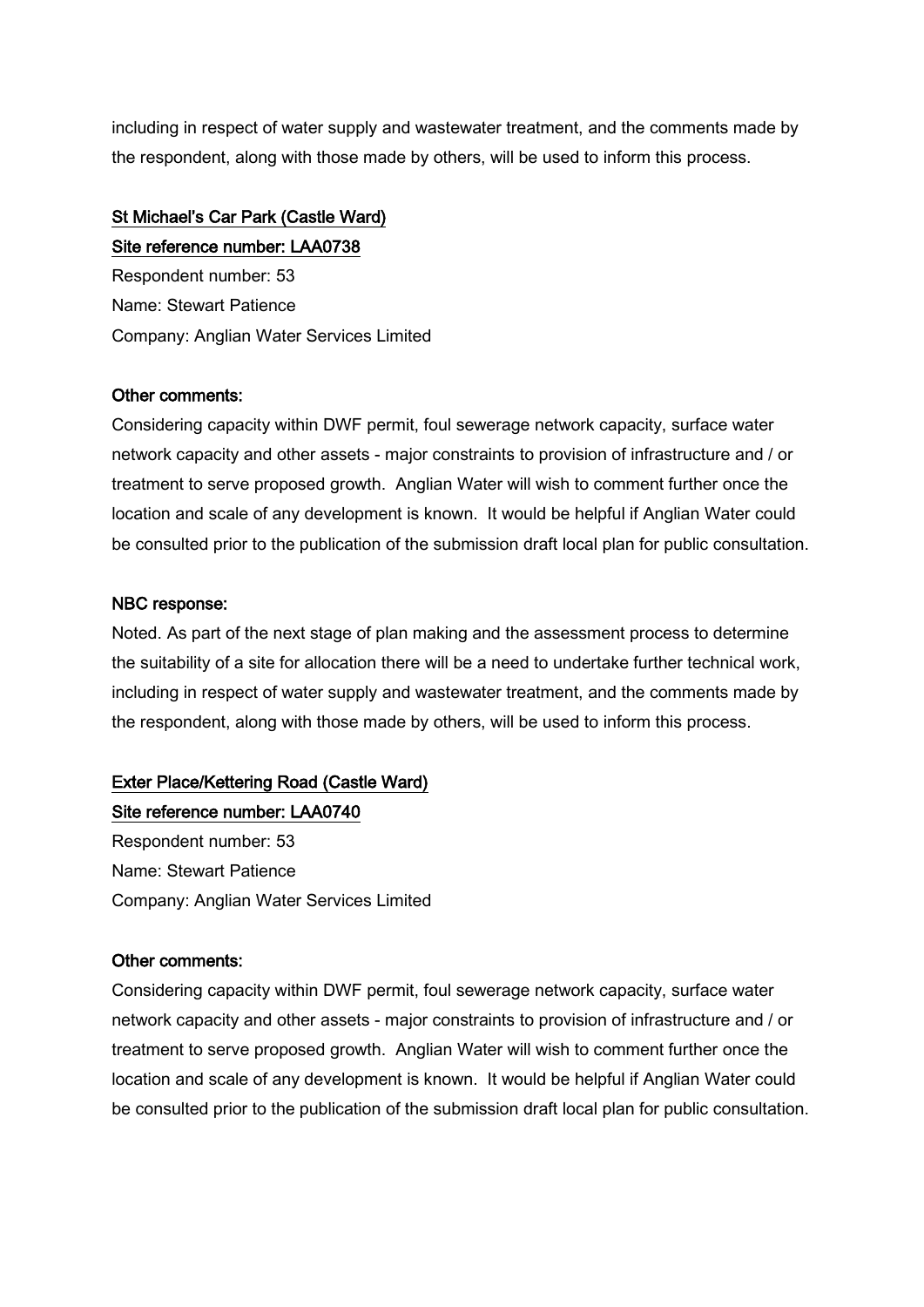Noted. As part of the next stage of plan making and the assessment process to determine the suitability of a site for allocation there will be a need to undertake further technical work, including in respect of water supply and wastewater treatment, and the comments made by the respondent, along with those made by others, will be used to inform this process.

## 111 Kettering Road (upper floors) (Castle Ward)

Site reference number: LAA0741 Respondent number: 53 Name: Stewart Patience Company: Anglian Water Services Limited

#### Other comments:

Considering capacity within DWF permit, foul sewerage network capacity, surface water network capacity and other assets - major constraints to provision of infrastructure and / or treatment to serve proposed growth. Anglian Water will wish to comment further once the location and scale of any development is known. It would be helpful if Anglian Water could be consulted prior to the publication of the submission draft local plan for public consultation.

#### NBC response:

Noted. As part of the next stage of plan making and the assessment process to determine the suitability of a site for allocation there will be a need to undertake further technical work, including in respect of water supply and wastewater treatment, and the comments made by the respondent, along with those made by others, will be used to inform this process.

# The Nene Centre, Bedford Road (Rushmills Ward) Site reference number: LAA0743

Respondent number: 53 Name: Stewart Patience Company: Anglian Water Services Limited

#### Other comments:

Considering capacity within DWF permit, foul sewerage network capacity, surface water network capacity and other assets - major constraints to provision of infrastructure and / or treatment to serve proposed growth. Anglian Water will wish to comment further once the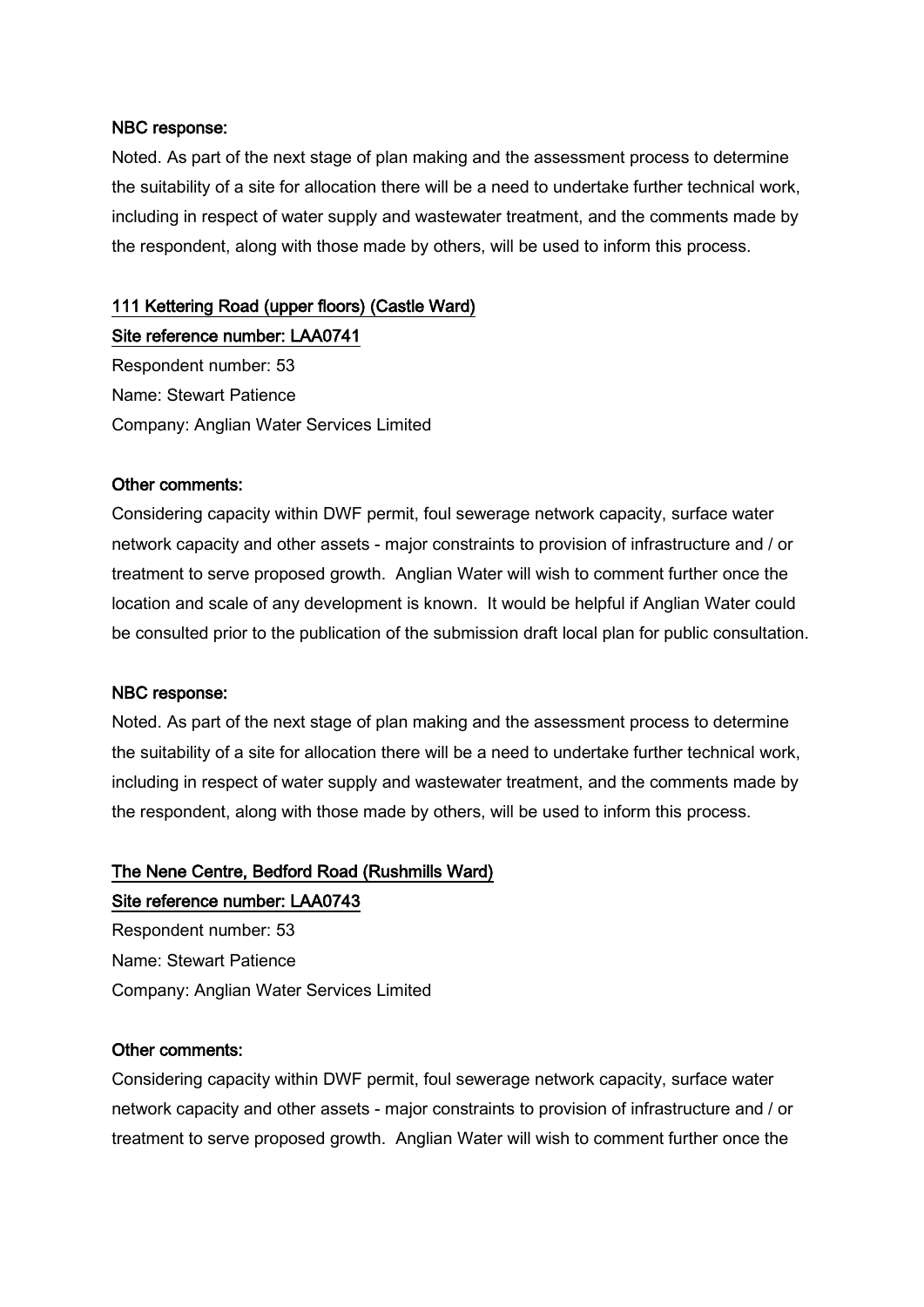location and scale of any development is known. It would be helpful if Anglian Water could be consulted prior to the publication of the submission draft local plan for public consultation.

#### NBC response:

Noted. As part of the next stage of plan making and the assessment process to determine the suitability of a site for allocation there will be a need to undertake further technical work, including in respect of water supply and wastewater treatment, and the comments made by the respondent, along with those made by others, will be used to inform this process.

# The Ridings Arcade, 61-63 St Giles Street (upper floors) (Castle Ward) Site reference number: LAA0744

Respondent number: 53 Name: Stewart Patience Company: Anglian Water Services Limited

#### Other comments:

Considering capacity within DWF permit, foul sewerage network capacity, surface water network capacity and other assets - major constraints to provision of infrastructure and / or treatment to serve proposed growth. Anglian Water will wish to comment further once the location and scale of any development is known. It would be helpful if Anglian Water could be consulted prior to the publication of the submission draft local plan for public consultation.

#### NBC response:

Noted. As part of the next stage of plan making and the assessment process to determine the suitability of a site for allocation there will be a need to undertake further technical work, including in respect of water supply and wastewater treatment, and the comments made by the respondent, along with those made by others, will be used to inform this process.

#### Site reference number: LAA0744

Respondent number: 122 Name: Lesley-Ann Mather Company: NCC

#### Appropriate for development:

Upper floors no archaeological impact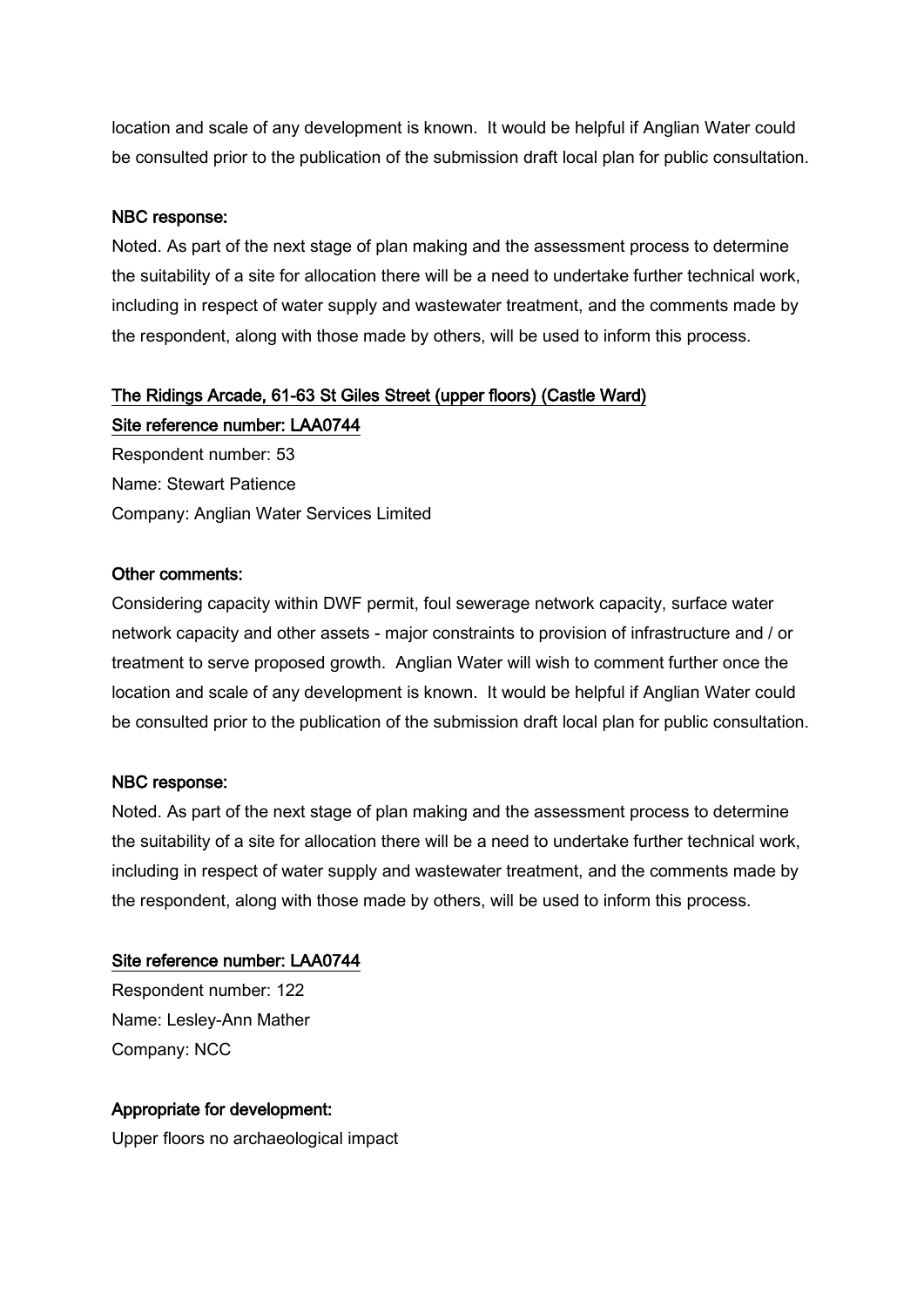Noted. As part of the next stage of plan making and the assessment process to determine the suitability of a site for allocation there will be a need to undertake further technical work, including in respect of heritage and archaeology, and the comments made by the respondent, along with those made by others, will be used to inform this process.

#### Site reference number: LAA0744

Respondent number: 143 Name: Gavin Smith Company: Northampton Borough Council (Environmental Protection Team)

#### Other comments:

The site is potentially contaminated via either past historic use or natural contamination and will require investigation to determine if it is suitable for residential/ commercial end use. An environment noise assessment would be required to determine the noise impact from surrounding land uses on future occupiers and noise impact from operational noise from any proposed mixed use development proposal. An Air Quality impact assessment would be required.

#### NBC response:

Noted. As part of the next stage of plan making and the assessment process to determine the suitability of a site for allocation there will be a need to undertake further technical work and the comments made by the respondent, along with those made by others, will be used to inform this process. It may also be the case that these issues could be capable of mitigation with the implementation of appropriate measures and addressed at planning application stage through the use of planning conditions.

# Workbridge Centre, Bedford Road (Rushmills Road)

Site reference number: LAA0746

Respondent number: 53 Name: Stewart Patience Company: Anglian Water Services Limited

#### Other comments:

Considering capacity within DWF permit, foul sewerage network capacity, surface water network capacity and other assets - major constraints to provision of infrastructure and / or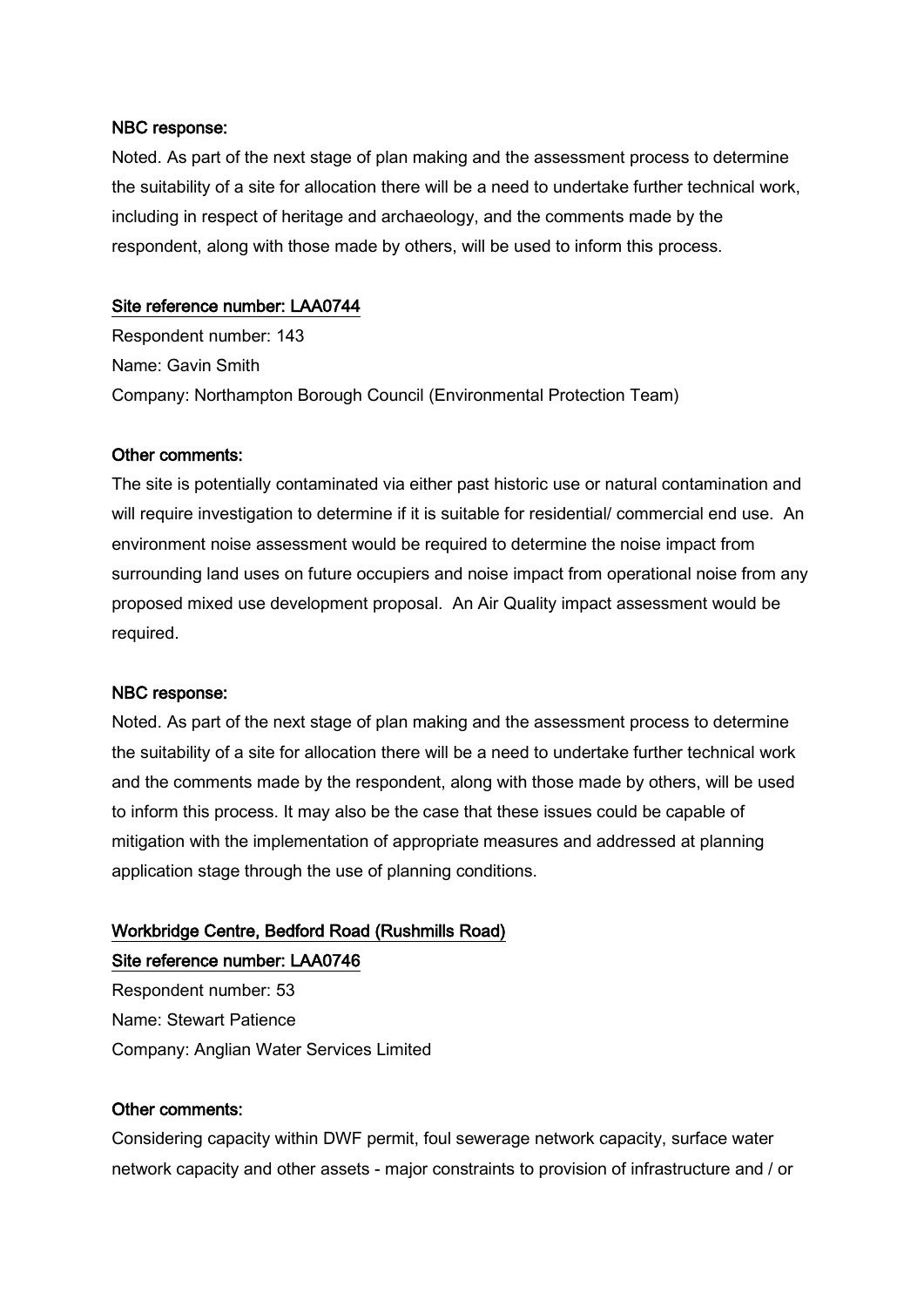treatment to serve proposed growth. Anglian Water will wish to comment further once the location and scale of any development is known. It would be helpful if Anglian Water could be consulted prior to the publication of the submission draft local plan for public consultation.

#### NBC response:

Noted. As part of the next stage of plan making and the assessment process to determine the suitability of a site for allocation there will be a need to undertake further technical work, including in respect of water supply and wastewater treatment, and the comments made by the respondent, along with those made by others, will be used to inform this process.

# 85 Abington Stree (upper floors) (Castle Ward)

Site reference number: LAA0749 Respondent number: 53 Name: Stewart Patience Company: Anglian Water Services Limited

#### Other comments:

Considering capacity within DWF permit, foul sewerage network capacity, surface water network capacity and other assets - major constraints to provision of infrastructure and / or treatment to serve proposed growth. Anglian Water will wish to comment further once the location and scale of any development is known. It would be helpful if Anglian Water could be consulted prior to the publication of the submission draft local plan for public consultation.

#### NBC response:

Noted. As part of the next stage of plan making and the assessment process to determine the suitability of a site for allocation there will be a need to undertake further technical work, including in respect of water supply and wastewater treatment, and the comments made by the respondent, along with those made by others, will be used to inform this process.

#### Site reference number: LAA0749

Respondent number: 122 Name: Lesley-Ann Mather Company: NCC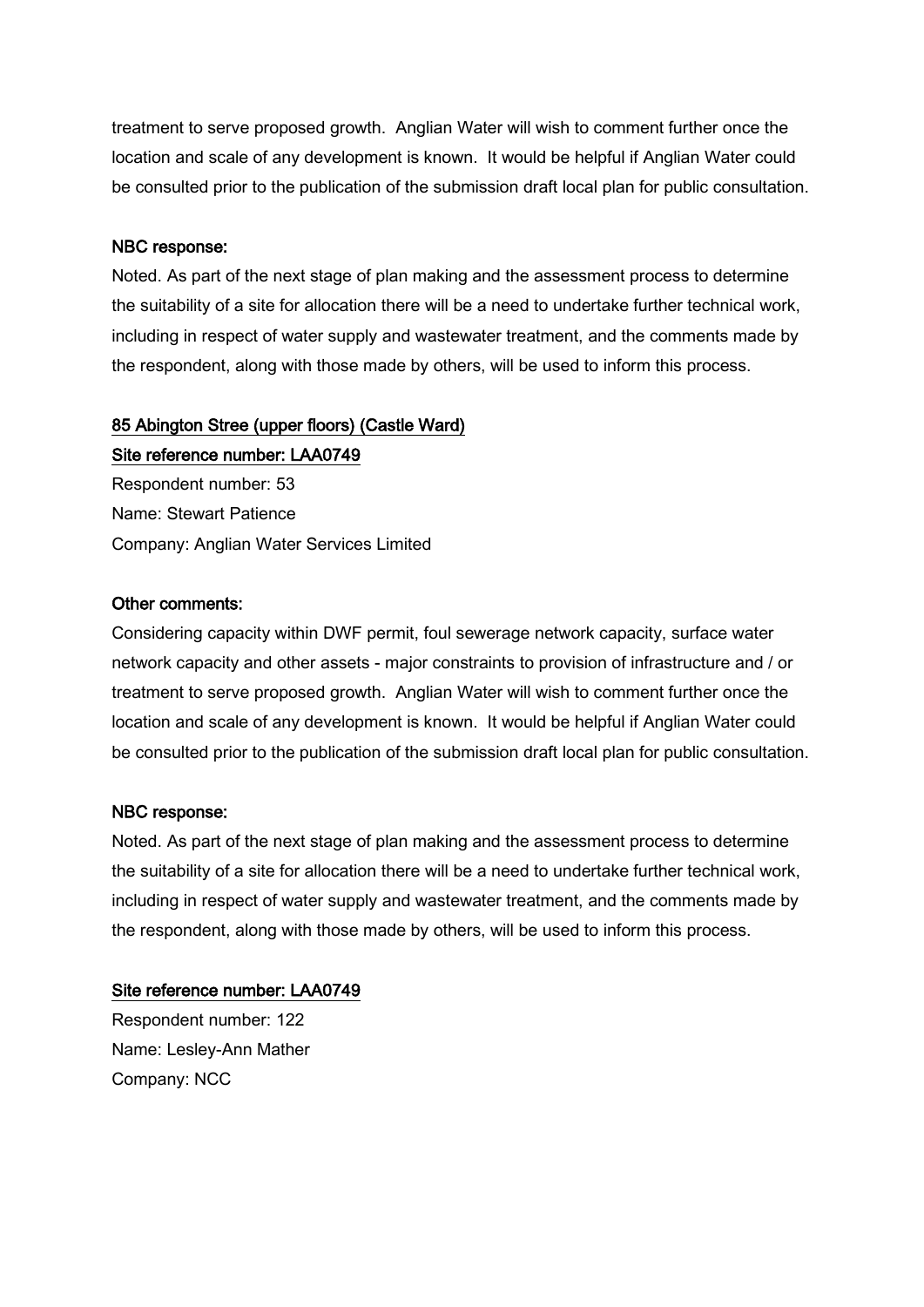#### Appropriate for development:

Development acceptable but would need sensitive conversion: retention of features which make a positive contribution to the character. Former Boot and Shoe building.

#### NBC response:

Noted. As part of the next stage of plan making and the assessment process to determine the suitability of a site for allocation there will be a need to undertake further technical work, including in respect of heritage and archaeology, and the comments made by the respondent, along with those made by others, will be used to inform this process.

#### Site reference number: LAA0749

Respondent number: 126 Name: Rosamund Worrall Company: Historic England

#### Other comments:

The SA raises an 'uncertainty outcome' in respect of this site and suggest further work is required prior to the next iteration of the Sites document in order to provide clarity about any potential impact on the historic environment

#### NBC response:

Noted. As part of the next stage of plan making and the assessment process to determine the suitability of a site for allocation there will be a need to undertake further technical work, including in respect of heritage and archaeology, and the comments made by the respondent, along with those made by others, will be used to inform this process. This will also inform the next iteration of the SA.

## Site reference number: LAA0749

Respondent number: 143 Name: Gavin Smith Company: Northampton Borough Council (Environmental Protection Team)

#### Other comments:

The site is potentially contaminated via either past historic use or natural contamination and will require investigation to determine if it is suitable for residential end use. An environmental noise assessment would be required to determine the noise impact from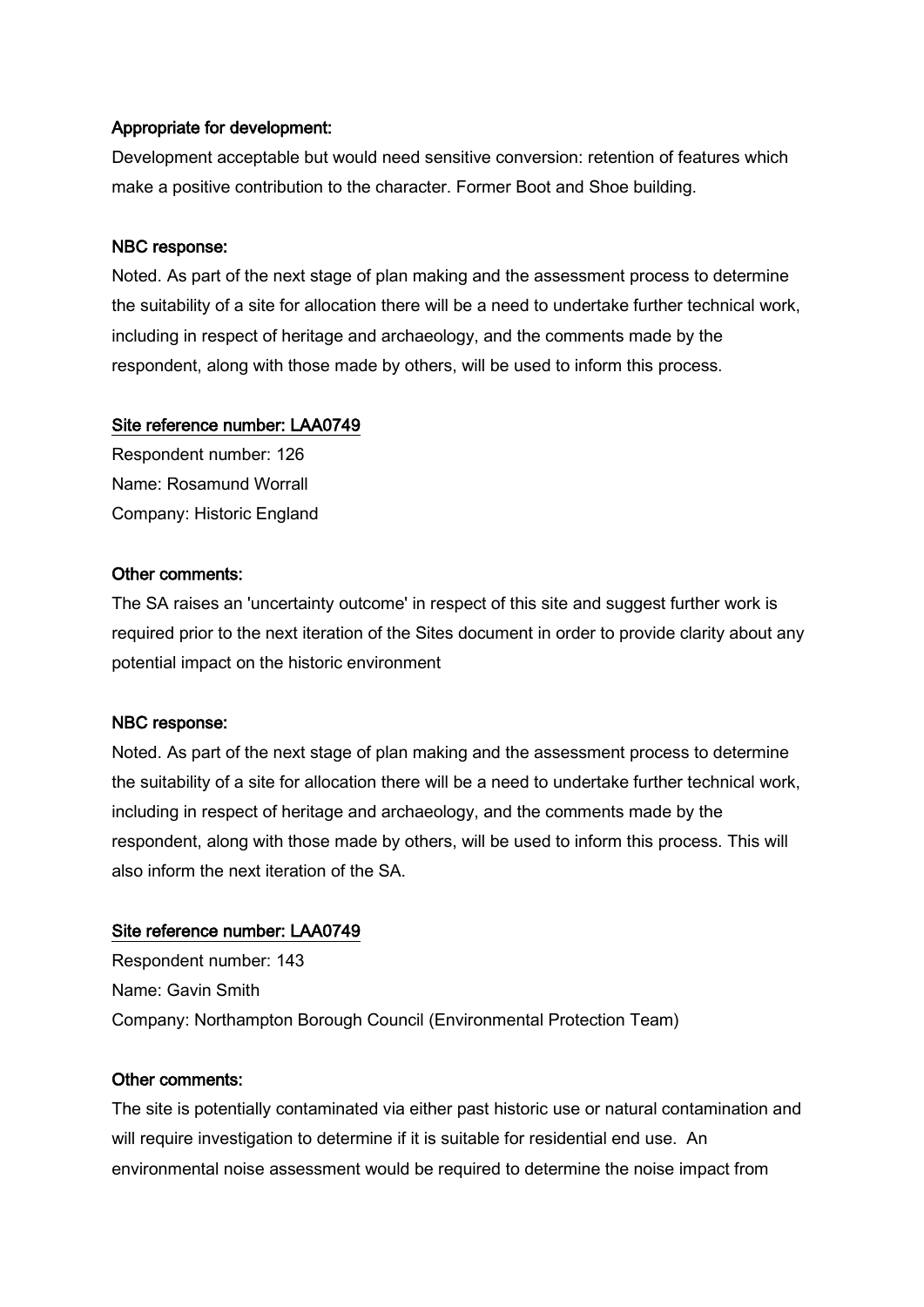surrounding land uses and highways network on future occupiers and noise impact from operational noise from any proposed mixed use development proposal. An Air Quality impact assessment would be required.

#### NBC response:

Noted. As part of the next stage of plan making and the assessment process to determine the suitability of a site for allocation there will be a need to undertake further technical work and the comments made by the respondent, along with those made by others, will be used to inform this process. It may also be the case that these issues could be capable of mitigation with the implementation of appropriate measures and addressed at planning application stage through the use of planning conditions.

#### Co-op Funeral Services, Barack Road (Castle Ward)

Site reference number: LAA0751 Respondent number: 53 Name: Stewart Patience Company: Anglian Water Services Limited

#### Other comments:

Considering capacity within DWF permit, foul sewerage network capacity, surface water network capacity and other assets - major constraints to provision of infrastructure and / or treatment to serve proposed growth. Anglian Water will wish to comment further once the location and scale of any development is known. It would be helpful if Anglian Water could be consulted prior to the publication of the submission draft local plan for public consultation.

#### NBC response:

Noted. As part of the next stage of plan making and the assessment process to determine the suitability of a site for allocation there will be a need to undertake further technical work, including in respect of water supply and wastewater treatment, and the comments made by the respondent, along with those made by others, will be used to inform this process.

# 34th Kingsthorpe Scouts Queensland Gardens (St Davids Ward) Site reference number: LAA0754

Respondent number: 53 Name: Stewart Patience Company: Anglian Water Services Limited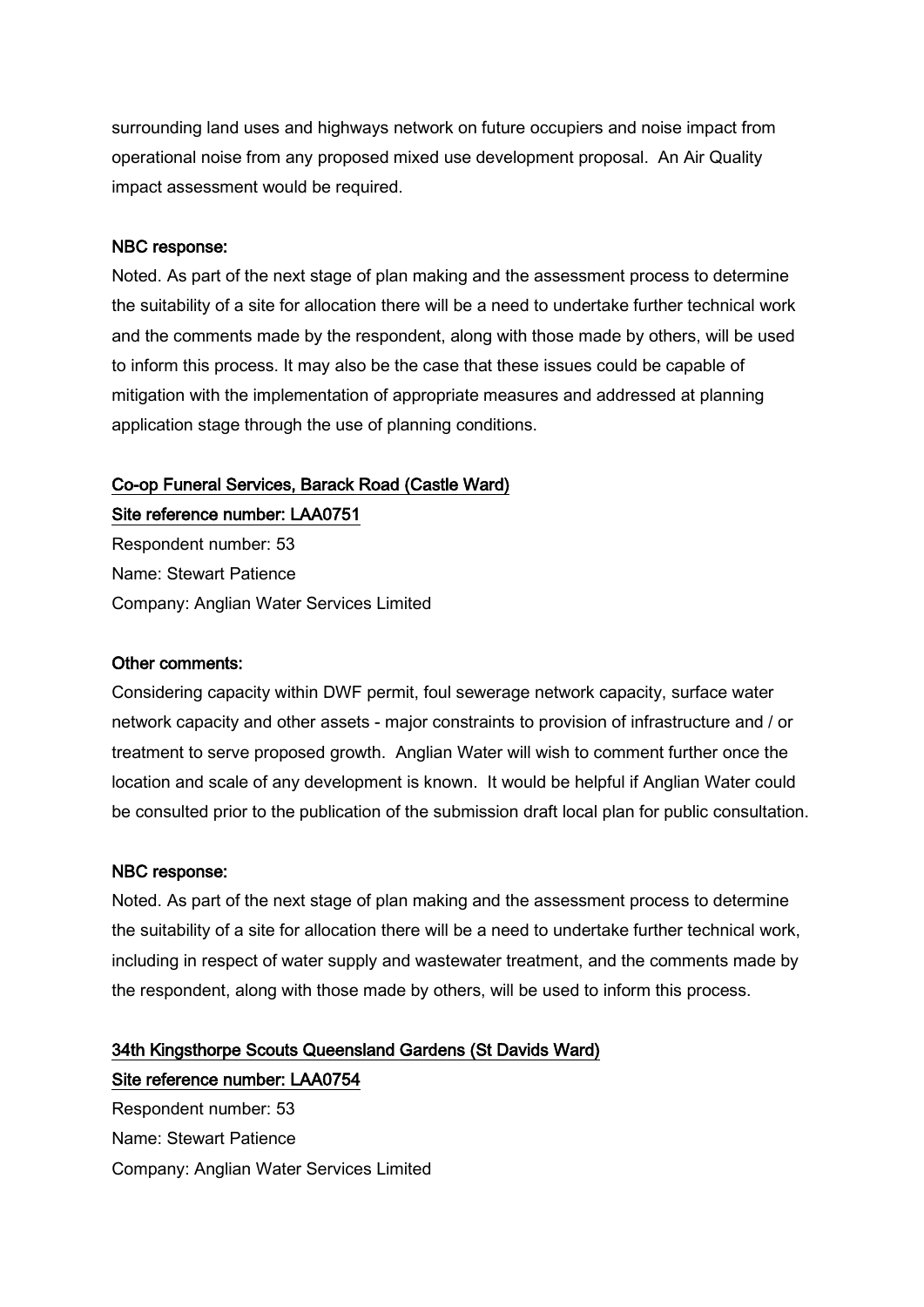#### Other comments:

Considering capacity within DWF permit, foul sewerage network capacity, surface water network capacity and other assets - major constraints to provision of infrastructure and / or treatment to serve proposed growth. Anglian Water will wish to comment further once the location and scale of any development is known. It would be helpful if Anglian Water could be consulted prior to the publication of the submission draft local plan for public consultation.

#### NBC response:

Noted. As part of the next stage of plan making and the assessment process to determine the suitability of a site for allocation there will be a need to undertake further technical work, including in respect of water supply and wastewater treatment, and the comments made by the respondent, along with those made by others, will be used to inform this process.

#### Bondfield Avenue Business Units (St Davids Ward)

Site reference number: LAA0756 Respondent number: 53 Name: Stewart Patience Company: Anglian Water Services Limited

#### Other comments:

Considering capacity within DWF permit, foul sewerage network capacity, surface water network capacity and other assets - major constraints to provision of infrastructure and / or treatment to serve proposed growth. Anglian Water will wish to comment further once the location and scale of any development is known. It would be helpful if Anglian Water could be consulted prior to the publication of the submission draft local plan for public consultation.

#### NBC response:

Noted. As part of the next stage of plan making and the assessment process to determine the suitability of a site for allocation there will be a need to undertake further technical work, including in respect of water supply and wastewater treatment, and the comments made by the respondent, along with those made by others, will be used to inform this process.

# Eastern Avenue Allotments (St Davids Ward) Site reference number: LAA0757

Respondent number: 53 Name: Stewart Patience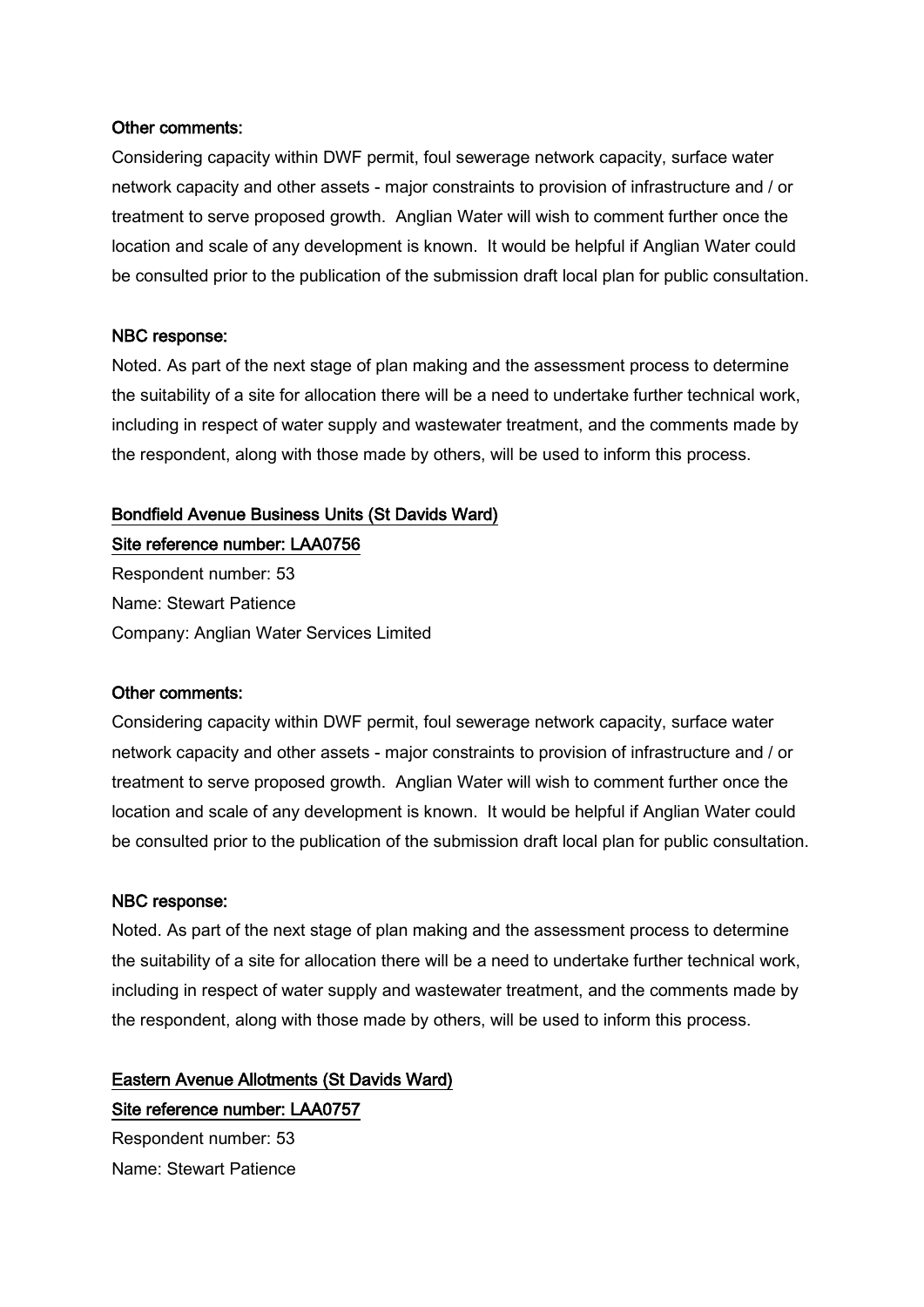#### Company: Anglian Water Services Limited

#### Other comments:

Considering capacity within DWF permit, foul sewerage network capacity, surface water network capacity and other assets - major constraints to provision of infrastructure and / or treatment to serve proposed growth. Anglian Water will wish to comment further once the location and scale of any development is known. It would be helpful if Anglian Water could be consulted prior to the publication of the submission draft local plan for public consultation.

#### NBC response:

Noted. As part of the next stage of plan making and the assessment process to determine the suitability of a site for allocation there will be a need to undertake further technical work, including in respect of water supply and wastewater treatment, and the comments made by the respondent, along with those made by others, will be used to inform this process.

# Phoenix IT, Hunsbury Hill Avenue (Delapre and Briar Hill Ward) Site reference number: LAA0760

Respondent number: 53 Name: Stewart Patience Company: Anglian Water Services Limited

#### Other comments:

Considering capacity within DWF permit, foul sewerage network capacity, surface water network capacity and other assets - major constraints to provision of infrastructure and / or treatment to serve proposed growth. Anglian Water will wish to comment further once the location and scale of any development is known. It would be helpful if Anglian Water could be consulted prior to the publication of the submission draft local plan for public consultation.

#### NBC response:

Noted. As part of the next stage of plan making and the assessment process to determine the suitability of a site for allocation there will be a need to undertake further technical work, including in respect of water supply and wastewater treatment, and the comments made by the respondent, along with those made by others, will be used to inform this process.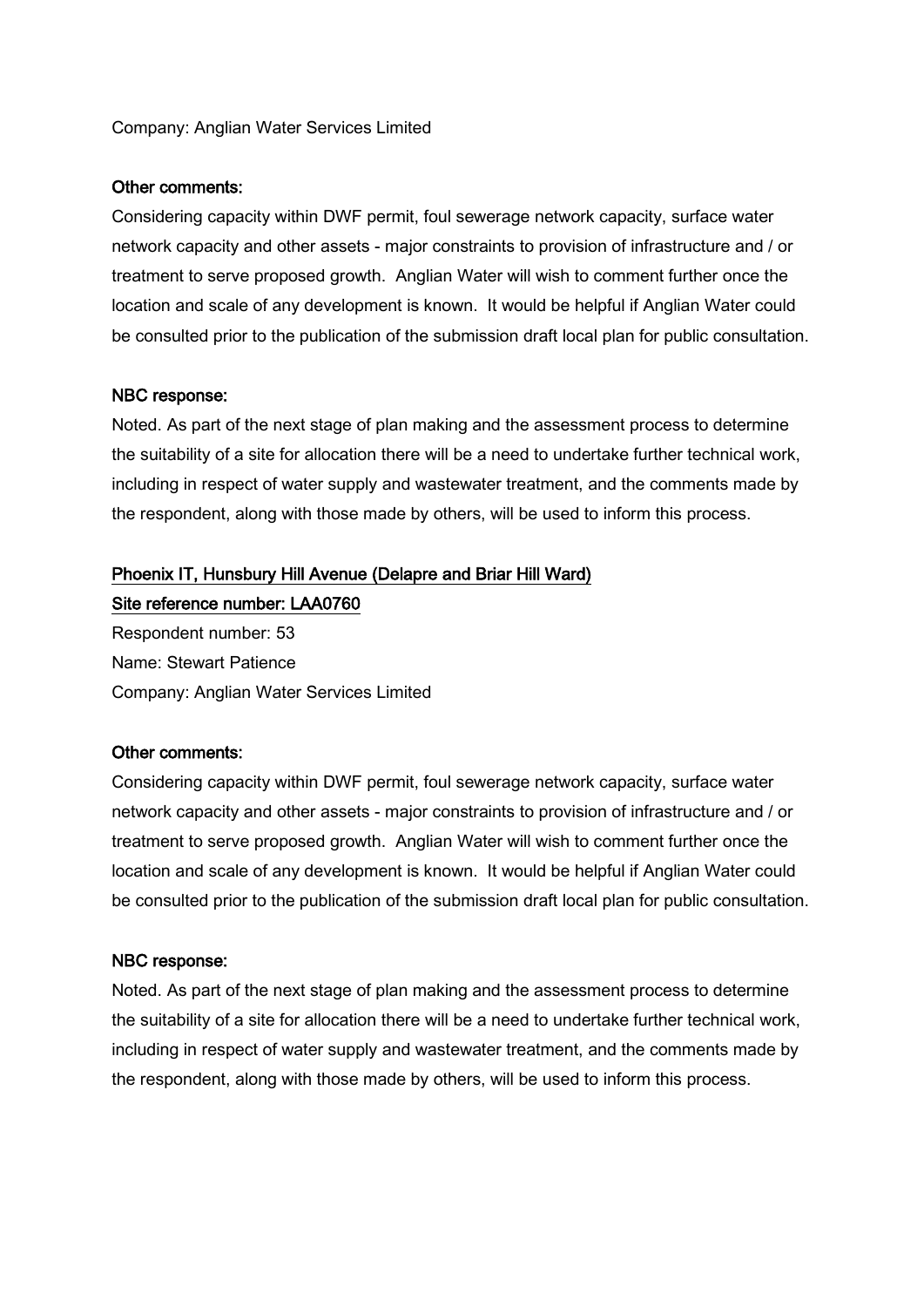# Beacon Bingo, Weedon Road (St James Ward) Site reference number: LAA0761

Respondent number: 53 Name: Stewart Patience Company: Anglian Water Services Limited

## Other comments:

Considering capacity within DWF permit, foul sewerage network capacity, surface water network capacity and other assets - major constraints to provision of infrastructure and / or treatment to serve proposed growth. Anglian Water will wish to comment further once the location and scale of any development is known. It would be helpful if Anglian Water could be consulted prior to the publication of the submission draft local plan for public consultation.

# NBC response:

Noted. As part of the next stage of plan making and the assessment process to determine the suitability of a site for allocation there will be a need to undertake further technical work, including in respect of water supply and wastewater treatment, and the comments made by the respondent, along with those made by others, will be used to inform this process.

# Fyna Hire and Tyre Depot, Weedon Road (St James Ward)

Site reference number: LAA0765 Respondent number: 53 Name: Stewart Patience

Company: Anglian Water Services Limited

## Other comments:

Considering capacity within DWF permit, foul sewerage network capacity, surface water network capacity and other assets - major constraints to provision of infrastructure and / or treatment to serve proposed growth. Anglian Water will wish to comment further once the location and scale of any development is known. It would be helpful if Anglian Water could be consulted prior to the publication of the submission draft local plan for public consultation.

## NBC response:

Noted. As part of the next stage of plan making and the assessment process to determine the suitability of a site for allocation there will be a need to undertake further technical work,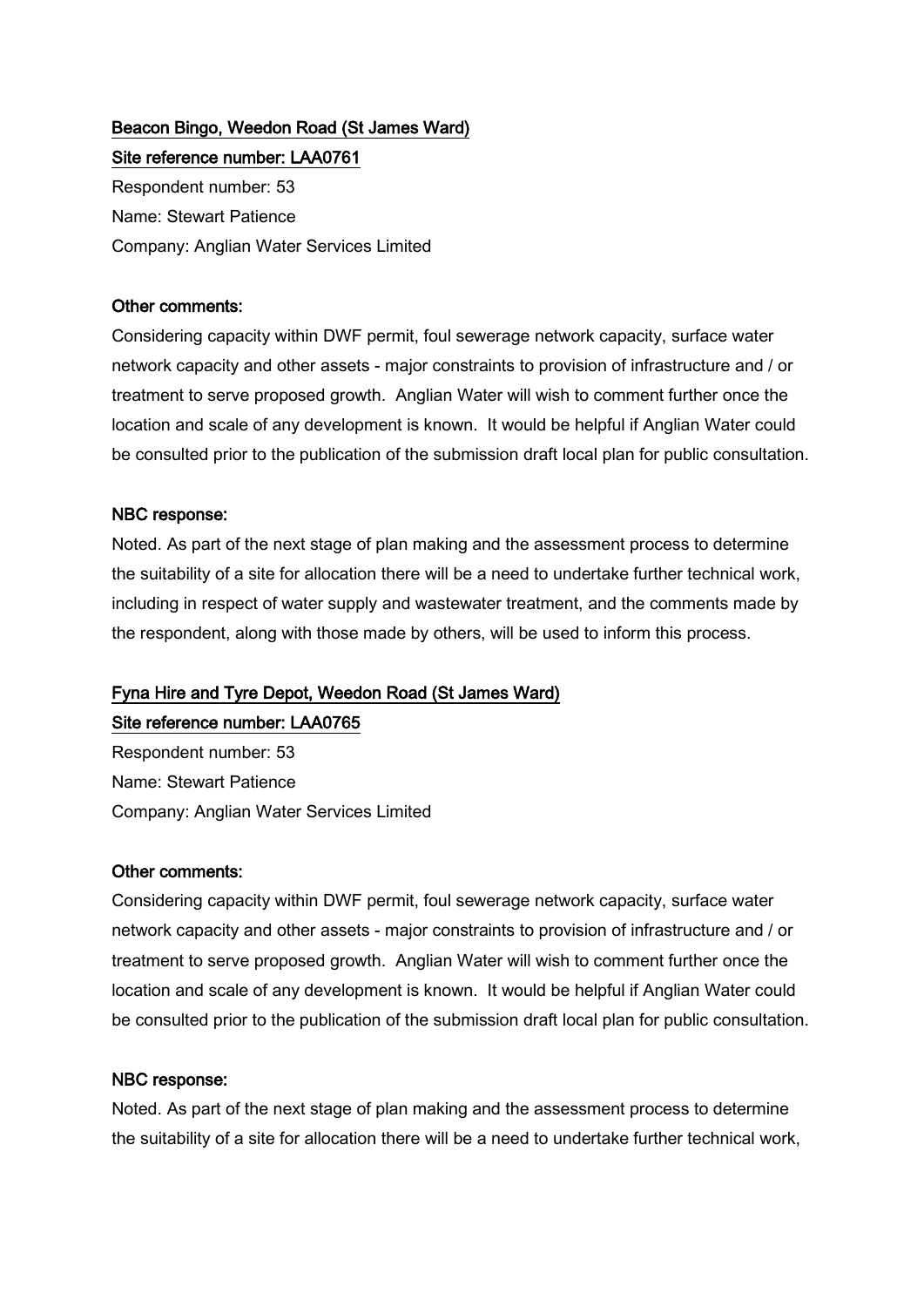including in respect of water supply and wastewater treatment, and the comments made by the respondent, along with those made by others, will be used to inform this process.

# St James Work, Vicarage Road/Baring Road (Spencer Ward)

Site reference number: LAA0769

Respondent number: 53 Name: Stewart Patience Company: Anglian Water Services Limited

## Other comments:

Considering capacity within DWF permit, foul sewerage network capacity, surface water network capacity and other assets - major constraints to provision of infrastructure and / or treatment to serve proposed growth. Anglian Water will wish to comment further once the location and scale of any development is known. It would be helpful if Anglian Water could be consulted prior to the publication of the submission draft local plan for public consultation.

# NBC response:

Noted. As part of the next stage of plan making and the assessment process to determine the suitability of a site for allocation there will be a need to undertake further technical work, including in respect of water supply and wastewater treatment, and the comments made by the respondent, along with those made by others, will be used to inform this process.

# Jewsons and Continental Coachworks, Gladstone Roads (Spencer Ward) Site reference number: LAA0771

Respondent number: 53 Name: Stewart Patience Company: Anglian Water Services Limited

## Other comments:

Considering capacity within DWF permit, foul sewerage network capacity, surface water network capacity and other assets - major constraints to provision of infrastructure and / or treatment to serve proposed growth. Anglian Water will wish to comment further once the location and scale of any development is known. It would be helpful if Anglian Water could be consulted prior to the publication of the submission draft local plan for public consultation.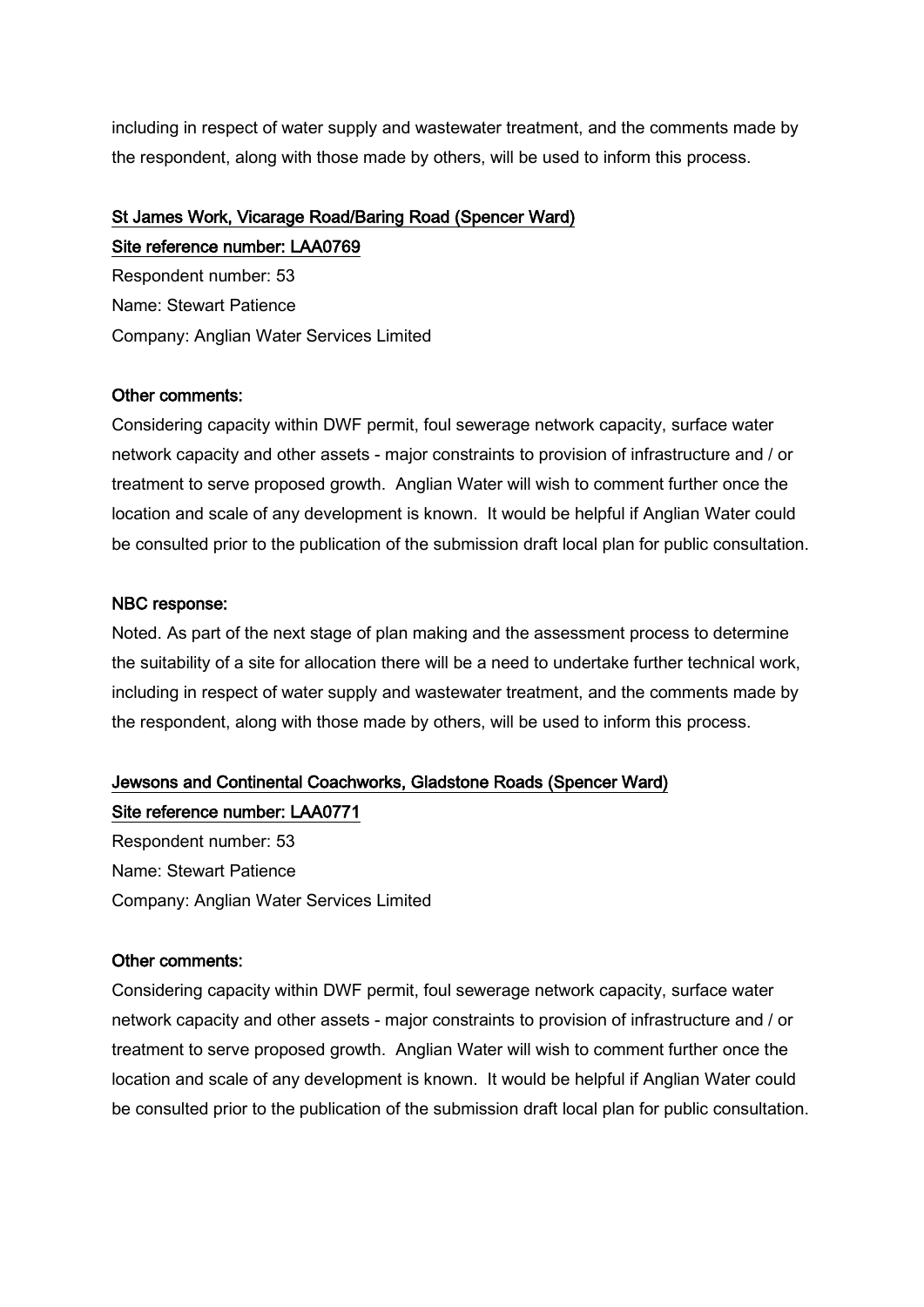Noted. As part of the next stage of plan making and the assessment process to determine the suitability of a site for allocation there will be a need to undertake further technical work, including in respect of water supply and wastewater treatment, and the comments made by the respondent, along with those made by others, will be used to inform this process.

#### Site reference number: LAA0771

Respondent number: 122 Name: Lesley-Ann Mather Company: NCC

#### Appropriate for development:

No known archaeological potential

#### NBC response:

Noted.

#### Site reference number: LAA0771

Respondent number: 143 Name: Gavin Smith Company: Northampton Borough Council (Environmental Protection Team)

#### Other comments:

The site is potentially contaminated via either past historic use or natural contamination and will require investigation to determine if it is suitable for residential end use. An environmental noise assessment would be required to determine the impact on future occupiers from surrounding existing land uses. An air quality impact assessment will also be required.

#### NBC response:

Noted. As part of the next stage of plan making and the assessment process to determine the suitability of a site for allocation there will be a need to undertake further technical work and the comments made by the respondent, along with those made by others, will be used to inform this process. It may also be the case that these issues could be capable of mitigation with the implementation of appropriate measures and addressed at planning application stage through the use of planning conditions.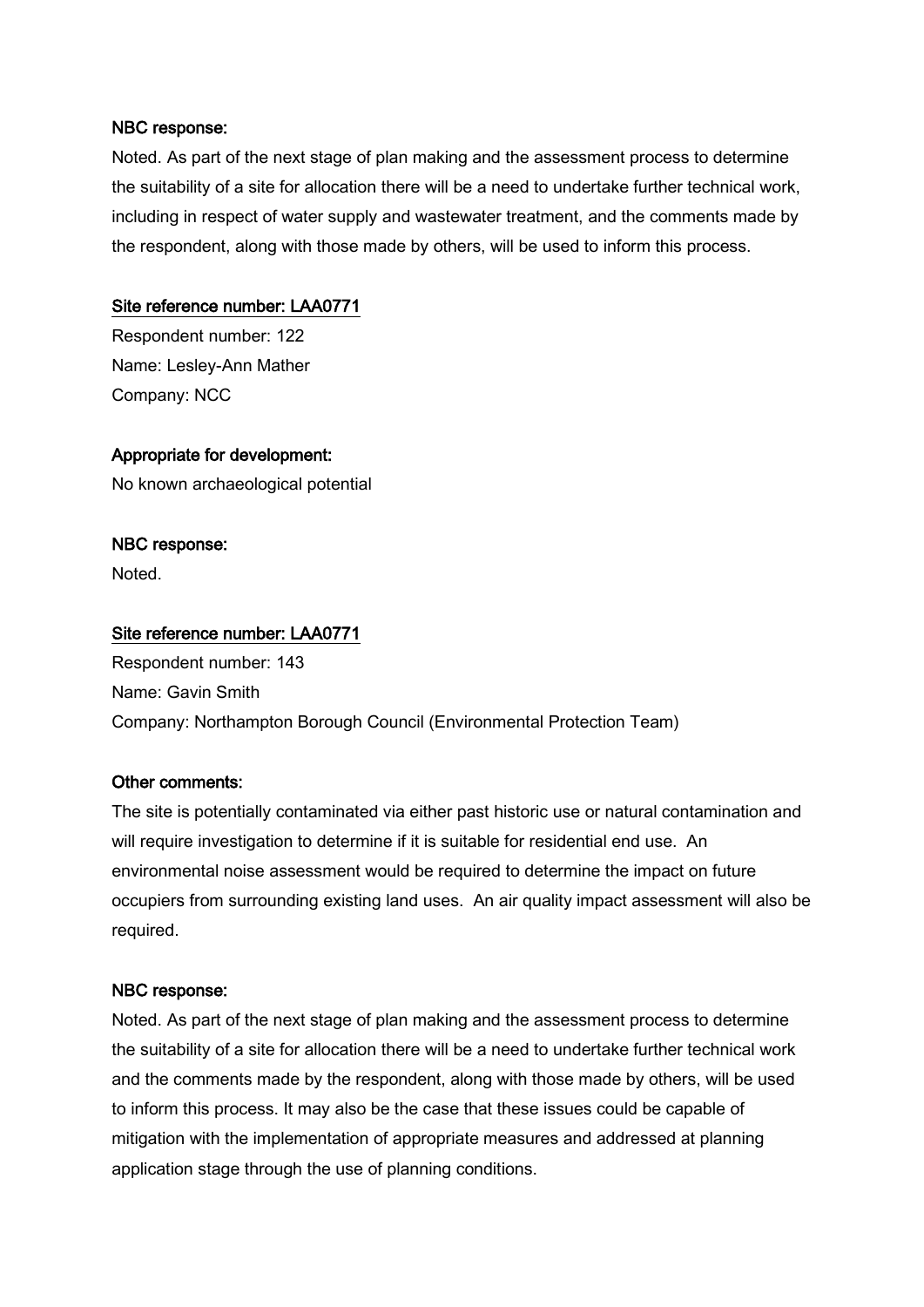# Dallington Health Club, Mill Lane (Spencer Ward) Site reference number: LAA0772

Respondent number: 53 Name: Stewart Patience Company: Anglian Water Services Limited

## Other comments:

Considering capacity within DWF permit, foul sewerage network capacity, surface water network capacity and other assets - major constraints to provision of infrastructure and / or treatment to serve proposed growth. Anglian Water will wish to comment further once the location and scale of any development is known. It would be helpful if Anglian Water could be consulted prior to the publication of the submission draft local plan for public consultation.

## NBC response:

Noted. As part of the next stage of plan making and the assessment process to determine the suitability of a site for allocation there will be a need to undertake further technical work, including in respect of water supply and wastewater treatment, and the comments made by the respondent, along with those made by others, will be used to inform this process.

# Vale Mead Lower School, Goldcress Court (Talavera Ward)

Site reference number: LAA0774

Respondent number: 53 Name: Stewart Patience Company: Anglian Water Services Limited

## Other comments:

Considering capacity within DWF permit, foul sewerage network capacity, surface water network capacity and other assets - major constraints to provision of infrastructure and / or treatment to serve proposed growth. Anglian Water will wish to comment further once the location and scale of any development is known. It would be helpful if Anglian Water could be consulted prior to the publication of the submission draft local plan for public consultation.

#### NBC response:

Noted. As part of the next stage of plan making and the assessment process to determine the suitability of a site for allocation there will be a need to undertake further technical work,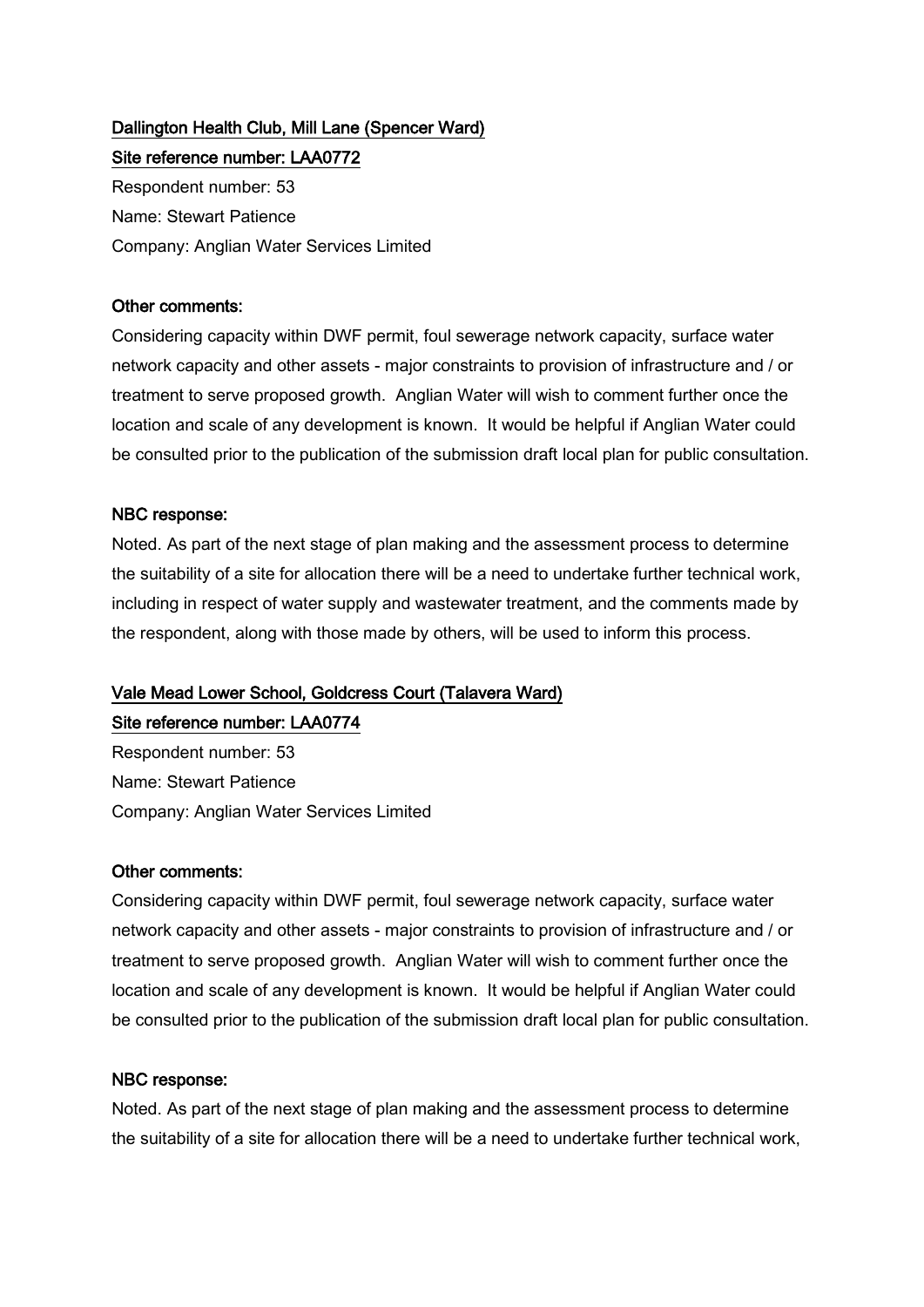including in respect of water supply and wastewater treatment, and the comments made by the respondent, along with those made by others, will be used to inform this process.

# Hotel, Talavera Way (Talavera Ward)

Site reference number: LAA0775 Respondent number: 53 Name: Stewart Patience Company: Anglian Water Services Limited

# Other comments:

Considering capacity within DWF permit, foul sewerage network capacity, surface water network capacity and other assets - major constraints to provision of infrastructure and / or treatment to serve proposed growth. Anglian Water will wish to comment further once the location and scale of any development is known. It would be helpful if Anglian Water could be consulted prior to the publication of the submission draft local plan for public consultation.

# NBC response:

Noted. As part of the next stage of plan making and the assessment process to determine the suitability of a site for allocation there will be a need to undertake further technical work, including in respect of water supply and wastewater treatment, and the comments made by the respondent, along with those made by others, will be used to inform this process.

# Northwood, Holmecross Road (Talavera Ward)

Site reference number: LAA0776 Respondent number: 53 Name: Stewart Patience Company: Anglian Water Services Limited

# Other comments:

Considering capacity within DWF permit, foul sewerage network capacity, surface water network capacity and other assets – infrastructure and / or treatment upgrades required to serve proposed growth or diversion of assets may be required. Anglian Water will wish to comment further once the location and scale of any development is known. It would be helpful if Anglian Water could be consulted prior to the publication of the submission draft local plan for public consultation.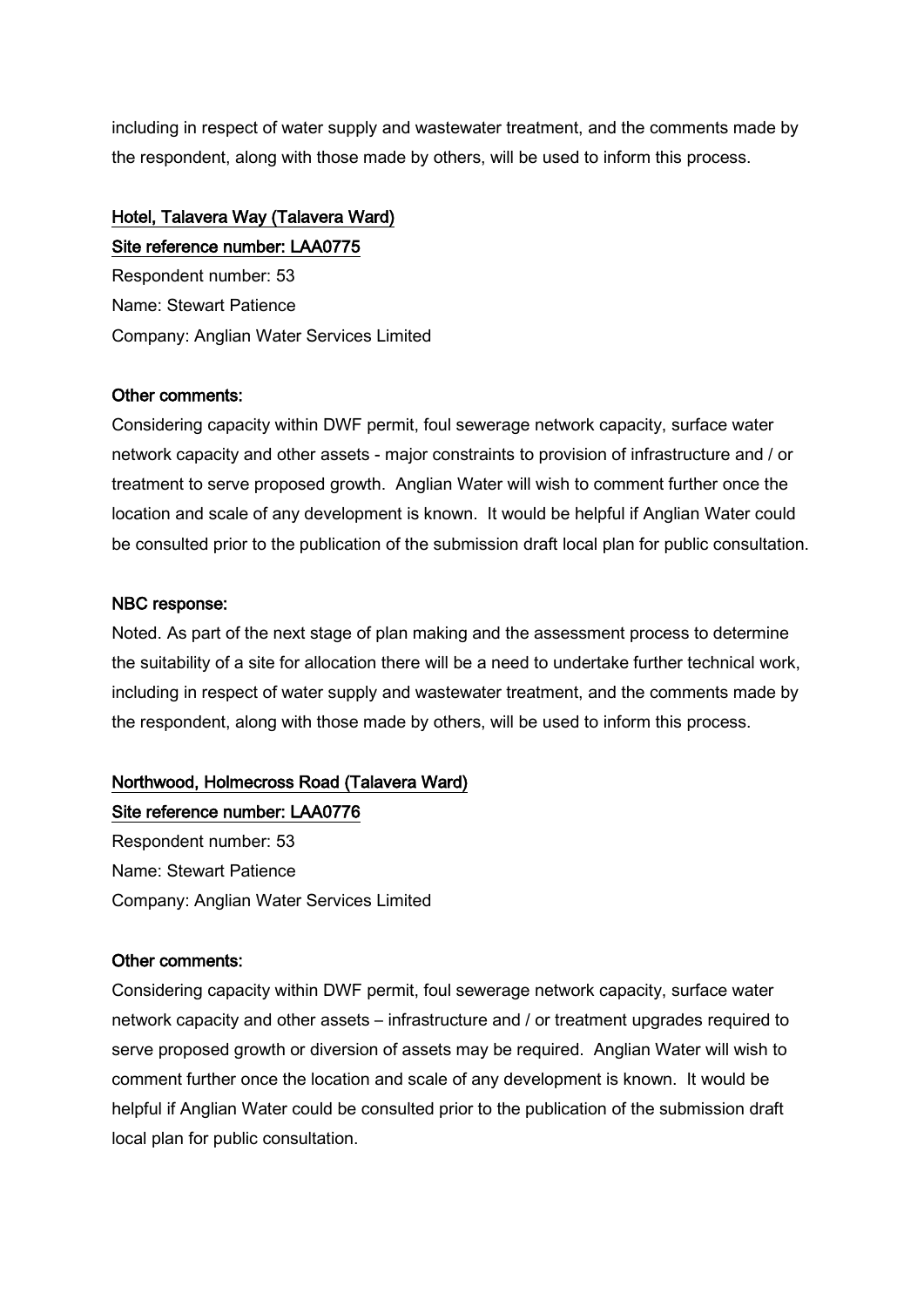Noted. As part of the next stage of plan making and the assessment process to determine the suitability of a site for allocation there will be a need to undertake further technical work, including in respect of water supply and wastewater treatment, and the comments made by the respondent, along with those made by others, will be used to inform this process.

## Berrywood Road Rehab Centre (Upton Ward)

Site reference number: LAA0778 Respondent number: 53 Name: Stewart Patience Company: Anglian Water Services Limited

#### Other comments:

Considering capacity within DWF permit, foul sewerage network capacity, surface water network capacity and other assets – infrastructure and / or treatment upgrades required to serve proposed growth or diversion of assets may be required. Anglian Water will wish to comment further once the location and scale of any development is known. It would be helpful if Anglian Water could be consulted prior to the publication of the submission draft local plan for public consultation.

#### NBC response:

Noted. As part of the next stage of plan making and the assessment process to determine the suitability of a site for allocation there will be a need to undertake further technical work, including in respect of water supply and wastewater treatment, and the comments made by the respondent, along with those made by others, will be used to inform this process.

# Hunsbury Hill Centre, Harksome Hill (West Hunsbury Ward) Site reference number: LAA0779

Respondent number: 53 Name: Stewart Patience Company: Anglian Water Services Limited

#### Other comments:

Considering capacity within DWF permit, foul sewerage network capacity, surface water network capacity and other assets – infrastructure and / or treatment upgrades required to serve proposed growth or diversion of assets may be required. Anglian Water will wish to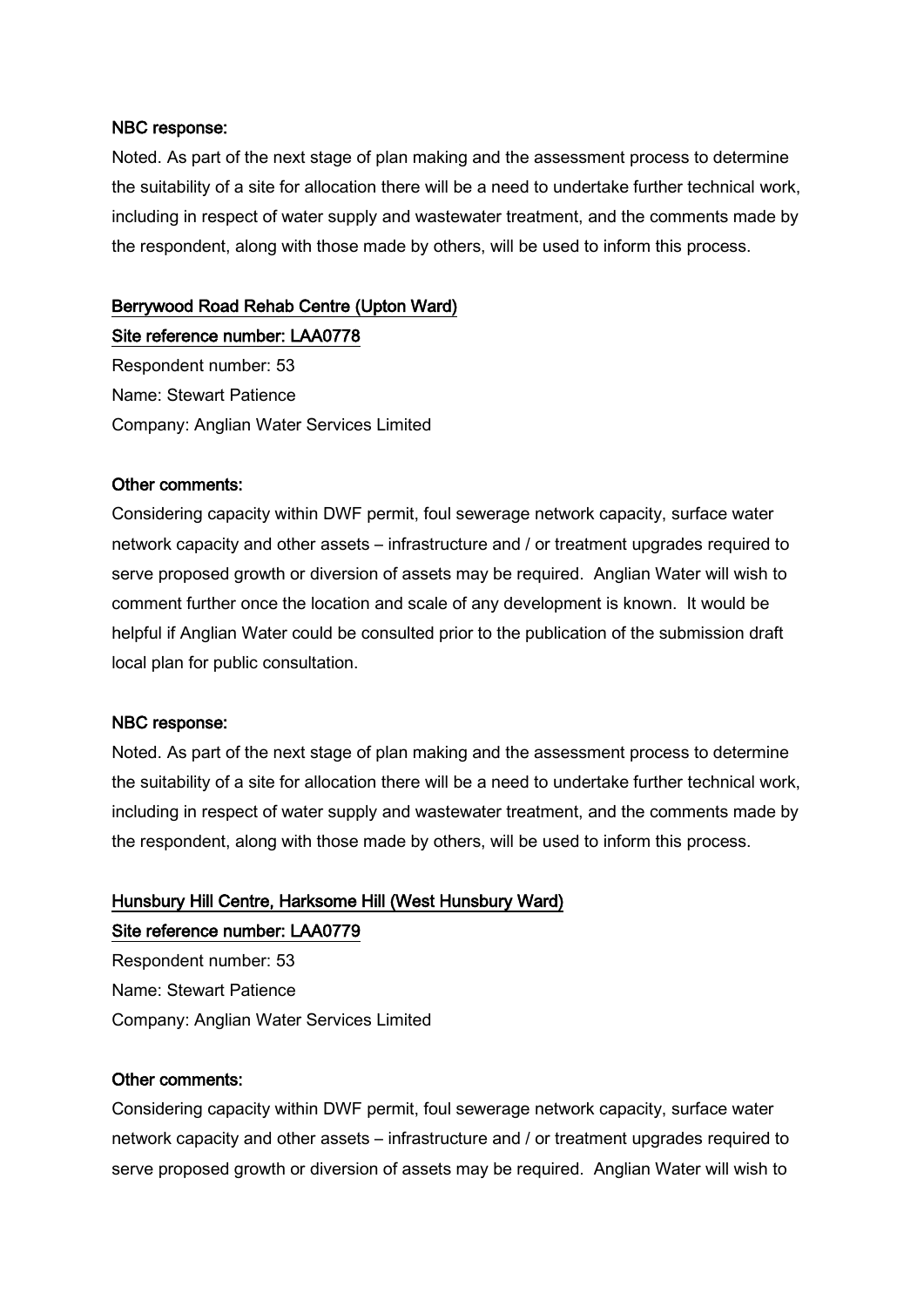comment further once the location and scale of any development is known. It would be helpful if Anglian Water could be consulted prior to the publication of the submission draft local plan for public consultation.

#### NBC response:

Noted. As part of the next stage of plan making and the assessment process to determine the suitability of a site for allocation there will be a need to undertake further technical work, including in respect of water supply and wastewater treatment, and the comments made by the respondent, along with those made by others, will be used to inform this process.

# Camp Hill Depot, Dayrell Road (West Hunsbury Road)

Site reference number: LAA0780 Respondent number: 53 Name: Stewart Patience Company: Anglian Water Services Limited

#### Other comments:

Considering capacity within DWF permit, foul sewerage network capacity, surface water network capacity and other assets - major constraints to provision of infrastructure and / or treatment to serve proposed growth. Anglian Water will wish to comment further once the location and scale of any development is known. It would be helpful if Anglian Water could be consulted prior to the publication of the submission draft local plan for public consultation.

#### NBC response:

Noted. As part of the next stage of plan making and the assessment process to determine the suitability of a site for allocation there will be a need to undertake further technical work, including in respect of water supply and wastewater treatment, and the comments made by the respondent, along with those made by others, will be used to inform this process.

# Bridgewater Drive Allotments (Park Ward) Site reference number: LAA0784

Respondent number: 53 Name: Stewart Patience Company: Anglian Water Services Limited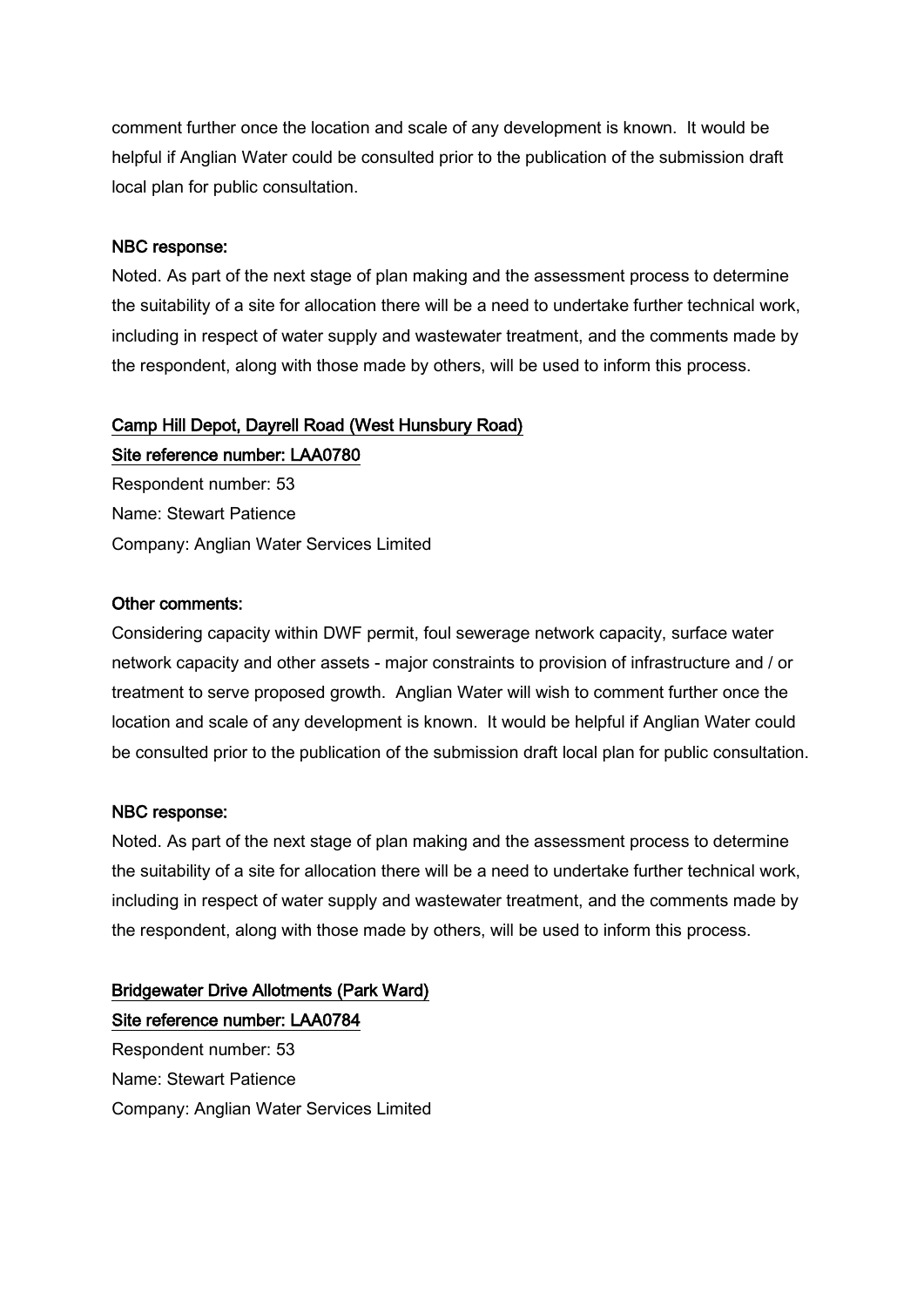#### Other comments:

Considering capacity within DWF permit, foul sewerage network capacity, surface water network capacity and other assets - major constraints to provision of infrastructure and / or treatment to serve proposed growth. Anglian Water will wish to comment further once the location and scale of any development is known. It would be helpful if Anglian Water could be consulted prior to the publication of the submission draft local plan for public consultation.

#### NBC response:

Noted. As part of the next stage of plan making and the assessment process to determine the suitability of a site for allocation there will be a need to undertake further technical work, including in respect of water supply and wastewater treatment, and the comments made by the respondent, along with those made by others, will be used to inform this process.

#### The Green West, Great Houghton (Rushmills Ward)

Site reference number: LAA0787 Respondent number: 53 Name: Stewart Patience Company: Anglian Water Services Limited

#### Other comments:

Considering capacity within DWF permit, foul sewerage network capacity, surface water network capacity and other assets - major constraints to provision of infrastructure and / or treatment to serve proposed growth. Anglian Water will wish to comment further once the location and scale of any development is known. It would be helpful if Anglian Water could be consulted prior to the publication of the submission draft local plan for public consultation.

#### NBC response:

Noted. As part of the next stage of plan making and the assessment process to determine the suitability of a site for allocation there will be a need to undertake further technical work, including in respect of water supply and wastewater treatment, and the comments made by the respondent, along with those made by others, will be used to inform this process.

# Bedford Road North, Great Houghton (Rushmills Ward) Site reference number: LAA0788

Respondent number: 53 Name: Stewart Patience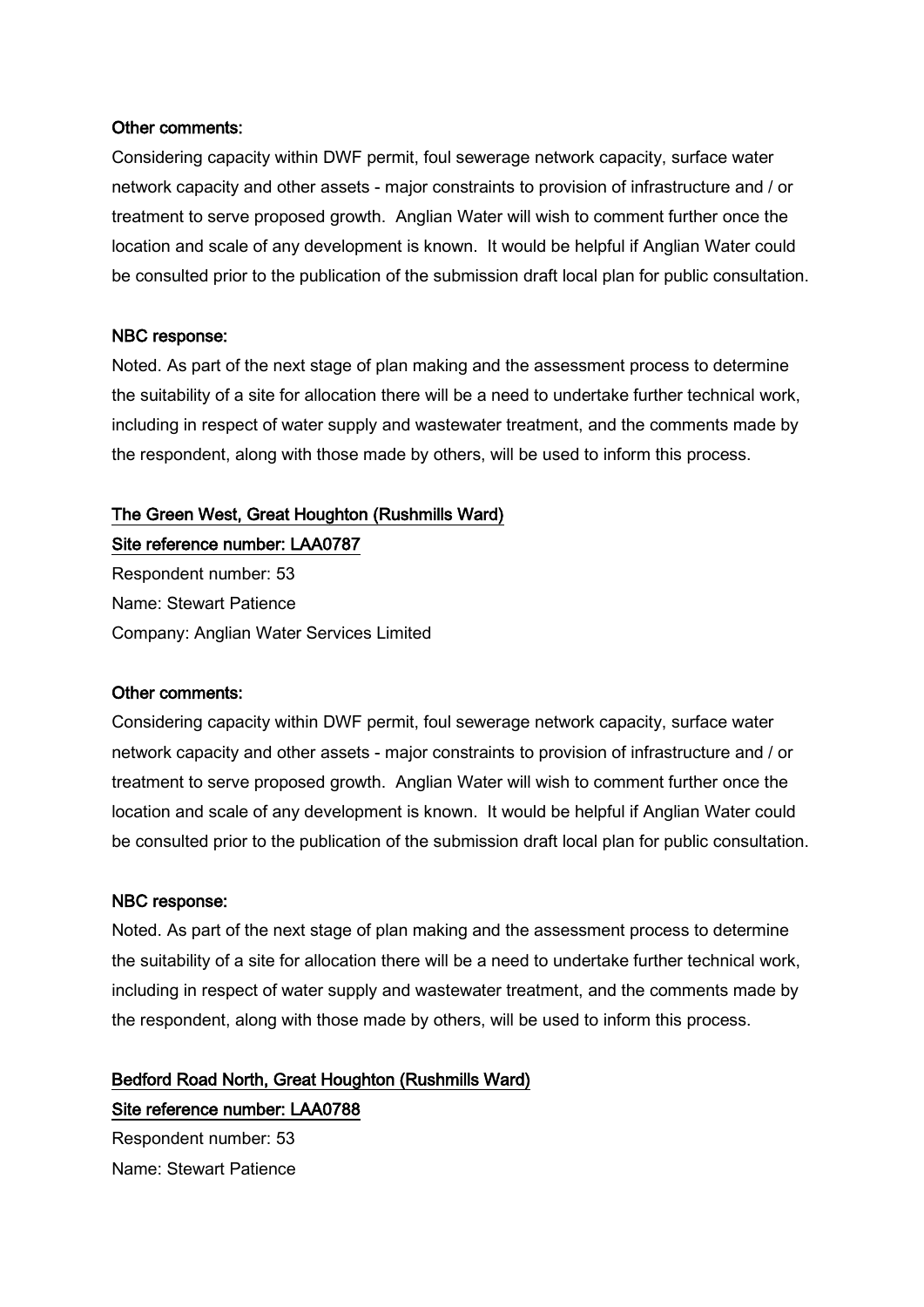#### Company: Anglian Water Services Limited

#### Other comments:

Considering capacity within DWF permit, foul sewerage network capacity, surface water network capacity and other assets - major constraints to provision of infrastructure and / or treatment to serve proposed growth. Anglian Water will wish to comment further once the location and scale of any development is known. It would be helpful if Anglian Water could be consulted prior to the publication of the submission draft local plan for public consultation.

#### NBC response:

Noted. As part of the next stage of plan making and the assessment process to determine the suitability of a site for allocation there will be a need to undertake further technical work, including in respect of water supply and wastewater treatment, and the comments made by the respondent, along with those made by others, will be used to inform this process.

# Bridge Meadow (Nene Valley Ward)

Site reference number: LAA0789 Respondent number: 53 Name: Stewart Patience Company: Anglian Water Services Limited

#### Other comments:

Considering capacity within DWF permit, foul sewerage network capacity, surface water network capacity and other assets – infrastructure and / or treatment upgrades required to serve proposed growth or diversion of assets may be required. Anglian Water will wish to comment further once the location and scale of any development is known. It would be helpful if Anglian Water could be consulted prior to the publication of the submission draft local plan for public consultation.

#### NBC response:

Noted. As part of the next stage of plan making and the assessment process to determine the suitability of a site for allocation there will be a need to undertake further technical work, including in respect of water supply and wastewater treatment, and the comments made by the respondent, along with those made by others, will be used to inform this process.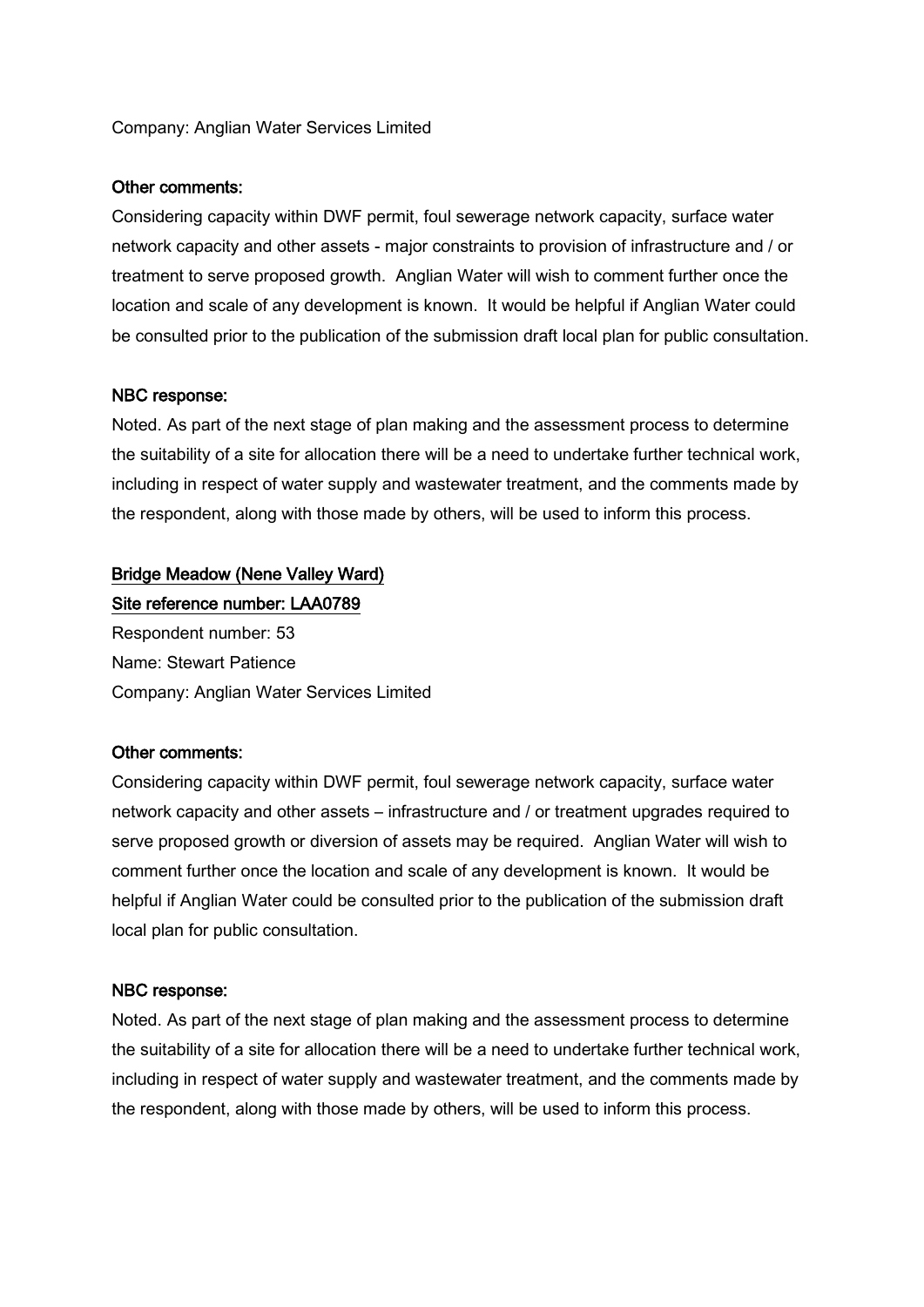# Teal Close (West Hunsbury Ward) Site reference number: LAA0804

Respondent number: 53 Name: Stewart Patience Company: Anglian Water Services Limited

### Other comments:

Considering capacity within DWF permit, foul sewerage network capacity, surface water network capacity and other assets - major constraints to provision of infrastructure and / or treatment to serve proposed growth. Anglian Water will wish to comment further once the location and scale of any development is known. It would be helpful if Anglian Water could be consulted prior to the publication of the submission draft local plan for public consultation.

#### NBC response:

Noted. As part of the next stage of plan making and the assessment process to determine the suitability of a site for allocation there will be a need to undertake further technical work, including in respect of water supply and wastewater treatment, and the comments made by the respondent, along with those made by others, will be used to inform this process.

## Site reference number: LAA0804

Respondent number: 136 Travis Perkins Montagu Evans

## Other comments:

The Milton Ham North site forms a part of the Teal Close site (LAA0804) that was considered but rejected for residential development. TP considers that the Milton Ham North site should be allocated for housing development in the forthcoming Local Plan Part 2. The land is owned by Travis Perkins who would be a willing seller for residential development (subject to securing an implementable planning permission for the commercial use of Milton Ham), therefore site is considered available and viable for residential development. It is noted that site LAA1025 (land to the west of Towcester Road) is a preferred option site in terms of the Sustainability Appraisal. It is considered that Milton Ham North would score at least as well as land to the west of Towcester Road when scoring is applied to it in a comparable way.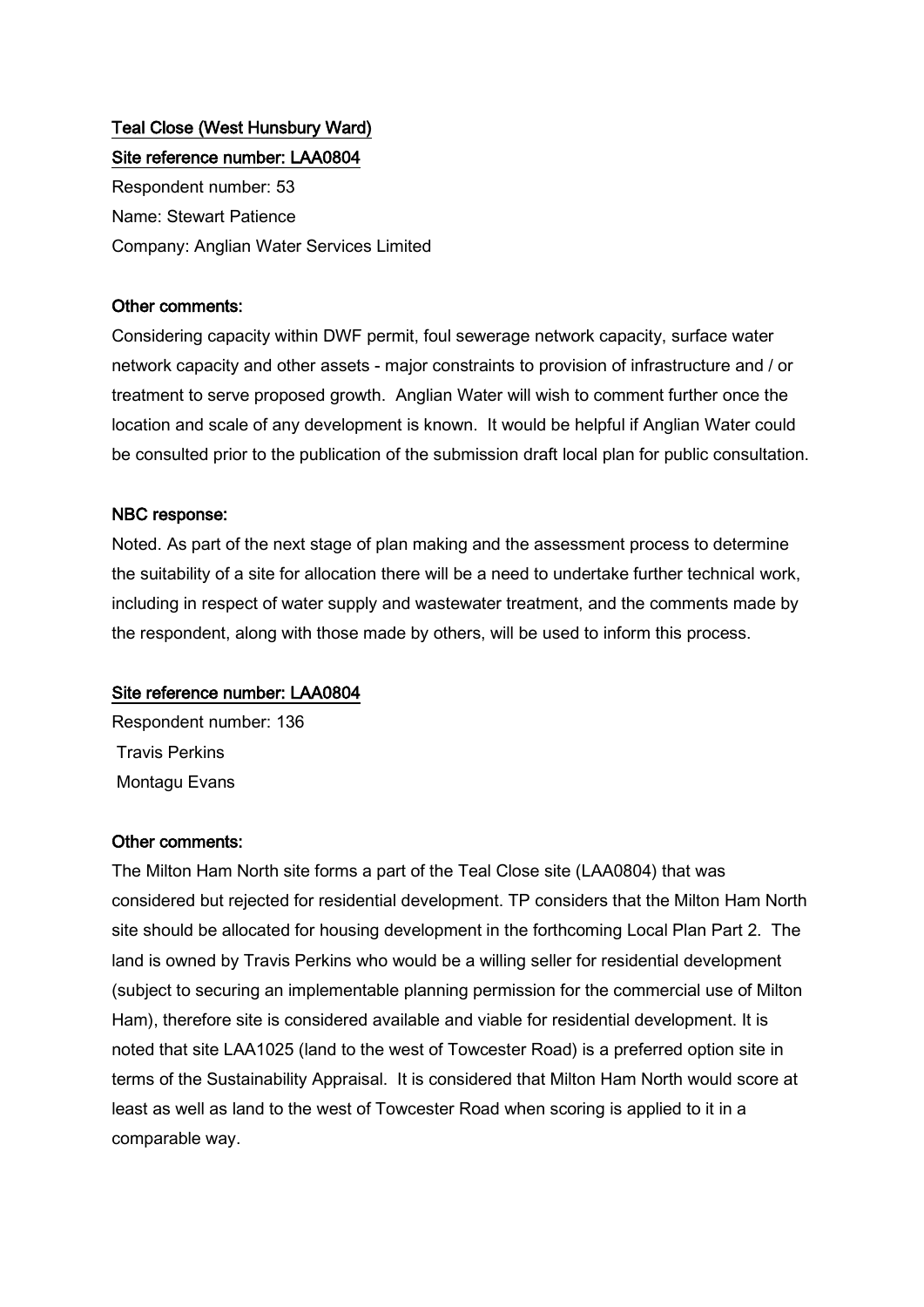Noted. The comments and supporting information submitted by the respondent will be used to informa the ssessment process to determine the suitability of a site for allocation.

# Counties Crematorium (West Hunsbury Ward) Site reference number: LAA0805

Respondent number: 53 Name: Stewart Patience Company: Anglian Water Services Limited

#### Other comments:

Considering capacity within DWF permit, foul sewerage network capacity, surface water network capacity and other assets - major constraints to provision of infrastructure and / or treatment to serve proposed growth. Anglian Water will wish to comment further once the location and scale of any development is known. It would be helpful if Anglian Water could be consulted prior to the publication of the submission draft local plan for public consultation.

#### NBC response:

Noted. As part of the next stage of plan making and the assessment process to determine the suitability of a site for allocation there will be a need to undertake further technical work, including in respect of water supply and wastewater treatment, and the comments made by the respondent, along with those made by others, will be used to inform this process.

# Former Warehouse, St James Road (St James Ward)

## Site reference number: LAA0808

Respondent number: 53 Name: Stewart Patience Company: Anglian Water Services Limited

#### Other comments:

Considering capacity within DWF permit, foul sewerage network capacity, surface water network capacity and other assets - major constraints to provision of infrastructure and / or treatment to serve proposed growth. Anglian Water will wish to comment further once the location and scale of any development is known. It would be helpful if Anglian Water could be consulted prior to the publication of the submission draft local plan for public consultation.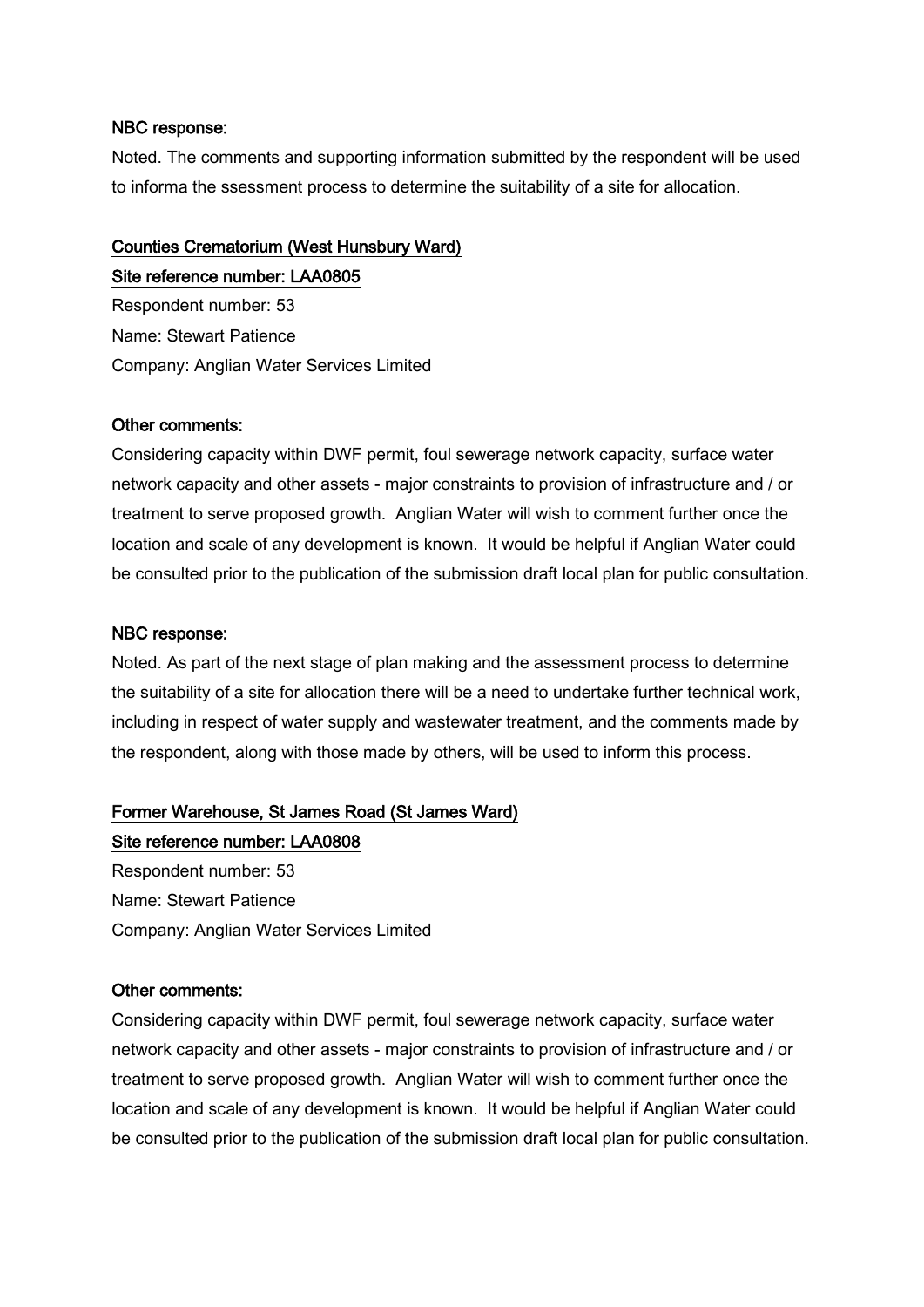Noted. As part of the next stage of plan making and the assessment process to determine the suitability of a site for allocation there will be a need to undertake further technical work, including in respect of water supply and wastewater treatment, and the comments made by the respondent, along with those made by others, will be used to inform this process.

# 1A Orchard Hill (Billing Ward)

Site reference number: LAA0810

Respondent number: 53 Name: Stewart Patience Company: Anglian Water Services Limited

#### Other comments:

Considering capacity within DWF permit, foul sewerage network capacity, surface water network capacity and other assets – infrastructure and / or treatment upgrades required to serve proposed growth or diversion of assets may be required. Anglian Water will wish to comment further once the location and scale of any development is known. It would be helpful if Anglian Water could be consulted prior to the publication of the submission draft local plan for public consultation.

#### NBC response:

Noted. As part of the next stage of plan making and the assessment process to determine the suitability of a site for allocation there will be a need to undertake further technical work, including in respect of water supply and wastewater treatment, and the comments made by the respondent, along with those made by others, will be used to inform this process.

# The Conifers, Wellingborough Road (Billing Ward) Site reference number: LAA0812

Respondent number: 53 Name: Stewart Patience Company: Anglian Water Services Limited

#### Other comments:

Considering capacity within DWF permit, foul sewerage network capacity, surface water network capacity and other assets - major constraints to provision of infrastructure and / or treatment to serve proposed growth. Anglian Water will wish to comment further once the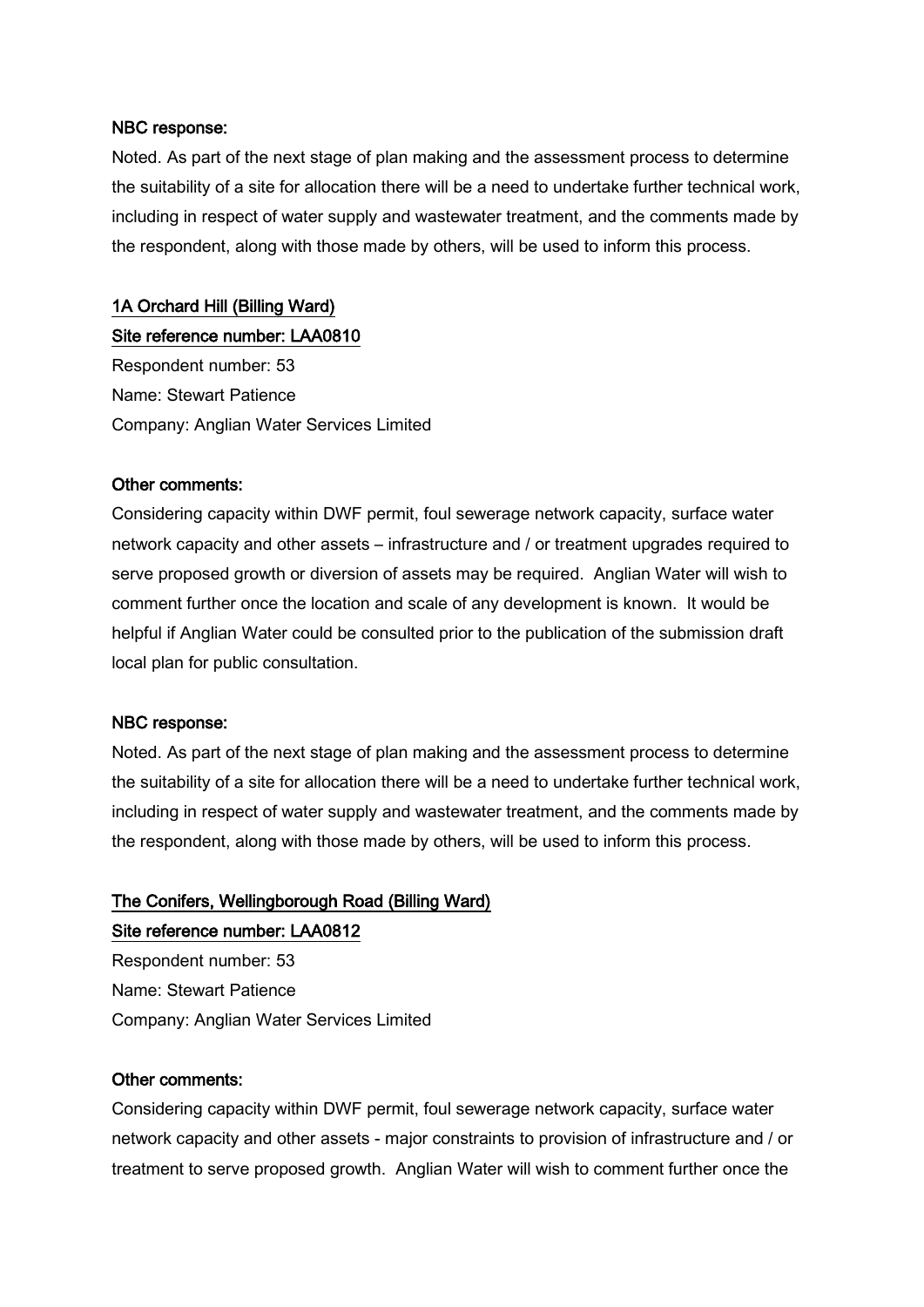location and scale of any development is known. It would be helpful if Anglian Water could be consulted prior to the publication of the submission draft local plan for public consultation.

## NBC response:

Noted. As part of the next stage of plan making and the assessment process to determine the suitability of a site for allocation there will be a need to undertake further technical work, including in respect of water supply and wastewater treatment, and the comments made by the respondent, along with those made by others, will be used to inform this process.

## Acre Lane (Spring Park Ward)

Site reference number: LAA0813 Respondent number: 53 Name: Stewart Patience Company: Anglian Water Services Limited

#### Other comments:

Considering capacity within DWF permit, foul sewerage network capacity, surface water network capacity and other assets - major constraints to provision of infrastructure and / or treatment to serve proposed growth. Anglian Water will wish to comment further once the location and scale of any development is known. It would be helpful if Anglian Water could be consulted prior to the publication of the submission draft local plan for public consultation.

#### NBC response:

Noted. As part of the next stage of plan making and the assessment process to determine the suitability of a site for allocation there will be a need to undertake further technical work, including in respect of water supply and wastewater treatment, and the comments made by the respondent, along with those made by others, will be used to inform this process.

# 32 Great Russell Street (Castle Ward) Site reference number: LAA0814 Respondent number: 53 Name: Stewart Patience Company: Anglian Water Services Limited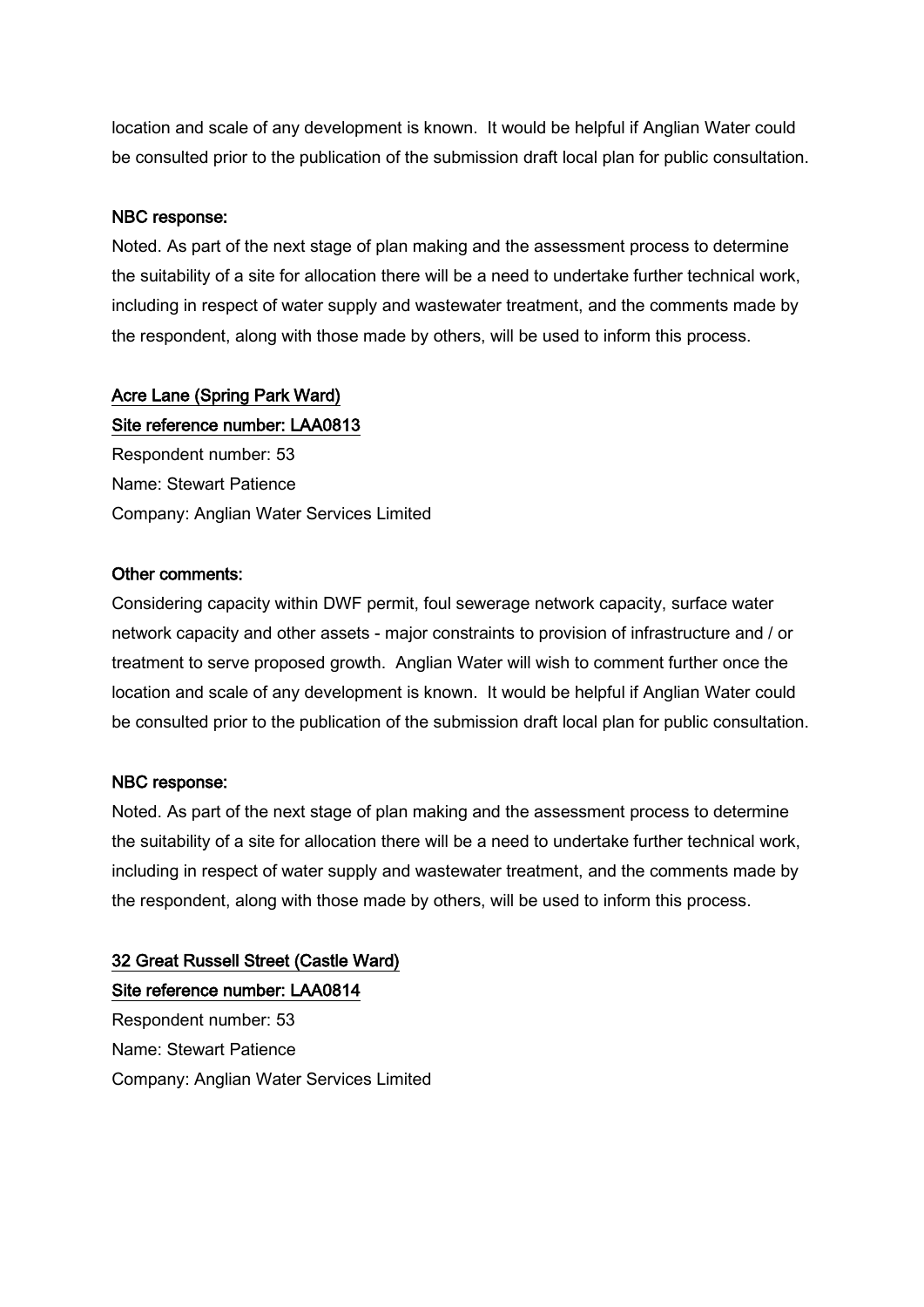#### Other comments:

Considering capacity within DWF permit, foul sewerage network capacity, surface water network capacity and other assets - major constraints to provision of infrastructure and / or treatment to serve proposed growth. Anglian Water will wish to comment further once the location and scale of any development is known. It would be helpful if Anglian Water could be consulted prior to the publication of the submission draft local plan for public consultation.

#### NBC response:

Noted. As part of the next stage of plan making and the assessment process to determine the suitability of a site for allocation there will be a need to undertake further technical work, including in respect of water supply and wastewater treatment, and the comments made by the respondent, along with those made by others, will be used to inform this process.

#### Site reference number: LAA0814

Respondent number: 122 Name: Lesley-Ann Mather Company: NCC

#### Appropriate for development:

No known archaeological potential

#### NBC response:

Noted.

#### Site reference number: LAA0814

Respondent number: 126 Name: Rosamund Worrall Company: Historic England

#### Other comments:

The SA raises an 'uncertainty outcome' in respect of this site and suggest further work is required prior to the next iteration of the Sites document in order to provide clarity about any potential impact on the historic environment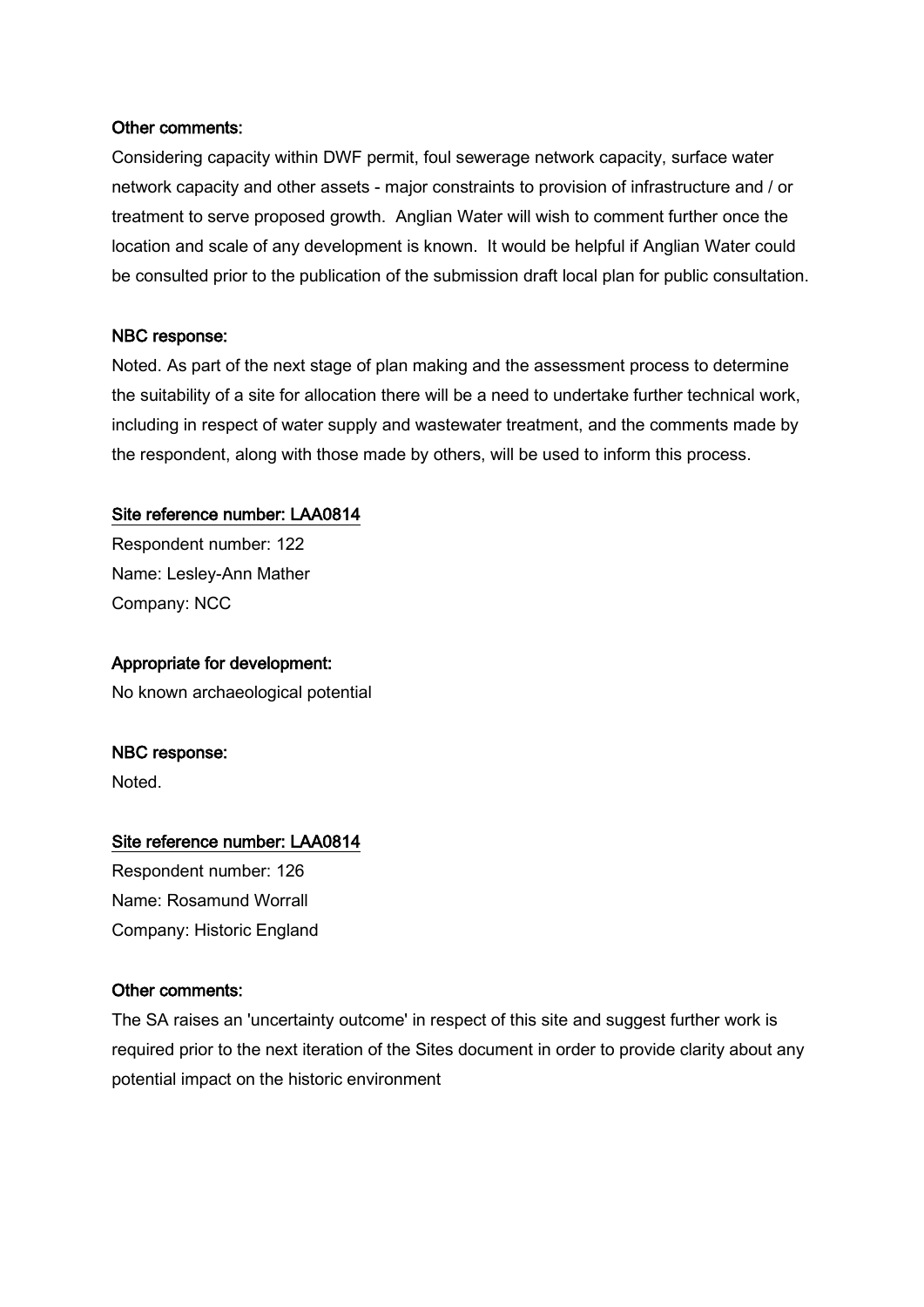Noted. As part of the next stage of plan making and the assessment process to determine the suitability of a site for allocation there will be a need to undertake further technical work, including in respect of heritage and archaeology, and the comments made by the respondent, along with those made by others, will be used to inform this process. This will also inform the next iteration of the SA.

# Lorry sales and Super Sausage, St Andrews Road (Castle Ward) Site reference number: LAA0817

Respondent number: 53 Name: Stewart Patience Company: Anglian Water Services Limited

#### Other comments:

Considering capacity within DWF permit, foul sewerage network capacity, surface water network capacity and other assets - major constraints to provision of infrastructure and / or treatment to serve proposed growth. Anglian Water will wish to comment further once the location and scale of any development is known. It would be helpful if Anglian Water could be consulted prior to the publication of the submission draft local plan for public consultation.

#### NBC response:

Noted. As part of the next stage of plan making and the assessment process to determine the suitability of a site for allocation there will be a need to undertake further technical work, including in respect of water supply and wastewater treatment, and the comments made by the respondent, along with those made by others, will be used to inform this process.

# Burgess Street, St Peters Way (Castle Ward) Site reference number: LAA0820

Respondent number: 53 Name: Stewart Patience Company: Anglian Water Services Limited

#### Other comments:

Considering capacity within DWF permit, foul sewerage network capacity, surface water network capacity and other assets - major constraints to provision of infrastructure and / or treatment to serve proposed growth. Anglian Water will wish to comment further once the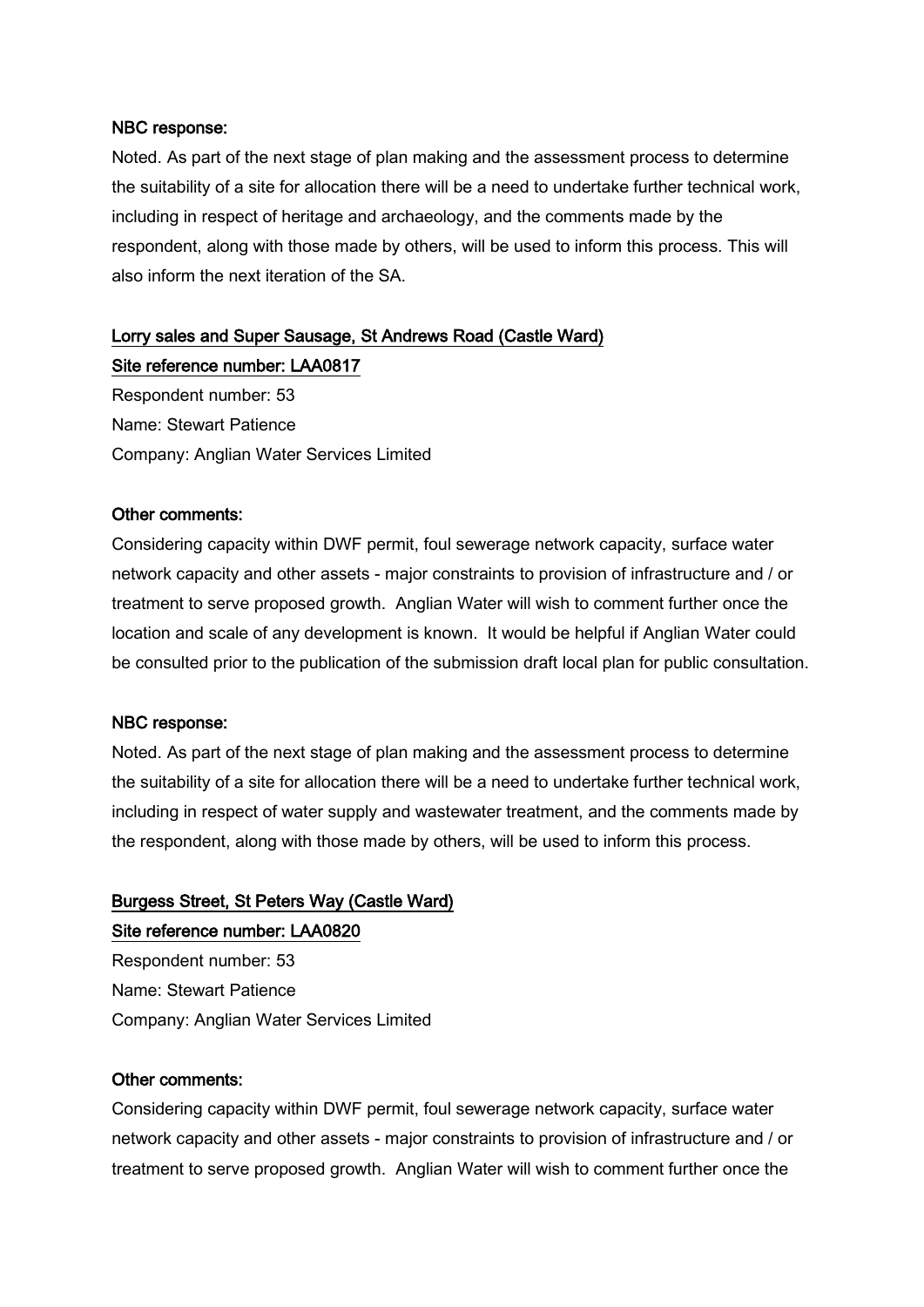location and scale of any development is known. It would be helpful if Anglian Water could be consulted prior to the publication of the submission draft local plan for public consultation.

## NBC response:

Noted. As part of the next stage of plan making and the assessment process to determine the suitability of a site for allocation there will be a need to undertake further technical work, including in respect of water supply and wastewater treatment, and the comments made by the respondent, along with those made by others, will be used to inform this process.

# Casino, Regent Street (Castle Ward)

Site reference number: LAA0823 Respondent number: 53 Name: Stewart Patience Company: Anglian Water Services Limited

#### Other comments:

Considering capacity within DWF permit, foul sewerage network capacity, surface water network capacity and other assets - major constraints to provision of infrastructure and / or treatment to serve proposed growth. Anglian Water will wish to comment further once the location and scale of any development is known. It would be helpful if Anglian Water could be consulted prior to the publication of the submission draft local plan for public consultation.

#### NBC response:

Noted. As part of the next stage of plan making and the assessment process to determine the suitability of a site for allocation there will be a need to undertake further technical work, including in respect of water supply and wastewater treatment, and the comments made by the respondent, along with those made by others, will be used to inform this process.

# Municipal Offices, Cromwell Street (Castle Ward) Site reference number: LAA0824

Respondent number: 53 Name: Stewart Patience Company: Anglian Water Services Limited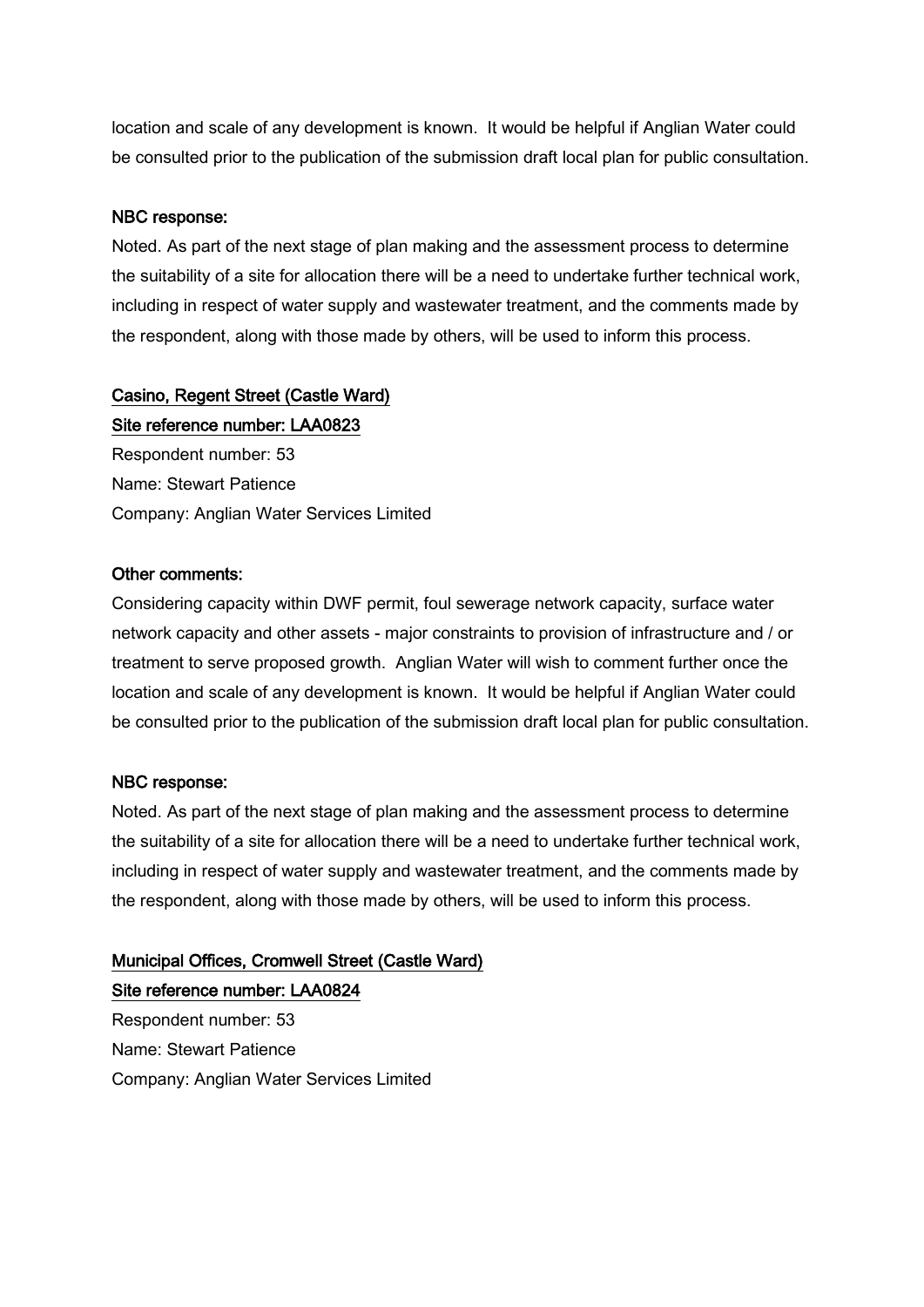#### Other comments:

Considering capacity within DWF permit, foul sewerage network capacity, surface water network capacity and other assets - major constraints to provision of infrastructure and / or treatment to serve proposed growth. Anglian Water will wish to comment further once the location and scale of any development is known. It would be helpful if Anglian Water could be consulted prior to the publication of the submission draft local plan for public consultation.

#### NBC response:

Noted. As part of the next stage of plan making and the assessment process to determine the suitability of a site for allocation there will be a need to undertake further technical work, including in respect of water supply and wastewater treatment, and the comments made by the respondent, along with those made by others, will be used to inform this process.

#### ATS Tyrefitting, Kingsthorpe Road (Trinity Ward)

Site reference number: LAA0834

Respondent number: 53 Name: Stewart Patience Company: Anglian Water Services Limited

#### Other comments:

Considering capacity within DWF permit, foul sewerage network capacity, surface water network capacity and other assets - major constraints to provision of infrastructure and / or treatment to serve proposed growth. Anglian Water will wish to comment further once the location and scale of any development is known. It would be helpful if Anglian Water could be consulted prior to the publication of the submission draft local plan for public consultation.

#### NBC response:

Noted. As part of the next stage of plan making and the assessment process to determine the suitability of a site for allocation there will be a need to undertake further technical work, including in respect of water supply and wastewater treatment, and the comments made by the respondent, along with those made by others, will be used to inform this process.

Arbours, Heather Lane (rear) (Brookside Ward) Site reference number: LAA0835 Respondent number: 53

Name: Stewart Patience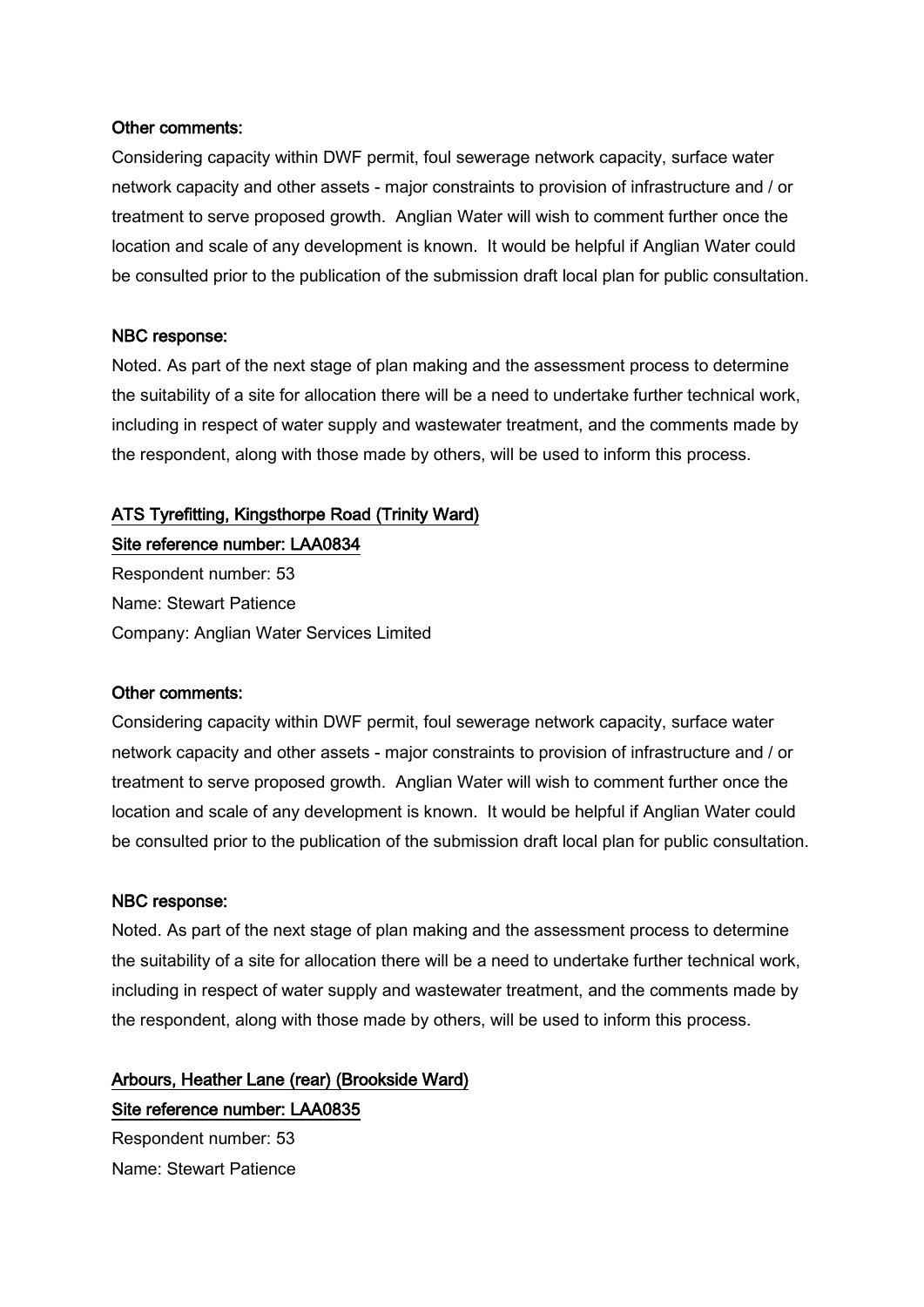#### Company: Anglian Water Services Limited

#### Other comments:

Considering capacity within DWF permit, foul sewerage network capacity, surface water network capacity and other assets – infrastructure and / or treatment upgrades required to serve proposed growth or diversion of assets may be required. Anglian Water will wish to comment further once the location and scale of any development is known. It would be helpful if Anglian Water could be consulted prior to the publication of the submission draft local plan for public consultation.

#### NBC response:

Noted. As part of the next stage of plan making and the assessment process to determine the suitability of a site for allocation there will be a need to undertake further technical work, including in respect of water supply and wastewater treatment, and the comments made by the respondent, along with those made by others, will be used to inform this process.

#### Hawksmoor Way Allotments, Harlestone Road (Kings Heath Ward)

Site reference number: LAA0839 Respondent number: 53 Name: Stewart Patience Company: Anglian Water Services Limited

#### Other comments:

Considering capacity within DWF permit, foul sewerage network capacity, surface water network capacity and other assets - major constraints to provision of infrastructure and / or treatment to serve proposed growth. Anglian Water will wish to comment further once the location and scale of any development is known. It would be helpful if Anglian Water could be consulted prior to the publication of the submission draft local plan for public consultation.

#### NBC response:

Noted. As part of the next stage of plan making and the assessment process to determine the suitability of a site for allocation there will be a need to undertake further technical work, including in respect of water supply and wastewater treatment, and the comments made by the respondent, along with those made by others, will be used to inform this process.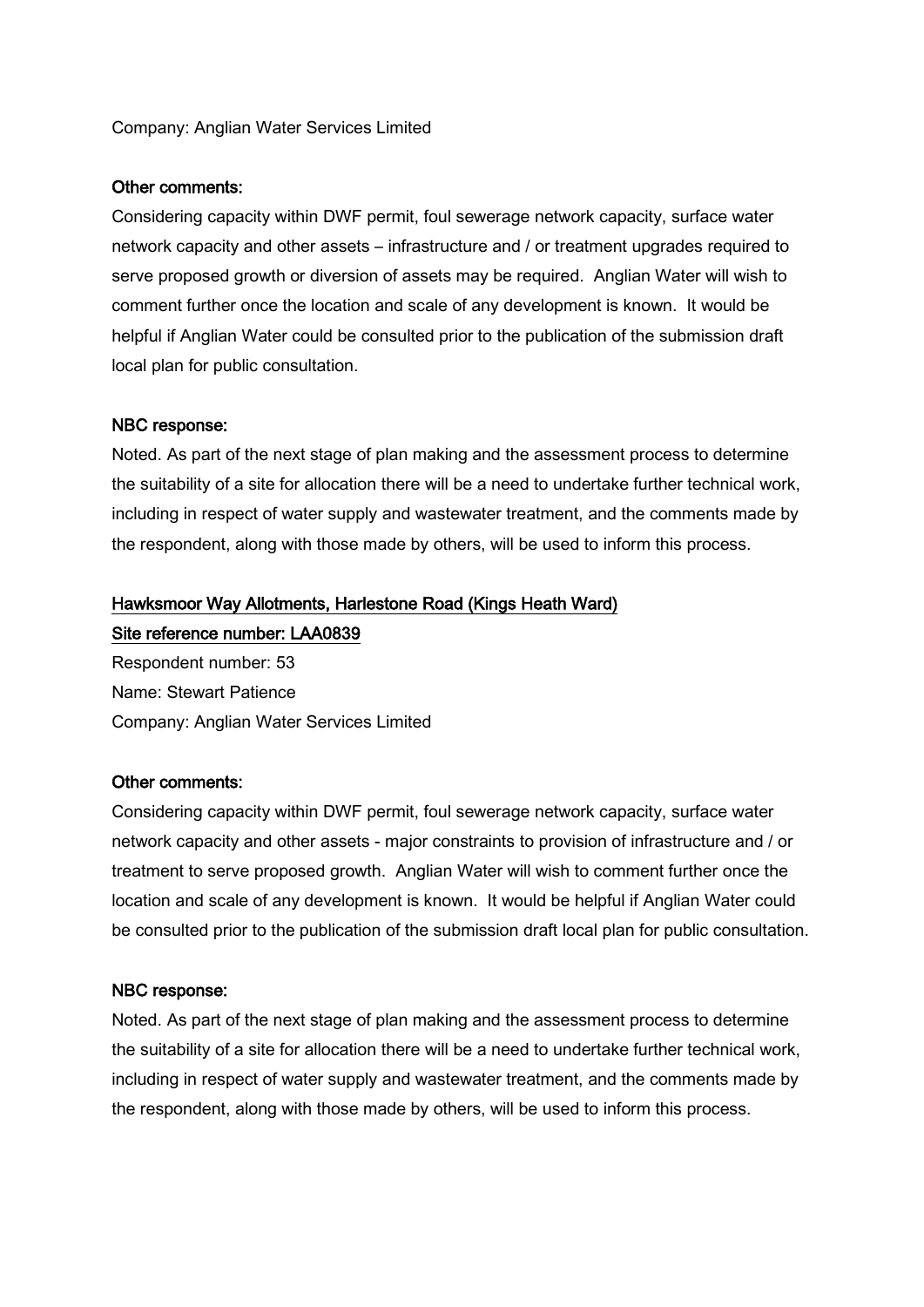# Stirling House, The Avenue, Cliftonville (Rushmills Road)

Site reference number: LAA0841 Respondent number: 53 Name: Stewart Patience Company: Anglian Water Services Limited

#### Other comments:

Considering capacity within DWF permit, foul sewerage network capacity, surface water network capacity and other assets - major constraints to provision of infrastructure and / or treatment to serve proposed growth. Anglian Water will wish to comment further once the location and scale of any development is known. It would be helpful if Anglian Water could be consulted prior to the publication of the submission draft local plan for public consultation.

## NBC response:

Noted. As part of the next stage of plan making and the assessment process to determine the suitability of a site for allocation there will be a need to undertake further technical work, including in respect of water supply and wastewater treatment, and the comments made by the respondent, along with those made by others, will be used to inform this process.

## 39 Billing Road (Castle Ward)

## Site reference number: LAA0842

Respondent number: 53 Name: Stewart Patience Company: Anglian Water Services Limited

#### Other comments:

Considering capacity within DWF permit, foul sewerage network capacity, surface water network capacity and other assets – infrastructure and / or treatment upgrades required to serve proposed growth or diversion of assets may be required. Anglian Water will wish to comment further once the location and scale of any development is known. It would be helpful if Anglian Water could be consulted prior to the publication of the submission draft local plan for public consultation.

## NBC response:

Noted. As part of the next stage of plan making and the assessment process to determine the suitability of a site for allocation there will be a need to undertake further technical work,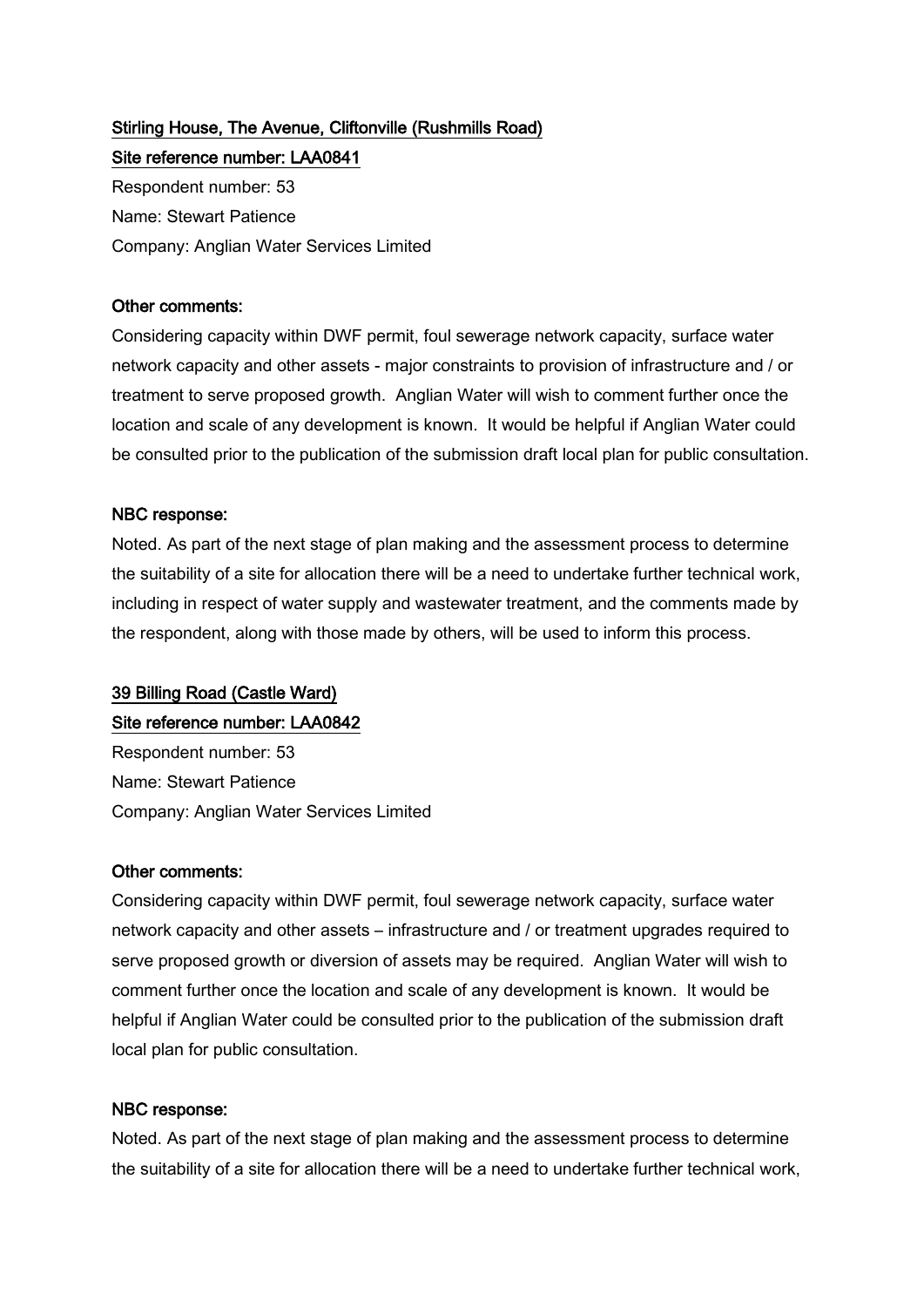including in respect of water supply and wastewater treatment, and the comments made by the respondent, along with those made by others, will be used to inform this process.

# 92-98 Earl Street (Castle Ward)

Site reference number: LAA0844

Respondent number: 53 Name: Stewart Patience Company: Anglian Water Services Limited

## Other comments:

Considering capacity within DWF permit, foul sewerage network capacity, surface water network capacity and other assets - major constraints to provision of infrastructure and / or treatment to serve proposed growth. Anglian Water will wish to comment further once the location and scale of any development is known. It would be helpful if Anglian Water could be consulted prior to the publication of the submission draft local plan for public consultation.

## NBC response:

Noted. As part of the next stage of plan making and the assessment process to determine the suitability of a site for allocation there will be a need to undertake further technical work, including in respect of water supply and wastewater treatment, and the comments made by the respondent, along with those made by others, will be used to inform this process.

# Telephone Exchange, Spring Gardens (Castle Ward)

Site reference number: LAA0847 Respondent number: 53 Name: Stewart Patience Company: Anglian Water Services Limited

## Other comments:

Considering capacity within DWF permit, foul sewerage network capacity, surface water network capacity and other assets - major constraints to provision of infrastructure and / or treatment to serve proposed growth. Anglian Water will wish to comment further once the location and scale of any development is known. It would be helpful if Anglian Water could be consulted prior to the publication of the submission draft local plan for public consultation.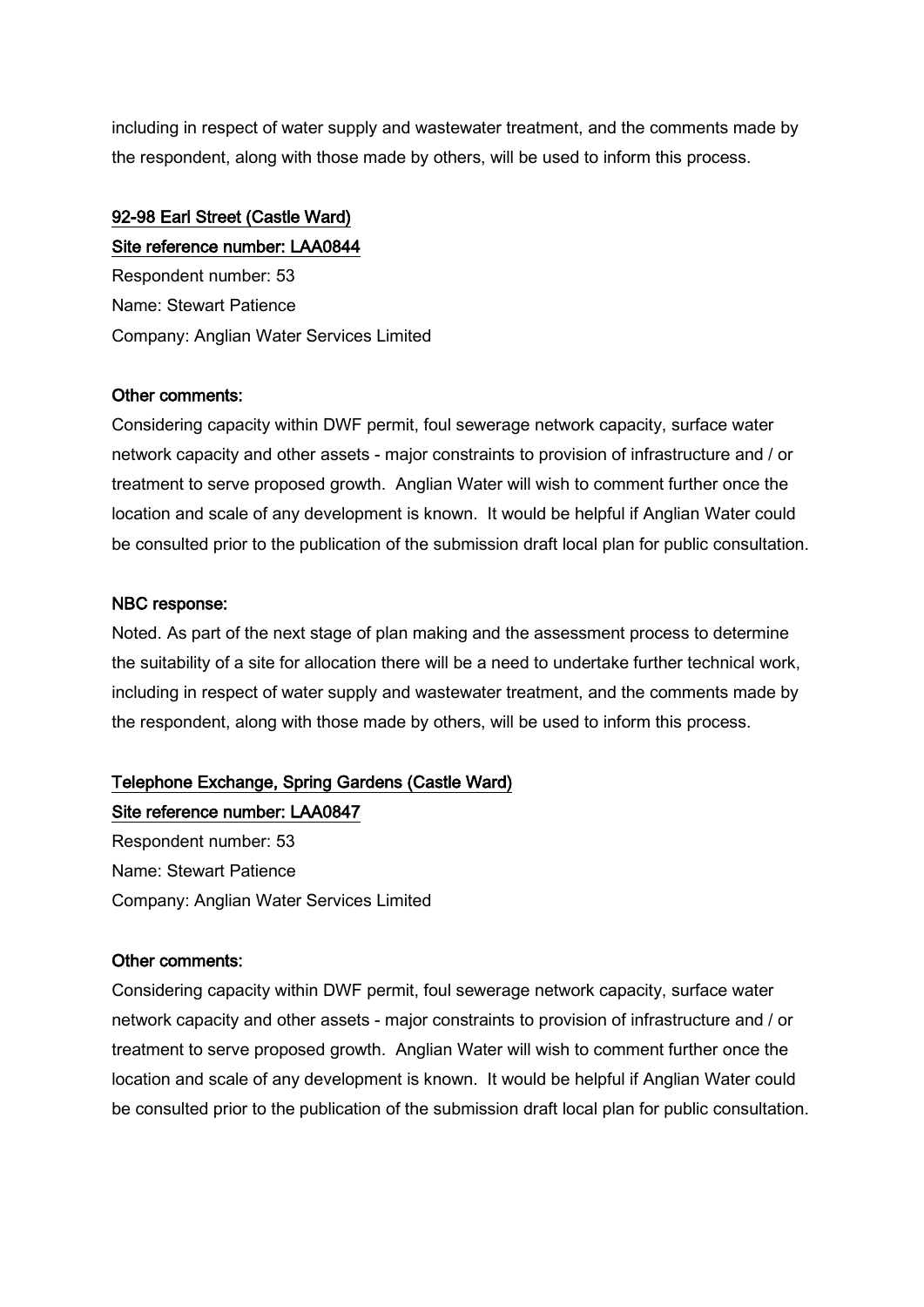Noted. As part of the next stage of plan making and the assessment process to determine the suitability of a site for allocation there will be a need to undertake further technical work, including in respect of water supply and wastewater treatment, and the comments made by the respondent, along with those made by others, will be used to inform this process.

## Charles House, 61-69 Derngate (Castle Ward)

Site reference number: LAA0848 Respondent number: 53 Name: Stewart Patience Company: Anglian Water Services Limited

#### Other comments:

Considering capacity within DWF permit, foul sewerage network capacity, surface water network capacity and other assets - major constraints to provision of infrastructure and / or treatment to serve proposed growth. Anglian Water will wish to comment further once the location and scale of any development is known. It would be helpful if Anglian Water could be consulted prior to the publication of the submission draft local plan for public consultation.

#### NBC response:

Noted. As part of the next stage of plan making and the assessment process to determine the suitability of a site for allocation there will be a need to undertake further technical work, including in respect of water supply and wastewater treatment, and the comments made by the respondent, along with those made by others, will be used to inform this process.

## Kwikfit, Cattle Market Road (Castle Ward) Site reference number: LAA0853

Respondent number: 53 Name: Stewart Patience Company: Anglian Water Services Limited

#### Other comments:

Considering capacity within DWF permit, foul sewerage network capacity, surface water network capacity and other assets - major constraints to provision of infrastructure and / or treatment to serve proposed growth. Anglian Water will wish to comment further once the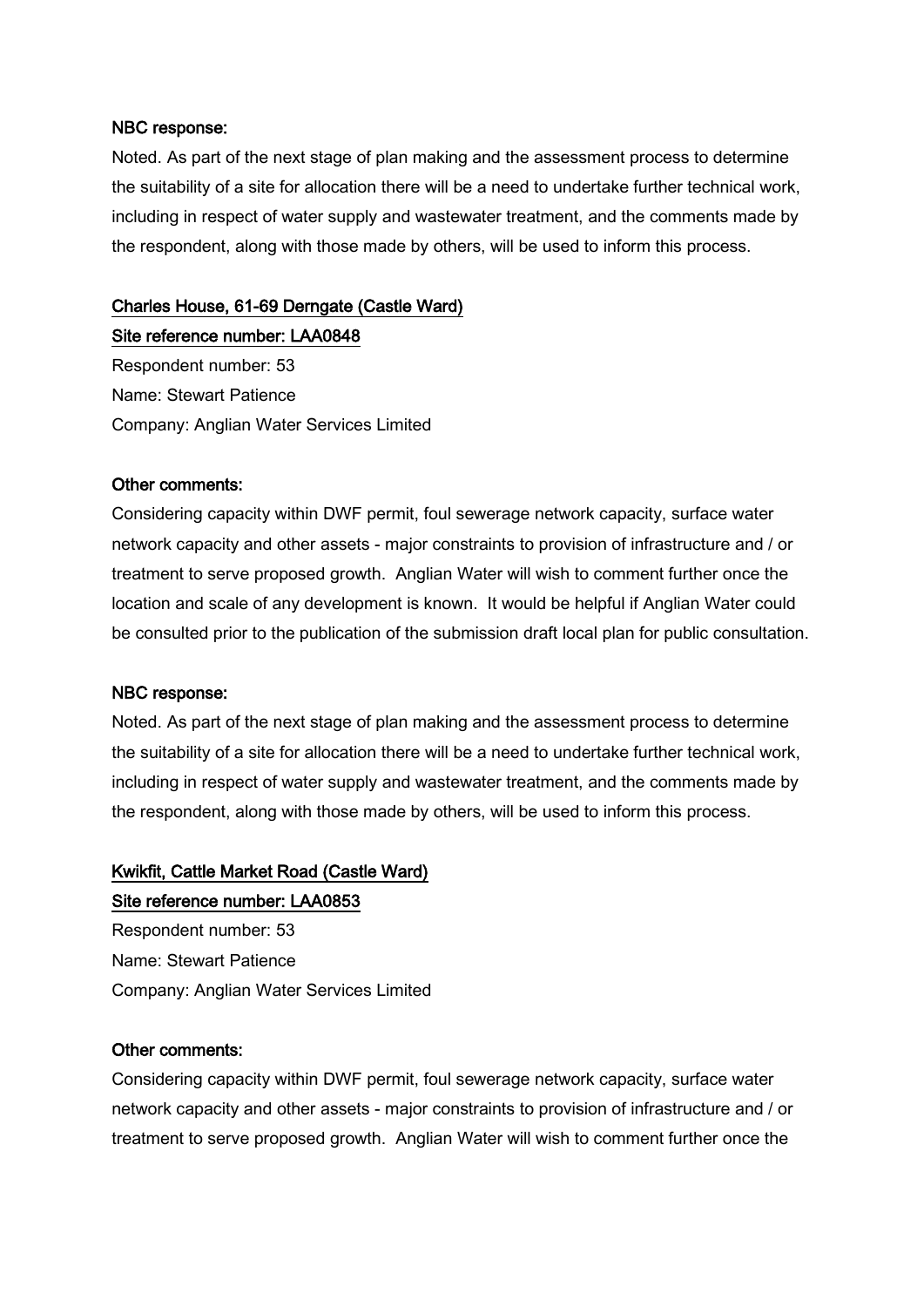location and scale of any development is known. It would be helpful if Anglian Water could be consulted prior to the publication of the submission draft local plan for public consultation.

## NBC response:

Noted. As part of the next stage of plan making and the assessment process to determine the suitability of a site for allocation there will be a need to undertake further technical work, including in respect of water supply and wastewater treatment, and the comments made by the respondent, along with those made by others, will be used to inform this process.

## 123-135 Bridge Street (Castle Ward)

Site reference number: LAA0855 Respondent number: 53 Name: Stewart Patience Company: Anglian Water Services Limited

## Other comments:

Considering capacity within DWF permit, foul sewerage network capacity, surface water network capacity and other assets – infrastructure and / or treatment upgrades required to serve proposed growth or diversion of assets may be required. Anglian Water will wish to comment further once the location and scale of any development is known. It would be helpful if Anglian Water could be consulted prior to the publication of the submission draft local plan for public consultation.

#### NBC response:

Noted. As part of the next stage of plan making and the assessment process to determine the suitability of a site for allocation there will be a need to undertake further technical work, including in respect of water supply and wastewater treatment, and the comments made by the respondent, along with those made by others, will be used to inform this process.

# 54-62 St Michaels Road (Castle Ward) Site reference number: LAA0859

Respondent number: 53 Name: Stewart Patience Company: Anglian Water Services Limited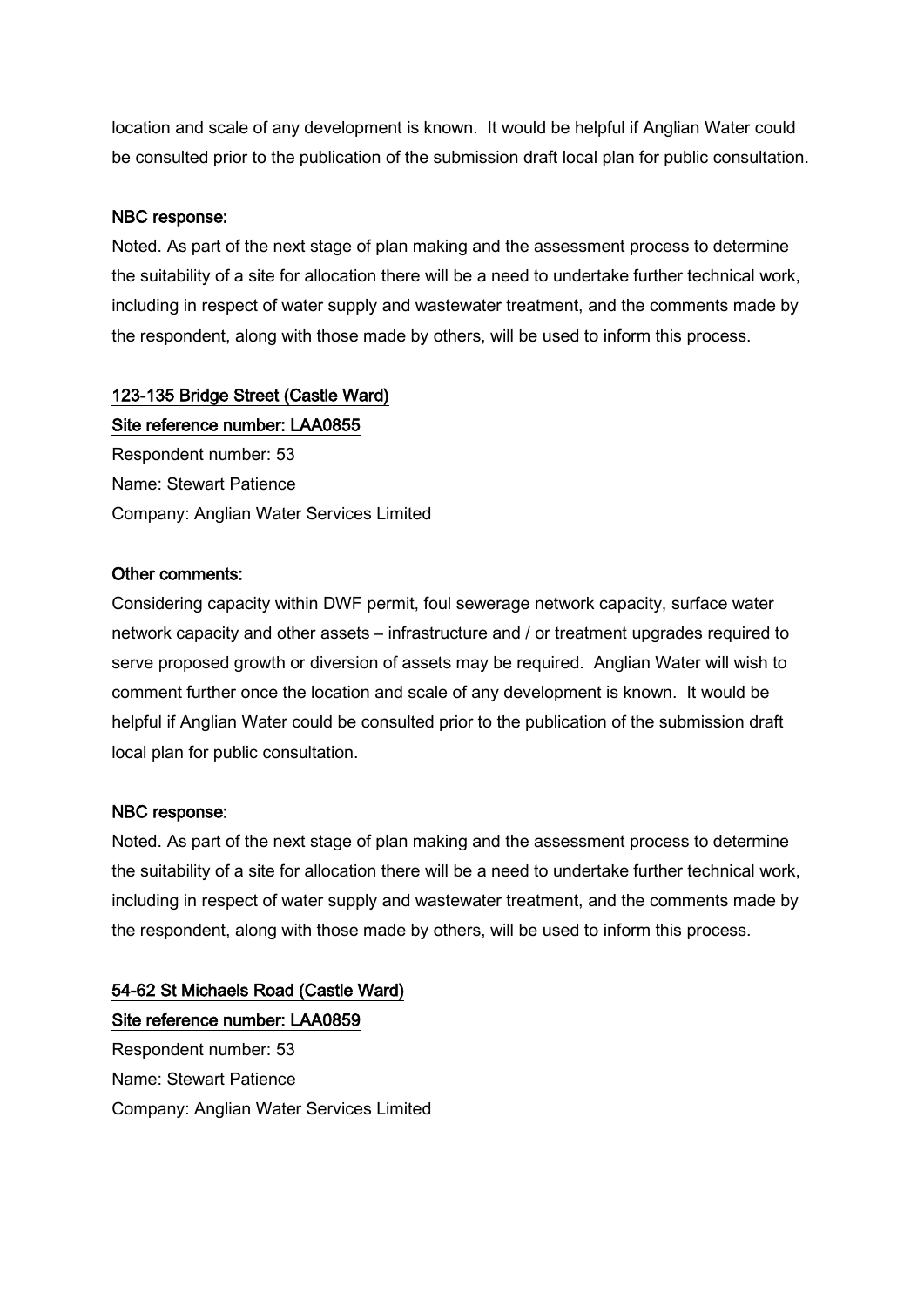#### Other comments:

Considering capacity within DWF permit, foul sewerage network capacity, surface water network capacity and other assets - major constraints to provision of infrastructure and / or treatment to serve proposed growth. Anglian Water will wish to comment further once the location and scale of any development is known. It would be helpful if Anglian Water could be consulted prior to the publication of the submission draft local plan for public consultation.

#### NBC response:

Noted. As part of the next stage of plan making and the assessment process to determine the suitability of a site for allocation there will be a need to undertake further technical work, including in respect of water supply and wastewater treatment, and the comments made by the respondent, along with those made by others, will be used to inform this process.

## Billing Road/Cliftonville (Rushmills Ward)

Site reference number: LAA0861 Respondent number: 53 Name: Stewart Patience Company: Anglian Water Services Limited

#### Other comments:

Considering capacity within DWF permit, foul sewerage network capacity, surface water network capacity and other assets - major constraints to provision of infrastructure and / or treatment to serve proposed growth. Anglian Water will wish to comment further once the location and scale of any development is known. It would be helpful if Anglian Water could be consulted prior to the publication of the submission draft local plan for public consultation.

#### NBC response:

Noted. As part of the next stage of plan making and the assessment process to determine the suitability of a site for allocation there will be a need to undertake further technical work, including in respect of water supply and wastewater treatment, and the comments made by the respondent, along with those made by others, will be used to inform this process.

Spring Hill, Cliftonville (Rushmills Ward) Site reference number: LAA0862 Respondent number: 53

Name: Stewart Patience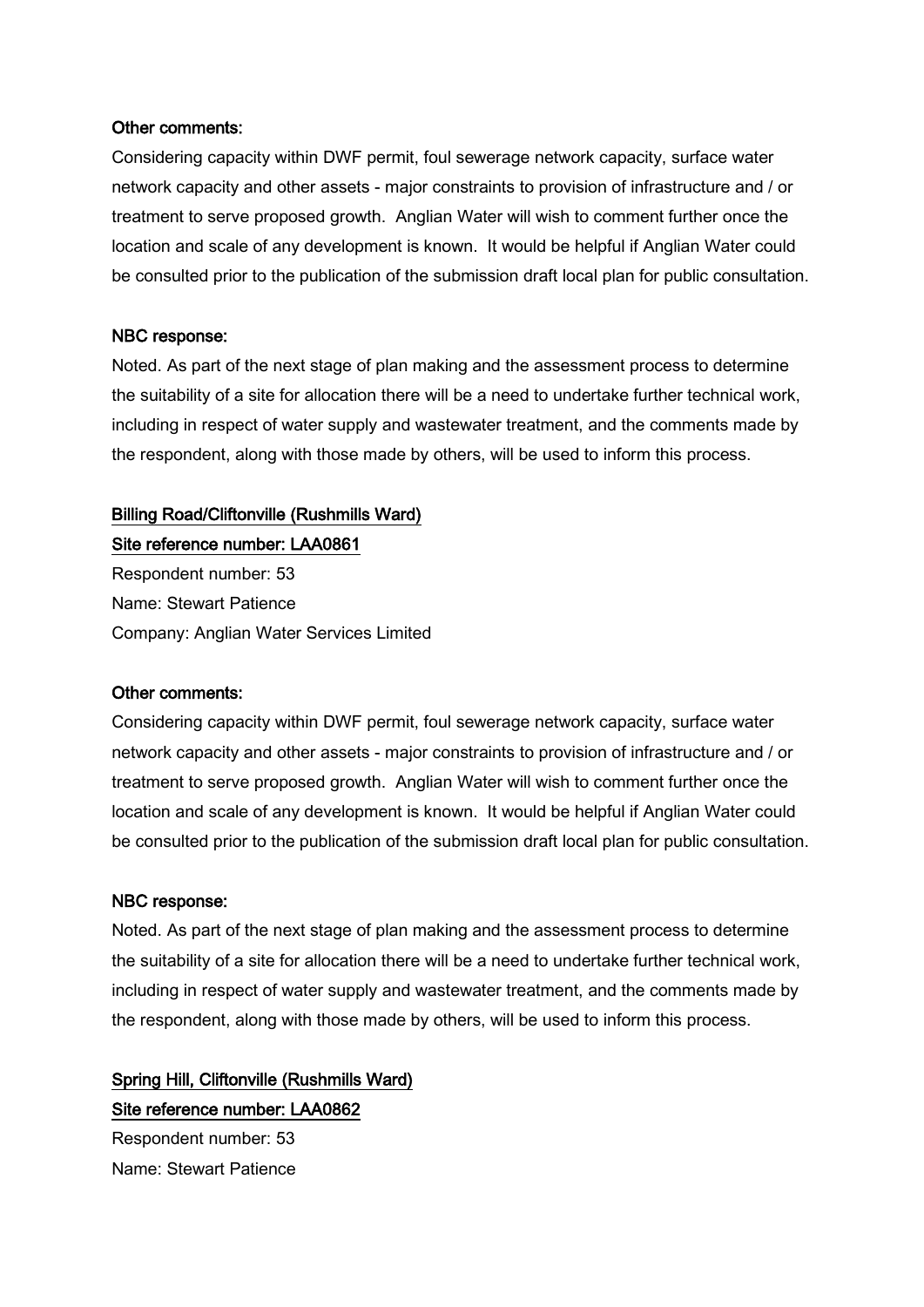#### Company: Anglian Water Services Limited

#### Other comments:

Considering capacity within DWF permit, foul sewerage network capacity, surface water network capacity and other assets - major constraints to provision of infrastructure and / or treatment to serve proposed growth. Anglian Water will wish to comment further once the location and scale of any development is known. It would be helpful if Anglian Water could be consulted prior to the publication of the submission draft local plan for public consultation.

#### NBC response:

Noted. As part of the next stage of plan making and the assessment process to determine the suitability of a site for allocation there will be a need to undertake further technical work, including in respect of water supply and wastewater treatment, and the comments made by the respondent, along with those made by others, will be used to inform this process.

# Elgin House, Billing Road (Rushmills Road) Site reference number: LAA0864

Respondent number: 53 Name: Stewart Patience Company: Anglian Water Services Limited

#### Other comments:

Considering capacity within DWF permit, foul sewerage network capacity, surface water network capacity and other assets - major constraints to provision of infrastructure and / or treatment to serve proposed growth. Anglian Water will wish to comment further once the location and scale of any development is known. It would be helpful if Anglian Water could be consulted prior to the publication of the submission draft local plan for public consultation.

#### NBC response:

Noted. As part of the next stage of plan making and the assessment process to determine the suitability of a site for allocation there will be a need to undertake further technical work, including in respect of water supply and wastewater treatment, and the comments made by the respondent, along with those made by others, will be used to inform this process.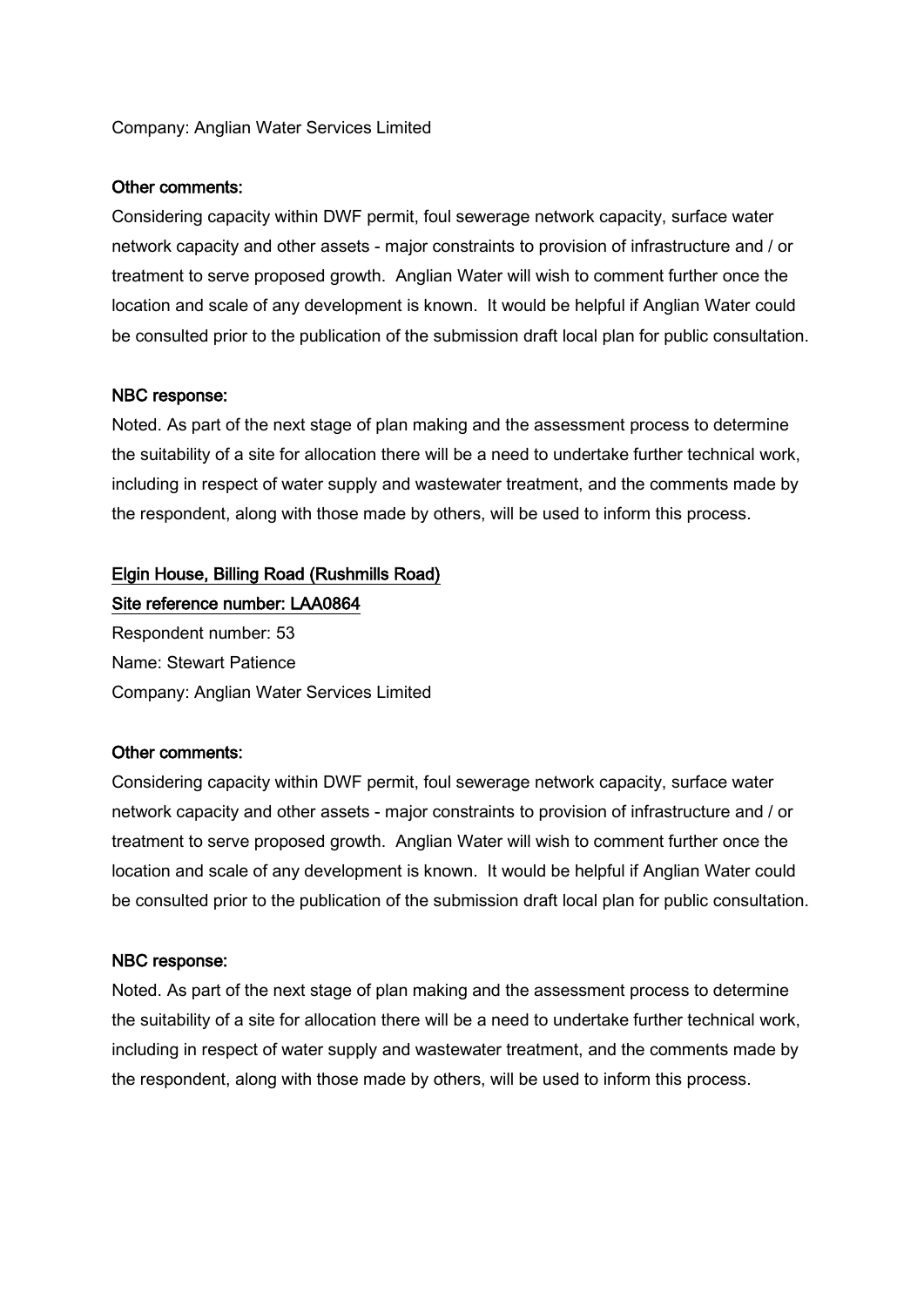# Princess House/Woodland House (Rushmills Ward)

Site reference number: LAA0865 Respondent number: 53 Name: Stewart Patience Company: Anglian Water Services Limited

## Other comments:

Considering capacity within DWF permit, foul sewerage network capacity, surface water network capacity and other assets - major constraints to provision of infrastructure and / or treatment to serve proposed growth. Anglian Water will wish to comment further once the location and scale of any development is known. It would be helpful if Anglian Water could be consulted prior to the publication of the submission draft local plan for public consultation.

## NBC response:

Noted. As part of the next stage of plan making and the assessment process to determine the suitability of a site for allocation there will be a need to undertake further technical work, including in respect of water supply and wastewater treatment, and the comments made by the respondent, along with those made by others, will be used to inform this process.

## 14-20 St Michaels Road (Castle Ward)

## Site reference number: LAA0894

Respondent number: 53 Name: Stewart Patience Company: Anglian Water Services Limited

#### Other comments:

Considering capacity within DWF permit, foul sewerage network capacity, surface water network capacity and other assets - major constraints to provision of infrastructure and / or treatment to serve proposed growth. Anglian Water will wish to comment further once the location and scale of any development is known. It would be helpful if Anglian Water could be consulted prior to the publication of the submission draft local plan for public consultation.

#### NBC response:

Noted. As part of the next stage of plan making and the assessment process to determine the suitability of a site for allocation there will be a need to undertake further technical work,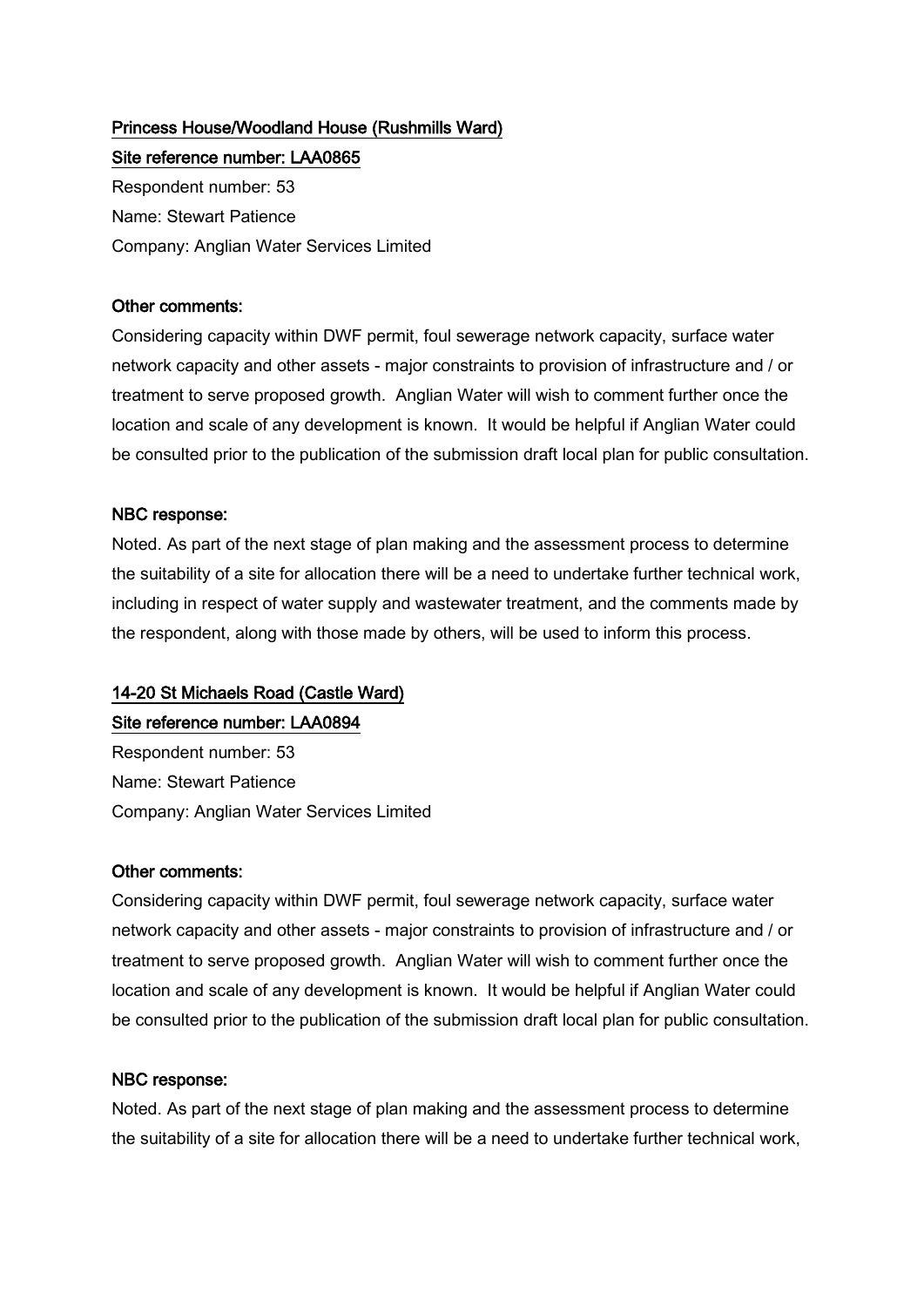including in respect of water supply and wastewater treatment, and the comments made by the respondent, along with those made by others, will be used to inform this process.

## 379 Harlestone Road (New Duston Ward)

Site reference number: LAA0910 Respondent number: 53 Name: Stewart Patience Company: Anglian Water Services Limited

## Other comments:

Considering capacity within DWF permit, foul sewerage network capacity, surface water network capacity and other assets - major constraints to provision of infrastructure and / or treatment to serve proposed growth. Anglian Water will wish to comment further once the location and scale of any development is known. It would be helpful if Anglian Water could be consulted prior to the publication of the submission draft local plan for public consultation.

## NBC response:

Noted. As part of the next stage of plan making and the assessment process to determine the suitability of a site for allocation there will be a need to undertake further technical work, including in respect of water supply and wastewater treatment, and the comments made by the respondent, along with those made by others, will be used to inform this process.

## Site reference number: LAA0910

Respondent number: 116 Name: John Caswell Company: Duston Parish Council

## Appropriate for development:

Whilst Duston Parish Council has not formally adopted a position regarding the development of these sites, members of the Council have discussed the issues around the development of these and other areas identified for development in and around Duston, and no objections were raised. No other sites have been identified and no sites have been suggested that are currently listed as not being taken forward for further consideration. Would like there to be closer consultation between Northampton Borough Council and Duston Parish Council on this, and future planning applications.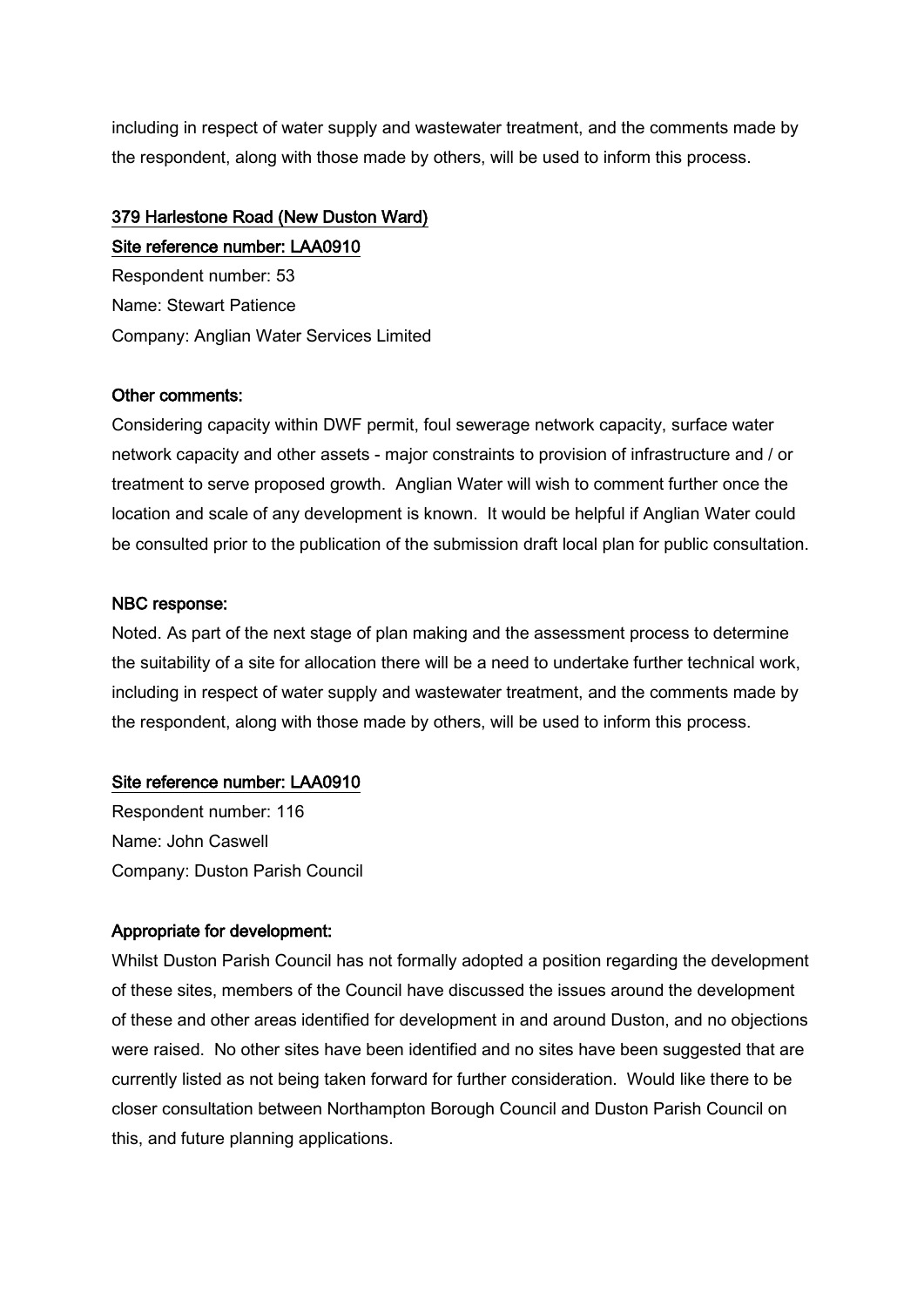Noted. Duston Parish Council is a consultee on the local plan database and the development management database and will continue to be consulted on the progression of the local plan and relevant planning applications.

## Site reference number: LAA0910

Respondent number: 122 Name: Lesley-Ann Mather Company: NCC

## Appropriate for development:

Archaeological potential but could be mitigated

#### NBC response:

Noted. As part of the next stage of plan making and the assessment process to determine the suitability of a site for allocation there will be a need to undertake further technical work, including in respect of heritage and archaeology, and the comments made by the respondent, along with those made by others, will be used to inform this process.

#### Site reference number: LAA0910

Respondent number: 143 Name: Gavin Smith Company: Northampton Borough Council (Environmental Protection Team)

#### Other comments:

The site is potentially contaminated via either past historic use or natural contamination and will require investigation to determine if it is suitable for residential end use. An environmental noise assessment would be required to determine the noise impact on future occupiers from existing surrounding land uses and road traffic noise.

#### NBC response:

Noted. As part of the next stage of plan making and the assessment process to determine the suitability of a site for allocation there will be a need to undertake further technical work and the comments made by the respondent, along with those made by others, will be used to inform this process. It may also be the case that these issues could be capable of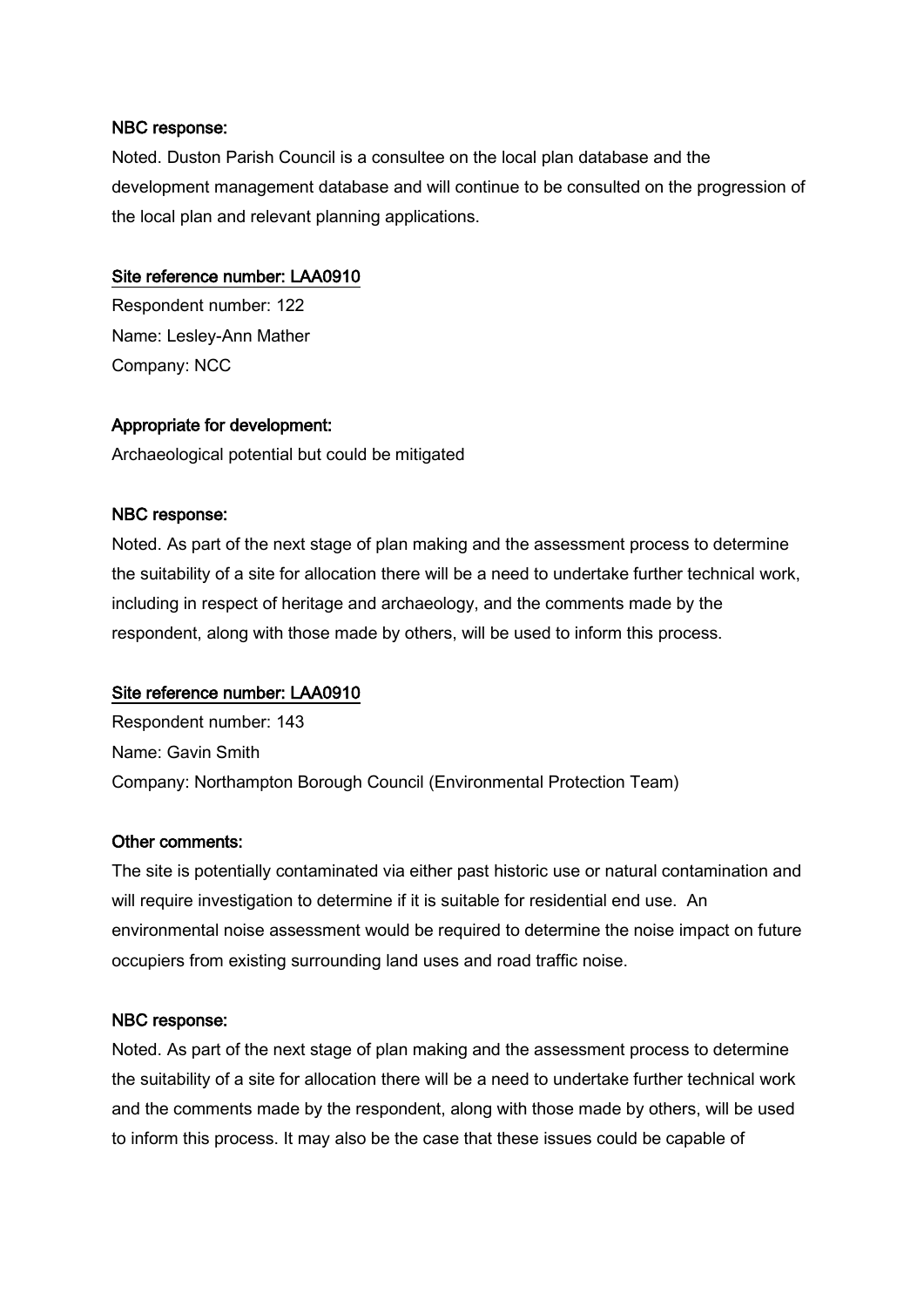mitigation with the implementation of appropriate measures and addressed at planning application stage through the use of planning conditions.

# 118-122 Wellingborough Road (Castle Ward) Site reference number: LAA0915

Respondent number: 53 Name: Stewart Patience Company: Anglian Water Services Limited

## Other comments:

Considering capacity within DWF permit, foul sewerage network capacity, surface water network capacity and other assets - major constraints to provision of infrastructure and / or treatment to serve proposed growth. Anglian Water will wish to comment further once the location and scale of any development is known. It would be helpful if Anglian Water could be consulted prior to the publication of the submission draft local plan for public consultation.

## NBC response:

Noted. As part of the next stage of plan making and the assessment process to determine the suitability of a site for allocation there will be a need to undertake further technical work, including in respect of water supply and wastewater treatment, and the comments made by the respondent, along with those made by others, will be used to inform this process.

## Site reference number: LAA0915

Respondent number: 122 Name: Lesley-Ann Mather Company: NCC

## Appropriate for development:

No known archaeological potential

NBC response: **Noted** 

## Site reference number: LAA0915

Respondent number: 143 Name: Gavin Smith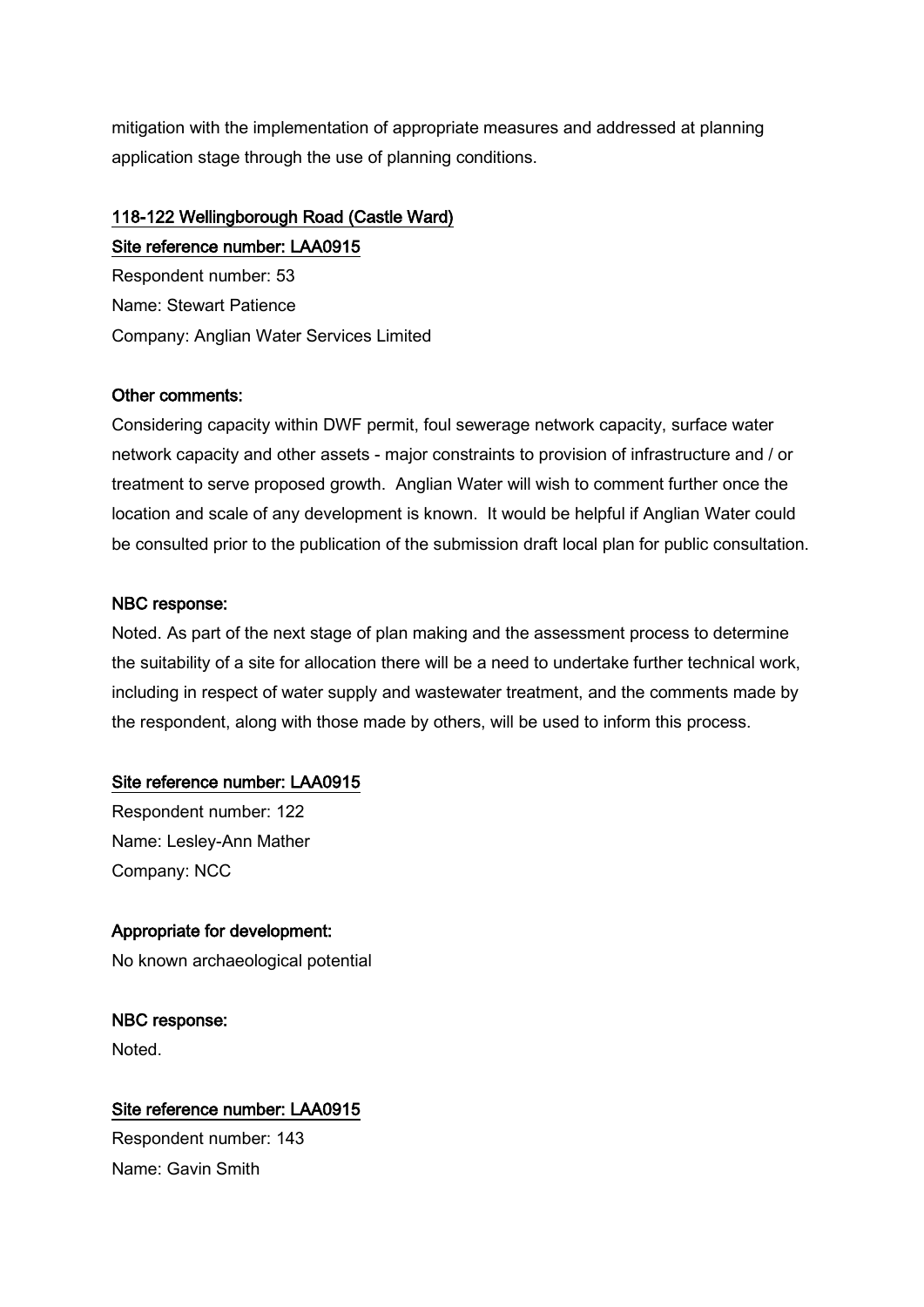Company: Northampton Borough Council (Environmental Protection Team)

#### Other comments:

An environmental noise assessment would be required to determine the noise impact from surrounding land uses and road network on future occupiers and noise impact from operational noise from any proposed mixed use development scheme proposal. An Air Quality impact assessment would be required.

#### NBC response:

Noted. As part of the next stage of plan making and the assessment process to determine the suitability of a site for allocation there will be a need to undertake further technical work and the comments made by the respondent, along with those made by others, will be used to inform this process. It may also be the case that these issues could be capable of mitigation with the implementation of appropriate measures and addressed at planning application stage through the use of planning conditions.

# Land north of Martins Yard, Spencer Bridge (Castle Ward)

Site reference number: LAA1005

Respondent number: 53 Name: Stewart Patience Company: Anglian Water Services Limited

#### Other comments:

Considering capacity within DWF permit, foul sewerage network capacity, surface water network capacity and other assets – infrastructure and / or treatment upgrades required to serve proposed growth or diversion of assets may be required. Anglian Water will wish to comment further once the location and scale of any development is known. It would be helpful if Anglian Water could be consulted prior to the publication of the submission draft local plan for public consultation.

#### NBC response:

Noted. As part of the next stage of plan making and the assessment process to determine the suitability of a site for allocation there will be a need to undertake further technical work, including in respect of water supply and wastewater treatment, and the comments made by the respondent, along with those made by others, will be used to inform this process.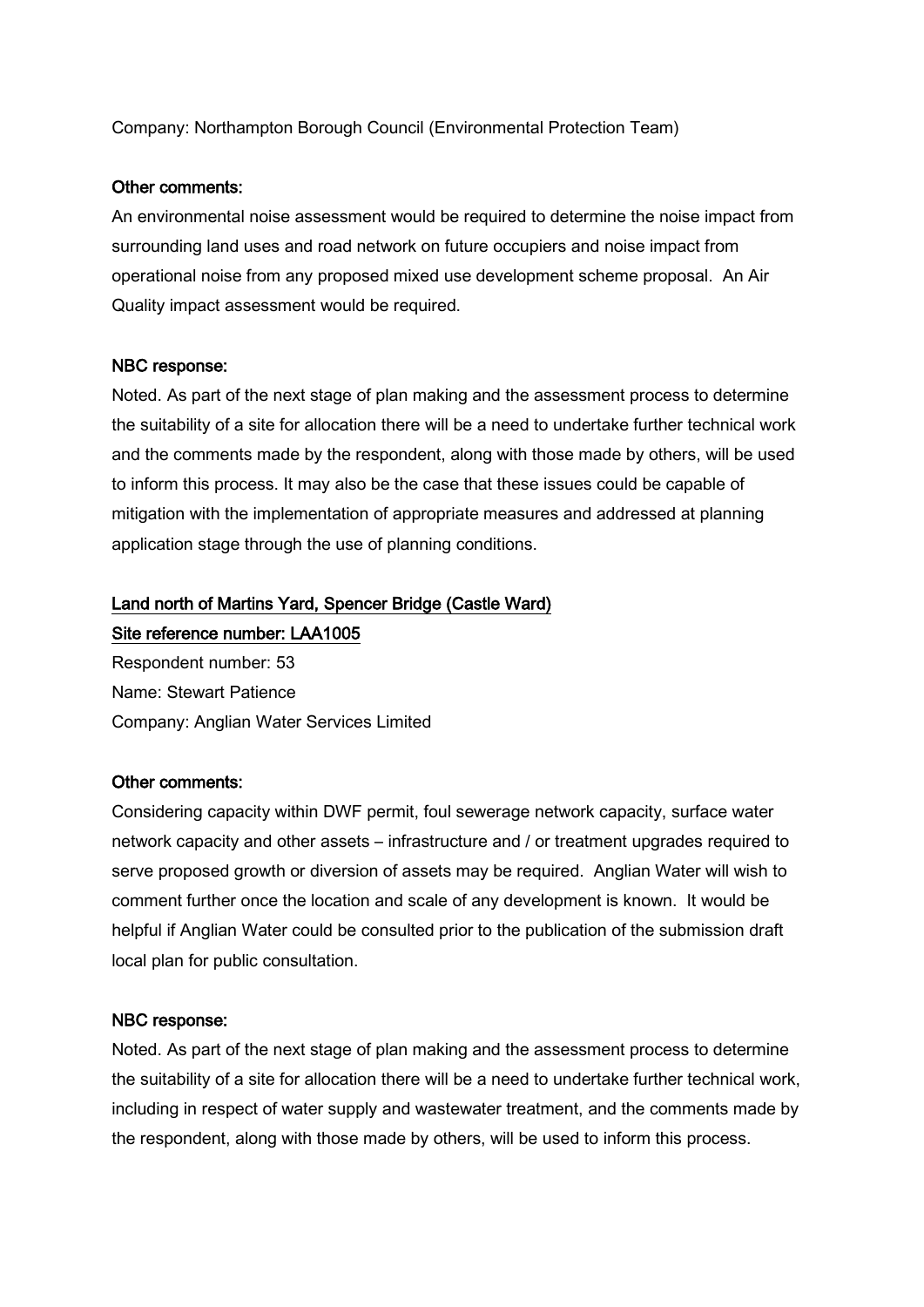## Site reference number: LAA1005

Respondent number: 65 Name: Simon Barber Company: English Regional Transport Association

## Least appropriate for development:

There should be no housing nor office development as it's close to the railway line. Furthermore development could obliterate the old track bed of the Northampton-Bedford railway

## NBC response:

Further investigations will determine the site's suitability for allocation in the Local Plan Part 2. Potential for mitigation can be addressed through the development management policies which will be formulated for the Local Plan Part 2.

## Site reference number: LAA1005

Respondent number: 86 Name: John O'Neill Company: Environment Agency

#### Other comments:

TThis site is located in Flood Zone 3 and/or 2. The Authority should demonstrate through evidence that it has considered a range of options in the site allocation process, using the SFRA to apply the Sequential Test and the Exception Test where necessary. Where other sustainability criteria outweigh flood risk issues, the decision making process should be transparent with reasoned justifications for any decision to allocate land in areas at high flood risk in the sustainability appraisal report. The Sequential Test can also be demonstrated in a free-standing document, or as part of strategic housing land or employment land availability assessments.

Consider that site presents an opportunity for delivering GI and Water Framework Directive (WFD) improvements. An SFRA refresh should consider if the site presents opportunities to encourage flood management.

## NBC response:

Noted. As part of the next stage of plan making and the assessment process to determine the suitability of a site for allocation there will be a need to undertake further technical work,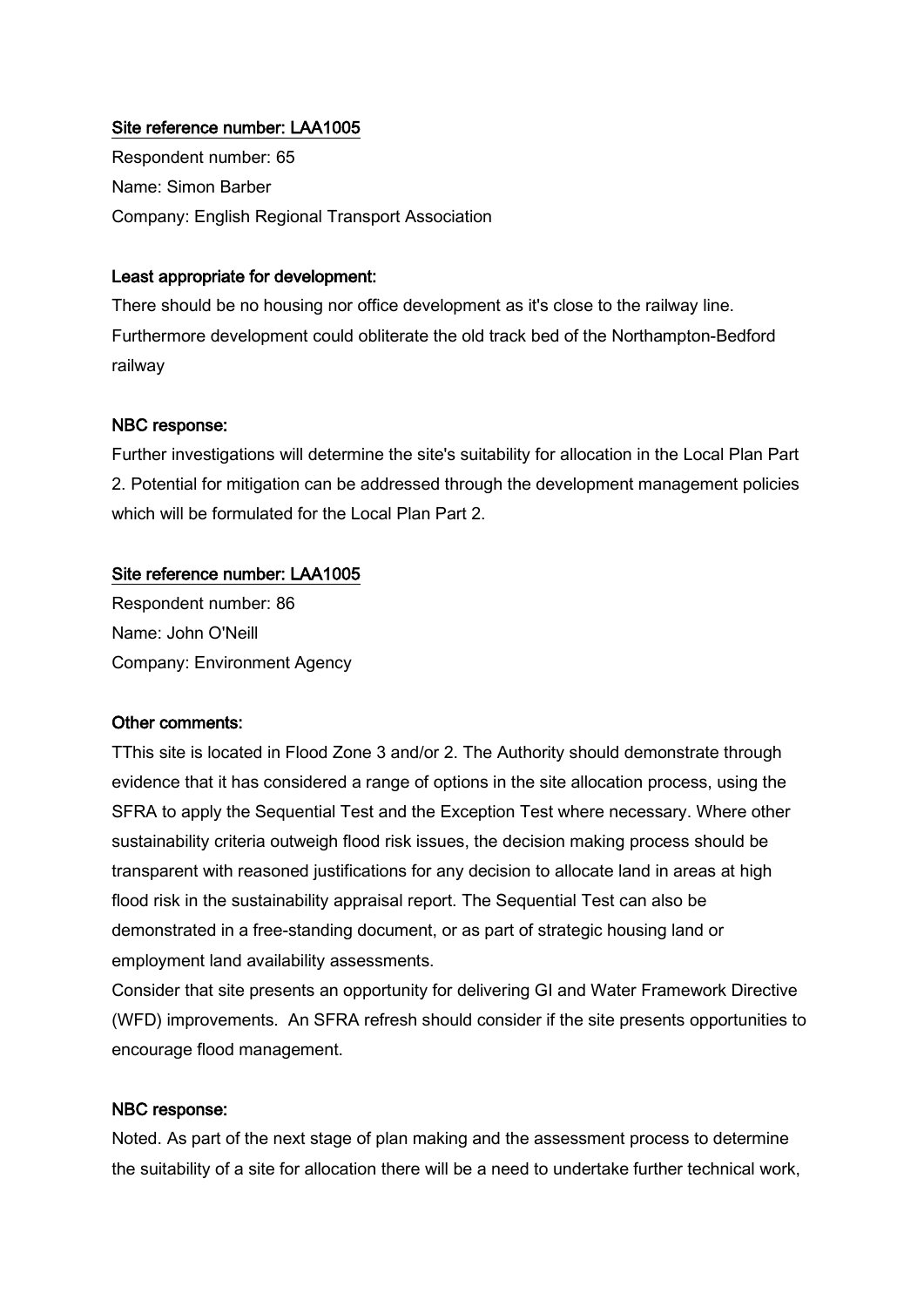including in respect of flood risk and the application of the Sequential Test, and the comments made by the respondent, along with those made by others, will be used to inform this process.

#### Site reference number: LAA1005

Respondent number: 123 Company: Henry Martin Ltd Agent company: Astill Planning

## Appropriate for development:

In response to the growing demand from the businesses currently operating from Martin's Yard, it is proposed that a 1.4 ha area of land situated immediately to the north of Martin's Yard is allocated for employment use within the Local Plan. This would provide the opportunity to reconfigure, upgrade and extend the existing Business Park and ensure that the owners of the site can effectively respond to the demand of existing businesses for modern and large workspaces. This will encourage existing businesses to be retained. The modernisation and expansion of Martins Yard Business Park will also increase its attractiveness to businesses that are not currently located on the site. It could help to attract inward investment to the Borough.

In addition to the expansion of Martins Yard, it is also proposed that the remaining 10.78 ha of the site, which predominantly forms part of the Kingsthorpe Mire LWS, undergoes a series of ecological enhancements. This will make a positive contribution towards managing, conserving and enhancing the quality of the green infrastructure network, biodiversity corridors and wildlife habitats.

The only planning policy constraint to allocating the site is its location in the floodplain. In response to the additional investigations that have been carried out on the site, the Environment Agency recently confirmed its intention to remove the 1.4ha area of land to the north of Martins Yard from Flood Zone 2 and Flood Zone 3 and update the Flood Risk map to show the site in Flood Zone 1.

#### NBC response:

Noted. The information submitted will inform the next stage of plan making and the assessment of the suitability of the site for allocation.

## Site reference number: LAA1005

Respondent number: 126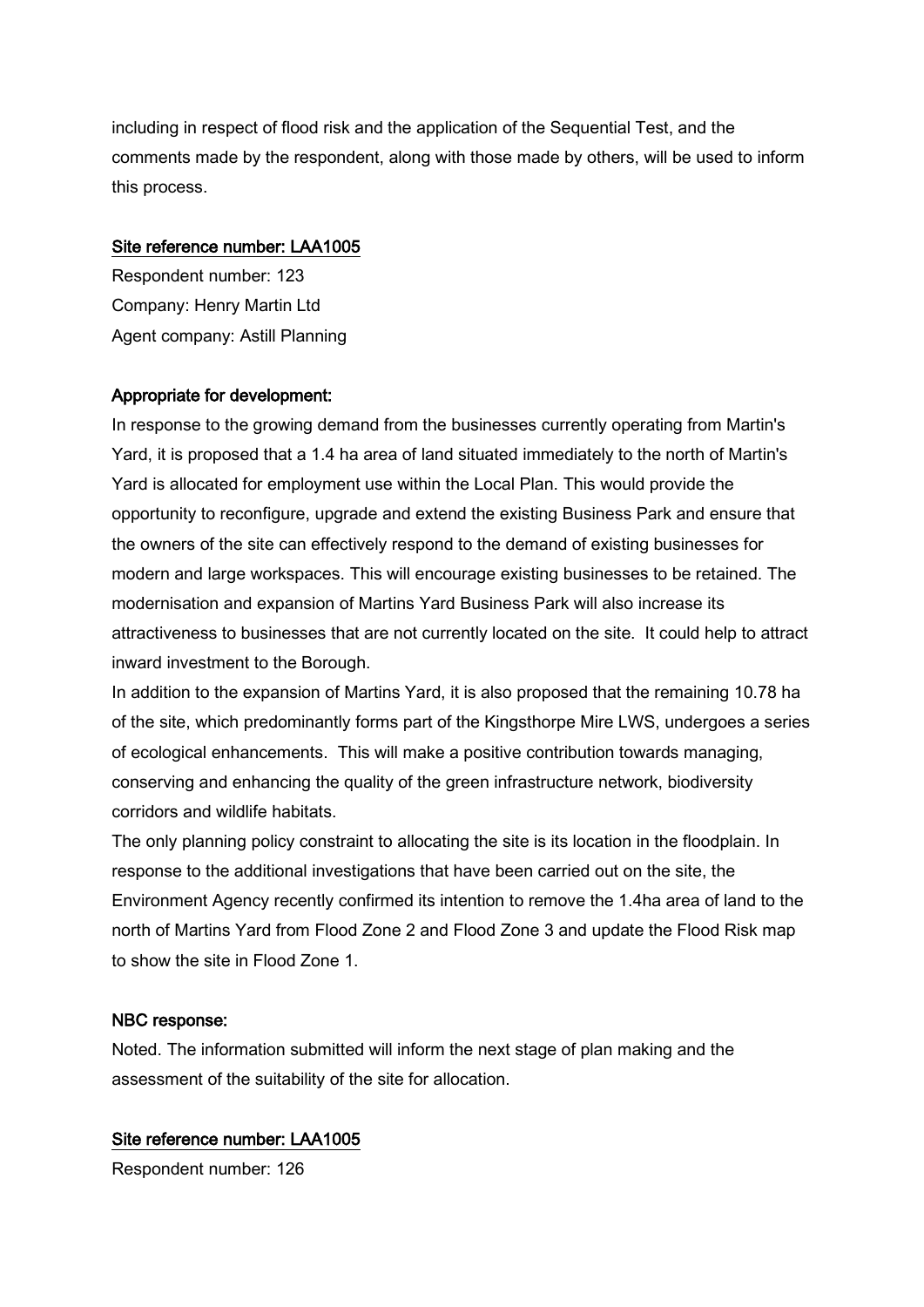Name: Rosamund Worrall Company: Historic England

#### Sustainability Appraisal:

It is not clear where the Sustainability Appraisal (SA) information for this addendum site is located

## NBC response:

Comment noted. The site was omitted from the initial SA of site options in error. However, along with all other sites it will be subject to SA as part of the next stage of plan making.

## Site reference number: LAA1005

Respondent number: 143 Name: Gavin Smith Company: Northampton Borough Council (Environmental Protection Team)

## Other comments:

The site is potentially contaminated via either historic use or natural contamination and will require investigation to determine if it is suitable for commercial end use. An environmental noise assessment would be required to determine the impact on future occupiers from existing surrounding land uses. Operational noise impact would need to be considered on existing noise sensitive residential receptors. An air quality assessment will also be required.

#### NBC response:

Noted. As part of the next stage of plan making and the assessment process to determine the suitability of a site for allocation there will be a need to undertake further technical work and the comments made by the respondent, along with those made by others, will be used to inform this process. It may also be the case that these issues could be capable of mitigation with the implementation of appropriate measures and addressed at planning application stage through the use of planning conditions.

Pineham (Upton Ward) Site reference number: LAA1006 Respondent number: 53 Name: Stewart Patience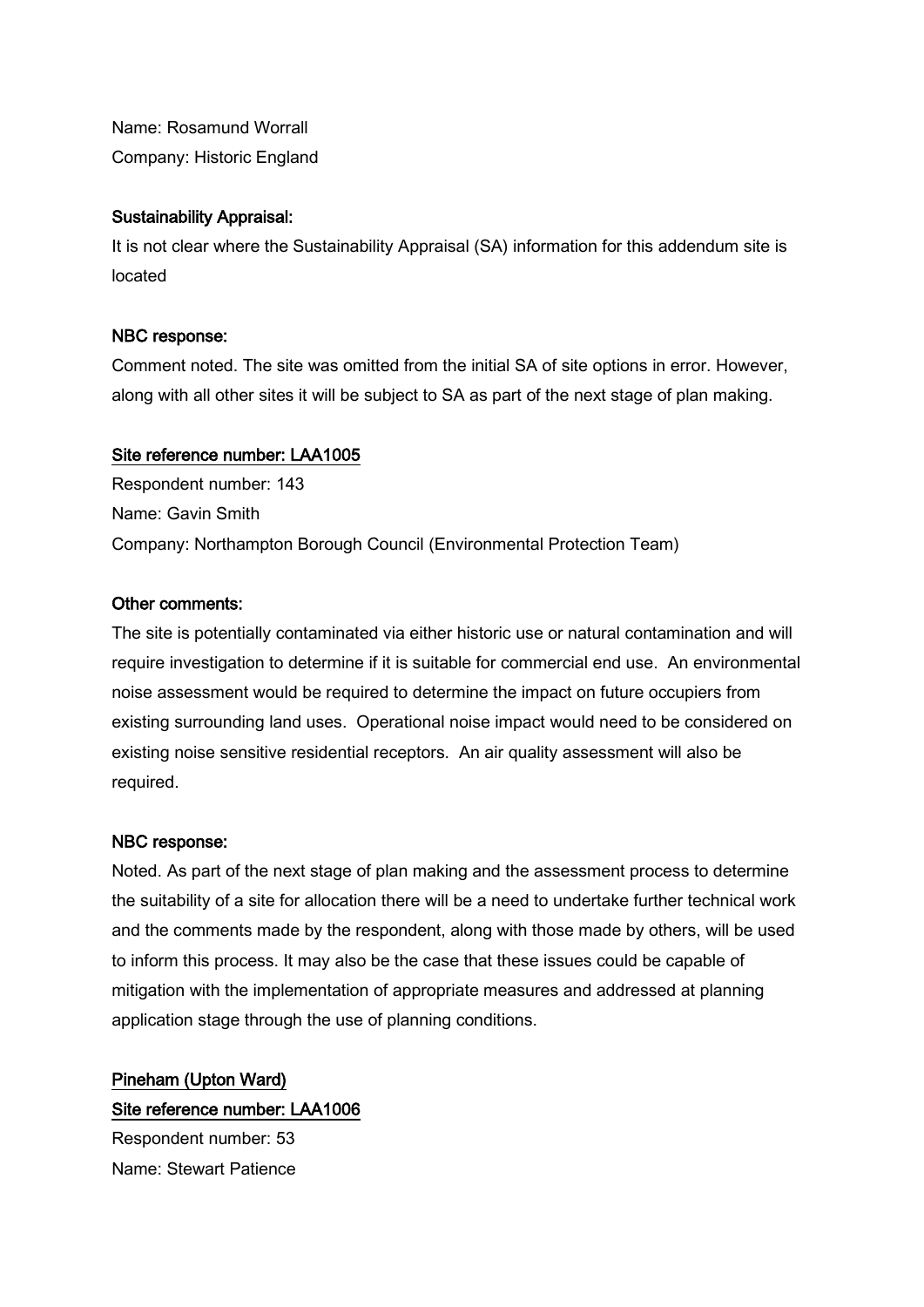#### Company: Anglian Water Services Limited

#### Other comments:

Considering capacity within DWF permit, foul sewerage network capacity, surface water network capacity and other assets - major constraints to provision of infrastructure and / or treatment to serve proposed growth. Anglian Water will wish to comment further once the location and scale of any development is known. It would be helpful if Anglian Water could be consulted prior to the publication of the submission draft local plan for public consultation.

#### NBC response:

Noted. As part of the next stage of plan making and the assessment process to determine the suitability of a site for allocation there will be a need to undertake further technical work, including in respect of water supply and wastewater treatment, and the comments made by the respondent, along with those made by others, will be used to inform this process.

#### Site reference number: LAA1006

Respondent number: 126 Name: Rosamund Worrall Company: Historic England

#### Sustainability Appraisal:

It is not clear where the Sustainability Appraisal (SA) information for this addendum site is located

#### NBC response:

Comment noted. The site was omitted from the initial SA of site options in error. However, along with all other sites it will be subject to SA as part of the next stage of plan making.

#### Site reference number: LAA1006

Respondent number: 127 Company: Lagan Homes Agent company: DLP Planning Ltd

#### Appropriate for development:

Pineham is identified as suitable for residential development in the Sites Consultation as there are no planning constraints that would inhibit this location coming forward for a high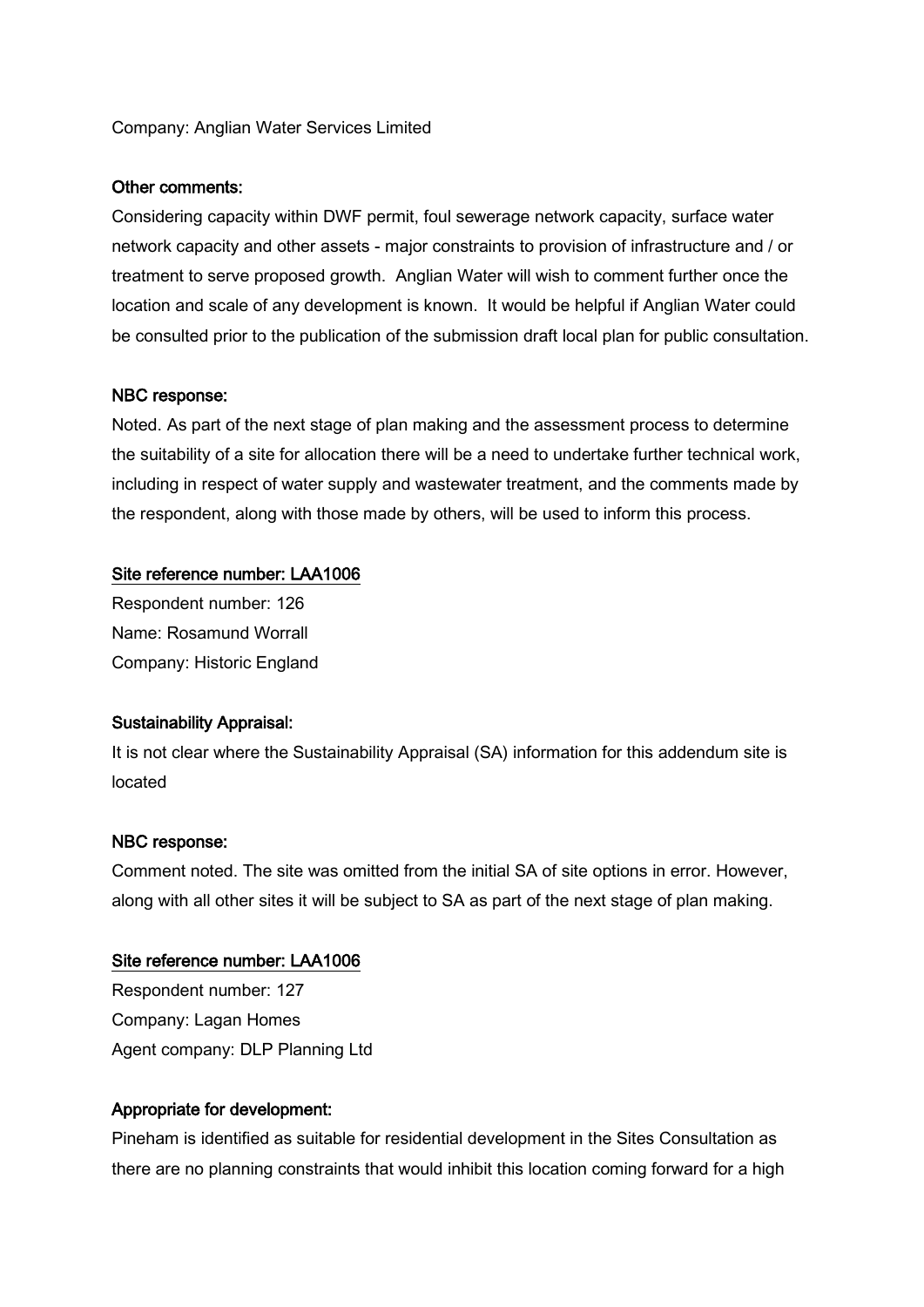quality residential development which can assist towards meeting Northampton's housing supply. It can deliver at least 70 units in years 1 - 5 of the plan. The site would assimilate with the emerging new community committed through the JCS consisting of the Upton SUE, Norwood Farm/ Upton Lodge SUE and the additional 650 residential dwellings which were granted via N/2007/1570. Pineham should be framed in a joined up strategy for new homes and supporting social, environmental and economic facilities. The next iteration of the Northampton Local Plan Part 2 should take forward this site as part of its future land use strategy.

The Sustainability Appraisal assesses a number of sites. The findings are summarised in Table 3.1. It does not however assess LAA1006 Pineham. It is a sustainable location well connected to public transport. The site also links to a new neighbourhood (N/2007/1570) of 650 units which is well underway to the south.

#### NBC response:

Noted. The information supplied, including the Supporting Statement, will be used to investigate further the site's suitability for allocation in the new Local Plan. The site was omitted from the initial SA of site options in error. However, along with all other sites it will be subject to SA as part of the next stage of plan making.

#### Site reference number: LAA1006

Respondent number: 143 Name: Gavin Smith Company: Northampton Borough Council (Environmental Protection Team)

#### Other comments:

The site is potentially contaminated via past historic use or natural contamination and will require investigation to determine if it is suitable for commercial end use. An environmental noise assessment would be required to determine the impact on future occupiers from existing road traffic.

#### NBC response:

Noted. As part of the next stage of plan making and the assessment process to determine the suitability of a site for allocation there will be a need to undertake further technical work and the comments made by the respondent, along with those made by others, will be used to inform this process. It may also be the case that these issues could be capable of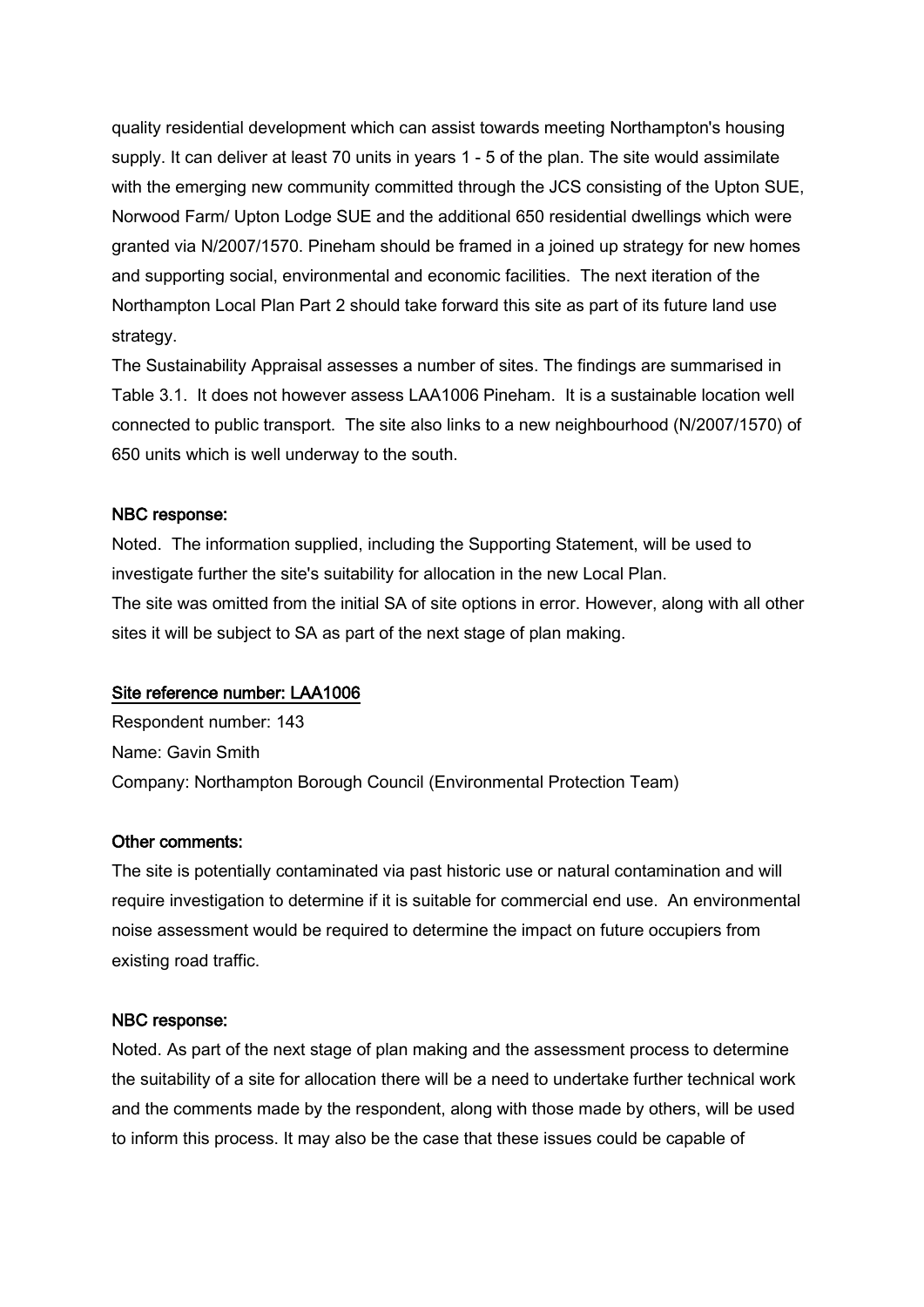mitigation with the implementation of appropriate measures and addressed at planning application stage through the use of planning conditions.

# Land south of Woodale Road (Nene Valley Ward) Site reference number: LAA1007

Respondent number: 53 Name: Stewart Patience Company: Anglian Water Services Limited

## Other comments:

Considering capacity within DWF permit, foul sewerage network capacity, surface water network capacity and other assets – infrastructure and / or treatment upgrades required to serve proposed growth or diversion of assets may be required. Anglian Water will wish to comment further once the location and scale of any development is known. It would be helpful if Anglian Water could be consulted prior to the publication of the submission draft local plan for public consultation.

## NBC response:

Noted. As part of the next stage of plan making and the assessment process to determine the suitability of a site for allocation there will be a need to undertake further technical work, including in respect of water supply and wastewater treatment, and the comments made by the respondent, along with those made by others, will be used to inform this process.

## Site reference number: LAA1007

Respondent number: 68 Name: Martin Seldon Company: Highways England

#### Other comments:

The site is relatively large in scale and located within 3 miles of the Strategic Road Network. They therefore have the potential to impact upon the operation of the M1 or the A45. Impacts should be appropriately assessed as part of a Transport Assessment.

## NBC response:

Noted. As part of the next stage of plan making and the assessment process to determine the suitability of a site for allocation there will be a need to undertake further technical work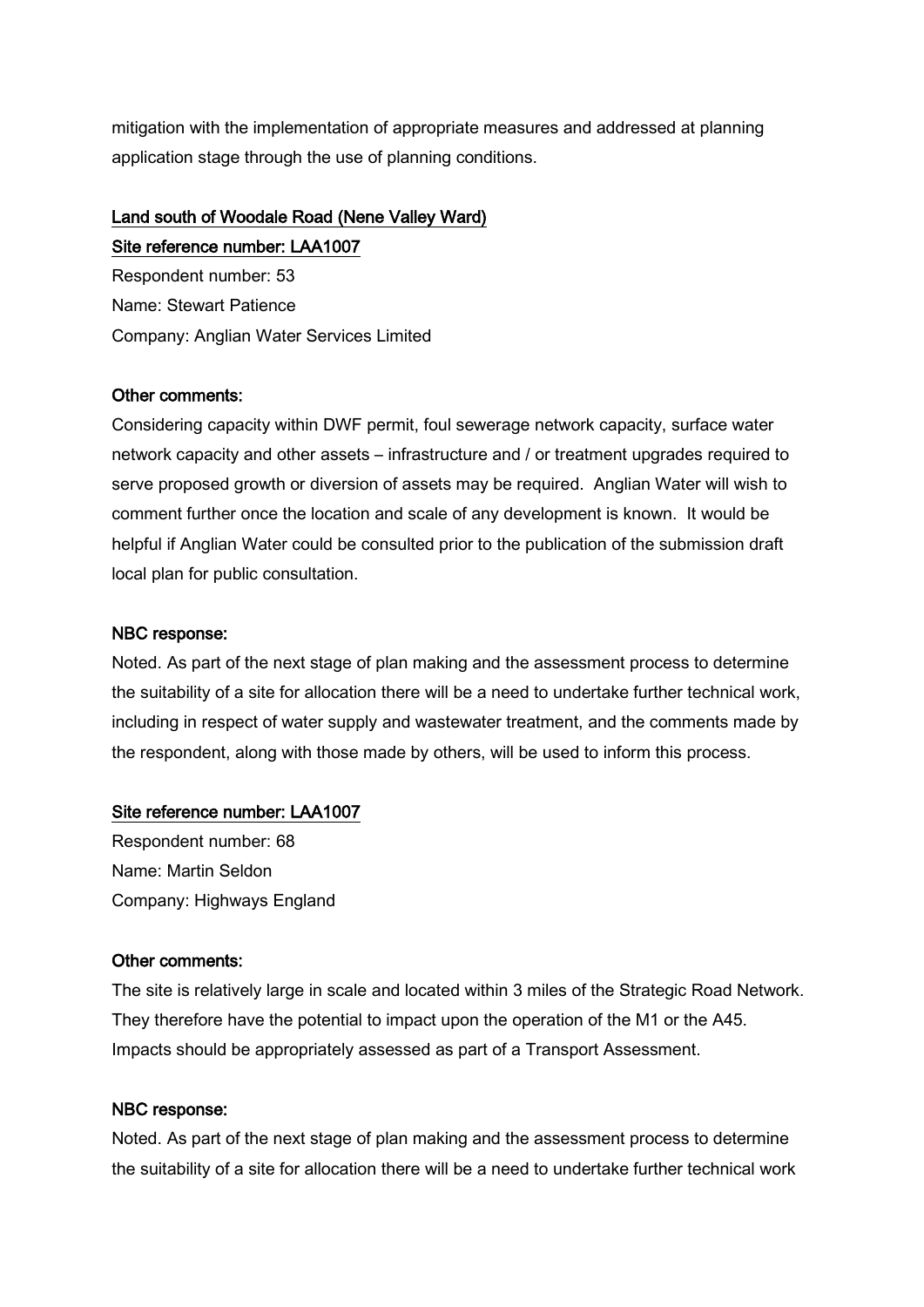and the impact of additional traffic on the SRN will be considered as part of this assessment process.

## Site reference number: LAA1007

Respondent number: 86 Name: John O'Neill Company: Environment Agency

## Other comments:

This site is located in Flood Zone 3 and/or 2. The Authority should demonstrate through evidence that it has considered a range of options in the site allocation process, using the SFRA to apply the Sequential Test and the Exception Test where necessary. Where other sustainability criteria outweigh flood risk issues, the decision making process should be transparent with reasoned justifications for any decision to allocate land in areas at high flood risk in the sustainability appraisal report. The Sequential Test can also be demonstrated in a free-standing document, or as part of strategic housing land or employment land availability assessments. Part of the site may also be located within the functional floodplain (Flood Zone 3b), where the flood risk vulnerability of the type of development proposed is not compatible with Flood Zone 3b and should not be permitted. Consider that site presents an opportunity for delivering GI and Water Framework Directive (WFD) improvements. An SFRA refresh should consider if the site presents opportunities to encourage flood management.

#### NBC response:

Noted. As part of the next stage of plan making and the assessment process to determine the suitability of a site for allocation there will be a need to undertake further technical work, including in respect of flood risk and the application of the Sequential Test, and the comments made by the respondent, along with those made by others, will be used to inform this process.

## Site reference number: LAA1007

Respondent number: 126 Name: Rosamund Worrall Company: Historic England

## Sustainability Appraisal: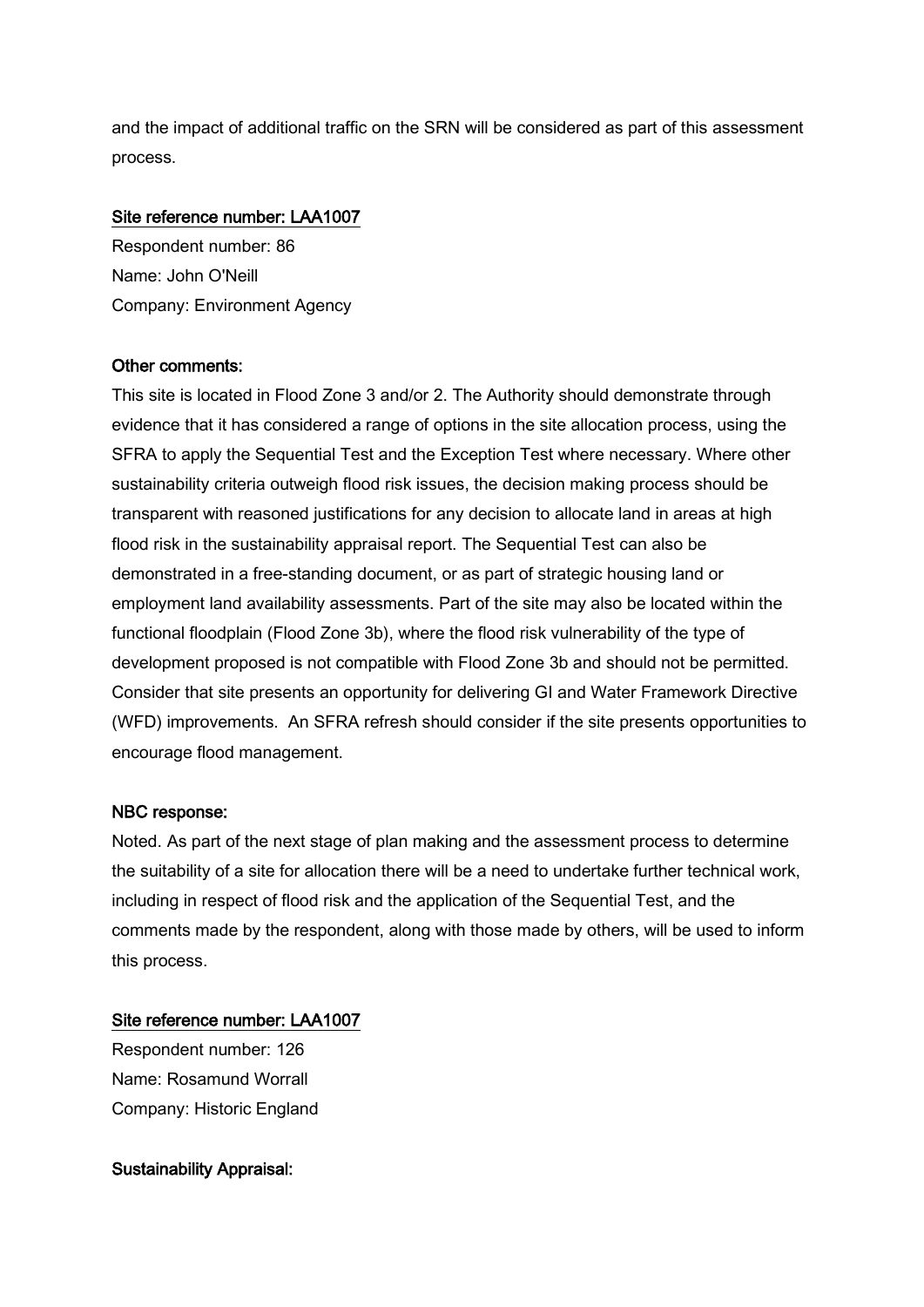It is not clear where the Sustainability Appraisal (SA) information for this addendum site is located

#### NBC response:

Comment noted. The site was omitted from the initial SA of site options in error. However, along with all other sites it will be subject to SA as part of the next stage of plan making.

## Site reference number: LAA1007

Respondent number: 143 Name: Gavin Smith Company: Northampton Borough Council (Environmental Protection Team)

#### Other comments:

The site is potentially contaminated via either past historic use or natural contamination and will require investigation to determine if it is suitable for residential end use. An environmental noise assessment would be required to determine the impact on future occupiers from existing surrounding land uses and road network. An air quality assessment will also be required.

#### NBC response:

Noted. As part of the next stage of plan making and the assessment process to determine the suitability of a site for allocation there will be a need to undertake further technical work and the comments made by the respondent, along with those made by others, will be used to inform this process. It may also be the case that these issues could be capable of mitigation with the implementation of appropriate measures and addressed at planning application stage through the use of planning conditions.

# Land west of Policy N5, Northampton South SUE (East Hunsbury Ward) Site reference number: LAA1009

Respondent number: 107 Name: Richard O'Driscoll Company: Collingtree Park Golf Course Ltd

## Suitable for consideration:

Site has erroneously been classified as not having been promoted. Barton Willmore have indeed promoted this site. Please correct this error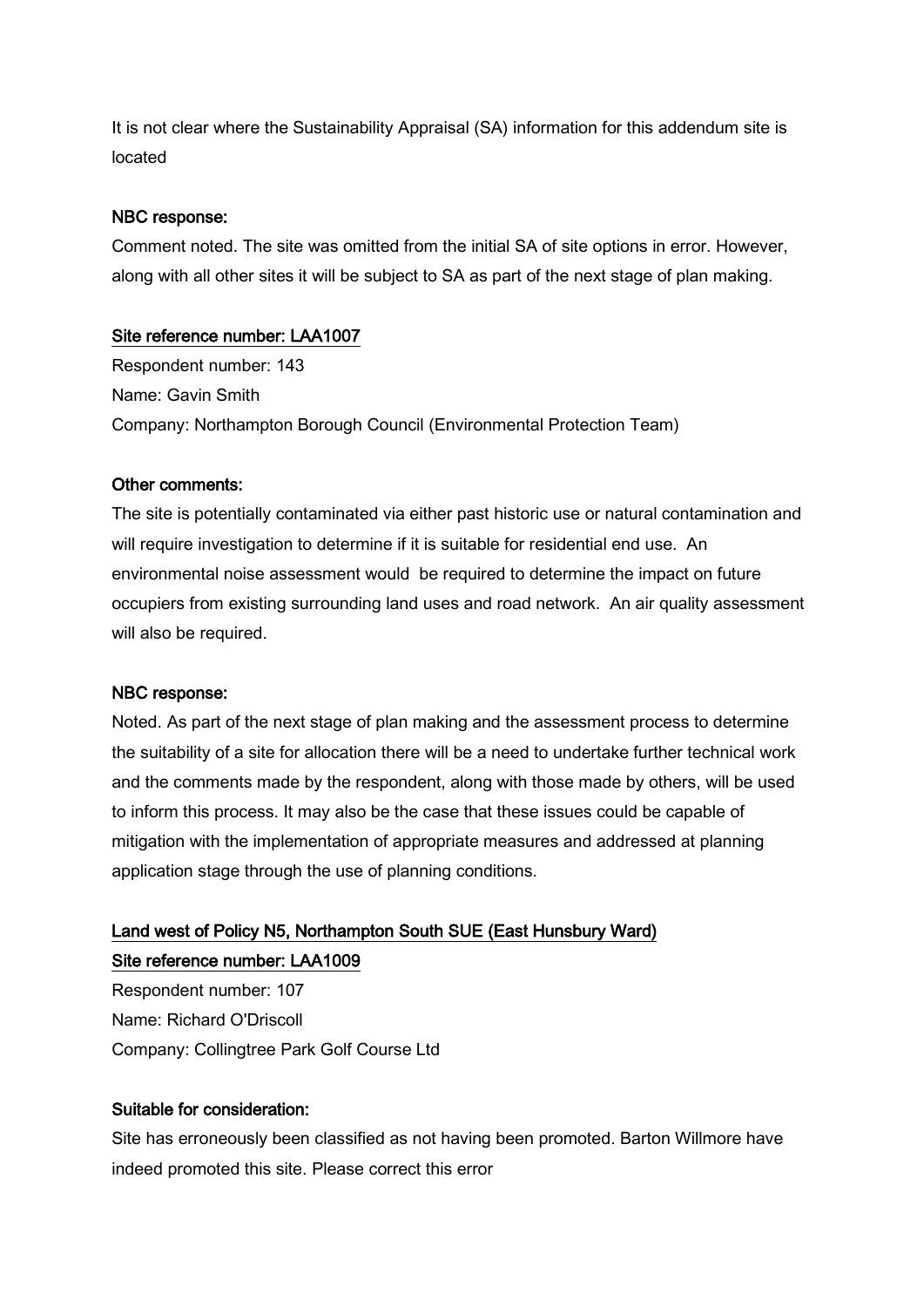Noted. The LAA database will be updated to reflect the respondent's comments.

#### Site reference number: LAA1009

Respondent number: 53 Name: Stewart Patience Company: Anglian Water Services Limited

#### Other comments:

Considering capacity within DWF permit, foul sewerage network capacity, surface water network capacity and other assets – infrastructure and / or treatment upgrades required to serve proposed growth or diversion of assets may be required. Anglian Water will wish to comment further once the location and scale of any development is known. It would be helpful if Anglian Water could be consulted prior to the publication of the submission draft local plan for public consultation.

## NBC response:

Noted. As part of the next stage of plan making and the assessment process to determine the suitability of a site for allocation there will be a need to undertake further technical work, including in respect of water supply and wastewater treatment, and the comments made by the respondent, along with those made by others, will be used to inform this process.

## Site reference number: LAA1009

Respondent number: 68 Name: Martin Seldon Company: Highways England

#### Other comments:

The site is relatively large in scale and located within 3 miles of the Strategic Road Network. They therefore have the potential to impact upon the operation of the M1 or the A45. Impacts should be appropriately assessed as part of a Transport Assessment.

#### NBC response:

Noted. As part of the next stage of plan making and the assessment process to determine the suitability of a site for allocation there will be a need to undertake further technical work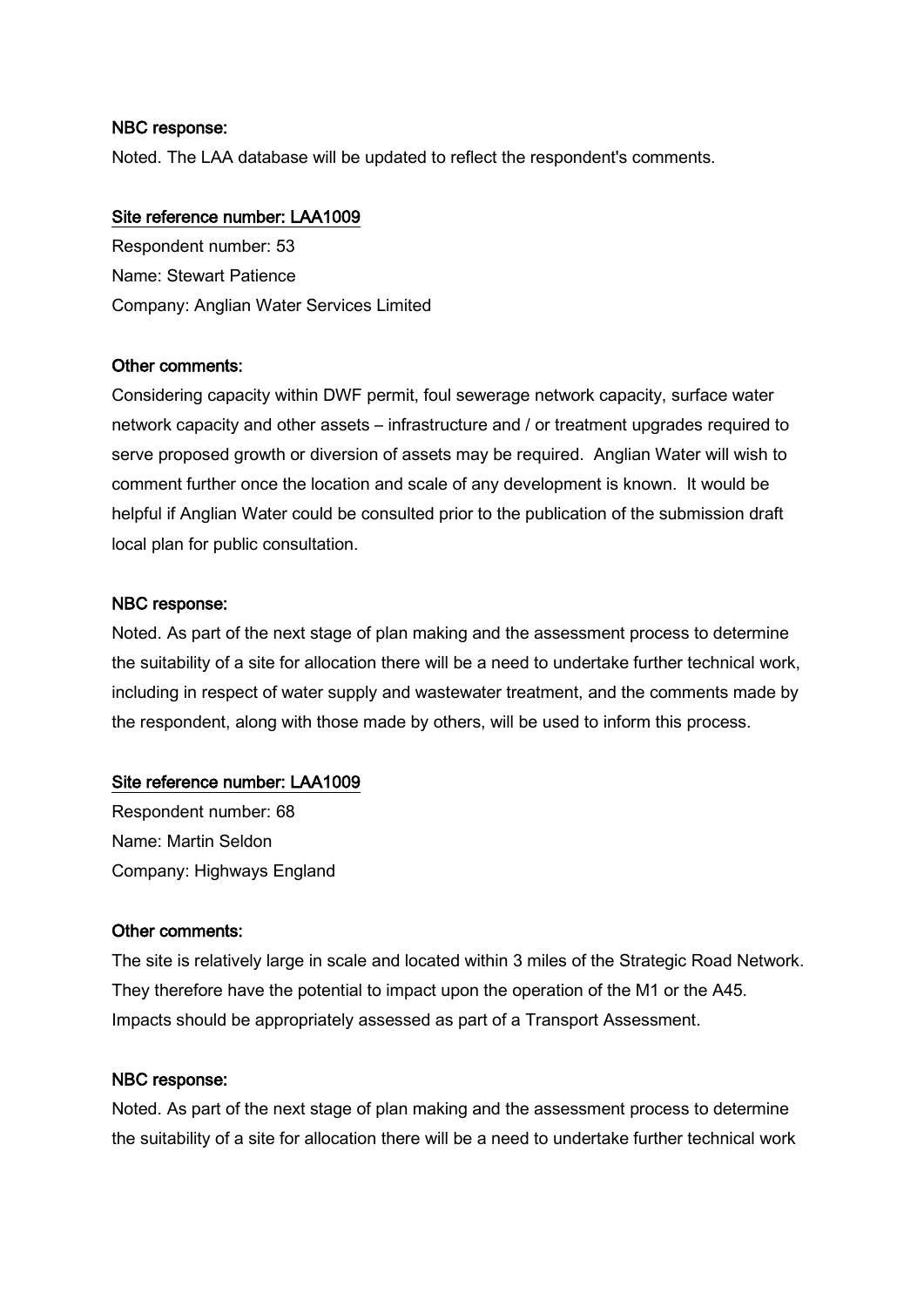and the impact of additional traffic on the SRN will be considered as part of this assessment process.

## Site reference number: LAA1009

Respondent number: 113 Name: Caroline Holgate Company: East Hunsbury Parish Council

## Least appropriate for development:

Concerns in relation to infrastructure. Traffic impact on Rowtree Road and Towester Road will be considerable, particularly as development is likely to come after the development of the Northampton South SUE and the proposed SRFIs. Provision of secondary school places and health services will also need consideration.

## NBC response:

Further investigations and consultation will be undertaken to ascertain the site's suitability for allocation in the new Local Plan. Ongoing dialogue with the relevant organisations will assist in understanding the likely impacts of development and the mitigation measures/additional infrastructure that may be required including schools and health services.

## Site reference number: LAA1009

Respondent number: 122 Name: Lesley-Ann Mather Company: NCC

#### Appropriate for development:

Archaeological potential but could be mitigated

#### NBC response:

Noted. As part of the next stage of plan making and the assessment process to determine the suitability of a site for allocation there will be a need to undertake further technical work, including in respect of heritage and archaeology, and the comments made by the respondent, along with those made by others, will be used to inform this process.

## Site reference number: LAA1009

Respondent number: 126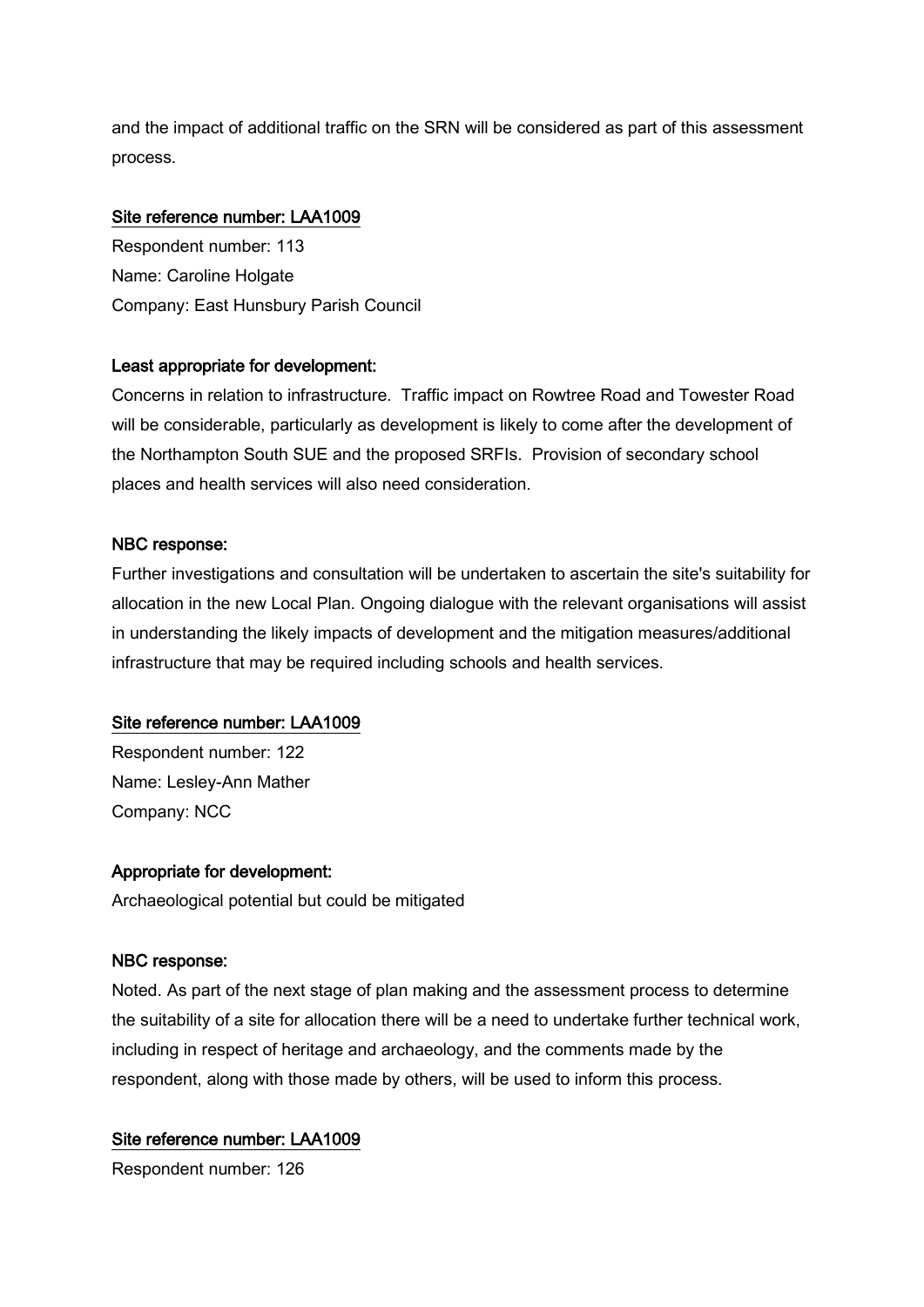Name: Rosamund Worrall Company: Historic England

#### Other comments:

The site raises an 'uncertainty outcome' in the Sustainability Appraisal. Suggest further work is required prior to the next iteration of the Sites document in order to provide clarity about any potential impact on the historic environment

## NBC response:

Sites will be investigated further and assessed against additional information including: assessments associated with heritage and archaeology; information supplied through the Sites Consultation responses and from the existing and emerging technical evidence base. These investigations will determine the site's suitability for allocation in the Local Plan Part 2.

## Site reference number: LAA1009

Respondent number: 134 Company: Bovis Homes Ltd Agent company: David Lock Associates

## Appropriate for development:

Bovis Homes welcomes the inclusion of this site among those sites assessed as being suitable for further consideration as potential allocations.

Development of the site would be a logical extension to the Northampton South SUE allocated in the JCS and which benefits from an outline planning permission. Taking account of the westerly extension to Collingtree Park Golf Course forming part of the outline planning permission and land required for surface water attenuation in association with any development within site LAA1009, its capacity is around 100 homes rather than the 264 dwellings specified in the consultation document.

Consider that this amount of development can be accommodated safely on the area's highway network, taking into account planned improvements, and the site can be accessed via the planned new junction on Rowtree Road committed through the outline permission for the SUE and thence via routes within the approved SUE. Development would also increase the catchment population for facilities in the planned local centre within the SUE, increasing the prospect of their delivery and retention.

The site's development within years 6-10 of the Plan period is realistic, by which time the planned access via Rowtree Road would have been delivered. Control of the site by Bovis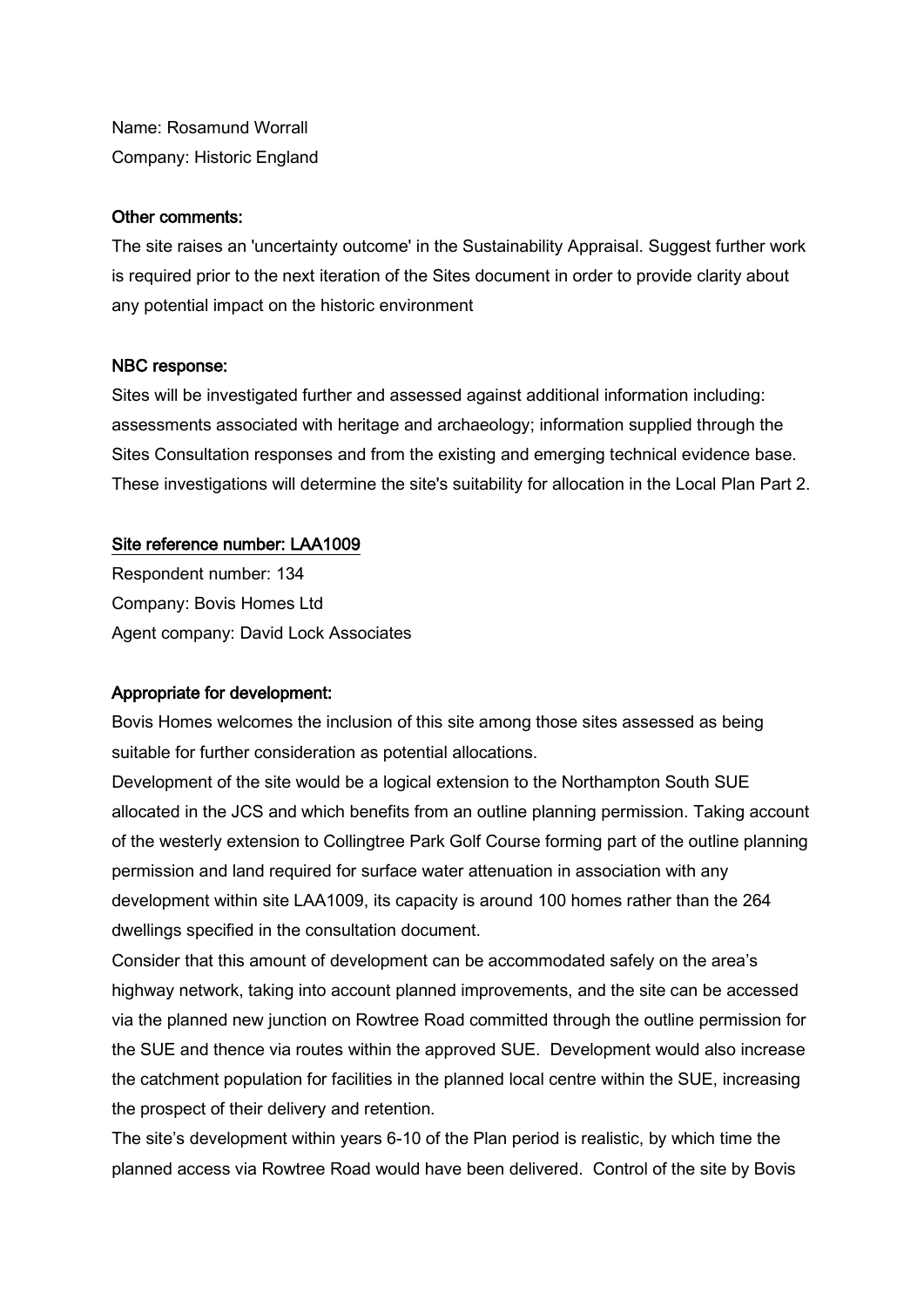underlines the conclusion that the site is developable within this period. Although the area bordered by the railway line and the M1 motorway to the south of site LAA1009 is not under the control of Bovis, any allocation or development of that southerly land would not be prejudiced by the development of either site LAA1009 or the Outline-permitted SUE. The site's containment to the west by the Northampton Loop railway line adds to its suitability for allocation in the Plan, while the impact of noise from trains on that line can be assessed appropriately at the planning application stage and any necessary mitigation put forward at that time. To the north, the site's bordering and overlooking of the planned extension to the golf course presents the opportunity for a high quality development, enhancing its viability and therefore the prospect of its timely delivery. Development within site LAA1009 would benefit from services and facilities delivered in association with the adjacent Northampton South SUE (see our response to Q4 above). As such, the performance of the site's development in the Sustainability Appraisal would be enhanced still further, including with particular reference to objectives SA2a and SA2b within the Appraisal.

#### NBC response:

Noted. The information submitted by the respondent will be used to investigate further the suitability of this site for allocation.

#### Site reference number: LAA1009

Respondent number: 139 Name: Kathleen Rivett Company: North Northants Badger Group

#### Other comments:

It is noted that the sites have not been surveyed for the presence of badgers nor other protected species as part of the site assessment process. The presence of protected species on such sites can considerably hinder deliverability as mitigation measures are not always feasible or difficult to achieve. This is especially the case with badgers where large areas of foraging land must be retained or access corridors to such foraging land. All relevant constraints should be identified as part of the plan process particularly with regard to protected species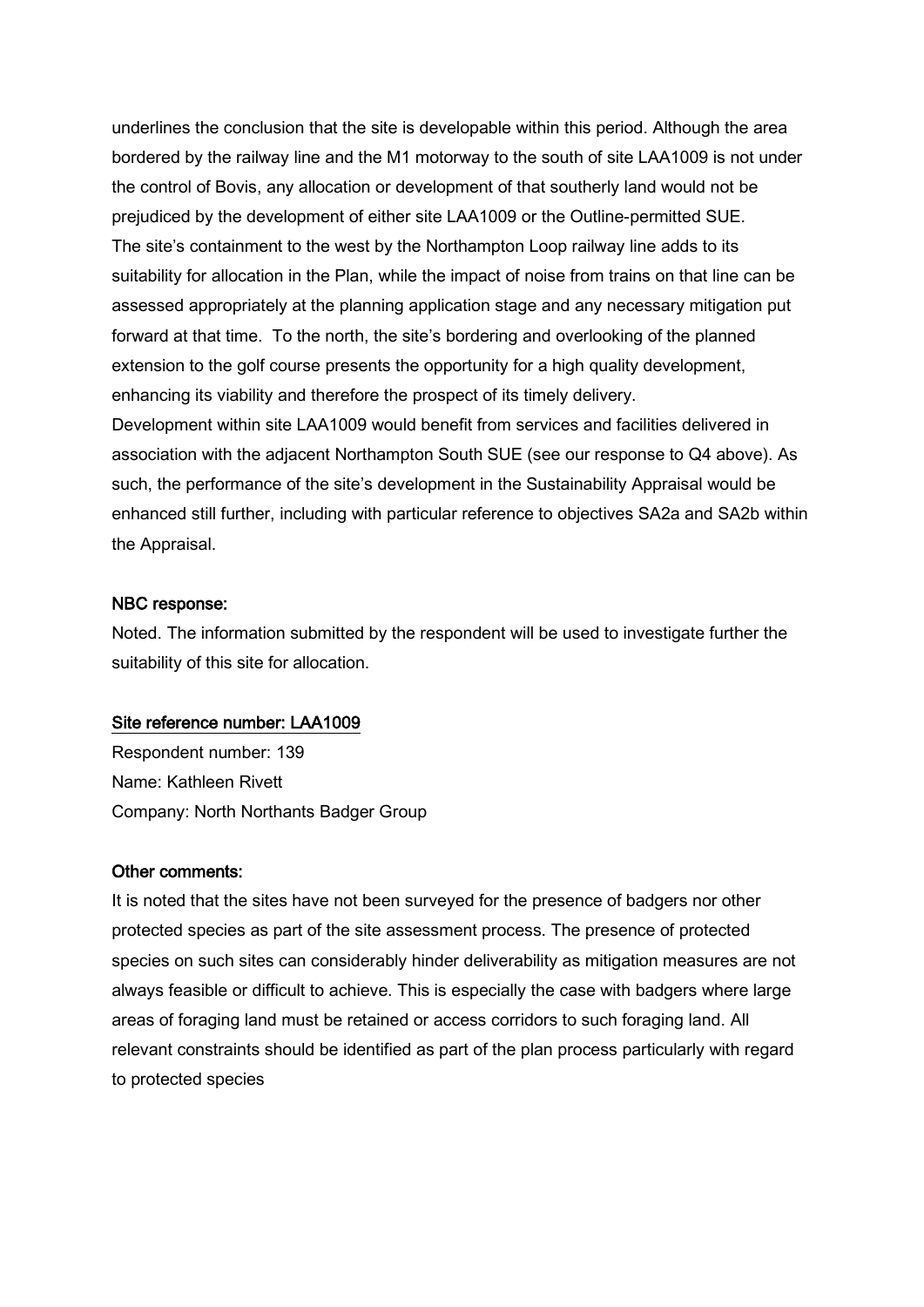Noted. As part of the next stage of plan making and the assessment process to determine the suitability of a site for allocation there will be a need to undertake further technical work and the comments made by the respondent, along with those made by others, will be used to inform this process.

## Site reference number: LAA1009

Respondent number: 143 Name: Gavin Smith Company: Northampton Borough Council (Environmental Protection Team)

## Other comments:

The site is potentially contaminated via either historic use or natural contamination and will require investigation to determine if it is suitable for residential end use. An environmental noise assessment would be required to determine the noise impact on future occupiers from existing surrounding land uses (e.g. moto X track) and road transport noise. An Air Quality impact assessment would also be required due to the potential size of development and being in proximity to an existing AQMA and the crematorium.

#### NBC response:

Noted. As part of the next stage of plan making and the assessment process to determine the suitability of a site for allocation there will be a need to undertake further technical work and the comments made by the respondent, along with those made by others, will be used to inform this process. It may also be the case that these issues could be capable of mitigation with the implementation of appropriate measures and addressed at planning application stage through the use of planning conditions.

# Land at St Peters Way/Court Road/Freeschool Street (Castle Ward) Site reference number: LAA1010

Respondent number: 53 Name: Stewart Patience Company: Anglian Water Services Limited

#### Other comments:

Considering capacity within DWF permit, foul sewerage network capacity, surface water network capacity and other assets - major constraints to provision of infrastructure and / or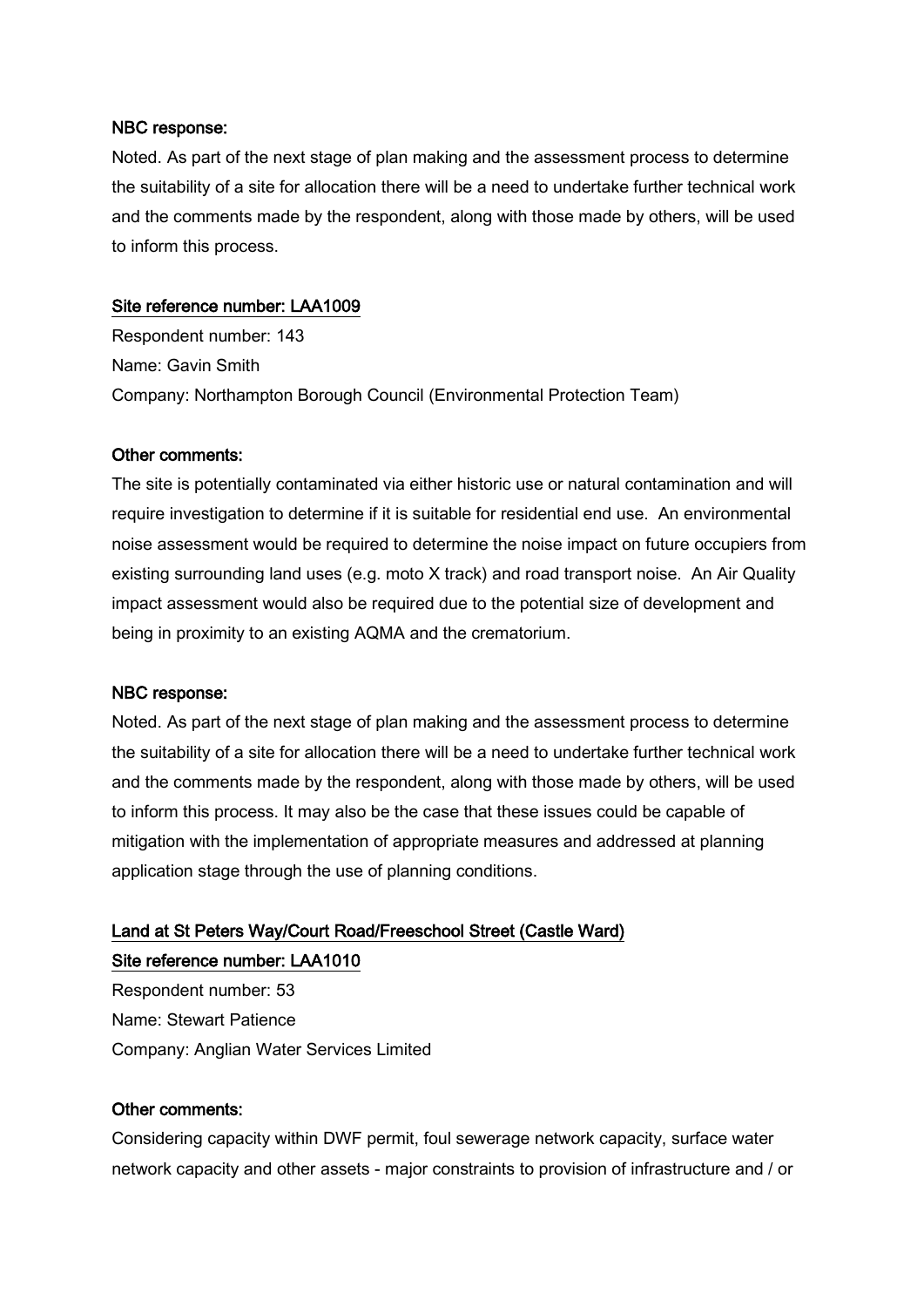treatment to serve proposed growth. Anglian Water will wish to comment further once the location and scale of any development is known. It would be helpful if Anglian Water could be consulted prior to the publication of the submission draft local plan for public consultation.

#### NBC response:

Noted. As part of the next stage of plan making and the assessment process to determine the suitability of a site for allocation there will be a need to undertake further technical work, including in respect of water supply and wastewater treatment, and the comments made by the respondent, along with those made by others, will be used to inform this process.

#### Site reference number: LAA1010

Respondent number: 126 Name: Rosamund Worrall Company: Historic England

## Sustainability Appraisal:

It is not clear where the Sustainability Appraisal (SA) information for this addendum site is located

#### NBC response:

Comment noted. The site was omitted from the initial SA of site options in error. However, along with all other sites it will be subject to SA as part of the next stage of plan making.

## Site reference number: LAA1010

Respondent number: 143 Name: Gavin Smith Company: Northampton Borough Council (Environmental Protection Team)

#### Other comments:

The site is potentially contaminated via either past historic use or natural contamination and will require investigation to determine if it is suitable for residential/ commercial end use. An environmental noise assessment would be required to determine the impact on future occupiers from existing surrounding land uses and road traffic. If a mixed use development was put forward the operational noise impact would need to be considered on existing and new noise sensitive receptors. An air quality assessment will also be required.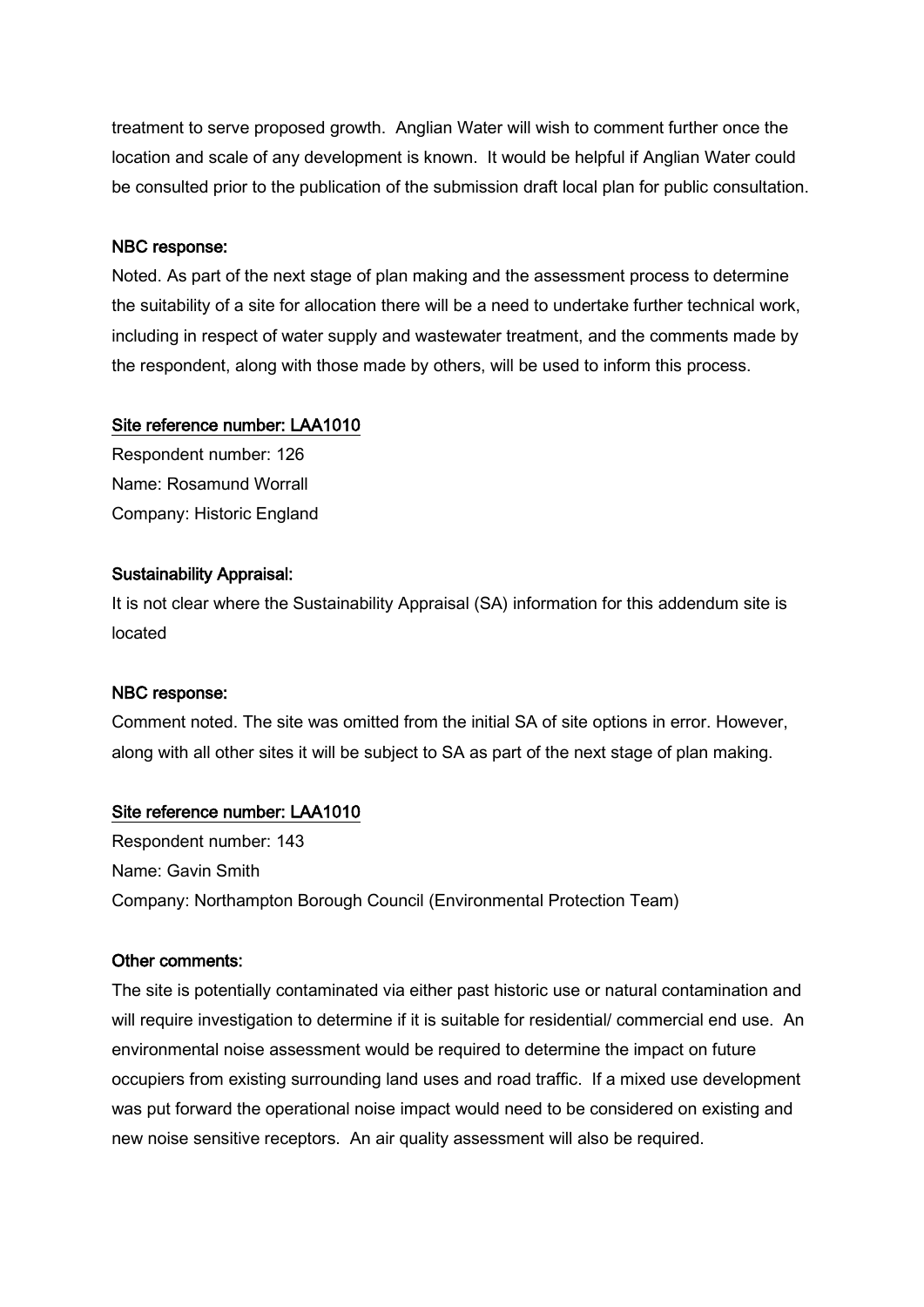Noted. As part of the next stage of plan making and the assessment process to determine the suitability of a site for allocation there will be a need to undertake further technical work and the comments made by the respondent, along with those made by others, will be used to inform this process. It may also be the case that these issues could be capable of mitigation with the implementation of appropriate measures and addressed at planning application stage through the use of planning conditions.

# University of Northampton (Park Campus) (Obelisk Ward)

Site reference number: LAA1013

Respondent number: 23 Name: Catherine Mason Company: University of Northampton Agent company: Savills

#### Other sites for consideration:

The University of Northampton's Park Campus should be identified for housing development. Outline planning permission for redevelopment of the existing Park Campus was granted in September 2014 for up to 800 dwellings. The site may not be included as a site for further consideration as it already benefits from outline planning permission but in order to ensure consistency moving forward and avoid any ambiguity the site should be included in Part 2 of the Plan as an allocation.

#### NBC response:

Noted. A decision on whether to allocate the site, given that it already benefits from an outline planning permission, will be made as plan preparation progresses to the next stage.

# University of Northampton (Avenue Campus) (Trinity Ward)

Site reference number: LAA1014 Respondent number: 23

Name: Catherine Mason Company: University of Northampton

Agent company: Savills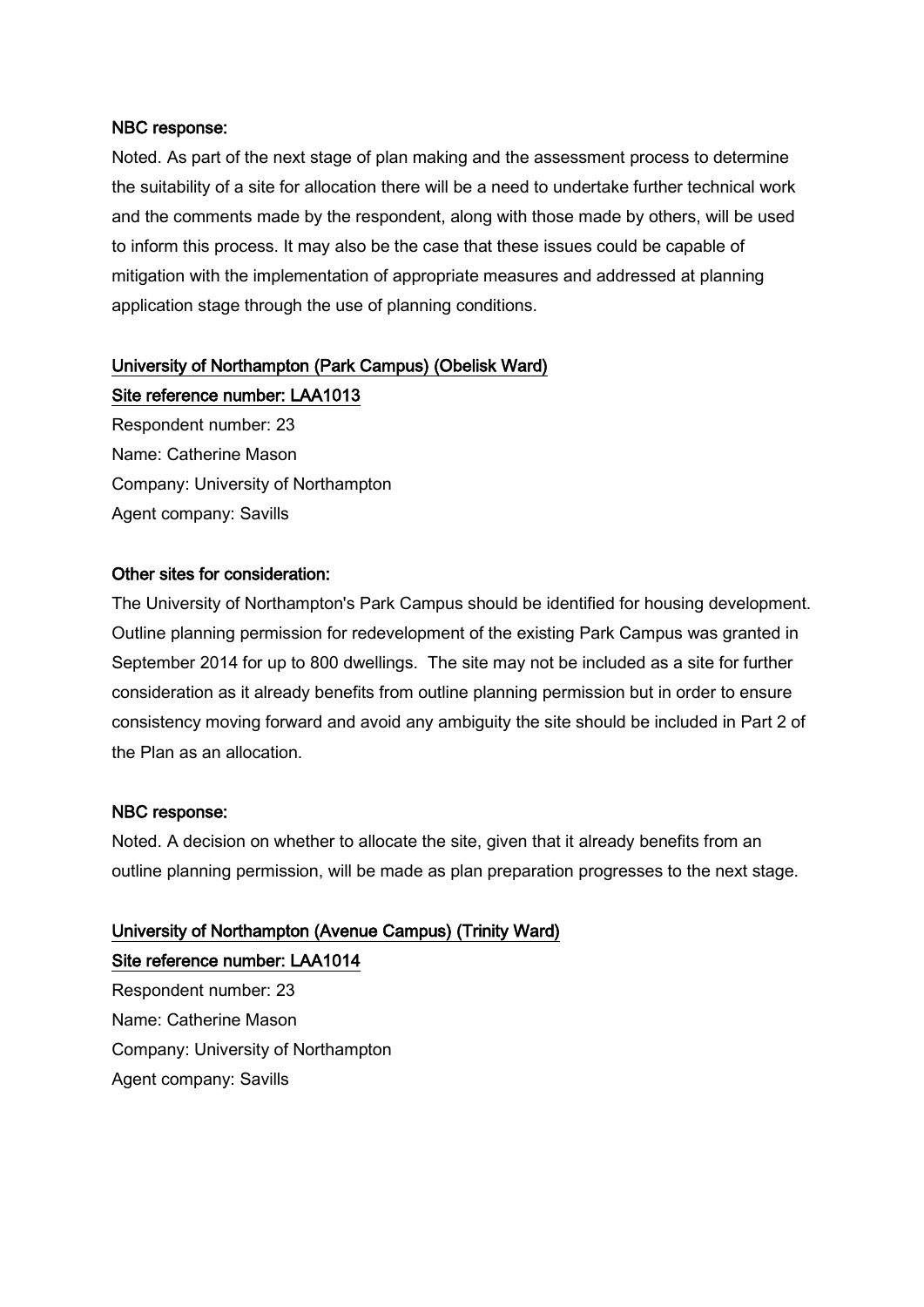#### Appropriate for development:

Agree with the conclusion that site will be given further consideration as a housing site in Local Plan Part 2. This refers to the delivery of 200 homes in years 1 to 5 of the plan which we fully support. Avenue Campus is a sustainable location and can deliver much needed housing within the borough. An outline application for redevelopment of site for 200 dwellings has been submitted and is under consideration.

#### NBC response:

Noted.

#### Site reference number: LAA1014

Respondent number: 53 Name: Stewart Patience Company: Anglian Water Services Limited

#### Other comments:

Considering capacity within DWF permit, foul sewerage network capacity, surface water network capacity and other assets – infrastructure and / or treatment upgrades required to serve proposed growth or diversion of assets may be required. Anglian Water will wish to comment further once the location and scale of any development is known. It would be helpful if Anglian Water could be consulted prior to the publication of the submission draft local plan for public consultation.

#### NBC response:

Noted. As part of the next stage of plan making and the assessment process to determine the suitability of a site for allocation there will be a need to undertake further technical work, including in respect of water supply and wastewater treatment, and the comments made by the respondent, along with those made by others, will be used to inform this process.

#### Site reference number: LAA1014

Respondent number: 122 Name: Lesley-Ann Mather Company: NCC

#### Appropriate for development:

Archaeological potential but could be mitigated.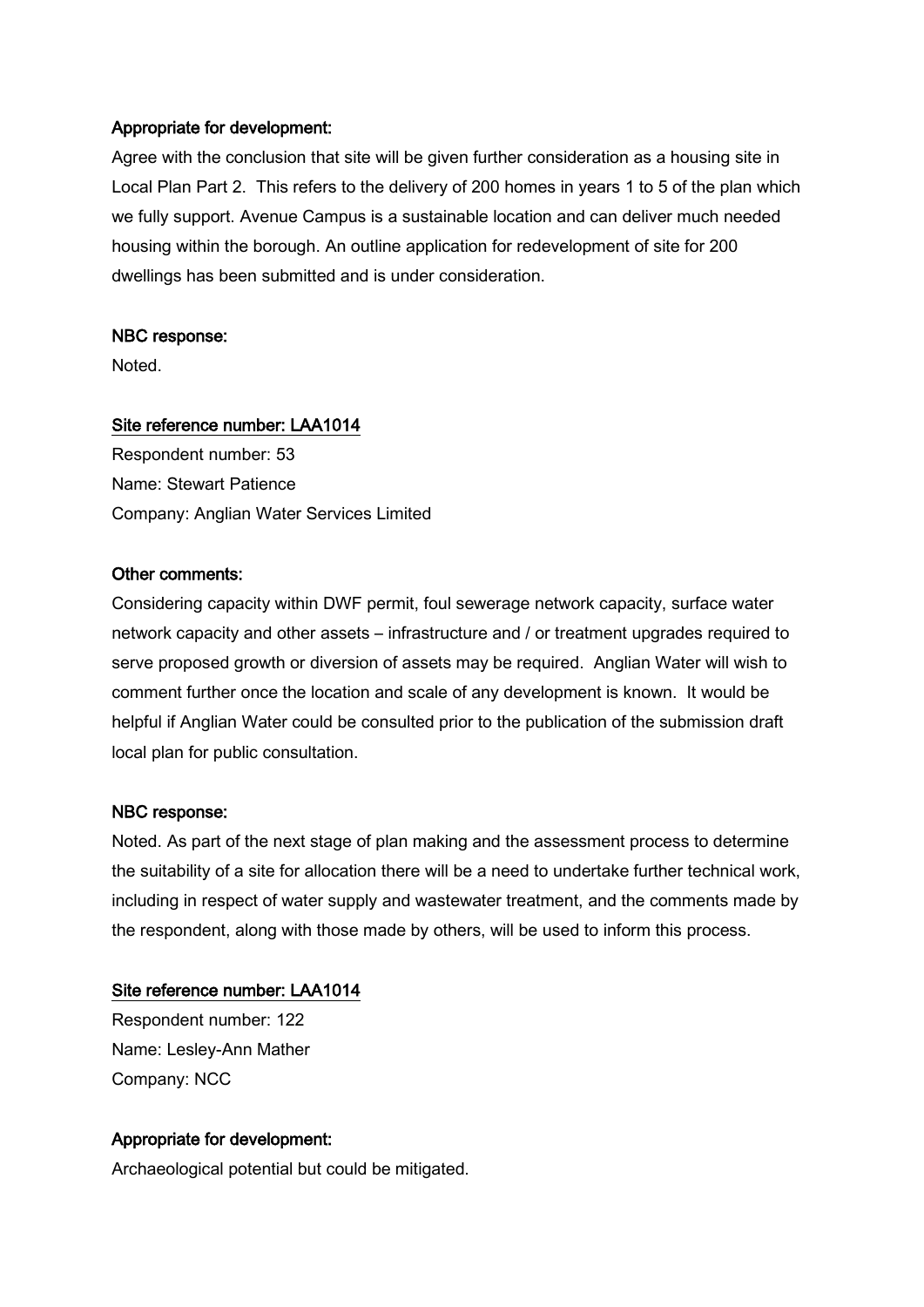Noted. As part of the next stage of plan making and the assessment process to determine the suitability of a site for allocation there will be a need to undertake further technical work, including in respect of heritage and archaeology, and the comments made by the respondent, along with those made by others, will be used to inform this process.

#### Site reference number: LAA1014

Respondent number: 126 Name: Rosamund Worrall Company: Historic England

#### Other comments:

The site raises an 'uncertainty outcome' in the Sustainability Appraisal. We suggest further work is required prior to the next iteration of the Sites document in order to provide clarity about any potential impact on the historic environment

#### NBC response:

Sites will be investigated further and assessed against additional information including: assessments associated with heritage and archaeology; information supplied through the Sites Consultation responses and from the existing and emerging technical evidence base. These investigations will determine the site's suitability for allocation in the Local Plan Part 2.

## Site reference number: LAA1014

Respondent number: 143 Name: Gavin Smith Company: Northampton Borough Council (Environmental Protection Team)

#### Other comments:

The site is potentially contaminated via either past historic use or natural contamination and will require investigation to determine if it is suitable for residential end use. An environmental noise assessment would be required to determine the impact on future occupiers from existing surrounding land uses. An air quality assessment will also be required.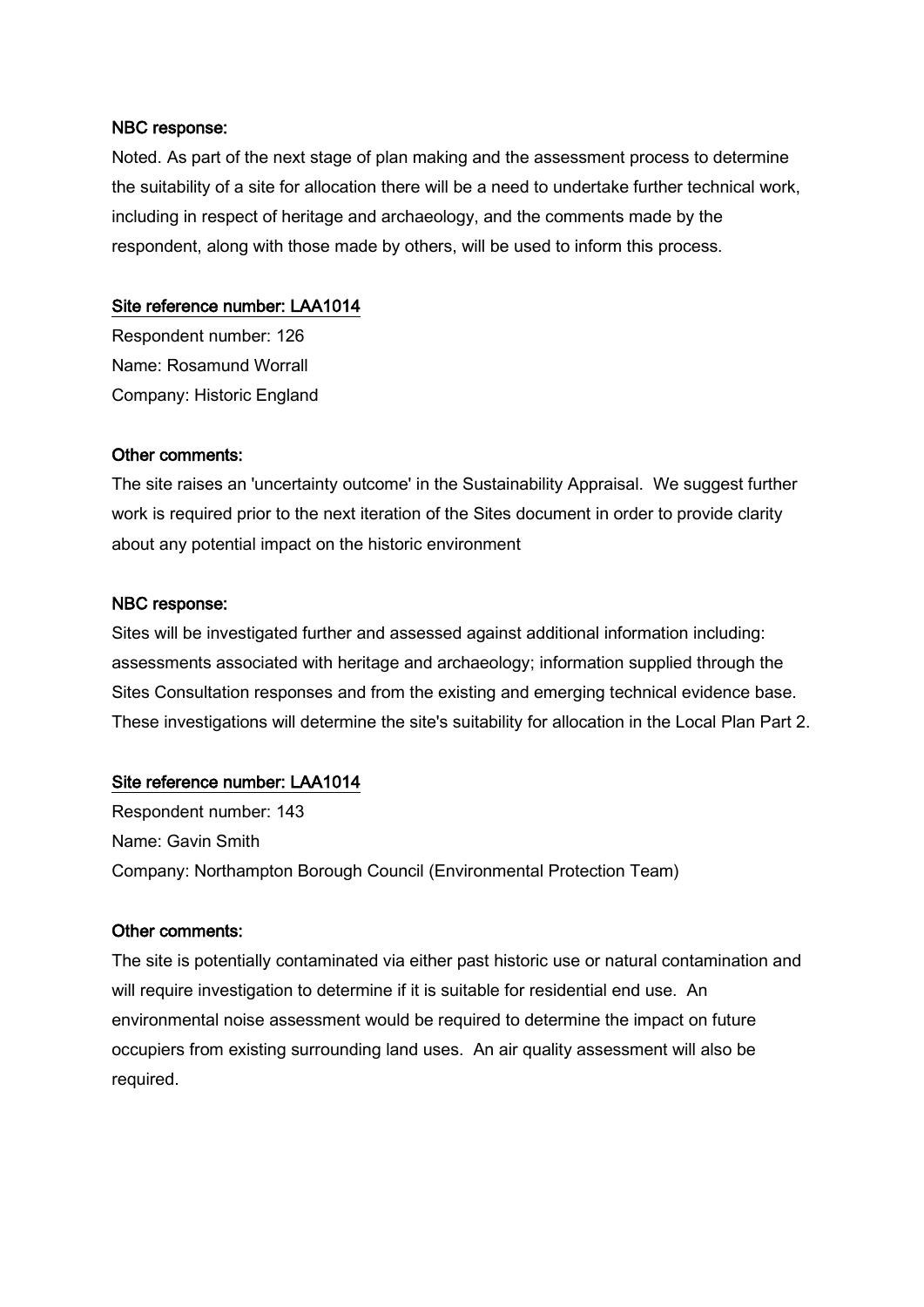Noted. As part of the next stage of plan making and the assessment process to determine the suitability of a site for allocation there will be a need to undertake further technical work and the comments made by the respondent, along with those made by others, will be used to inform this process. It may also be the case that these issues could be capable of mitigation with the implementation of appropriate measures and addressed at planning application stage through the use of planning conditions.

# Belgrave House, Grosvenor Shopping Centre (Castle Ward) Site reference number: LAA1022

Respondent number: 53 Name: Stewart Patience Company: Anglian Water Services Limited

#### Other comments:

Considering capacity within DWF permit, foul sewerage network capacity, surface water network capacity and other assets - major constraints to provision of infrastructure and / or treatment to serve proposed growth. Anglian Water will wish to comment further once the location and scale of any development is known. It would be helpful if Anglian Water could be consulted prior to the publication of the submission draft local plan for public consultation.

#### NBC response:

Noted. As part of the next stage of plan making and the assessment process to determine the suitability of a site for allocation there will be a need to undertake further technical work, including in respect of water supply and wastewater treatment, and the comments made by the respondent, along with those made by others, will be used to inform this process.

#### Site reference number: LAA1022

Respondent number: 85 Company: Northampton Shopping Centre Limited Partnership Agent company: Assistant Director

#### Use for other purposes:

Plan sets out the proposed land use is residential. Our June representations 2016 stated site should be considered for student accommodation and / or conversion to residential. Only the conversion to residential has been put forward in the latest draft of the Plan. A planning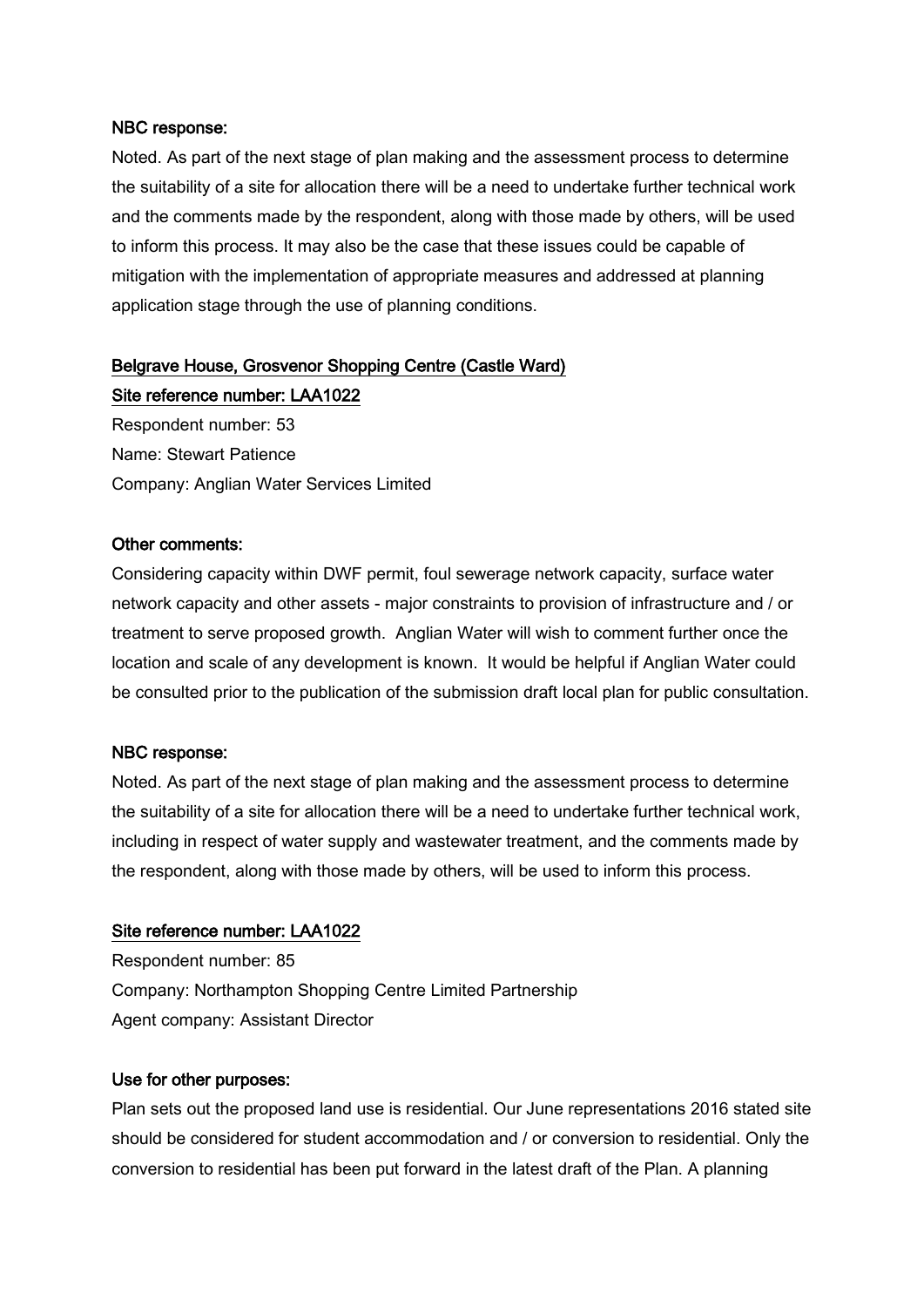application has since been submitted for the change of use of Belgrave House to student accommodation which is currently pending determination. It is therefore considered that both uses should be included within the emerging allocation. It is requested that the uses are broad enough to ensure flexibility and future proofing.

#### NBC response:

Sites will be investigated further and assessed against additional information: Information supplied through the Sites Consultation responses and from the existing and emerging technical evidence base. These investigations will determine the site's suitability for allocation in the Local Plan Part 2. Any proposals that come forward through the development management process will be determined in accordance with the latest development plans and supporting documents.

## Site reference number: LAA1022

Respondent number: 122 Name: Lesley-Ann Mather Company: NCC

## Appropriate for development:

No archaeological potential

## NBC response:

Noted.

## Site reference number: LAA1022

Respondent number: 126 Name: Rosamund Worrall Company: Historic England

## Other comments:

The site raises an 'uncertainty outcome' in the Sustainability Appraisal. Suggest further work is required prior to the next iteration of the Sites document in order to provide clarity about any potential impact on the historic environment.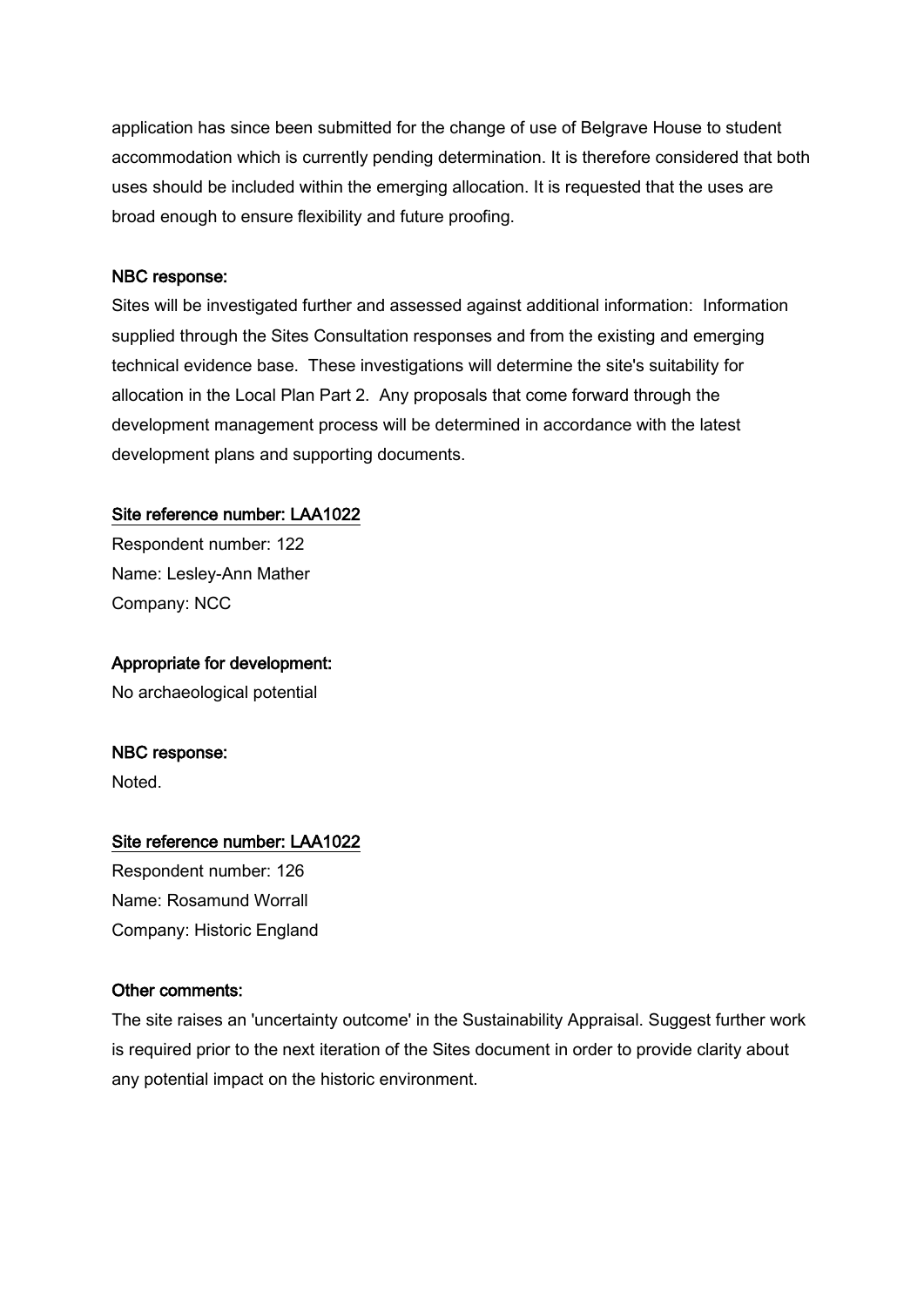#### NBC response:

Sites will be investigated further and assessed against additional information including: assessments associated with heritage and archaeology; information supplied through the Sites Consultation responses and from the existing and emerging technical evidence base. These investigations will determine the site's suitability for allocation in the Local Plan Part 2.

## Site reference number: LAA1022

Respondent number: 143 Name: Gavin Smith Company: Northampton Borough Council (Environmental Protection Team)

## Other comments:

An environmental noise assessment would be required to determine the noise impact from surrounding land uses and road network on future occupiers. An Air Quality impact assessment would be required.

## NBC response:

Noted. As part of the next stage of plan making and the assessment process to determine the suitability of a site for allocation there will be a need to undertake further technical work and the comments made by the respondent, along with those made by others, will be used to inform this process. It may also be the case that these issues could be capable of mitigation with the implementation of appropriate measures and addressed at planning application stage through the use of planning conditions.

## East Island (Castle Ward)

## Site reference number: LAA1023

Respondent number: 53 Name: Stewart Patience Company: Anglian Water Services Limited

## Other comments:

Considering capacity within DWF permit, foul sewerage network capacity, surface water network capacity and other assets - major constraints to provision of infrastructure and / or treatment to serve proposed growth. Anglian Water will wish to comment further once the location and scale of any development is known. It would be helpful if Anglian Water could be consulted prior to the publication of the submission draft local plan for public consultation.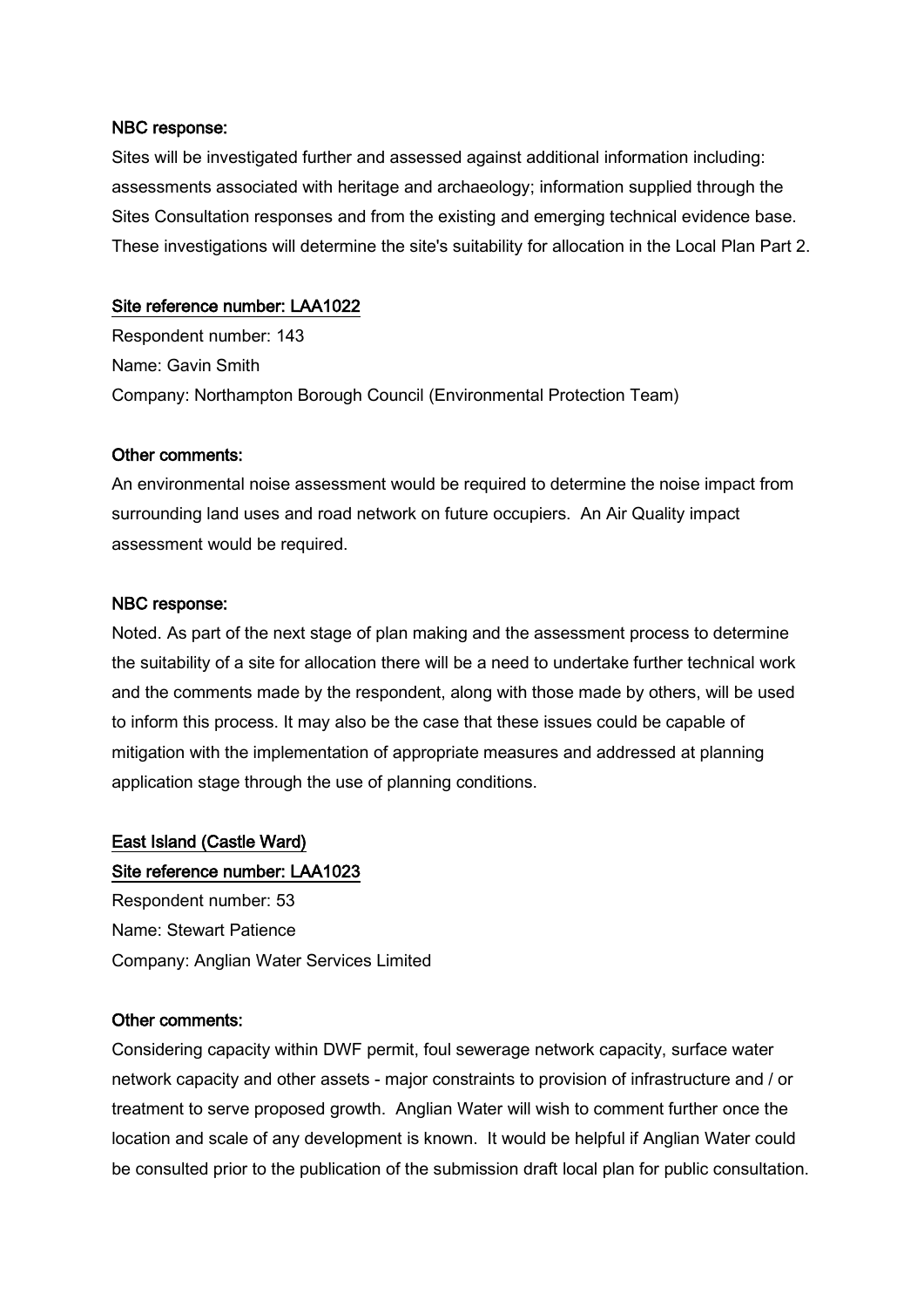#### NBC response:

Noted. As part of the next stage of plan making and the assessment process to determine the suitability of a site for allocation there will be a need to undertake further technical work, including in respect of water supply and wastewater treatment, and the comments made by the respondent, along with those made by others, will be used to inform this process.

## Site reference number: LAA1023

Respondent number: 85 Company: Northampton Shopping Centre Limited Partnership Agent company: Assistant Director

## Use for other purposes:

We put forward this site for mixed use (residential/student housing with potential commercial use on the ground floor). We re-iterate it should be mixed use. It is requested that the uses are broad enough to ensure flexibility and future proofing.

## NBC response:

Noted. The comments made by the respondent further as part of the next stage of plan making and the assessment of the suitability of sites for allocation.

## Site reference number: LAA1023

Respondent number: 122 Name: Lesley-Ann Mather Company: NCC

## Appropriate for development:

Archaeological potential but could be mitigated

## NBC response:

Noted. As part of the next stage of plan making and the assessment process to determine the suitability of a site for allocation there will be a need to undertake further technical work, including in respect of heritage and archaeology, and the comments made by the respondent, along with those made by others, will be used to inform this process.

## Site reference number: LAA1023

Respondent number: 126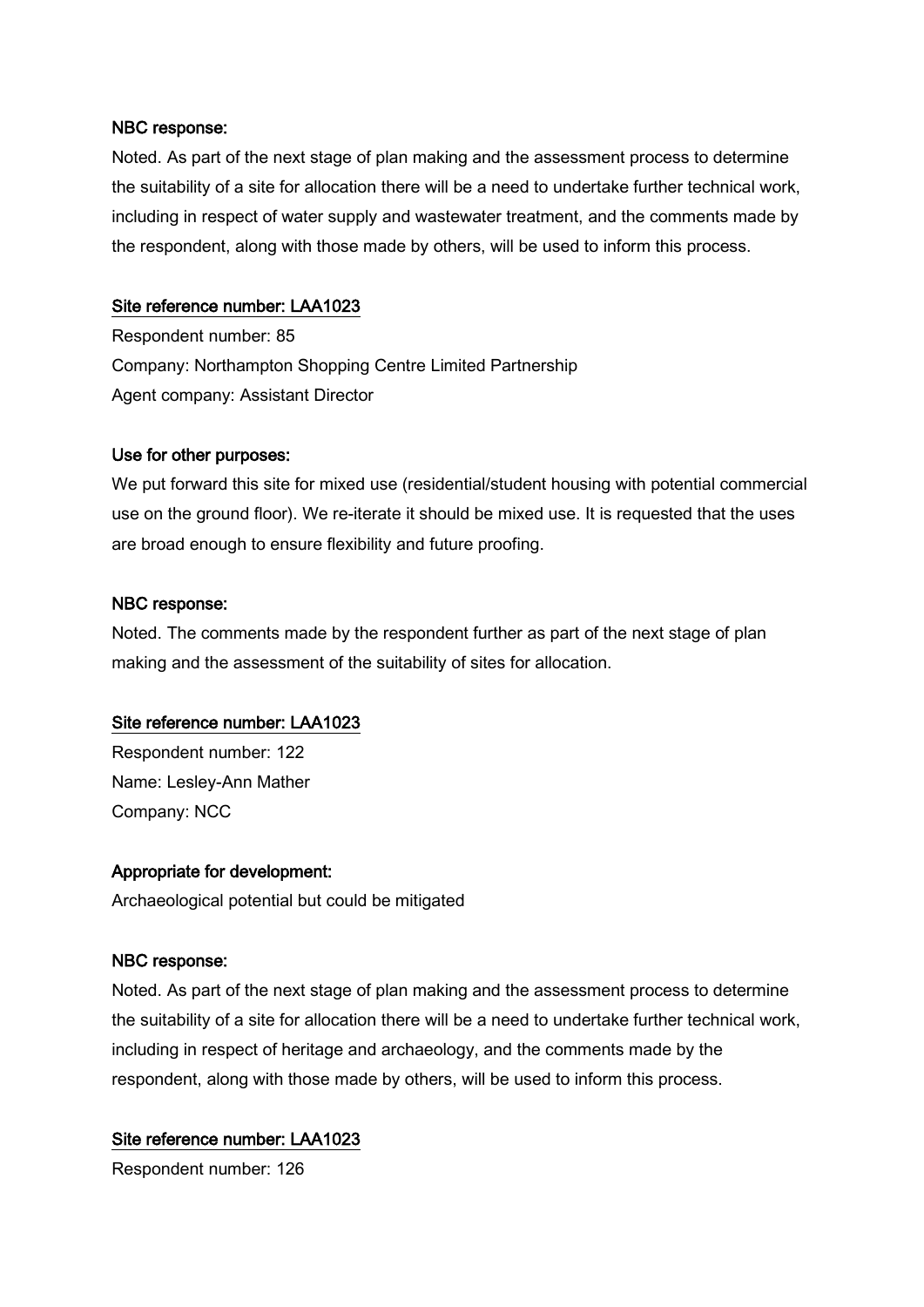Name: Rosamund Worrall Company: Historic England

## Other comments:

The site raises an 'uncertainty outcome' in the Sustainability Appraisal. Suggest further work is required prior to the next iteration of the Sites document in order to provide clarity about any potential impact on the historic environment.

#### NBC response:

Sites will be investigated further and assessed against additional information including: assessments associated with heritage and archaeology; information supplied through the Sites Consultation responses and from the existing and emerging technical evidence base. These investigations will determine the site's suitability for allocation in the Local Plan Part 2.

## Site reference number: LAA1023

Respondent number: 143 Name: Gavin Smith Company: Northampton Borough Council (Environmental Protection Team)

#### Other comments:

The site is potentially contaminated via either past historic use or natural contamination and will require investigation to determine if it is suitable for residential end use. An environmental noise assessment would be required to determine the noise impact on future occupiers from existing surrounding land uses and road traffic. An Air Quality impact assessment would be required.

#### NBC response:

Noted. As part of the next stage of plan making and the assessment process to determine the suitability of a site for allocation there will be a need to undertake further technical work and the comments made by the respondent, along with those made by others, will be used to inform this process. It may also be the case that these issues could be capable of mitigation with the implementation of appropriate measures and addressed at planning application stage through the use of planning conditions.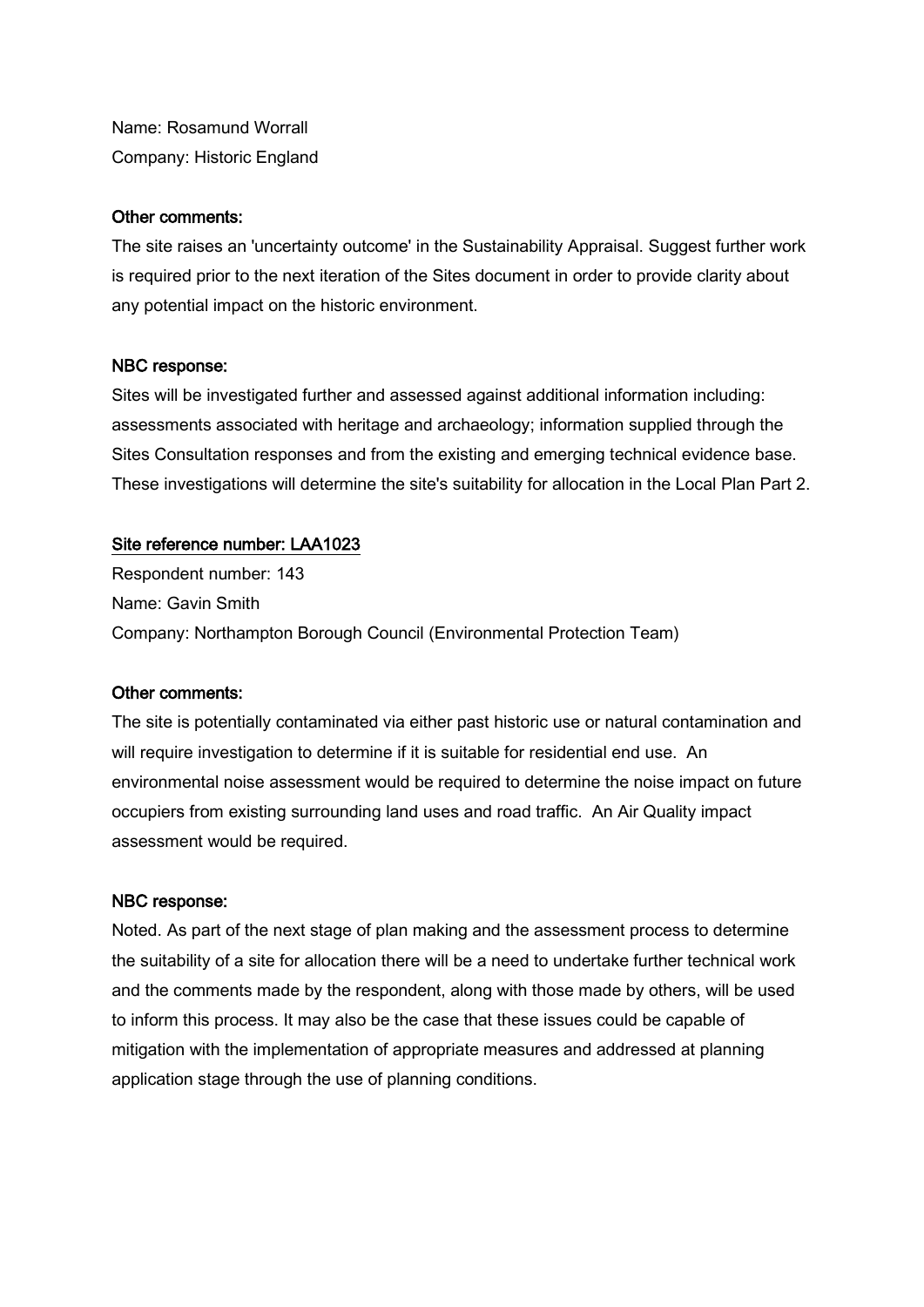# Great Houghton Independent School (Rushmills Ward)

Site reference number: LAA1024 Respondent number: 2 Name: Steve Beard Company: Sport England

## Other comments:

Sport England expects that the emerging Playing Pitch Strategy will be the key evidence base to understand the priority of each playing field site. How does the emerging Playing Pitch Strategy deal with the proposed site?

## NBC response:

The Playing Pitch Strategy has not yet been finalised but it will be ready to inform the next stage of Plan making and informing the assessment as to whether the site is suitable for allocation in the Local Plan Part 2.

## Site reference number: LAA1024

Respondent number: 25 Name: Ann Plackett Company: Town Centre Conservation Areas Advisory Committee Agent company: TCCAAC

## Other comments:

There was an established planning policy that the separation and setting of the village would be protected by a green landscape corridor. Development on this site would see the abandonment of this principle. The recently published consultation draft of the Great Houghton Conservation Area Appraisal and Management Plan highlights the importance of protecting the rural setting of the proposed conservation area. The development could affect the setting of the listed Church. Further consideration of the inclusion of this site should be made.

## NBC response:

Noted. Any proposed development and/or refurbishment will need to address any heritage concerns and be in compliance with existing Conservation Area Appraisals and Management Plans.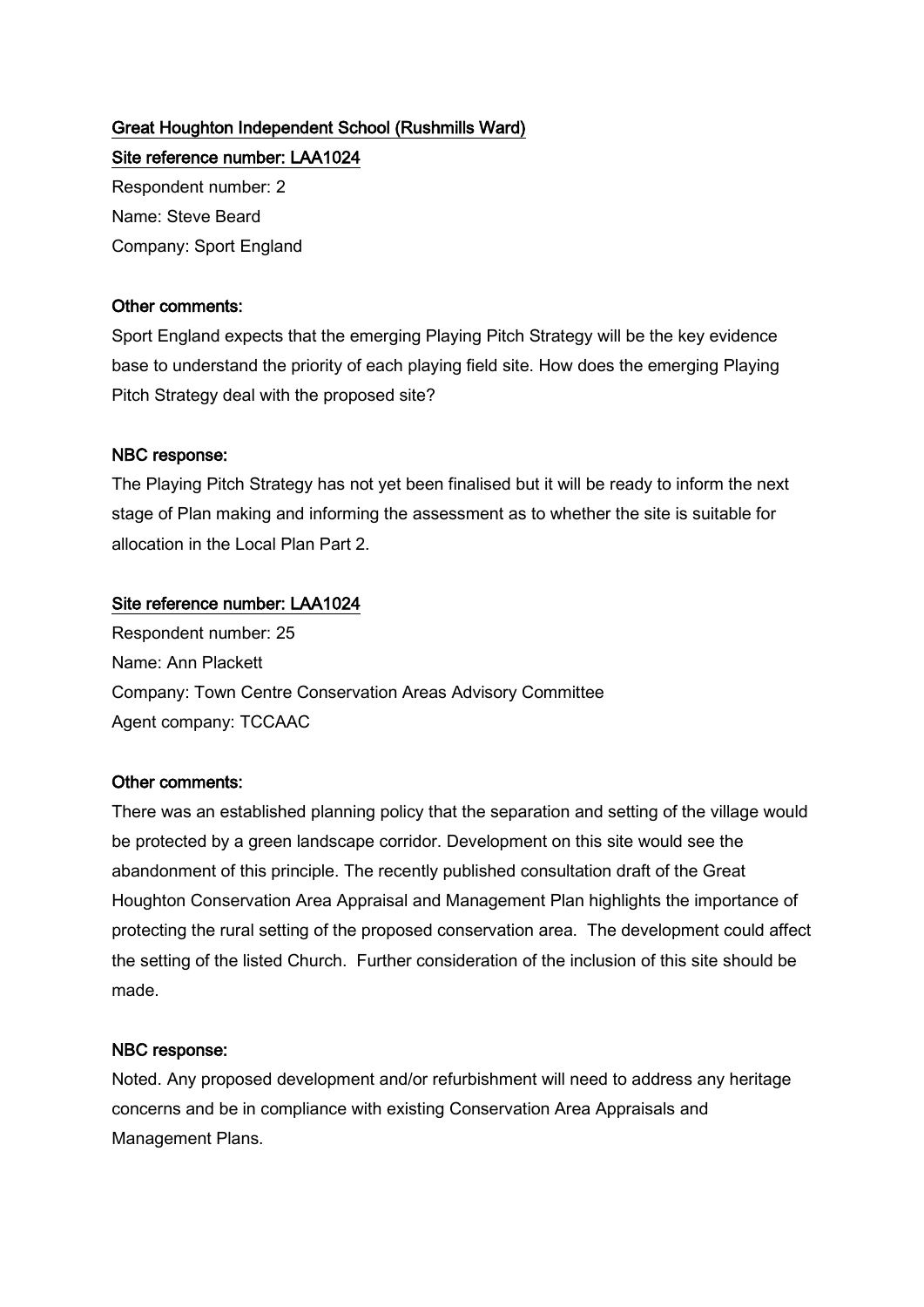Respondent number: 53 Name: Stewart Patience Company: Anglian Water Services Limited

#### Other comments:

Considering capacity within DWF permit, foul sewerage network capacity, surface water network capacity and other assets – infrastructure and / or treatment upgrades required to serve proposed growth or diversion of assets may be required. Anglian Water will wish to comment further once the location and scale of any development is known. It would be helpful if Anglian Water could be consulted prior to the publication of the submission draft local plan for public consultation.

#### NBC response:

Noted. As part of the next stage of plan making and the assessment process to determine the suitability of a site for allocation there will be a need to undertake further technical work, including in respect of water supply and wastewater treatment, and the comments made by the respondent, along with those made by others, will be used to inform this process.

#### Site reference number: LAA1024

Respondent number: 97 Company: Clayson Country Homes Agent company: CC Town Planning

## Appropriate for development:

Site presents a suitable, immediately available and achievable residential development opportunity capable of accommodating several dwellings of all sizes, types and tenures. Site sits against a backdrop of sites of land interests on land at the former Great Houghton School. Site can deliver dwellings within 5 years. Site is such a distance from the SPA and Ramsar sites that no significant impacts will result from any future residential development.

#### NBC response:

Noted. The information submitted by the respondent will be used to investigate further the suitability of this site for allocation.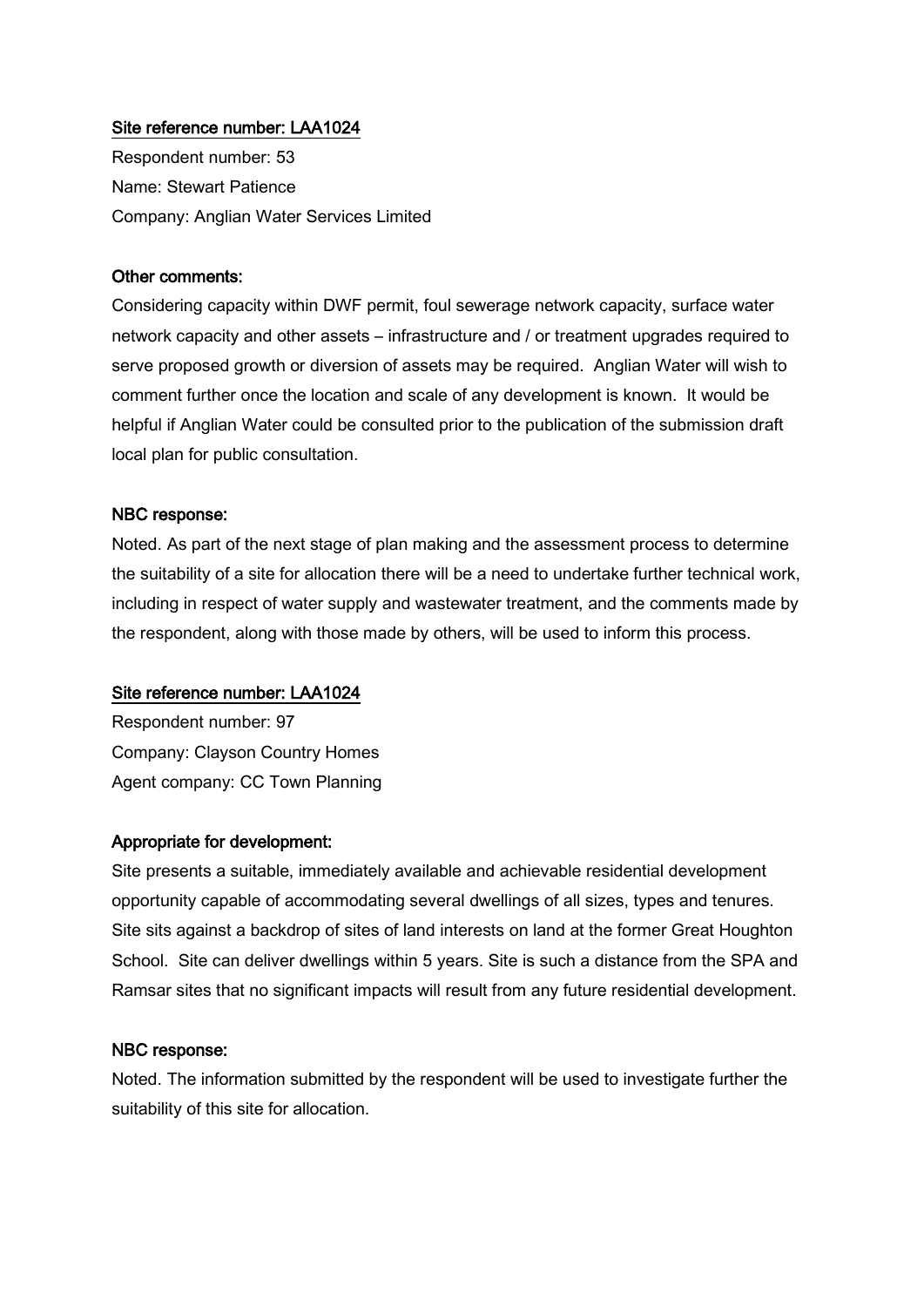Respondent number: 105 Name: Mike Billingham Company: Great Houghton Parish Council

#### Suitable for consideration:

The Parish Council concedes that this site may be suitable for some housing development but is concerned that the proposed yield of 240 residential dwellings along with 'other appropriate' mix is over development for the site of 7.5 hectares. Question whether site is subject to covenant requiring it to be used for educational purposes. Concern over traffic impact from development particularly on junction of High Street and Bedford Road. Site could not be considered suitable without major improvements to this junction and any subsequent junction introduced between site entrance and High Street.

#### NBC response:

Further investigations and consultation will be undertaken to ascertain the site's suitability for allocation in the new Local Plan. Ongoing dialogue with the relevant organisations will assist in understanding the likely impacts of development including that of traffic on the local road network.

#### Site reference number: LAA1024

Respondent number: 115 Name: Leanne Wildman

#### Protect from development:

Can see that site could provide housing but believe the quantity should be carefully considered. The old school is a lovely historical building and should not become part of a housing estate. Furthermore, there are already traffic safety issues with the A428 Bedford Road junction so to introduce hundreds of new homes adjacent to this junction would further compound the existing issues.

#### NBC response:

The comment associated with Great Houghton school and that it could provide housing is noted. The capacity of the site will be reviewed as the initial estimate was based on density calculations. Heritage and traffic matters will form part of the additional investigations which will ascertain the site's suitability for allocation in the new Local Plan.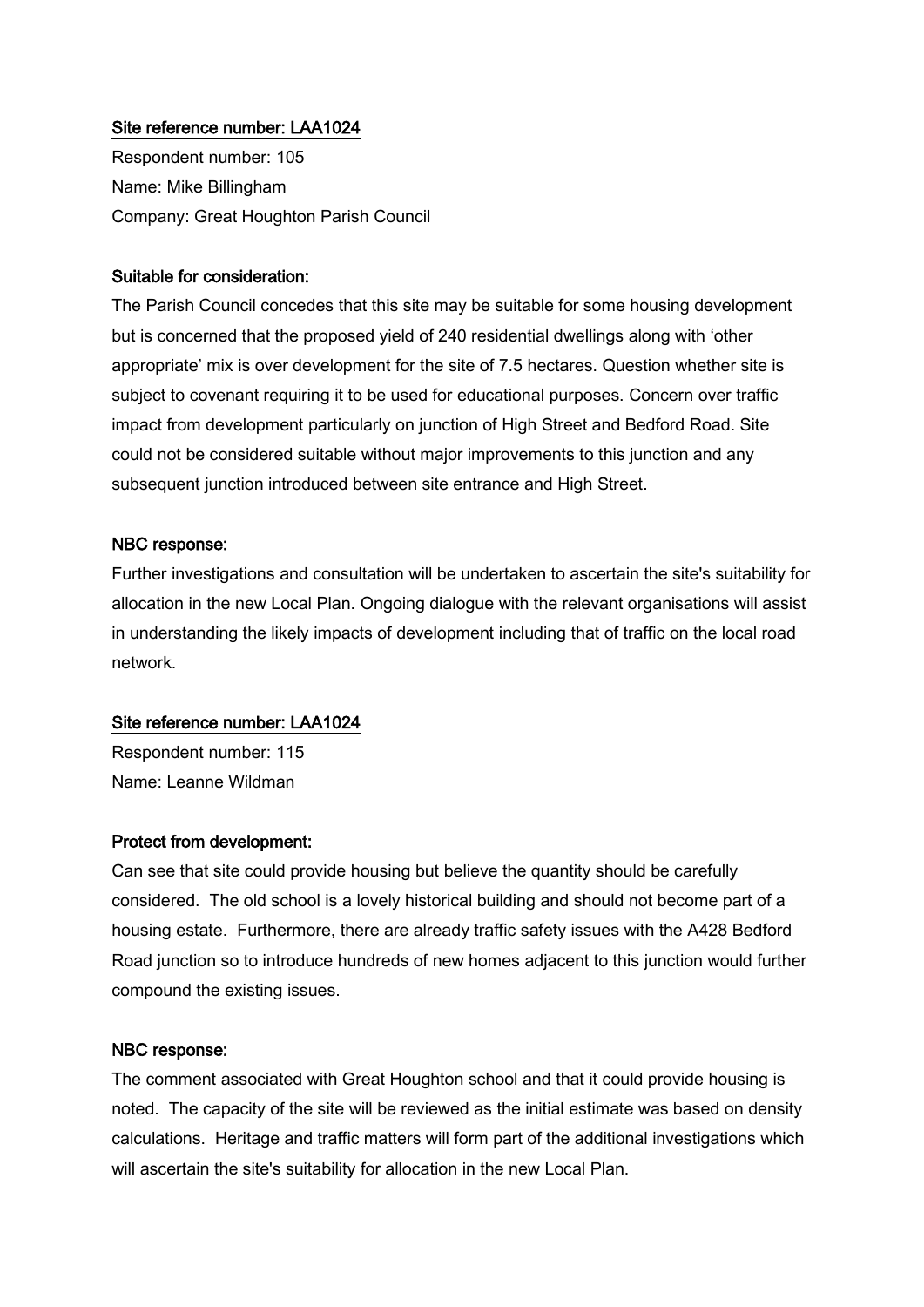Respondent number: 122 Name: Lesley-Ann Mather Company: NCC

## Protect from development:

Historic Landscape Character identifies a turnpike road to north. Close to ridge and furrow earth works. Possible prehistoric Romano-British settlement to south. North of school there are earthworks associated with the shrunken medieval village which are clearly visible from aerial photos. These are maily destroyed but there is potential for activity to survive below ground. Excavations in advance of Brackmills extension have identified Iron Age Romano-British and Saxon activity some of which has been preserved in situ

#### NBC response:

Noted. As part of the next stage of plan making and the assessment process to determine the suitability of a site for allocation there will be a need to undertake further technical work, including in respect of heritage and archaeology, and the comments made by the respondent, along with those made by others, will be used to inform this process.

#### Site reference number: LAA1024

Respondent number: 139 Name: Kathleen Rivett Company: North Northants Badger Group

#### Other comments:

It is noted that the sites have not been surveyed for the presence of badgers nor other protected species as part of the site assessment process. The presence of protected species on such sites can considerably hinder deliverability as mitigation measures are not always feasible or difficult to achieve. This is especially the case with badgers where large areas of foraging land must be retained or access corridors to such foraging land. All relevant constraints should be identified as part of the plan process particularly with regard to protected species

#### NBC response:

Noted. As part of the next stage of plan making and the assessment process to determine the suitability of a site for allocation there will be a need to undertake further technical work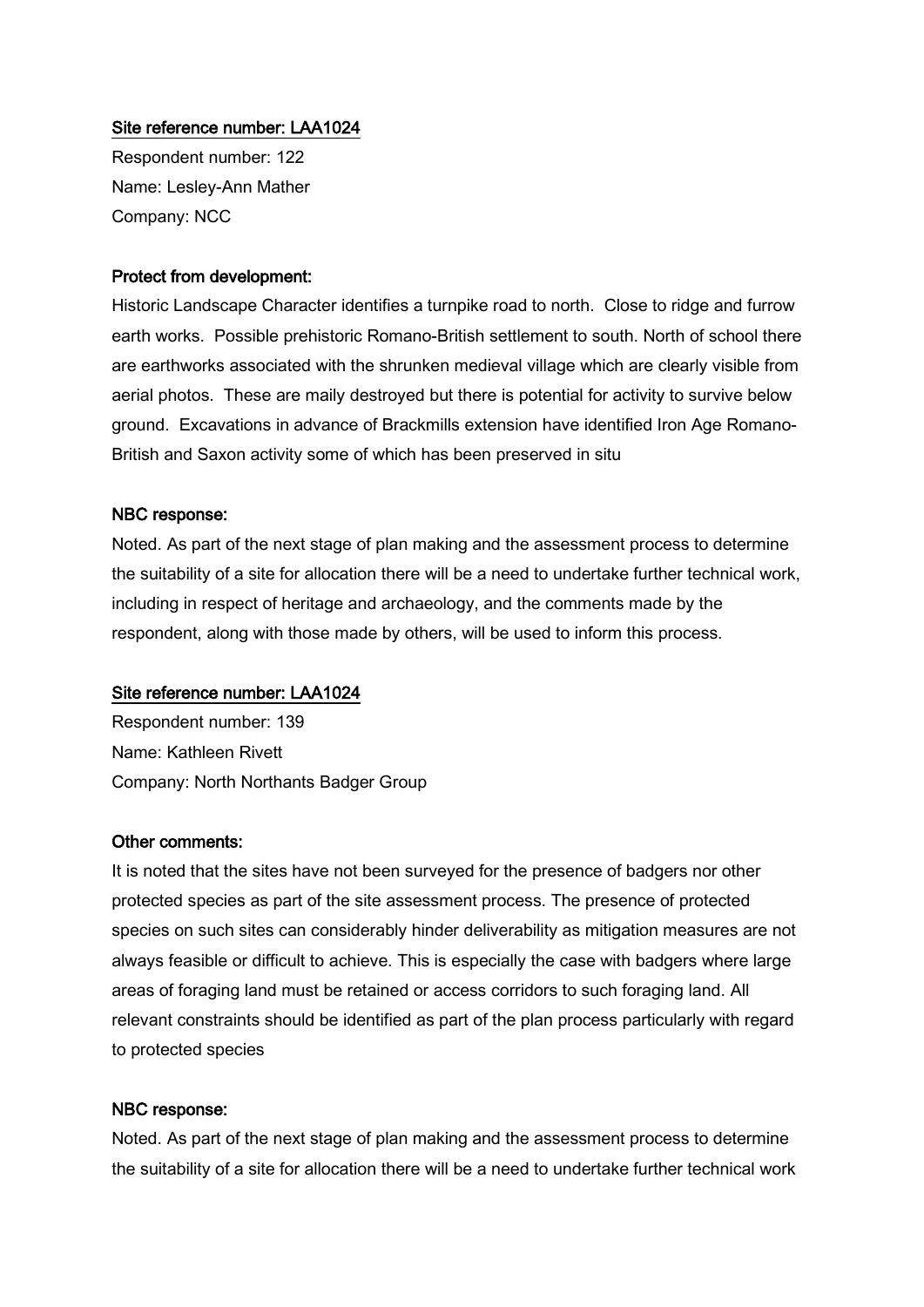and the comments made by the respondent, along with those made by others, will be used to inform this process.

## Site reference number: LAA1024

Respondent number: 143 Name: Gavin Smith Company: Northampton Borough Council (Environmental Protection Team)

## Other comments:

The site is potentially contaminated via either past historic use of natural contamination and will require investigation to determine if it is suitable for residential or mixed end use. An environmental noise assessment would be required to determine the noise impact on future occupiers from road traffic noise and surrounding land uses.

## NBC response:

Noted. As part of the next stage of plan making and the assessment process to determine the suitability of a site for allocation there will be a need to undertake further technical work and the comments made by the respondent, along with those made by others, will be used to inform this process. It may also be the case that these issues could be capable of mitigation with the implementation of appropriate measures and addressed at planning application stage through the use of planning conditions.

# Land to the west of Towcester Road (West Hunsbury Ward)

Site reference number: LAA1025 Respondent number: 21 Name: Sandra Guest Company: West Hunsbury Parish Council

## Least appropriate for development:

This site has flooding implications due to the proximity of the Wootton Brook and a second smaller stream. Development would also have a negative impact on the Crematorium.

## NBC response:

Further investigations will determine the site's suitability for allocation in the Local Plan Part 2. Potential for mitigation can be address through the development management policies which will be formulated for the Local Plan Part 2.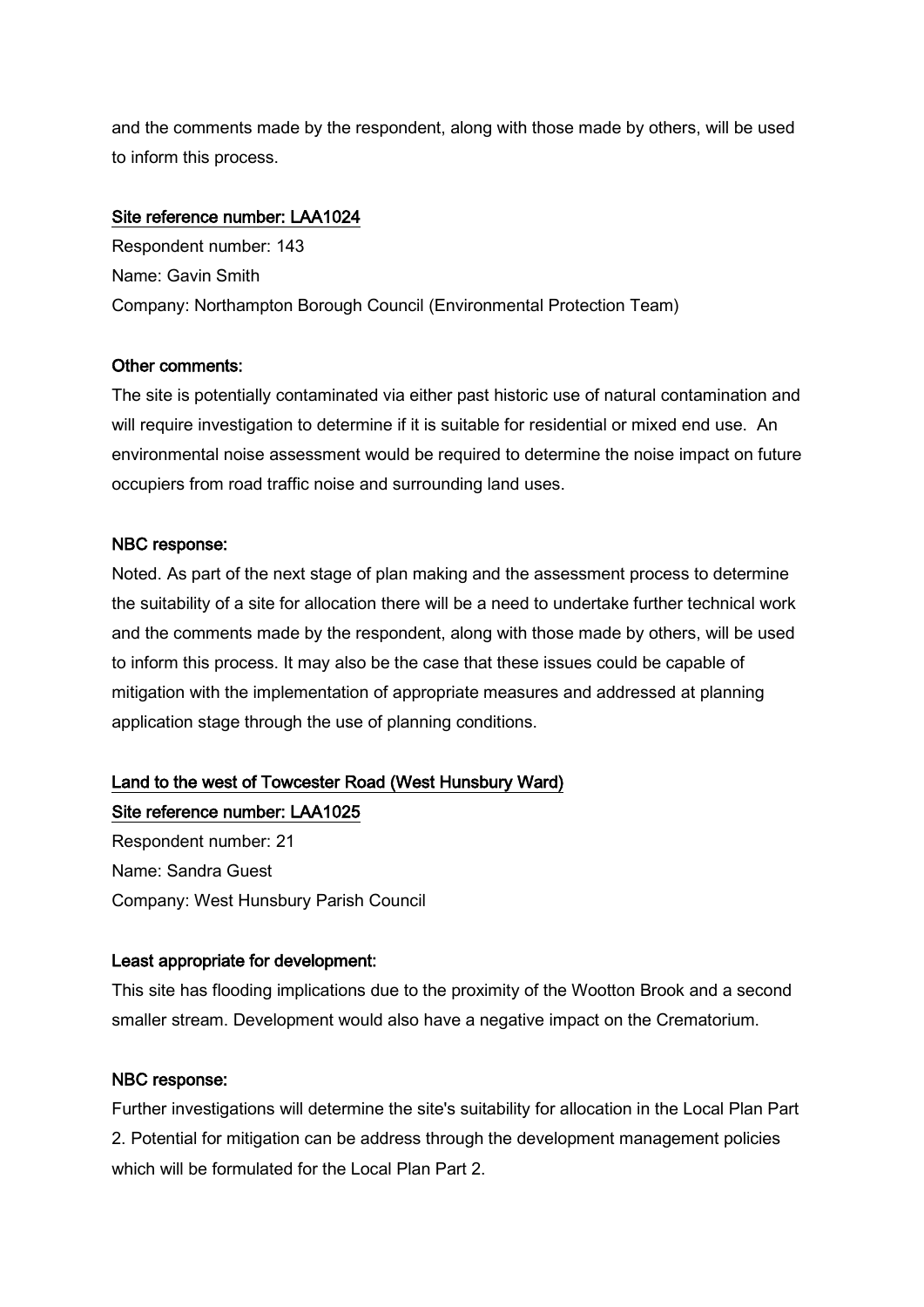Respondent number: 53 Name: Stewart Patience Company: Anglian Water Services Limited

#### Other comments:

Considering capacity within DWF permit, foul sewerage network capacity, surface water network capacity and other assets – infrastructure and / or treatment upgrades required to serve proposed growth or diversion of assets may be required. Anglian Water will wish to comment further once the location and scale of any development is known. It would be helpful if Anglian Water could be consulted prior to the publication of the submission draft local plan for public consultation.

#### NBC response:

Noted. As part of the next stage of plan making and the assessment process to determine the suitability of a site for allocation there will be a need to undertake further technical work, including in respect of water supply and wastewater treatment, and the comments made by the respondent, along with those made by others, will be used to inform this process.

#### Site reference number: LAA1025

Respondent number: 68 Name: Martin Seldon Company: Highways England

#### Other comments:

The site is relatively large in scale and located within 3 miles of the Strategic Road Network. They therefore have the potential to impact upon the operation of the M1 or the A45. Impacts should be appropriately assessed as part of a Transport Assessment.

#### NBC response:

Noted. As part of the next stage of plan making and the assessment process to determine the suitability of a site for allocation there will be a need to undertake further technical work and the impact of additional traffic on the SRN will be considered as part of this assessment process.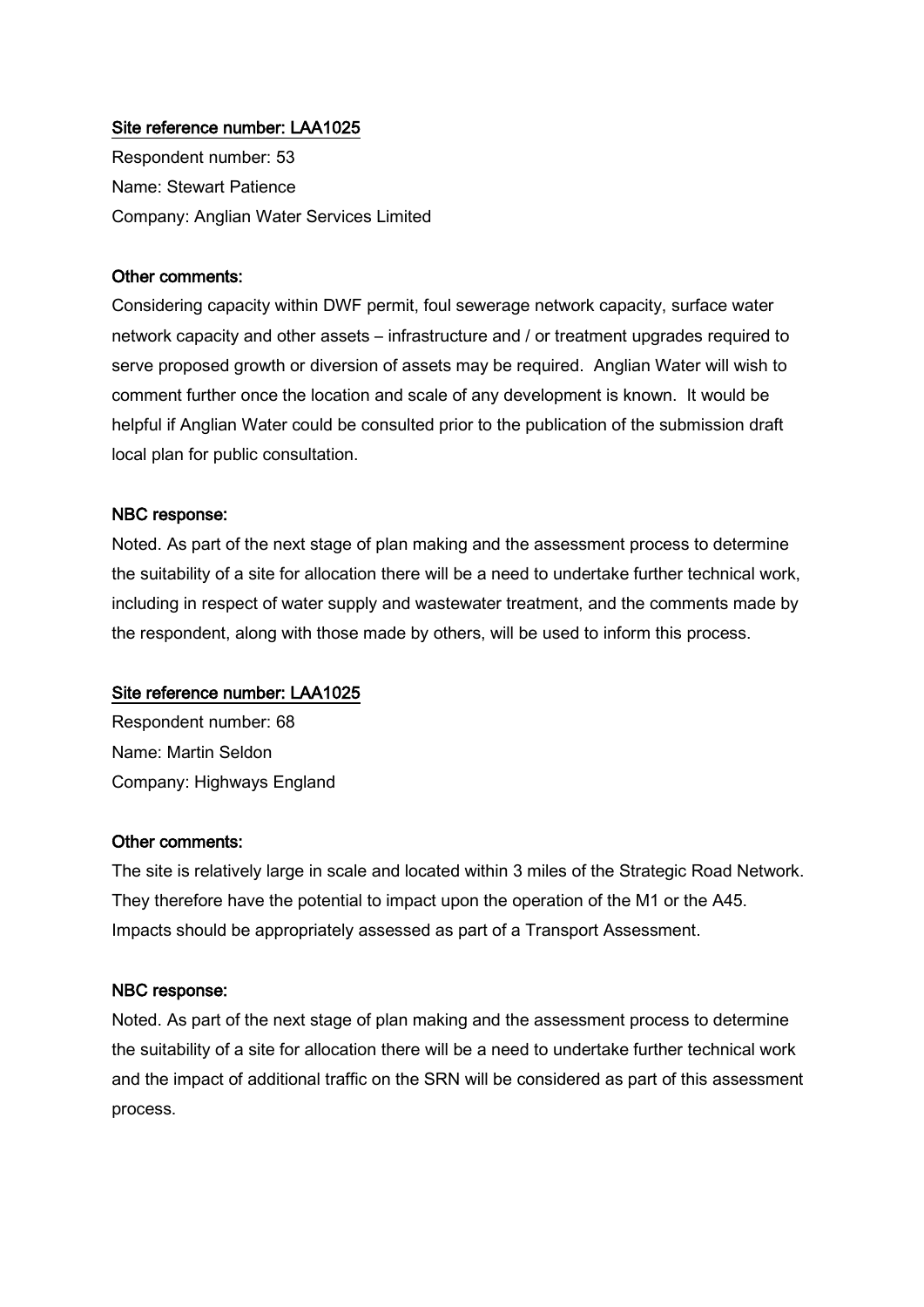Respondent number: 86 Name: John O'Neill Company: Environment Agency

#### Other comments:

This site is located in Flood Zone 3 and/or 2. The Authority should demonstrate through evidence that it has considered a range of options in the site allocation process, using the SFRA to apply the Sequential Test and the Exception Test where necessary. Where other sustainability criteria outweigh flood risk issues, the decision making process should be transparent with reasoned justifications for any decision to allocate land in areas at high flood risk in the sustainability appraisal report. The Sequential Test can also be demonstrated in a free-standing document, or as part of strategic housing land or employment land availability assessments. Part of the site may also be located within the functional floodplain (Flood Zone 3b), where the flood risk vulnerability of the type of development proposed is not compatible with Flood Zone 3b and should not be permitted. Consider that site presents an opportunity for delivering GI and Water Framework Directive (WFD) improvements. An SFRA refresh should consider if the site presents opportunities to encourage flood management.

#### NBC response:

Noted. As part of the next stage of plan making and the assessment process to determine the suitability of a site for allocation there will be a need to undertake further technical work, including in respect of flood risk and the application of the Sequential Test, and the comments made by the respondent, along with those made by others, will be used to inform this process.

#### Site reference number: LAA1025

Respondent number: 97 Company: Clayson Country Homes Agent company: CC Town Planning

## Appropriate for development:

Site presents a suitable, immediately avaialable and achievable residential development opportunity capable of accommodating several dwellings of all sizes, types and tenures. Site sits against a backdrop of sites of land interests on the west side of Towcester Road.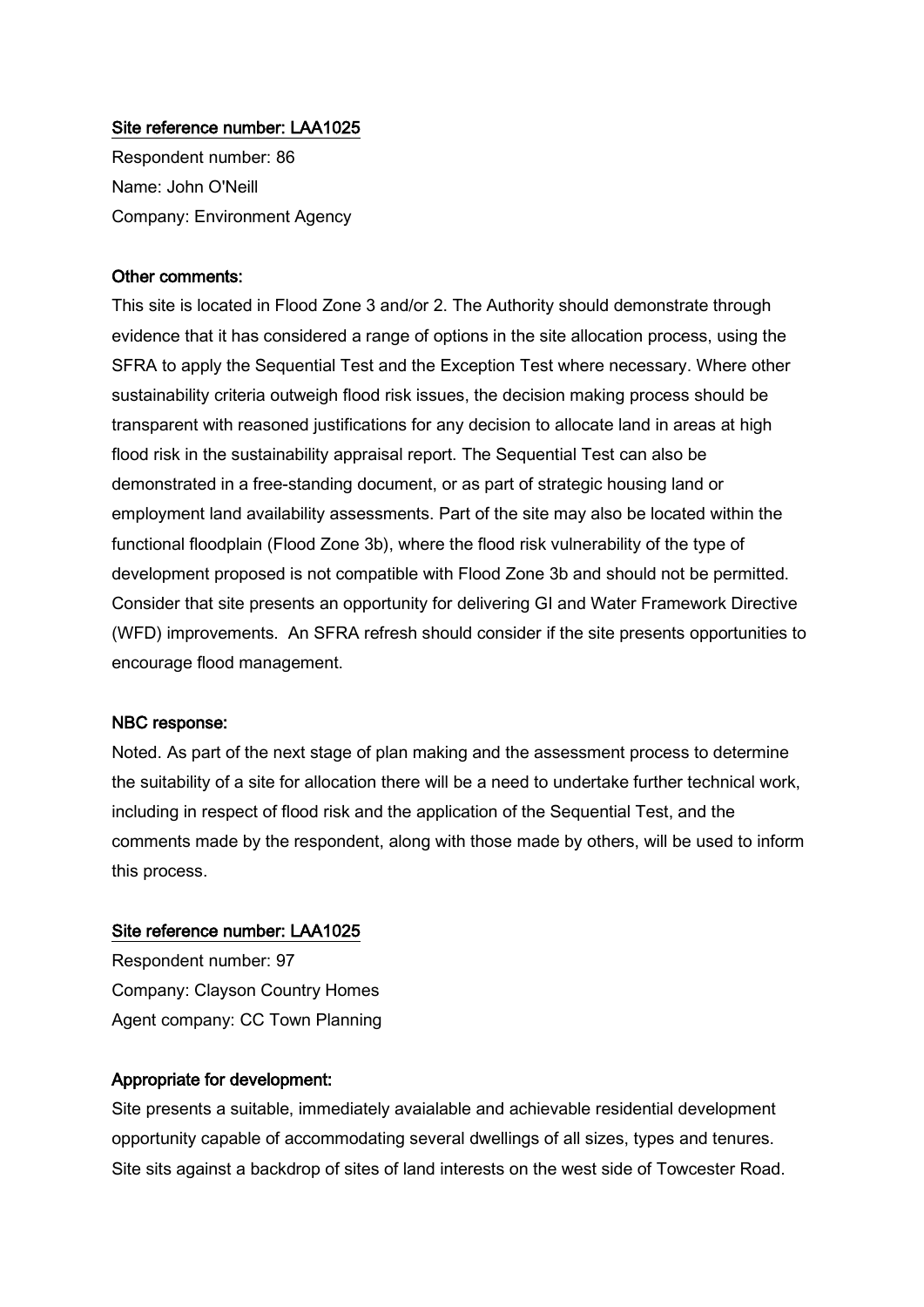Site can deliver dwellings within 5 years. The economic and social benefits associated with residential development on this site outweigh the perceived constraints.

## NBC response:

Noted. The information submitted by the respondent will be used to investigate further the suitability of this site for allocation.

## Site reference number: LAA1025

Respondent number: 113 Name: Caroline Holgate Company: East Hunsbury Parish Council

## Least appropriate for development:

Concerns in relation to infrastructure. Traffic impact on Rowtree Road and Towester Road will be considerable, particularly as development is likely to come after the development of the Northampton South SUE and the proposed SRFIs. Provision of secondary school places and health services will also need consideration.

## NBC response:

Further investigations and consultation will be undertaken to ascertain the site's suitability for allocation in the new Local Plan. Ongoing dialogue with the relevant organisations will assist in understanding the likely impacts of development and the mitigation measures/additional infrastructure that may be required including schools and health services.

## Site reference number: LAA1025

Respondent number: 122 Name: Lesley-Ann Mather Company: NCC

## Appropriate for development:

Archaeological potential but could be mitigated.

## NBC response:

Noted. As part of the next stage of plan making and the assessment process to determine the suitability of a site for allocation there will be a need to undertake further technical work,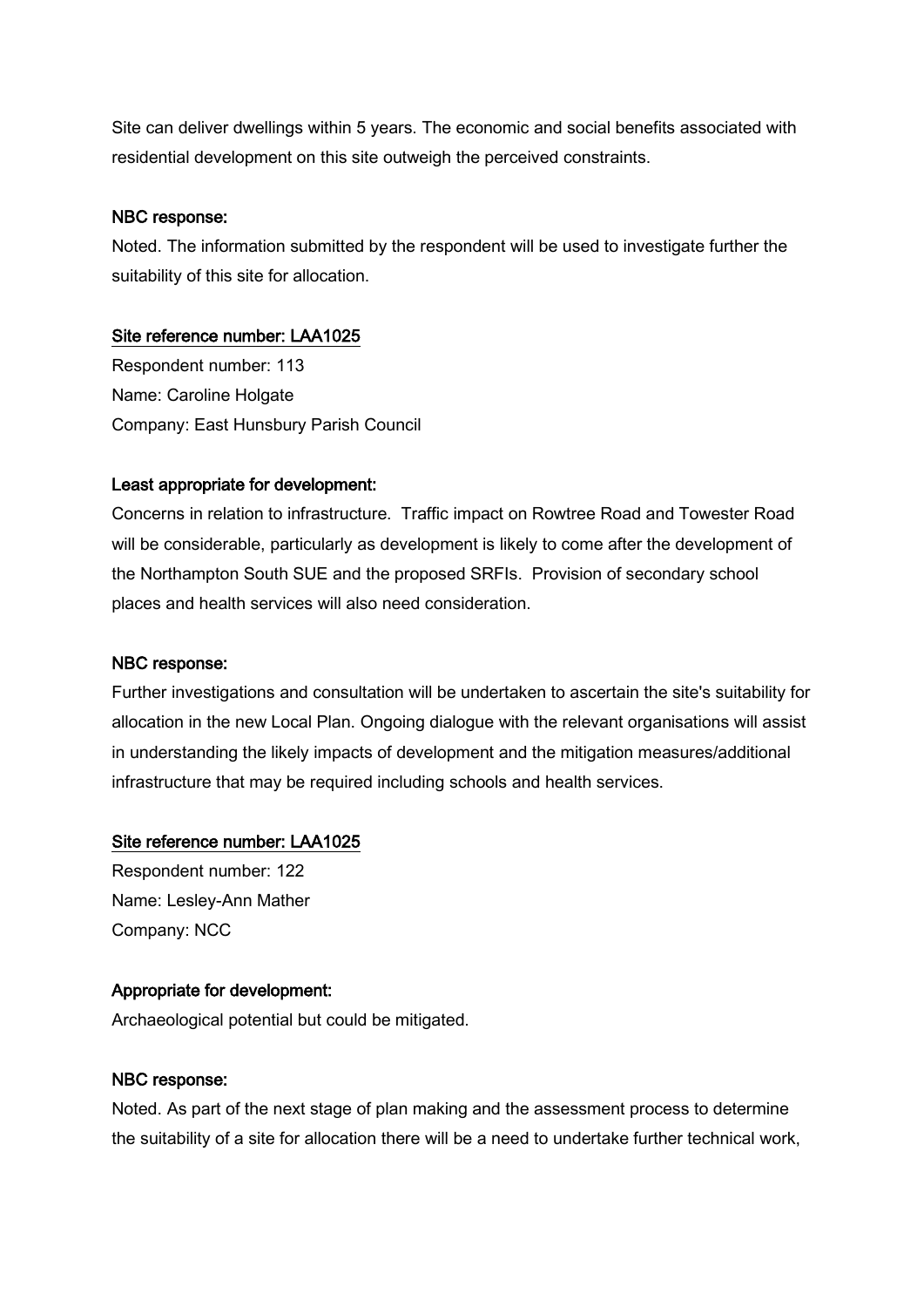including in respect of heritage and archaeology, and the comments made by the respondent, along with those made by others, will be used to inform this process.

## Site reference number: LAA1025

Respondent number: 136 Company: Travis Perkins Agent company: Montagu Evans

## Least appropriate for development:

Whilst TP does not object in principle to site LAA1025 being allocated for residential development, it considers that the Council should ensure that the design and layout of any residential scheme on that site should protect the amenity of future residents, without compromising the ability of commercial occupiers of TP's site to operate on a 24/7 basis.

## NBC response:

Noted. Matters relating to how an allocated site may be developed will be reflected in the Local Plan Part 2, which will also contain development management policies to guide planning applicants and developers on design and amenity matters in respect of allocated development sites.

## Site reference number: LAA1025

Respondent number: 139 Name: Kathleen Rivett Company: North Northants Badger Group

## Other comments:

It is noted that the sites have not been surveyed for the presence of badgers nor other protected species as part of the site assessment process. The presence of protected species on such sites can considerably hinder deliverability as mitigation measures are not always feasible or difficult to achieve. This is especially the case with badgers where large areas of foraging land must be retained or access corridors to such foraging land. All relevant constraints should be identified as part of the plan process particularly with regard to protected species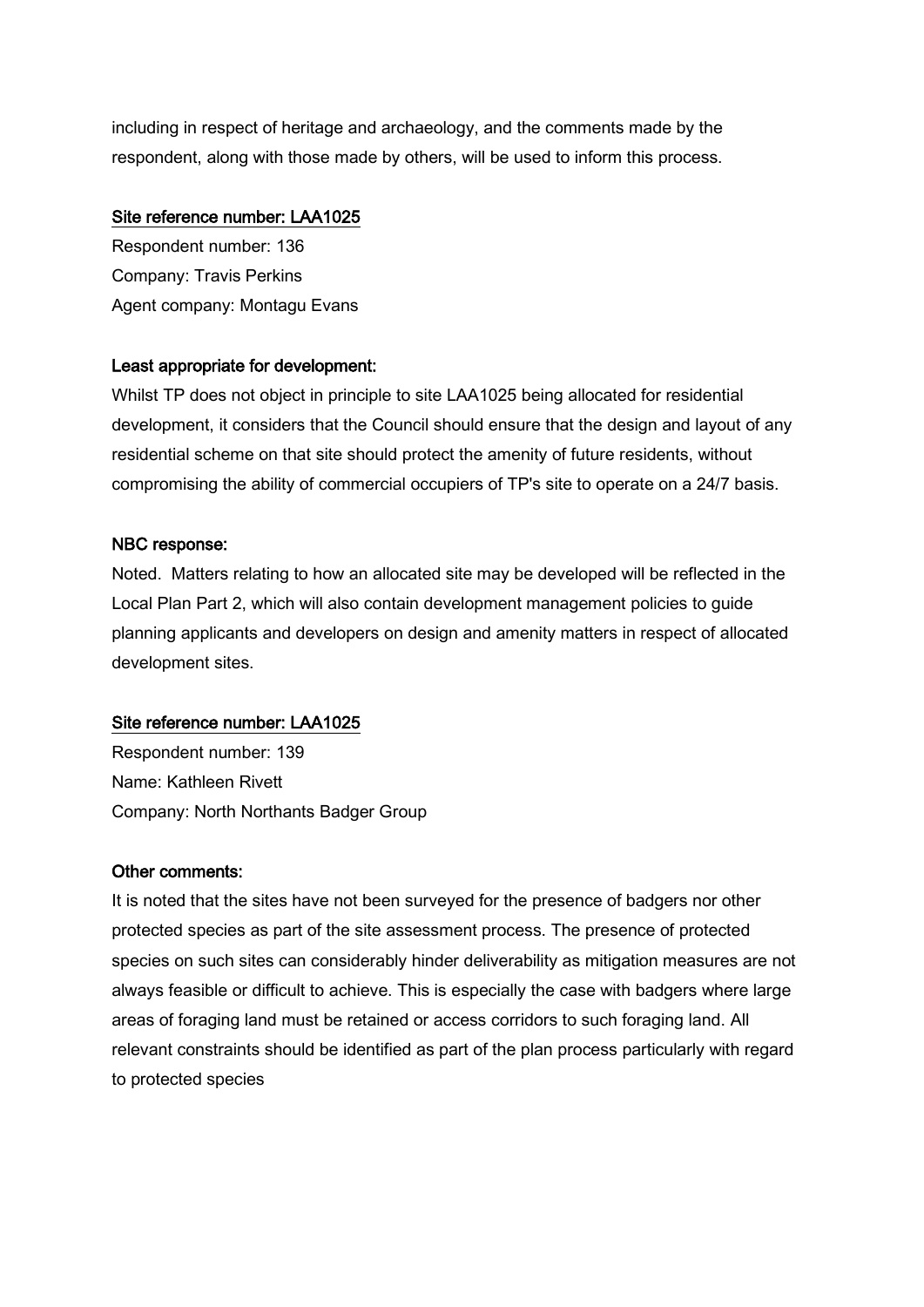#### NBC response:

Noted. As part of the next stage of plan making and the assessment process to determine the suitability of a site for allocation there will be a need to undertake further technical work and the comments made by the respondent, along with those made by others, will be used to inform this process.

## Site reference number: LAA1025

Respondent number: 143 Name: Gavin Smith Company: Northampton Borough Council (Environmental Protection Team)

## Other comments:

An environmental noise assessment would be required to determine the impact on future occupiers from road traffic noise and surrounding land uses (eg crematorium). An air quality assessment will also be required.

## NBC response:

Noted. As part of the next stage of plan making and the assessment process to determine the suitability of a site for allocation there will be a need to undertake further technical work and the comments made by the respondent, along with those made by others, will be used to inform this process. It may also be the case that these issues could be capable of mitigation with the implementation of appropriate measures and addressed at planning application stage through the use of planning conditions.

## Site reference number: LAA1025

Respondent number: 145 Name: Alison Benson Company: Quinton Parish Council

## Least appropriate for development:

This site has flooding implications due to the proximity of the Wootton Brook and a second smaller stream. Development would also have a negative impact on the Crematorium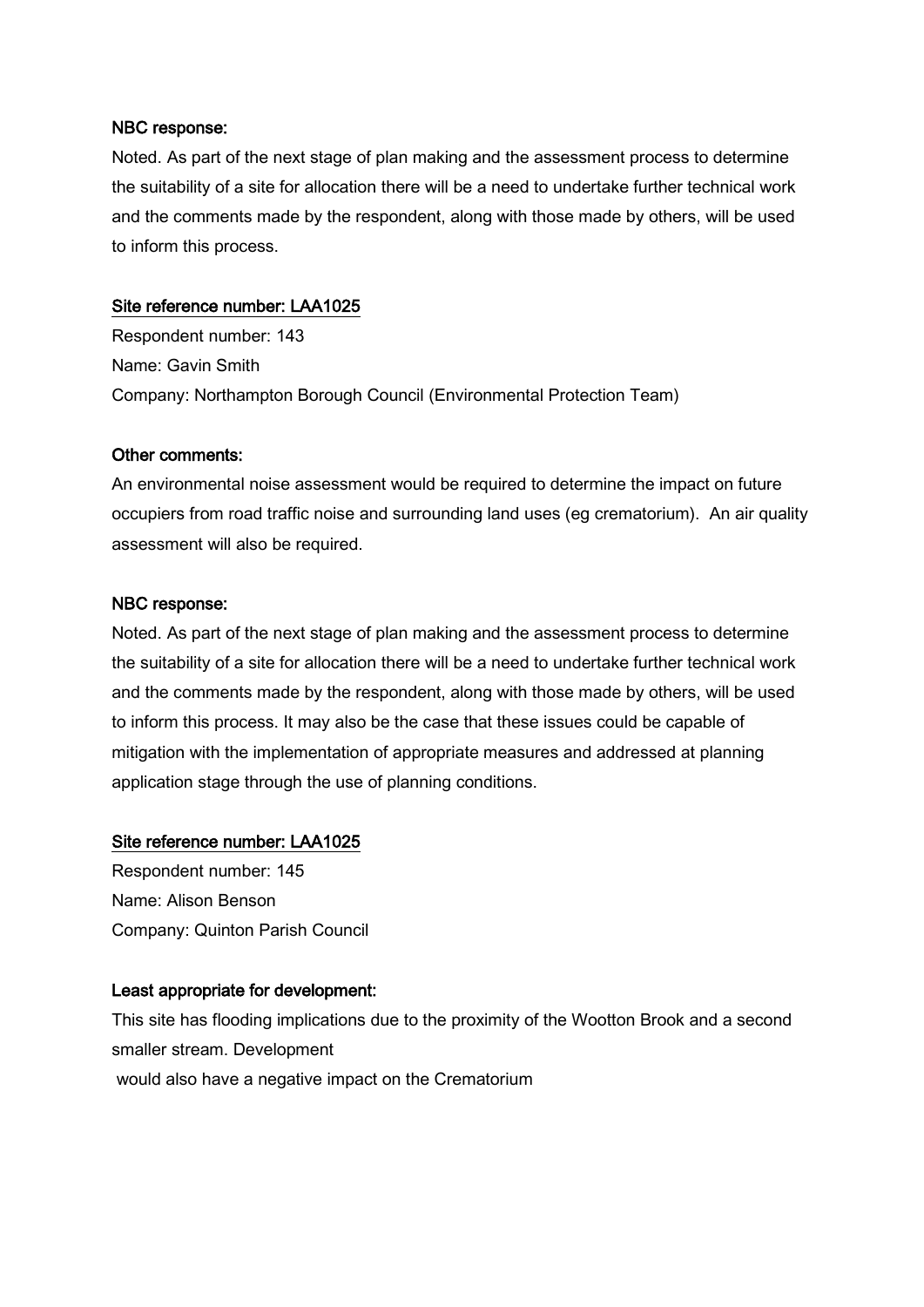## NBC response:

Further investigations will determine the site's suitability for allocation in the Local Plan Part 2. Potential for mitigation can be address through the development management policies which will be formulated for the Local Plan Part 2.

## Site reference number: LAA1025

Respondent number: 149 Name: Alison Benson Company: West Hunsbury Parish Council

## Least appropriate for development:

This site has flooding implications due to the proximity of the Wootton Brook and a second smaller stream. Development would also have a negative impact on the Crematorium

## NBC response:

Further investigations will determine the site's suitability for allocation in the Local Plan Part 2. Potential for mitigation can be address through the development management policies which will be formulated for the Local Plan Part 2.

## Eastern land parcel, Buckton Fields (Spring Park Ward)

Site reference number: LAA1026 Respondent number: 25 Name: Ann Plackett Company: Town Centre Conservation Areas Advisory Committee Agent company: TCCAAC

## Other comments:

As a local resident, there was an expectation that this land would become a pocket park presumably as part of the S106 agreement for Buckton Fields. The inclusion of this site is therefore a loss of community benefit.

## NBC response:

Should it be concluded the site is suitable for development, any proposal will need to take into account the requirements set out in the latest Open Space, Sport and Recreation assessment and other documents associated with developer contributions to ensure that the relevant community requirements are provided for.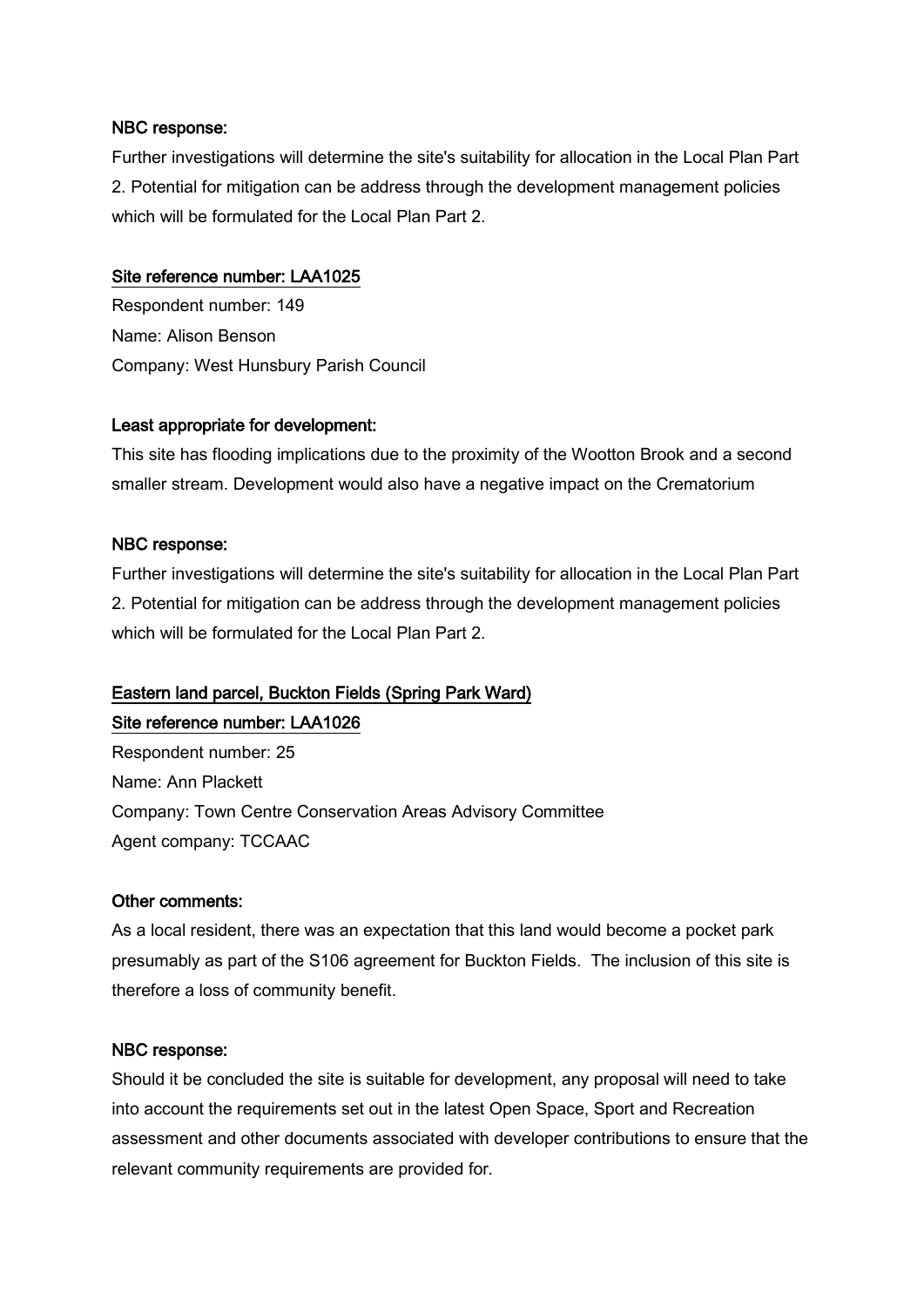Respondent number: 53 Name: Stewart Patience Company: Anglian Water Services Limited

#### Other comments:

Considering capacity within DWF permit, foul sewerage network capacity, surface water network capacity and other assets – infrastructure and / or treatment upgrades required to serve proposed growth or diversion of assets may be required. Anglian Water will wish to comment further once the location and scale of any development is known. It would be helpful if Anglian Water could be consulted prior to the publication of the submission draft local plan for public consultation.

#### NBC response:

Noted. As part of the next stage of plan making and the assessment process to determine the suitability of a site for allocation there will be a need to undertake further technical work, including in respect of water supply and wastewater treatment, and the comments made by the respondent, along with those made by others, will be used to inform this process.

## Site reference number: LAA1026

Respondent number: 122 Name: Lesley-Ann Mather Company: NCC

#### Appropriate for development:

No known archaeological potential

#### NBC response:

Noted.

## Site reference number: LAA1026

Respondent number: 124 Name: Jayne Bunting Company: Boughton Parish Council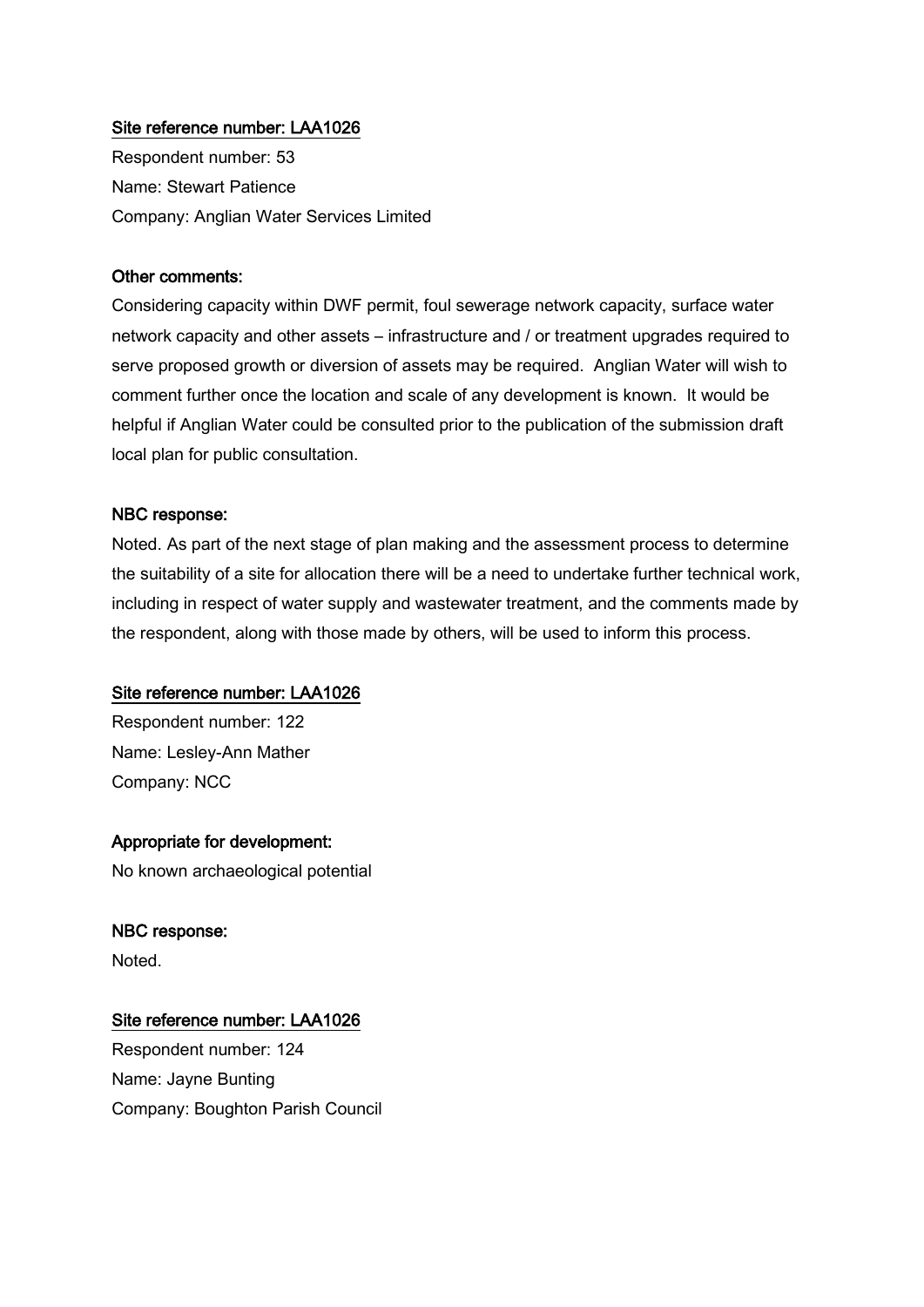#### Other comments:

The Parish Council considers that residential development on this site will have a further significant impact on current infrastructure in the local area and any further pressure on the road network and local services should be resisted. The Parish Council would urge that this site is not appropriate and that it be withdrawn from further consideration and the adverse impacts it will have on both the highway network and the local area.

This site has previously been considered and explored by NBC and rejected due to the detrimental impact that further traffic movements will have along the Harborough Road and Kingsthorpe corridor and the fact that it is a delcared AQMA zone 4 in Northampton. Further pressure on the local highway network including the Cock Hotel junction and the Five Bells junction in Kingsthorpe, which is already at capacity, is absoluely unacceptable. Current development in this area of Northampton is severely impacting on roads and existing infrastructure making the daily commute into Northampton a misery for local residents.

#### NBC response:

The purpose of the LAA is to assess all sites above a certain size threshold to ascertain whether they could be considered for further investigation. This will include sites which may not have been considered suitable previously. Once these investigations are complete the council will be better informed on the site's suitability for allocation in the new Local Plan.

#### Site reference number: LAA1026

Respondent number: 143 Name: Gavin Smith Company: Northampton Borough Council (Environmental Protection Team)

#### Other comments:

An environmental noise assessment would be required to determine the impact on future occupiers from road traffic noise. An air quality assessment will also be required.

#### NBC response:

Noted. As part of the next stage of plan making and the assessment process to determine the suitability of a site for allocation there will be a need to undertake further technical work and the comments made by the respondent, along with those made by others, will be used to inform this process. It may also be the case that these issues could be capable of mitigation with the implementation of appropriate measures and addressed at planning application stage through the use of planning conditions.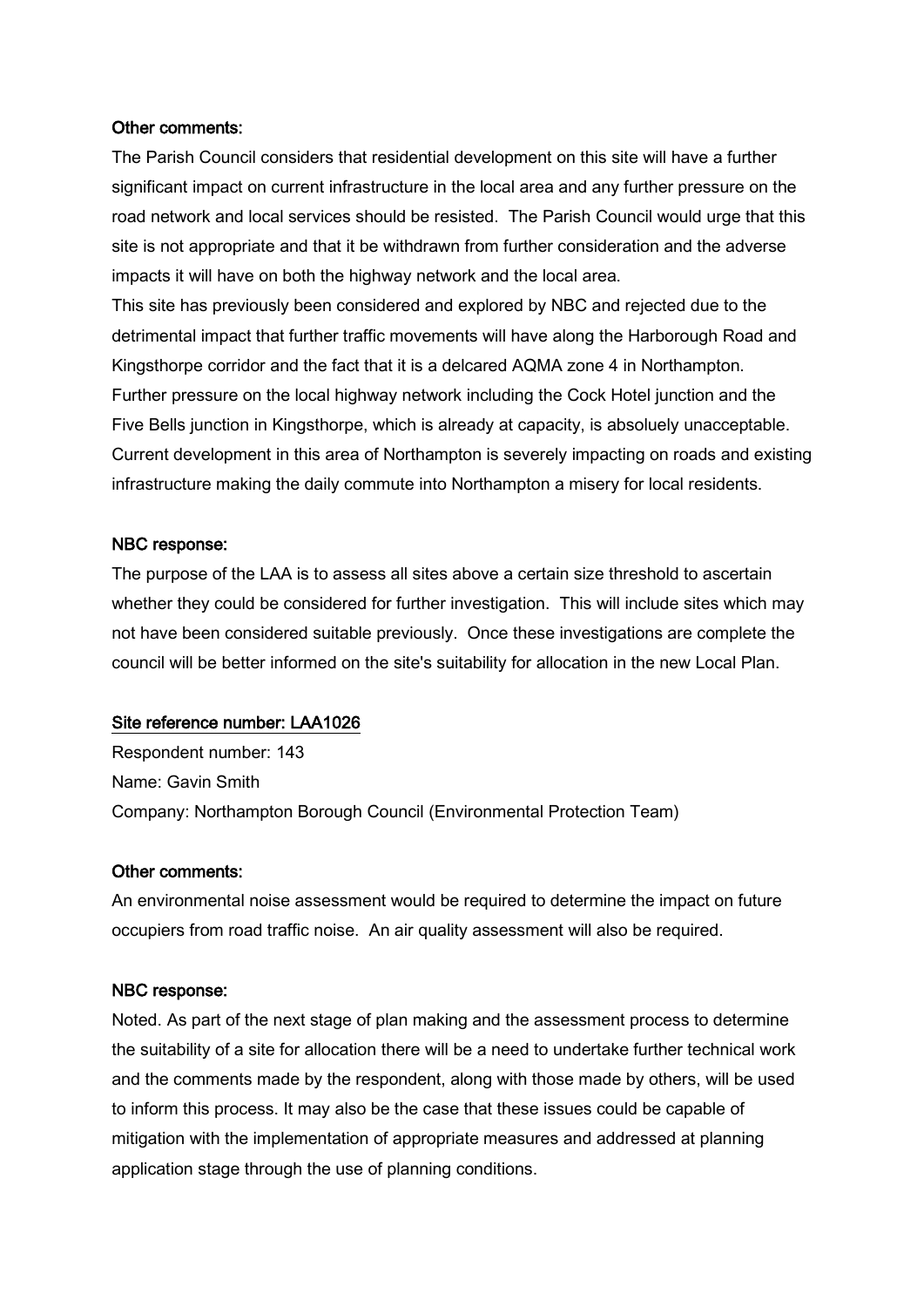# Harlestone Road, Dallington (Spencer Ward) Site reference number: LAA1027

Respondent number: 30 Name: Heather Webb Company: Northamptonshire County Council

## Other comments:

I would be concerned about adding this many new dwellings so close to Dallington Brook Field Local Wildlife Site (LWS), which would most certainly be used for informal recreation. The LWS has wet soils which make its vegetation particularly susceptible to the effects of trampling. Were the site to be developed I would want to investigate the potential to create a GI linkage north to the existing and proposed habitats at Northampton North SUE

## NBC response:

Noted. As part of the next stage of plan making and the assessment process to determine the suitability of a site for allocation there will be a need to undertake further technical work and the comments made by the respondent, along with those made by others, will be used to inform this process.

## Site reference number: LAA1027

Respondent number: 53 Name: Stewart Patience Company: Anglian Water Services Limited

## Other comments:

Considering capacity within DWF permit, foul sewerage network capacity, surface water network capacity and other assets – infrastructure and / or treatment upgrades required to serve proposed growth or diversion of assets may be required. Anglian Water will wish to comment further once the location and scale of any development is known. It would be helpful if Anglian Water could be consulted prior to the publication of the submission draft local plan for public consultation.

## NBC response:

Noted. As part of the next stage of plan making and the assessment process to determine the suitability of a site for allocation there will be a need to undertake further technical work,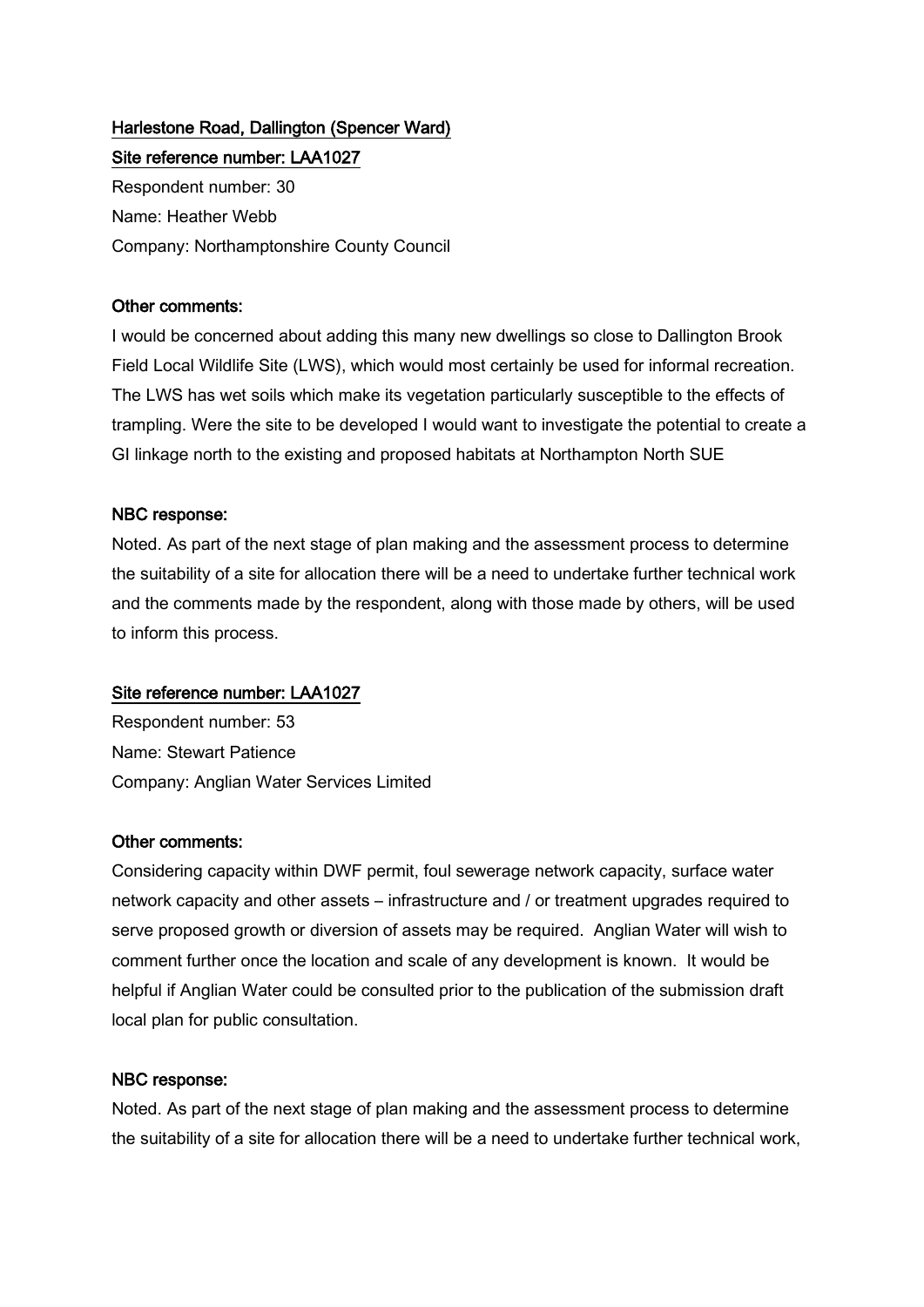including in respect of water supply and wastewater treatment, and the comments made by the respondent, along with those made by others, will be used to inform this process.

## Site reference number: LAA1027

Respondent number: 122 Name: Lesley-Ann Mather Company: NCC

## Appropriate for development:

Archaeological potential unknown but isn't likely to be high

## NBC response:

Noted. As part of the next stage of plan making and the assessment process to determine the suitability of a site for allocation there will be a need to undertake further technical work, including in respect of heritage and archaeology, and the comments made by the respondent, along with those made by others, will be used to inform this process.

## Site reference number: LAA1027

Respondent number: 126 Name: Rosamund Worrall Company: Historic England

## Other comments:

The site raises an 'uncertainty outcome' in the Sustainability Appraisal. Suggest further work is required prior to the next iteration of the Sites document in order to provide clarity about any potential impact on the historic environment.

## NBC response:

Sites will be investigated further and assessed against additional information including: assessments associated with heritage and archaeology; information supplied through the Sites Consultation responses and from the existing and emerging technical evidence base. These investigations will determine the site's suitability for allocation in the Local Plan Part 2.

## Site reference number: LAA1027

Respondent number: 139 Name: Kathleen Rivett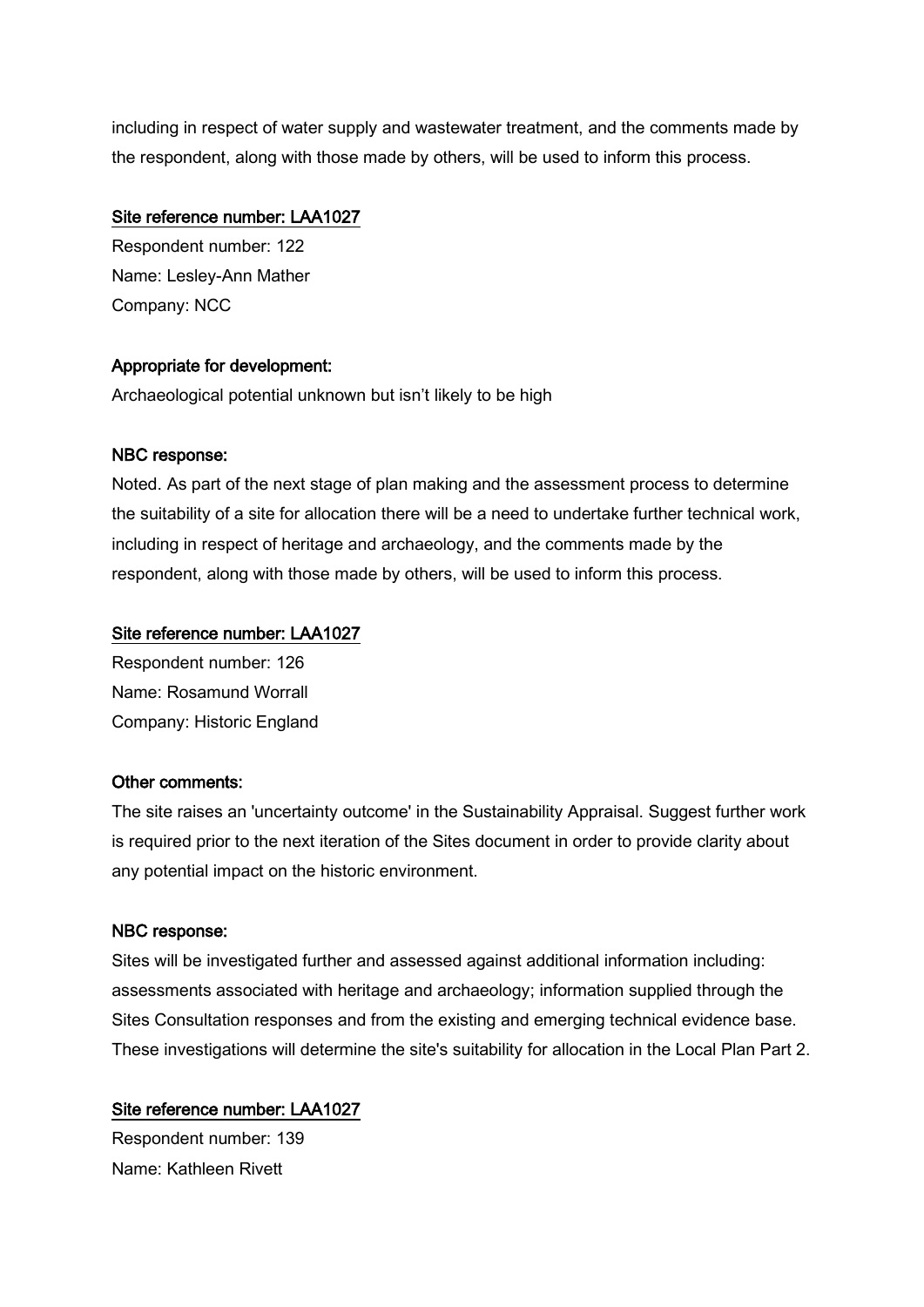## Company: North Northants Badger Group

#### Other comments:

It is noted that the sites have not been surveyed for the presence of badgers nor other protected species as part of the site assessment process. The presence of protected species on such sites can considerably hinder deliverability as mitigation measures are not always feasible or difficult to achieve. This is especially the case with badgers where large areas of foraging land must be retained or access corridors to such foraging land. All relevant constraints should be identified as part of the plan process particularly with regard to protected species

#### NBC response:

Noted. As part of the next stage of plan making and the assessment process to determine the suitability of a site for allocation there will be a need to undertake further technical work and the comments made by the respondent, along with those made by others, will be used to inform this process.

#### Site reference number: LAA1027

Respondent number: 143 Name: Gavin Smith Company: Northampton Borough Council (Environmental Protection Team)

#### Other comments:

The site is potentially contaminated via either past historic use or natural contamination and will require investigation to determine if it is suitable for residentail end use. An environmental noise assessment would be required to determine the impact on future occupiers from road traffic noise.

#### NBC response:

Noted. As part of the next stage of plan making and the assessment process to determine the suitability of a site for allocation there will be a need to undertake further technical work and the comments made by the respondent, along with those made by others, will be used to inform this process. It may also be the case that these issues could be capable of mitigation with the implementation of appropriate measures and addressed at planning application stage through the use of planning conditions.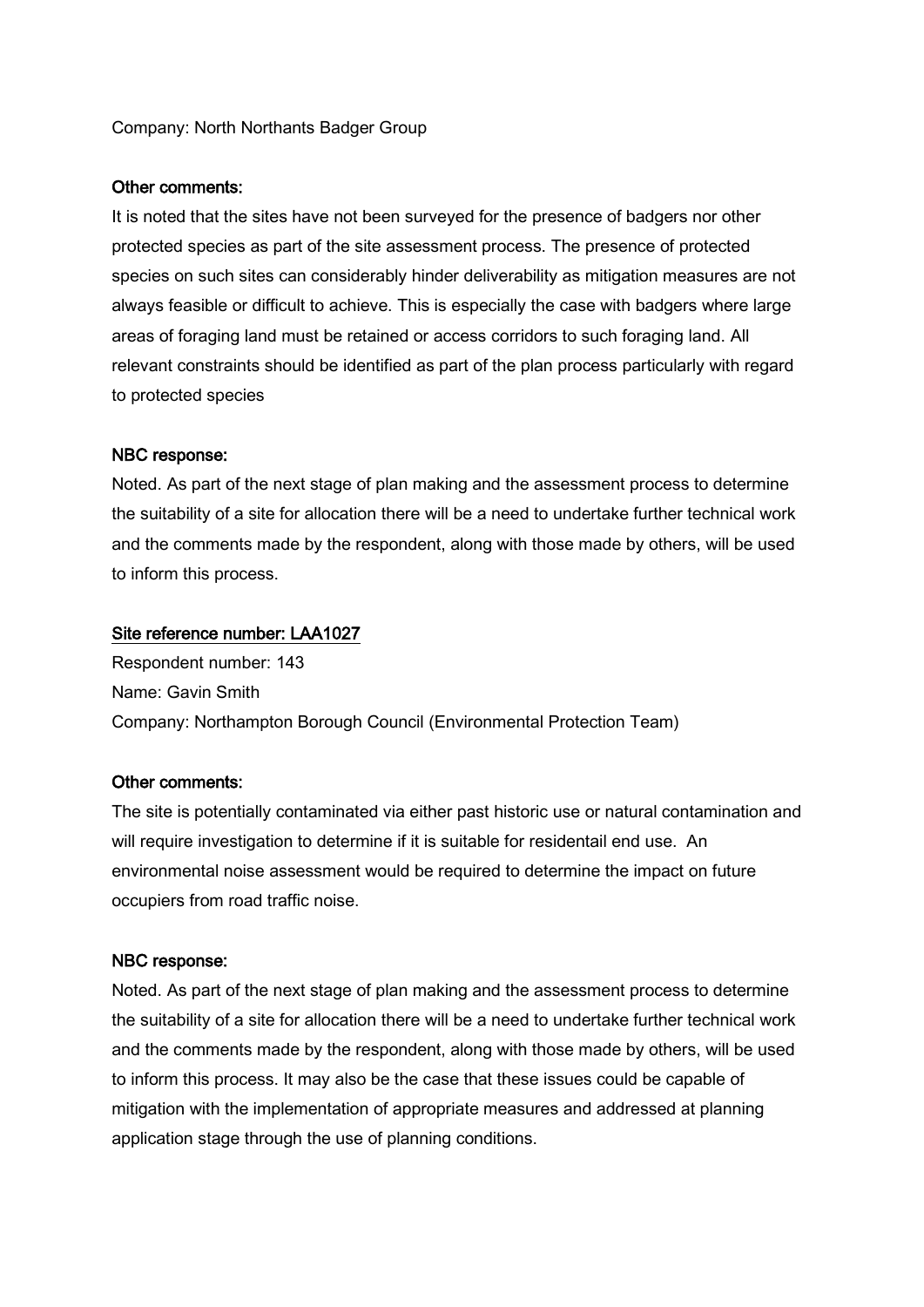## Nene Drive (Kings Heath Ward) Site reference number: LAA1028

Respondent number: 53 Name: Stewart Patience Company: Anglian Water Services Limited

## Other comments:

Considering capacity within DWF permit, foul sewerage network capacity, surface water network capacity and other assets - major constraints to provision of infrastructure and / or treatment to serve proposed growth. Anglian Water will wish to comment further once the location and scale of any development is known. It would be helpful if Anglian Water could be consulted prior to the publication of the submission draft local plan for public consultation.

## NBC response:

Noted. As part of the next stage of plan making and the assessment process to determine the suitability of a site for allocation there will be a need to undertake further technical work, including in respect of water supply and wastewater treatment, and the comments made by the respondent, along with those made by others, will be used to inform this process.

# Toms Close (Nene Valley Ward)

## Site reference number: LAA1033

Respondent number: 53 Name: Stewart Patience Company: Anglian Water Services Limited

## Other comments:

Considering capacity within DWF permit, foul sewerage network capacity, surface water network capacity and other assets – infrastructure and / or treatment upgrades required to serve proposed growth or diversion of assets may be required. Anglian Water will wish to comment further once the location and scale of any development is known. It would be helpful if Anglian Water could be consulted prior to the publication of the submission draft local plan for public consultation.

## NBC response:

Noted. As part of the next stage of plan making and the assessment process to determine the suitability of a site for allocation there will be a need to undertake further technical work,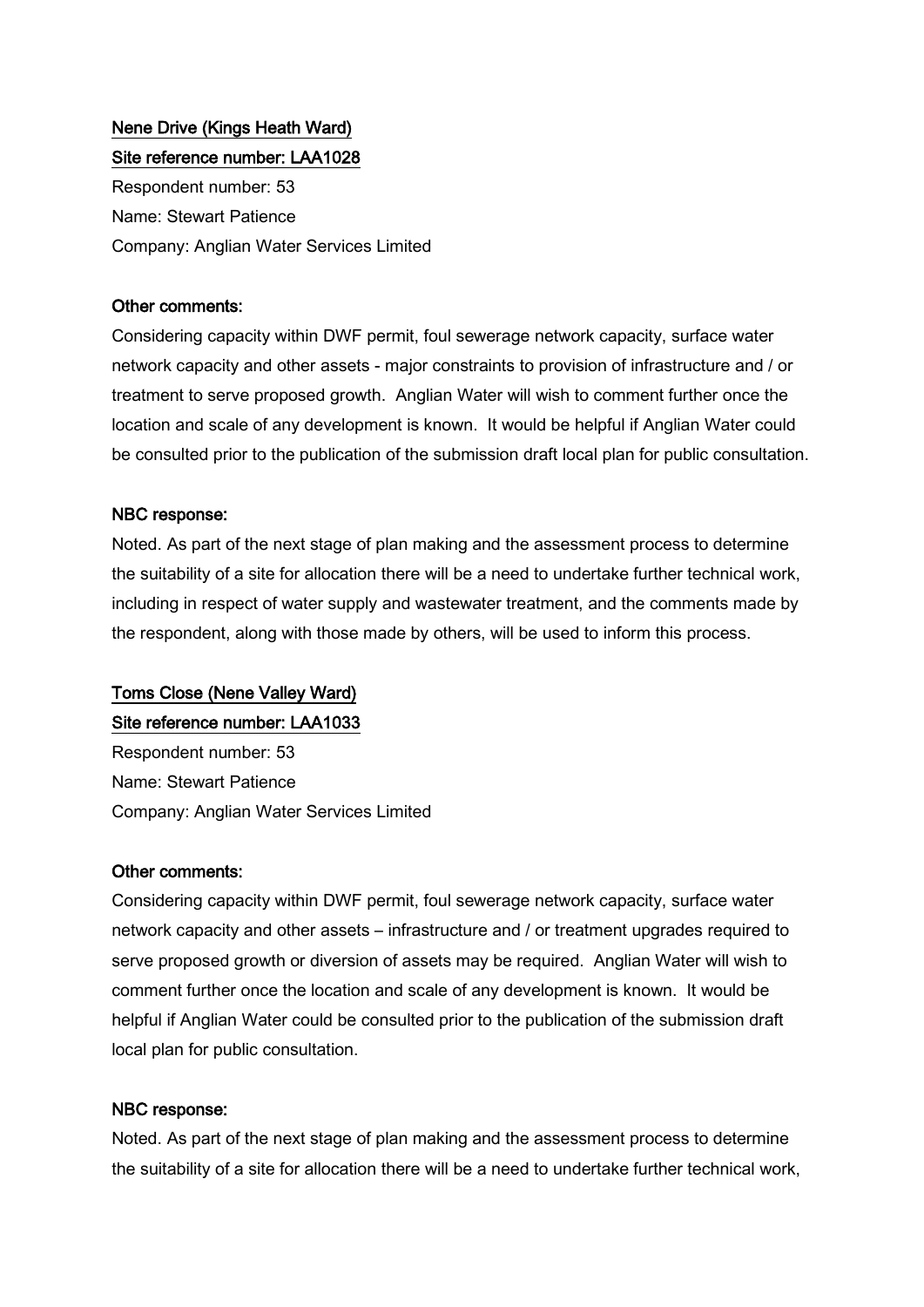including in respect of water supply and wastewater treatment, and the comments made by the respondent, along with those made by others, will be used to inform this process.

## Site reference number: LAA1033

Respondent number: 122 Name: Lesley-Ann Mather Company: NCC

## Appropriate for development:

No known archaeological potential

# NBC response:

Noted.

## Site reference number: LAA1033

Respondent number: 143 Name: Gavin Smith Company: Northampton Borough Council (Environmental Protection Team)

## Other comments:

An environmental noise assessment would be required to determine the noise impact on future occupiers from road traffic noise. An Air Quality impact assessment would also be required.

## NBC response:

Noted. As part of the next stage of plan making and the assessment process to determine the suitability of a site for allocation there will be a need to undertake further technical work and the comments made by the respondent, along with those made by others, will be used to inform this process. It may also be the case that these issues could be capable of mitigation with the implementation of appropriate measures and addressed at planning application stage through the use of planning conditions.

# Witham Way garage site (Kings Heath Ward) Site reference number: LAA1034

Respondent number: 53 Name: Stewart Patience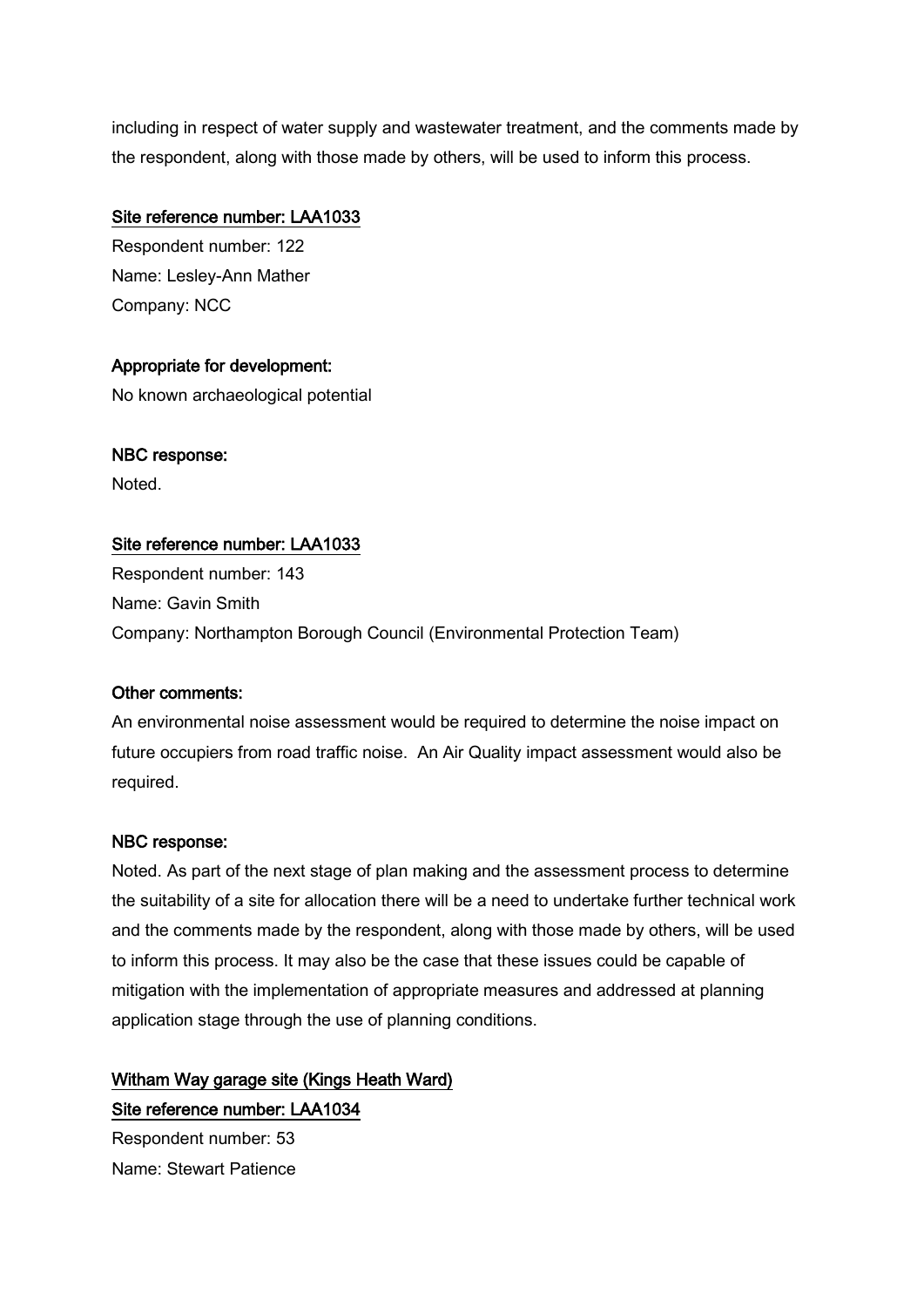## Company: Anglian Water Services Limited

## Other comments:

Considering capacity within DWF permit, foul sewerage network capacity, surface water network capacity and other assets – infrastructure and / or treatment upgrades required to serve proposed growth or diversion of assets may be required. Anglian Water will wish to comment further once the location and scale of any development is known. It would be helpful if Anglian Water could be consulted prior to the publication of the submission draft local plan for public consultation.

## NBC response:

Noted. As part of the next stage of plan making and the assessment process to determine the suitability of a site for allocation there will be a need to undertake further technical work, including in respect of water supply and wastewater treatment, and the comments made by the respondent, along with those made by others, will be used to inform this process.

## Site reference number: LAA1034

Respondent number: 122 Name: Lesley-Ann Mather Company: NCC

## Appropriate for development:

No known archaeological potential.

## NBC response:

Noted.

## Site reference number: LAA1034

Respondent number: 143 Name: Gavin Smith Company: Northampton Borough Council (Environmental Protection Team)

## Other comments:

The site is potentially contaminated via either past historic use or natural contamination and will require investigation to determine if it is suitable for residential end use.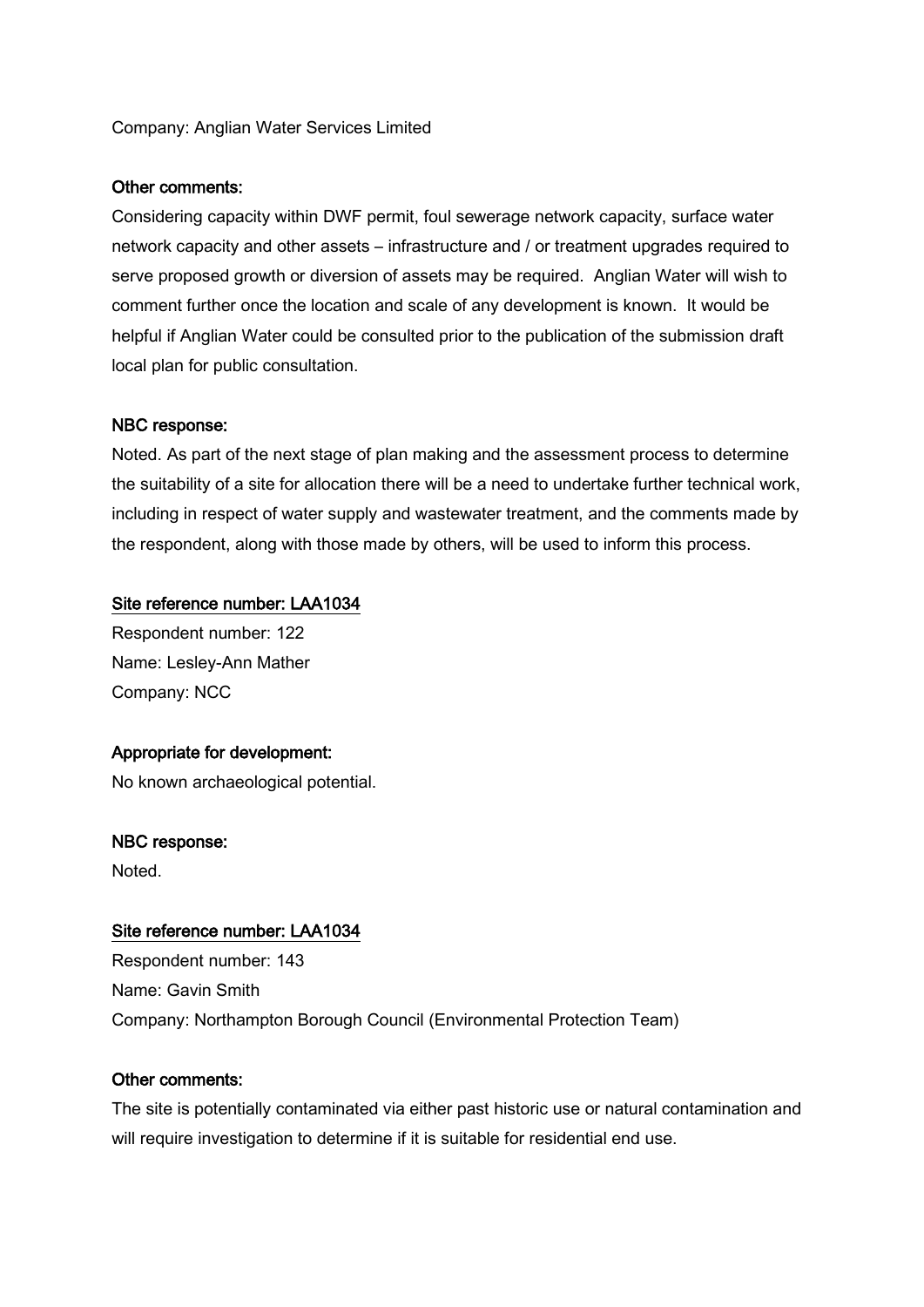#### NBC response:

Noted. As part of the next stage of plan making and the assessment process to determine the suitability of a site for allocation there will be a need to undertake further technical work and the comments made by the respondent, along with those made by others, will be used to inform this process.

# West Oval garage site (Kings Heath Ward)

Site reference number: LAA1035 Respondent number: 53 Name: Stewart Patience Company: Anglian Water Services Limited

## Other comments:

Considering capacity within DWF permit, foul sewerage network capacity, surface water network capacity and other assets – infrastructure and / or treatment upgrades required to serve proposed growth or diversion of assets may be required. Anglian Water will wish to comment further once the location and scale of any development is known. It would be helpful if Anglian Water could be consulted prior to the publication of the submission draft local plan for public consultation.

## NBC response:

Noted. As part of the next stage of plan making and the assessment process to determine the suitability of a site for allocation there will be a need to undertake further technical work, including in respect of water supply and wastewater treatment, and the comments made by the respondent, along with those made by others, will be used to inform this process.

## Site reference number: LAA1035

Respondent number: 122 Name: Lesley-Ann Mather Company: NCC

## Appropriate for development:

No known archaeological potential.

# NBC response:

Noted.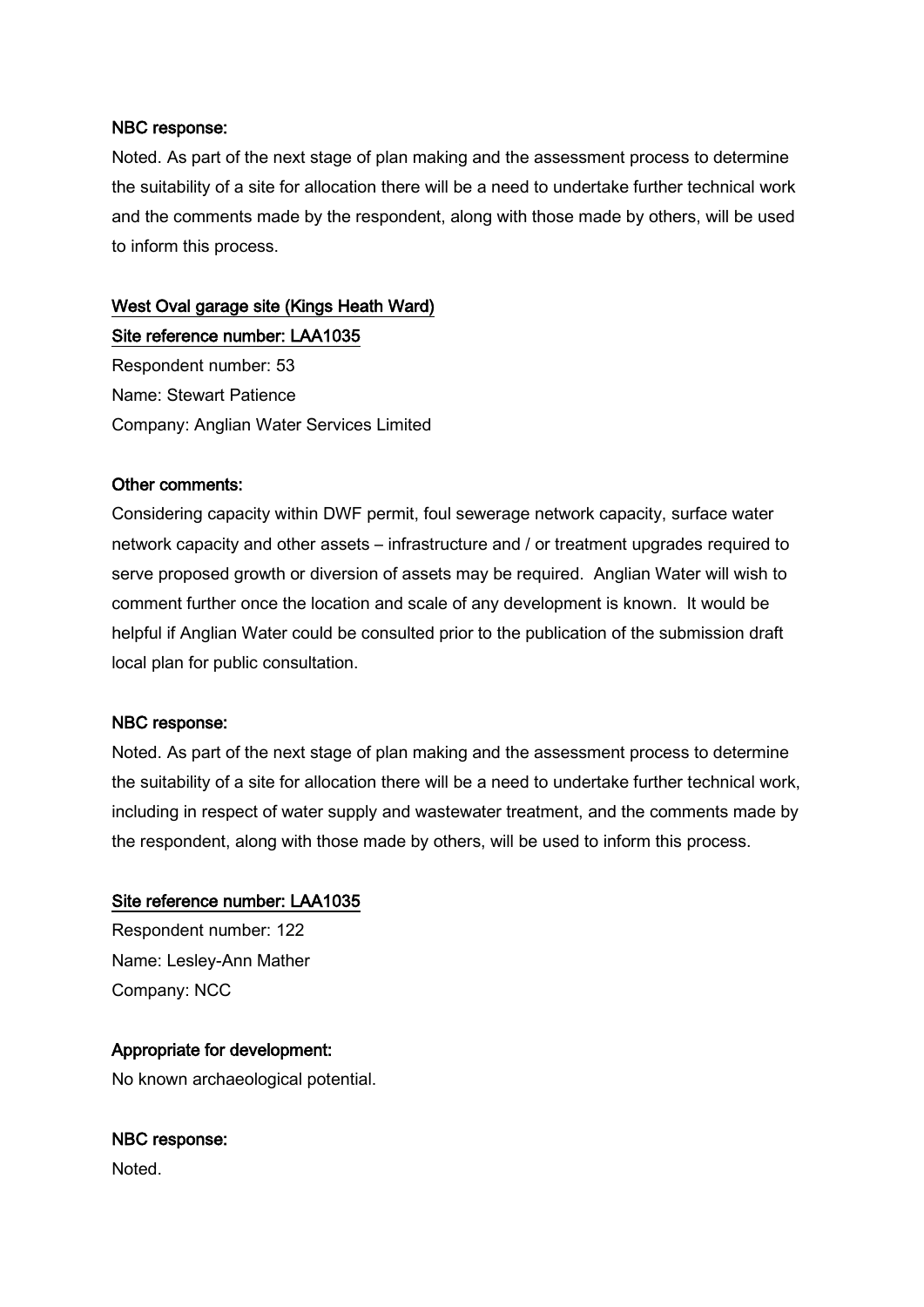Respondent number: 143 Name: Gavin Smith Company: Northampton Borough Council (Environmental Protection Team)

## Other comments:

The site is potentially contaminated via either past historic use or natural contamination and will require further investigation to determine if it is suitable for residential end use.

## NBC response:

Noted. As part of the next stage of plan making and the assessment process to determine the suitability of a site for allocation there will be a need to undertake further technical work and the comments made by the respondent, along with those made by others, will be used to inform this process.

## Derwent Drive garage site (Kings Heath Ward) Site reference number: LAA1036

Respondent number: 53 Name: Stewart Patience Company: Anglian Water Services Limited

## Other comments:

Considering capacity within DWF permit, foul sewerage network capacity, surface water network capacity and other assets – infrastructure and / or treatment upgrades required to serve proposed growth or diversion of assets may be required. Anglian Water will wish to comment further once the location and scale of any development is known. It would be helpful if Anglian Water could be consulted prior to the publication of the submission draft local plan for public consultation.

## NBC response:

Noted. As part of the next stage of plan making and the assessment process to determine the suitability of a site for allocation there will be a need to undertake further technical work, including in respect of water supply and wastewater treatment, and the comments made by the respondent, along with those made by others, will be used to inform this process.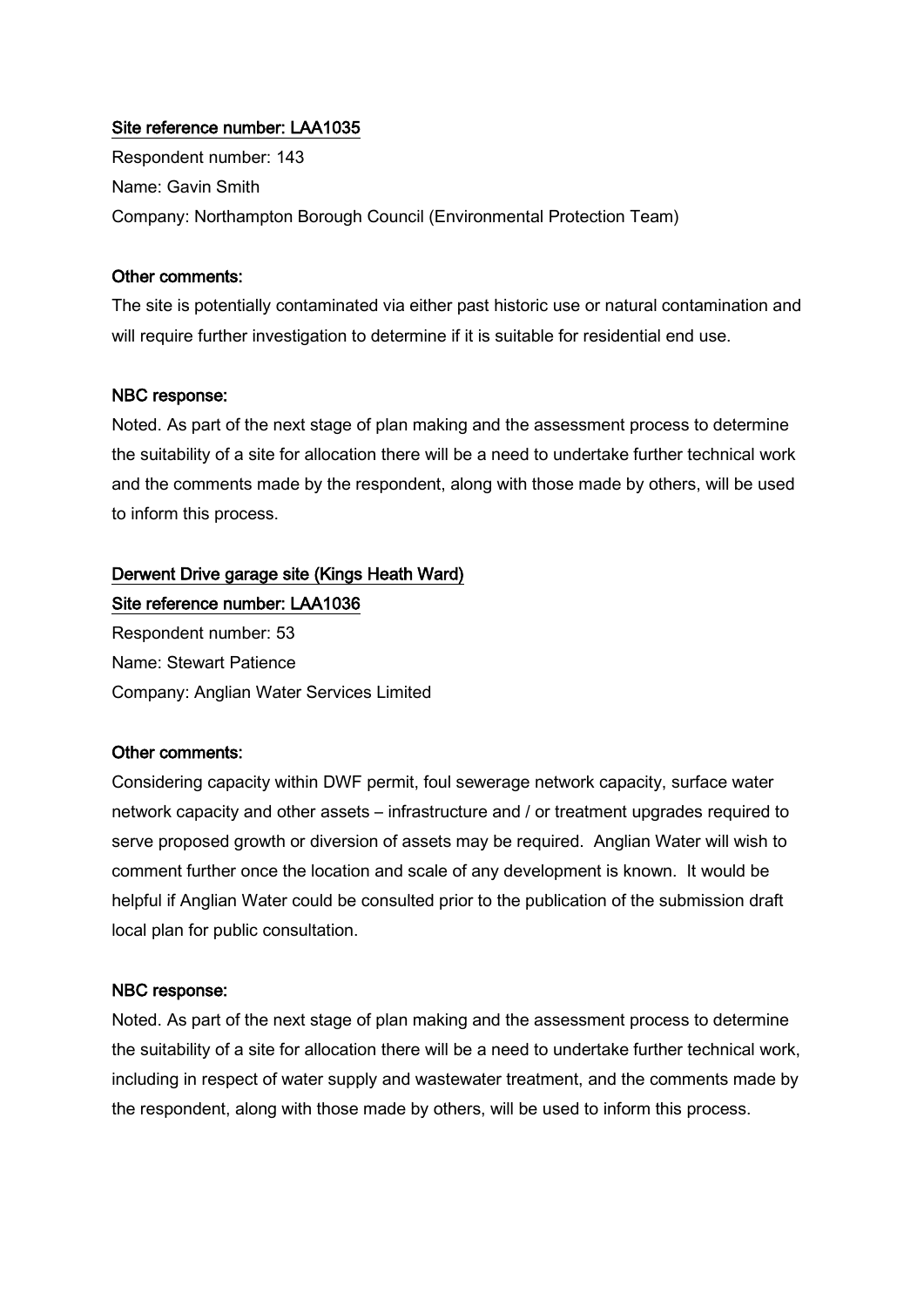Respondent number: 122 Name: Lesley-Ann Mather Company: NCC

## Appropriate for development:

No known archaeological potential

## NBC response:

Noted.

## Site reference number: LAA1036

Respondent number: 143 Gavin Smith Company: Northampton Borough Council (Environmental Protection Team)

## Other comments:

The site is potentially contaminated via either past historic use or natural contamination and will require investigation to determine if it is suitable for residential end use.

#### NBC response:

Noted. As part of the next stage of plan making and the assessment process to determine the suitability of a site for allocation there will be a need to undertake further technical work and the comments made by the respondent, along with those made by others, will be used to inform this process.

## Swale Drive garage site (Kings Heath Ward) Site reference number: LAA1037

Respondent number: 53 Name: Stewart Patience Company: Anglian Water Services Limited

#### Other comments:

Considering capacity within DWF permit, foul sewerage network capacity, surface water network capacity and other assets – infrastructure and / or treatment upgrades required to serve proposed growth or diversion of assets may be required. Anglian Water will wish to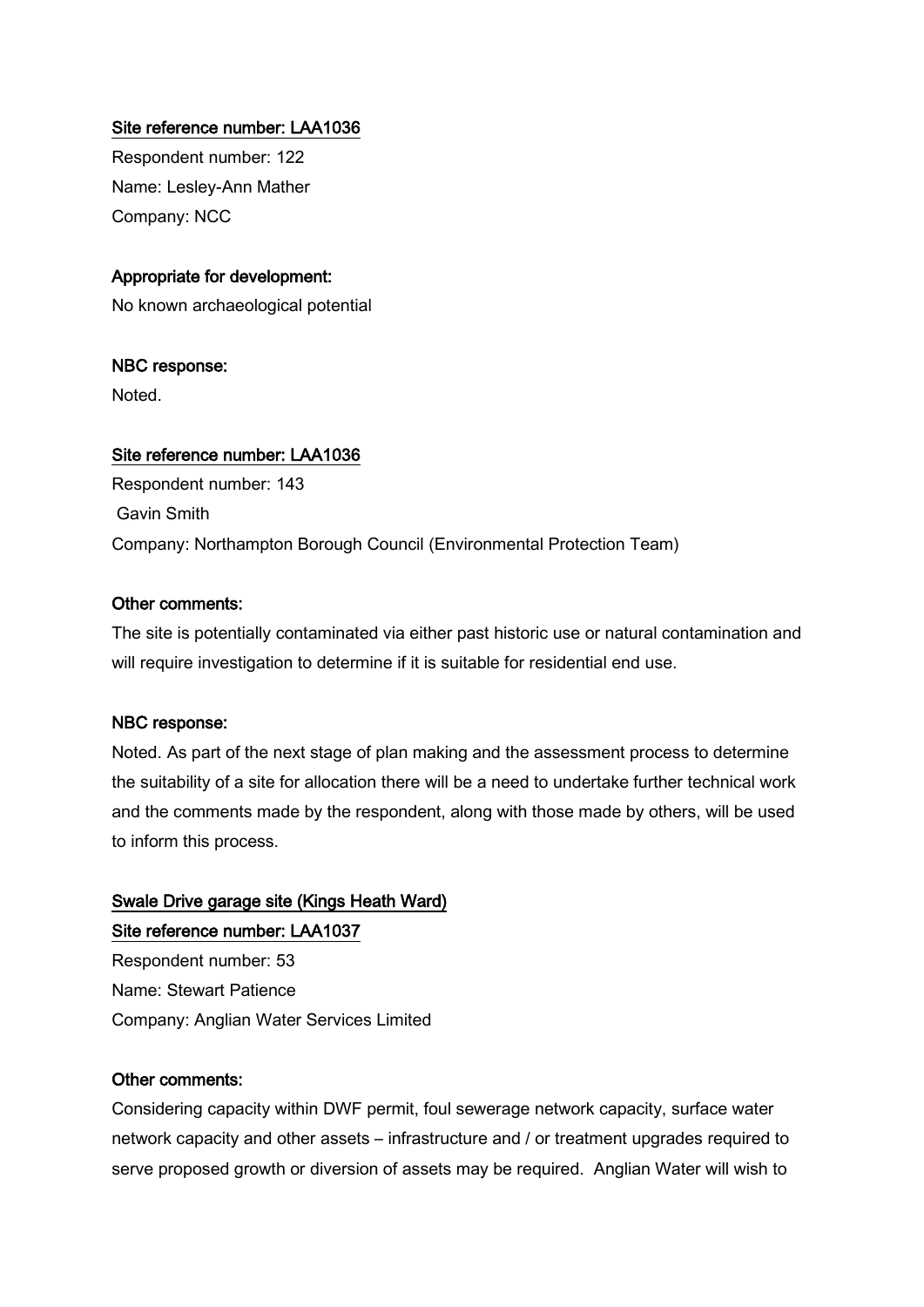comment further once the location and scale of any development is known. It would be helpful if Anglian Water could be consulted prior to the publication of the submission draft local plan for public consultation.

## NBC response:

Noted. As part of the next stage of plan making and the assessment process to determine the suitability of a site for allocation there will be a need to undertake further technical work, including in respect of water supply and wastewater treatment, and the comments made by the respondent, along with those made by others, will be used to inform this process.

## Site reference number: LAA1037

Respondent number: 122 Name: Lesley-Ann Mather Company: NCC

## Appropriate for development:

No known archaeological potential

## NBC response:

Noted.

## Site reference number: LAA1037

Respondent number: 143 Gavin Smith Company: Northampton Borough Council (Environmental Protection Team)

## Other comments:

The site is potentially contaminated via either past historic use or natural contamination and will require investigation to determine if it is suitable for residential end use.

## NBC response:

Noted. As part of the next stage of plan making and the assessment process to determine the suitability of a site for allocation there will be a need to undertake further technical work and the comments made by the respondent, along with those made by others, will be used to inform this process.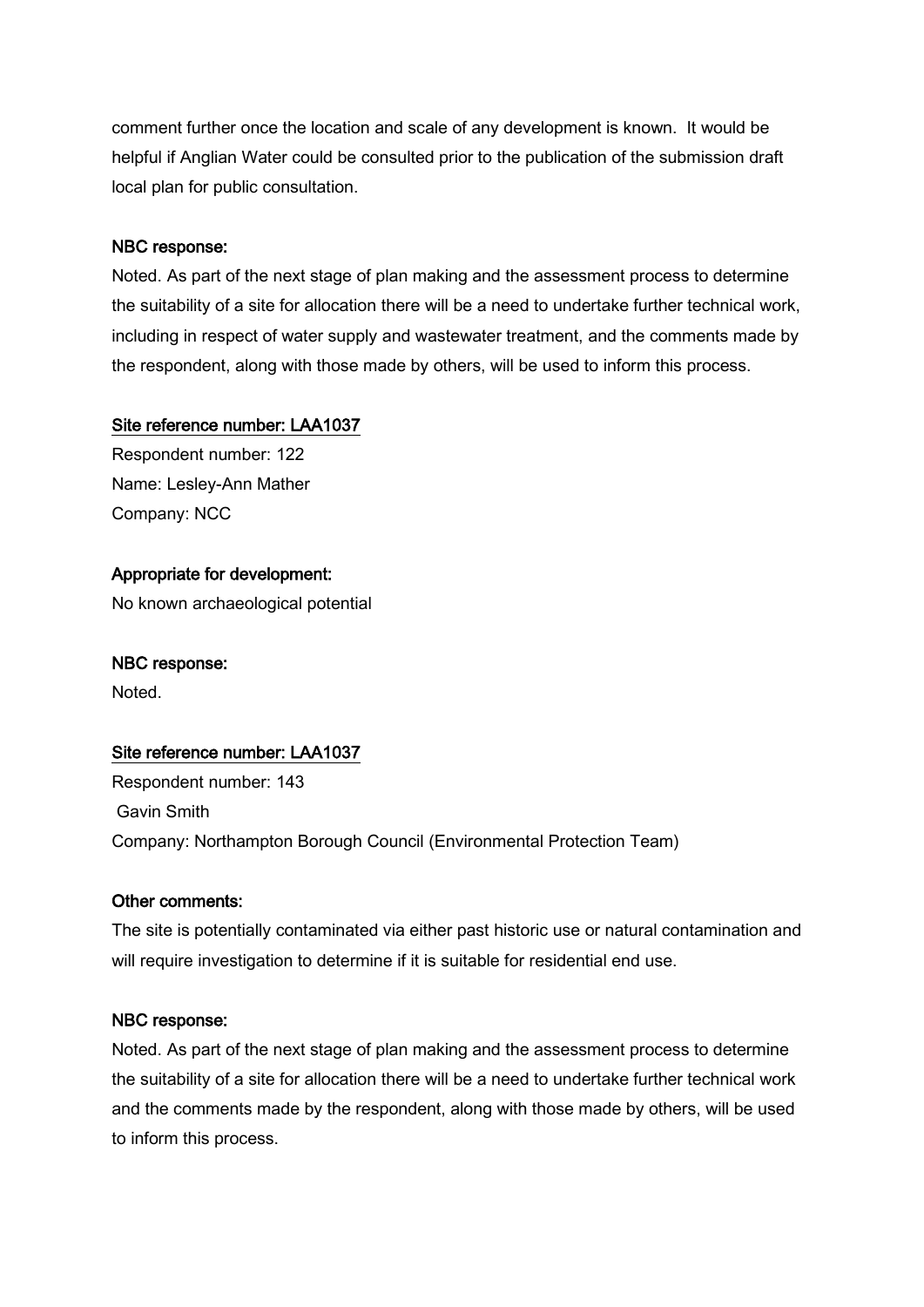## Newnham Road (St Davids Ward) Site reference number: LAA1041

Respondent number: 30 Name: Heather Webb Company: Northamptonshire County Council

## Other comments:

The site is adjacent to Bradlaugh Fields Local Wildlife Site so some mitigation might be required to address any increased recreational pressure on the site's calcareous grassland and other habitats.

## NBC response:

Noted. As part of the next stage of plan making and the assessment process to determine the suitability of a site for allocation there will be a need to undertake further technical work and the comments made by the respondent, along with those made by others, will be used to inform this process.

## Site reference number: LAA1041

Respondent number: 53 Name: Stewart Patience Company: Anglian Water Services Limited

## Other comments:

Considering capacity within DWF permit, foul sewerage network capacity, surface water network capacity and other assets - major constraints to provision of infrastructure and / or treatment to serve proposed growth. Anglian Water will wish to comment further once the location and scale of any development is known. It would be helpful if Anglian Water could be consulted prior to the publication of the submission draft local plan for public consultation.

## NBC response:

Noted. As part of the next stage of plan making and the assessment process to determine the suitability of a site for allocation there will be a need to undertake further technical work, including in respect of water supply and wastewater treatment, and the comments made by the respondent, along with those made by others, will be used to inform this process.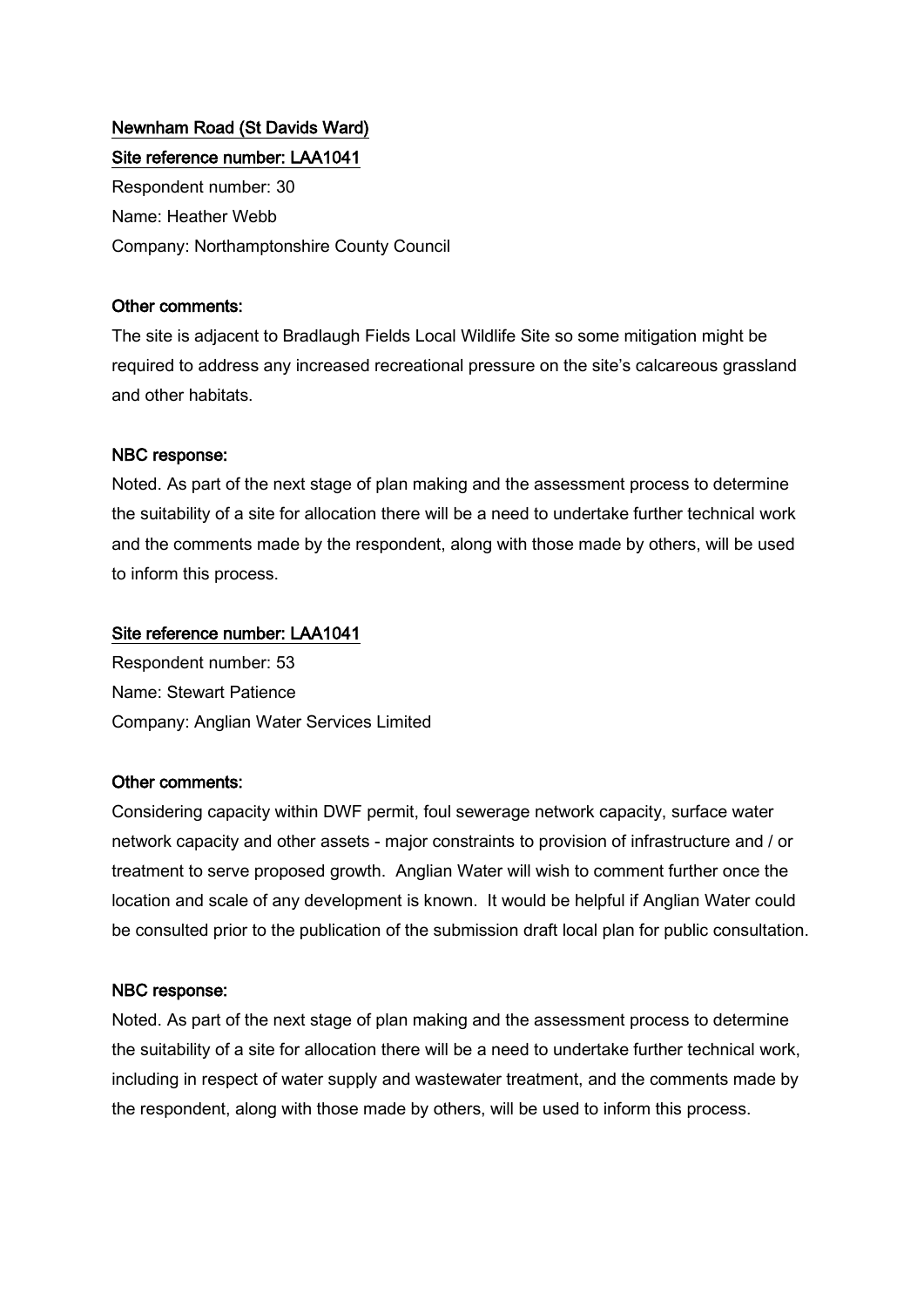Respondent number: 122 Name: Lesley-Ann Mather Company: NCC

## Appropriate for development:

No known archaeological potential

## NBC response:

Noted.

## Site reference number: LAA1041

Respondent number: 143 Name: Gavin Smith Company: Northampton Borough Council (Environmental Protection Team)

## Other comments:

The site is potentially contaminated via either past historic use or natural contamination and will require investigation to determine if it is suitable for residential end use.

## NBC response:

Noted. As part of the next stage of plan making and the assessment process to determine the suitability of a site for allocation there will be a need to undertake further technical work and the comments made by the respondent, along with those made by others, will be used to inform this process.

# Land off Arbour Court (Brookside Ward) Site reference number: LAA1049

Respondent number: 2 Name: Steve Beard Company: Sport England

## Other comments:

Sport England does not have a statutory planning remit to protect open space but we are concerned that the loss of incidental open space within residential areas. Sport England's strategy (Towards and Active Nation) seeks to move the inactive to active. Our evidence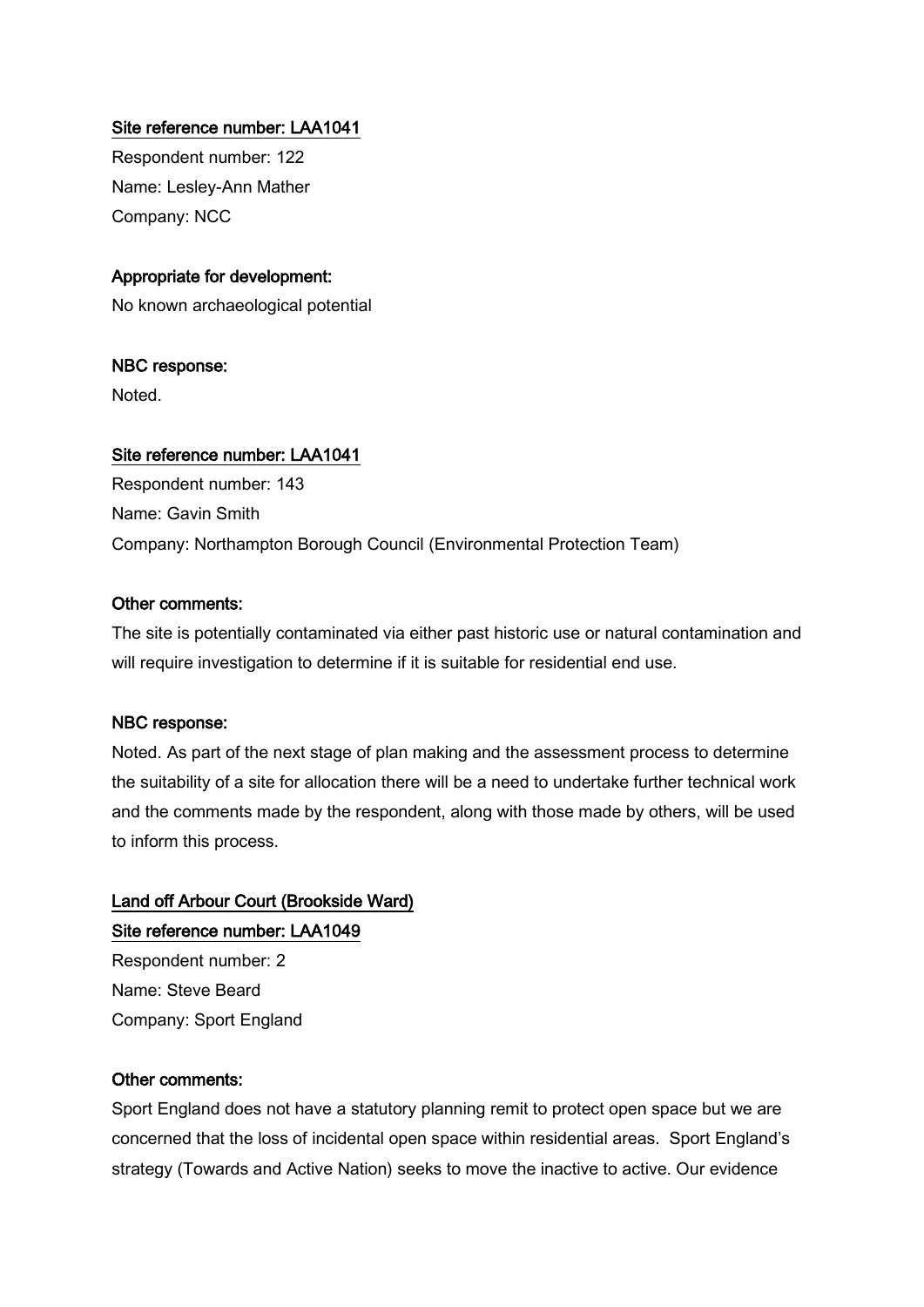suggests that access to open space near to where people live is a strong factor to moving people from inactive to active particularly in areas of deprivation.

## NBC response:

Noted. The matters raised by the respondent together with the latest evidence on open space provision/requirements will be taken into account as part of the assessment process to determine the suitability of a site for allocation.

## Site reference number: LAA1049

Respondent number: 53 Name: Stewart Patience Company: Anglian Water Services Limited

## Other comments:

Considering capacity within DWF permit, foul sewerage network capacity, surface water network capacity and other assets - major constraints to provision of infrastructure and / or treatment to serve proposed growth. Anglian Water will wish to comment further once the location and scale of any development is known. It would be helpful if Anglian Water could be consulted prior to the publication of the submission draft local plan for public consultation.

## NBC response:

Noted. As part of the next stage of plan making and the assessment process to determine the suitability of a site for allocation there will be a need to undertake further technical work, including in respect of water supply and wastewater treatment, and the comments made by the respondent, along with those made by others, will be used to inform this process.

## Site reference number: LAA1049

Respondent number: 122 Name: Lesley-Ann Mather Company: NCC

## Appropriate for development:

No known archaeological potential

# NBC response:

Noted.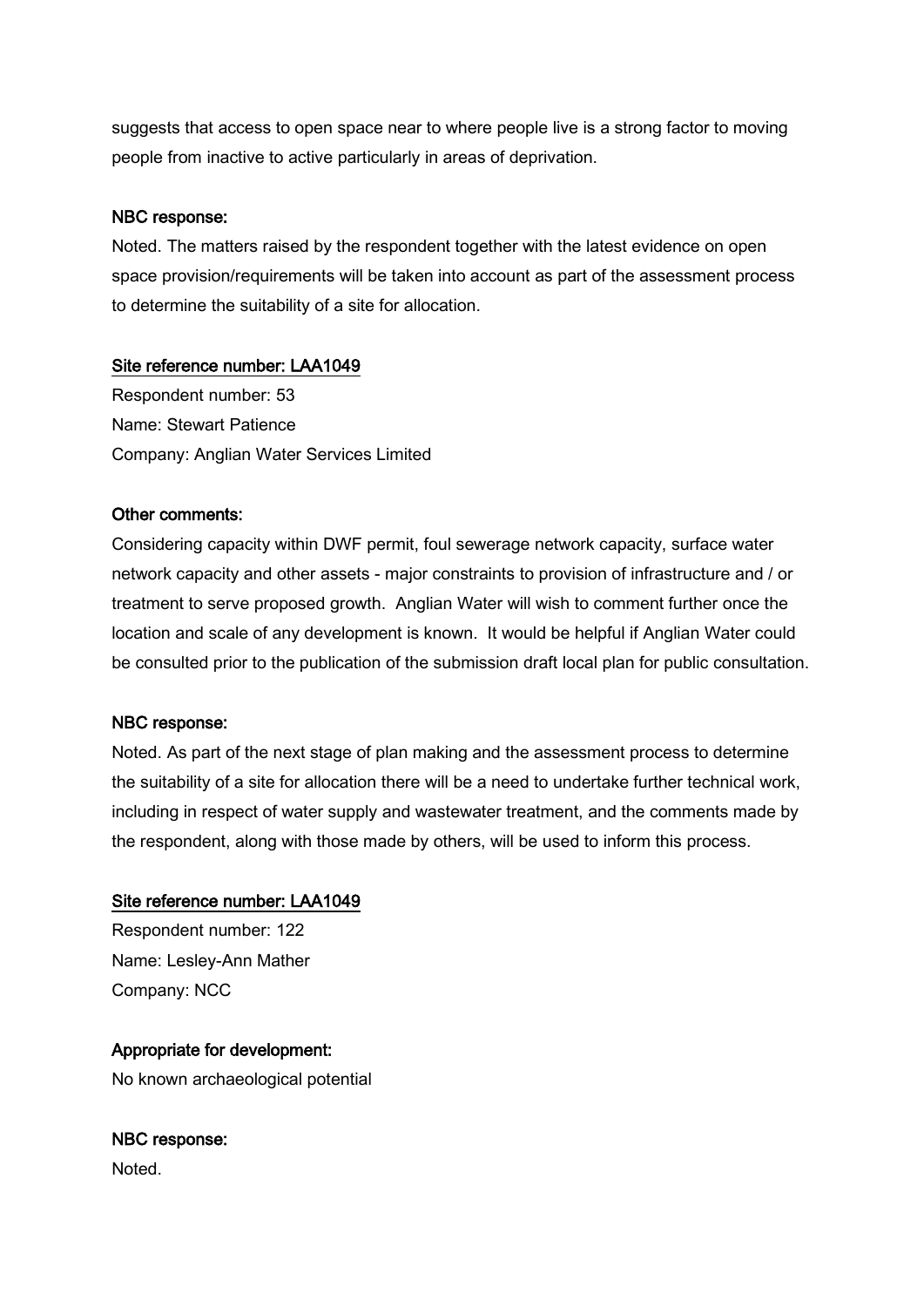Respondent number: 137 Name: John Beswick

#### Other comments:

I consider the green space as an extremely environmentally valuable asset particularly with respect to its service to biodiversity, clean air, climate change and for leisure and recreation. Further development of the area and increased traffic would increase danger to pedestrians and increase pollution

#### NBC response:

Further investigations and consultation will be undertaken to ascertain the site's suitability for allocation in the new Local Plan. Ongoing dialogue with the relevant organisations will assist in understanding the likely impacts of development and the mitigation measures that may be required.

# Open area, Queens Crescent (St Davids Ward)

Site reference number: LAA1050 Respondent number: 53 Name: Stewart Patience Company: Anglian Water Services Limited

## Other comments:

Considering capacity within DWF permit, foul sewerage network capacity, surface water network capacity and other assets - major constraints to provision of infrastructure and / or treatment to serve proposed growth. Anglian Water will wish to comment further once the location and scale of any development is known. It would be helpful if Anglian Water could be consulted prior to the publication of the submission draft local plan for public consultation.

#### NBC response:

Noted. As part of the next stage of plan making and the assessment process to determine the suitability of a site for allocation there will be a need to undertake further technical work, including in respect of water supply and wastewater treatment, and the comments made by the respondent, along with those made by others, will be used to inform this process.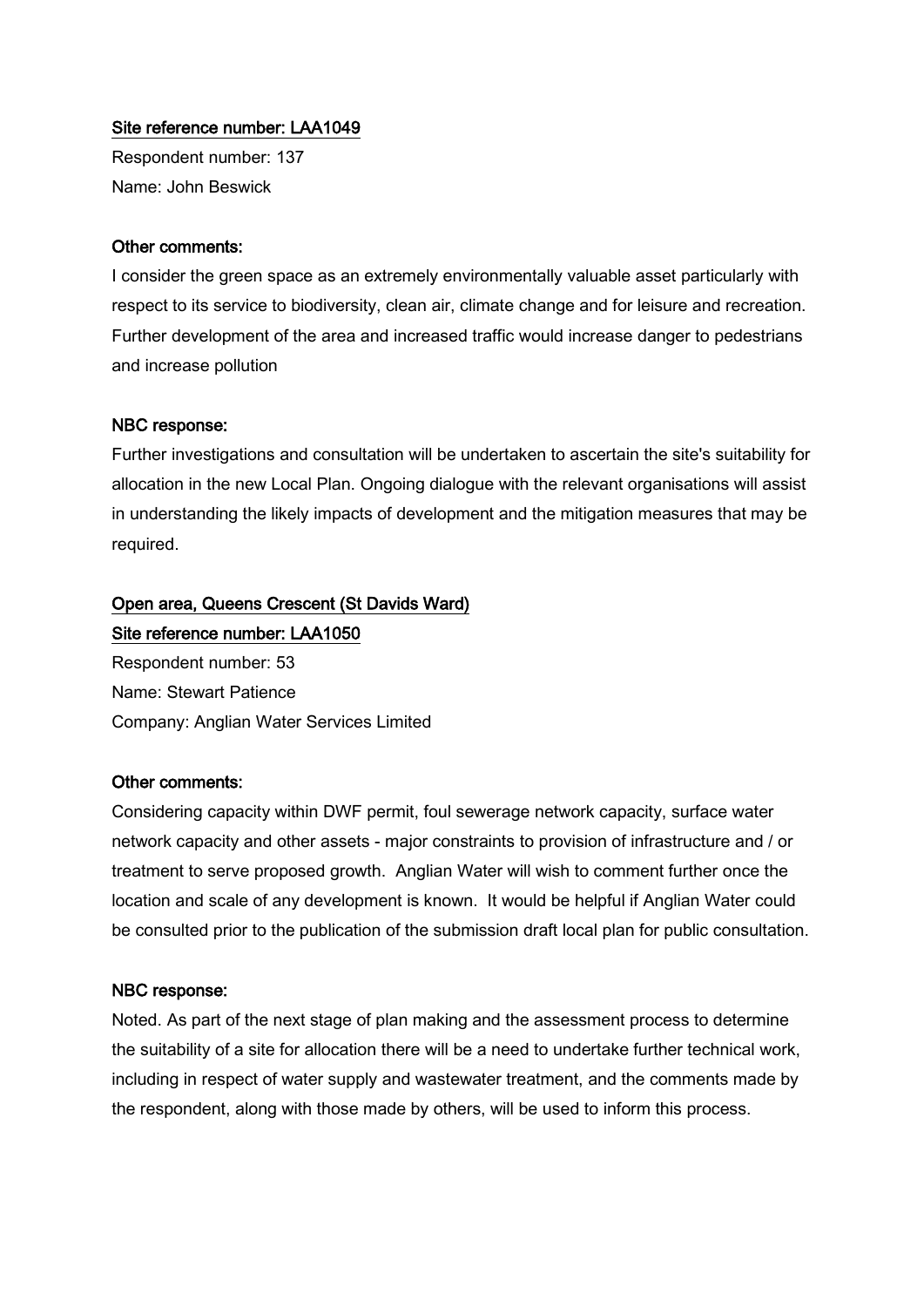# Waterpump Court and Billing Brook Road (Talavera Ward) Site reference number: LAA1051A

Respondent number: 53 Name: Stewart Patience Company: Anglian Water Services Limited

## Other comments:

Considering capacity within DWF permit, foul sewerage network capacity, surface water network capacity and other assets - major constraints to provision of infrastructure and / or treatment to serve proposed growth. Anglian Water will wish to comment further once the location and scale of any development is known. It would be helpful if Anglian Water could be consulted prior to the publication of the submission draft local plan for public consultation.

## NBC response:

Noted. As part of the next stage of plan making and the assessment process to determine the suitability of a site for allocation there will be a need to undertake further technical work, including in respect of water supply and wastewater treatment, and the comments made by the respondent, along with those made by others, will be used to inform this process.

## Site reference number: LAA1051A

Respondent number: 122 Name: Lesley-Ann Mather Company: NCC

## Appropriate for development:

The heritage potential of the site is currently not known but could be mitigated.

## NBC response:

Noted. As part of the next stage of plan making and the assessment process to determine the suitability of a site for allocation there will be a need to undertake further technical work, including in respect of heritage and archaeology, and the comments made by the respondent, along with those made by others, will be used to inform this process.

# Parcel of land between Waterpump Court and Billing Brook Road (Talavera Ward) (Site reference number: LAA1051B

Respondent number: 53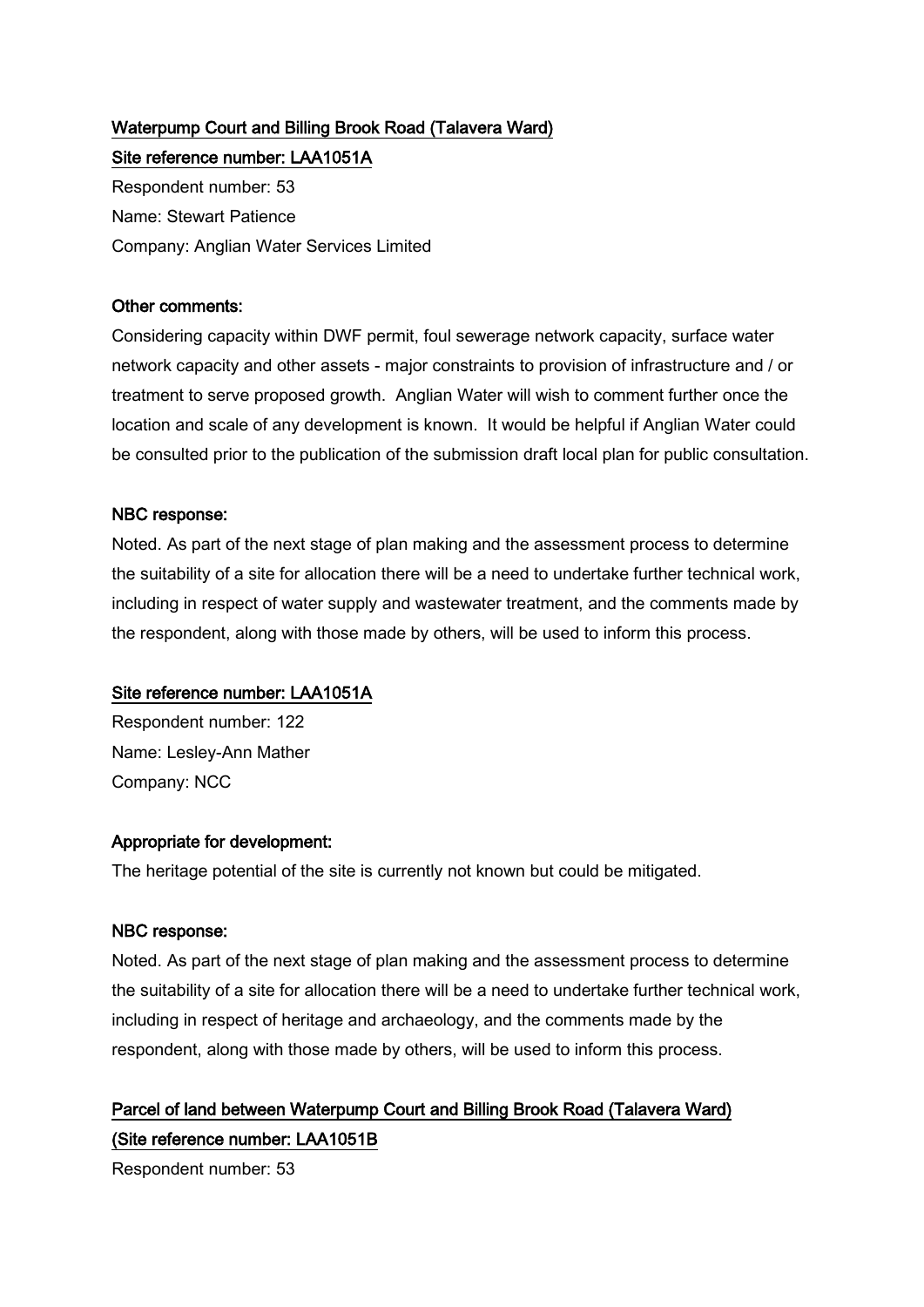Name: Stewart Patience Company: Anglian Water Services Limited

## Other comments:

Considering capacity within DWF permit, foul sewerage network capacity, surface water network capacity and other assets - major constraints to provision of infrastructure and / or treatment to serve proposed growth. Anglian Water will wish to comment further once the location and scale of any development is known. It would be helpful if Anglian Water could be consulted prior to the publication of the submission draft local plan for public consultation.

## NBC response:

Noted. As part of the next stage of plan making and the assessment process to determine the suitability of a site for allocation there will be a need to undertake further technical work, including in respect of water supply and wastewater treatment, and the comments made by the respondent, along with those made by others, will be used to inform this process.

## Site reference number: LAA1051B

Respondent number: 122 Name: Lesley-Ann Mather Company: NCC

## Appropriate for development:

Archaeological potential but could be mitigated.

## NBC response:

Noted. As part of the next stage of plan making and the assessment process to determine the suitability of a site for allocation there will be a need to undertake further technical work, including in respect of heritage and archaeology, and the comments made by the respondent, along with those made by others, will be used to inform this process.

## Coverack Close, rear of garages (Delapre and Briar Hill Ward)

Site reference number: LAA1052 Respondent number: 53 Name: Stewart Patience Company: Anglian Water Services Limited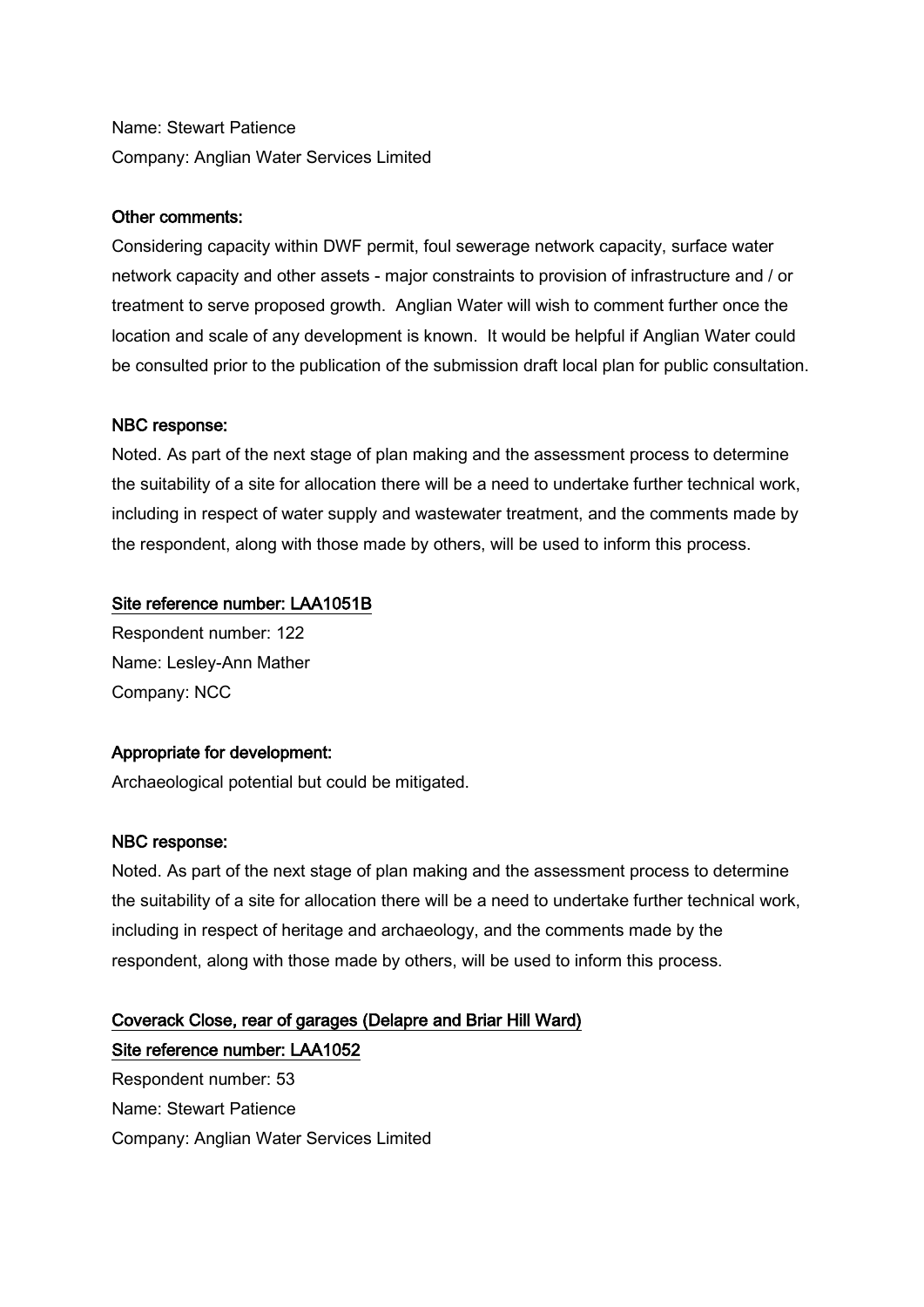## Other comments:

Considering capacity within DWF permit, foul sewerage network capacity, surface water network capacity and other assets – infrastructure and / or treatment upgrades required to serve proposed growth or diversion of assets may be required. Anglian Water will wish to comment further once the location and scale of any development is known. It would be helpful if Anglian Water could be consulted prior to the publication of the submission draft local plan for public consultation.

#### NBC response:

Noted. As part of the next stage of plan making and the assessment process to determine the suitability of a site for allocation there will be a need to undertake further technical work, including in respect of water supply and wastewater treatment, and the comments made by the respondent, along with those made by others, will be used to inform this process.

#### Site reference number: LAA1052

Respondent number: 122 Name: Lesley-Ann Mather Company: NCC

## Appropriate for development:

No known archaeological potential

#### NBC response:

Noted.

#### Site reference number: LAA1052

Respondent number: 143 Name: Gavin Smith Company: Northampton Borough Council (Environmental Protection Team)

#### Other comments:

The site is potentially contaminated via either past historic or natural contamination and will require investigation to determine if it is suitable for residential end use.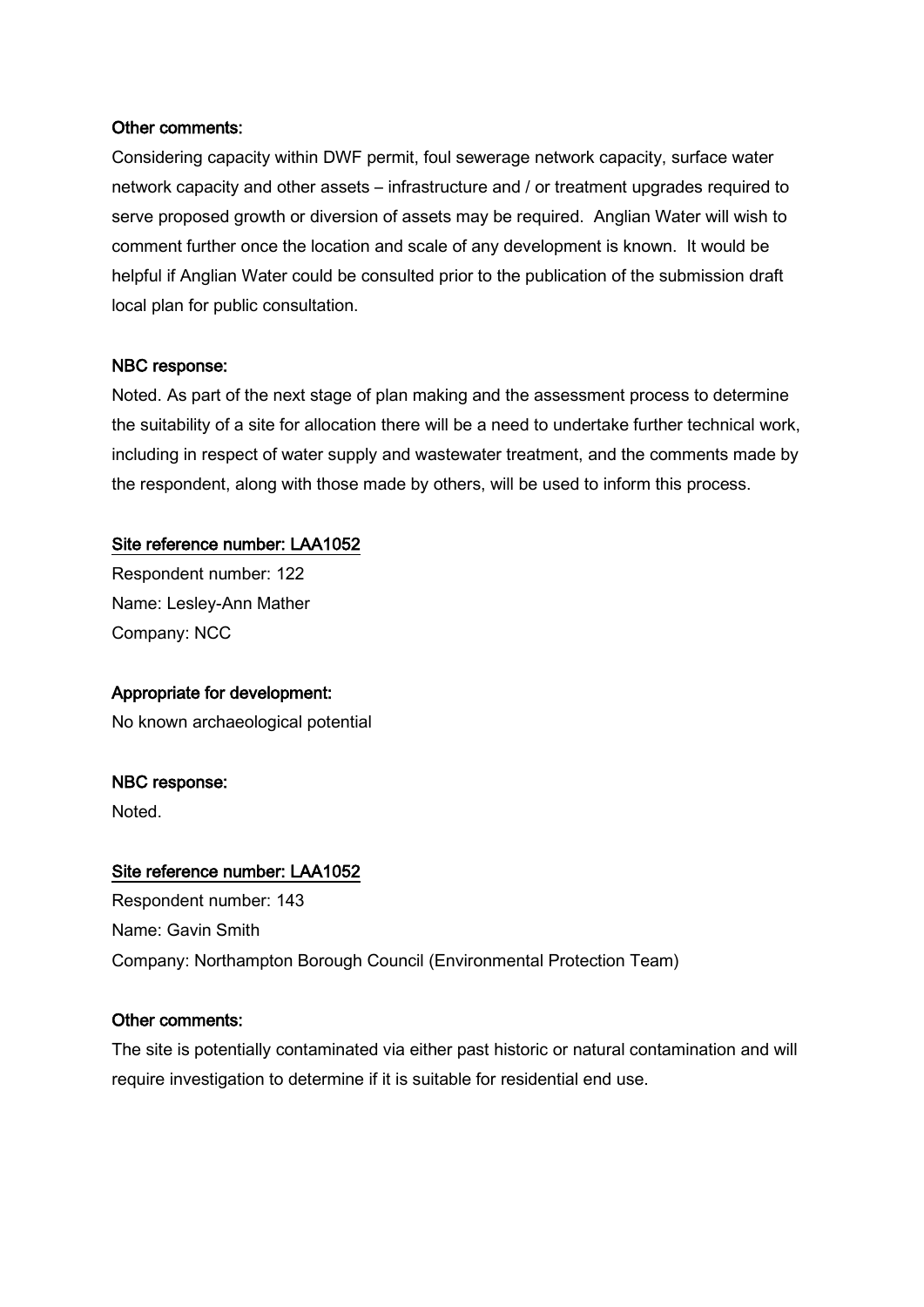#### NBC response:

Noted. As part of the next stage of plan making and the assessment process to determine the suitability of a site for allocation there will be a need to undertake further technical work and the comments made by the respondent, along with those made by others, will be used to inform this process.

# Land at Treetops, Golding (Talavera Ward)

Site reference number: LAA1054 Respondent number: 53 Name: Stewart Patience Company: Anglian Water Services Limited

## Other comments:

Considering capacity within DWF permit, foul sewerage network capacity, surface water network capacity and other assets – infrastructure and / or treatment upgrades required to serve proposed growth or diversion of assets may be required. Anglian Water will wish to comment further once the location and scale of any development is known. It would be helpful if Anglian Water could be consulted prior to the publication of the submission draft local plan for public consultation.

## NBC response:

Noted. As part of the next stage of plan making and the assessment process to determine the suitability of a site for allocation there will be a need to undertake further technical work, including in respect of water supply and wastewater treatment, and the comments made by the respondent, along with those made by others, will be used to inform this process.

# Land on the corner of Norman Road/Wellingborough Road (Headlands Ward) Site reference number: LAA1055

Respondent number: 53 Name: Stewart Patience Company: Anglian Water Services Limited

#### Other comments:

Considering capacity within DWF permit, foul sewerage network capacity, surface water network capacity and other assets – infrastructure and / or treatment upgrades required to serve proposed growth or diversion of assets may be required. Anglian Water will wish to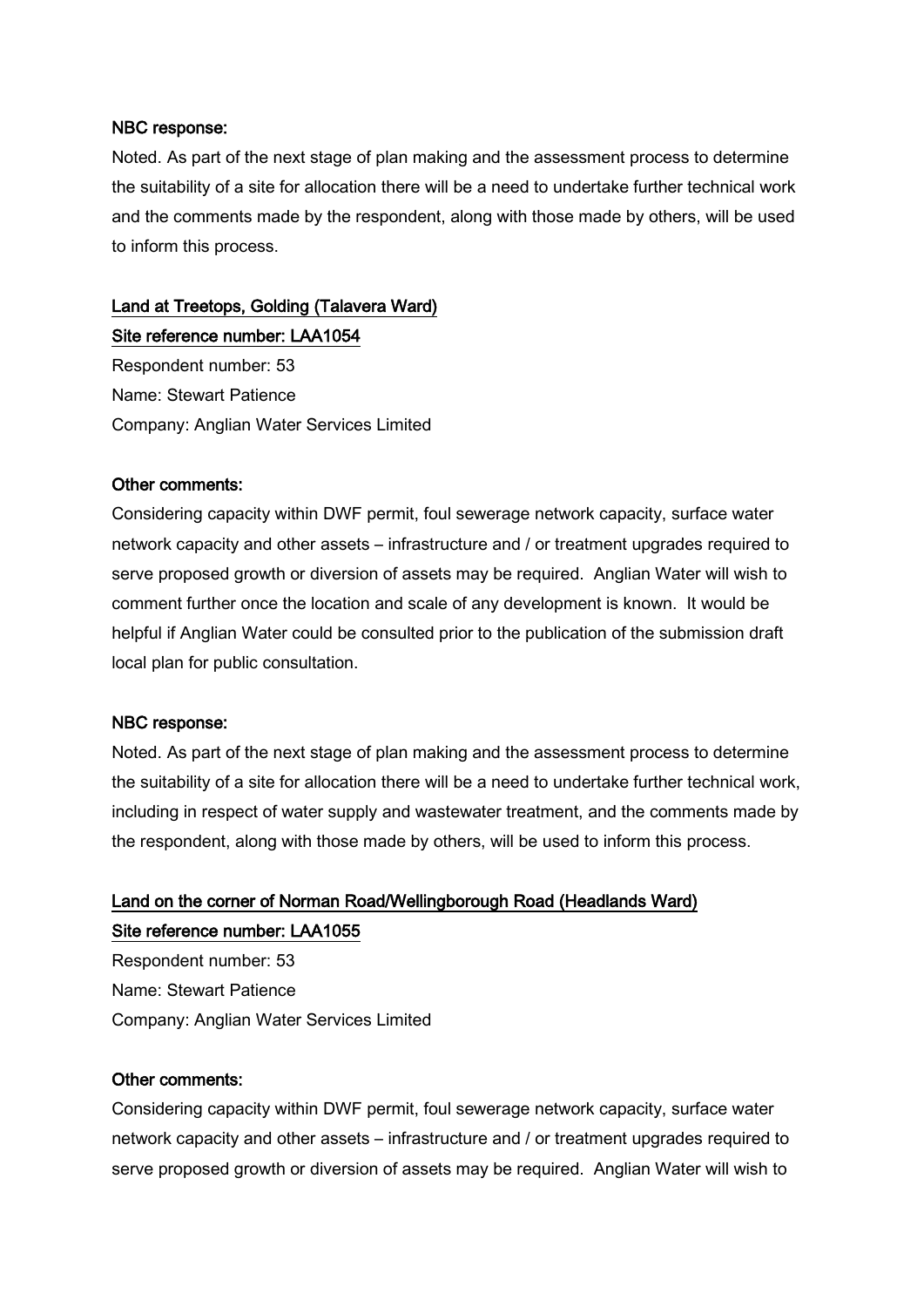comment further once the location and scale of any development is known. It would be helpful if Anglian Water could be consulted prior to the publication of the submission draft local plan for public consultation.

## NBC response:

Noted. As part of the next stage of plan making and the assessment process to determine the suitability of a site for allocation there will be a need to undertake further technical work, including in respect of water supply and wastewater treatment, and the comments made by the respondent, along with those made by others, will be used to inform this process.

## Site reference number: LAA1055

Respondent number: 122 Name: Lesley-Ann Mather Company: NCC

## Appropriate for development:

No known archaeological potential

## NBC response:

Noted.

# Land at Longmead Court (Talavera Ward) Site reference number: LAA1057

Respondent number: 53 Name: Stewart Patience Company: Anglian Water Services Limited

## Other comments:

Considering capacity within DWF permit, foul sewerage network capacity, surface water network capacity and other assets – infrastructure and / or treatment upgrades required to serve proposed growth or diversion of assets may be required. Anglian Water will wish to comment further once the location and scale of any development is known. It would be helpful if Anglian Water could be consulted prior to the publication of the submission draft local plan for public consultation.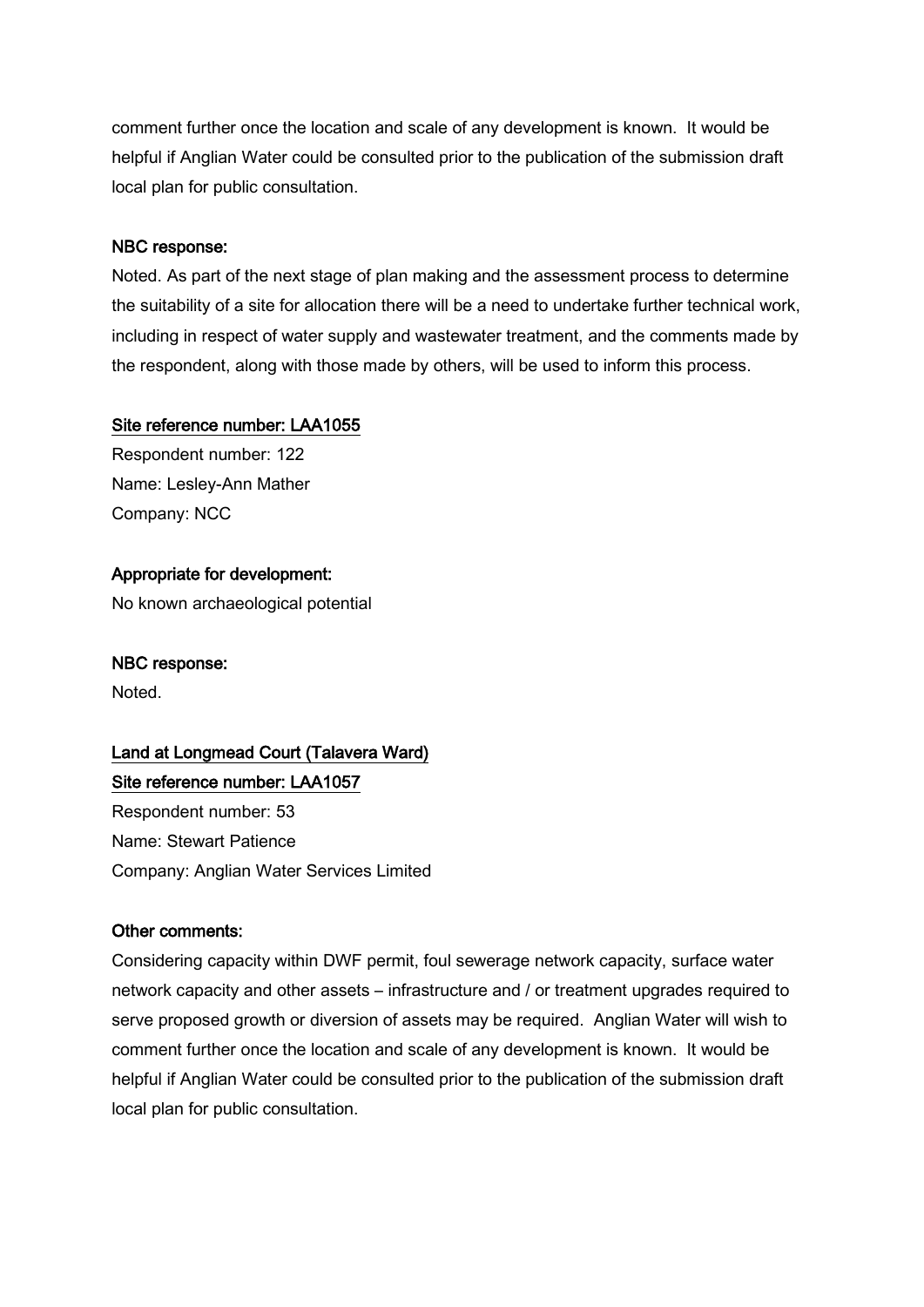#### NBC response:

Noted. As part of the next stage of plan making and the assessment process to determine the suitability of a site for allocation there will be a need to undertake further technical work, including in respect of water supply and wastewater treatment, and the comments made by the respondent, along with those made by others, will be used to inform this process.

## Land off Oat Hill Drive, Ecton Brook (Billing Ward)

Site reference number: LAA1058 Respondent number: 53 Name: Stewart Patience Company: Anglian Water Services Limited

#### Other comments:

Considering capacity within DWF permit, foul sewerage network capacity, surface water network capacity and other assets – infrastructure and / or treatment upgrades required to serve proposed growth or diversion of assets may be required. Anglian Water will wish to comment further once the location and scale of any development is known. It would be helpful if Anglian Water could be consulted prior to the publication of the submission draft local plan for public consultation.

#### NBC response:

Noted. As part of the next stage of plan making and the assessment process to determine the suitability of a site for allocation there will be a need to undertake further technical work, including in respect of water supply and wastewater treatment, and the comments made by the respondent, along with those made by others, will be used to inform this process.

## Land of Birds Hill Road, Lings (Brookside Ward) Site reference number: LAA1059A

Respondent number: 53 Name: Stewart Patience Company: Anglian Water Services Limited

#### Other comments:

Considering capacity within DWF permit, foul sewerage network capacity, surface water network capacity and other assets – infrastructure and / or treatment upgrades required to serve proposed growth or diversion of assets may be required. Anglian Water will wish to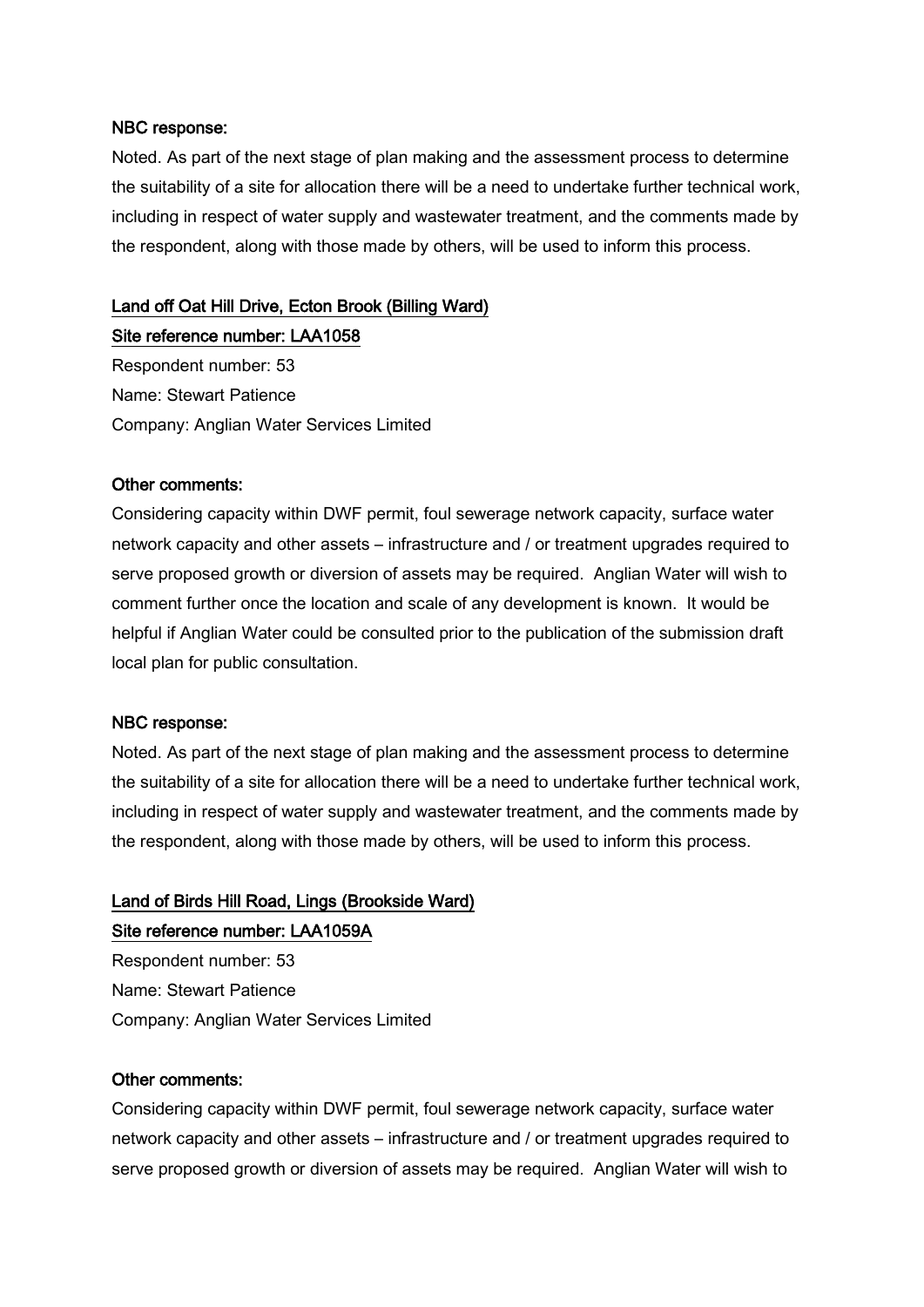comment further once the location and scale of any development is known. It would be helpful if Anglian Water could be consulted prior to the publication of the submission draft local plan for public consultation.

#### NBC response:

Noted. As part of the next stage of plan making and the assessment process to determine the suitability of a site for allocation there will be a need to undertake further technical work, including in respect of water supply and wastewater treatment, and the comments made by the respondent, along with those made by others, will be used to inform this process.

# Land of Birds Hill Road (Brookside Ward)

Site reference number: LAA1059B Respondent number: 53 Name: Stewart Patience Company: Anglian Water Services Limited

#### Other comments:

Considering capacity within DWF permit, foul sewerage network capacity, surface water network capacity and other assets - major constraints to provision of infrastructure and / or treatment to serve proposed growth. Anglian Water will wish to comment further once the location and scale of any development is known. It would be helpful if Anglian Water could be consulted prior to the publication of the submission draft local plan for public consultation.

#### NBC response:

Noted. As part of the next stage of plan making and the assessment process to determine the suitability of a site for allocation there will be a need to undertake further technical work, including in respect of water supply and wastewater treatment, and the comments made by the respondent, along with those made by others, will be used to inform this process.

## Site reference number: LAA1059B

Respondent number: 112 Name: Palden Dorje

## Least appropriate for development:

The site borders on existing residential properties on an estate that was designed in order to provide a decent quality of life for the residents of the development. It was recognised that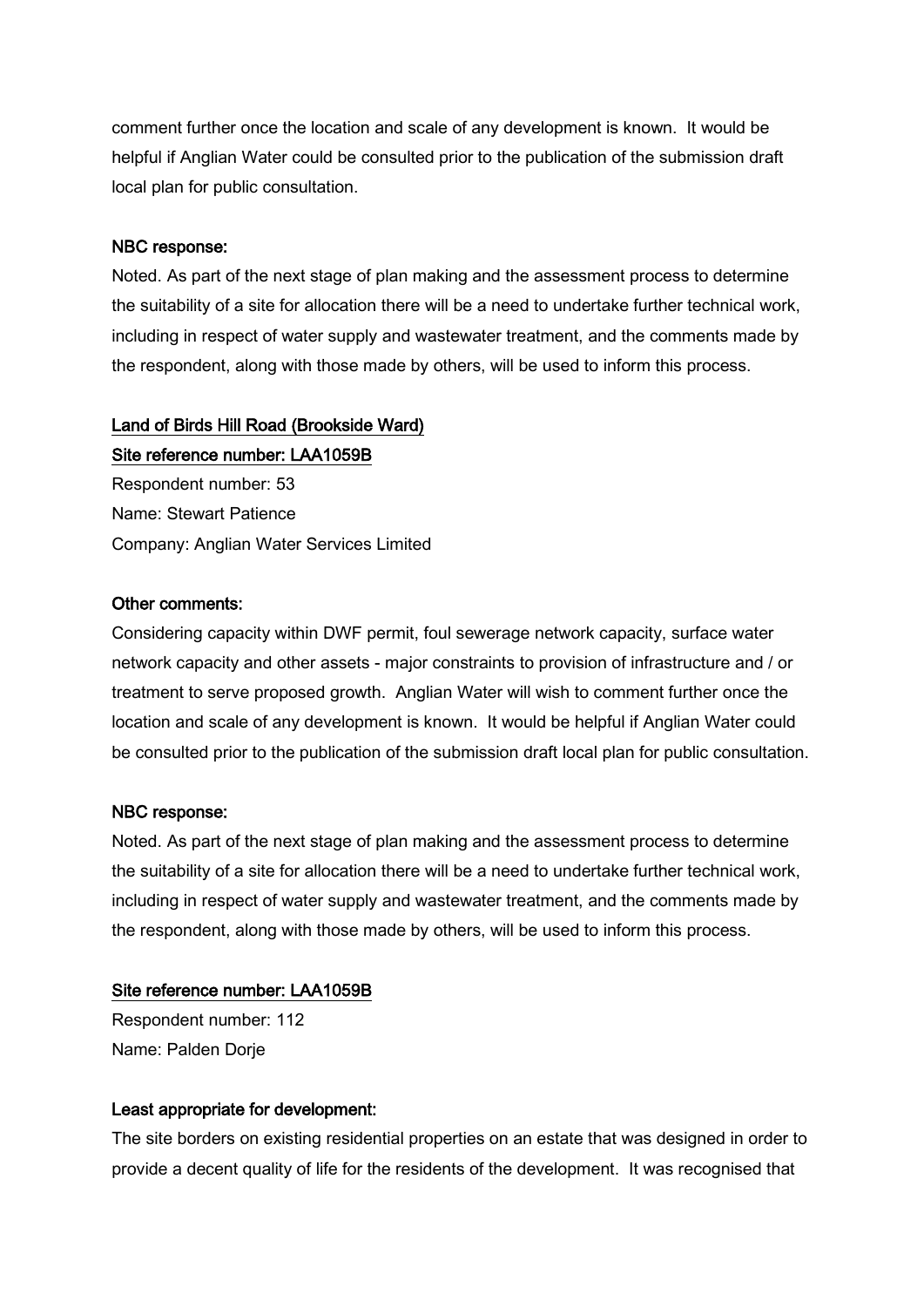open green areas, trees and vegetation are essential for the mental well being of the residents and for clean air and the site should be retained as green space. Briars Hill Road is already overloaded with traffic as vehicles avoid the A4500 and there are no traffic calming measures. Speeding has been highlighted as an issue and any further development will add to the number of vehicles using this road. There is already a proposal to build a large number of residential properties on the old Emmanuel Middle School site which is far more suitable as a location but I suspect the vehicles from that development will also use Birds Hill Road as a cut through.

The development will have an adverse impact on the existing residents and the enjoyment of their homes, an increase in noise pollution, air pollution, the destruction of trees and bushes and decimate our quality of life.

## NBC response:

Further investigations and consultation will be undertaken to ascertain the site's suitability for allocation in the new Local Plan.

## Site reference number: LAA1059B

Respondent number: 122 Name: Lesley-Ann Mather Company: NCC

## Appropriate for development:

No known archaeological potential. The potential of this site is not currently known

#### NBC response:

Noted. As part of the next stage of plan making and the assessment process to determine the suitability of a site for allocation there will be a need to undertake further technical work, including in respect of heritage and archaeology, and the comments made by the respondent, along with those made by others, will be used to inform this process.

#### Site reference number: LAA1059b

Respondent number: 137 Name: John Beswick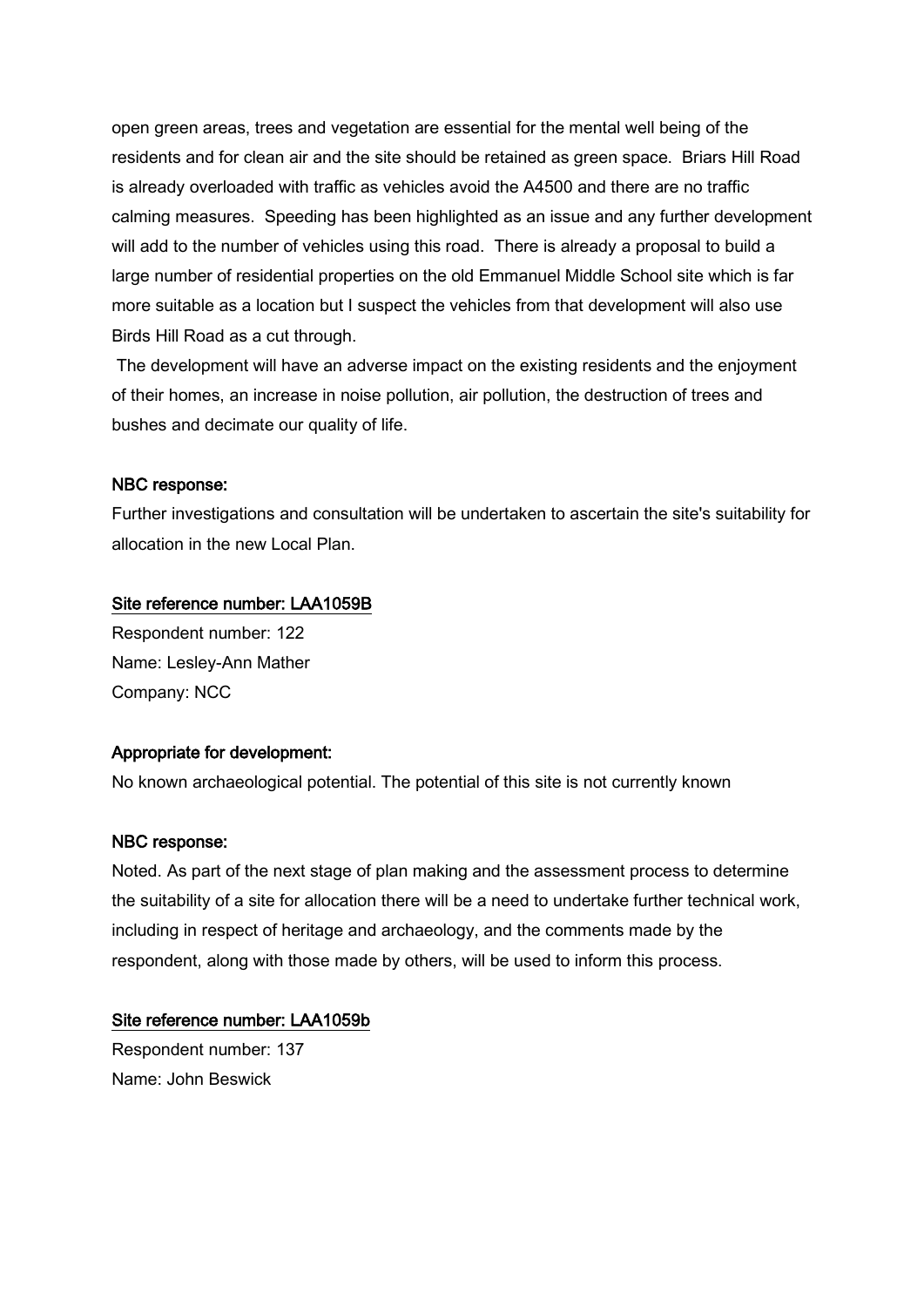#### Other comments:

I consider the green space as an extremely environmentally valuable asset particularly with respect to its service to biodiversity, clean air, climate change and for leisure and recreation. Further development of the area and increased traffic would increase danger to pedestrians and increase pollution

#### NBC response:

Further investigations and consultation will be undertaken to ascertain the site's suitability for allocation in the new Local Plan.

## Site reference number: LAA1059b

Respondent number: 138 Name: Margaret Pritchard

#### Other comments:

I object as this would be too close to existing housing and would result in extra traffic on Birds Hill Road which is already a busy road.

## NBC response:

Further investigations and consultation will be undertaken to ascertain the site's suitability for allocation in the new Local Plan.

# Land off Birds Hill Road (Brookside Ward)

Site reference number: LAA1059C Respondent number: 53 Name: Stewart Patience Company: Anglian Water Services Limited

## Other comments:

Considering capacity within DWF permit, foul sewerage network capacity, surface water network capacity and other assets – infrastructure and / or treatment upgrades required to serve proposed growth or diversion of assets may be required. Anglian Water will wish to comment further once the location and scale of any development is known. It would be helpful if Anglian Water could be consulted prior to the publication of the submission draft local plan for public consultation.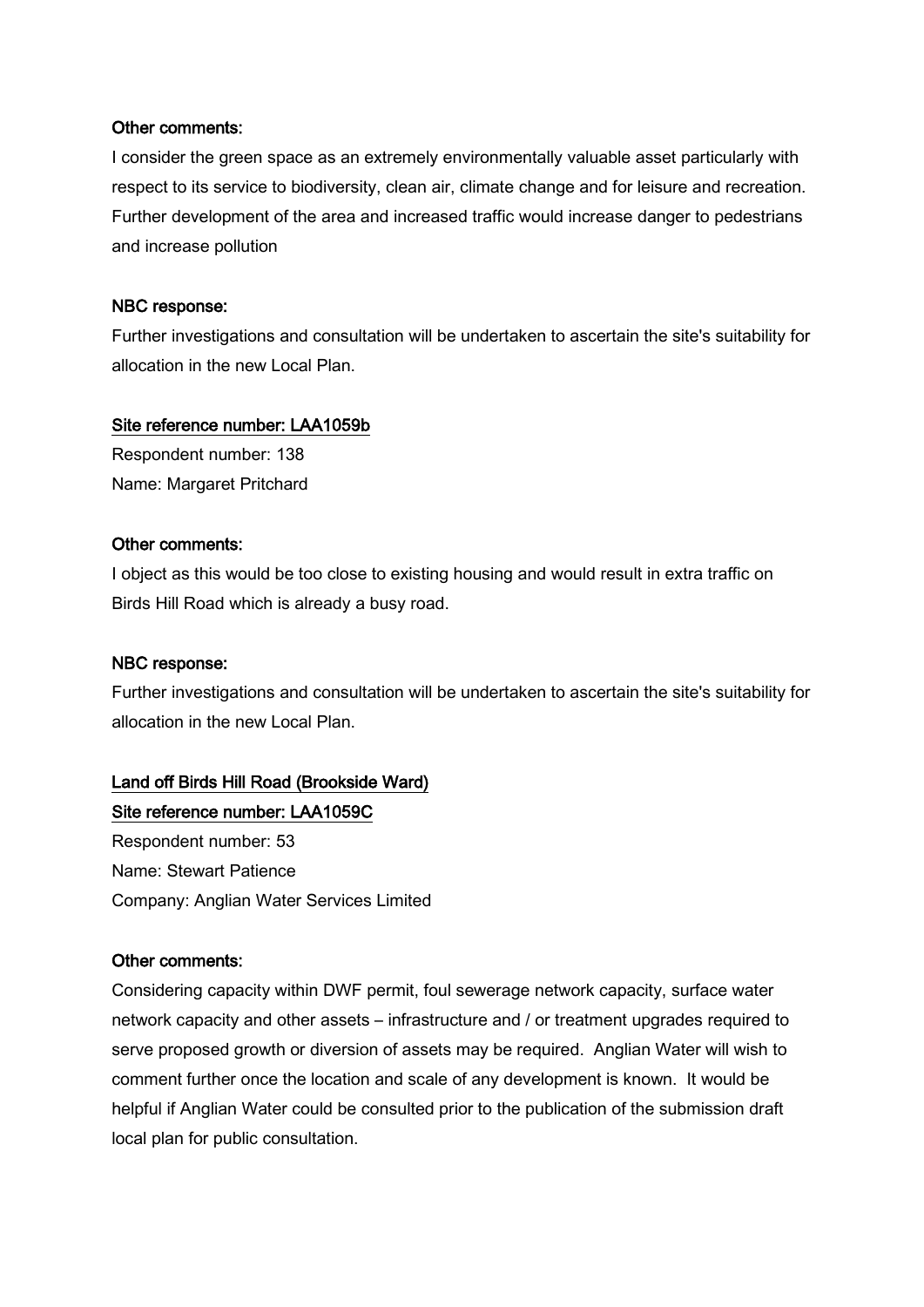Noted. As part of the next stage of plan making and the assessment process to determine the suitability of a site for allocation there will be a need to undertake further technical work, including in respect of water supply and wastewater treatment, and the comments made by the respondent, along with those made by others, will be used to inform this process.

## Site reference number: LAA1059C

Respondent number: 112 Name: Palden Dorje

# Least appropriate for development:

The site borders on existing residential properties on an estate that was designed in order to provide a decent quality of life for the residents of the development. It was recognised that open green areas, trees and vegetation are essential for the mental well being of the residents and for clean air and the site should be retained as open green space. Briars Hill Road is already overloaded with traffic as vehicles avoid the A4500 and there are no traffic calming measures. Speeding has been highlighted as an issue and any further development will add to the number of vehicles using this road. There is already a proposal to build a large number of residential properties on the old Emmanuel Middle School site which is far more suitable as a location but I suspect the vehicles from that development will also use Birds Hill Road as a cut through.

The development will have an adverse impact on the existing residents and the enjoyment of their homes, an increase in noise pollution, air pollution, the destruction of trees and bushes and decimate our quality of life.

## NBC response:

Further investigations and consultation will be undertaken to ascertain the site's suitability for allocation in the new Local Plan.

# Site reference number: LAA1059c

Respondent number: 137 Name: John Beswick

## Other comments:

I consider the green space as an extremely environmentally valuable asset particularly with respect to its service to biodiversity, clean air, climate change and for leisure and recreation.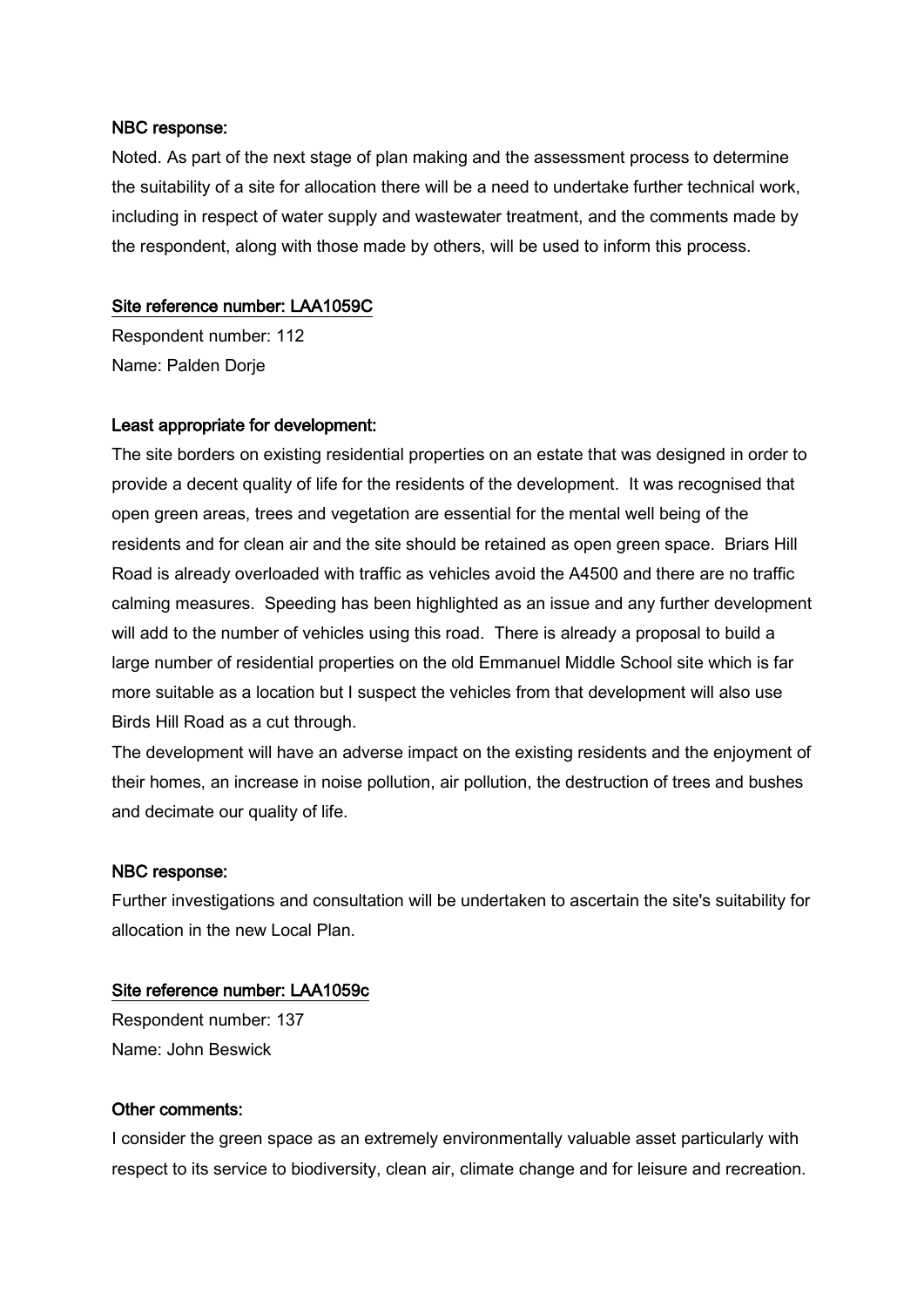Further development of the area and increased traffic would increase danger to pedestrians and increase pollution

# NBC response:

Further investigations and consultation will be undertaken to ascertain the site's suitability for allocation in the new Local Plan.

# Site reference number: LAA1059c

Respondent number: 138 Name: Margaret Pritchard

# Other comments:

I object as this would be too close to existing housing and would result in extra traffic on Birds Hill Road which is already a busy road.

# NBC response:

Further investigations and consultation will be undertaken to ascertain the site's suitability for allocation in the new Local Plan.

# Hayeswood Road (Brookside Ward)

Site reference number: LAA1060

Respondent number: 53 Name: Stewart Patience Company: Anglian Water Services Limited

## Other comments:

Considering capacity within DWF permit, foul sewerage network capacity, surface water network capacity and other assets – infrastructure and / or treatment upgrades required to serve proposed growth or diversion of assets may be required. Anglian Water will wish to comment further once the location and scale of any development is known. It would be helpful if Anglian Water could be consulted prior to the publication of the submission draft local plan for public consultation.

# NBC response:

Noted. As part of the next stage of plan making and the assessment process to determine the suitability of a site for allocation there will be a need to undertake further technical work,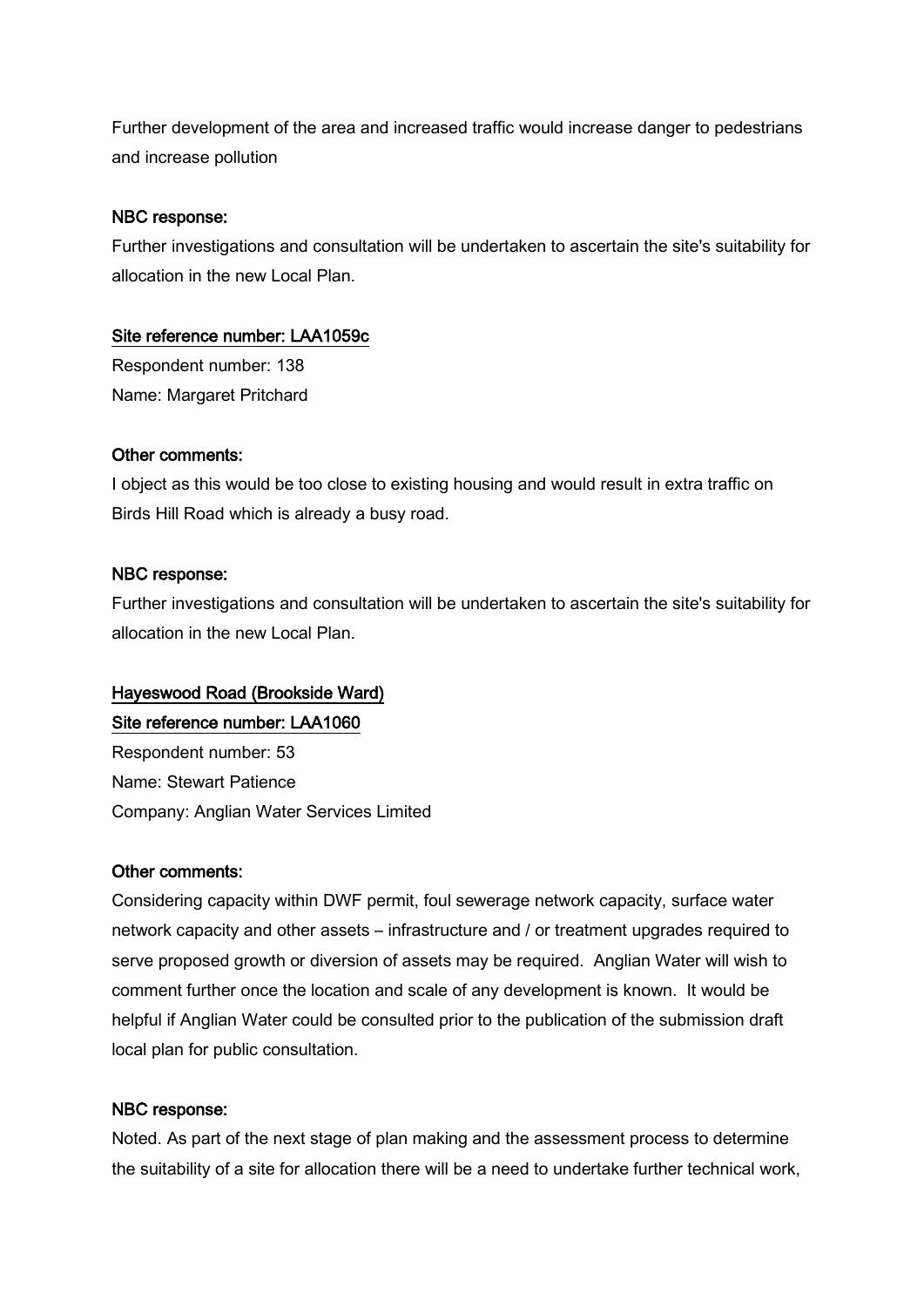including in respect of water supply and wastewater treatment, and the comments made by the respondent, along with those made by others, will be used to inform this process.

# Site reference number: LAA1060

Respondent number: 122 Name: Lesley-Ann Mather Company: NCC

# Appropriate for development:

No known archaeological potential

# NBC response:

Noted.

# Site reference number: LAA1060

Respondent number: 137 Name: John Beswick

# Other comments:

I consider the green space as an extremely environmentally valuable asset particularly with respect to its service to biodiversity, clean air, climate change and for leisure and recreation. Further development of the area and increased traffic would increase danger to pedestrians and increase pollution

# NBC response:

Further investigations and consultation will be undertaken to ascertain the site's suitability for allocation in the new Local Plan.

# Site reference number: LAA1060

Respondent number: 138 Name: Margaret Pritchard

# Other comments:

The proposed site would be close to a children's play area which is widely used. Additional traffic would be a problem especially as the entrance to Lings Primary School is on this road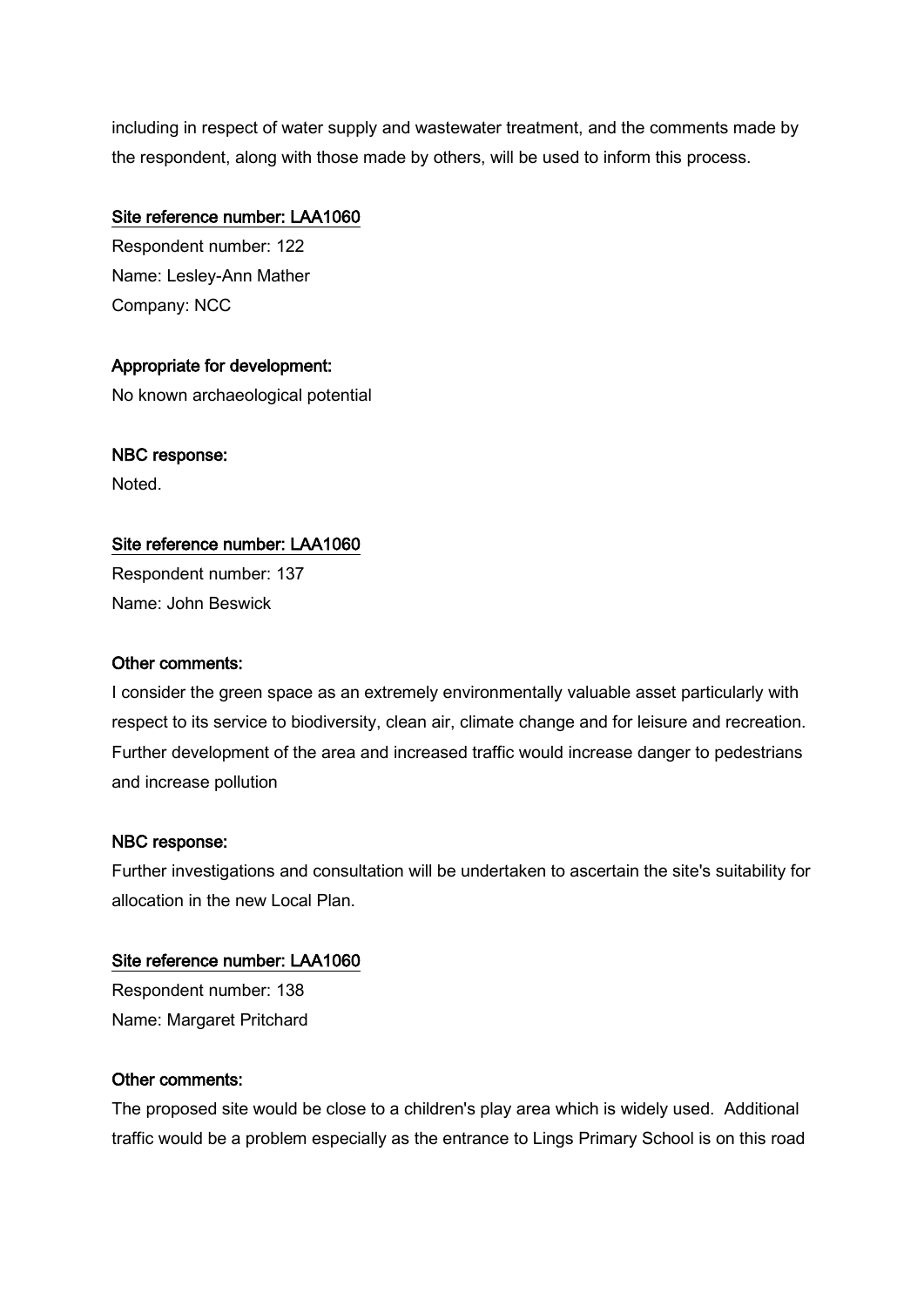Further investigations and consultation will be undertaken to ascertain the site's suitability for allocation in the new Local Plan.

# Land adjacent to flats, Newnham Road (St Davids Ward) Site reference number: LAA1063

Respondent number: 53 Name: Stewart Patience Company: Anglian Water Services Limited

#### Other comments:

Considering capacity within DWF permit, foul sewerage network capacity, surface water network capacity and other assets – infrastructure and / or treatment upgrades required to serve proposed growth or diversion of assets may be required. Anglian Water will wish to comment further once the location and scale of any development is known. It would be helpful if Anglian Water could be consulted prior to the publication of the submission draft local plan for public consultation.

#### NBC response:

Noted. As part of the next stage of plan making and the assessment process to determine the suitability of a site for allocation there will be a need to undertake further technical work, including in respect of water supply and wastewater treatment, and the comments made by the respondent, along with those made by others, will be used to inform this process.

#### Land off Eastern Avenue South (St Davids Ward)

# Site reference number: LAA1064

Respondent number: 53 Name: Stewart Patience Company: Anglian Water Services Limited

#### Other comments:

Considering capacity within DWF permit, foul sewerage network capacity, surface water network capacity and other assets - major constraints to provision of infrastructure and / or treatment to serve proposed growth. Anglian Water will wish to comment further once the location and scale of any development is known. It would be helpful if Anglian Water could be consulted prior to the publication of the submission draft local plan for public consultation.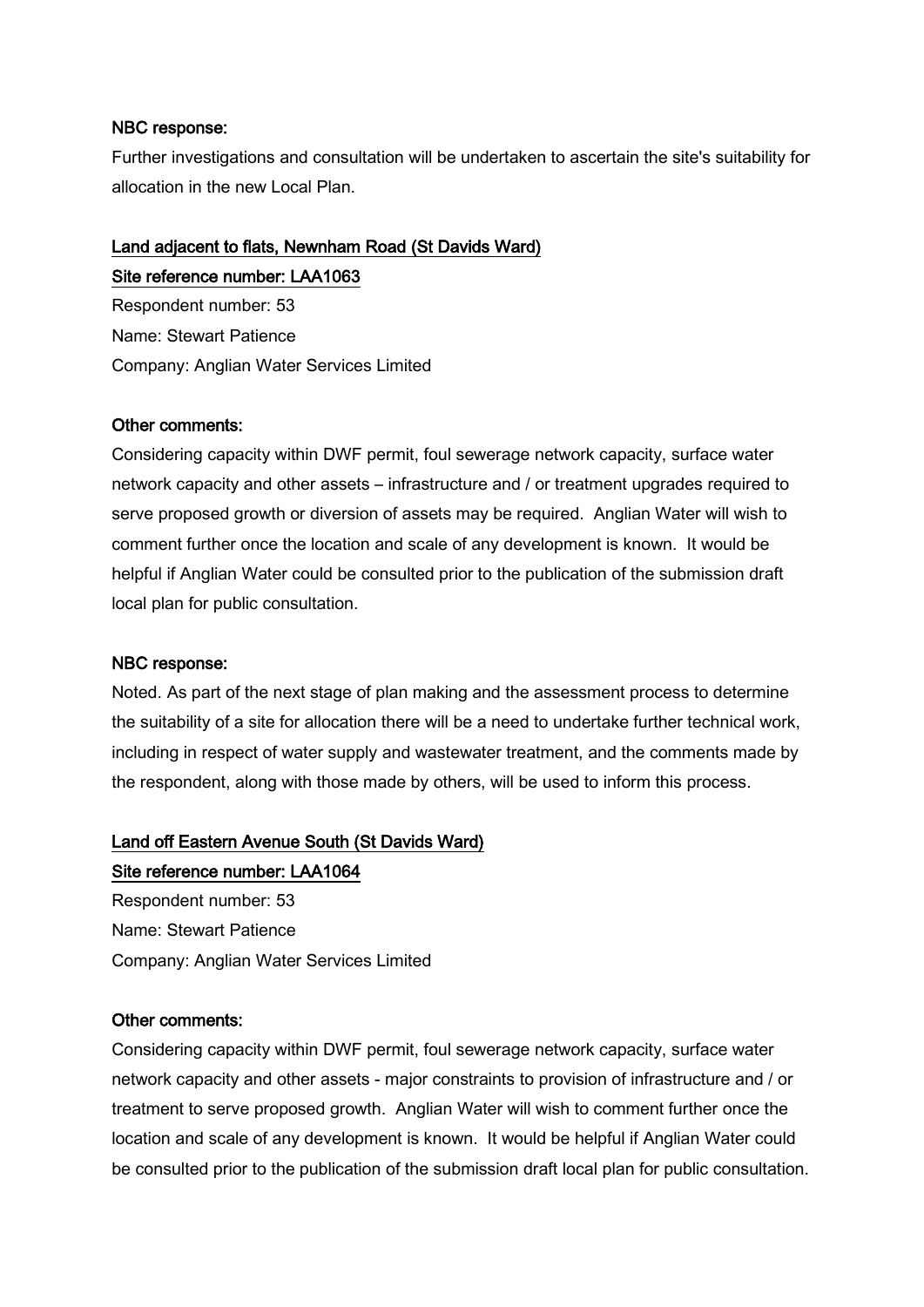Noted. As part of the next stage of plan making and the assessment process to determine the suitability of a site for allocation there will be a need to undertake further technical work, including in respect of water supply and wastewater treatment, and the comments made by the respondent, along with those made by others, will be used to inform this process.

# Land in Baring Road (Spencer Ward)

Site reference number: LAA1065 Respondent number: 53 Name: Stewart Patience Company: Anglian Water Services Limited

## Other comments:

Considering capacity within DWF permit, foul sewerage network capacity, surface water network capacity and other assets – infrastructure and / or treatment upgrades required to serve proposed growth or diversion of assets may be required. Anglian Water will wish to comment further once the location and scale of any development is known. It would be helpful if Anglian Water could be consulted prior to the publication of the submission draft local plan for public consultation.

#### NBC response:

Noted. As part of the next stage of plan making and the assessment process to determine the suitability of a site for allocation there will be a need to undertake further technical work, including in respect of water supply and wastewater treatment, and the comments made by the respondent, along with those made by others, will be used to inform this process.

# Land adjacent to car parking, Redruth Close (Delapre and Briar Hill Ward) Site reference number: LAA1067

Respondent number: 143 Name: Gavin Smith Company: Northampton Borough Council (Environmental Protection Team)

## Other comments:

The site is potentially contaminated via either past historic use or natural contamination and will require further investigation to determine if it is suitable for commmercial end use. An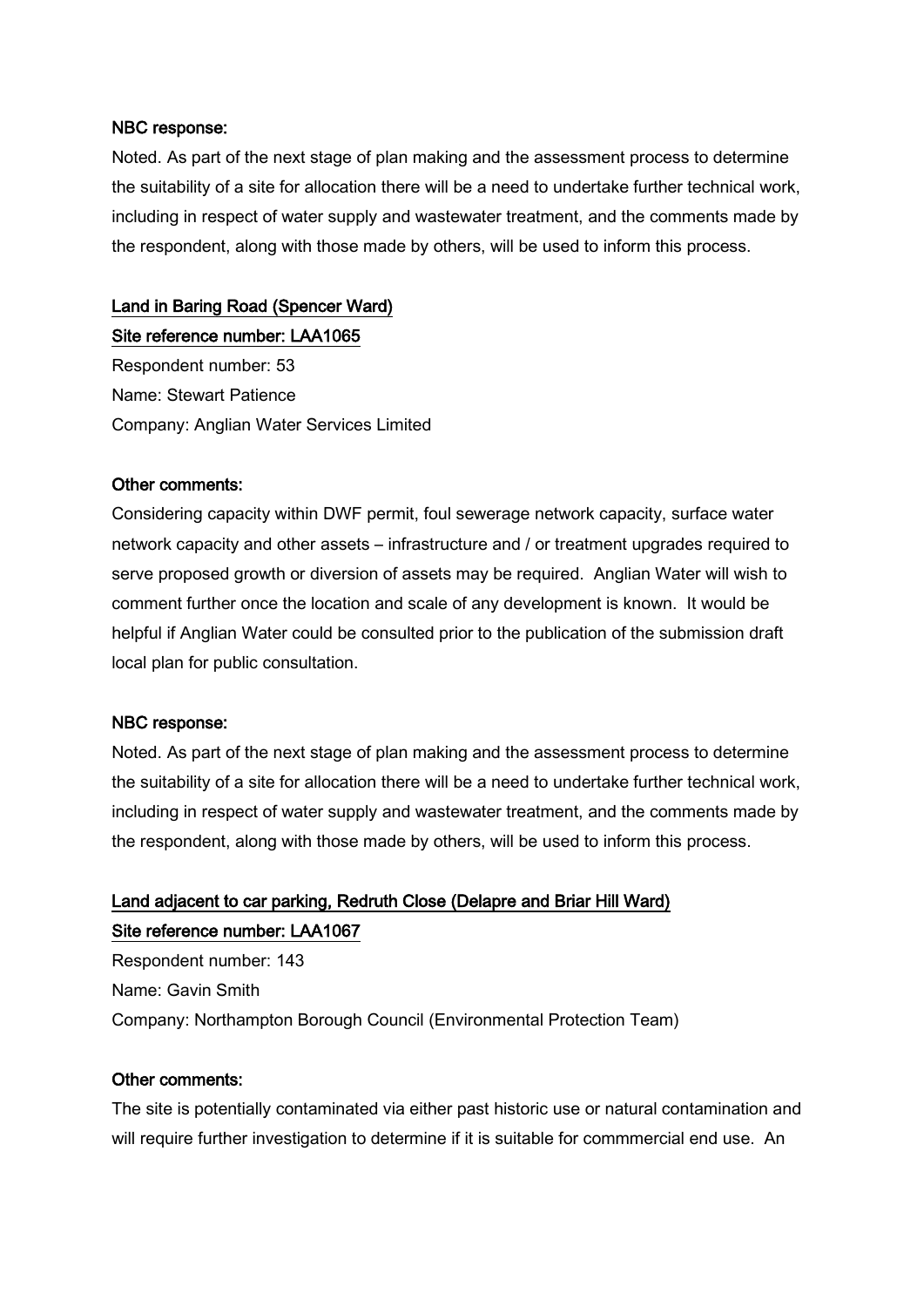environmental noise assessment would be required to determine the noise impact from proposed use on existing receptors. An Air Quality assessment would also be required.

# NBC response:

Noted. As part of the next stage of plan making and the assessment process to determine the suitability of a site for allocation there will be a need to undertake further technical work and the comments made by the respondent, along with those made by others, will be used to inform this process. It may also be the case that these issues could be capable of mitigation with the implementation of appropriate measures and addressed at planning application stage through the use of planning conditions.

# Garage site in The Briars, Briar Hill (Delapre and Briar Hill Ward)

Site reference number: LAA1068 Respondent number: 53 Name: Stewart Patience Company: Anglian Water Services Limited

## Other comments:

Considering capacity within DWF permit, foul sewerage network capacity, surface water network capacity and other assets – infrastructure and / or treatment upgrades required to serve proposed growth or diversion of assets may be required. Anglian Water will wish to comment further once the location and scale of any development is known. It would be helpful if Anglian Water could be consulted prior to the publication of the submission draft local plan for public consultation.

## NBC response:

Noted. As part of the next stage of plan making and the assessment process to determine the suitability of a site for allocation there will be a need to undertake further technical work, including in respect of water supply and wastewater treatment, and the comments made by the respondent, along with those made by others, will be used to inform this process.

## Site reference number: LAA1068

Respondent number: 122 Name: Lesley-Ann Mather Company: NCC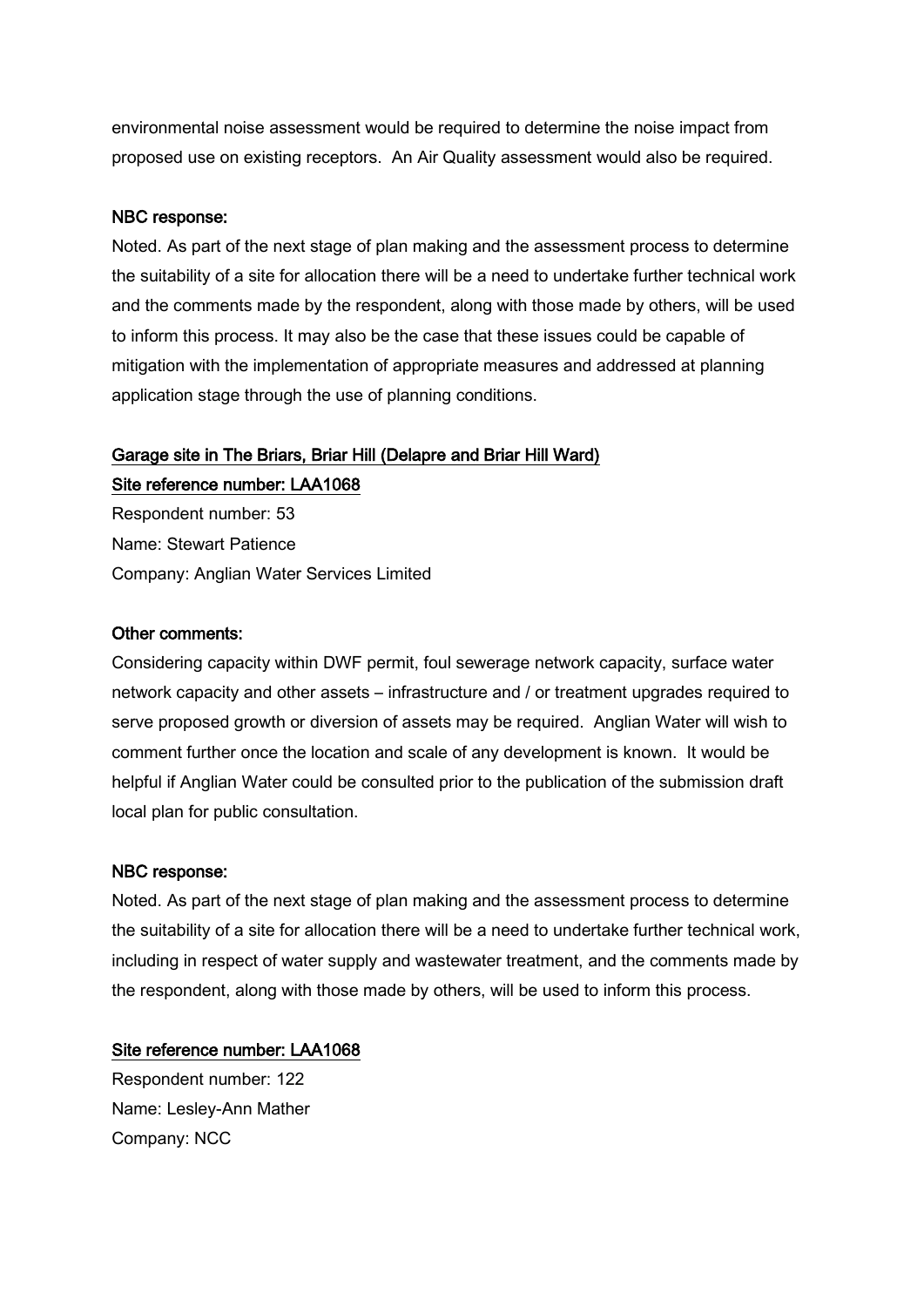# Appropriate for development:

No known archaeological potential

#### NBC response:

Noted.

## Site reference number: LAA1068

Respondent number: 143 Name: Gavin Smith Company: Northampton Borough Council (Environmental Protection Team)

## Other comments:

The site is potentially contaminated via either past historic use or natural contamination and will require investigation to determine if it is suitable for residential end use.

#### NBC response:

Noted. As part of the next stage of plan making and the assessment process to determine the suitability of a site for allocation there will be a need to undertake further technical work and the comments made by the respondent, along with those made by others, will be used to inform this process.

# Farmclose Road garage site (Nene Valley Ward)

## Site reference number: LAA1069

Respondent number: 53 Name: Stewart Patience Company: Anglian Water Services Limited

## Other comments:

Considering capacity within DWF permit, foul sewerage network capacity, surface water network capacity and other assets – infrastructure and / or treatment upgrades required to serve proposed growth or diversion of assets may be required. Anglian Water will wish to comment further once the location and scale of any development is known. It would be helpful if Anglian Water could be consulted prior to the publication of the submission draft local plan for public consultation.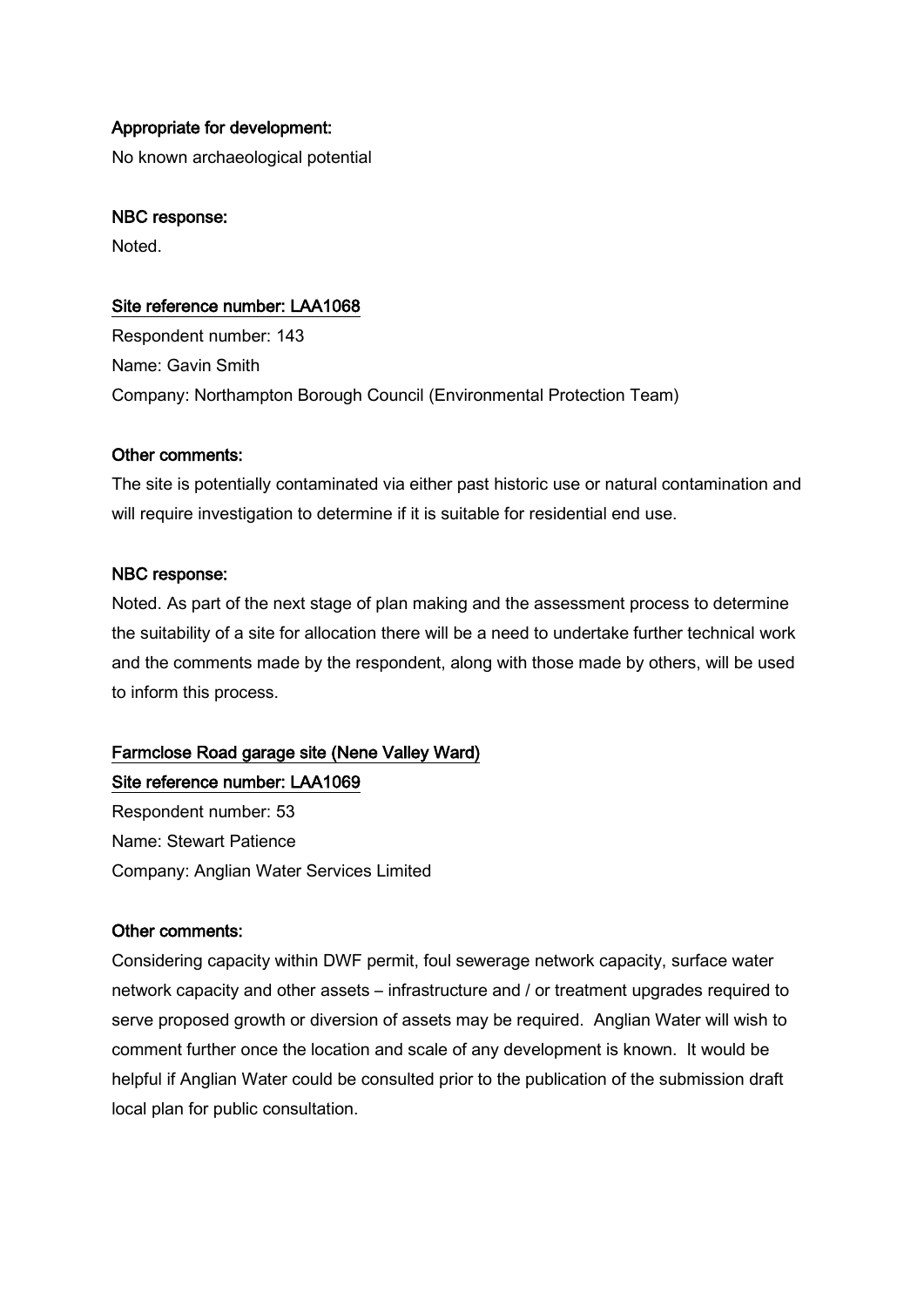Noted. As part of the next stage of plan making and the assessment process to determine the suitability of a site for allocation there will be a need to undertake further technical work, including in respect of water supply and wastewater treatment, and the comments made by the respondent, along with those made by others, will be used to inform this process.

## Site reference number: LAA1069

Respondent number: 122 Name: Lesley-Ann Mather Company: NCC

# Appropriate for development:

No known archaeological potential

## NBC response:

Noted.

# Medway Drive (rear of Medway Close (Kings Heath Ward) Site reference number: LAA1071

Respondent number: 53 Name: Stewart Patience Company: Anglian Water Services Limited

## Other comments:

Considering capacity within DWF permit, foul sewerage network capacity, surface water network capacity and other assets – infrastructure and / or treatment upgrades required to serve proposed growth or diversion of assets may be required. Anglian Water will wish to comment further once the location and scale of any development is known. It would be helpful if Anglian Water could be consulted prior to the publication of the submission draft local plan for public consultation.

## NBC response:

Noted. As part of the next stage of plan making and the assessment process to determine the suitability of a site for allocation there will be a need to undertake further technical work, including in respect of water supply and wastewater treatment, and the comments made by the respondent, along with those made by others, will be used to inform this process.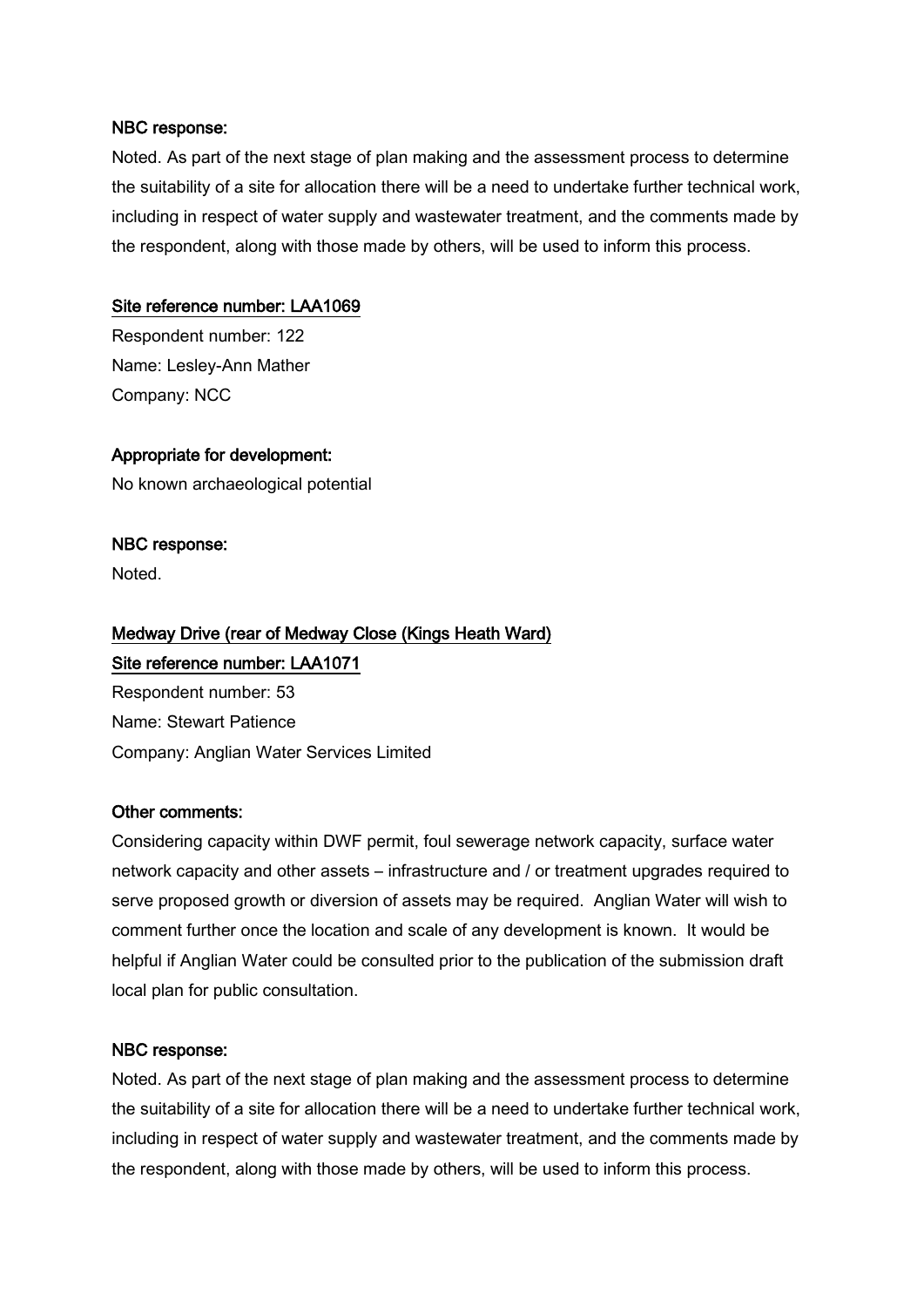# Site reference number: LAA1071

Respondent number: 122 Name: Lesley-Ann Mather Company: NCC

# Appropriate for development:

No known archaeological potential

## NBC response:

Noted.

# North Oval (Kings Heath Ward) Site reference number: LAA1075

Respondent number: 53 Name: Stewart Patience Company: Anglian Water Services Limited

#### Other comments:

Considering capacity within DWF permit, foul sewerage network capacity, surface water network capacity and other assets – infrastructure and / or treatment upgrades required to serve proposed growth or diversion of assets may be required. Anglian Water will wish to comment further once the location and scale of any development is known. It would be helpful if Anglian Water could be consulted prior to the publication of the submission draft local plan for public consultation.

## NBC response:

Noted. As part of the next stage of plan making and the assessment process to determine the suitability of a site for allocation there will be a need to undertake further technical work, including in respect of water supply and wastewater treatment, and the comments made by the respondent, along with those made by others, will be used to inform this process.

# 2 parcels of land off Bourne Crescent (Kings Heath Ward) Site reference number: LAA1077

Respondent number: 143 Name: Gavin Smith Company: Northampton Borough Council (Environmental Protection Team)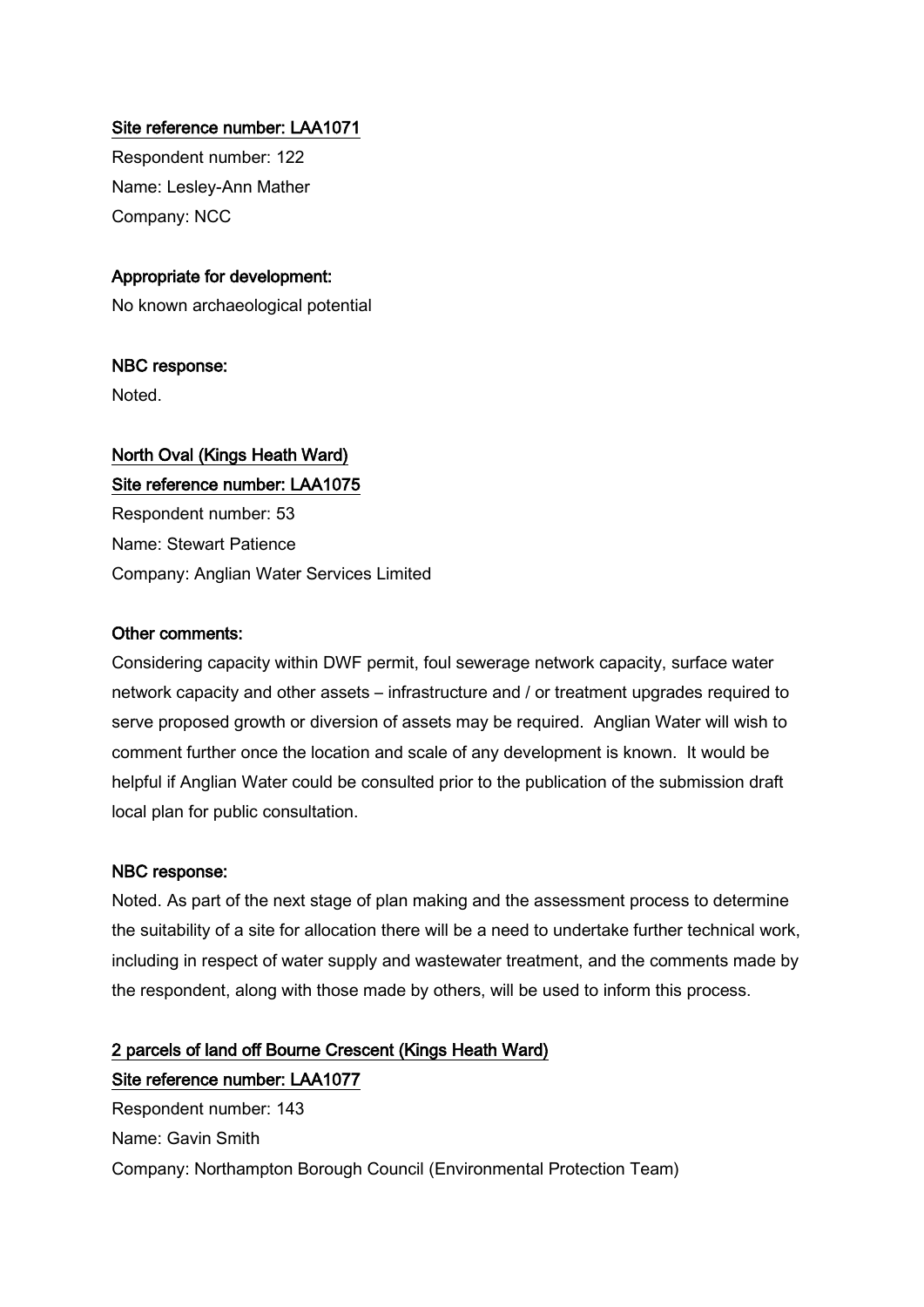#### Other comments:

The site is potentially contaminated via either past historic use or natural contamination and will require investigation to determine if it is suitable for commercial end use. An environmental noise assessment would be required to determine the impact from operational noise on existing residential receptors from any proposed commercial use. An air quality assessment will also be required.

#### NBC response:

Noted. As part of the next stage of plan making and the assessment process to determine the suitability of a site for allocation there will be a need to undertake further technical work and the comments made by the respondent, along with those made by others, will be used to inform this process. It may also be the case that these issues could be capable of mitigation with the implementation of appropriate measures and addressed at planning application stage through the use of planning conditions.

# Land at Chapel Place (Kings Heath Ward) Site reference number: LAA1078

Respondent number: 53 Name: Stewart Patience Company: Anglian Water Services Limited

## Other comments:

Considering capacity within DWF permit, foul sewerage network capacity, surface water network capacity and other assets – infrastructure and / or treatment upgrades required to serve proposed growth or diversion of assets may be required. Anglian Water will wish to comment further once the location and scale of any development is known. It would be helpful if Anglian Water could be consulted prior to the publication of the submission draft local plan for public consultation.

## NBC response:

Noted. As part of the next stage of plan making and the assessment process to determine the suitability of a site for allocation there will be a need to undertake further technical work, including in respect of water supply and wastewater treatment, and the comments made by the respondent, along with those made by others, will be used to inform this process.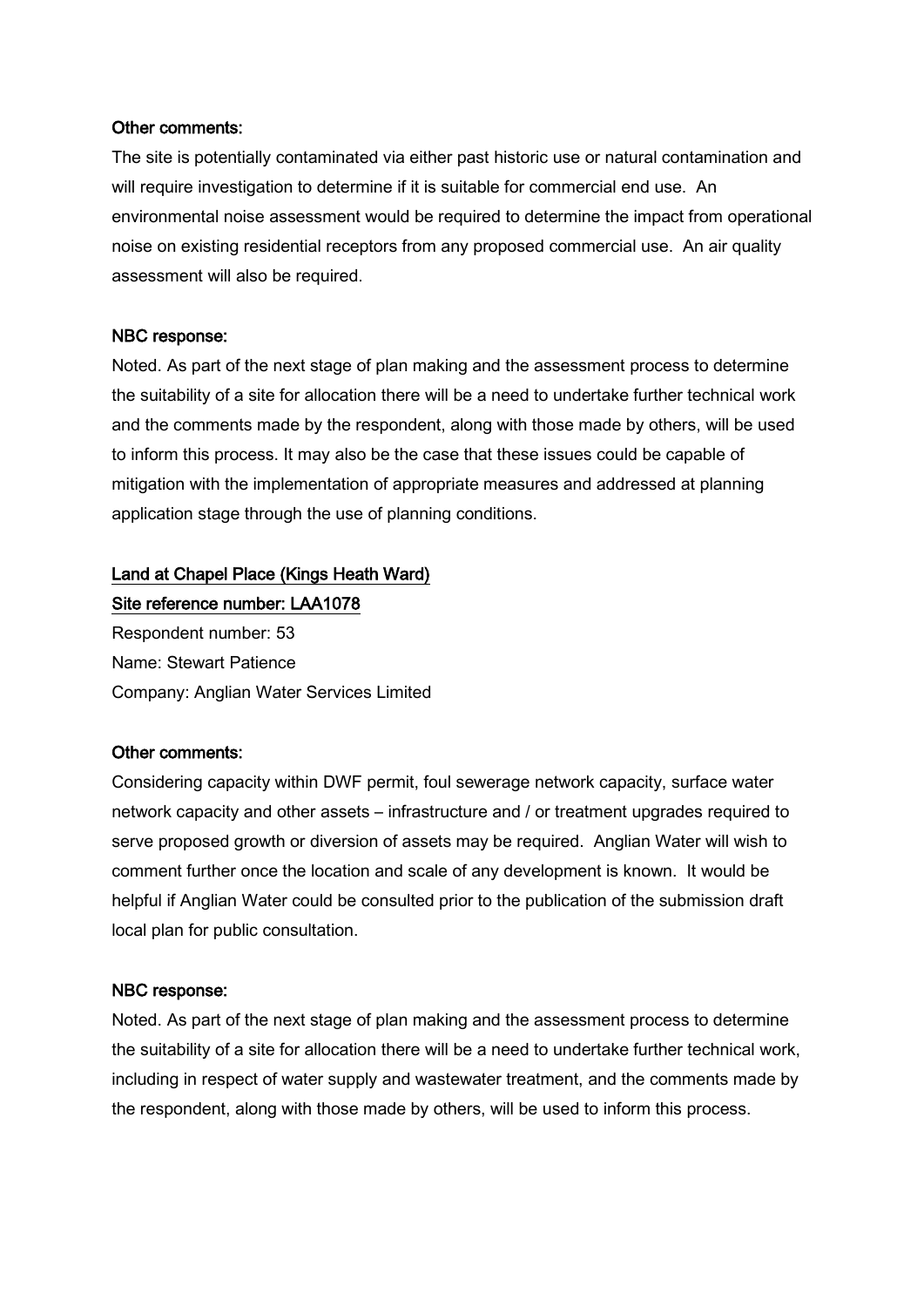# Site reference number: LAA1078

Respondent number: 122 Name: Lesley-Ann Mather Company: NCC

#### Appropriate for development:

The site is within the Boot & Shoe (B&S) conservation area adjacent to listed B&S factories. Setting and impact on character of the Conservation Area will be valid considerations in any development but no below ground archaeological

#### NBC response:

Noted. As part of the next stage of plan making and the assessment process to determine the suitability of a site for allocation there will be a need to undertake further technical work, including in respect of heritage and archaeology, and the comments made by the respondent, along with those made by others, will be used to inform this process.

## Site reference number: LAA1078

Respondent number: 143 Name: Gavin Smith Company: Northampton Borough Council (Environmental Protection Team)

#### Other comments:

The site is potentially contaminated via either past historic use or natural contamination and will require investigation to determine if it is suitable for residential end use. An environmental noise assessment would be required to determine the noise impact on future occupiers from existing surrounding land uses. An Air Quality impact assessment would also be required.

#### NBC response:

Noted. As part of the next stage of plan making and the assessment process to determine the suitability of a site for allocation there will be a need to undertake further technical work and the comments made by the respondent, along with those made by others, will be used to inform this process. It may also be the case that these issues could be capable of mitigation with the implementation of appropriate measures and addressed at planning application stage through the use of planning conditions.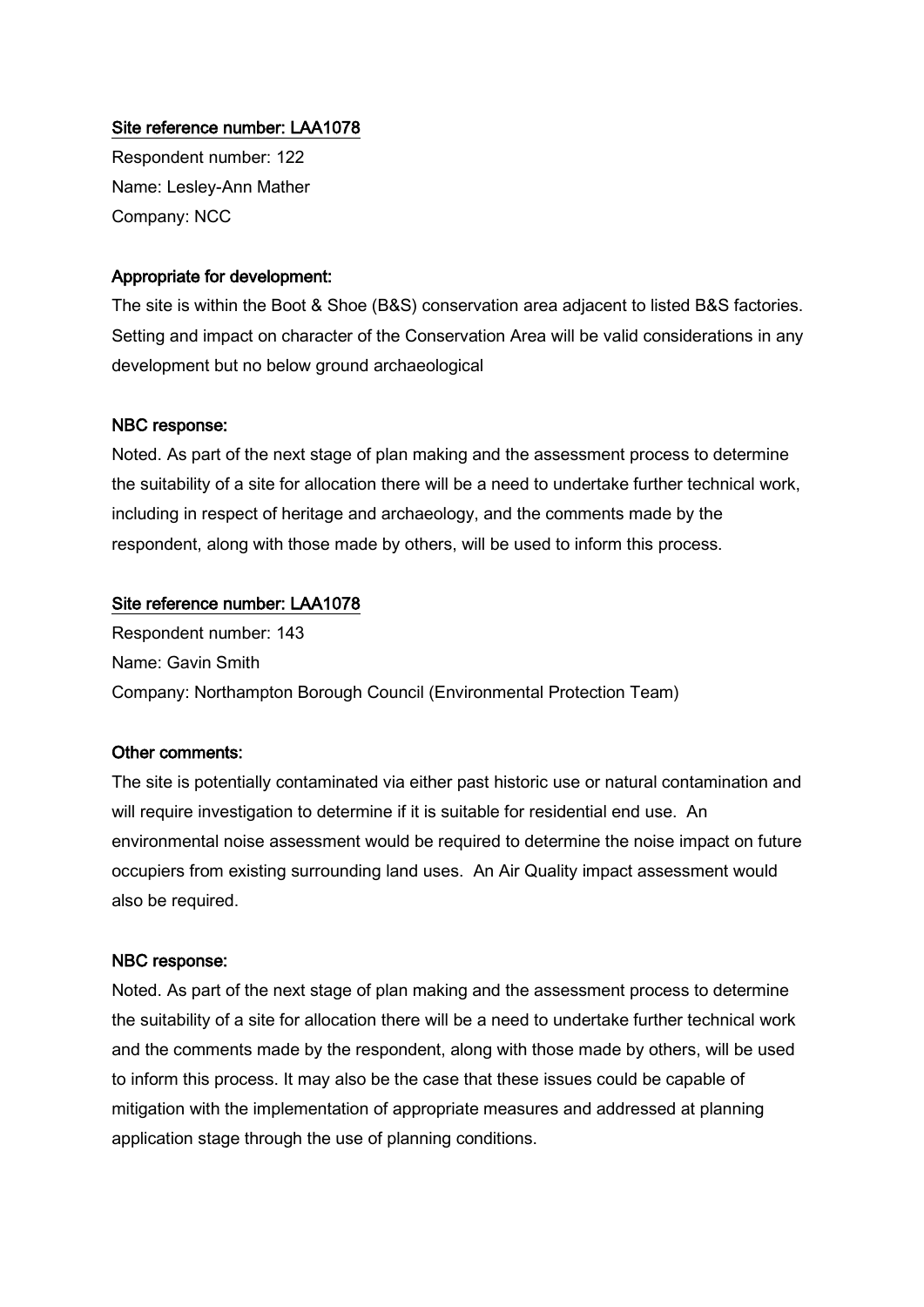# Ryehill Estate (within Tresham Green play area) (Kings Heath Ward) Site reference number: LAA1079

Respondent number: 53 Name: Stewart Patience Company: Anglian Water Services Limited

# Other comments:

Considering capacity within DWF permit, foul sewerage network capacity, surface water network capacity and other assets – infrastructure and / or treatment upgrades required to serve proposed growth or diversion of assets may be required. Anglian Water will wish to comment further once the location and scale of any development is known. It would be helpful if Anglian Water could be consulted prior to the publication of the submission draft local plan for public consultation.

# NBC response:

Noted. As part of the next stage of plan making and the assessment process to determine the suitability of a site for allocation there will be a need to undertake further technical work, including in respect of water supply and wastewater treatment, and the comments made by the respondent, along with those made by others, will be used to inform this process.

# Duston (north of Hopping Hill School) (Old Duston Ward)

# Site reference number: LAA1080

Respondent number: 53 Name: Stewart Patience Company: Anglian Water Services Limited

## Other comments:

Considering capacity within DWF permit, foul sewerage network capacity, surface water network capacity and other assets – infrastructure and / or treatment upgrades required to serve proposed growth or diversion of assets may be required. Anglian Water will wish to comment further once the location and scale of any development is known. It would be helpful if Anglian Water could be consulted prior to the publication of the submission draft local plan for public consultation.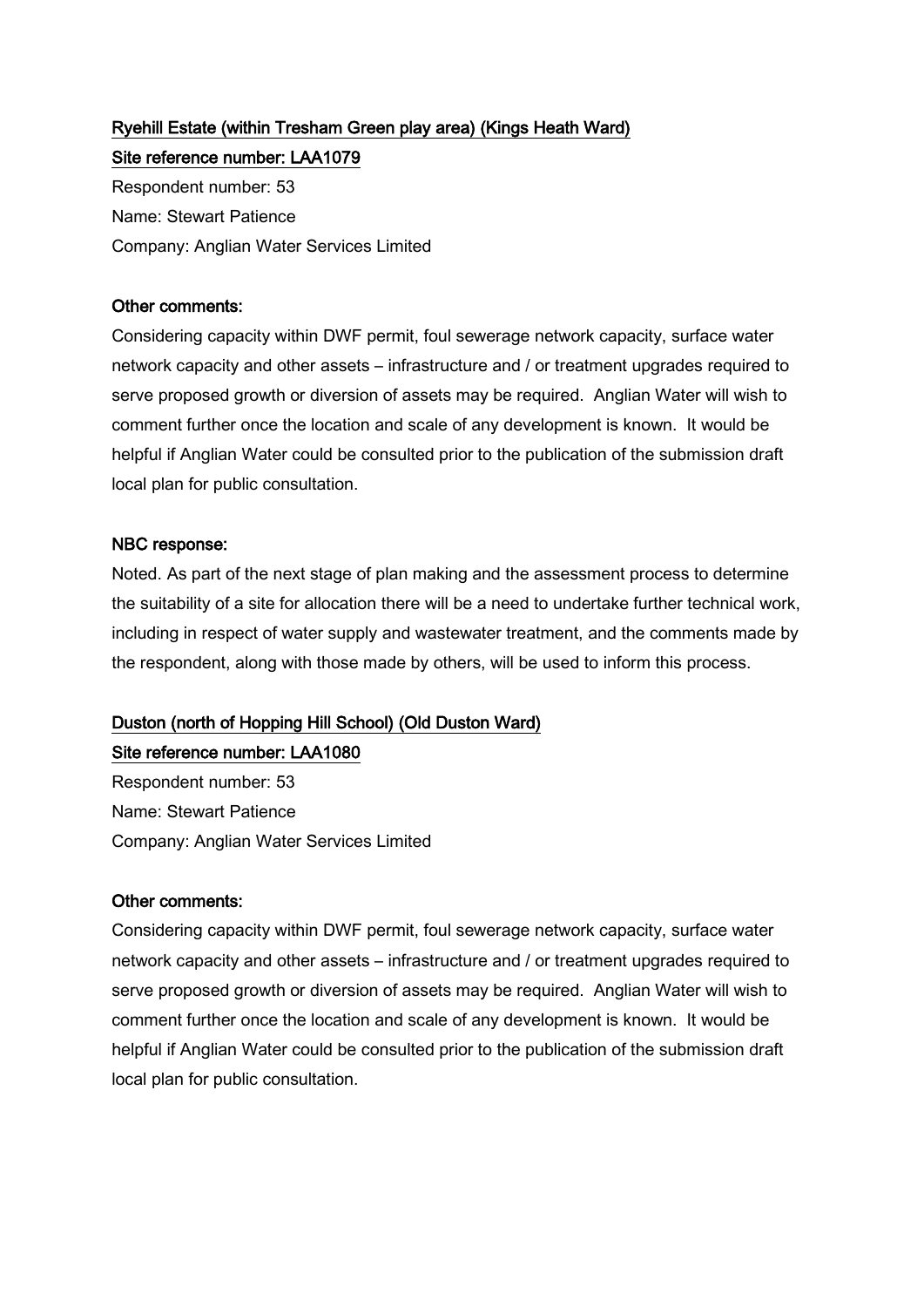Noted. As part of the next stage of plan making and the assessment process to determine the suitability of a site for allocation there will be a need to undertake further technical work, including in respect of water supply and wastewater treatment, and the comments made by the respondent, along with those made by others, will be used to inform this process.

# Cosgrove Road (Sunnyside Ward)

Site reference number: LAA1086A

Respondent number: 53 Name: Stewart Patience Company: Anglian Water Services Limited

#### Other comments:

Considering capacity within DWF permit, foul sewerage network capacity, surface water network capacity and other assets – infrastructure and / or treatment upgrades required to serve proposed growth or diversion of assets may be required. Anglian Water will wish to comment further once the location and scale of any development is known. It would be helpful if Anglian Water could be consulted prior to the publication of the submission draft local plan for public consultation.

## NBC response:

Noted. As part of the next stage of plan making and the assessment process to determine the suitability of a site for allocation there will be a need to undertake further technical work, including in respect of water supply and wastewater treatment, and the comments made by the respondent, along with those made by others, will be used to inform this process.

## Site reference number: LAA1086A

Respondent number: 122 Name: Lesley-Ann Mather Company: NCC

## Appropriate for development:

No known archaeological potential

# NBC response:

Noted.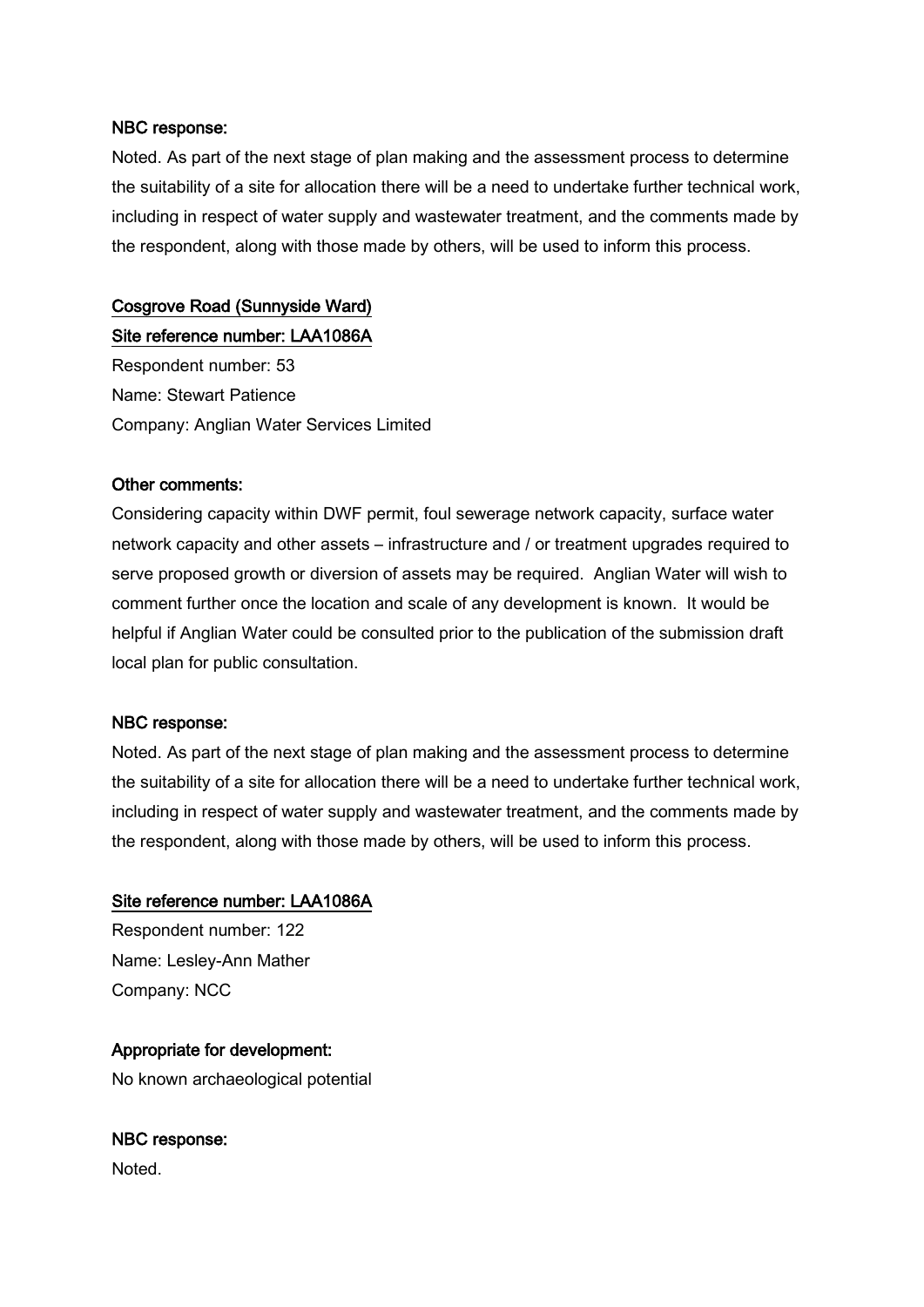# Chalcombe Avenue (Sunnyside Ward)

Site reference number: LAA1086B Respondent number: 53 Name: Stewart Patience Company: Anglian Water Services Limited

# Other comments:

Considering capacity within DWF permit, foul sewerage network capacity, surface water network capacity and other assets – infrastructure and / or treatment upgrades required to serve proposed growth or diversion of assets may be required. Anglian Water will wish to comment further once the location and scale of any development is known. It would be helpful if Anglian Water could be consulted prior to the publication of the submission draft local plan for public consultation.

# NBC response:

Noted. As part of the next stage of plan making and the assessment process to determine the suitability of a site for allocation there will be a need to undertake further technical work, including in respect of water supply and wastewater treatment, and the comments made by the respondent, along with those made by others, will be used to inform this process.

# Site reference number: LAA1086B

Respondent number: 122 Name: Lesley-Ann Mather Company: NCC

# Appropriate for development:

No known archaeological potential

# NBC response:

Noted.

# Land off Holmecross Road (Talavera Ward) Site reference number: LAA1094

Respondent number: 30 Name: Heather Webb Company: Northamptonshire County Council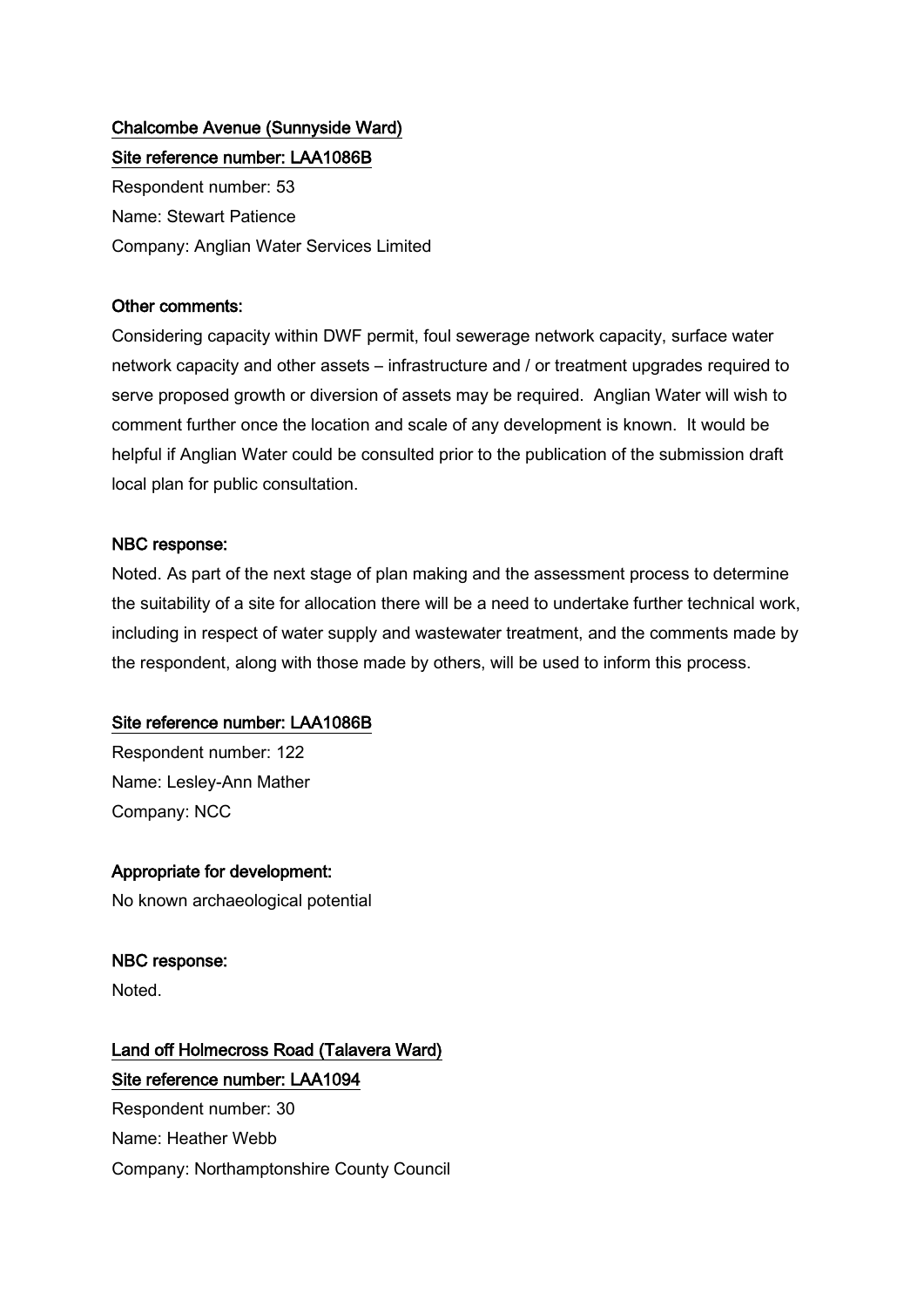#### Other comments:

Any development of this site should be designed in a way which continues to buffer – for example through garden and plot orientation – Billing Arbours LWS

#### NBC response:

Noted. As part of the next stage of plan making and the assessment process to determine the suitability of a site for allocation there will be a need to undertake further technical work and the comments made by the respondent, along with those made by others, will be used to inform this process.

## Site reference number: LAA1094

Respondent number: 53 Name: Stewart Patience Company: Anglian Water Services Limited

## Other comments:

Considering capacity within DWF permit, foul sewerage network capacity, surface water network capacity and other assets – infrastructure and / or treatment upgrades required to serve proposed growth or diversion of assets may be required. Anglian Water will wish to comment further once the location and scale of any development is known. It would be helpful if Anglian Water could be consulted prior to the publication of the submission draft local plan for public consultation.

#### NBC response:

Noted. As part of the next stage of plan making and the assessment process to determine the suitability of a site for allocation there will be a need to undertake further technical work, including in respect of water supply and wastewater treatment, and the comments made by the respondent, along with those made by others, will be used to inform this process.

## Site reference number: LAA1094

Respondent number: 122 Name: Lesley-Ann Mather Company: NCC

## Appropriate for development:

No known archaeological potential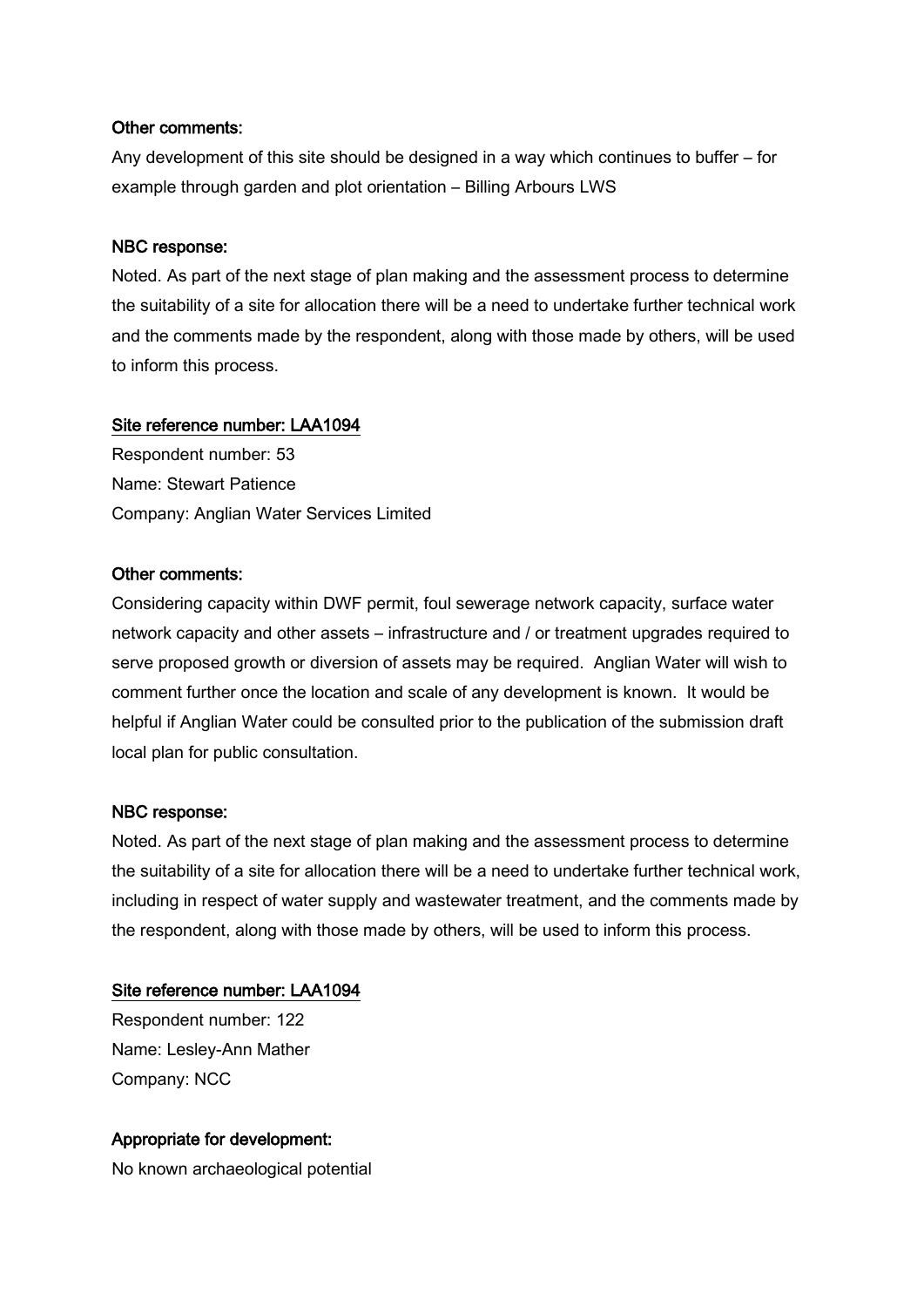Noted.

# Land off Mill Lane (Spencer Ward) Site reference number: LAA1096

Respondent number: 30 Name: Heather Webb Company: Northamptonshire County Council

## Other comments:

This site is part of Old Dallington Tennis Courts Local Wildlife Site (LWS), which is designated for its woodland vegetation. Any application would require a data search and botanical survey of the grassland to demonstrate that it is not of LWS standard and that any development would not affect the rest of the LWS. Dallington Brook Field is located adjacent to the site to the north so mitigation might be required for the extra visitor pressure although this could possibly be done across the two LWS, and potentially with any development of LAA1027. Any prospective applicants should be advised to contact the Wildlife Trust about developing in the LWS.

#### NBC response:

Noted. As part of the next stage of plan making and the assessment process to determine the suitability of a site for allocation there will be a need to undertake further technical work and the comments made by the respondent, along with those made by others, will be used to inform this process.

#### Site reference number: LAA1096

Respondent number: 53 Name: Stewart Patience Company: Anglian Water Services Limited

#### Other comments:

Considering capacity within DWF permit, foul sewerage network capacity, surface water network capacity and other assets – infrastructure and / or treatment upgrades required to serve proposed growth or diversion of assets may be required. Anglian Water will wish to comment further once the location and scale of any development is known. It would be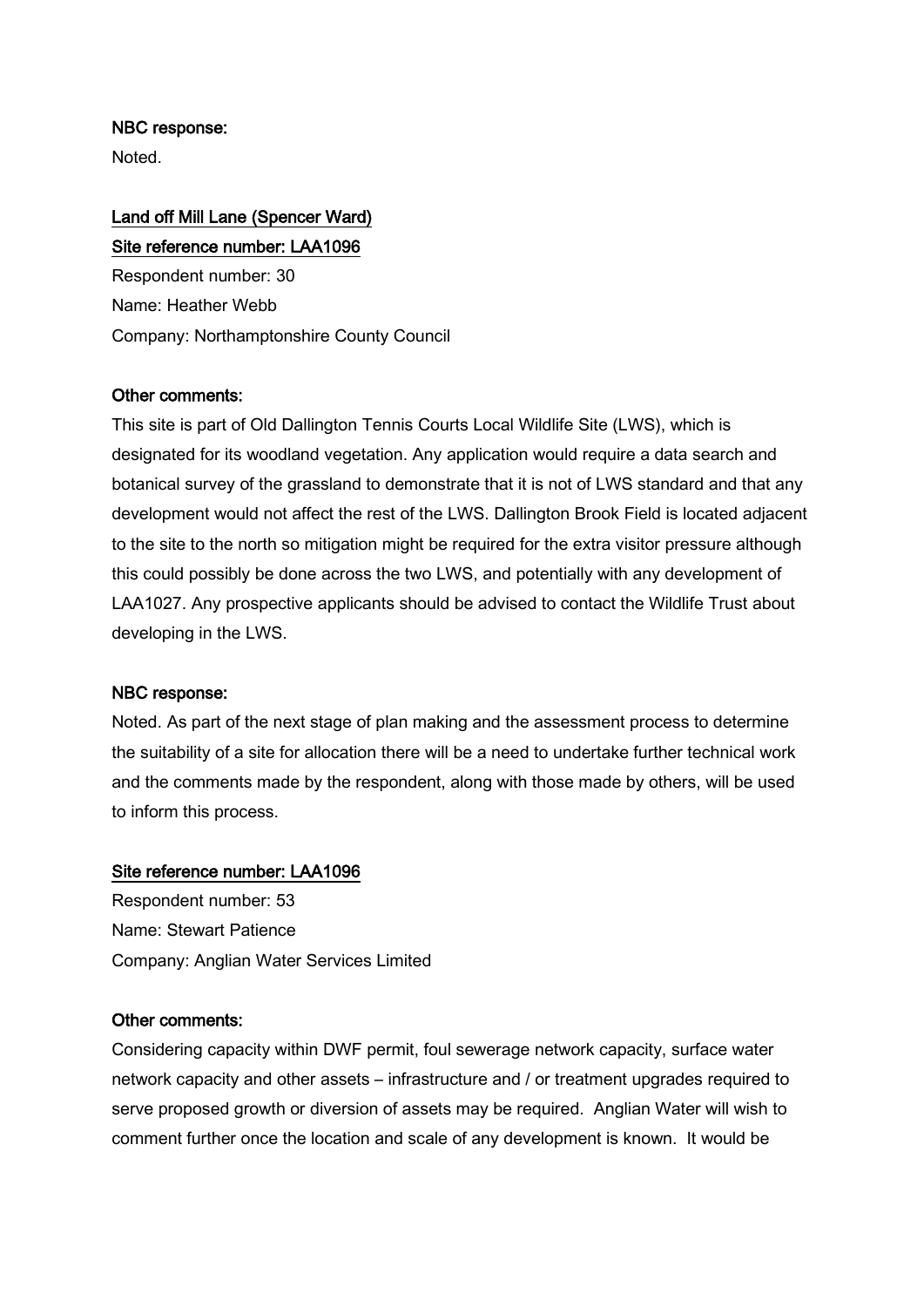helpful if Anglian Water could be consulted prior to the publication of the submission draft local plan for public consultation.

# NBC response:

Noted. As part of the next stage of plan making and the assessment process to determine the suitability of a site for allocation there will be a need to undertake further technical work, including in respect of water supply and wastewater treatment, and the comments made by the respondent, along with those made by others, will be used to inform this process.

# Site reference number: LAA1096

Respondent number: 77 Company: Althorp Estate

# Appropriate for development:

The site is immediately available for residential development within years 1-5 of the Local Plan. The appropriate residential site area is smaller than shown on the consultation site plan and consequently the numbers of units or the site yield might be significantly less; there might be scope for a type of mixed flatted development on a smaller site area which might improve the housing yield. Consider part of the site to be brownfield (former tennis courts and clubhouse), site is wholly within Flood Zone 1 and whilst agree potentially nature conservation issues have been updating and reviewing ecological work to inform developable area.

Make number of points of clarification in respect of the SA assessment of the site. In particular concern regarding comment that two thirds of the site (the north-east part) is located within the LWS is incorrect and needs to be reviewed. Think referring to wider locality including the lake and adjacent woodland not the actual representation site and potential residential site. Concerned about negative comment made when information on this aspect is with the Borough Council not any other body.

## NBC response:

Comments noted. The site will be assessed on the basis of the revised information regarding the site submitted by the respondent.

It should be noted, however, that Local Wildlife Site boundaries are determined and provided to the Borough Council by the Wildlife Trust and the SA has been produced independently to ensure impartiality. Proximity to designated sites provides an initial indication of the potential for an adverse effect. The SA recognises this by applying a 250m buffer around locally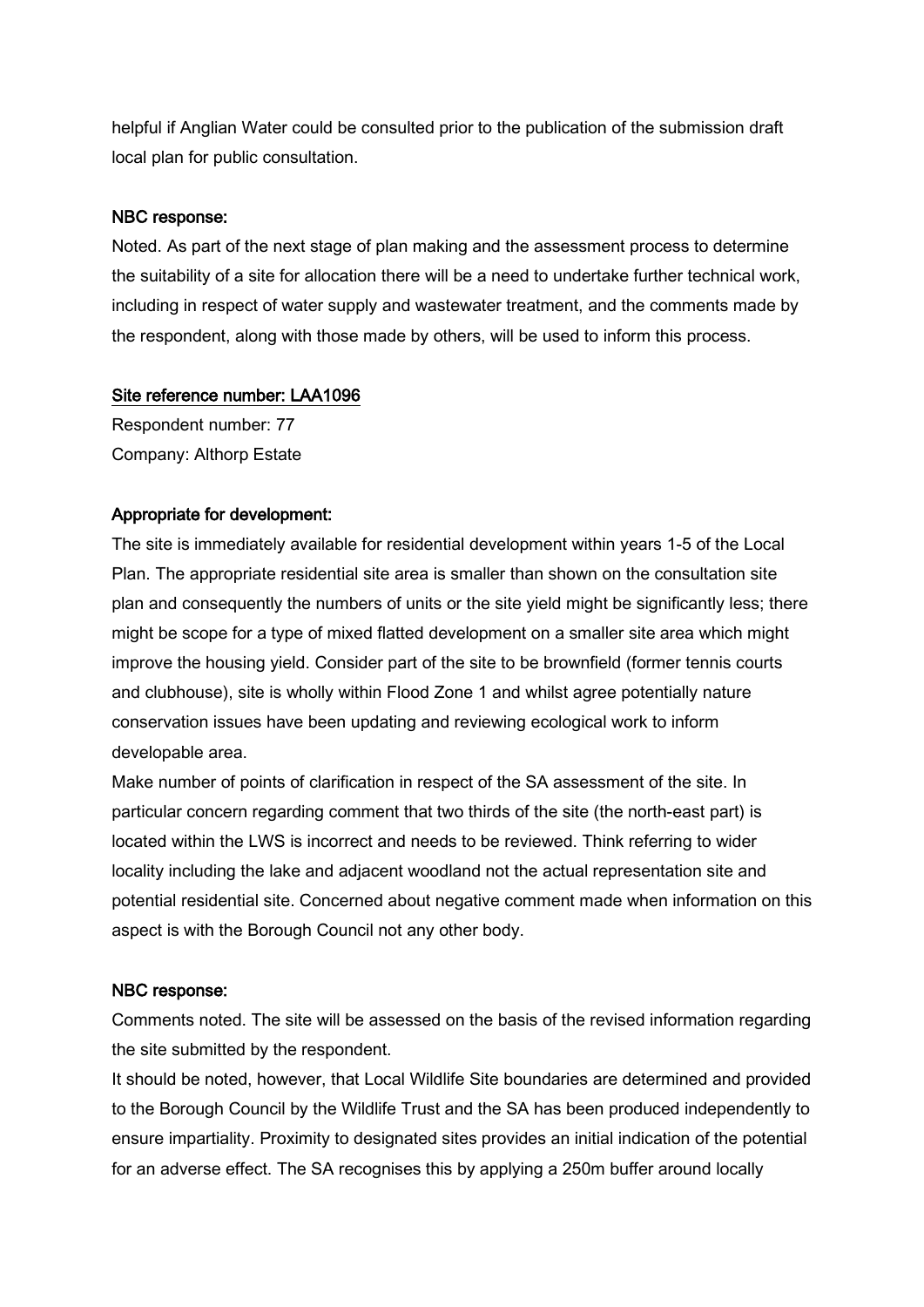designated sites. LAA1096 falls within the buffer zone indicating a minor negative effect, illustrated in SA Fig. 3.10 'Proximity to designated ecological sites'. It is recognised that appropriate mitigation may avoid adverse effects or result in beneficial effects.

#### Site reference number: LAA1096

Respondent number: 86 Name: John O'Neill Company: Environment Agency

#### Other comments:

This site is located in Flood Zone 3 and/or 2. The Authority should demonstrate through evidence that it has considered a range of options in the site allocation process, using the SFRA to apply the Sequential Test and the Exception Test where necessary. Where other sustainability criteria outweigh flood risk issues, the decision making process should be transparent with reasoned justifications for any decision to allocate land in areas at high flood risk in the sustainability appraisal report. The Sequential Test can also be demonstrated in a free-standing document, or as part of strategic housing land or employment land availability assessments.

#### NBC response:

Noted. As part of the next stage of plan making and the assessment process to determine the suitability of a site for allocation there will be a need to undertake further technical work, including in respect of flood risk and the application of the Sequential Test, and the comments made by the respondent, along with those made by others, will be used to inform this process.

#### Site reference number: LAA1096

Respondent number: 143 Name: Gavin Smith Company: Northampton Borough Council (Environmental Protection Team)

#### Other comments:

The site is potentially contaminated via either past historic use or natural contamination and will require investigation to determine if it is suitable for residential end use. An environmental noise assessment would be required to determine the impact on future occupiers from road traffic noise. An air quality assessment will also be required.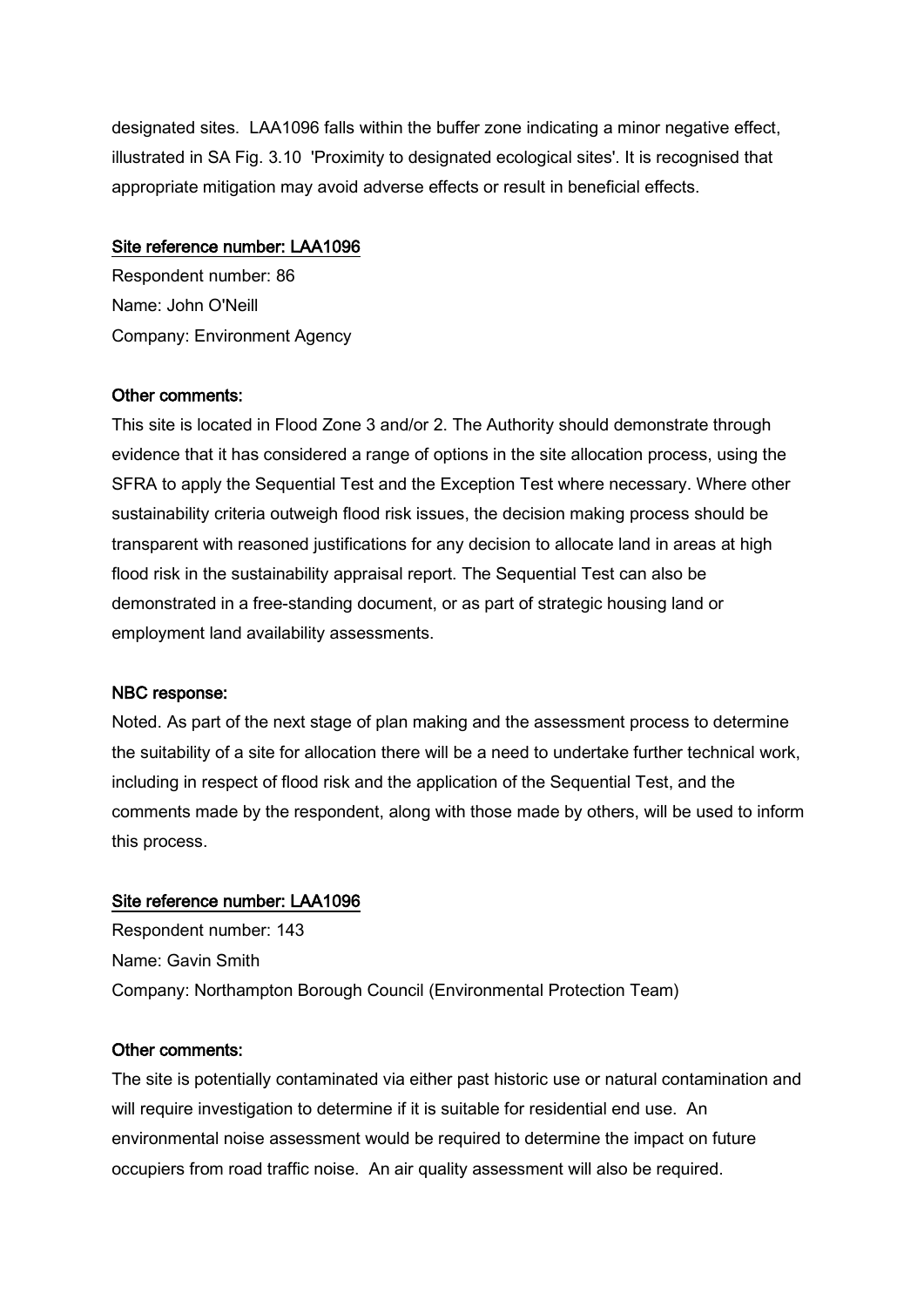Noted. As part of the next stage of plan making and the assessment process to determine the suitability of a site for allocation there will be a need to undertake further technical work and the comments made by the respondent, along with those made by others, will be used to inform this process. It may also be the case that these issues could be capable of mitigation with the implementation of appropriate measures and addressed at planning application stage through the use of planning conditions.

# Gate Lodge (Boothville Ward)

Site reference number: LAA1097

Respondent number: 53 Name: Stewart Patience Company: Anglian Water Services Limited

## Other comments:

Considering capacity within DWF permit, foul sewerage network capacity, surface water network capacity and other assets – infrastructure and / or treatment upgrades required to serve proposed growth or diversion of assets may be required. Anglian Water will wish to comment further once the location and scale of any development is known. It would be helpful if Anglian Water could be consulted prior to the publication of the submission draft local plan for public consultation.

## NBC response:

Noted. As part of the next stage of plan making and the assessment process to determine the suitability of a site for allocation there will be a need to undertake further technical work, including in respect of water supply and wastewater treatment, and the comments made by the respondent, along with those made by others, will be used to inform this process.

## Site reference number: LAA1097

Respondent number: 122 Name: Lesley-Ann Mather Company: NCC

# Appropriate for development:

Level of archaeological survival in this area unclear. Potential for Roman activity.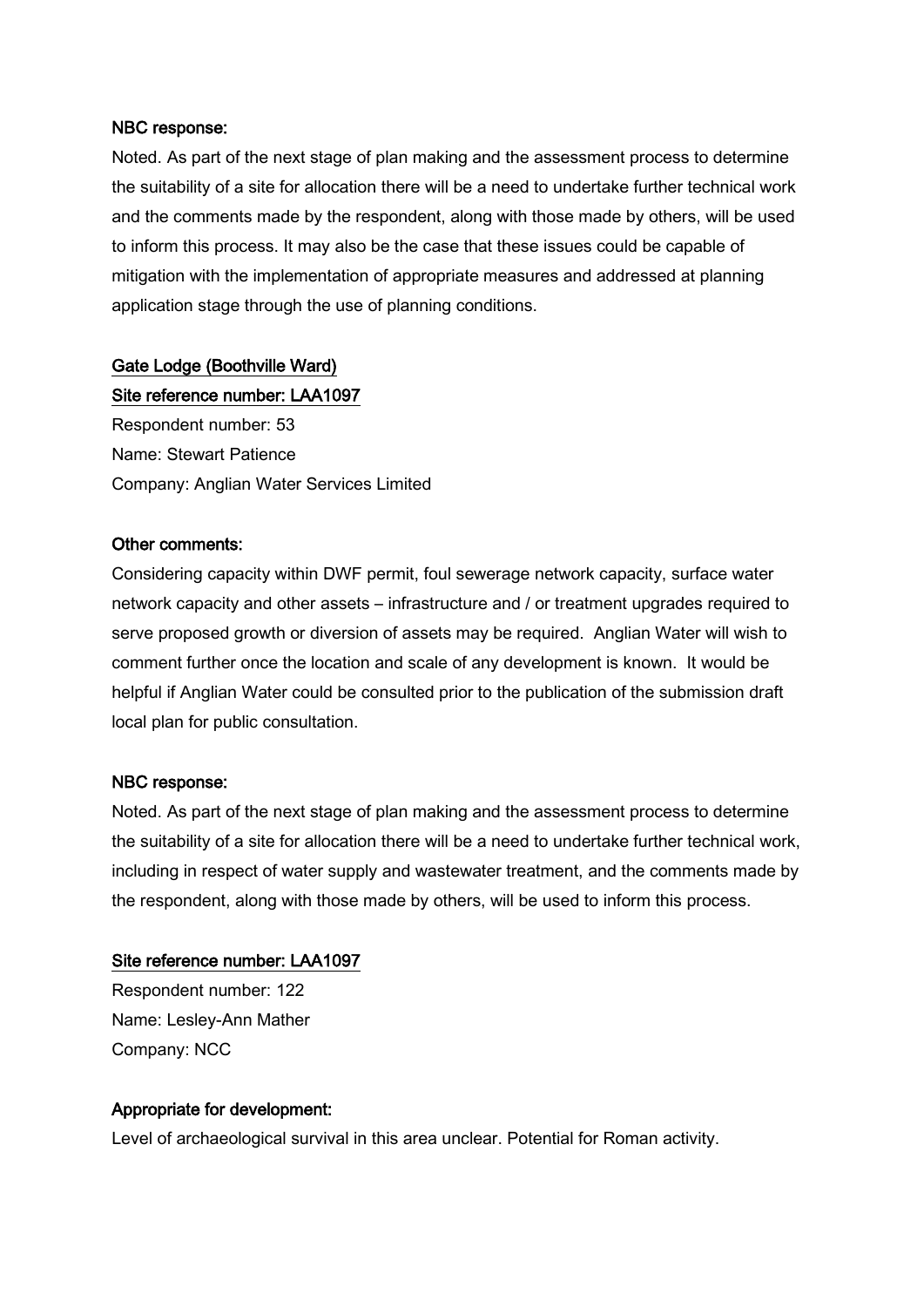Noted. As part of the next stage of plan making and the assessment process to determine the suitability of a site for allocation there will be a need to undertake further technical work, including in respect of heritage and archaeology, and the comments made by the respondent, along with those made by others, will be used to inform this process.

## Site reference number: LAA1097

Respondent number: 129 Company: Homes and Communities Agency HCA Agent company: Turley

# Appropriate for development:

Within the Sites Consultation, the Gate Lodge site has been assessed as suitable for further consideration which is welcomed by the HCA. It represents a logical infill development of the existing settlement pattern. The site is owned by the HCA and is available now for residential development. With no significant constraints identified, it is submitted the site can be brought forward for housing over the short to medium term providing 29 dwellings, which will contribute to the substantial shortfall in the council's five year housing land supply.

## NBC response:

Noted. The evidence provided (including the submitted Vision Framework) will be used to investigate further the suitability of this site for allocation.

## Site reference number: LAA1097

Respondent number: 143 Name: Gavin Smith Company: Northampton Borough Council (Environmental Protection Team)

## Other comments:

Future occupiers may be subject to road traffic related noise and a scheme of mitigation required. Also, a detailed air quality assessment is likely to be required.

## NBC response:

Noted. As part of the next stage of plan making and the assessment process to determine the suitability of a site for allocation there will be a need to undertake further technical work and the comments made by the respondent, along with those made by others, will be used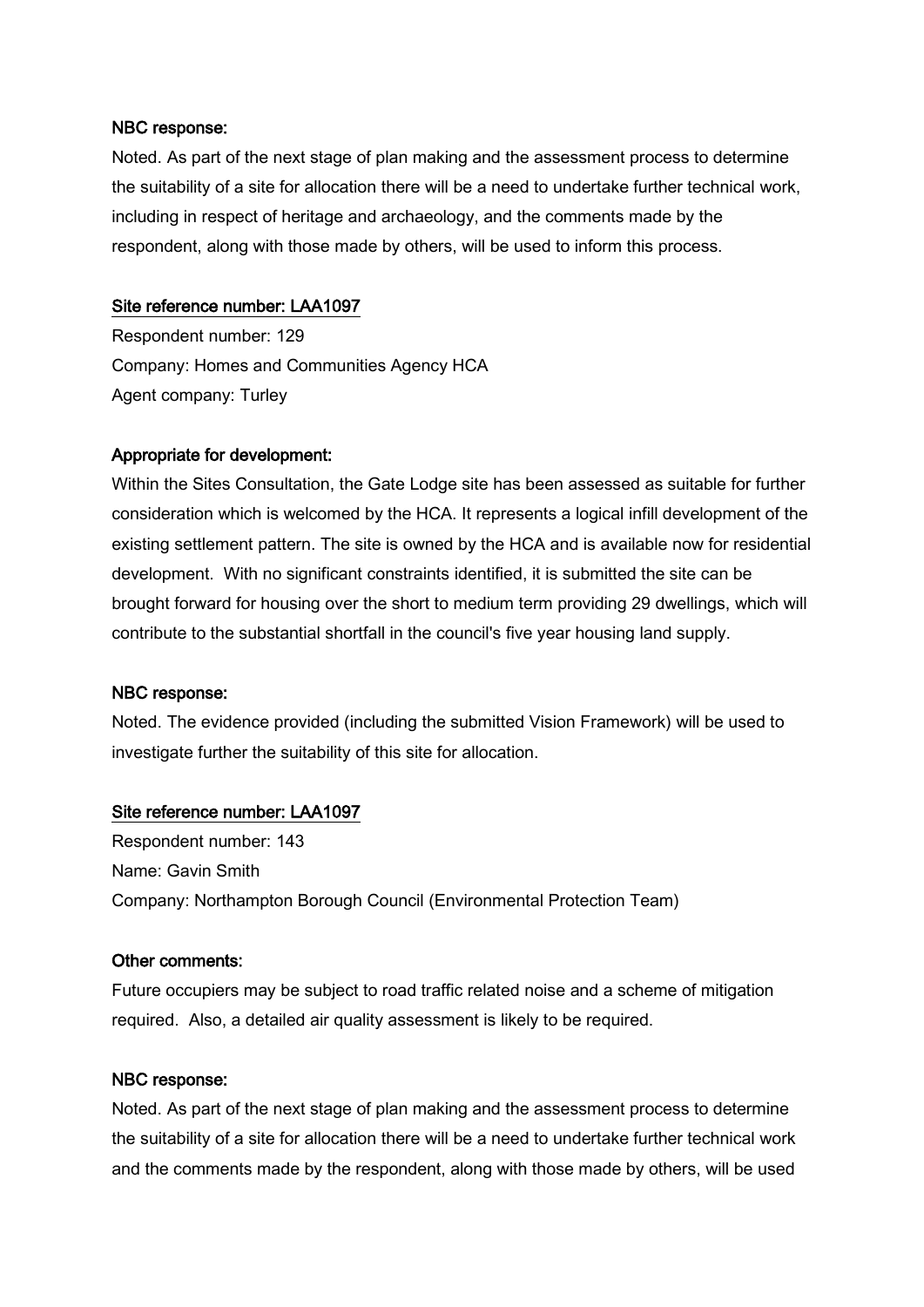to inform this process. It may also be the case that these issues could be capable of mitigation with the implementation of appropriate measures and addressed at planning application stage through the use of planning conditions.

# Site reference number: LAA1097

Respondent number: 144 Name: Richard Wood Company: Daventry District Council

# Other comments:

NBC's attention is brought to the fact that the former route of the A43, to the west of the site, is planned to be used for a public transport route to serve the Northampton North allocation.

# NBC response:

Noted. This will be taken into consideration when the site is investigated further as to its suitability for allocation in the new Local Plan.

# The Green, Great Houghton (Riverside Ward)

# Site reference number: LAA1098

Respondent number: 25 Name: Ann Plackett Company: Town Centre Conservation Areas Advisory Committee Agent company: TCCAAC

# Other comments:

There was previously an established planning policy that the separation and setting of the village would be protected by a green landscaped corridor. The recently published consultation draft of the Great Houghton Conservation Area Appraisal and Management Plan highlights the importance of protecting the rural setting of the proposed conservation area. The eastern part of the proposed site should be removed from any local plan allocation.

# NBC response:

The site will be investigated further and the findings will be used to inform the decision on whether to allocate all or part of the site, ot not allocate the site at all. Any proposed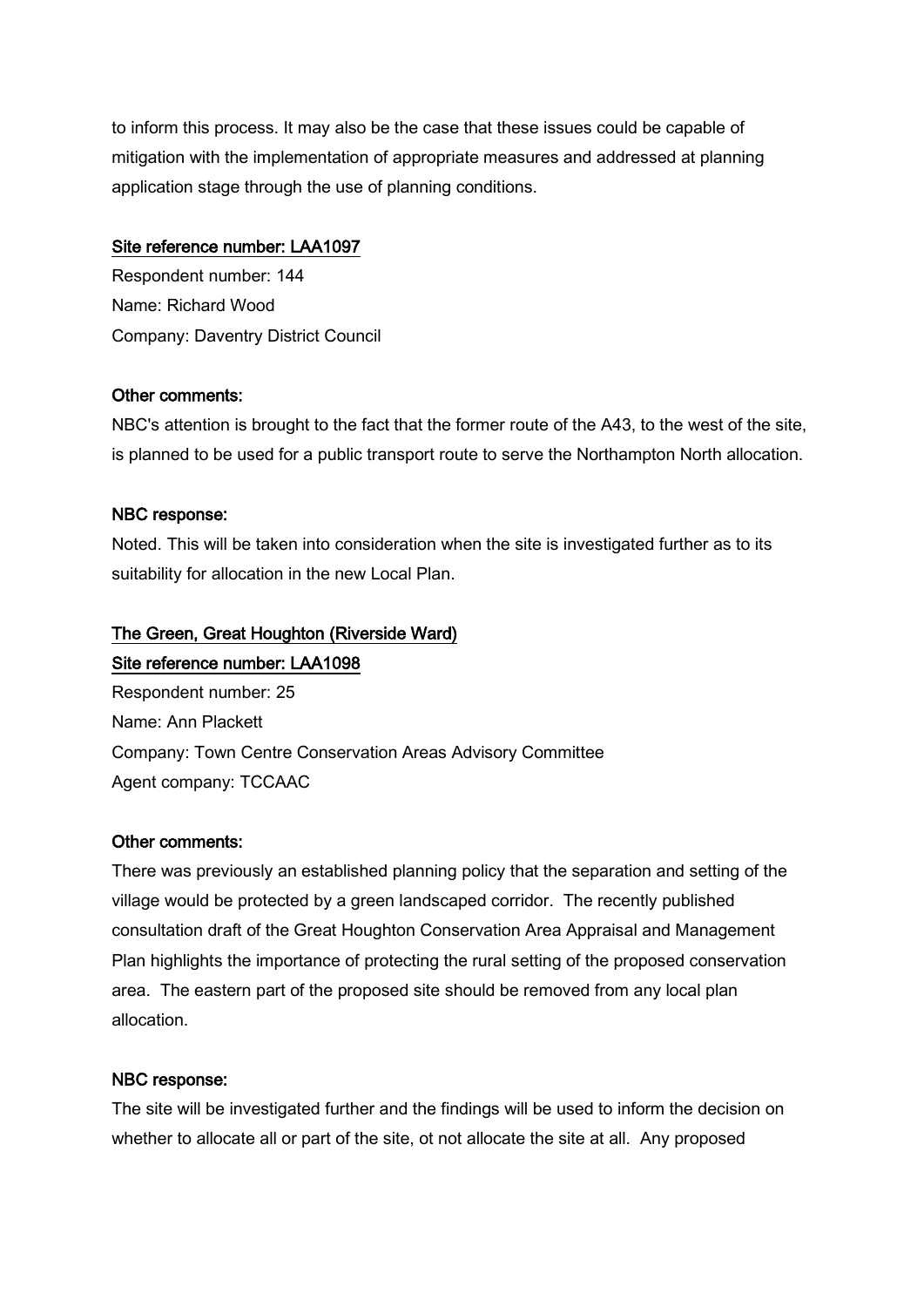development will need to address any heritage concerns and be in compliance with existing and emerging Conservation Area Appraisals and Management Plans.

# Site reference number: LAA1098

Respondent number: 30 Name: Heather Webb Company: Northamptonshire County Council

# Other comments:

This site would add to the cumulative recreational impact on the Brackmills woodland complex. The site's scale should allow it to provide mitigation while delivering complementary green infrastructure and open space.

# NBC response:

Noted. As part of the next stage of plan making and the assessment process to determine the suitability of a site for allocation there will be a need to undertake further technical work and the comments made by the respondent, along with those made by others, will be used to inform this process.

# Site reference number: LAA1098

Respondent number: 53 Name: Stewart Patience Company: Anglian Water Services Limited

# Other comments:

Considering capacity within DWF permit, foul sewerage network capacity, surface water network capacity and other assets - major constraints to provision of infrastructure and / or treatment to serve proposed growth. Anglian Water will wish to comment further once the location and scale of any development is known. It would be helpful if Anglian Water could be consulted prior to the publication of the submission draft local plan for public consultation.

## NBC response:

Noted. As part of the next stage of plan making and the assessment process to determine the suitability of a site for allocation there will be a need to undertake further technical work, including in respect of water supply and wastewater treatment, and the comments made by the respondent, along with those made by others, will be used to inform this process.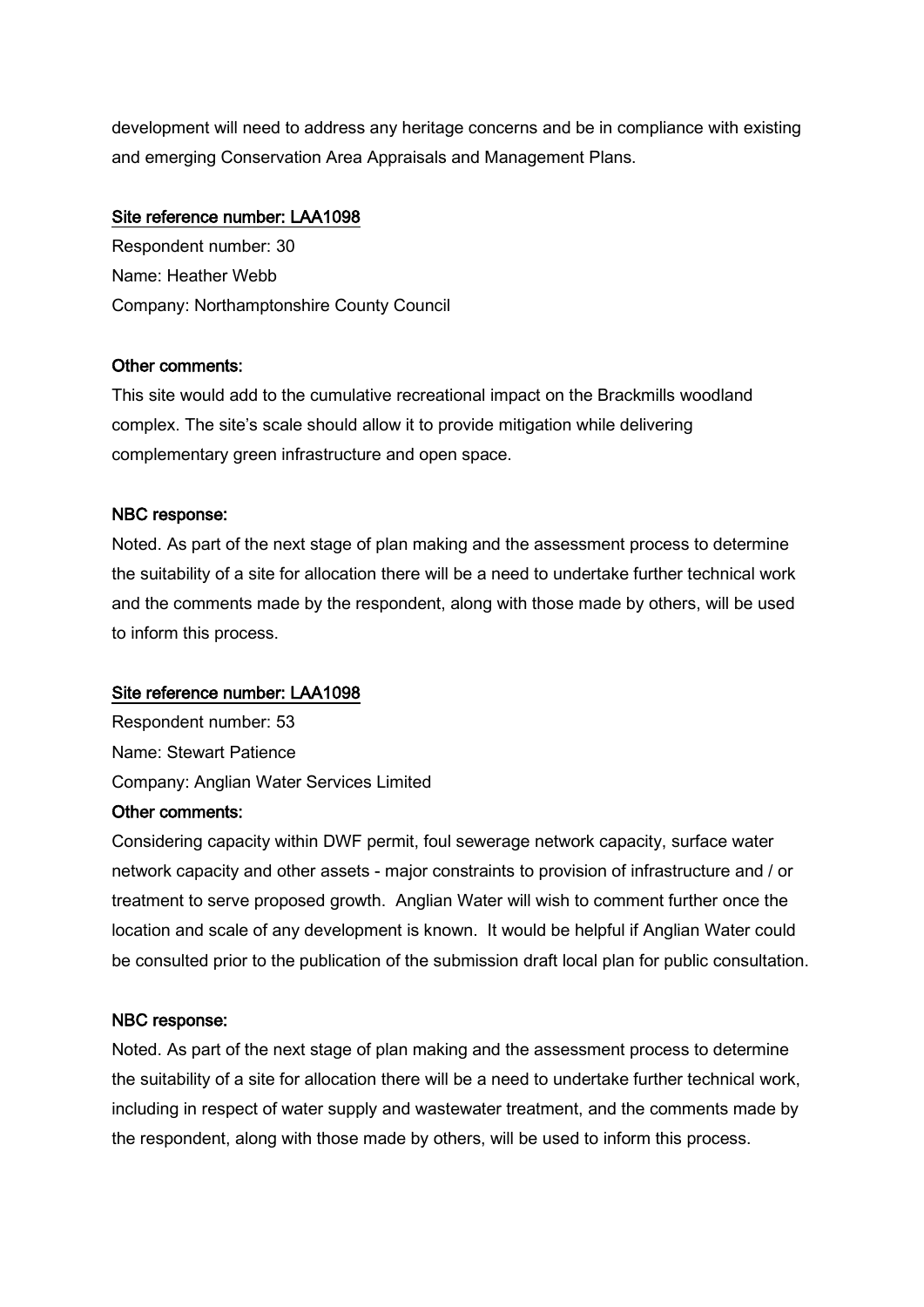# Site reference number: LAA1098

Respondent number: 57 Name: Sally Willis Company: Hardingstone Parish Council

#### Other comments:

The site borders an area already marked for development with outline planning as part of Hardingstone SUE. The West Northamptonshire Joint Core Strategy highlights that traffic is an issue in this area. There is already concern that the additional houses of Hardingstone SUE and Collingtree SUE will have a huge impact on traffic on this side of the town. This LAA site would potentially add another 840 houses to that (a potential of 1680 cars). Which would have a massive impact, not to mention the changes required to other infrastructure such as Healthcare and schooling.

#### NBC response:

Further investigations and consultation will be undertaken to ascertain the site's suitability for allocation in the new Local Plan including the impact of additional traffic on the local highway network.

#### Site reference number: LAA1098

Respondent number: 68 Name: Martin Seldon Company: Highways England

#### Other comments:

The site is relatively large in scale and located within 3 miles of the Strategic Road Network. They therefore have the potential to impact upon the operation of the M1 or the A45. Impacts should be appropriately assessed as part of a Transport Assessment.

#### NBC response:

Noted. As part of the next stage of plan making and the assessment process to determine the suitability of a site for allocation there will be a need to undertake further technical work and the impact of additional traffic on the SRN will be considered as part of this assessment process.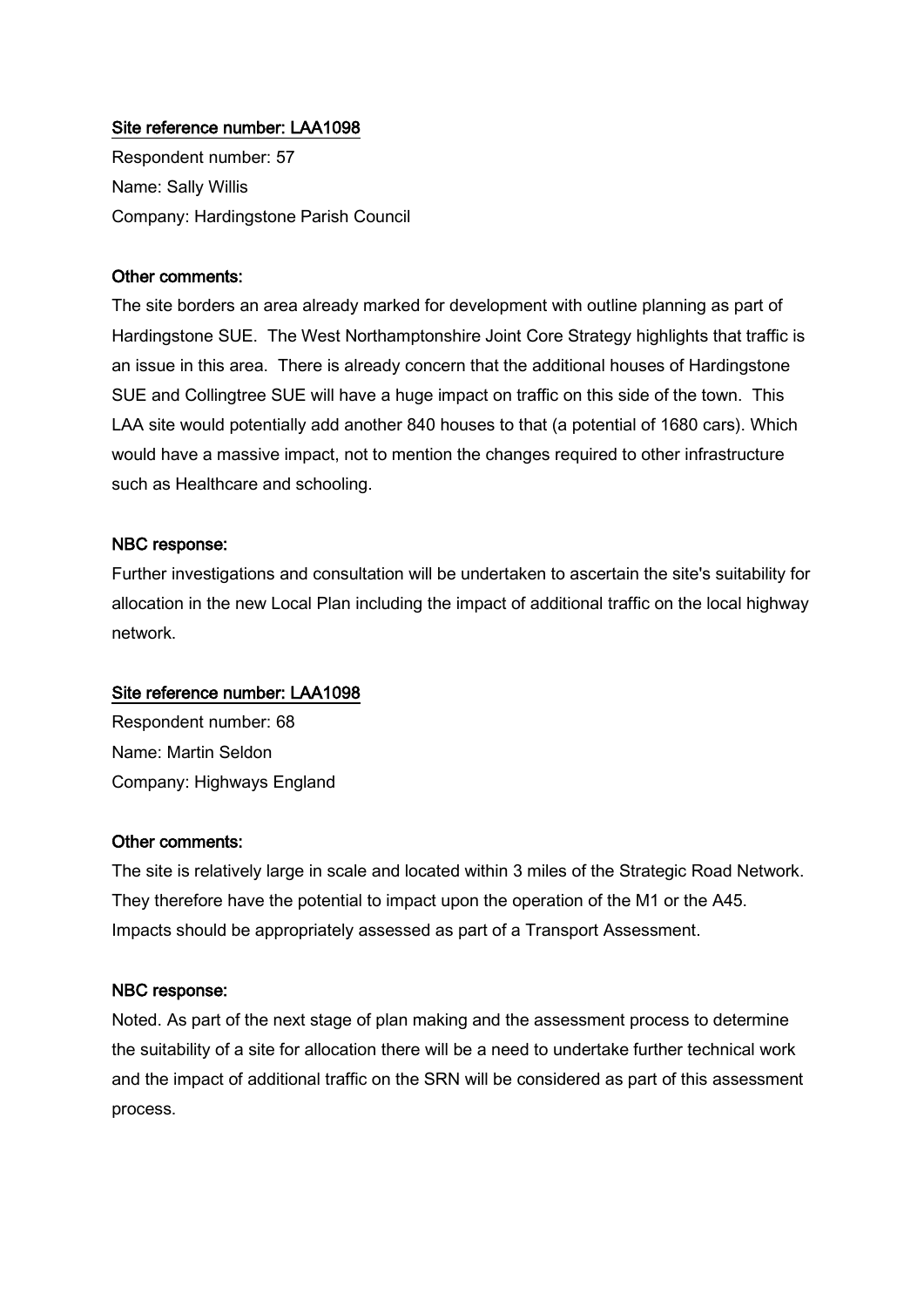# Site reference number: LAA1098

Respondent number: 105 Name: Mike Billingham Company: Great Houghton Parish Council

#### Least appropriate for development:

Great Houghton Parish Council is most concerned with 840 houses for this site. Such a large development is considered to be inappropriate for the area and the road which is simply not adequate to deal with the level of additional traffic that such a development would create. Such extra traffic will only further exacerbate the existing traffic problems for surrounding parishes both along the overcrowded Newport Pagnell Road towards the Queens Eleanor junction as well as the overcrowded Bedford Road (A428) towards the Barns Meadow junction.

This development simply moves the problem that would have been created by the initial SNC Local Plan part 2A, from one side of the road to the other. It should be noted that there is a planning application N/2017/1369 for further 525 homes off of the Newport Pagnell Road at the other end of The Green. This is most likely to generate a significant amount of additional traffic that will seek to use the road through the village to access the Bedford Road.

Parish Council considers that this proposed site is not suitable for such development.

#### NBC response:

Further investigations and consultation will be undertaken to ascertain the site's suitability for allocation in the new Local Plan including the impact of additional traffic on the local highway network.

#### Site reference number: LAA1098

Respondent number: 115 Name: Leanne Wildman

#### Least appropriate for development:

The report states that 840 houses could be built as a natural extension to the village of Great Houghton. I would argue that 840 houses would not be a natural extension to a village, rather it would swallow the village identity and create a variety of access problems. The site is listed as having road access already in place but access is in fact extremely limited. There is no infrastructure in place that would allow access to build and there is limited scope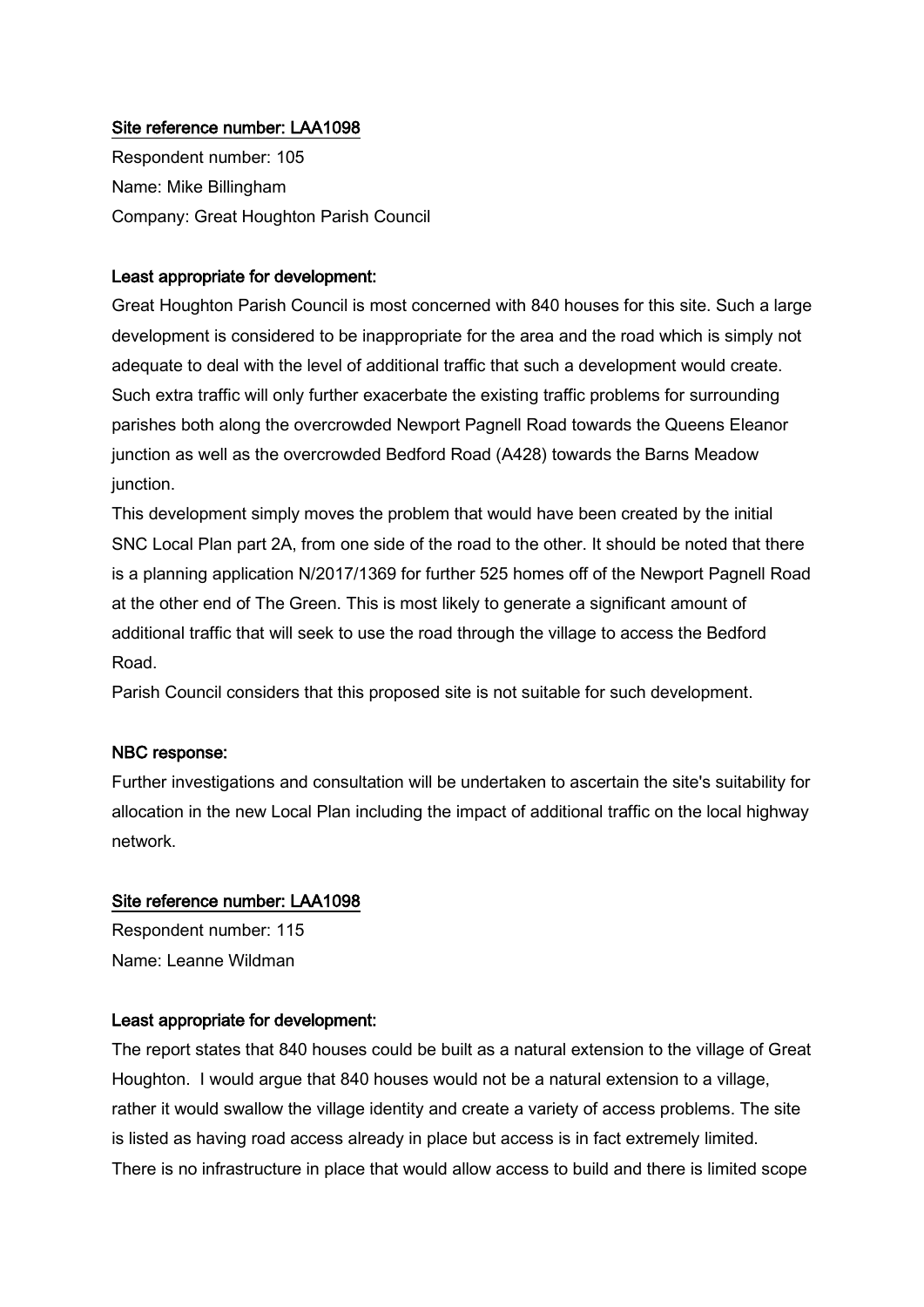to create such infrastucture. The impact on schools, doctors surgeries and the hospital would also need to be addressed. Currently, traffic wishing to enter or exit Great Houghton has the option of the Bedford Road A428 or The Green at the top of the village. The A428 junction has been the site of a number of accidents recently. To reach this junction, traffic has to travel through the village High Street which in places is very narrow and at busy times struggles to cope with the current volume of traffic. To add an additional 840 homes that would potentially need to use this exit would create a huge issue. The other road option leading from the proposed site is The Green. This is a narrow country lane that in parts is difficult for two lanes of traffic to fit through. The edges of the road are almost always needing pothole repairs due to the current traffic levels. To potentially force traffic from 800+ homes along this route to the Newport Pagnell Road would create additional traffic problems here. The site sits adjacent to Brackmills wood and country park and houses an abundance of wildlife and believe it would be detrimental to the countryside to develop this site.

## NBC response:

The figure of 840 dwellings is an estimate based on density calculations and the figure is likely to be lower should it be considered suitable for allocation. Any proposal affecting the village of Great Houghton will need to take into heritage matters into consideration. Access matters will form part of the investigation associated with ascertaining the site's suitability for allocation in the new Local Plan along with ongoing dialogue with the relevant organisations will assist in understanding the likely impacts of development and the mitigation measures/additional infrastructure that may be required including schools and health services.

Further investigations, including impacts on the natural environment, will inform the decision on the site's suitability for allocation in the new Local Plan.

#### Site reference number: LAA1098

Respondent number: 122 Name: Lesley-Ann Mather Company: NCC

#### Least appropriate for development:

Historic Environment Record refers to Iron Age settlement, cropmark of medieval/post medieval windmill mound, middle Saxon cemetery, middle Saxon inhumations, medieval extractive pits, possible Iron Age enclosure, crop marks of Iron Age settlement and post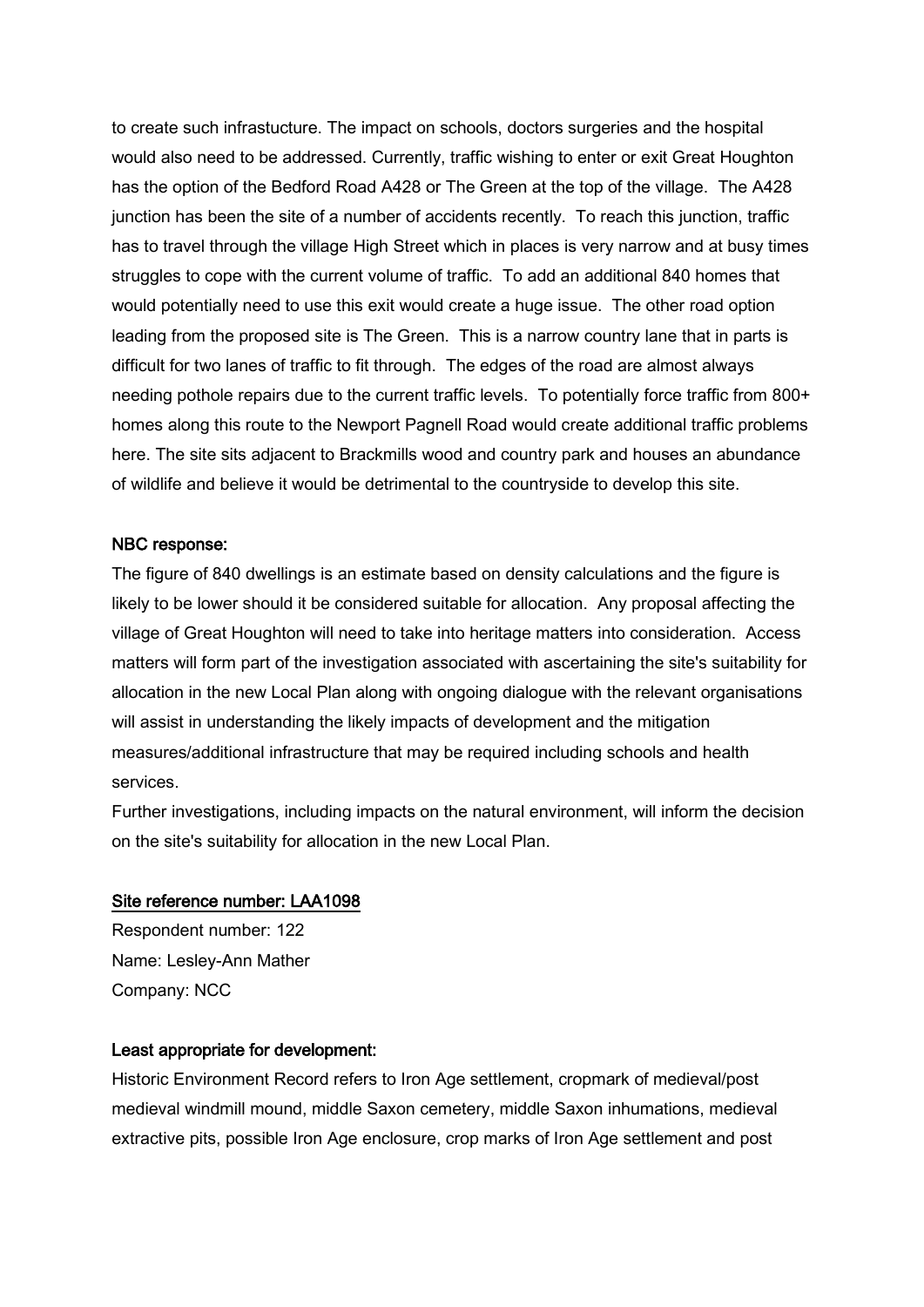medieval activity. The area is potentially highly sensitive with multi period activity. In addition it forms a buffer between Brackmills and the settlements around it.

## NBC response:

Noted. As part of the next stage of plan making and the assessment process to determine the suitability of a site for allocation there will be a need to undertake further technical work, including in respect of heritage and archaeology, and the comments made by the respondent, along with those made by others, will be used to inform this process.

# Site reference number: LAA1098

Respondent number: 126 Name: Rosamund Worrall Company: Historic England

# Least appropriate for development:

The LAA 2017 indicates 'no existing designations' for the site in its 'built environment' section. However, it is noted that the SA offers more information on the site in respect of the historic environment. The proposed inverted L-shape part of the preferred allocation will cause substantial harm to the historic environment which cannot be mitigated against and we would reiterate concerns raised in respect of planning applications N/2014/0068 and N/2016/0412. Archaeological work indicated high potential for the preservation of archaeological remains. In addition the coalescence of settlements would cause harm to the Conservation Area and Listed Buildings. As such this brings into question the potential for the delivery of No.840 dwellings on the overall collection of sites included in LAA1098. Site raises an 'uncertainty outcome' in the Sustainability Appraisal. We suggest further work is required prior to the next iteration of the Sites document in order to provide clarity about any potential impact on the historic environment.

## NBC response:

Noted. As part of the next stage of plan making and the assessment process to determine the suitability of a site for allocation there will be a need to undertake further technical work, including in respect of heritage and archaeology, and the comments made by the respondent, along with those made by others, will be used to inform this process. This will also inform the next iteration of the SA.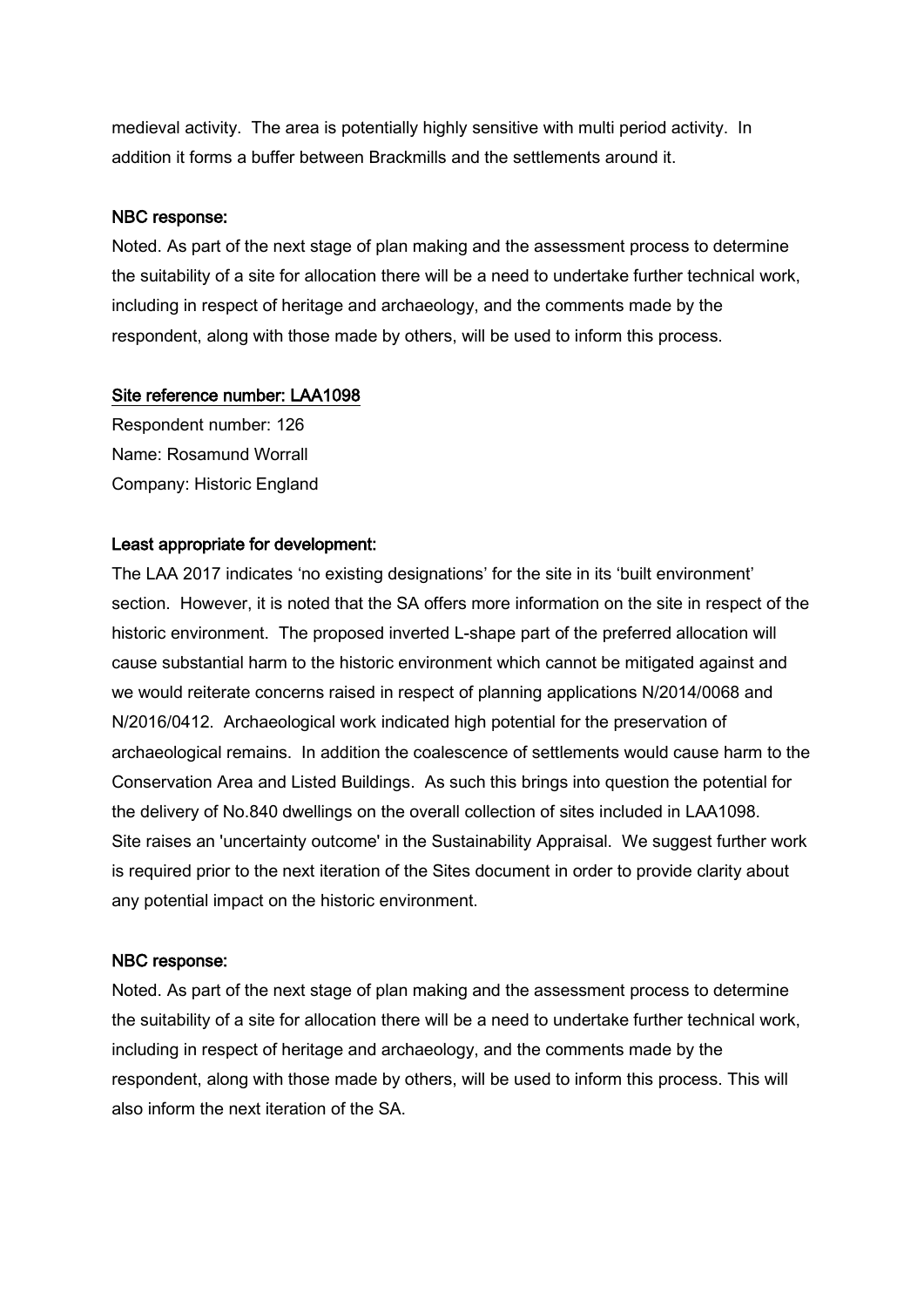# Site reference number: LAA1098

Respondent number: 129 Company: Homes and Communities Agency HCA Agent company: Turley

#### Other comments:

Within the Sites Consultation, the Gate Lodge site has been assessed as suitable for further consideration which is welcomed by the HCA. It represents a logical extension of the existing settlement. The site is owned by the HCA and is available now for residential development. The site will contribute to meeting housing needs and addressing the shortfall in housing supply. The site can provide a sustainable location for residential development close to existing employment and residential areas at Great Houghton, Hardingstone and Brackmills Industrial Estate, of an appropriate scale to meet growth requirements within the borough. To enable the delivery of residential development on this site at the earliest opportunity, the site should be taken forward as an allocation in the draft Local Plan part 2. Note the overall positive findings of the sustainability appraisal with respect to this site and consider that the scoring can be further improved as proposals for this site are progressed and further technical work is undertaken.

#### NBC response:

Noted. The evidence provided (including the submitted Vision Framework) will be used to investigate further the suitability of this site for allocation.

#### Site reference number: LAA1098

Respondent number: 139 Name: Kathleen Rivett Company: North Northants Badger Group

#### Other comments:

It is noted that the sites have not been surveyed for the presence of badgers nor other protected species as part of the site assessment process. The presence of protected species on such sites can considerably hinder deliverability as mitigation measures are not always feasible or difficult to achieve. This is especially the case with badgers where large areas of foraging land must be retained or access corridors to such foraging land. All relevant constraints should be identified as part of the plan process particularly with regard to protected species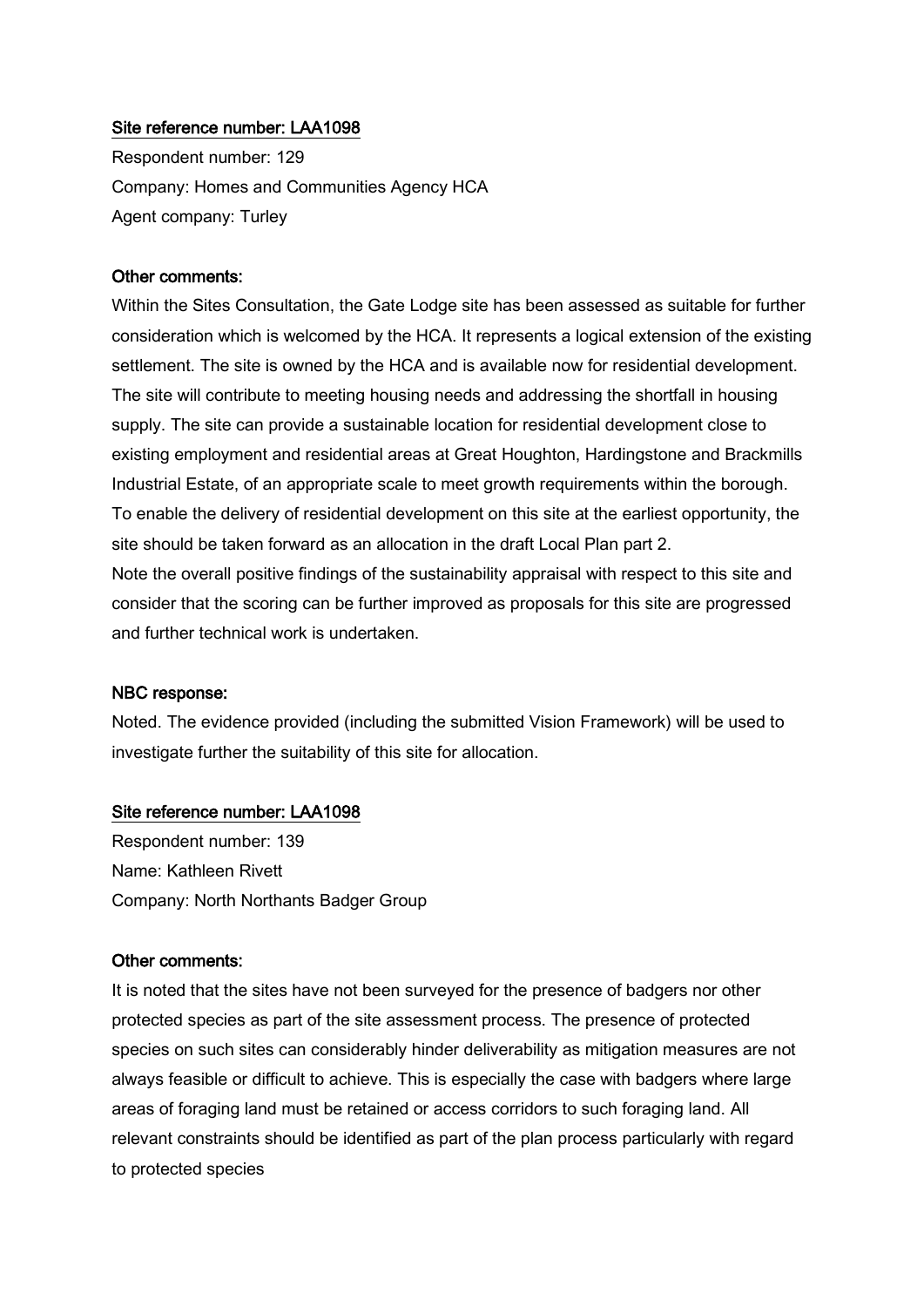Noted. As part of the next stage of plan making and the assessment process to determine the suitability of a site for allocation there will be a need to undertake further technical work and the comments made by the respondent, along with those made by others, will be used to inform this process.

# Site reference number: LAA1098

Respondent number: 143 Name: Gavin Smith Company: Northampton Borough Council (Environmental Protection Team)

# Other comments:

An environmental noise assessment would be required to determine the noise impact on future occupiers from existing surrounding land uses.

## NBC response:

Noted. As part of the next stage of plan making and the assessment process to determine the suitability of a site for allocation there will be a need to undertake further technical work and the comments made by the respondent, along with those made by others, will be used to inform this process.

# Upton Park (reserve site) (Upton Ward) Site reference number: LAA1099

Respondent number: 129 Company: Homes and Communities Agency HCA Agent company: Turley

# Other sites for consideration:

The site currently contains an area of car parking and hardstanding but is otherwise vacant. The site is owned by HCA and is now available for development with no significant constraints which cannot be overcome. Suitable flood mitigation measures are currently being explored to ensure the site can be brought forward for housing over the short to medium term.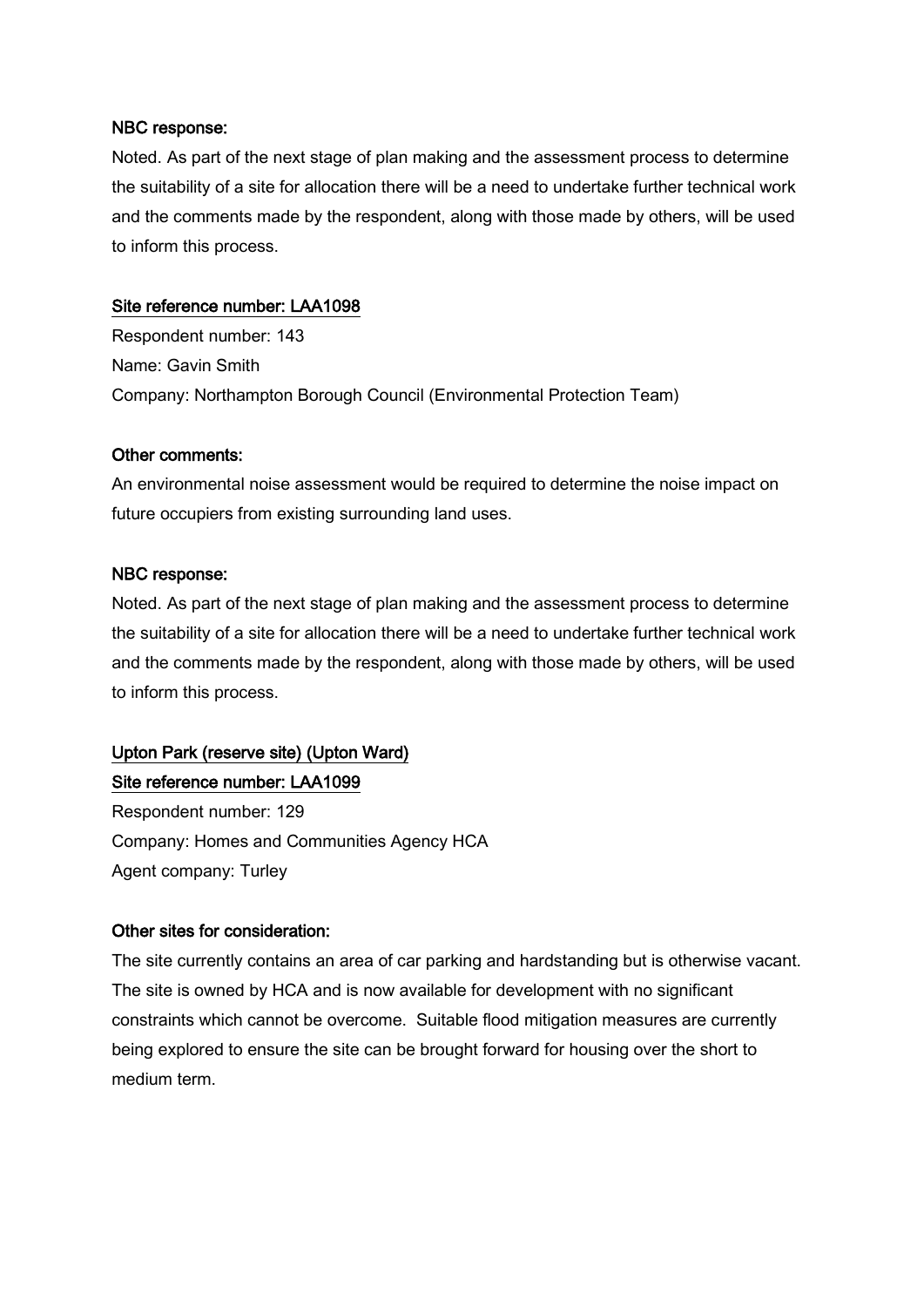The site was assessed through the LAA, but was found to be entirely within Flood Zone 3. Under the LAA methodology this has excluded the site from further consideration. Should further information regarding the flood mitigate measures come forward within the timescale of the local plan process, there is the potential to investigate the site further.

# Hill Farm Rise (East Hunsbury Ward)

Site reference number: LAA1100 Respondent number: 30 Name: Heather Webb Company: Northamptonshire County Council

## Other comments:

Most of this site is a Potential Wildlife Site (PWS) and is adjacent to Wootton Railway Embankment Local Wildlife Site (LWS). The LWS is designated for a rare lichen, although it also has relict acid grassland habitat which may be able to be restored. Residential development on this site would impact the LWS through recreational pressure. I would expect any applicant to work closely with the Wildlife Trust to a) identify the current ecological value and features of both the PWS and LWS and b) identify the best measures to mitigate and make the LWS more resilient to visitor pressure

## NBC response:

Noted. As part of the next stage of plan making and the assessment process to determine the suitability of a site for allocation there will be a need to undertake further technical work and the comments made by the respondent, along with those made by others, will be used to inform this process.

#### Site reference number: LAA1100

Respondent number: 53 Name: Stewart Patience Company: Anglian Water Services Limited

#### Other comments:

Considering capacity within DWF permit, foul sewerage network capacity, surface water network capacity and other assets – infrastructure and / or treatment upgrades required to serve proposed growth or diversion of assets may be required. Anglian Water will wish to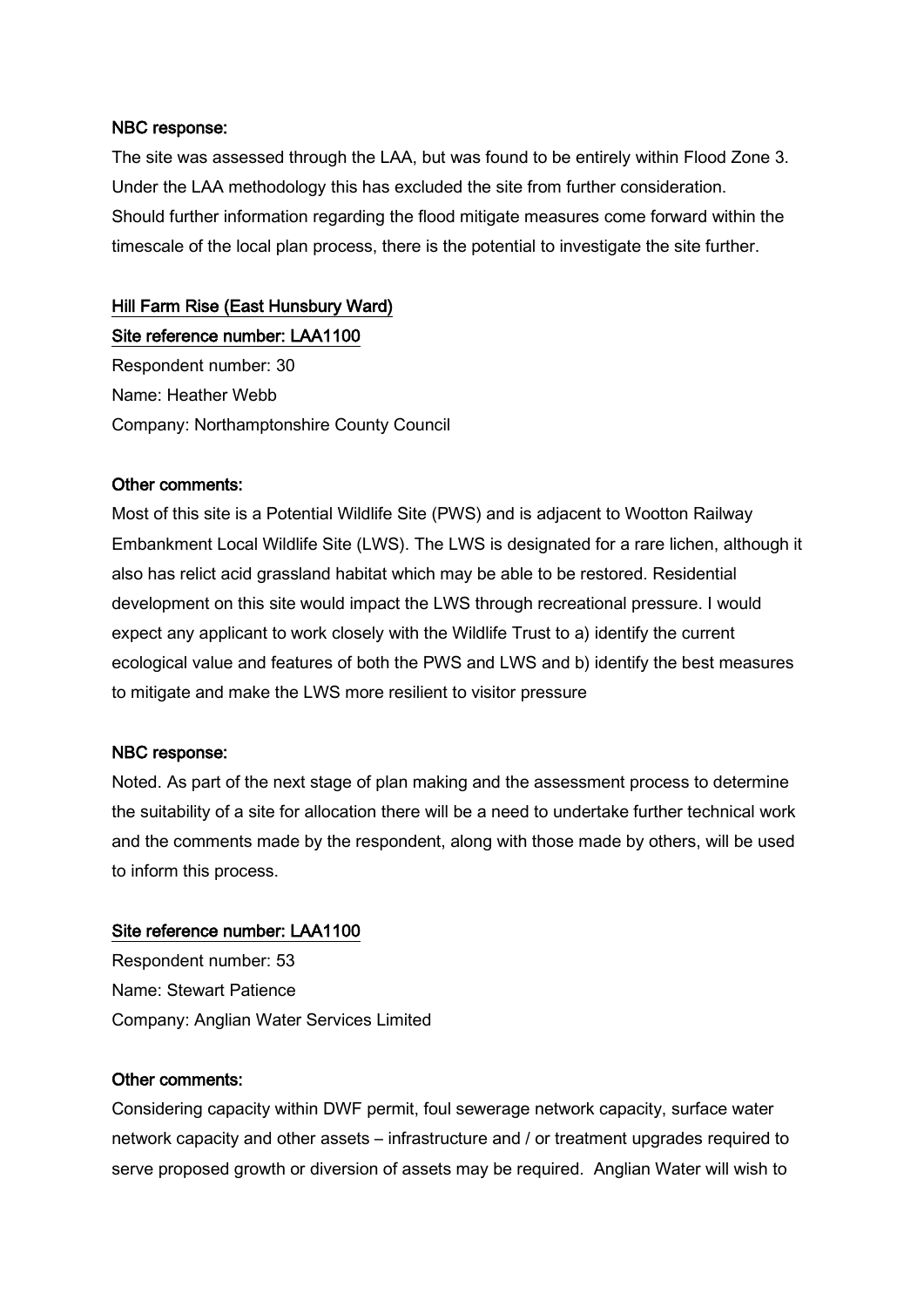comment further once the location and scale of any development is known. It would be helpful if Anglian Water could be consulted prior to the publication of the submission draft local plan for public consultation.

#### NBC response:

Noted. As part of the next stage of plan making and the assessment process to determine the suitability of a site for allocation there will be a need to undertake further technical work, including in respect of water supply and wastewater treatment, and the comments made by the respondent, along with those made by others, will be used to inform this process.

## Site reference number: LAA1100

Respondent number: 68 Name: Martin Seldon Company: Highways England

## Other comments:

The site is relatively large in scale and located within 3 miles of the Strategic Road Network. They therefore have the potential to impact upon the operation of the M1 or the A45. Impacts should be appropriately assessed as part of a Transport Assessment.

## NBC response:

Noted. As part of the next stage of plan making and the assessment process to determine the suitability of a site for allocation there will be a need to undertake further technical work and the impact of additional traffic on the SRN will be considered as part of this assessment process.

## Site reference number: LAA1100

Respondent number: 113 Name: Caroline Holgate Company: East Hunsbury Parish Council

#### Least appropriate for development:

This site is a natural wooded area and the Parish Council would be particularly concerned about the loss of habitat and wildlife, which includes the presence of a badger set and deer. The site is also very close to a railway tunnel making any development more complex.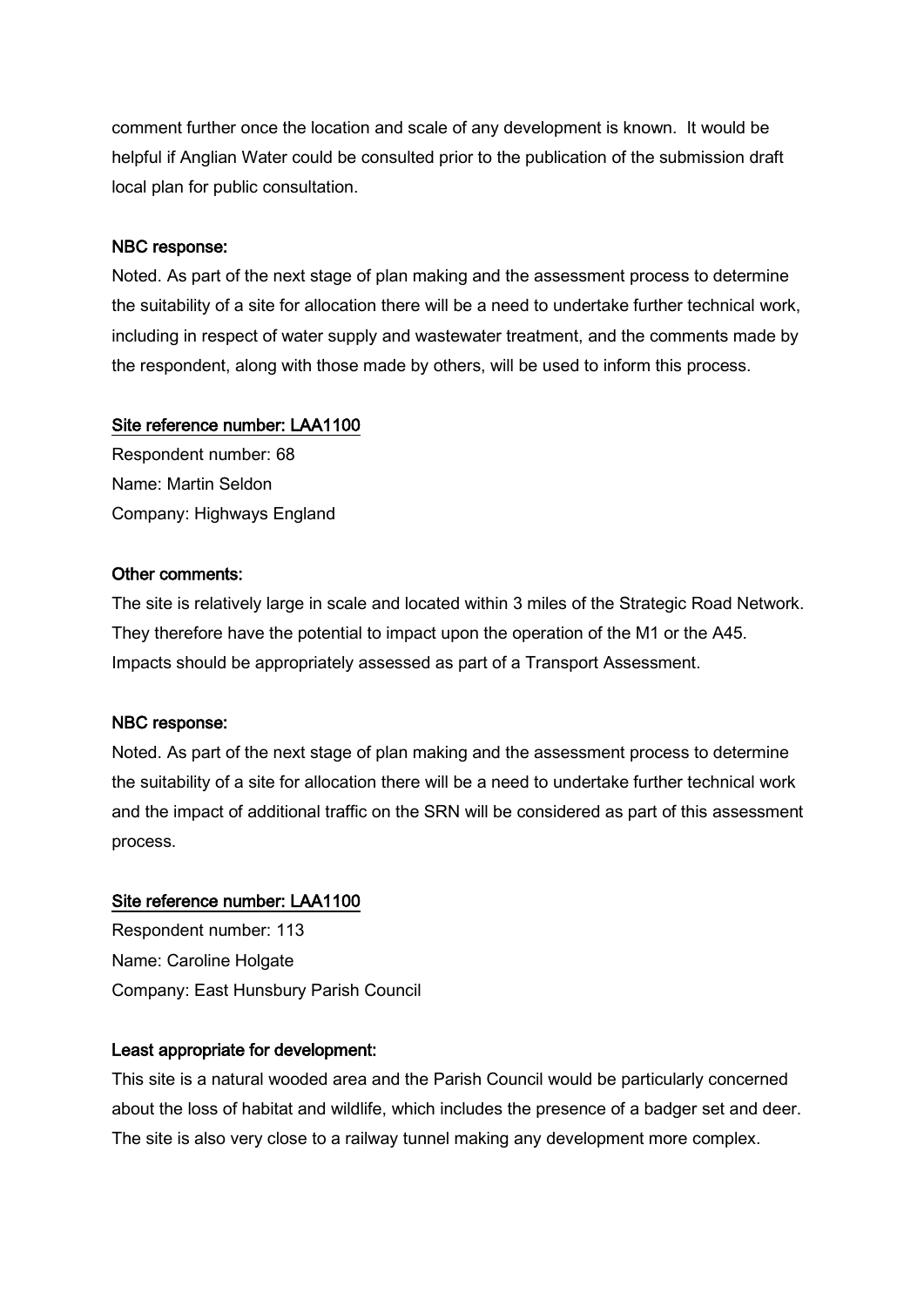# Site reference number: LAA1100

Respondent number: 122 Name: Lesley-Ann Mather Company: NCC

# Appropriate for development:

Archaeological potential but could be mitigated

## NBC response:

Noted. As part of the next stage of plan making and the assessment process to determine the suitability of a site for allocation there will be a need to undertake further technical work, including in respect of heritage and archaeology, and the comments made by the respondent, along with those made by others, will be used to inform this process.

# Site reference number: LAA1100

Respondent number: 126 Name: Rosamund Worrall Company: Historic England

## Other comments:

The site raises an 'uncertainty outcome' in the Sustainability Appraisal. Suggest further work is required prior to the next iteration of the Sites document in order to provide clarity about any potential impact on the historic environment

## NBC response:

Sites will be investigated further and assessed against additional information including: assessments associated with heritage and archaeology; information supplied through the Sites Consultation responses and from the existing and emerging technical evidence base. These investigations will determine the site's suitability for allocation in the Local Plan Part 2.

## Site reference number: LAA1100

Respondent number: 139 Name: Kathleen Rivett Company: North Northants Badger Group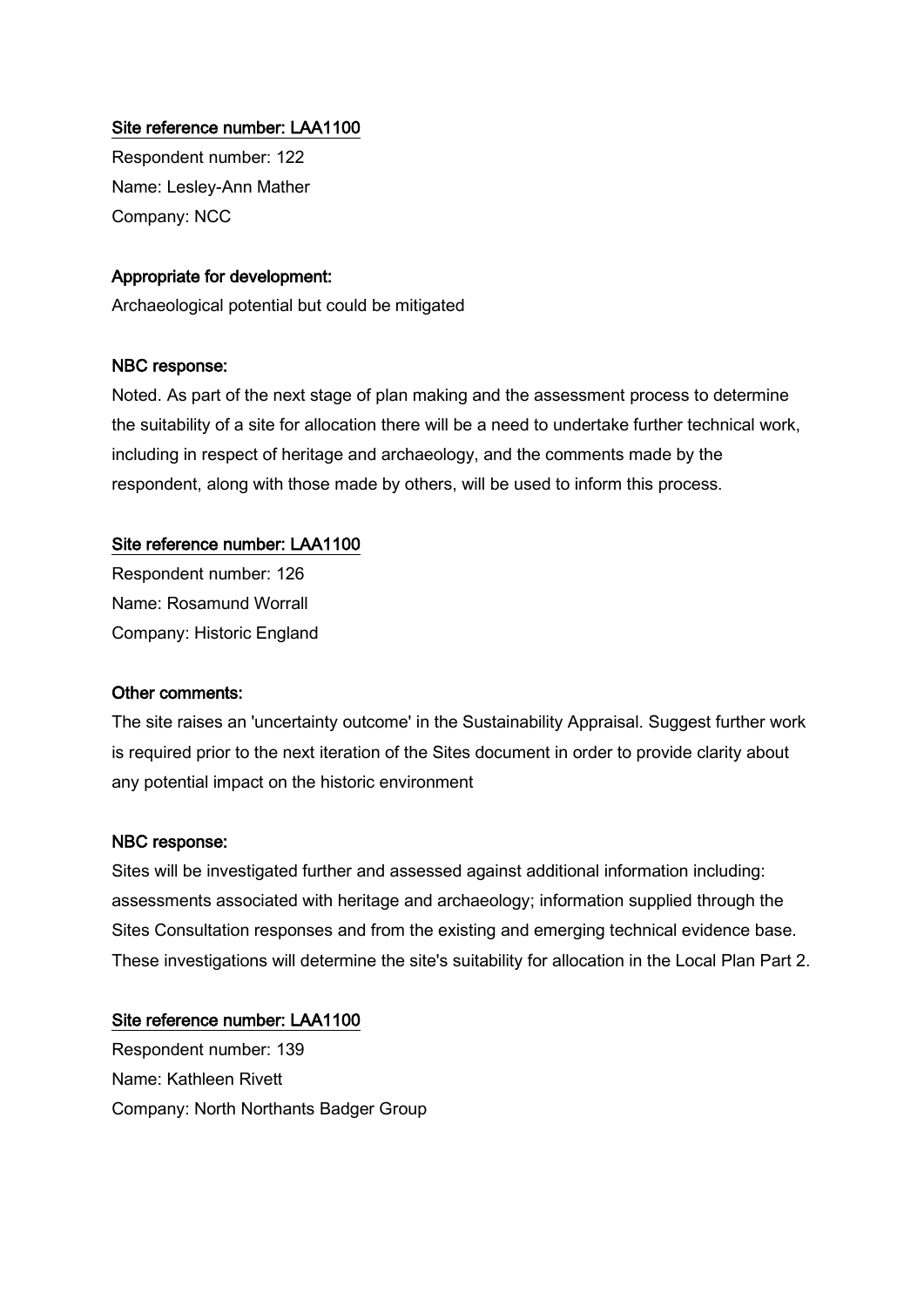## Other comments:

It is noted that the sites have not been surveyed for the presence of badgers nor other protected species as part of the site assessment process. The presence of protected species on such sites can considerably hinder deliverability as mitigation measures are not always feasible or difficult to achieve. This is especially the case with badgers where large areas of foraging land must be retained or access corridors to such foraging land. All relevant constraints should be identified as part of the plan process particularly with regard to protected species

#### NBC response:

Noted. As part of the next stage of plan making and the assessment process to determine the suitability of a site for allocation there will be a need to undertake further technical work and the comments made by the respondent, along with those made by others, will be used to inform this process.

# Land at Wateside Way (Rushmills Ward) Site reference number: LAA1101

Respondent number: 133 Company: St Clair Investments Agent company: CC Town Planning

## Other sites for consideration:

This site has been omitted from the Council's considerations despite having been the subejct of form submitted at Call For Sites stage. Site forms part of Brackmills Barckmills Business Park and is suitable to assist in achieving strategic growth requirements set out in the West Northamptonshire Joint Core Strategy.

## NBC response:

The site was assessed through the LAA, but was found to be entirely within Flood Zone 3. Under the LAA methodology this has excluded the site from further consideration.

Site east of Towcester Road (East Hunsbury Ward) Site reference number: LAA1102 Respondent number: 53 Name: Stewart Patience Company: Anglian Water Services Limited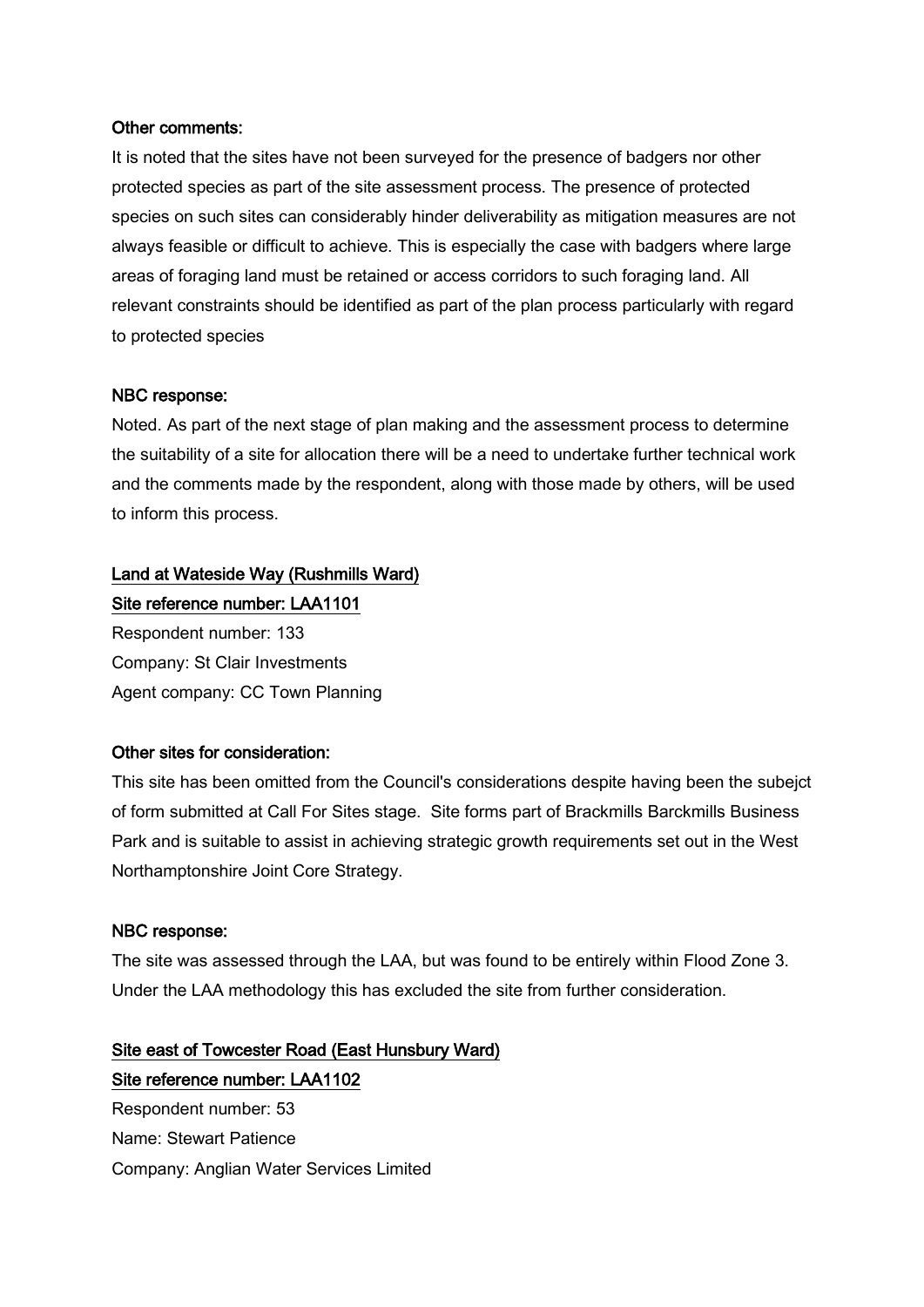## Other comments:

Considering capacity within DWF permit, foul sewerage network capacity, surface water network capacity and other assets – infrastructure and / or treatment upgrades required to serve proposed growth or diversion of assets may be required. Anglian Water will wish to comment further once the location and scale of any development is known. It would be helpful if Anglian Water could be consulted prior to the publication of the submission draft local plan for public consultation.

## NBC response:

Noted. As part of the next stage of plan making and the assessment process to determine the suitability of a site for allocation there will be a need to undertake further technical work, including in respect of water supply and wastewater treatment, and the comments made by the respondent, along with those made by others, will be used to inform this process.

## Site reference number: LAA1102

Respondent number: 113 Name: Caroline Holgate Company: East Hunsbury Parish Council

## Least appropriate for development:

Concerns in relation to infrastructure. Traffic impact on Rowtree Road and Towester Road will be considerable, particularly as development is likely to come after the development of the Northampton South SUE and the proposed SRFIs. Provision of secondary school places and health services will also need consideration.

#### NBC response:

Further investigations and consultation will be undertaken to ascertain the site's suitability for allocation in the new Local Plan. Ongoing dialogue with the relevant organisations will assist in understanding the likely impacts of development and the mitigation measures/additional infrastructure that may be required including schools and health services.

## Site reference number: LAA1102

Respondent number: 122 Name: Lesley-Ann Mather Company: NCC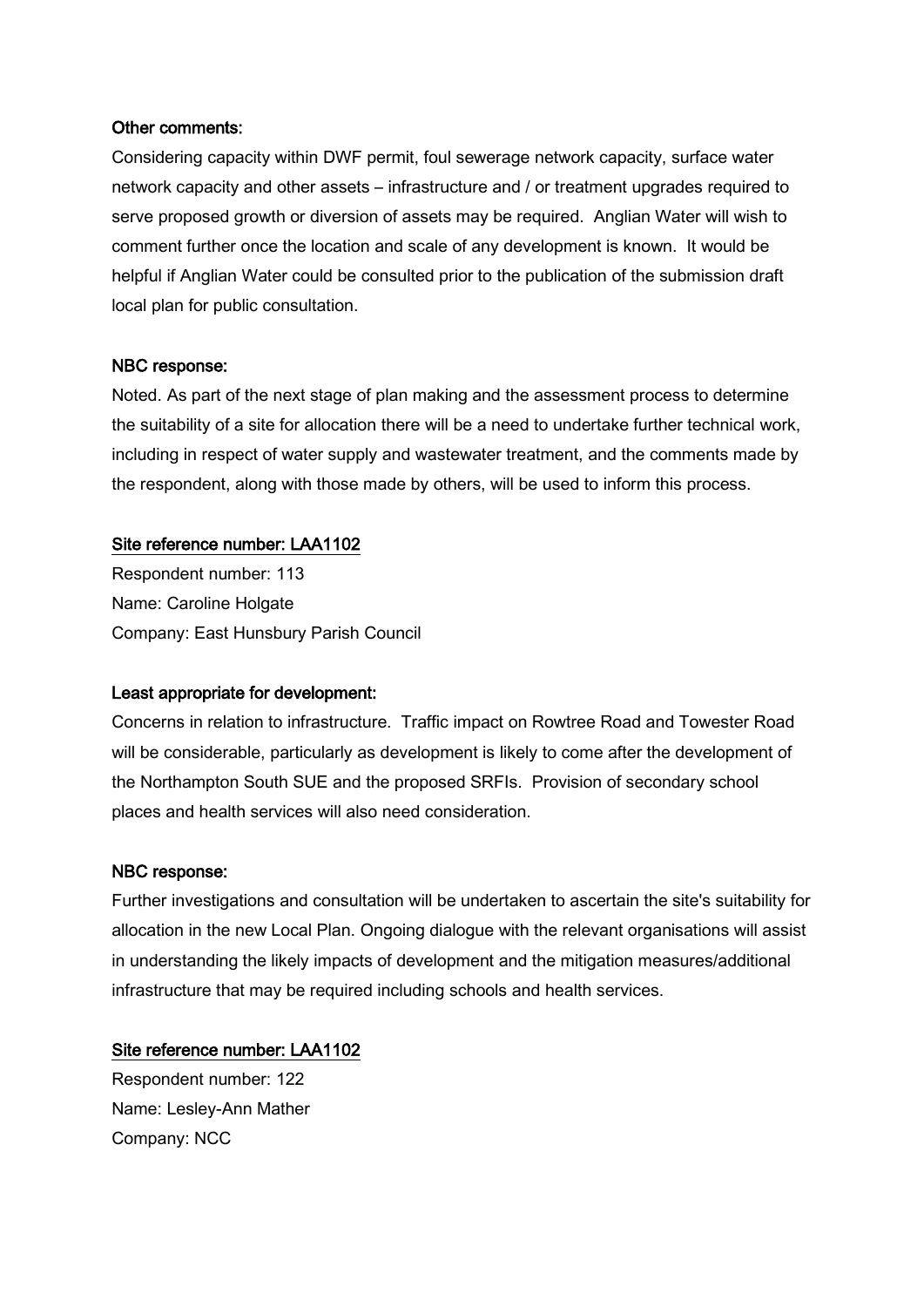#### Appropriate for development:

No known archaeological potential

#### NBC response:

Noted.

#### Site reference number: LAA1102

Respondent number: 135 Company: Shoo22 Ltd Agent company: Linden Homes

#### Appropriate for development:

The site is appropriate for development and should be considered further by the Council in the Local Plan Part 2 process. The respondent would also be willing to consider alternative uses of the site should the Council wish to consider this.

#### NBC response:

Noted. The site has been identified as being suitable for further investigation in the Sites Consultation document.

#### Site reference number: LAA1102

Respondent number: 139 Name: Kathleen Rivett Company: North Northants Badger Group

#### Other comments:

It is noted that the sites have not been surveyed for the presence of badgers nor other protected species as part of the site assessment process. The presence of protected species on such sites can considerably hinder deliverability as mitigation measures are not always feasible or difficult to achieve. This is especially the case with badgers where large areas of foraging land must be retained or access corridors to such foraging land. All relevant constraints should be identified as part of the plan process particularly with regard to protected species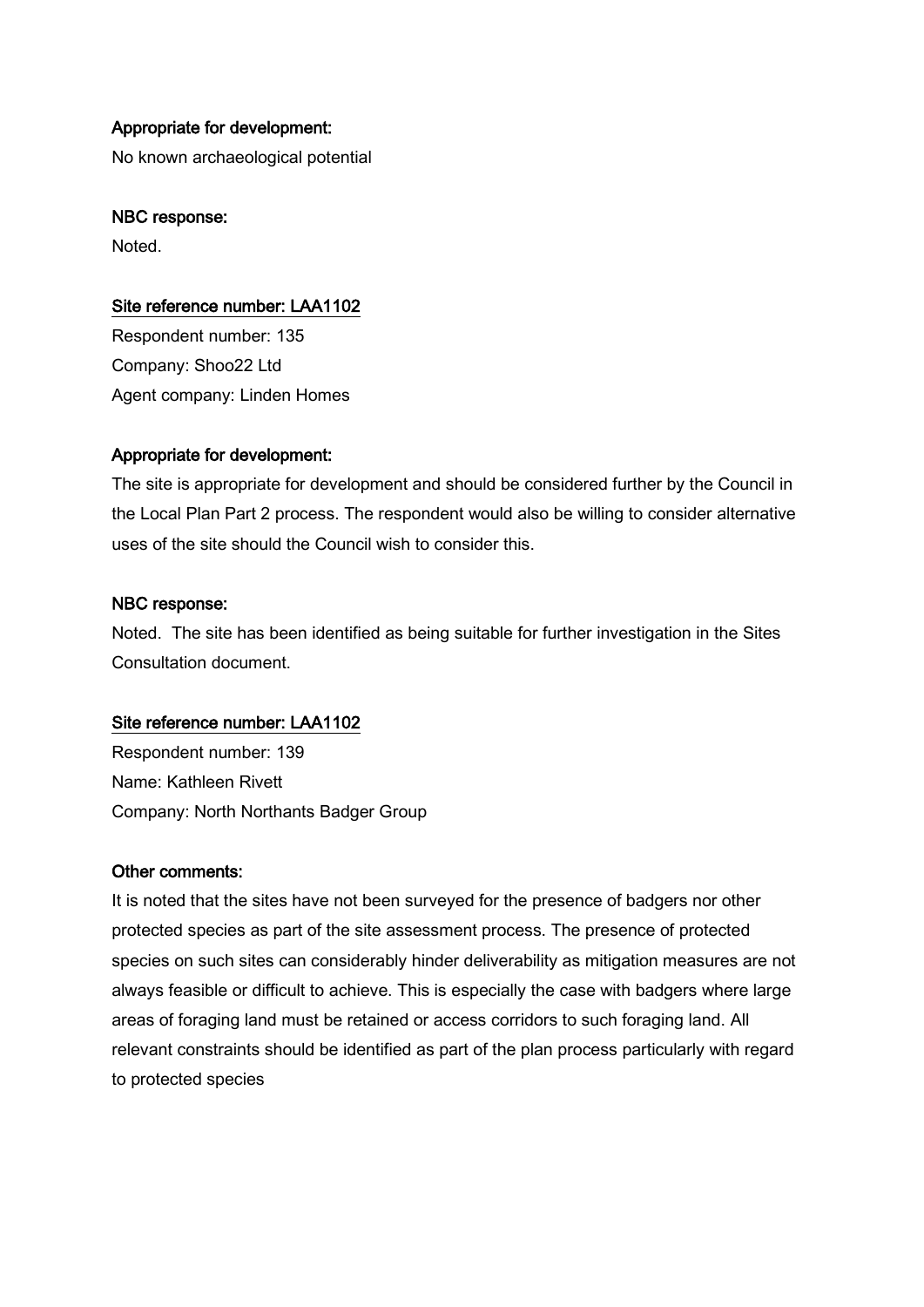Noted. As part of the next stage of plan making and the assessment process to determine the suitability of a site for allocation there will be a need to undertake further technical work and the comments made by the respondent, along with those made by others, will be used to inform this process.

#### Site reference number: LAA1102

Respondent number: 143 Name: Gavin Smith Company: Northampton Borough Council (Environmental Protection Team) Other comments:

An environmental noise assessment would be required to determine the noise impact on future occupiers from road traffic noise. An Air Quality impact assessment would also be required due to the potential size of development and being in proximity to an existing AQMA and the crematorium.

#### NBC response:

Noted. As part of the next stage of plan making and the assessment process to determine the suitability of a site for allocation there will be a need to undertake further technical work and the comments made by the respondent, along with those made by others, will be used to inform this process. It may also be the case that these issues could be capable of mitigation with the implementation of appropriate measures and addressed at planning application stage through the use of planning conditions.

#### Watering Lane (Nene Valley Ward)

#### Site reference number: LAA1104

Respondent number: 53 Name: Stewart Patience Company: Anglian Water Services Limited

#### Other comments:

Considering capacity within DWF permit, foul sewerage network capacity, surface water network capacity and other assets – infrastructure and / or treatment upgrades required to serve proposed growth or diversion of assets may be required. Anglian Water will wish to comment further once the location and scale of any development is known. It would be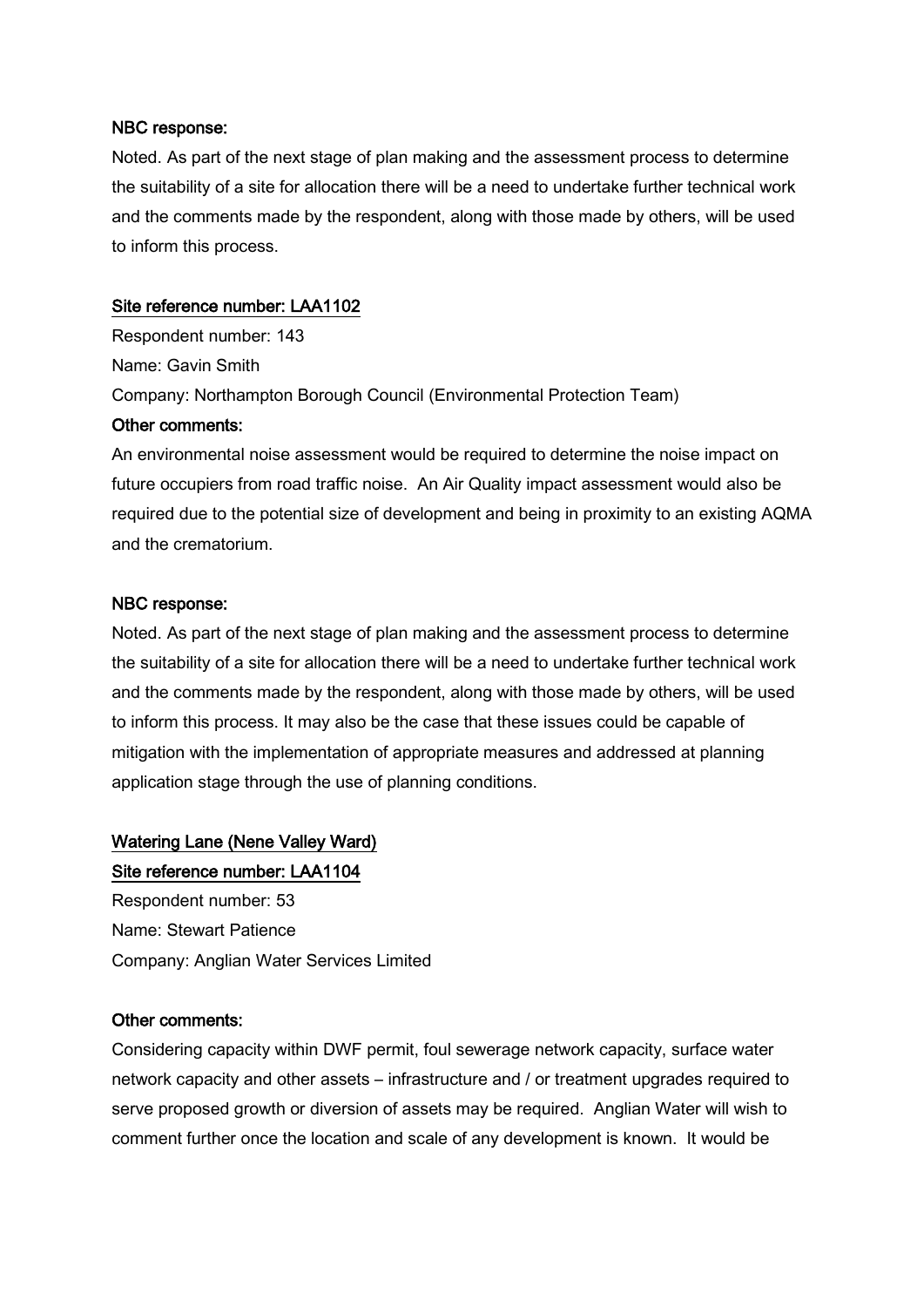helpful if Anglian Water could be consulted prior to the publication of the submission draft local plan for public consultation.

#### NBC response:

Noted. As part of the next stage of plan making and the assessment process to determine the suitability of a site for allocation there will be a need to undertake further technical work, including in respect of water supply and wastewater treatment, and the comments made by the respondent, along with those made by others, will be used to inform this process.

#### Site reference number: LAA1104

Respondent number: 68 Name: Martin Seldon Company: Highways England

#### Other comments:

The site is relatively large in scale and located within 3 miles of the Strategic Road Network. It has the potential to impact upon the operation of M1 Junction 15 and keen to understand impacts of this site on the junction. Impacts should be appropriately assessed as part of a Transport Assessment.

#### NBC response:

Noted. As part of the next stage of plan making and the assessment process to determine the suitability of a site for allocation there will be a need to undertake further technical work and the impact of additional traffic on the SRN will be considered as part of this assessment process.

#### Site reference number: LAA1104

Respondent number: 113 Name: Caroline Holgate Company: East Hunsbury Parish Council

#### Least appropriate for development:

Concerns in relation to infrastructure. Traffic impact on Rowtree Road and Towester Road will be considerable, particularly as development is likely to come after the development of the Northampton South SUE and the proposed SRFIs. Provision of secondary school places and health services will also need consideration.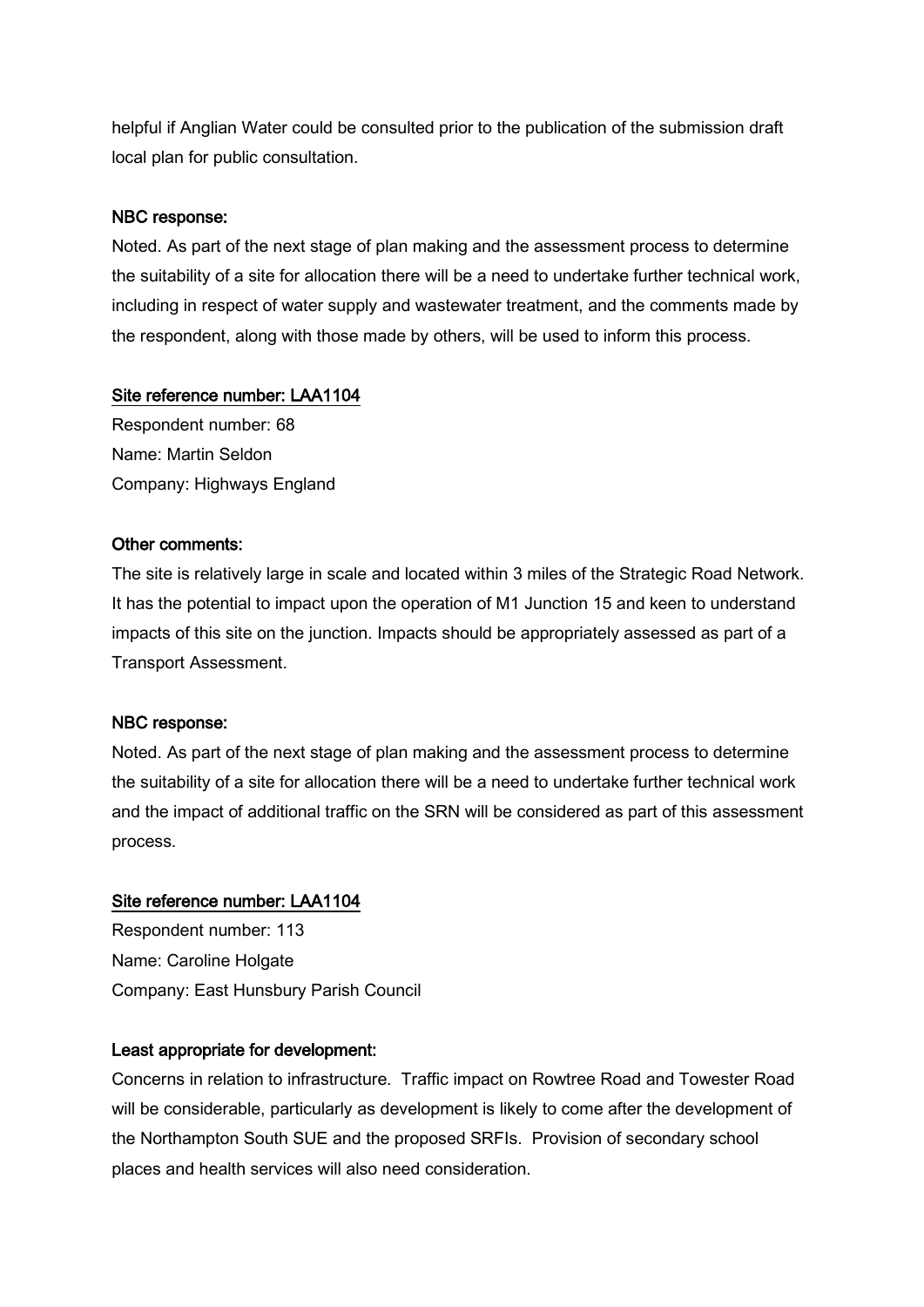Further investigations and consultation will be undertaken to ascertain the site's suitability for allocation in the new Local Plan. Ongoing dialogue with the relevant organisations will assist in understanding the likely impacts of development and the mitigation measures/additional infrastructure that may be required including schools and health services.

#### Site reference number: LAA1104

Respondent number: 122 Name: Lesley-Ann Mather Company: NCC

#### Appropriate for development:

Archaeological potential but could be mitigated

#### NBC response:

Noted. As part of the next stage of plan making and the assessment process to determine the suitability of a site for allocation there will be a need to undertake further technical work, including in respect of heritage and archaeology, and the comments made by the respondent, along with those made by others, will be used to inform this process.

#### Site reference number: LAA1104

Respondent number: 128 Company: Northamptonshire County Council NCC Agent company: Peter Brett Associates

#### Other comments:

We note that this site is shown for further consideration and we support this.

## NBC response:

Support welcomed.

#### Site reference number: LAA1104

Respondent number: 139 Name: Kathleen Rivett Company: North Northants Badger Group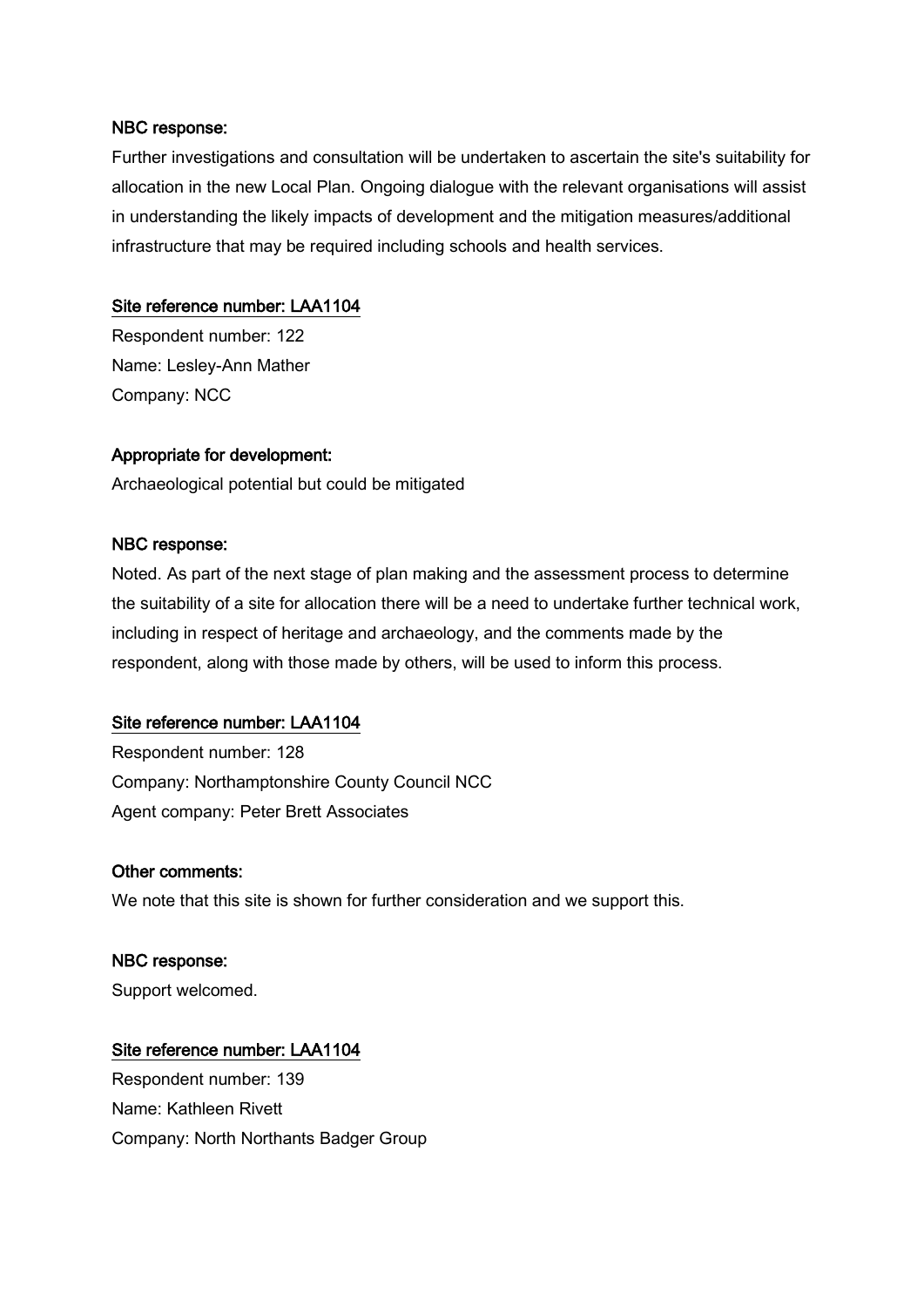#### Other comments:

It is noted that the sites have not been surveyed for the presence of badgers nor other protected species as part of the site assessment process. The presence of protected species on such sites can considerably hinder deliverability as mitigation measures are not always feasible or difficult to achieve. This is especially the case with badgers where large areas of foraging land must be retained or access corridors to such foraging land. All relevant constraints should be identified as part of the plan process particularly with regard to protected species

#### NBC response:

Noted. As part of the next stage of plan making and the assessment process to determine the suitability of a site for allocation there will be a need to undertake further technical work and the comments made by the respondent, along with those made by others, will be used to inform this process.

#### Site reference number: LAA1104

Respondent number: 143 Name: Gavin Smith Company: Northampton Borough Council (Environmental Protection Team)

#### Other comments:

An environmental noise assessment would be required to determine he noise impact on future occupiers from road transport noise (M1) and potential railfreight interchange outside NBC. An Air Quality impact assessment would also be required due to the potential size of development and being in proximity to AQMA.

#### NBC response:

Noted. As part of the next stage of plan making and the assessment process to determine the suitability of a site for allocation there will be a need to undertake further technical work and the comments made by the respondent, along with those made by others, will be used to inform this process. It may also be the case that these issues could be capable of mitigation with the implementation of appropriate measures and addressed at planning application stage through the use of planning conditions.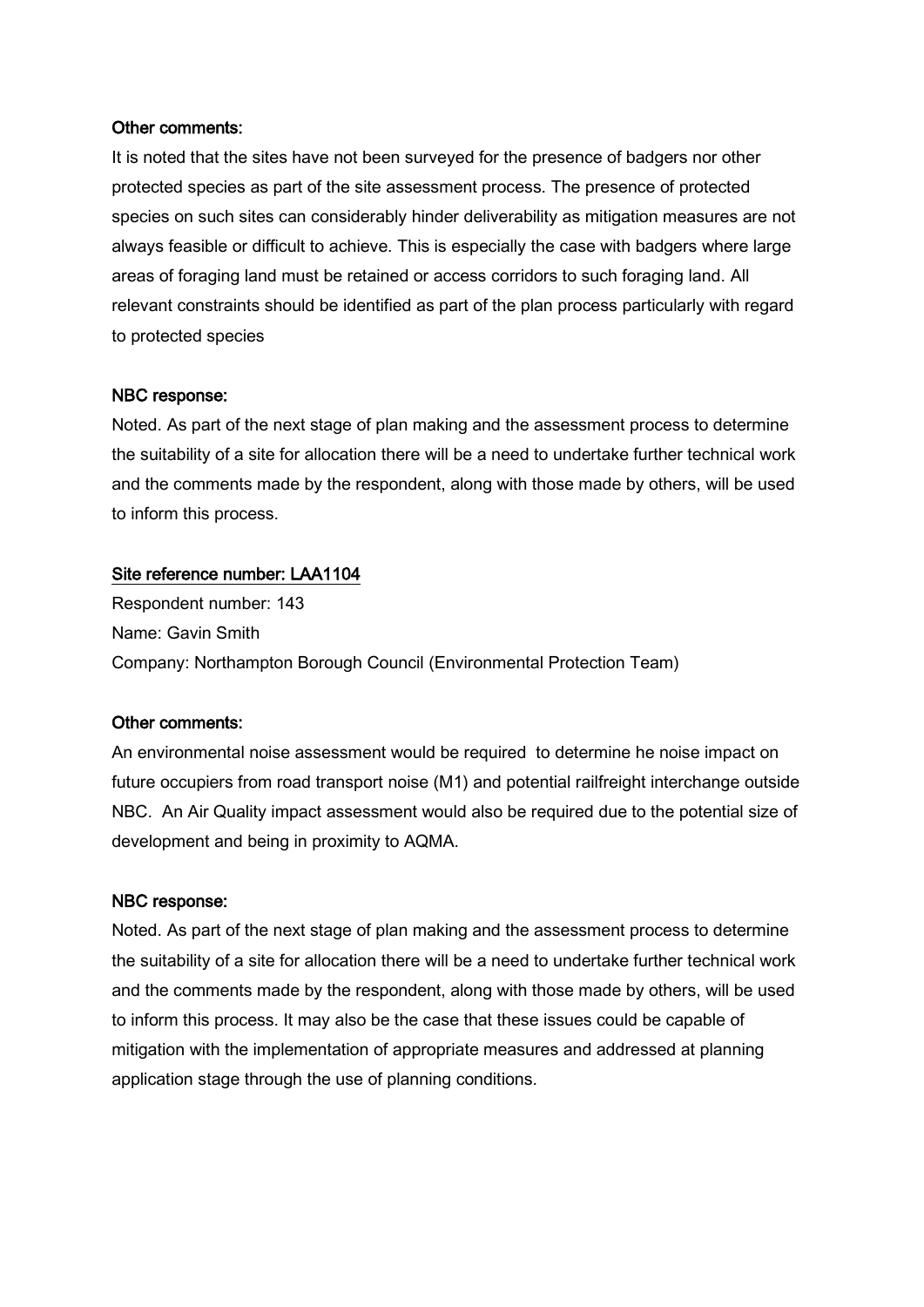## Former Abington Hill Farm, land off Rushmere Road (Rushmills Ward) Site reference number: LAA1107

Respondent number: 30 Name: Heather Webb Company: Northamptonshire County Council

## Other comments:

This site is Wilson's Meadow Potential Wildlife Site. Abington Old Millpond Local Wildlife Site (LWS) lies adjacent and would no doubt be used for informal recreation. The LWS has wet soils which are vulnerable to compaction (e.g. from walkers) and wetland vegetation which will be sensitive to changes in water quality or quantity. Development on this site could greatly compromise a key spot in the chain of statutory and non-statutory nature conservation sites along the Nene.

Any application would need to include a full suite of ecological surveys which must be done pre-determination. I would also advise any applicant to contact the Wildlife Trust to discuss the site and any mitigation options available.

#### NBC response:

Noted. As part of the next stage of plan making and the assessment process to determine the suitability of a site for allocation there will be a need to undertake further technical work and the comments made by the respondent, along with those made by others, will be used to inform this process.

## Site reference number: LAA1107

Respondent number: 53 Name: Stewart Patience Company: Anglian Water Services Limited

#### Other comments:

Capacity to serve the proposed growth.

#### NBC response:

Noted.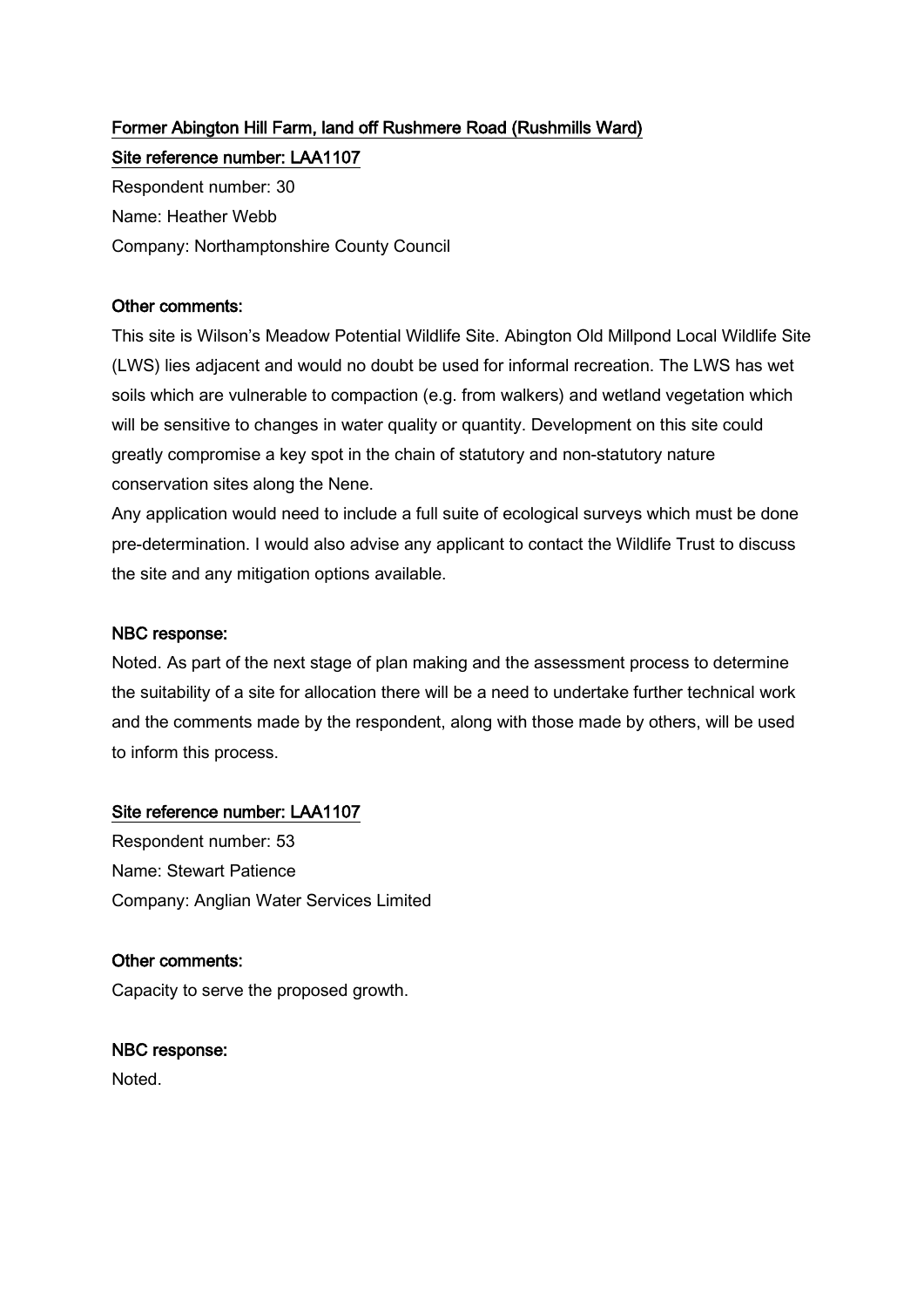Respondent number: 68 Name: Martin Seldon Company: Highways England

#### Other comments:

The site is relatively large in scale and located within 3 miles of the Strategic Road Network. They therefore have the potential to impact upon the operation of the M1 or the A45. Impacts should be appropriately assessed as part of a Transport Assessment.

#### NBC response:

Noted. As part of the next stage of plan making and the assessment process to determine the suitability of a site for allocation there will be a need to undertake further technical work and the impact of additional traffic on the SRN will be considered as part of this assessment process.

#### Site reference number: LAA1107

Respondent number: 86 Name: John O'Neill Company: Environment Agency

#### Other comments:

This site is located in Flood Zone 3 and/or 2. The Authority should demonstrate through evidence that it has considered a range of options in the site allocation process, using the SFRA to apply the Sequential Test and the Exception Test where necessary. Where other sustainability criteria outweigh flood risk issues, the decision making process should be transparent with reasoned justifications for any decision to allocate land in areas at high flood risk in the sustainability appraisal report. The Sequential Test can also be demonstrated in a free-standing document, or as part of strategic housing land or employment land availability assessments. Part of the site may also be located within the functional floodplain (Flood Zone 3b), where the flood risk vulnerability of the type of development proposed is not compatible with Flood Zone 3b and should not be permitted.

#### NBC response:

Noted. As part of the next stage of plan making and the assessment process to determine the suitability of a site for allocation there will be a need to undertake further technical work,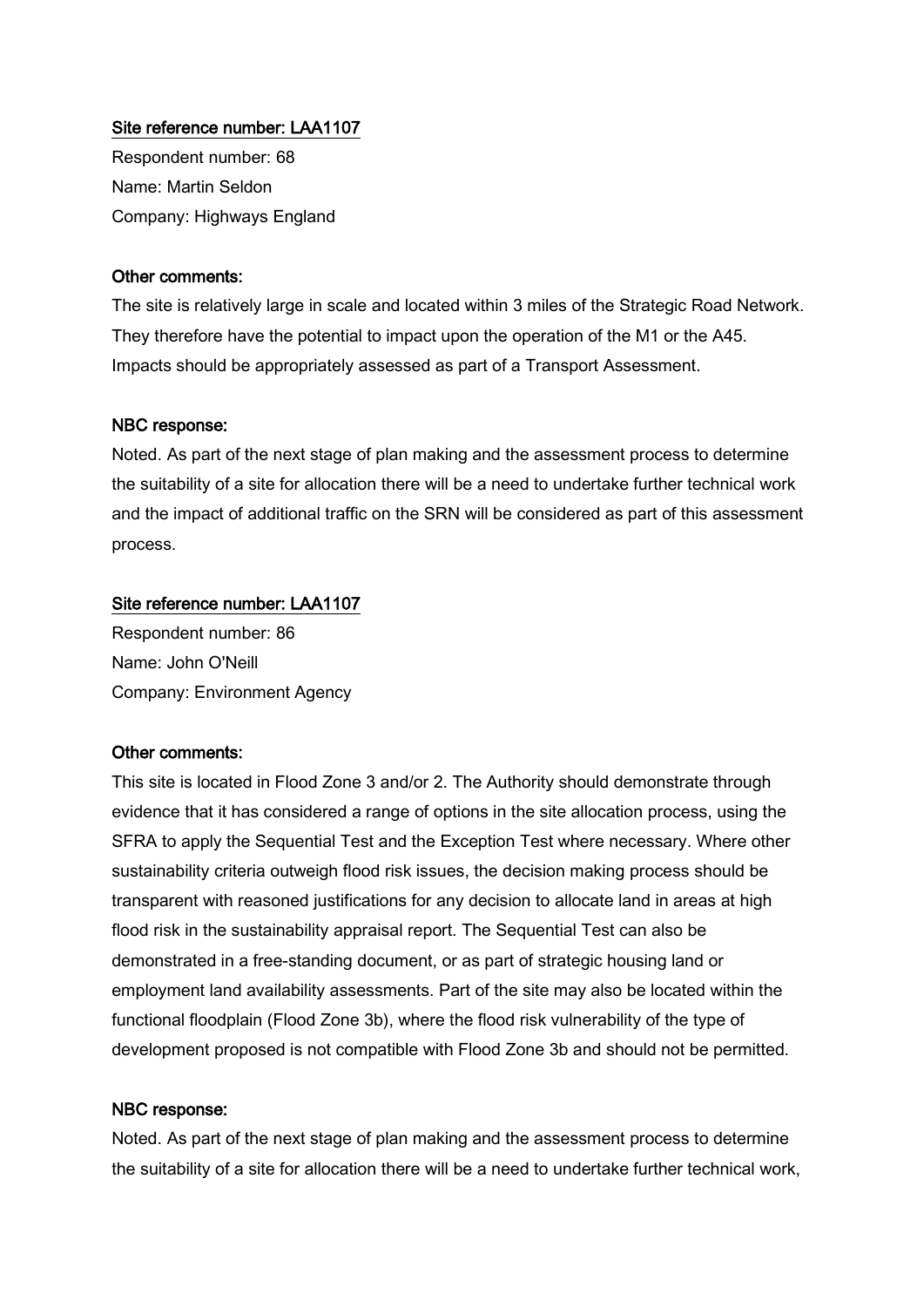including in respect of flood risk and the application of the Sequential Test, and the comments made by the respondent, along with those made by others, will be used to inform this process.

#### Site reference number: LAA1107

Respondent number: 122 Name: Lesley-Ann Mather Company: NCC

#### Appropriate for development:

The heritage potential of the site is currently not known but could be mitigated.

#### NBC response:

Noted. As part of the next stage of plan making and the assessment process to determine the suitability of a site for allocation there will be a need to undertake further technical work, including in respect of heritage and archaeology, and the comments made by the respondent, along with those made by others, will be used to inform this process.

#### Site reference number: LAA1107

Respondent number: 126 Name: Rosamund Worrall Company: Historic England

#### Other comments:

The site raises an 'uncertainty outcome' in the Sustainability Appraisal. Suggest further work is required prior to the next iteration of the Sites document in order to provide clarity about any potential impact on the historic environment

#### NBC response:

Sites will be investigated further and assessed against additional information including: assessments associated with heritage and archaeology; information supplied through the Sites Consultation responses and from the existing and emerging technical evidence base. These investigations will determine the site's suitability for allocation in the Local Plan Part 2.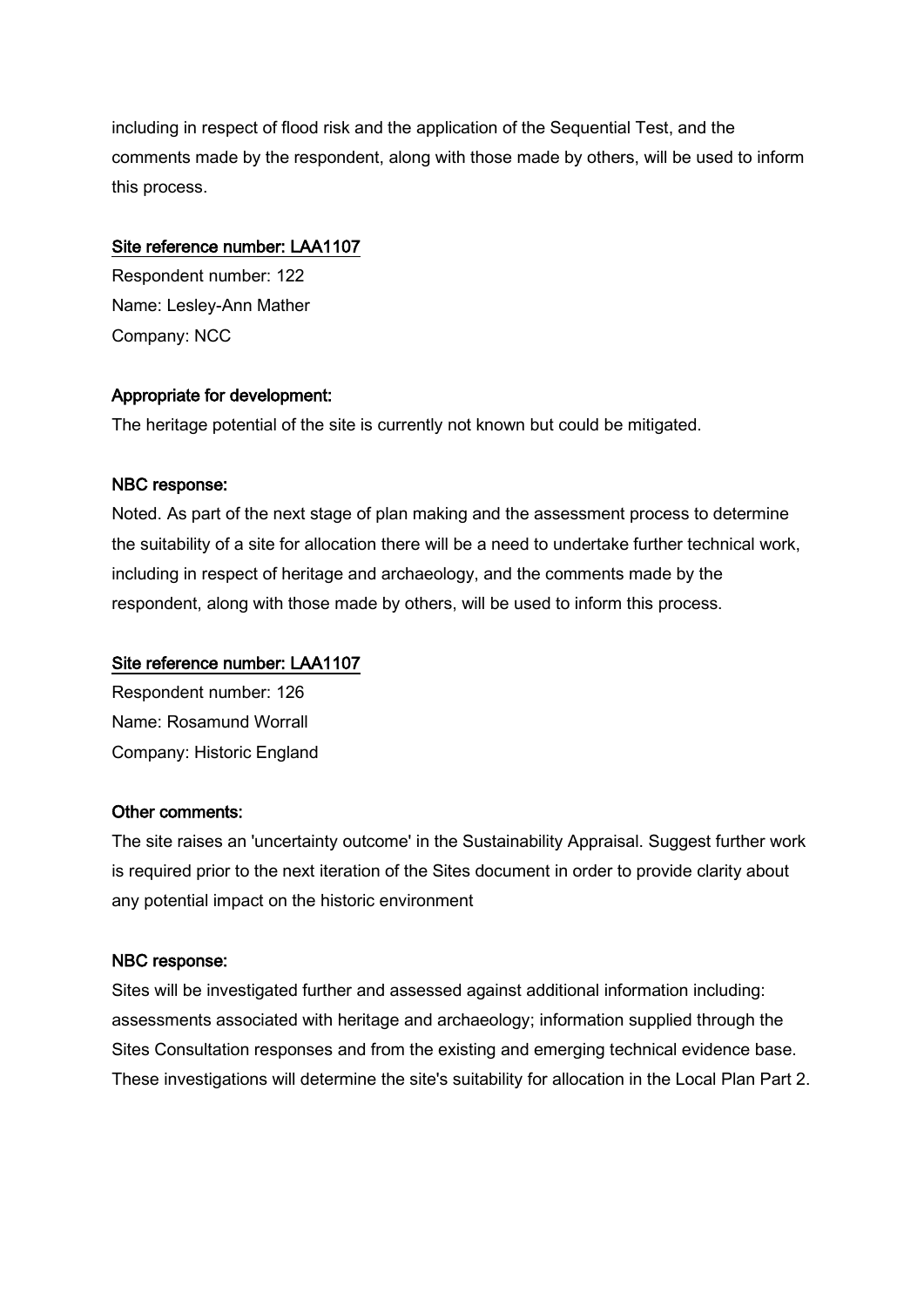Respondent number: 131 Company: Meridian Contracts Ltd Agent company: CC Town Planning

#### Appropriate for development:

Site presents a suitable, immediately available and achievable residential development opportunity capable of accommodating several dwellings of all sizes, types and tenures. Site can deliver dwellings within 5 years. Welcome acknowledgement in HRA that impacts on on Upper Nene Vally SPA and Ramsar will be signficantly reduced due to barriers formed by A45 and River Nene or result in significant effects due to pet predation.

#### NBC response:

Noted. These comments will be taken into consideration at the next stage of plan making.

#### Site reference number: LAA1107

Respondent number: 143 Name: Gavin Smith Company: Northampton Borough Council (Environmental Protection Team)

#### Other comments:

The site is potentially contaminated via either past historic use or natural contamination and will require investigation to determine if it is suitable for residential end use. An environmental noise assessment would be required to determine the operational noise impact on future occupiers from road traffic noise on the A45. An air quality impact assessment would also be required.

#### NBC response:

Noted. As part of the next stage of plan making and the assessment process to determine the suitability of a site for allocation there will be a need to undertake further technical work and the comments made by the respondent, along with those made by others, will be used to inform this process. It may also be the case that these issues could be capable of mitigation with the implementation of appropriate measures and addressed at planning application stage through the use of planning conditions.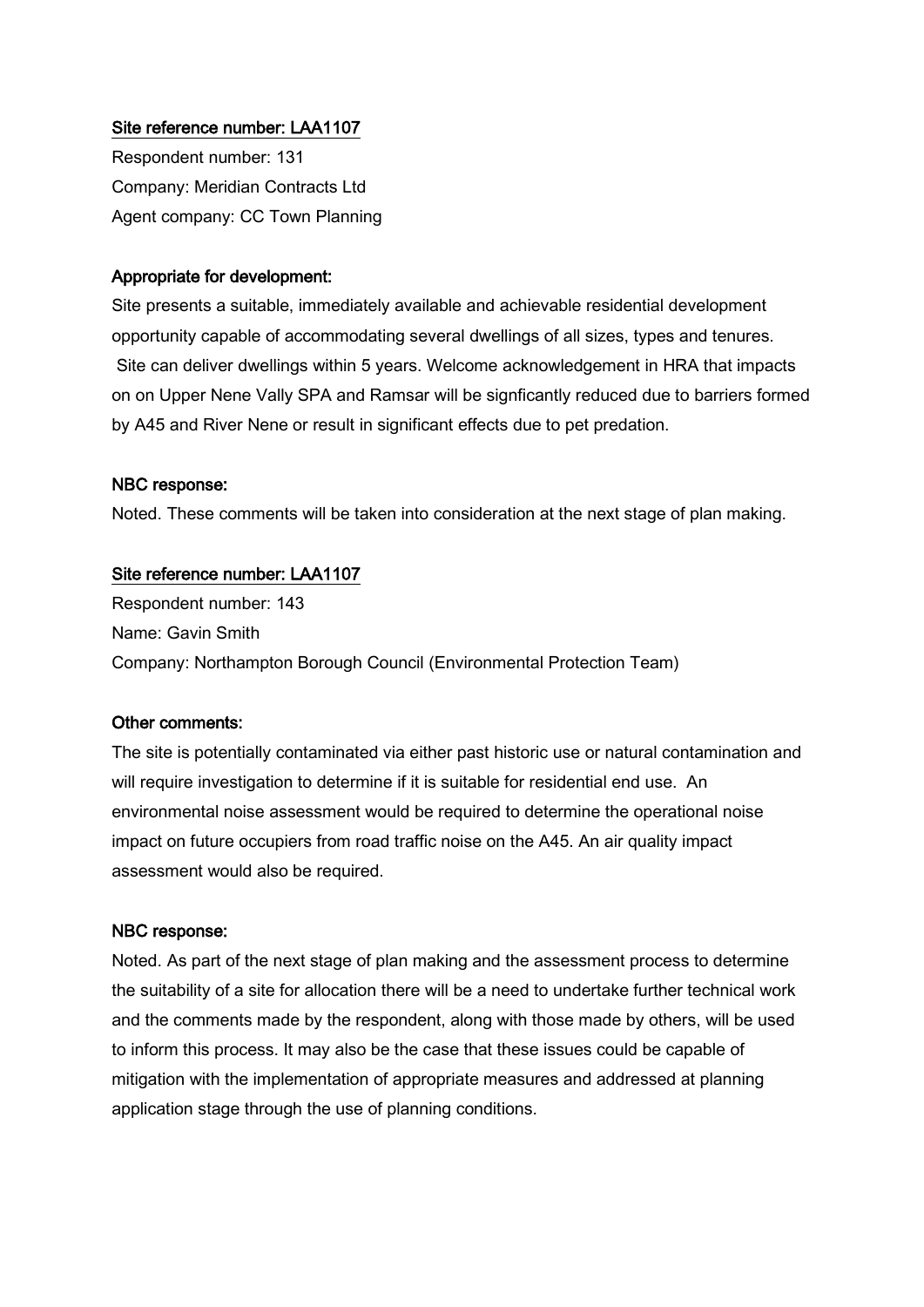# Former Dairy Crest Depot, Horsley Road (Semilong Ward)

Site reference number: LAA1108 Respondent number: 53 Name: Stewart Patience Company: Anglian Water Services Limited

#### Other comments:

Considering capacity within DWF permit, foul sewerage network capacity, surface water network capacity and other assets - major constraints to provision of infrastructure and / or treatment to serve proposed growth. Anglian Water will wish to comment further once the location and scale of any development is known. It would be helpful if Anglian Water could be consulted prior to the publication of the submission draft local plan for public consultation.

#### NBC response:

Noted. As part of the next stage of plan making and the assessment process to determine the suitability of a site for allocation there will be a need to undertake further technical work, including in respect of water supply and wastewater treatment, and the comments made by the respondent, along with those made by others, will be used to inform this process.

#### Site reference number: LAA1108

Respondent number: 122 Name: Lesley-Ann Mather Company: NCC

#### Appropriate for development:

No known archaeological potential

#### NBC response:

Noted.

#### NBC response:

Further investigations will be undertaken to ascertain the site's suitability for allocation in the new Local Plan. National and strategic policies are also in place to address matters associated with protected wildlife. Information on the constraint associated with the railway tunnel is noted and will also help inform the decision as to the site's suitability for allocation.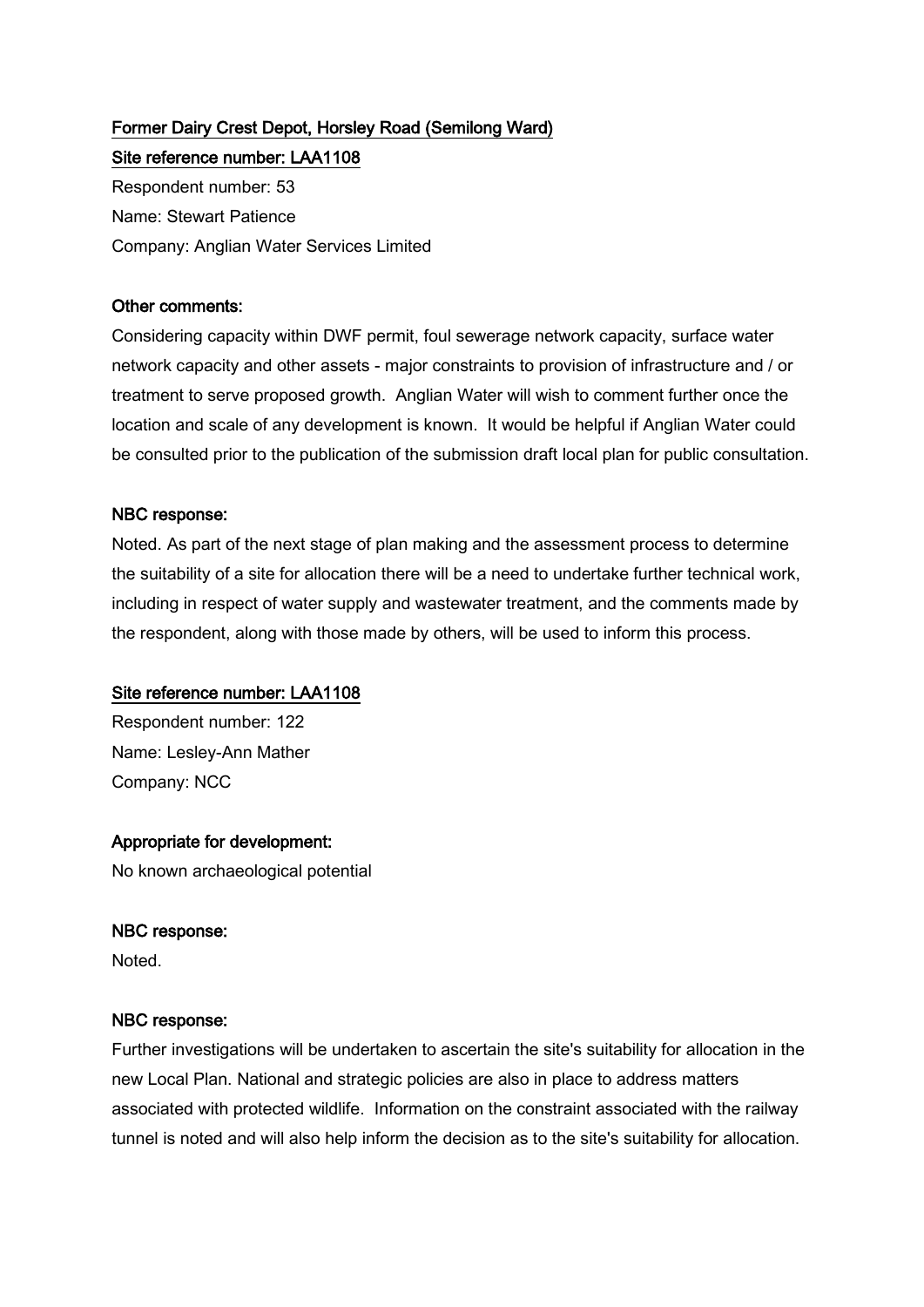## Milton Ham (West Hunsbury Ward) Site reference number: LAA1112

Respondent number: 53 Name: Stewart Patience Company: Anglian Water Services Limited

## Other comments:

Considering capacity within DWF permit, foul sewerage network capacity, surface water network capacity and other assets - major constraints to provision of infrastructure and / or treatment to serve proposed growth. Anglian Water will wish to comment further once the location and scale of any development is known. It would be helpful if Anglian Water could be consulted prior to the publication of the submission draft local plan for public consultation.

## NBC response:

Noted. As part of the next stage of plan making and the assessment process to determine the suitability of a site for allocation there will be a need to undertake further technical work, including in respect of water supply and wastewater treatment, and the comments made by the respondent, along with those made by others, will be used to inform this process.

#### Site reference number: LAA1112

Respondent number: 68 Name: Martin Seldon Company: Highways England

#### Other comments:

The site is relatively large in scale and located within 3 miles of the Strategic Road Network. It has the potential to impact upon the operation of M1 Junction 15A and keen to understand impacts of this site on the junction. Impacts should be appropriately assessed as part of a Transport Assessment.

#### NBC response:

Noted. As part of the next stage of plan making and the assessment process to determine the suitability of a site for allocation there will be a need to undertake further technical work and the impact of additional traffic on the SRN will be considered as part of this assessment process.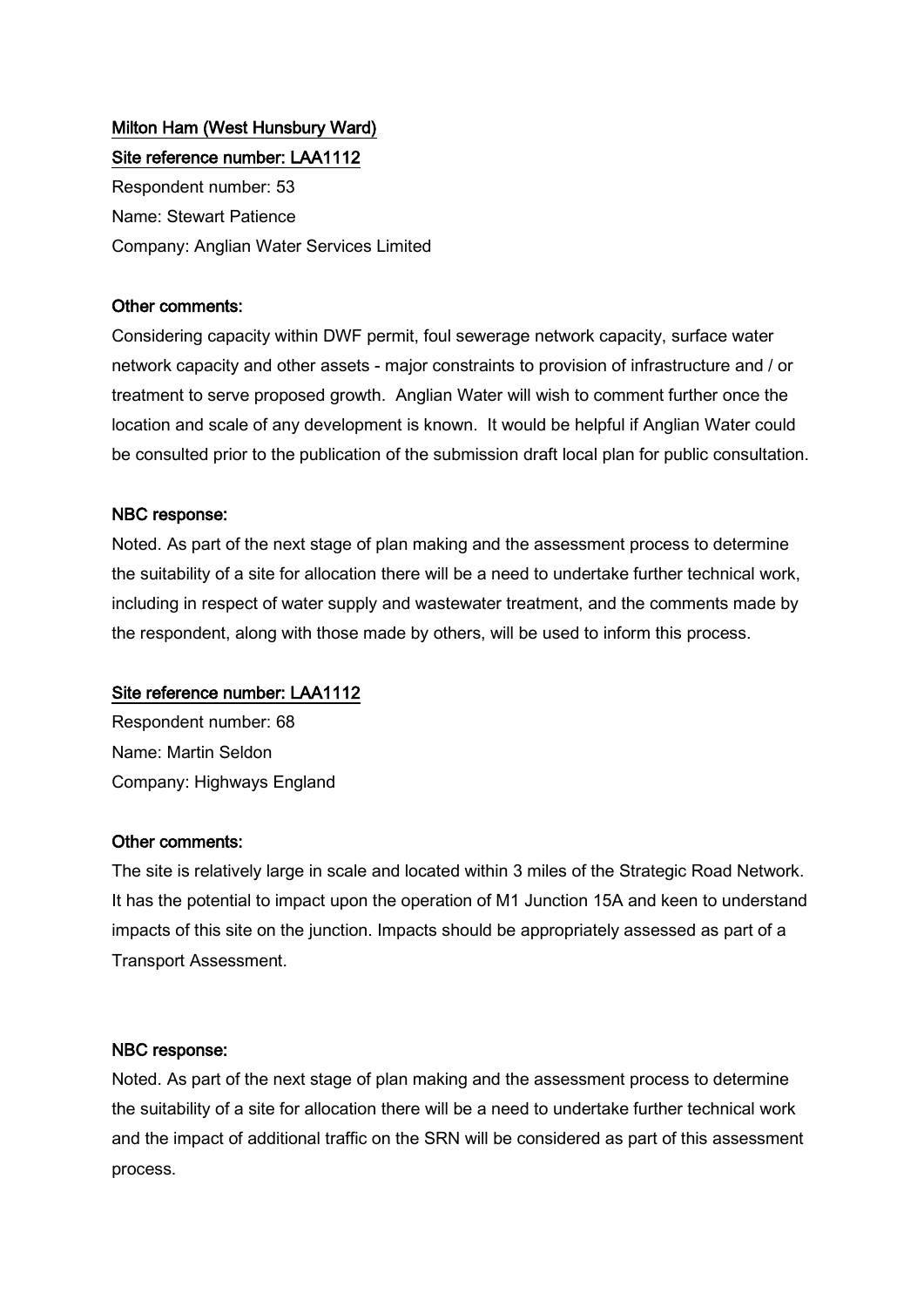Respondent number: 113 Name: Caroline Holgate Company: East Hunsbury Parish Council

#### Least appropriate for development:

Concerns in relation to infrastructure. Traffic impact on Rowtree Road and Towester Road will be considerable, particularly as development is likely to come after the development of the Northampton South SUE and the proposed SRFIs. Provision of secondary school places and health services will also need consideration.

#### NBC response:

Further investigations and consultation will be undertaken to ascertain the site's suitability for allocation in the new Local Plan. Ongoing dialogue with the relevant organisations will assist in understanding the likely impacts of development and the mitigation measures/additional infrastructure that may be required including schools and health services.

#### Site reference number: LAA1112

Respondent number: 122 Name: Lesley-Ann Mather Company: NCC

#### Appropriate for development:

NN Site contained a Romano British Ladder enclosure which was excavated by Northamptonshire Archaeology in 2008. The rest of the site was not investigated and therefore has archaeological potential which could be mitigated.

#### NBC response:

Noted. As part of the next stage of plan making and the assessment process to determine the suitability of a site for allocation there will be a need to undertake further technical work, including in respect of heritage and archaeology, and the comments made by the respondent, along with those made by others, will be used to inform this process.

#### Site reference number: LAA1112

Respondent number: 126 Name: Rosamund Worrall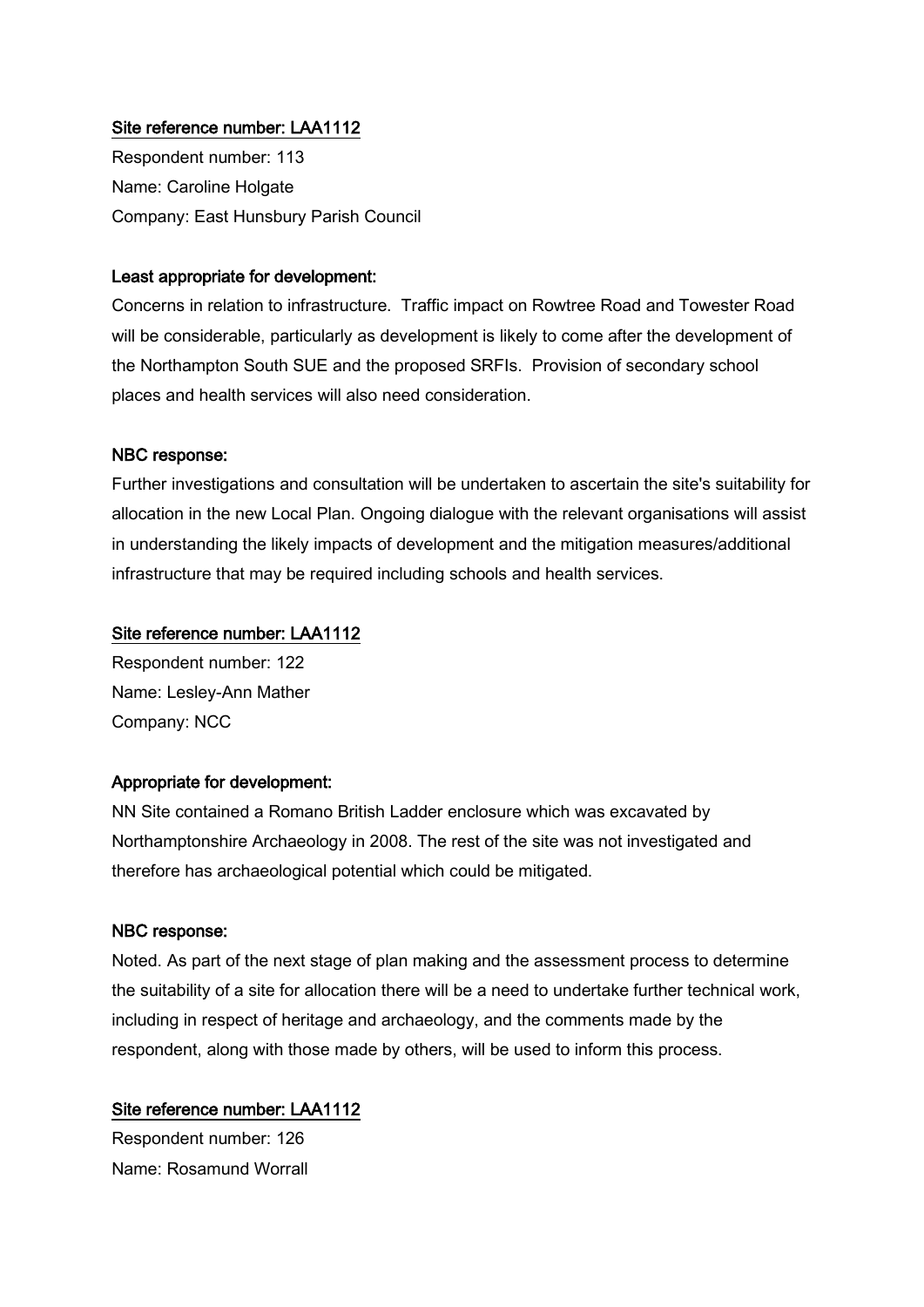#### Company: Historic England

#### Other comments:

The site raises an 'uncertainty outcome' in the Sustainability Appraisal. Suggest further work is required prior to the next iteration of the Sites document in order to provide clarity about any potential impact on the historic environment

#### NBC response:

Sites will be investigated further and assessed against additional information including: assessments associated with heritage and archaeology; information supplied through the Sites Consultation responses and from the existing and emerging technical evidence base. These investigations will determine the site's suitability for allocation in the Local Plan Part 2.

#### Site reference number: LAA1112

Respondent number: 136 Company: Travis Perkins Agent company: Montagu Evans

#### Appropriate for development:

The site has long being recognised as being suitable for employment uses and is allocated in the Northampton Local Plan 1997 for Class B employment uses. This site is in single ownership and TP confirm that it is available for commercial development. There is occupational interest in the site for for B8 warehousing. Although the LAA indicates that it is in agricultural use, in fact, other than grazing horses, it has been unused for many years. A roundabout access is available to serve development on the site. The site has easy access to the M1 motorway but is close to the pool of labour available in Northampton. Local bus operators have agreed to serve the scheme as part of the routes serving the local area. The LAA indicates that the site has capacity for c21,800 sq.m commercial floorspace. Based on more detailed work undertaken by TP, including pre-application meetings, consider that the site can accommodate a scheme of around 30,200 sq.m. plus access roads, parking and servcing: 37% of the site would be retained for landscaping. TP is preparing an application for development of this scale, which estimate would generate approximatley 318 employees, making an important contribution towards meeting employment requirements.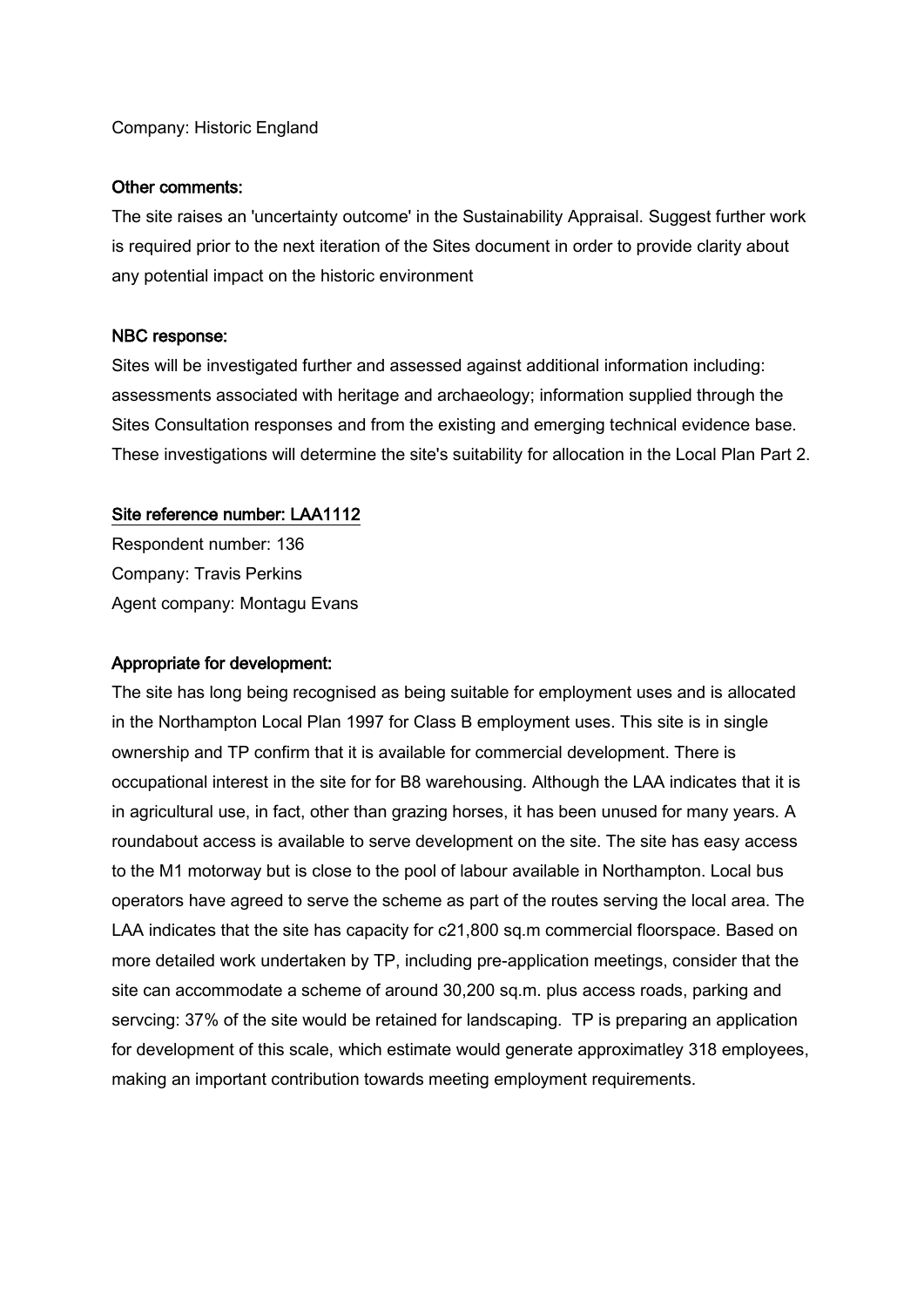Noted. The comments and supporting information submitted by the respondent will be used to informa the ssessment process to determine the suitability of a site for allocation.

#### Site reference number: LAA1112

Respondent number: 139 Name: Kathleen Rivett Company: North Northants Badger Group

#### Other comments:

It is noted that the sites have not been surveyed for the presence of badgers nor other protected species as part of the site assessment process. The presence of protected species on such sites can considerably hinder deliverability as mitigation measures are not always feasible or difficult to achieve. This is especially the case with badgers where large areas of foraging land must be retained or access corridors to such foraging land. All relevant constraints should be identified as part of the plan process particularly with regard to protected species

#### NBC response:

Noted. As part of the next stage of plan making and the assessment process to determine the suitability of a site for allocation there will be a need to undertake further technical work and the comments made by the respondent, along with those made by others, will be used to inform this process.

#### Site reference number: LAA1112

Respondent number: 143 Name: Gavin Smith Company: Northampton Borough Council (Environmental Protection Team)

#### Other comments:

An environmental noise assessment would be required to determine the impact on future occupiers from road traffic noise and surrounding land uses. An air quality assessment will also be required.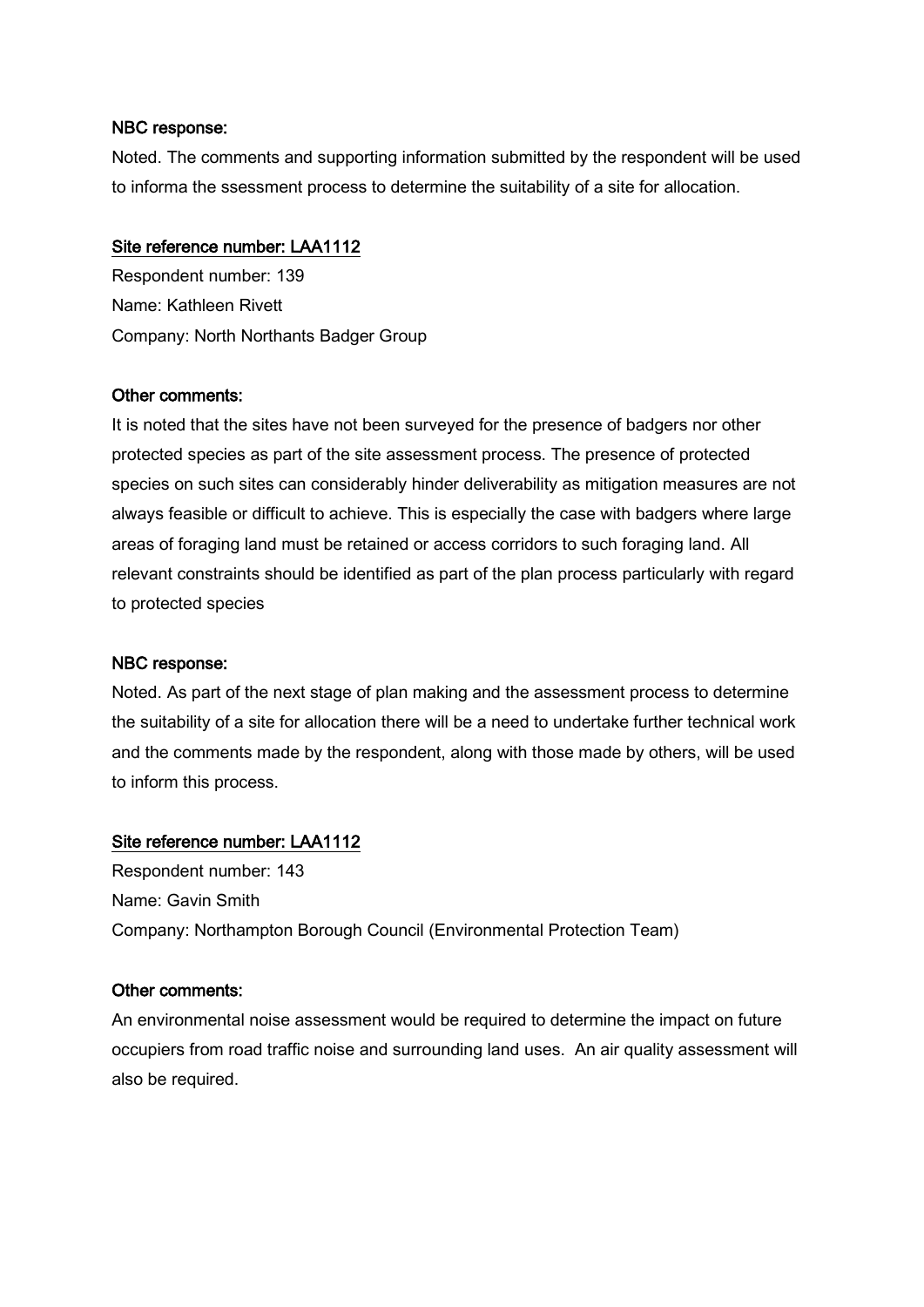Noted. As part of the next stage of plan making and the assessment process to determine the suitability of a site for allocation there will be a need to undertake further technical work and the comments made by the respondent, along with those made by others, will be used to inform this process. It may also be the case that these issues could be capable of mitigation with the implementation of appropriate measures and addressed at planning application stage through the use of planning conditions.

## Greyfriars (Castle Ward)

## Site reference number: LAA1113

Respondent number: 53 Name: Stewart Patience Company: Anglian Water Services Limited

#### Other comments:

Considering capacity within DWF permit, foul sewerage network capacity, surface water network capacity and other assets - major constraints to provision of infrastructure and / or treatment to serve proposed growth. Anglian Water will wish to comment further once the location and scale of any development is known. It would be helpful if Anglian Water could be consulted prior to the publication of the submission draft local plan for public consultation.

#### NBC response:

Noted. As part of the next stage of plan making and the assessment process to determine the suitability of a site for allocation there will be a need to undertake further technical work, including in respect of water supply and wastewater treatment, and the comments made by the respondent, along with those made by others, will be used to inform this process.

#### Site reference number: LAA1113

Respondent number: 90 Name: Marie Dickie Company: The Friends of Northampton Castle

#### Other comments:

There are potential impacts on the aspiration to enhance awareness of the town's medieval past. There is a need to carefully consider linkages through to Holy Sepulchre, so that this important historic asset is not left isolated.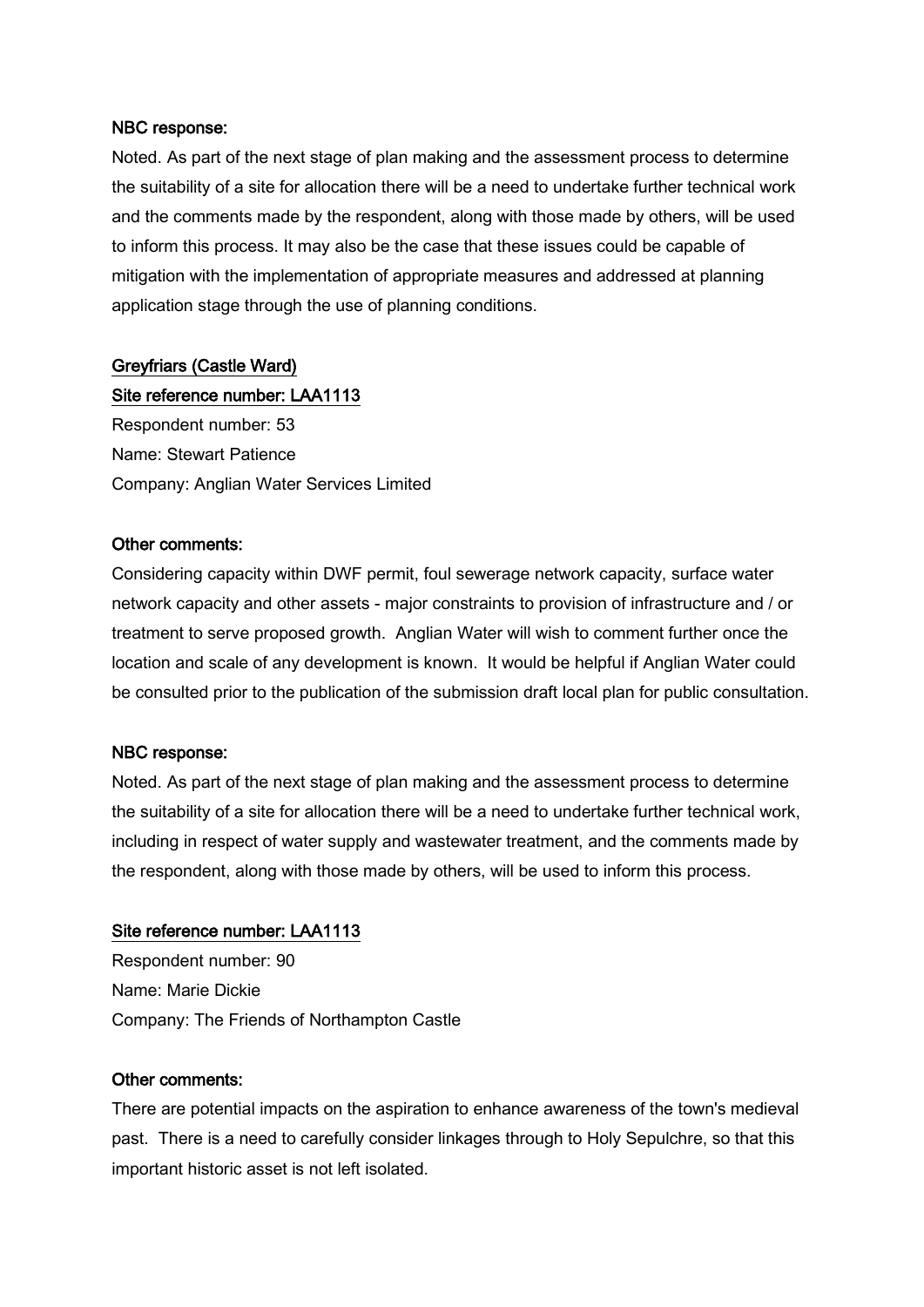Noted. The site has been identified as being suitable for further investigation in the Sites Consultation document. Further investigation, including assessments associated with heritage and archaeology, will determine the site's suitability for allocation in the Local Plan Part 2. The Local Plan will include generic design policies which will require applicants to take into account connectivity issues within the vicinity of the application site.

#### Site reference number: LAA1113

Respondent number: 122 Name: Lesley-Ann Mather Company: NCC

#### Appropriate for development:

Minimal archaeological potential apart from the islands.

#### NBC response:

Noted. As part of the next stage of plan making and the assessment process to determine the suitability of a site for allocation there will be a need to undertake further technical work, including in respect of heritage and archaeology, and the comments made by the respondent, along with those made by others, will be used to inform this process.

#### Site reference number: LAA1113

Respondent number: 141 Name: Marie Dickie Company: Spring Boroughs Neighbourhood Voice

#### Other comments:

The development of this site could have serious impact on the area surrounding the Spring Boroughs neighbourhood. There are potential conflicts between the commercial development of the site and existing facilities at Sol Central, which in turn knock on to the way Marefair's small commercial environment thrives. There are potential impacts too on the aspiration to enhance awareness of the town's medieval past. There is a need to carefully consider linkages through to Holy Sepulchre Church, so that this important historic asset is not left isolated.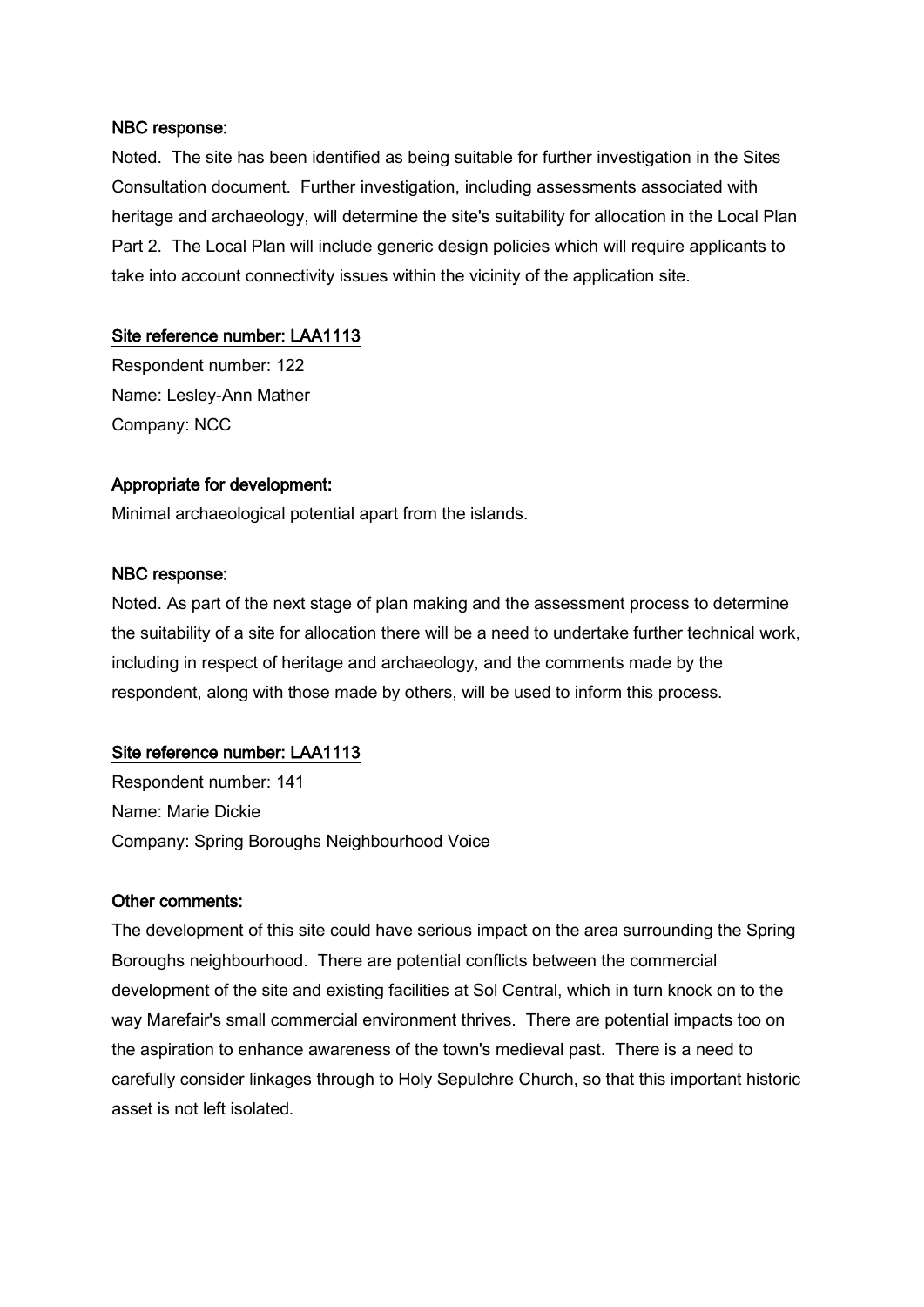Noted. The site has been identified as being suitable for further investigation in the Sites Consultation document. Further investigation, including assessments associated with heritage and archaeology, will determine the site's suitability for allocation in the Local Plan Part 2.

#### Site reference number: LAA1113

Respondent number: 143 Name: Gavin Smith Company: Northampton Borough Council (Environmental Protection Team)

#### Other comments:

The site is potentially contaminated via either past historic use or natural contamination and will require investigation to determine the noise impact on future occupiers from surrounding land uses, road traffic noise and operational noise from any mixed use development proposal. An Air Quality impact assessment would also be required.

#### NBC response:

Noted. As part of the next stage of plan making and the assessment process to determine the suitability of a site for allocation there will be a need to undertake further technical work and the comments made by the respondent, along with those made by others, will be used to inform this process. It may also be the case that these issues could be capable of mitigation with the implementation of appropriate measures and addressed at planning application stage through the use of planning conditions.

## Cedarwood Nursing Home, 492 Kettering Road (Parklands Ward) Site reference number: LAA1114

Respondent number: 53 Name: Stewart Patience Company: Anglian Water Services Limited

#### Other comments:

Considering capacity within DWF permit, foul sewerage network capacity, surface water network capacity and other assets - major constraints to provision of infrastructure and / or treatment to serve proposed growth. Anglian Water will wish to comment further once the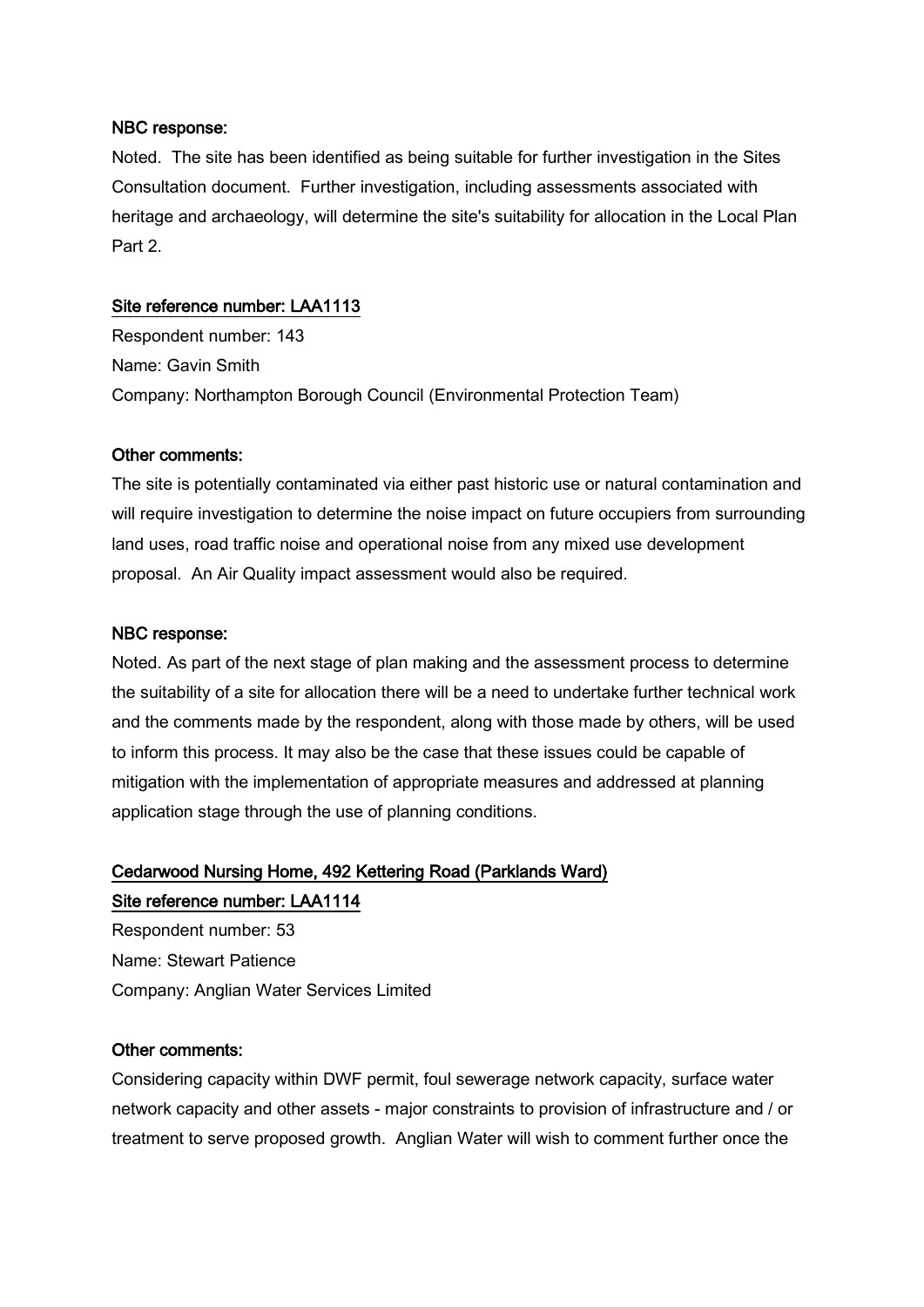location and scale of any development is known. It would be helpful if Anglian Water could be consulted prior to the publication of the submission draft local plan for public consultation.

#### NBC response:

Noted. As part of the next stage of plan making and the assessment process to determine the suitability of a site for allocation there will be a need to undertake further technical work, including in respect of water supply and wastewater treatment, and the comments made by the respondent, along with those made by others, will be used to inform this process.

#### Site reference number: LAA1114

Respondent number: 122 Name: Lesley-Ann Mather Company: NCC

#### Appropriate for development:

No known archaeological potential

#### NBC response:

Noted.

#### Site reference number: LAA1114

Respondent number: 143 Name: Gavin Smith Company: Northampton Borough Council (Environmental Protection Team)

#### Other comments:

An environmental noise assessment would be required to determine the noise impact on future occupiers from road traffic noise. An air quality assessment would also be required.

#### NBC response:

Noted. As part of the next stage of plan making and the assessment process to determine the suitability of a site for allocation there will be a need to undertake further technical work and the comments made by the respondent, along with those made by others, will be used to inform this process. It may also be the case that these issues could be capable of mitigation with the implementation of appropriate measures and addressed at planning application stage through the use of planning conditions.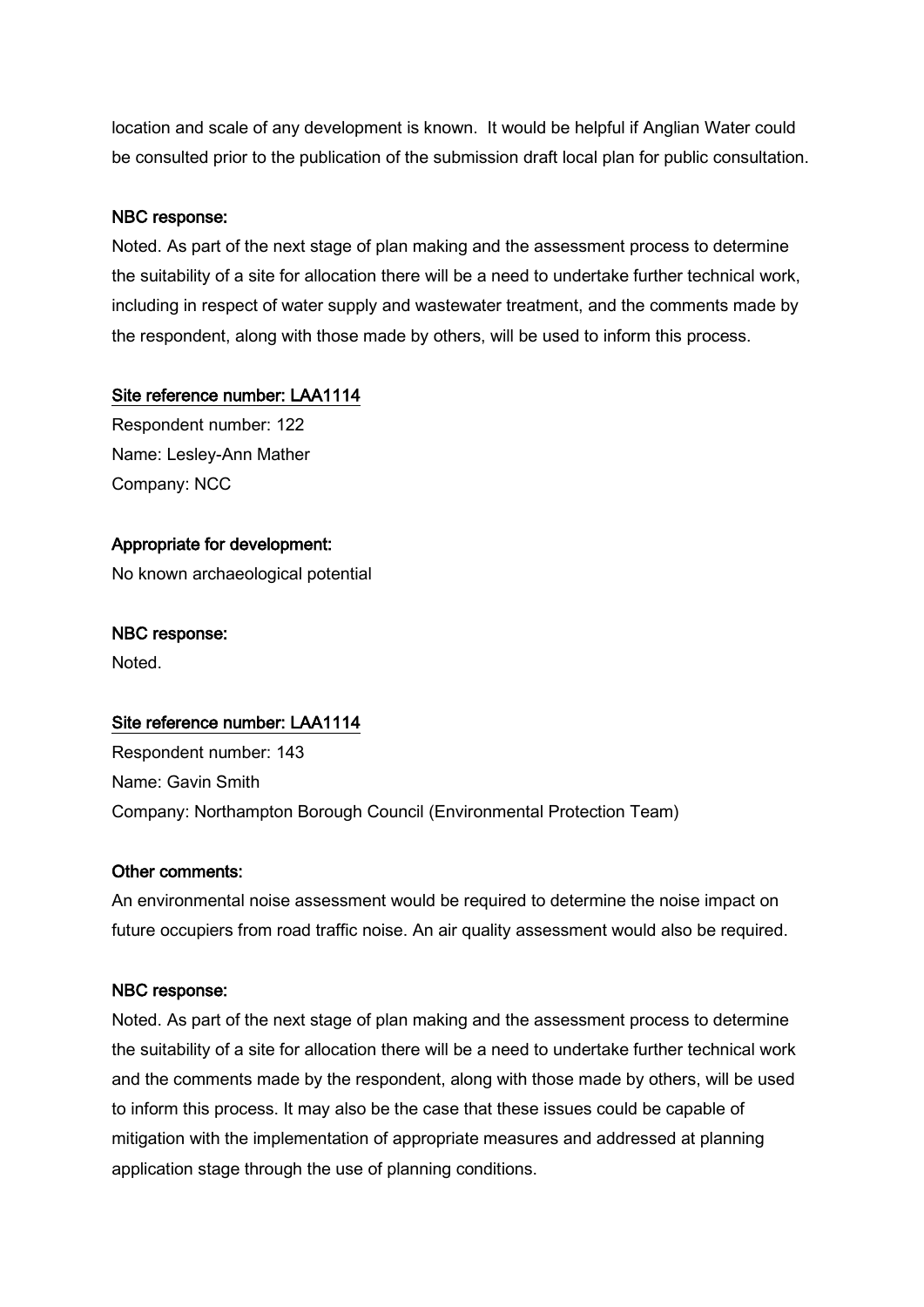# 133 Queens Park Terrace (Trinity Ward)

Site reference number: LAA1117 Respondent number: 53 Name: Stewart Patience Company: Anglian Water Services Limited

## Other comments:

Considering capacity within DWF permit, foul sewerage network capacity, surface water network capacity and other assets - major constraints to provision of infrastructure and / or treatment to serve proposed growth. Anglian Water will wish to comment further once the location and scale of any development is known. It would be helpful if Anglian Water could be consulted prior to the publication of the submission draft local plan for public consultation.

## NBC response:

Noted. As part of the next stage of plan making and the assessment process to determine the suitability of a site for allocation there will be a need to undertake further technical work, including in respect of water supply and wastewater treatment, and the comments made by the respondent, along with those made by others, will be used to inform this process.

## Site reference number: LAA1117

Respondent number: 122 Name: Lesley-Ann Mather Company: NCC

## Appropriate for development:

No known archaeological potential

#### NBC response:

Noted.

## St Johns Railway Embankment (Castle Ward) Site reference number: LAA1134

Respondent number: 53 Name: Stewart Patience Company: Anglian Water Services Limited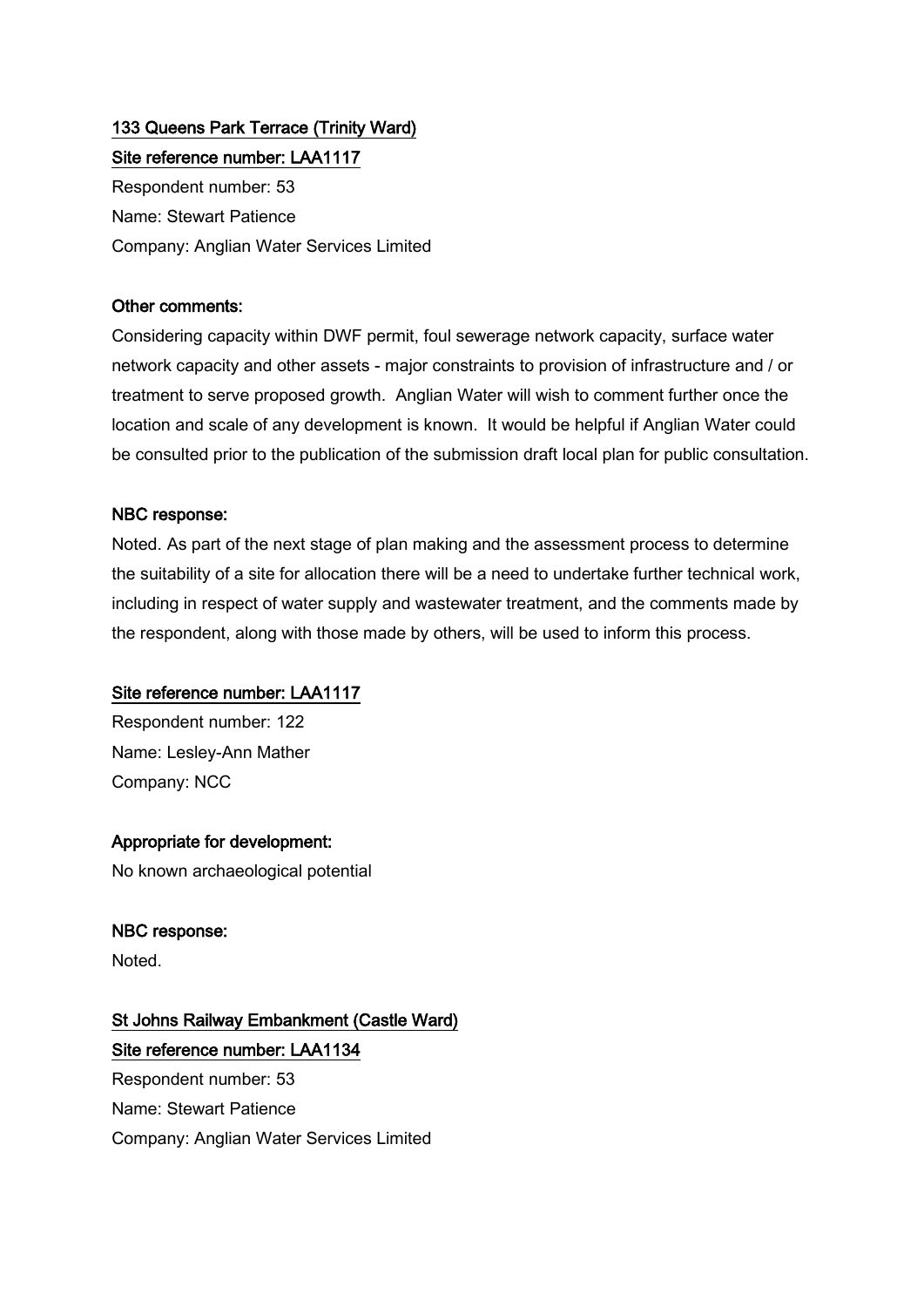#### Other comments:

Considering capacity within DWF permit, foul sewerage network capacity, surface water network capacity and other assets – infrastructure and / or treatment upgrades required to serve proposed growth or diversion of assets may be required. Anglian Water will wish to comment further once the location and scale of any development is known. It would be helpful if Anglian Water could be consulted prior to the publication of the submission draft local plan for public consultation.

#### NBC response:

Noted. As part of the next stage of plan making and the assessment process to determine the suitability of a site for allocation there will be a need to undertake further technical work, including in respect of water supply and wastewater treatment, and the comments made by the respondent, along with those made by others, will be used to inform this process.

#### Site reference number: LAA1134

Respondent number: 86 Name: John O'Neill Company: Environment Agency

#### Least appropriate for development:

This site is located in Flood Zone 3 and/or 2. The Authority should demonstrate through evidence that it has considered a range of options in the site allocation process, using the SFRA to apply the Sequential Test and the Exception Test where necessary. Where other sustainability criteria outweigh flood risk issues, the decision making process should be transparent with reasoned justifications for any decision to allocate land in areas at high flood risk in the sustainability appraisal report. The Sequential Test can also be demonstrated in a free-standing document, or as part of strategic housing land or employment land availability assessments.

#### NBC response:

As part of the assessment process to determine the suitability of a site for allocation there will be a need to undertake further work in respect of flood risk, including the application of the Sequential Test.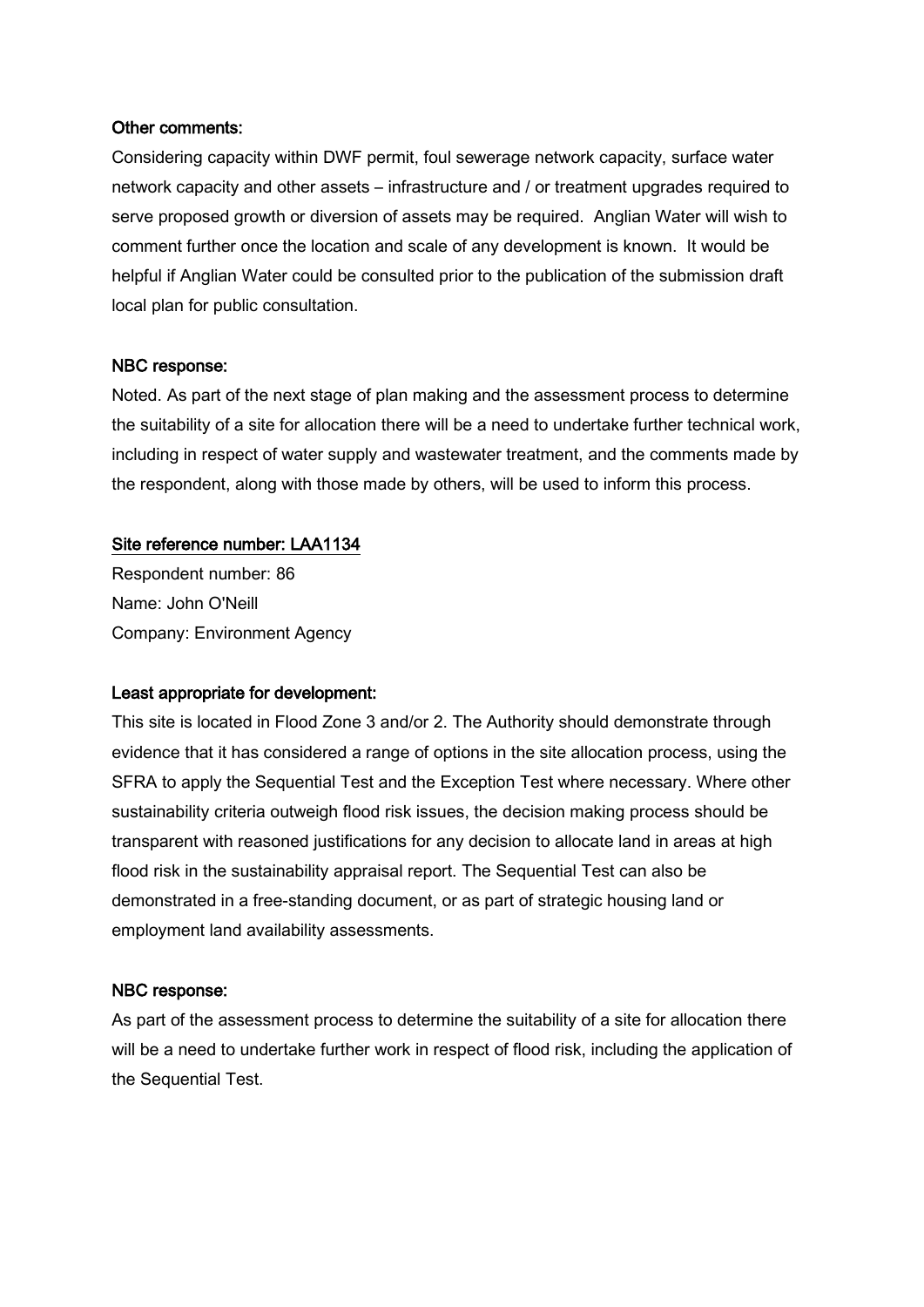Respondent number: 122 Name: Lesley-Ann Mather Company: NCC

#### Appropriate for development:

Archaeological potential which could be mitigated.

#### NBC response:

Noted. As part of the next stage of plan making and the assessment process to determine the suitability of a site for allocation there will be a need to undertake further technical work, including in respect of heritage and archaeology, and the comments made by the respondent, along with those made by others, will be used to inform this process.

#### Site reference number: LAA1134

Respondent number: 139 Name: Kathleen Rivett Company: North Northants Badger Group

#### Other comments:

It is noted that the sites have not been surveyed for the presence of badgers nor other protected species as part of the site assessment process. The presence of protected species on such sites can considerably hinder deliverability as mitigation measures are not always feasible or difficult to achieve. This is especially the case with badgers where large areas of foraging land must be retained or access corridors to such foraging land. All relevant constraints should be identified as part of the plan process particularly with regard to protected species

#### NBC response:

Noted. As part of the next stage of plan making and the assessment process to determine the suitability of a site for allocation there will be a need to undertake further technical work and the comments made by the respondent, along with those made by others, will be used to inform this process.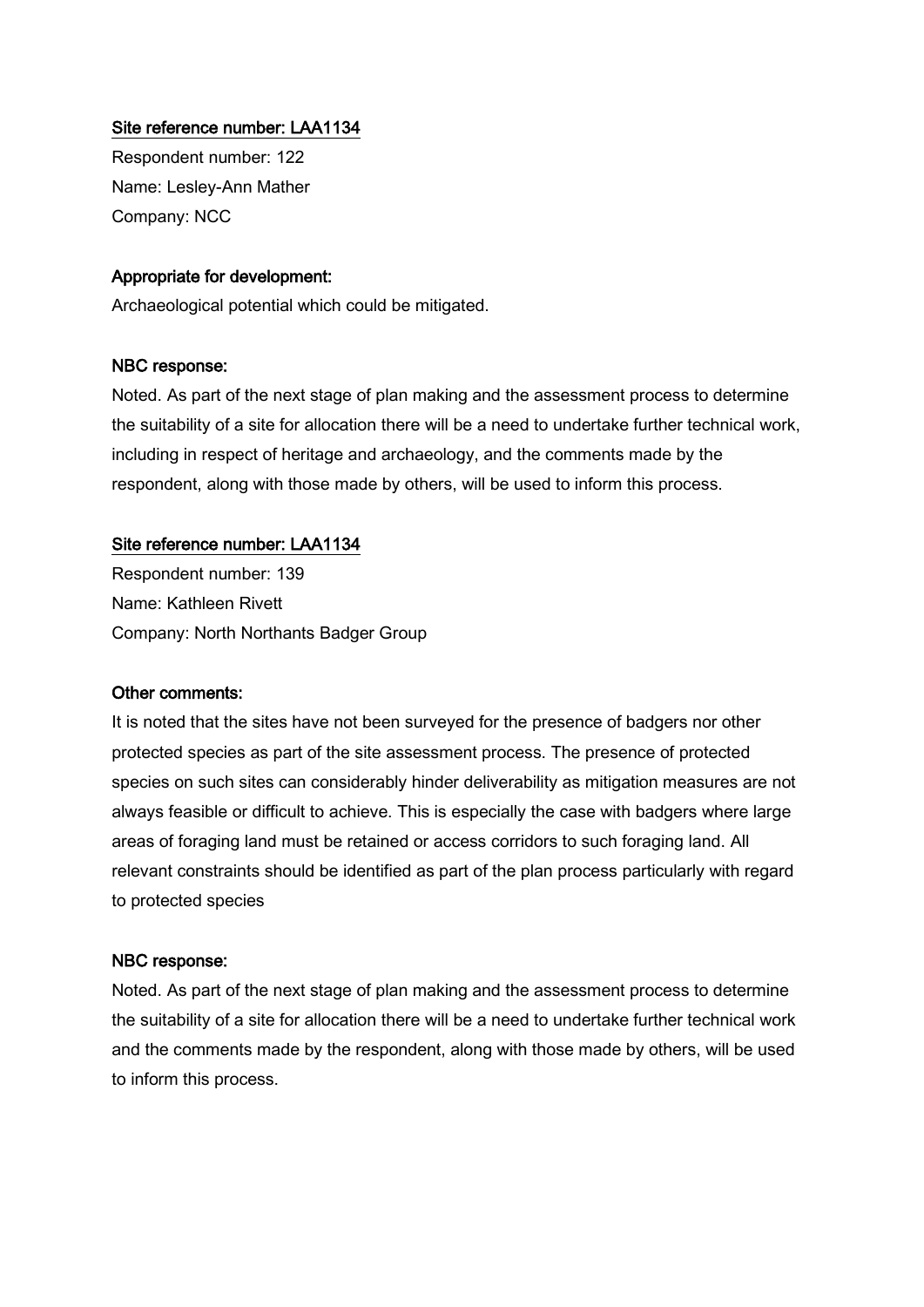Respondent number: 143 Name: Gavin Smith Company: Northampton Borough Council (Environmental Protection Team)

#### Other comments:

The site is potentially contaminated via either past historic use or natural contamination and will require investigation to determine if it is suitable for residential/ commercial end use. An environmental noise assessment would be required to determine the noise impact on future occupiers from existing surrounding land uses, road transport noise and operational noise from any mixed use development proposal. An Air Quality impact assessment would also be required.

#### NBC response:

Noted. As part of the next stage of plan making and the assessment process to determine the suitability of a site for allocation there will be a need to undertake further technical work and the comments made by the respondent, along with those made by others, will be used to inform this process. It may also be the case that these issues could be capable of mitigation with the implementation of appropriate measures and addressed at planning application stage through the use of planning conditions.

#### Site reference number: Land at Wootton Fields adj Caroline Chisholm School

Respondent number: 128 Company: Northamptonshire County Council NCC Agent company: Peter Brett Associates

#### Other comments:

Surprised to see that this site does not seem to appear at all in the current consultation document. We assume that it is in error as it was submitted with the Call for Sites last year and we ask that it be considered further and that you confirm this to us as soon as possible.

#### NBC response:

This site was omitted in error. The site will be investigated further to ascertain its suitability for allocation in the new Local Plan.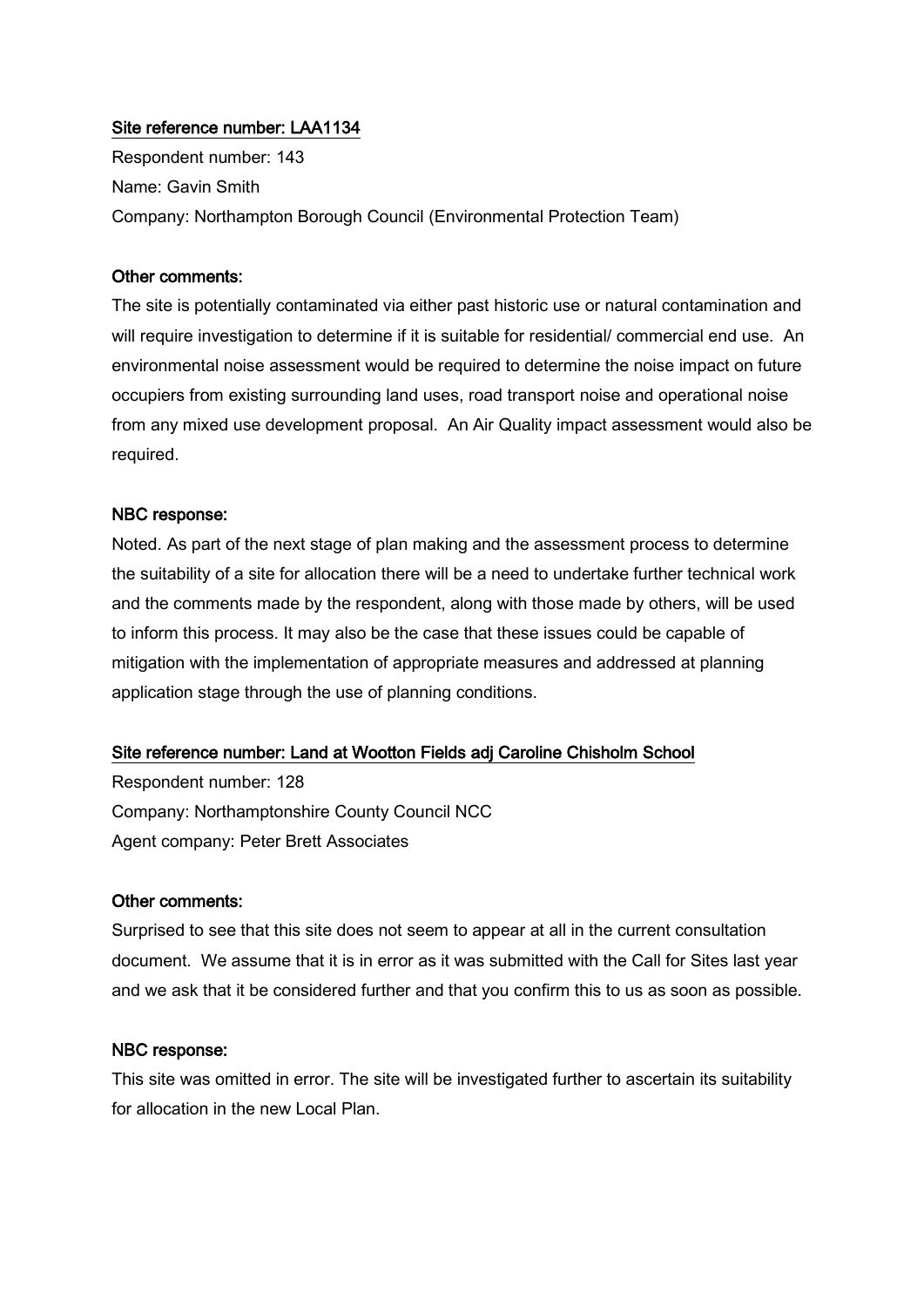#### Site reference number: New Site (Ecton)

Respondent number: 130 Company: Dicks Family and Keggin Family Agent company: Howkins and Harrison

#### Other comments:

The area of land submitted totals 43 ha and is located within the boundary of Wellingborough Borough Council. The site was intended to be promoted to WBC as part of the land on the north side and south side of the A4500 amounting to 156ha of developable land on the west side of Ecton, adjacent to the boundary of Northampton Borough Council. We consider that this site submission should be assessed in the context of the promotion of these additional stated lands. We acknowledge that this site is located within the boundary of WBC, however, given that it is also adjacent to the boundary of West Northamptonshire, there is a Duty to Cooperate with WBC and thus a responsibility to assess sites such as these. We note para 129 of the Inspector's report for the North Northamptonshire Joint Core Strategy Local Plan 2016 which states "such proposals may need to be considered in the long term to help meet the County's needs, but are a matter for a review of this plan and/ or that of the West Northamptonshire JCS to address in due course. Similar conclusions apply in respect of land east of Northampton (and west of Ecton) in Werllingboriugh district, notwithstanding its relative sustainable location on the edge of the existing built up area of the town." Whilst we acknowledge that Ecton falls outside of the West Northamptonshire district boundary and therefore the priority growth area of Northampton, given its proximity it is our hope that NBC will have regard to the above and assess the sites favourably, giving weight to a future submission to WBC as part of a fortcoming Call for Sites exercise.

#### NBC response:

Comment noted. The Northampton Local Plan Part 2 is being prepared for the Northampton administrative boundary and not beyond. Notwithstanding this the Council will continue to engage with neighbouring authorities on Duty to Cooperate matters, including housing delivery.

#### Site reference number: New Site (Overstone Farm)

Respondent number: 111 Company: Vanderbilt Homes Agent company: Berrys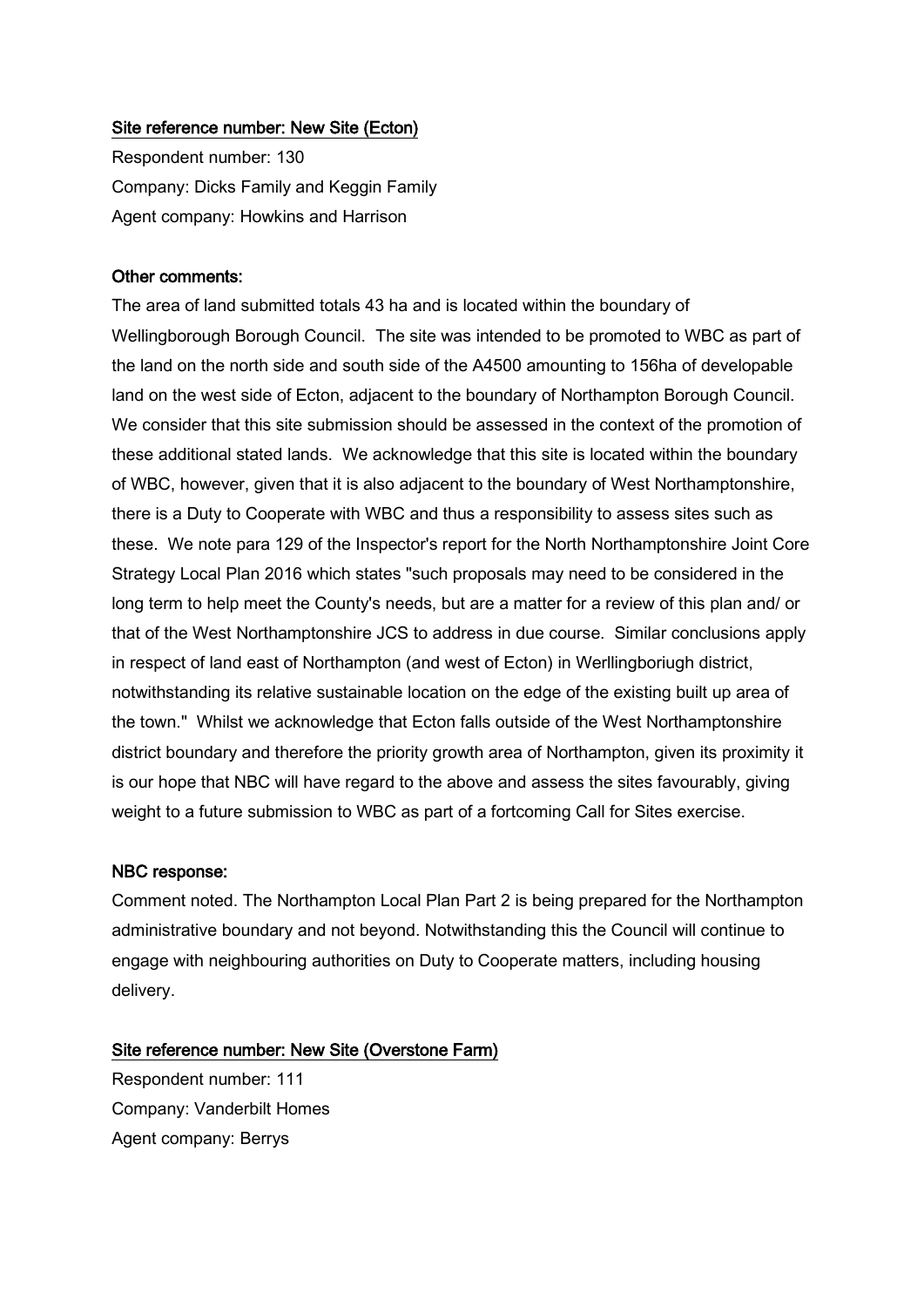#### Other sites for consideration:

Consider that the range of sites identified in the consultation document will not deliver the required amount of housing to meet Northampton Borough's housing needs particularly in the short term and submit an additional site for consideration. The site covers 4.6ha and could deliver up to 140 dwellings. The site comprises the farm buildings and residual land associated with Overstone Farm at Sywell Road. The site adjoins the NRDA on three sides and is almost surrounded by the Northampton North SUE. It was previously proposed to be included in the SUE but later excluded as the owner and resident at that time wished to remain in residence for the remainder of his lifetime. The resident is now sadly deceased and the Farmhouse, farm buildings and ancillary land are now therefore available for development. Had the site been available at the time of the consideration of the JCS and identification of SUEs it is highly likely that this area of land would have been included as part of the Northampton North SUE. The site is not of a strategic scale and therefore its consideration for development to support the housing needs of the Borough should not have to wait for the review of the JCS which is likely to be a number of years hence. Whilst the site is within the Daventry District Council area its development would clearly be associated with the delivery of development for Northampton Borough to meet its significant housing delivery shortfall.

Referemce recent appeal decision (ref APP/Y2810/W/15/3011449) for land off Welford Road, Northampton. The site has an adjoining boundary with the NRDA and is in close proximity of the Northampton North of Whitehills Sustainable Urban Extension (NWSUE). In allowing the appeal the Inspector concluded that the proposal would constitute development for the NRDA and would therefore be in compliance with JCS Policies. Submit that the same can be considered for the Overstone Farm site and by comparison with the appeal site, the extent to which the site is contiguous and forms a part of the North Northampton SUE is far greater: the extent of urbanisation encompasses 3 sides around the farm site. Under the Duty to Cooperate the Borough should discuss with Daventry as an adjoining authority the opportunity to encompass the site within the NRDA.

#### NBC response:

Comment noted. The Northampton Local Plan Part 2 is being prepared for the Northampton administrative boundary and not beyond. Notwithstanding this the Council will continue to engage with neighbouring authorities on Duty to Cooperate matters, including housing delivery.